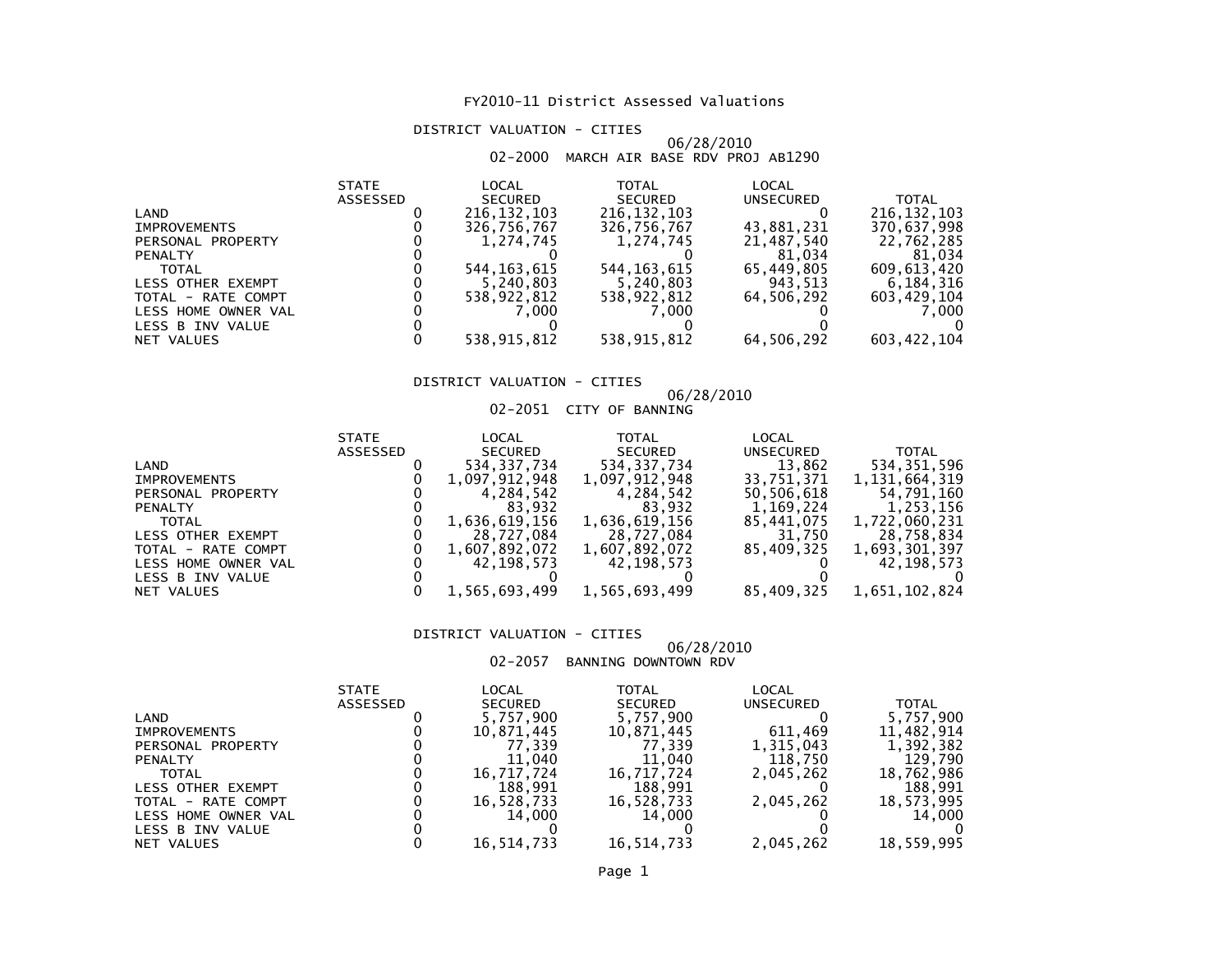# DISTRICT VALUATION - CITIES

# 06/28/2010 02-2058 BANNING DOWNTOWN RDV 79 ANX

|                     | <b>STATE</b>    | LOCAL          | <b>TOTAL</b>   | LOCAL            |              |
|---------------------|-----------------|----------------|----------------|------------------|--------------|
|                     | <b>ASSESSED</b> | <b>SECURED</b> | <b>SECURED</b> | <b>UNSECURED</b> | <b>TOTAL</b> |
| LAND                |                 | 7,046,103      | 7,046,103      |                  | 7,046,103    |
| <b>IMPROVEMENTS</b> |                 | 6,315,389      | 6,315,389      |                  | 6,315,389    |
| PERSONAL PROPERTY   |                 |                |                | 12,937           | 12,937       |
| <b>PENALTY</b>      |                 |                |                |                  |              |
| <b>TOTAL</b>        |                 | 13,361,492     | 13,361,492     | 12,937           | 13,374,429   |
| LESS OTHER EXEMPT   |                 |                |                |                  |              |
| TOTAL - RATE COMPT  |                 | 13,361,492     | 13,361,492     | 12,937           | 13,374,429   |
| LESS HOME OWNER VAL |                 | 252,000        | 252,000        |                  | 252,000      |
| LESS B INV VALUE    |                 |                |                |                  |              |
| NET VALUES          |                 | 13, 109, 492   | 13, 109, 492   | 12,937           | 13.122.429   |

# DISTRICT VALUATION - CITIES

# 06/28/2010 02-2059 BANNING DOWNTOWN RDV 80ANX

|                          | <b>STATE</b>    | LOCAL          | TOTAL          | LOCAL            |              |
|--------------------------|-----------------|----------------|----------------|------------------|--------------|
|                          | <b>ASSESSED</b> | <b>SECURED</b> | <b>SECURED</b> | <b>UNSECURED</b> | <b>TOTAL</b> |
| LAND                     |                 | 45,338,944     | 45,338,944     | 5.964            | 45,344,908   |
| <b>IMPROVEMENTS</b>      |                 | 42, 173, 328   | 42,173,328     | 12,326,632       | 54,499,960   |
| PERSONAL PROPERTY        |                 | 215.191        | 215.191        | 25,641,941       | 25,857,132   |
| <b>PENALTY</b>           |                 | 16.997         | 16,997         | 214,171          | 231.168      |
| <b>TOTAL</b>             |                 | 87,744,460     | 87,744,460     | 38,188,708       | 125,933,168  |
| <b>LESS OTHER EXEMPT</b> |                 | 1,538,445      | 1,538,445      |                  | 1,538,445    |
| TOTAL - RATE COMPT       |                 | 86,206,015     | 86,206,015     | 38,188,708       | 124,394,723  |
| LESS HOME OWNER VAL      |                 | 405.029        | 405.029        |                  | 405.029      |
| LESS B INV VALUE         |                 |                |                |                  |              |
| NET VALUES               |                 | 85,800,986     | 85,800,986     | 38,188,708       | 123,989,694  |

### DISTRICT VALUATION - CITIES

# 06/28/2010

02-2060 BANNING MIDWAY RDV

|                     | <b>STATE</b> | LOCAL          | TOTAL          | LOCAL            |              |
|---------------------|--------------|----------------|----------------|------------------|--------------|
|                     | ASSESSED     | <b>SECURED</b> | <b>SECURED</b> | <b>UNSECURED</b> | <b>TOTAL</b> |
| LAND                |              | 23,150,746     | 23,150,746     | 2.189            | 23, 152, 935 |
| <b>IMPROVEMENTS</b> |              | 28.375.621     | 28,375,621     | 2.556.169        | 30,931,790   |
| PERSONAL PROPERTY   |              | 50.000         | 50.000         | 2,598,932        | 2,648,932    |
| <b>PENALTY</b>      |              | 5.000          | 5.000          | 88.855           | 93.855       |
| <b>TOTAL</b>        |              | 51.581.367     | 51,581,367     | 5,246,145        | 56,827,512   |
| LESS OTHER EXEMPT   |              |                |                |                  |              |
| TOTAL - RATE COMPT  |              | 51, 581, 367   | 51,581,367     | 5,246,145        | 56,827,512   |
| LESS HOME OWNER VAL |              | 28,000         | 28,000         |                  | 28,000       |
| LESS B INV VALUE    |              |                |                |                  |              |
| NET VALUES          |              | 51, 553, 367   | 51, 553, 367   | 5,246,145        | 56,799,512   |
|                     |              |                |                |                  |              |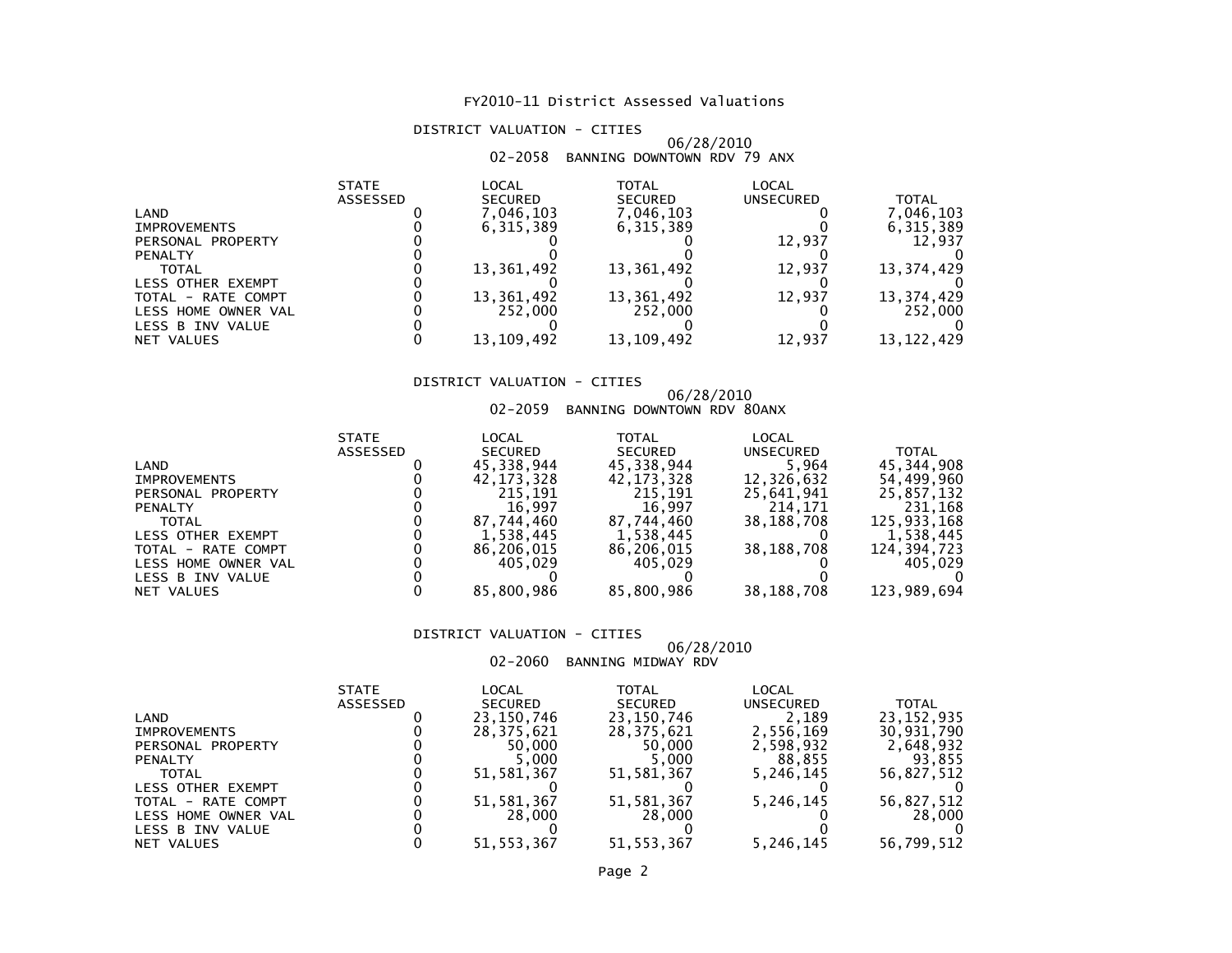# DISTRICT VALUATION - CITIES

# 06/28/2010 02-2061 BANNING DOWN/MID 03 ANX AB1290

| <b>STATE</b>    | LOCAL          | <b>TOTAL</b>             | LOCAL        |              |
|-----------------|----------------|--------------------------|--------------|--------------|
| <b>ASSESSED</b> | <b>SECURED</b> | <b>SECURED</b>           | UNSECURED    | <b>TOTAL</b> |
|                 | 102,067,138    | 102,067,138              | 5,709        | 102,072,847  |
|                 | 201.320.774    | 201,320,774              | 14,261,602   | 215,582,376  |
|                 | 801,084        | 801.084                  | 14, 355, 798 | 15,156,882   |
|                 | 50.895         | 50.895                   | 595,083      | 645,978      |
|                 | 304.239.891    | 304,239,891              | 29.218.192   | 333,458,083  |
|                 | 15,384,659     | 15,384,659               |              | 15,384,659   |
|                 | 288,855,232    | 288,855,232              | 29,218,192   | 318,073,424  |
|                 |                | 5,160,093                |              | 5,160,093    |
|                 |                |                          |              |              |
|                 |                |                          |              | 312,913,331  |
|                 |                | 5.160.093<br>283,695,139 | 283,695,139  | 29, 218, 192 |

# DISTRICT VALUATION - CITIES

# 06/28/2010 02-2102 CITY OF BEAUMONT ANX

|                     | <b>STATE</b> | LOCAL          | TOTAL          | LOCAL      |               |
|---------------------|--------------|----------------|----------------|------------|---------------|
|                     | ASSESSED     | <b>SECURED</b> | <b>SECURED</b> | UNSECURED  | <b>TOTAL</b>  |
| LAND                |              | 879,789,066    | 879,789,066    | 2,163      | 879,791,229   |
| <b>IMPROVEMENTS</b> |              | 1,892,158,620  | 1,892,158,620  | 26,821,459 | 1,918,980,079 |
| PERSONAL PROPERTY   |              | 6,370,048      | 6,370,048      | 43,384,462 | 49,754,510    |
| <b>PENALTY</b>      |              | 131.755        | 131.755        | 1,287,112  | 1,418,867     |
| <b>TOTAL</b>        |              | 2,778,449,489  | 2,778,449,489  | 71,495,196 | 2,849,944,685 |
| LESS OTHER EXEMPT   |              | 44,980,976     | 44,980,976     | 22.417     | 45,003,393    |
| TOTAL - RATE COMPT  |              | 2,733,468,513  | 2,733,468,513  | 71.472.779 | 2,804,941,292 |
| LESS HOME OWNER VAL |              | 40,780,797     | 40,780,797     |            | 40,780,797    |
| LESS B INV VALUE    |              |                |                |            |               |
| NET VALUES          |              | 2,692,687,716  | 2,692,687,716  | 71,472,779 | 2,764,160,495 |
|                     |              |                |                |            |               |

### DISTRICT VALUATION - CITIES

# 06/28/2010

# 02-2103 BEAUMONT RDV PROJ

|                     | <b>STATE</b>    | LOCAL          | TOTAL          | LOCAL            |             |
|---------------------|-----------------|----------------|----------------|------------------|-------------|
|                     | <b>ASSESSED</b> | <b>SECURED</b> | <b>SECURED</b> | <b>UNSECURED</b> | TOTAL       |
| LAND                |                 | 180,697,472    | 180,697,472    | 2,163            | 180,699,635 |
| <b>IMPROVEMENTS</b> |                 | 306,144,782    | 306, 144, 782  | 15,925,126       | 322,069,908 |
| PERSONAL PROPERTY   |                 | 1,764,941      | 1,764,941      | 20,376,508       | 22,141,449  |
| <b>PENALTY</b>      |                 | 131.119        | 131.119        | 890,677          | 1.021.796   |
| <b>TOTAL</b>        |                 | 488.738.314    | 488,738,314    | 37, 194, 474     | 525,932,788 |
| LESS OTHER EXEMPT   |                 | 22,806,735     | 22,806,735     | 22.417           | 22,829,152  |
| TOTAL - RATE COMPT  |                 | 465,931,579    | 465,931,579    | 37.172.057       | 503,103,636 |
| LESS HOME OWNER VAL |                 | 6.046.797      | 6.046.797      |                  | 6.046.797   |
| LESS B INV VALUE    |                 |                |                |                  |             |
| NET VALUES          |                 | 459.884.782    | 459.884.782    | 37.172.057       | 497.056.839 |
|                     |                 |                |                |                  |             |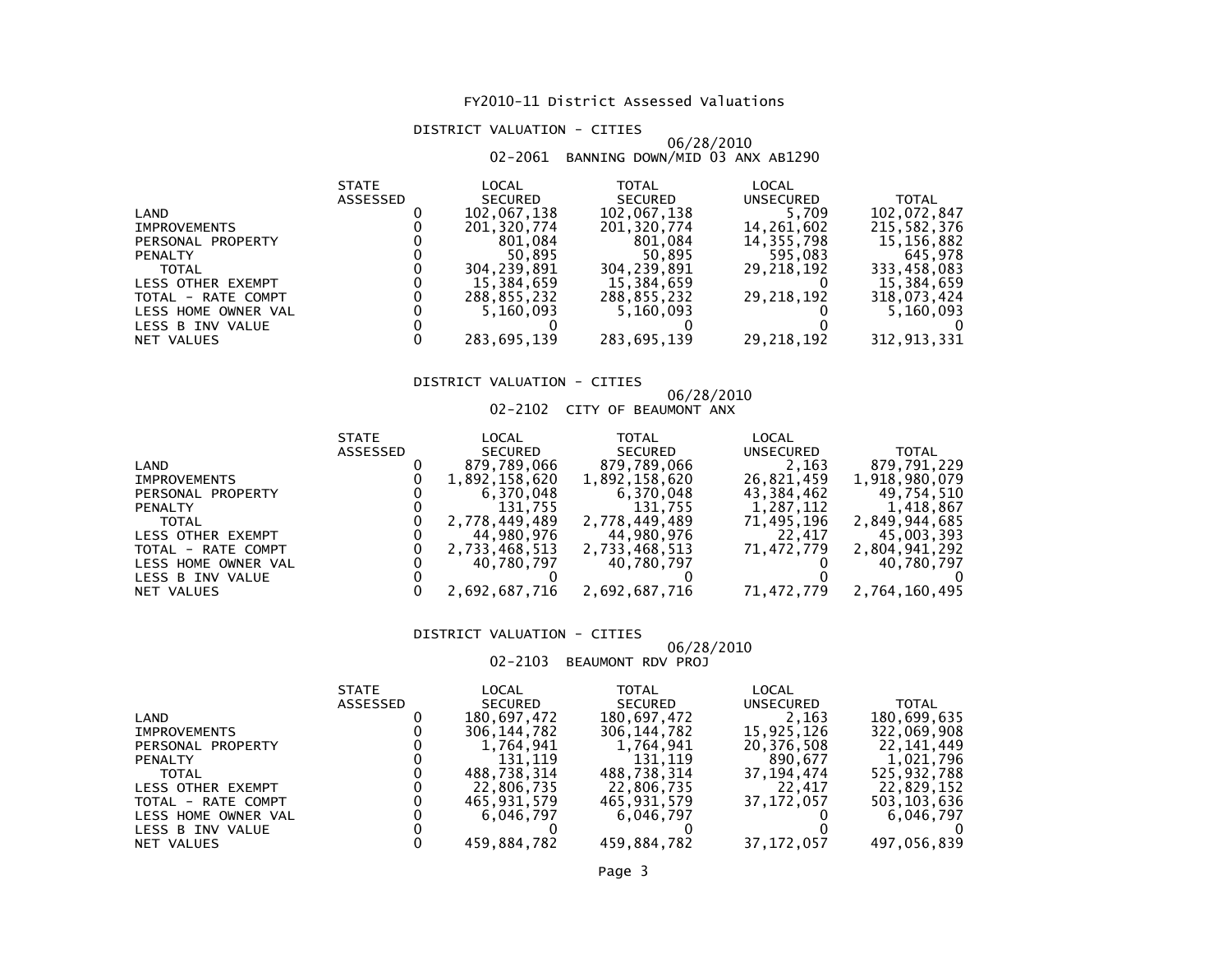# DISTRICT VALUATION - CITIES

# 06/28/201002-2152 CITY OF BLYTHE ANX

|                |                     | <b>STATE</b>    | LOCAL          | <b>TOTAL</b>   | LOCAL        |               |
|----------------|---------------------|-----------------|----------------|----------------|--------------|---------------|
|                |                     | <b>ASSESSED</b> | <b>SECURED</b> | <b>SECURED</b> | UNSECURED    | <b>TOTAL</b>  |
| LAND           |                     |                 | 217, 122, 684  | 217, 122, 684  |              | 217, 122, 684 |
|                | <b>IMPROVEMENTS</b> |                 | 424,438,339    | 424,438,339    | 7,587,122    | 432,025,461   |
|                | PERSONAL PROPERTY   |                 | 9,262,751      | 9,262,751      | 15,071,715   | 24,334,466    |
| <b>PENALTY</b> |                     |                 | 436.086        | 436.086        | 531,493      | 967.579       |
|                | <b>TOTAL</b>        |                 | 651.259.860    | 651,259,860    | 23,190,330   | 674,450,190   |
|                | LESS OTHER EXEMPT   |                 | 52,637,154     | 52,637,154     | 5,296        | 52,642,450    |
|                | TOTAL - RATE COMPT  |                 | 598,622,706    | 598,622,706    | 23, 185, 034 | 621,807,740   |
|                | LESS HOME OWNER VAL |                 | 11,236,449     | 11,236,449     |              | 11,236,449    |
|                | LESS B INV VALUE    |                 |                |                |              |               |
|                | NET VALUES          |                 | 587,386,257    | 587,386,257    | 23, 185, 034 | 610, 571, 291 |

# DISTRICT VALUATION - CITIES

# 06/28/201002-2153 BLYTHE RDV #1

|                     | <b>STATE</b> | LOCAL          | TOTAL          | LOCAL            |               |
|---------------------|--------------|----------------|----------------|------------------|---------------|
|                     | ASSESSED     | <b>SECURED</b> | <b>SECURED</b> | <b>UNSECURED</b> | <b>TOTAL</b>  |
| LAND                |              | 32, 163, 492   | 32, 163, 492   |                  | 32, 163, 492  |
| <b>IMPROVEMENTS</b> |              | 84,006,944     | 84,006,944     | 3,344,165        | 87, 351, 109  |
| PERSONAL PROPERTY   |              | 886,668        | 886.668        | 3,376,412        | 4,263,080     |
| <b>PENALTY</b>      |              | 48.826         | 48.826         | 307,302          | 356,128       |
| <b>TOTAL</b>        |              | 117, 105, 930  | 117,105,930    | 7,027,879        | 124, 133, 809 |
| LESS OTHER EXEMPT   |              | 21,891,249     | 21,891,249     | 5,296            | 21,896,545    |
| TOTAL - RATE COMPT  |              | 95,214,681     | 95,214,681     | 7,022,583        | 102,237,264   |
| LESS HOME OWNER VAL |              | 705.577        | 705.577        |                  | 705.577       |
| LESS B INV VALUE    |              |                |                |                  |               |
| NET VALUES          |              | 94,509,104     | 94,509,104     | 7,022,583        | 101,531,687   |

### DISTRICT VALUATION - CITIES

# 06/28/2010 02-2154 BLYTHE RDV AMND #1

|                          | <b>STATE</b>    | LOCAL          | TOTAL          | LOCAL            |              |
|--------------------------|-----------------|----------------|----------------|------------------|--------------|
|                          | <b>ASSESSED</b> | <b>SECURED</b> | <b>SECURED</b> | <b>UNSECURED</b> | <b>TOTAL</b> |
| LAND                     |                 | 24, 217, 223   | 24, 217, 223   |                  | 24, 217, 223 |
| <b>IMPROVEMENTS</b>      |                 | 70,778,673     | 70,778,673     | 1,539,204        | 72, 317, 877 |
| PERSONAL PROPERTY        |                 | 2,203,497      | 2,203,497      | 3,577,746        | 5,781,243    |
| <b>PENALTY</b>           |                 | 97.927         | 97.927         | 57,076           | 155,003      |
| <b>TOTAL</b>             |                 | 97,297,320     | 97.297.320     | 5,174,026        | 102,471,346  |
| <b>LESS OTHER EXEMPT</b> |                 | 17,309,069     | 17,309,069     |                  | 17,309,069   |
| TOTAL - RATE COMPT       |                 | 79,988,251     | 79,988,251     | 5.174.026        | 85, 162, 277 |
| LESS HOME OWNER VAL      |                 | 1.043.000      | 1,043,000      |                  | 1,043,000    |
| LESS B INV VALUE         |                 |                |                |                  |              |
| NET VALUES               |                 | 78,945,251     | 78,945,251     | 5,174,026        | 84, 119, 277 |
|                          |                 |                |                |                  |              |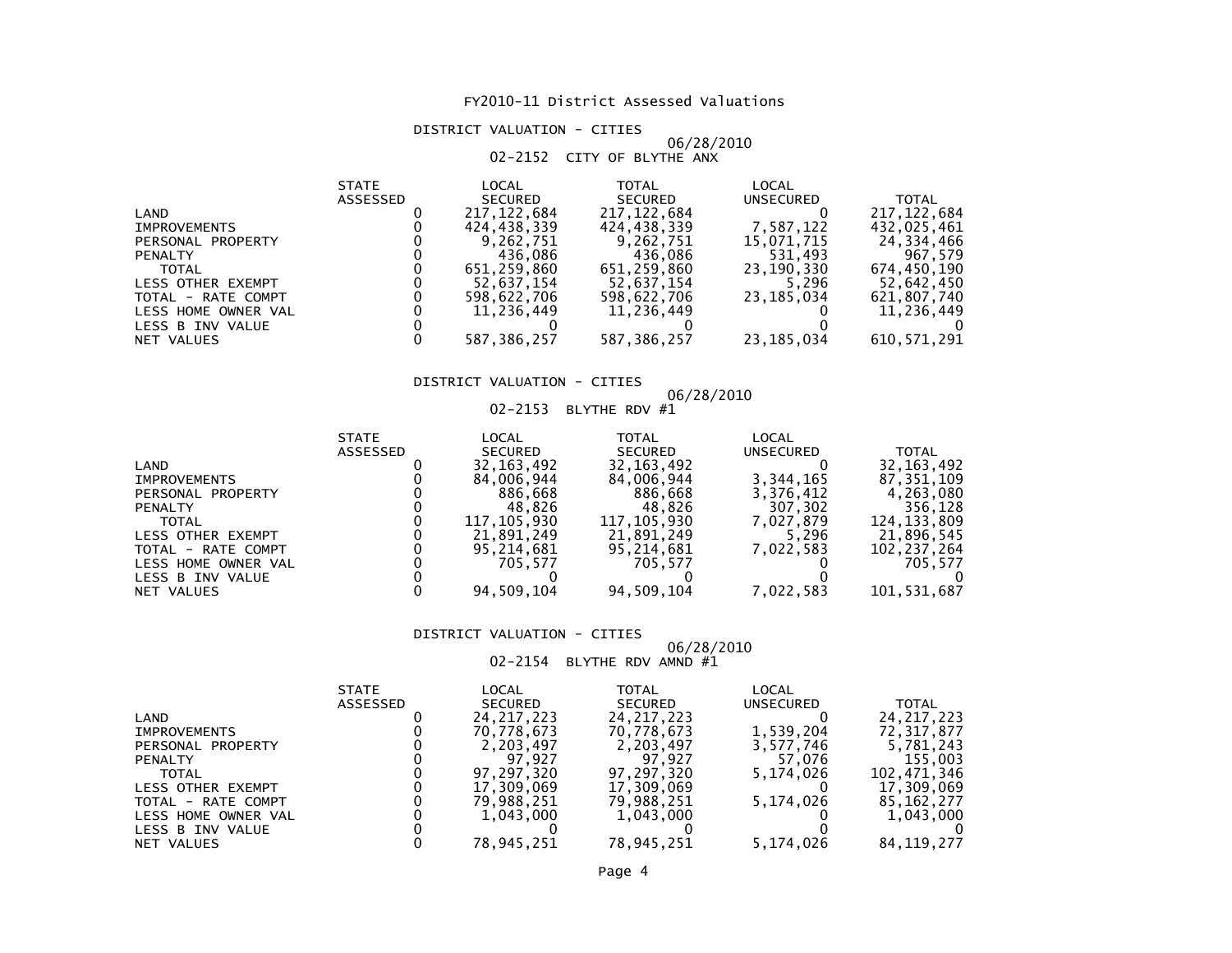# DISTRICT VALUATION - CITIES

### 06/28/201002-2155 BLYTHE RDV AMND #2 AB1290

| <b>STATE</b> | LOCAL          | <b>TOTAL</b>   | LOCAL            |              |
|--------------|----------------|----------------|------------------|--------------|
| ASSESSED     | <b>SECURED</b> | <b>SECURED</b> | <b>UNSECURED</b> | <b>TOTAL</b> |
|              | 12,803,270     | 12,803,270     |                  | 12,803,270   |
|              | 25,726,980     | 25.726.980     | 181.217          | 25,908,197   |
|              | 1,452,662      | 1,452,662      | 5,103,594        | 6,556,256    |
|              | 85.990         | 85.990         |                  | 85,990       |
|              | 40,068,902     | 40,068,902     | 5,284,811        | 45,353,713   |
|              | 217.840        | 217,840        |                  | 217,840      |
|              | 39,851,062     | 39,851,062     | 5,284,811        | 45, 135, 873 |
|              | 406.000        | 406,000        |                  | 406,000      |
|              |                |                |                  |              |
|              | 39,445,062     | 39,445,062     | 5,284,811        | 44,729,873   |
|              |                |                |                  |              |

# DISTRICT VALUATION - CITIES

# 06/28/2010 02-2156 BLYTHE PROJ1 AMEND 3 RDV AB1290

|                          | <b>STATE</b>    | LOCAL          | TOTAL          | LOCAL     |              |
|--------------------------|-----------------|----------------|----------------|-----------|--------------|
|                          | <b>ASSESSED</b> | <b>SECURED</b> | <b>SECURED</b> | UNSECURED | TOTAL        |
| LAND                     |                 | 45,659,289     | 45,659,289     |           | 45,659,289   |
| <b>IMPROVEMENTS</b>      |                 | 64,830,760     | 64,830,760     | 1,361,253 | 66, 192, 013 |
| PERSONAL PROPERTY        |                 | 3,295,478      | 3,295,478      | 2,796,636 | 6,092,114    |
| <b>PENALTY</b>           |                 | 33.157         | 33,157         | 51,543    | 84.700       |
| <b>TOTAL</b>             |                 | 113.818.684    | 113,818,684    | 4,209,432 | 118,028,116  |
| <b>LESS OTHER EXEMPT</b> |                 | 2.395.477      | 2,395,477      |           | 2.395.477    |
| TOTAL - RATE COMPT       |                 | 111,423,207    | 111,423,207    | 4,209,432 | 115,632,639  |
| LESS HOME OWNER VAL      |                 | 1,888,600      | 1,888,600      |           | 1,888,600    |
| LESS B INV VALUE         |                 |                |                |           |              |
| NET VALUES               |                 | 109,534,607    | 109,534,607    | 4,209,432 | 113,744,039  |

### DISTRICT VALUATION - CITIES

# 06/28/2010 02-2157 BLYTHE PROJ NO 1 03 ANX AB1290

|                          | <b>STATE</b>    | LOCAL          | TOTAL          | LOCAL            |              |
|--------------------------|-----------------|----------------|----------------|------------------|--------------|
|                          | <b>ASSESSED</b> | <b>SECURED</b> | <b>SECURED</b> | <b>UNSECURED</b> | <b>TOTAL</b> |
| LAND                     |                 | 6,233,729      | 6,233,729      |                  | 6,233,729    |
| <b>IMPROVEMENTS</b>      |                 | 8,892,240      | 8,892,240      |                  | 8,892,240    |
| PERSONAL PROPERTY        |                 |                |                | 5,509            | 5,509        |
| <b>PENALTY</b>           |                 |                |                |                  |              |
| <b>TOTAL</b>             |                 | 15,125,969     | 15, 125, 969   | 5.509            | 15, 131, 478 |
| <b>LESS OTHER EXEMPT</b> |                 | 46.260         | 46.260         |                  | 46,260       |
| TOTAL - RATE COMPT       |                 | 15,079,709     | 15,079,709     | 5,509            | 15,085,218   |
| LESS HOME OWNER VAL      |                 | 920.821        | 920.821        |                  | 920,821      |
| LESS B INV VALUE         |                 |                |                |                  |              |
| NET VALUES               |                 | 14.158.888     | 14.158.888     | 5.509            | 14.164.397   |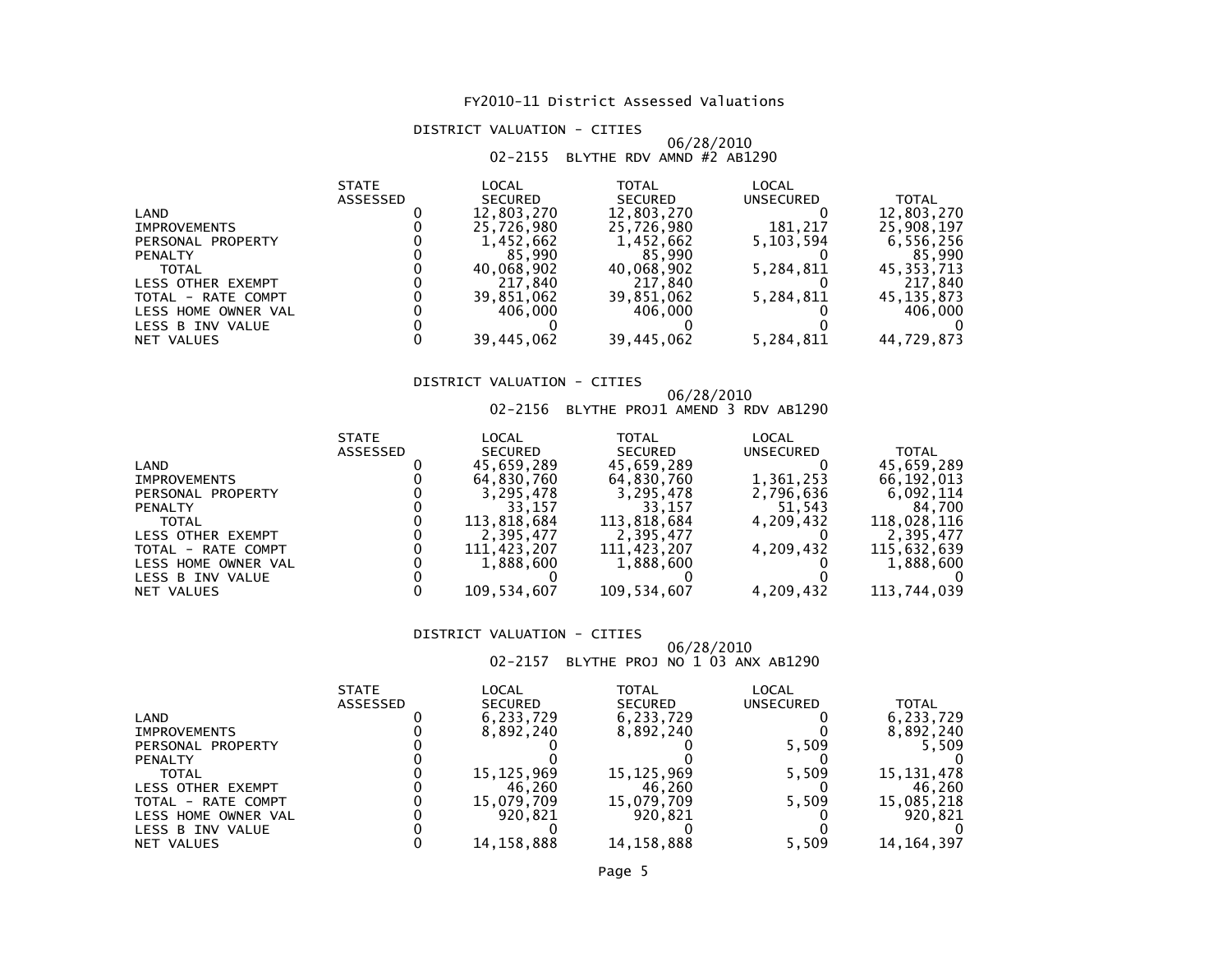# DISTRICT VALUATION - CITIES

# 06/28/201002-2170 CITY OF CALIMESA

|                     | <b>STATE</b>    | LOCAL          | <b>TOTAL</b>   | LOCAL     |               |
|---------------------|-----------------|----------------|----------------|-----------|---------------|
|                     | <b>ASSESSED</b> | <b>SECURED</b> | <b>SECURED</b> | UNSECURED | <b>TOTAL</b>  |
| LAND                |                 | 243,484,641    | 243,484,641    |           | 243,484,641   |
| <b>IMPROVEMENTS</b> |                 | 342.494.852    | 342.494.852    | 4,180,405 | 346,675,257   |
| PERSONAL PROPERTY   |                 | 210,481        | 210.481        | 5,441,935 | 5,652,416     |
| <b>PENALTY</b>      |                 | 29.577         | 29.577         | 161,232   | 190,809       |
| TOTAL               |                 | 586,219,551    | 586,219,551    | 9,783,572 | 596,003,123   |
| LESS OTHER EXEMPT   |                 | 21,022,975     | 21,022,975     | 163,262   | 21,186,237    |
| TOTAL - RATE COMPT  |                 | 565,196,576    | 565,196,576    | 9.620.310 | 574,816,886   |
| LESS HOME OWNER VAL |                 | 12.253.491     | 12.253.491     |           | 12,253,491    |
| LESS B INV VALUE    |                 |                |                |           |               |
| NET VALUES          |                 | 552,943,085    | 552,943,085    | 9,620,310 | 562, 563, 395 |

# DISTRICT VALUATION - CITIES

# 06/28/2010 02-2172 CALIMESA RDV PROJ 1

|                     | <b>STATE</b>    | LOCAL          | <b>TOTAL</b>   | LOCAL     |              |
|---------------------|-----------------|----------------|----------------|-----------|--------------|
|                     | <b>ASSESSED</b> | <b>SECURED</b> | <b>SECURED</b> | UNSECURED | <b>TOTAL</b> |
| LAND                |                 | 18,663,077     | 18,663,077     |           | 18,663,077   |
| <b>IMPROVEMENTS</b> |                 | 16, 193, 214   | 16, 193, 214   | 1,761,209 | 17,954,423   |
| PERSONAL PROPERTY   |                 | 65,332         | 65,332         | 1,379,239 | 1,444,571    |
| <b>PENALTY</b>      |                 | 17.502         | 17.502         | 11,000    | 28,502       |
| <b>TOTAL</b>        |                 | 34.939.125     | 34.939.125     | 3,151,448 | 38,090,573   |
| LESS OTHER EXEMPT   |                 |                |                |           |              |
| TOTAL - RATE COMPT  |                 | 34,939,125     | 34,939,125     | 3,151,448 | 38,090,573   |
| LESS HOME OWNER VAL |                 | 168,000        | 168,000        |           | 168,000      |
| LESS B INV VALUE    |                 |                |                |           |              |
| NET VALUES          |                 | 34,771,125     | 34.771.125     | 3,151,448 | 37,922,573   |
|                     |                 |                |                |           |              |

### DISTRICT VALUATION - CITIES

# 06/28/2010

# 02-2173 CALIMESA CITY FIRE

|                     | <b>STATE</b>    | LOCAL          | <b>TOTAL</b>   | LOCAL            |               |
|---------------------|-----------------|----------------|----------------|------------------|---------------|
|                     | <b>ASSESSED</b> | <b>SECURED</b> | <b>SECURED</b> | <b>UNSECURED</b> | <b>TOTAL</b>  |
| LAND                |                 | 243,484,641    | 243,484,641    |                  | 243,484,641   |
| <b>IMPROVEMENTS</b> |                 | 342,494,852    | 342,494,852    | 4,180,405        | 346,675,257   |
| PERSONAL PROPERTY   |                 | 210,481        | 210,481        | 5,441,935        | 5,652,416     |
| <b>PENALTY</b>      |                 | 29.577         | 29.577         | 161,232          | 190.809       |
| <b>TOTAL</b>        |                 | 586.219.551    | 586,219,551    | 9,783,572        | 596,003,123   |
| LESS OTHER EXEMPT   |                 | 21,022,975     | 21,022,975     | 163,262          | 21,186,237    |
| TOTAL - RATE COMPT  |                 | 565,196,576    | 565, 196, 576  | 9.620.310        | 574,816,886   |
| LESS HOME OWNER VAL |                 | 12,253,491     | 12,253,491     |                  | 12,253,491    |
| LESS B INV VALUE    |                 |                |                |                  |               |
| NET VALUES          |                 | 552,943,085    | 552,943,085    | 9,620,310        | 562, 563, 395 |
|                     |                 |                |                |                  |               |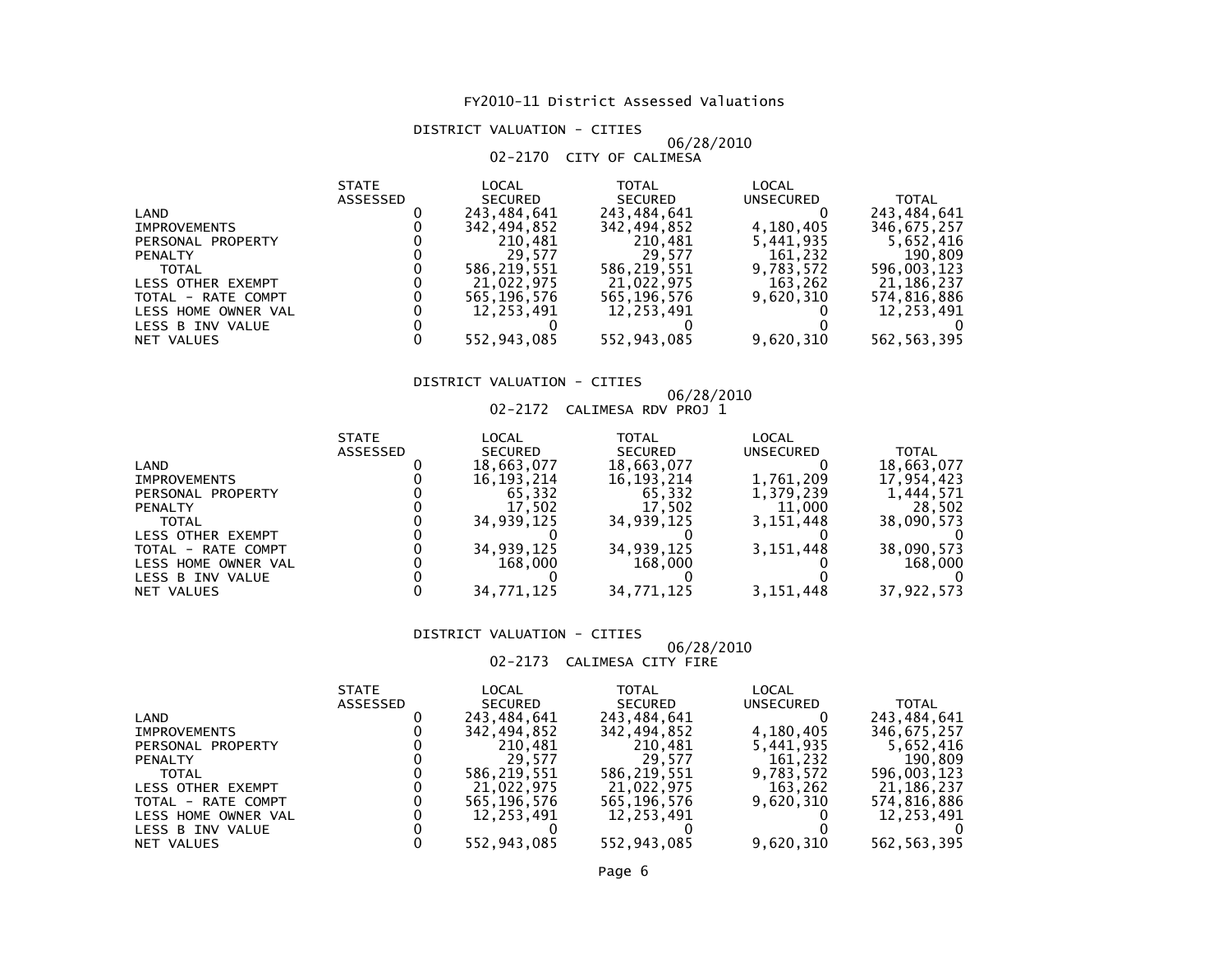# DISTRICT VALUATION - CITIES

# 06/28/201002-2190 CITY OF CANYON LAKE

|                     | <b>STATE</b>    | LOCAL          | <b>TOTAL</b>   | LOCAL      |               |
|---------------------|-----------------|----------------|----------------|------------|---------------|
|                     | <b>ASSESSED</b> | <b>SECURED</b> | <b>SECURED</b> | UNSECURED  | <b>TOTAL</b>  |
| LAND                |                 | 406,287,221    | 406,287,221    |            | 406,287,221   |
| <b>IMPROVEMENTS</b> |                 | 928,870,614    | 928,870,614    | 2,133,616  | 931,004,230   |
| PERSONAL PROPERTY   |                 | 83,508         | 83.508         | 12,954,692 | 13,038,200    |
| <b>PENALTY</b>      |                 | 7.432          | 7.432          | 367,556    | 374,988       |
| <b>TOTAL</b>        |                 | 1,335,248,775  | 1,335,248,775  | 15.455.864 | 1,350,704,639 |
| LESS OTHER EXEMPT   |                 | 5,231,247      | 5,231,247      |            | 5,231,247     |
| TOTAL - RATE COMPT  |                 | 1,330,017,528  | 1,330,017,528  | 15.455.864 | 1,345,473,392 |
| LESS HOME OWNER VAL |                 | 17,966,200     | 17,966,200     |            | 17,966,200    |
| LESS B INV VALUE    |                 |                |                |            |               |
| NET VALUES          |                 | 1,312,051,328  | 1,312,051,328  | 15,455,864 | 1,327,507,192 |

# DISTRICT VALUATION - CITIES

# 06/28/2010 02-2191 CITY OF CANYON LAKE FIRE

|                          | <b>STATE</b>    | LOCAL          | TOTAL          | LOCAL     |               |
|--------------------------|-----------------|----------------|----------------|-----------|---------------|
|                          | <b>ASSESSED</b> | <b>SECURED</b> | <b>SECURED</b> | UNSECURED | TOTAL         |
| LAND                     |                 | 406,287,221    | 406,287,221    |           | 406,287,221   |
| <b>IMPROVEMENTS</b>      |                 | 928.870.614    | 928,870,614    |           | 928,870,614   |
| PERSONAL PROPERTY        |                 | 83,508         | 83,508         |           | 83,508        |
| <b>PENALTY</b>           |                 | 7.432          | 432,           |           | 7.432         |
| <b>TOTAL</b>             |                 | 1,335,248,775  | 1,335,248,775  |           | 1,335,248,775 |
| <b>LESS OTHER EXEMPT</b> |                 | 5,231,247      | 5,231,247      |           | 5.231,247     |
| TOTAL - RATE COMPT       |                 | 1,330,017,528  | 1,330,017,528  |           | 1,330,017,528 |
| LESS HOME OWNER VAL      |                 | 17,966,200     | 17,966,200     |           | 17,966,200    |
| LESS B INV VALUE         |                 |                |                |           |               |
| NET VALUES               |                 | 1,312,051,328  | 1,312,051,328  |           | 1,312,051,328 |
|                          |                 |                |                |           |               |

### DISTRICT VALUATION - CITIES

# 06/28/2010

# 02-2224 CATHEDRAL CITY FIRE

|                     | <b>STATE</b> | LOCAL          | TOTAL          | LOCAL            |               |
|---------------------|--------------|----------------|----------------|------------------|---------------|
|                     | ASSESSED     | <b>SECURED</b> | <b>SECURED</b> | <b>UNSECURED</b> | <b>TOTAL</b>  |
| LAND                |              | 1,060,357,241  | 1,060,357,241  | 12,822           | 1,060,370,063 |
| <b>IMPROVEMENTS</b> |              | 2,573,411,680  | 2,573,411,680  | 50,833,599       | 2,624,245,279 |
| PERSONAL PROPERTY   |              | 7,052,814      | 7,052,814      | 46,279,085       | 53,331,899    |
| <b>PENALTY</b>      |              | 226,339        | 226,339        | 1,555,804        | 1,782,143     |
| <b>TOTAL</b>        |              | 3,641,048,074  | 3,641,048,074  | 98,681,310       | 3,739,729,384 |
| LESS OTHER EXEMPT   |              | 123,754,480    | 123,754,480    | 1,548,350        | 125,302,830   |
| TOTAL - RATE COMPT  |              | 3,517,293,594  | 3,517,293,594  | 97.132.960       | 3,614,426,554 |
| LESS HOME OWNER VAL |              | 49,875,025     | 49,875,025     |                  | 49,875,025    |
| LESS B INV VALUE    |              |                |                |                  |               |
| NET VALUES          |              | 3,467,418,569  | 3,467,418,569  | 97,132,960       | 3,564,551,529 |
|                     |              |                |                |                  |               |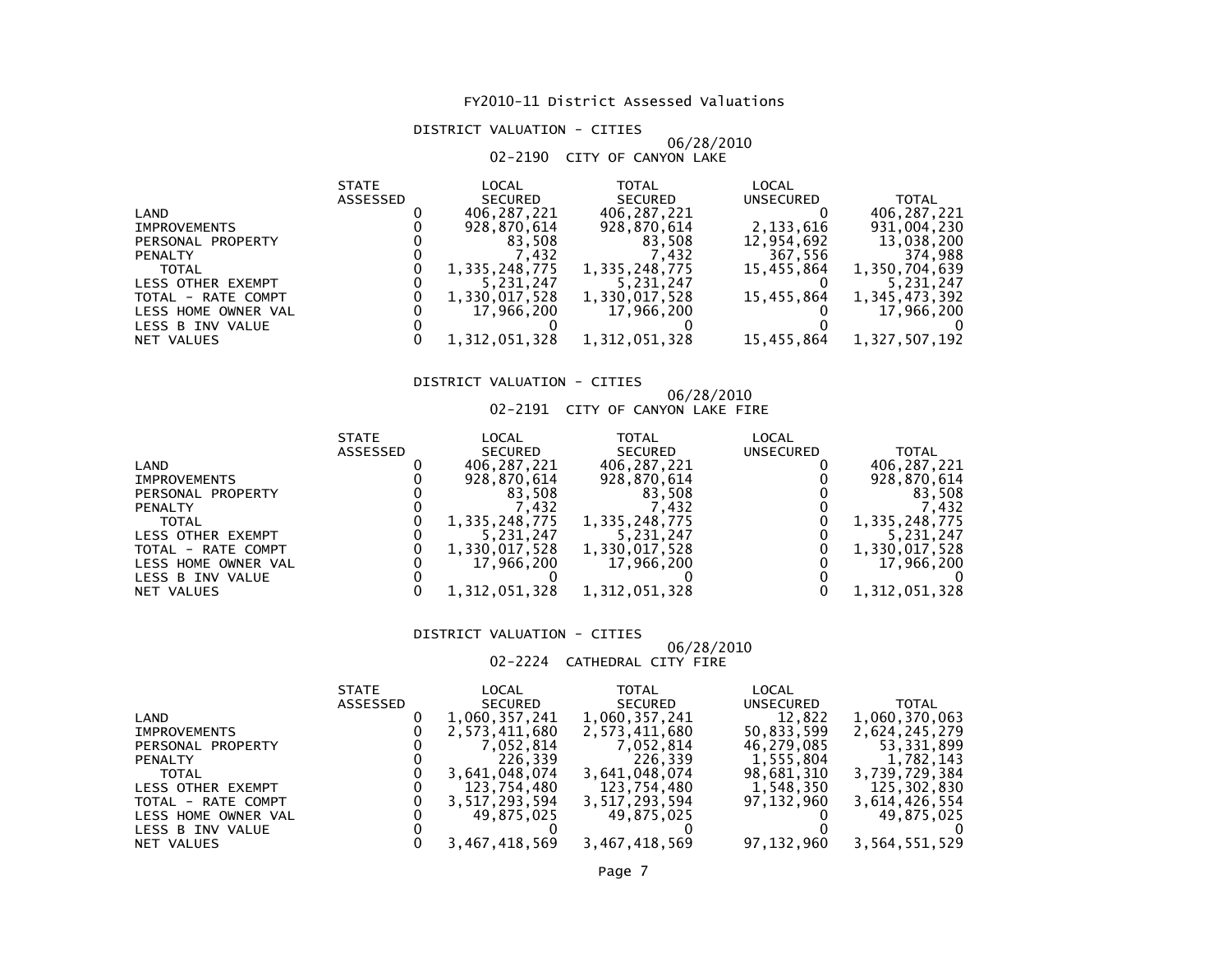# DISTRICT VALUATION - CITIES

### 06/28/201002-2225 CITY OF CATHEDRAL CITY

|                     | <b>STATE</b> | LOCAL          | <b>TOTAL</b>   | LOCAL            |               |
|---------------------|--------------|----------------|----------------|------------------|---------------|
|                     | ASSESSED     | <b>SECURED</b> | <b>SECURED</b> | <b>UNSECURED</b> | <b>TOTAL</b>  |
| LAND                |              | 1,060,357,241  | 1,060,357,241  | 12,822           | 1,060,370,063 |
| <b>IMPROVEMENTS</b> |              | 2,573,411,680  | 2,573,411,680  | 50,833,599       | 2,624,245,279 |
| PERSONAL PROPERTY   |              | 7,052,814      | 7,052,814      | 46,279,085       | 53,331,899    |
| <b>PENALTY</b>      |              | 226.339        | 226.339        | 1,555,804        | 1,782,143     |
| <b>TOTAL</b>        |              | 3,641,048,074  | 3,641,048,074  | 98,681,310       | 3,739,729,384 |
| LESS OTHER EXEMPT   |              | 123,754,480    | 123,754,480    | 1,548,350        | 125,302,830   |
| TOTAL - RATE COMPT  |              | 3,517,293,594  | 3,517,293,594  | 97,132,960       | 3,614,426,554 |
| LESS HOME OWNER VAL |              | 49.875.025     | 49,875,025     |                  | 49.875.025    |
| LESS B INV VALUE    |              |                |                |                  |               |
| NET VALUES          |              | 3,467,418,569  | 3,467,418,569  | 97,132,960       | 3,564,551,529 |

# DISTRICT VALUATION - CITIES

# 06/28/2010 02-2226 CATHEDRAL CITY RDV

|                     | <b>STATE</b>    | LOCAL          | <b>TOTAL</b>   | LOCAL      |              |
|---------------------|-----------------|----------------|----------------|------------|--------------|
|                     | <b>ASSESSED</b> | <b>SECURED</b> | <b>SECURED</b> | UNSECURED  | <b>TOTAL</b> |
| LAND                |                 | 67,821,357     | 67,821,357     | 1.196      | 67,822,553   |
| <b>IMPROVEMENTS</b> |                 | 144.532.020    | 144.532.020    | 10,325,108 | 154,857,128  |
| PERSONAL PROPERTY   |                 | 2,046,816      | 2,046,816      | 13,752,465 | 15,799,281   |
| <b>PENALTY</b>      |                 | 45.326         | 45.326         | 351,615    | 396,941      |
| <b>TOTAL</b>        |                 | 214,445,519    | 214,445,519    | 24,430,384 | 238,875,903  |
| LESS OTHER EXEMPT   |                 | 18,553,885     | 18,553,885     | 463,145    | 19,017,030   |
| TOTAL - RATE COMPT  |                 | 195,891,634    | 195,891,634    | 23,967,239 | 219,858,873  |
| LESS HOME OWNER VAL |                 | 185.276        | 185.276        |            | 185.276      |
| LESS B INV VALUE    |                 |                |                |            |              |
| NET VALUES          |                 | 195,706,358    | 195,706,358    | 23,967,239 | 219,673,597  |

### DISTRICT VALUATION - CITIES

# 06/28/2010 02-2227 CATHEDRAL CITY RDV #2

|                     | <b>STATE</b> | LOCAL          | TOTAL          | LOCAL     |               |
|---------------------|--------------|----------------|----------------|-----------|---------------|
|                     | ASSESSED     | <b>SECURED</b> | <b>SECURED</b> | UNSECURED | <b>TOTAL</b>  |
| LAND                |              | 131,788,635    | 131,788,635    | 3,000     | 131,791,635   |
| <b>IMPROVEMENTS</b> |              | 419.326.666    | 419,326,666    | 2,989,162 | 422,315,828   |
| PERSONAL PROPERTY   |              | 136.906        | 136.906        | 4,166,958 | 4,303,864     |
| <b>PENALTY</b>      |              | 12.176         | 12.176         | 312,664   | 324,840       |
| <b>TOTAL</b>        |              | 551,264,383    | 551,264,383    | 7,471,784 | 558,736,167   |
| LESS OTHER EXEMPT   |              | 1,317,390      | 1,317,390      |           | 1,317,390     |
| TOTAL - RATE COMPT  |              | 549,946,993    | 549,946,993    | 7,471,784 | 557,418,777   |
| LESS HOME OWNER VAL |              | 10,068,800     | 10,068,800     |           | 10,068,800    |
| LESS B INV VALUE    |              |                |                |           |               |
| NET VALUES          |              | 539.878.193    | 539.878.193    | 7,471,784 | 547, 349, 977 |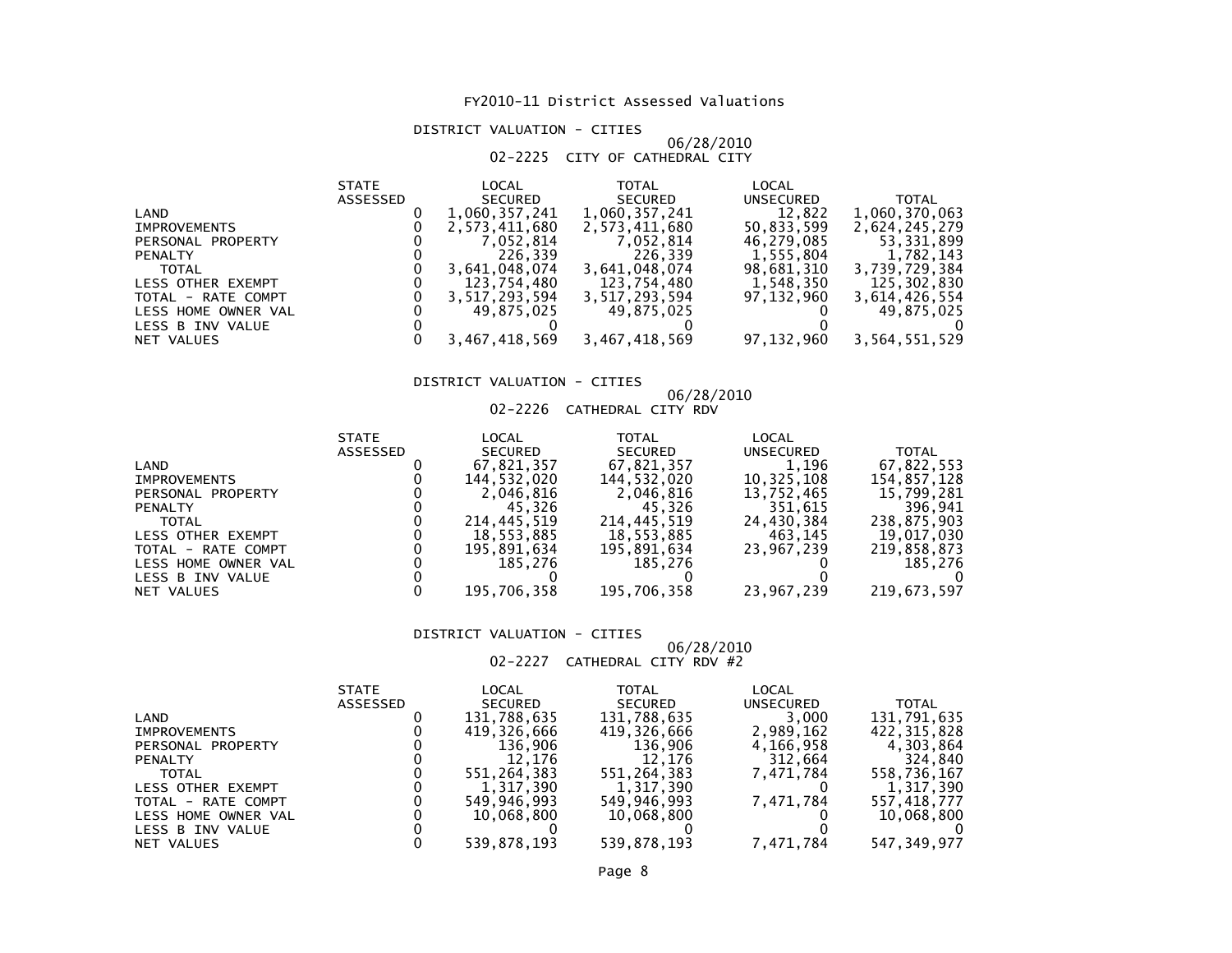# DISTRICT VALUATION - CITIES

# 06/28/2010 02-2229 CATHEDRAL CITY RDV #3

| LOCAL<br><b>TOTAL</b><br>LOCAL<br><b>STATE</b>        |                             |
|-------------------------------------------------------|-----------------------------|
| ASSESSED<br><b>SECURED</b><br>SECURED                 | UNSECURED<br><b>TOTAL</b>   |
| 900,960,812<br>900,960,812<br>LAND                    | 900,969,438<br>8,626        |
| 2,044,699,767<br>2,044,699,767<br><b>IMPROVEMENTS</b> | 21,789,603<br>2,066,489,370 |
| 4,867,092<br>4,867,092<br>PERSONAL PROPERTY           | 28,246,377<br>33,113,469    |
| 168.637<br>168,637<br><b>PENALTY</b>                  | 890.991<br>1,059,628        |
| 2,950,696,308<br>2,950,696,308<br><b>TOTAL</b>        | 50.935.597<br>3,001,631,905 |
| 102,595,661<br>102,595,661<br>LESS OTHER EXEMPT       | 1,085,205<br>103,680,866    |
| 2,848,100,647<br>2,848,100,647<br>TOTAL - RATE COMPT  | 49.850.392<br>2,897,951,039 |
| 39.431.949<br>39.431.949<br>LESS HOME OWNER VAL       | 39,431,949                  |
| LESS B INV VALUE                                      |                             |
| 2,808,668,698<br>2,808,668,698<br>NET VALUES          | 49,850,392<br>2,858,519,090 |

# DISTRICT VALUATION - CITIES

# 06/28/2010 02-2231 CATHEDRAL PROJ 1 AMD 4 AB1290

| <b>STATE</b>    | LOCAL          | TOTAL          | LOCAL            |              |
|-----------------|----------------|----------------|------------------|--------------|
| <b>ASSESSED</b> | <b>SECURED</b> | <b>SECURED</b> | <b>UNSECURED</b> | <b>TOTAL</b> |
|                 | 1, 157, 874    | 1,157,874      |                  | 1,157,874    |
|                 | 1,956,620      | 1,956,620      |                  | 1,956,620    |
|                 | 2,000          | 2,000          |                  | 2,000        |
|                 | 200            | 200            |                  | 200          |
|                 | 3,116,694      | 3,116,694      |                  | 3,116,694    |
|                 |                |                |                  |              |
|                 | 3,116,694      | 3,116,694      |                  | 3,116,694    |
|                 | 91.000         | 91.000         |                  | 91,000       |
|                 |                |                |                  |              |
|                 | 3,025,694      | 3,025,694      |                  | 3.025.694    |
|                 |                |                |                  |              |

### DISTRICT VALUATION - CITIES

### 06/28/201002-2252 CITY OF COACHELLA ANX

|                     | <b>STATE</b> | LOCAL          | TOTAL          | LOCAL            |               |
|---------------------|--------------|----------------|----------------|------------------|---------------|
|                     | ASSESSED     | <b>SECURED</b> | <b>SECURED</b> | <b>UNSECURED</b> | TOTAL         |
| LAND                |              | 560,969,009    | 560,969,009    | 3.761            | 560,972,770   |
| <b>IMPROVEMENTS</b> |              | 977.787.484    | 977.787.484    | 25,345,623       | 1,003,133,107 |
| PERSONAL PROPERTY   |              | 11,289,446     | 11,289,446     | 37,061,130       | 48,350,576    |
| <b>PENALTY</b>      |              | 504,252        | 504.252        | 1,155,873        | 1,660,125     |
| <b>TOTAL</b>        |              | 1,550,550,191  | 1,550,550,191  | 63,566,387       | 1,614,116,578 |
| LESS OTHER EXEMPT   |              | 134,933,190    | 134,933,190    | 253,346          | 135,186,536   |
| TOTAL - RATE COMPT  |              | 1,415,617,001  | 1,415,617,001  | 63.313.041       | 1,478,930,042 |
| LESS HOME OWNER VAL |              | 20.670.659     | 20.670.659     |                  | 20,670,659    |
| LESS B INV VALUE    |              |                |                |                  |               |
| NET VALUES          |              | 1,394,946,342  | 1,394,946,342  | 63,313,041       | 1,458,259,383 |
|                     |              |                |                |                  |               |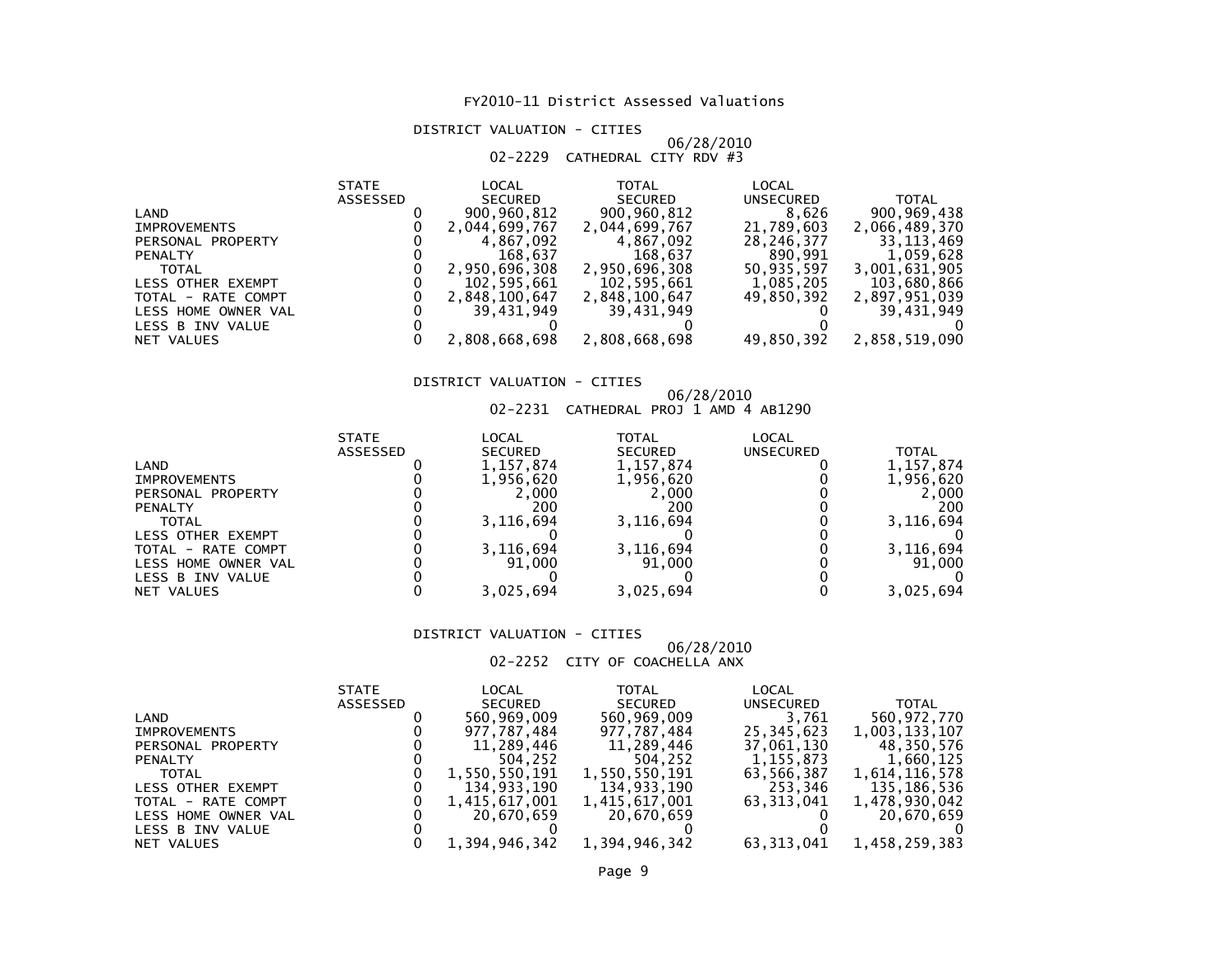# DISTRICT VALUATION - CITIES

### 06/28/201002-2253 COACHELLA RDV PROJ AREA 1

|                     | <b>STATE</b>    | LOCAL          | TOTAL          | LOCAL      |              |
|---------------------|-----------------|----------------|----------------|------------|--------------|
|                     | <b>ASSESSED</b> | <b>SECURED</b> | <b>SECURED</b> | UNSECURED  | <b>TOTAL</b> |
| LAND                |                 | 20,626,195     | 20,626,195     |            | 20,626,195   |
| <b>IMPROVEMENTS</b> |                 | 51.471.872     | 51,471,872     | 3,651,613  | 55, 123, 485 |
| PERSONAL PROPERTY   |                 | 5,483,388      | 5,483,388      | 10,067,088 | 15,550,476   |
| <b>PENALTY</b>      |                 | 417.068        | 417,068        | 219.375    | 636,443      |
| <b>TOTAL</b>        |                 | 77.998.523     | 77,998,523     | 13.938.076 | 91,936,599   |
| LESS OTHER EXEMPT   |                 |                |                |            |              |
| TOTAL - RATE COMPT  |                 | 77,998,523     | 77,998,523     | 13,938,076 | 91,936,599   |
| LESS HOME OWNER VAL |                 |                |                |            |              |
| LESS B INV VALUE    |                 |                |                |            |              |
| NET VALUES          |                 | 77.998.523     | 77,998,523     | 13,938,076 | 91,936,599   |

# DISTRICT VALUATION - CITIES

# 06/28/2010 02-2254 COACHELLA RDV PROJ AREA 2

| <b>STATE</b>    | LOCAL          | TOTAL          | LOCAL            |              |
|-----------------|----------------|----------------|------------------|--------------|
| <b>ASSESSED</b> | <b>SECURED</b> | <b>SECURED</b> | <b>UNSECURED</b> | <b>TOTAL</b> |
|                 | 71,978,555     | 71,978,555     | 3,761            | 71,982,316   |
|                 | 71,469,173     | 71,469,173     | 4,425,378        | 75,894,551   |
|                 | 905,356        | 905,356        | 3,736,395        | 4,641,751    |
|                 | 35.036         | 35,036         | 419,248          | 454,284      |
|                 | 144.388.120    | 144.388.120    | 8.584.782        | 152,972,902  |
|                 | 8.934.141      | 8,934,141      |                  | 8,934,141    |
|                 | 135,453,979    | 135,453,979    | 8,584,782        | 144,038,761  |
|                 | 980.000        | 980.000        |                  | 980,000      |
|                 |                |                |                  |              |
|                 | 134,473,979    | 134,473,979    | 8,584,782        | 143,058,761  |
|                 |                |                |                  |              |

### DISTRICT VALUATION - CITIES

# 06/28/2010 02-2255 COACHELLA RDV PROJ 2-85ANX

|                     | <b>STATE</b> | LOCAL          | TOTAL          | LOCAL     |           |
|---------------------|--------------|----------------|----------------|-----------|-----------|
|                     | ASSESSED     | <b>SECURED</b> | <b>SECURED</b> | UNSECURED | TOTAL     |
| LAND                |              | 5,829,728      | 5,829,728      |           | 5,829,728 |
| IMPROVEMENTS        |              | 142.461        | 142.461        |           | 142.461   |
| PERSONAL PROPERTY   |              |                |                |           |           |
| <b>PENALTY</b>      |              |                |                |           |           |
| <b>TOTAL</b>        |              | 5,972,189      | 5,972,189      |           | 5,972,189 |
| LESS OTHER EXEMPT   |              |                |                |           |           |
| TOTAL - RATE COMPT  |              | 5,972,189      | 5,972,189      |           | 5,972,189 |
| LESS HOME OWNER VAL |              |                |                |           |           |
| LESS B INV VALUE    |              |                |                |           |           |
| NET VALUES          |              | 5.972.189      | 5.972.189      |           | 5.972.189 |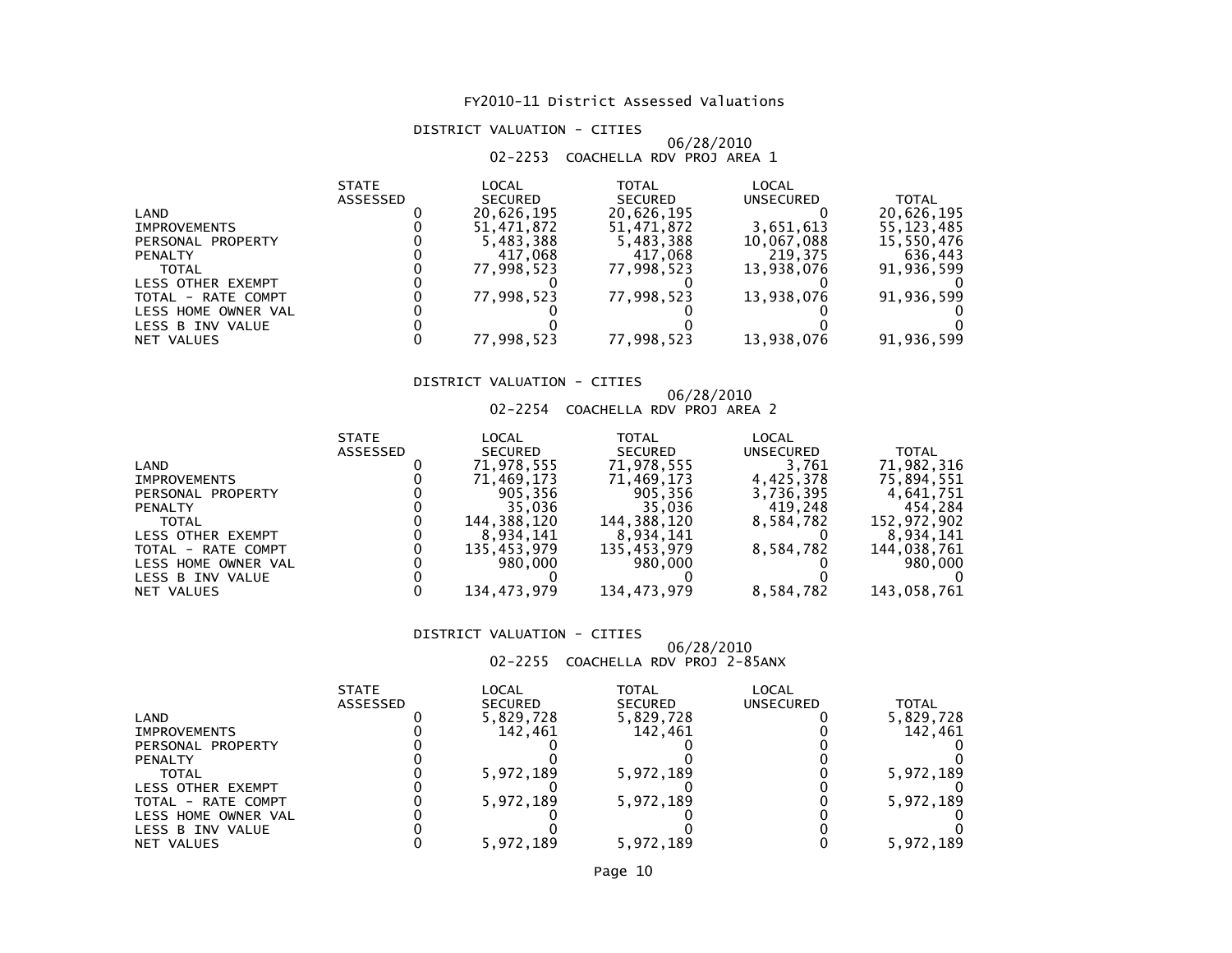# DISTRICT VALUATION - CITIES

# 06/28/2010 02-2256 COACHELLA RDV PROJ 3

| <b>STATE</b>    | LOCAL          | <b>TOTAL</b>   | LOCAL     |              |
|-----------------|----------------|----------------|-----------|--------------|
| <b>ASSESSED</b> | <b>SECURED</b> | <b>SECURED</b> | UNSECURED | <b>TOTAL</b> |
|                 | 67,370,560     | 67,370,560     |           | 67,370,560   |
|                 | 200.139.867    | 200, 139, 867  | 3,692,489 | 203,832,356  |
|                 | 4.210.940      | 4,210,940      | 5,043,488 | 9,254,428    |
|                 | 6.500          | 6.500          | 184,209   | 190,709      |
|                 | 271,727,867    | 271,727,867    | 8,920,186 | 280,648,053  |
|                 | 62,095,732     | 62,095,732     | 33,000    | 62,128,732   |
|                 | 209,632,135    | 209,632,135    | 8,887,186 | 218,519,321  |
|                 | 5,783,246      | 5,783,246      |           | 5,783,246    |
|                 |                |                |           |              |
|                 | 203,848,889    | 203,848,889    | 8,887,186 | 212,736,075  |
|                 |                |                |           |              |

# DISTRICT VALUATION - CITIES

# 06/28/2010 02-2257 COACHELLA RDV PROJ 4

|              |       | VE ELJI CURCHELLA NDV INOJ T |       |
|--------------|-------|------------------------------|-------|
| <b>STATE</b> | LOCAL | ΤΩΤΔΙ<br>n.                  | LOCAL |

|                     | -----    | ►◡◡┌◥┕         | .             | ►◡◡┌◝┕       |             |
|---------------------|----------|----------------|---------------|--------------|-------------|
|                     | ASSESSED | <b>SECURED</b> | SECURED       | UNSECURED    | TOTAL       |
| LAND                |          | 124,742,204    | 124,742,204   |              | 124,742,204 |
| <b>IMPROVEMENTS</b> |          | 318,750,433    | 318,750,433   | 11, 193, 963 | 329,944,396 |
| PERSONAL PROPERTY   |          | 591.949        | 591.949       | 14,746,821   | 15,338,770  |
| <b>PENALTY</b>      |          | 38,412         | 38,412        | 211.537      | 249.949     |
| <b>TOTAL</b>        |          | 444.122.998    | 444.122.998   | 26, 152, 321 | 470.275.319 |
| LESS OTHER EXEMPT   |          | 63,771,317     | 63,771,317    | 220,346      | 63.991.663  |
| TOTAL - RATE COMPT  |          | 380,351,681    | 380, 351, 681 | 25,931,975   | 406,283,656 |
| LESS HOME OWNER VAL |          | 7.163.613      | 7,163,613     |              | 7.163.613   |
| LESS B INV VALUE    |          |                |               |              |             |
| NET VALUES          |          | 373,188,068    | 373,188,068   | 25,931,975   | 399,120,043 |
|                     |          |                |               |              |             |

### DISTRICT VALUATION - CITIES

# 06/28/2010 02-2293 CORONA CFD 2004-1

|                     | <b>STATE</b> | LOCAL          | TOTAL          | LOCAL            |              |
|---------------------|--------------|----------------|----------------|------------------|--------------|
|                     | ASSESSED     | <b>SECURED</b> | <b>SECURED</b> | <b>UNSECURED</b> | <b>TOTAL</b> |
| LAND                |              | 7,968,580      | 7,968,580      |                  | 7,968,580    |
| <b>IMPROVEMENTS</b> |              | 20,733,698     | 20,733,698     |                  | 20,733,698   |
| PERSONAL PROPERTY   |              |                |                |                  |              |
| <b>PENALTY</b>      |              |                |                |                  |              |
| <b>TOTAL</b>        |              | 28,702,278     | 28,702,278     |                  | 28,702,278   |
| LESS OTHER EXEMPT   |              |                |                |                  |              |
| TOTAL - RATE COMPT  |              | 28,702,278     | 28,702,278     |                  | 28,702,278   |
| LESS HOME OWNER VAL |              | 245,000        | 245,000        |                  | 245,000      |
| LESS B INV VALUE    |              |                |                |                  |              |
| NET VALUES          |              | 28.457.278     | 28.457.278     |                  | 28,457,278   |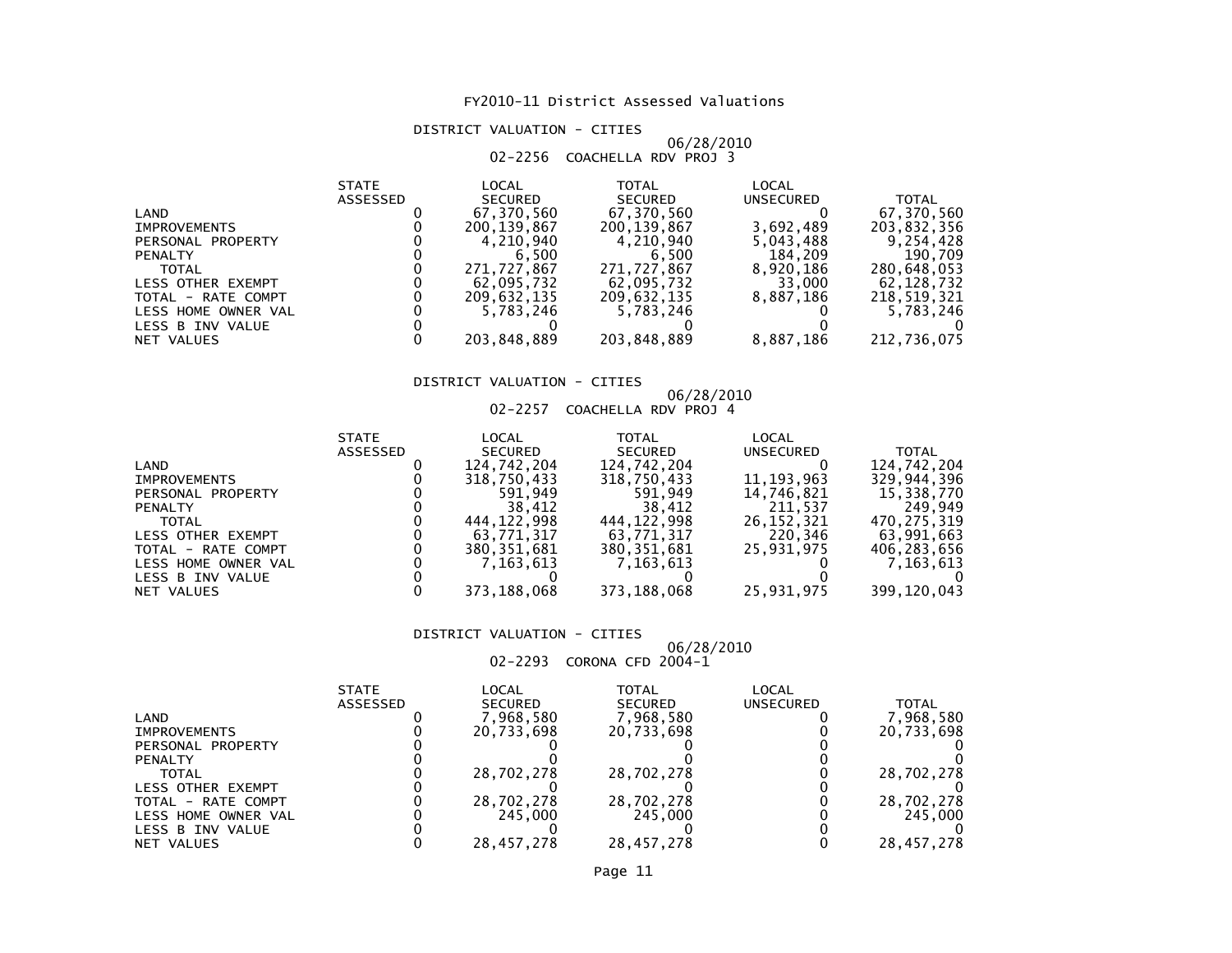# DISTRICT VALUATION - CITIES

# 06/28/201002-2294 CITY OF CORONA CFD 2002-4

|                     | <b>STATE</b> | LOCAL          | TOTAL          | LOCAL        |              |
|---------------------|--------------|----------------|----------------|--------------|--------------|
|                     | ASSESSED     | <b>SECURED</b> | <b>SECURED</b> | UNSECURED    | <b>TOTAL</b> |
| LAND                |              | 6,311,618      | 6,311,618      |              | 6,311,618    |
| <b>IMPROVEMENTS</b> |              | 158,902,163    | 158.902.163    | 18,831,415   | 177,733,578  |
| PERSONAL PROPERTY   |              |                |                | 12,249,912   | 12,249,912   |
| <b>PENALTY</b>      |              |                |                | 254,640      | 254,640      |
| <b>TOTAL</b>        |              | 165, 213, 781  | 165, 213, 781  | 31, 335, 967 | 196,549,748  |
| LESS OTHER EXEMPT   |              |                |                |              |              |
| TOTAL - RATE COMPT  |              | 165.213.781    | 165.213.781    | 31, 335, 967 | 196,549,748  |
| LESS HOME OWNER VAL |              |                |                |              |              |
| LESS B INV VALUE    |              |                |                |              |              |
| NET VALUES          |              | 165.213.781    | 165, 213, 781  | 31, 335, 967 | 196,549,748  |

# DISTRICT VALUATION - CITIES

# 06/28/2010 02-2295 CORONA CFD 02-1 DOS LAGOS

| <b>STATE</b>    | LOCAL          | TOTAL          | LOCAL      |               |
|-----------------|----------------|----------------|------------|---------------|
| <b>ASSESSED</b> | <b>SECURED</b> | <b>SECURED</b> | UNSECURED  | TOTAL         |
|                 | 102,628,443    | 102,628,443    |            | 102,628,443   |
|                 | 160,923,196    | 160,923,196    | 17,849,581 | 178,772,777   |
|                 |                |                | 8.713.023  | 8.713.023     |
|                 |                |                | 103.458    | 103,458       |
|                 | 263,551,639    | 263,551,639    | 26,666,062 | 290,217,701   |
|                 | 115,060        | 115,060        |            | 115,060       |
|                 | 263,436,579    | 263,436,579    | 26,666,062 | 290, 102, 641 |
|                 | 1.037.400      | 1,037,400      |            | 1,037,400     |
|                 |                |                |            |               |
|                 | 262, 399, 179  | 262, 399, 179  | 26,666,062 | 289,065,241   |
|                 |                |                |            |               |

### DISTRICT VALUATION - CITIES

# 06/28/2010 02-2296 CITY OF CORONA CFD 01-2

|                          | <b>STATE</b>    | LOCAL          | TOTAL          | LOCAL     |            |
|--------------------------|-----------------|----------------|----------------|-----------|------------|
|                          | <b>ASSESSED</b> | <b>SECURED</b> | <b>SECURED</b> | UNSECURED | TOTAL      |
| LAND                     |                 | 10,353,711     | 10,353,711     |           | 10,353,711 |
| <b>IMPROVEMENTS</b>      |                 | 37.252.378     | 37, 252, 378   |           | 37,252,378 |
| PERSONAL PROPERTY        |                 |                |                | 70.275    | 70.275     |
| <b>PENALTY</b>           |                 |                |                |           |            |
| TOTAL                    |                 | 47,606,089     | 47,606,089     | 70.275    | 47,676,364 |
| <b>LESS OTHER EXEMPT</b> |                 |                |                |           |            |
| TOTAL - RATE COMPT       |                 | 47,606,089     | 47,606,089     | 70.275    | 47,676,364 |
| LESS HOME OWNER VAL      |                 | 525,000        | 525,000        |           | 525,000    |
| LESS B INV VALUE         |                 |                |                |           |            |
| NET VALUES               |                 | 47.081.089     | 47.081.089     | 70.275    | 47.151.364 |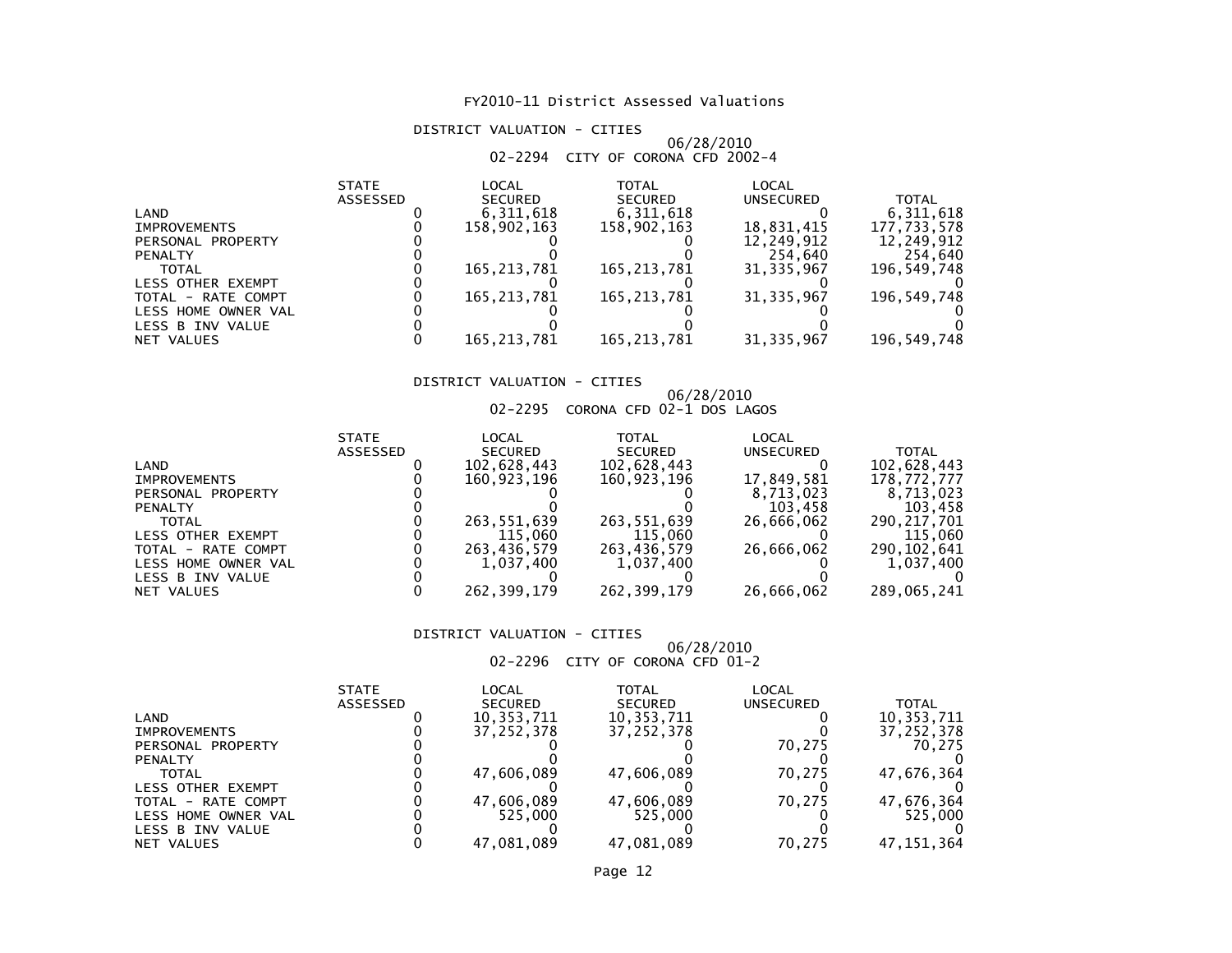# DISTRICT VALUATION - CITIES

### 06/28/201002-2297 CORONA TEMESCAL CYN RDV

|                     | <b>STATE</b> | LOCAL          | TOTAL          | LOCAL        |              |
|---------------------|--------------|----------------|----------------|--------------|--------------|
|                     | ASSESSED     | <b>SECURED</b> | <b>SECURED</b> | UNSECURED    | <b>TOTAL</b> |
| LAND                |              | 103,851,125    | 103,851,125    |              | 103,851,125  |
| <b>IMPROVEMENTS</b> |              | 162.313.287    | 162, 313, 287  | 22,340,564   | 184,653,851  |
| PERSONAL PROPERTY   |              |                |                | 9,873,396    | 9,873,396    |
| <b>PENALTY</b>      |              |                |                | 108,458      | 108,458      |
| <b>TOTAL</b>        |              | 266, 164, 412  | 266, 164, 412  | 32.322.418   | 298,486,830  |
| LESS OTHER EXEMPT   |              | 115,060        | 115,060        |              | 115,060      |
| TOTAL - RATE COMPT  |              | 266,049,352    | 266,049,352    | 32.322.418   | 298,371,770  |
| LESS HOME OWNER VAL |              | 1.037.400      | 1,037,400      |              | 1,037,400    |
| LESS B INV VALUE    |              |                |                |              |              |
| NET VALUES          |              | 265.011.952    | 265,011,952    | 32, 322, 418 | 297,334,370  |

# DISTRICT VALUATION - CITIES

# 06/28/2010 02-2298 CORONA-EAGLE GLEN II CFD 00-1

|                          | <b>STATE</b>    | LOCAL          | TOTAL          | LOCAL       |             |
|--------------------------|-----------------|----------------|----------------|-------------|-------------|
|                          | <b>ASSESSED</b> | <b>SECURED</b> | <b>SECURED</b> | UNSECURED   | TOTAL       |
| LAND                     |                 | 45,619,095     | 45,619,095     |             | 45,619,095  |
| <b>IMPROVEMENTS</b>      |                 | 106.814.858    | 106,814,858    | 704.140     | 107,518,998 |
| PERSONAL PROPERTY        |                 |                |                | 414.322     | 414.322     |
| <b>PENALTY</b>           |                 |                |                | 24,250      | 24.250      |
| <b>TOTAL</b>             |                 | 152,433,953    | 152,433,953    | 1.142.712   | 153,576,665 |
| <b>LESS OTHER EXEMPT</b> |                 |                |                |             |             |
| TOTAL - RATE COMPT       |                 | 152,433,953    | 152,433,953    | 1,142,712   | 153,576,665 |
| LESS HOME OWNER VAL      |                 | 1.587.600      | 1,587,600      |             | 1,587,600   |
| LESS B INV VALUE         |                 |                |                |             |             |
| NET VALUES               |                 | 150.846.353    | 150,846,353    | 1, 142, 712 | 151,989,065 |

### DISTRICT VALUATION - CITIES

 06/28/201002-2299 CORONA - EAGLE GLEN CFD

|                     | <b>STATE</b>    | LOCAL          | TOTAL          | LOCAL     |             |
|---------------------|-----------------|----------------|----------------|-----------|-------------|
|                     | <b>ASSESSED</b> | <b>SECURED</b> | <b>SECURED</b> | UNSECURED | TOTAL       |
| LAND                |                 | 130,480,823    | 130,480,823    |           | 130,480,823 |
| <b>IMPROVEMENTS</b> |                 | 329,392,693    | 329, 392, 693  | 2,056,723 | 331,449,416 |
| PERSONAL PROPERTY   |                 | 550.290        | 550,290        | 3,604,090 | 4,154,380   |
| <b>PENALTY</b>      |                 | 76.369         | 76.369         | 140,909   | 217,278     |
| <b>TOTAL</b>        |                 | 460.500.175    | 460,500,175    | 5,801,722 | 466,301,897 |
| LESS OTHER EXEMPT   |                 | 480,862        | 480,862        |           | 480,862     |
| TOTAL - RATE COMPT  |                 | 460.019.313    | 460.019.313    | 5,801,722 | 465,821,035 |
| LESS HOME OWNER VAL |                 | 5.185.600      | 5,185,600      |           | 5.185.600   |
| LESS B INV VALUE    |                 |                |                |           |             |
| NET VALUES          |                 | 454,833,713    | 454,833,713    | 5,801,722 | 460,635,435 |
|                     |                 |                |                |           |             |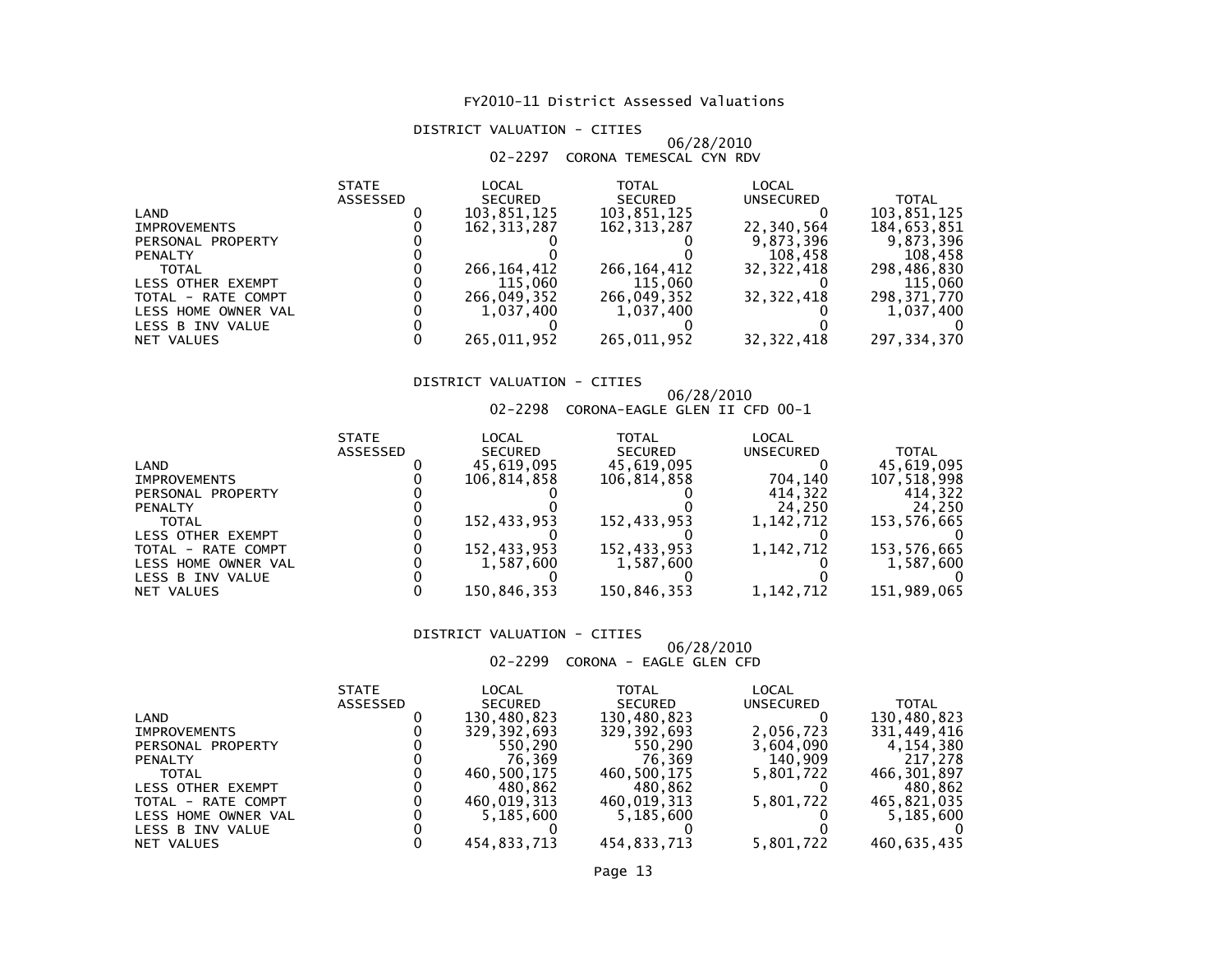# DISTRICT VALUATION - CITIES

# 06/28/2010 02-2300 CORONA DOWNTOWN RDV AB1290

|                     | <b>STATE</b> | LOCAL          | TOTAL          | LOCAL      |              |
|---------------------|--------------|----------------|----------------|------------|--------------|
|                     | ASSESSED     | <b>SECURED</b> | <b>SECURED</b> | UNSECURED  | <b>TOTAL</b> |
| LAND                |              | 136,648,022    | 136,648,022    |            | 136,648,022  |
| <b>IMPROVEMENTS</b> |              | 249,087,974    | 249,087,974    | 7,931,424  | 257,019,398  |
| PERSONAL PROPERTY   |              | 15,286,935     | 15,286,935     | 13,646,488 | 28.933.423   |
| <b>PENALTY</b>      |              | 48.158         | 48.158         | 1,019,287  | 1,067,445    |
| <b>TOTAL</b>        |              | 401.071.089    | 401.071.089    | 22.597.199 | 423,668,288  |
| LESS OTHER EXEMPT   |              | 22.443.037     | 22,443,037     |            | 22.443.037   |
| TOTAL - RATE COMPT  |              | 378,628,052    | 378,628,052    | 22,597,199 | 401,225,251  |
| LESS HOME OWNER VAL |              | 2.294.329      | 2,294,329      |            | 2.294.329    |
| LESS B INV VALUE    |              |                |                |            |              |
| NET VALUES          |              | 376, 333, 723  | 376, 333, 723  | 22,597,199 | 398,930,922  |

# DISTRICT VALUATION - CITIES

# 06/28/201002-2301 CITY OF CORONA

|                     | <b>STATE</b> | LOCAL          | <b>TOTAL</b>   | LOCAL         |                   |
|---------------------|--------------|----------------|----------------|---------------|-------------------|
|                     | ASSESSED     | SECURED        | <b>SECURED</b> | UNSECURED     | <b>TOTAL</b>      |
| LAND                |              | 4,394,944,354  | 4,394,944,354  | 77,451        | 4,395,021,805     |
| <b>IMPROVEMENTS</b> |              | 10,633,612,752 | 10,633,612,752 | 548,237,716   | 11, 181, 850, 468 |
| PERSONAL PROPERTY   |              | 168,574,441    | 168,574,441    | 591,323,825   | 759,898,266       |
| <b>PENALTY</b>      |              | 401,981        | 401,981        | 16,225,297    | 16,627,278        |
| <b>TOTAL</b>        |              | 15,197,533,528 | 15,197,533,528 | 1.155.864.289 | 16, 353, 397, 817 |
| LESS OTHER EXEMPT   |              | 269,382,508    | 269,382,508    | 1,974,589     | 271.357.097       |
| TOTAL - RATE COMPT  |              | 14,928,151,020 | 14,928,151,020 | 1.153.889.700 | 16,082,040,720    |
| LESS HOME OWNER VAL |              | 151,645,733    | 151,645,733    |               | 151,645,733       |
| LESS B INV VALUE    |              |                |                |               |                   |
| NET VALUES          |              | 14,776,505,287 | 14,776,505,287 | 1,153,889,700 | 15,930,394,987    |
|                     |              |                |                |               |                   |

### DISTRICT VALUATION - CITIES

# 06/28/2010 02-2302 CORONA DOWNTOWN RENEWAL PROJECT

|  | JZ-ZJUZ CURUNA DUWNIUWN RENEWAL PRUJECT |  |
|--|-----------------------------------------|--|
|  |                                         |  |

|                     | <b>STATE</b> | LOCAL          | TOTAL          | LOCAL            |              |
|---------------------|--------------|----------------|----------------|------------------|--------------|
|                     | ASSESSED     | <b>SECURED</b> | <b>SECURED</b> | <b>UNSECURED</b> | <b>TOTAL</b> |
| LAND                |              | 4,602,415      | 4,602,415      |                  | 4,602,415    |
| <b>IMPROVEMENTS</b> |              | 17,873,653     | 17,873,653     | 1,659,872        | 19,533,525   |
| PERSONAL PROPERTY   |              |                |                | 1,984,440        | 1,984,440    |
| <b>PENALTY</b>      |              |                |                | 171.245          | 171,245      |
| <b>TOTAL</b>        |              | 22,476,068     | 22,476,068     | 3,815,557        | 26,291,625   |
| LESS OTHER EXEMPT   |              | 873.608        | 873.608        |                  | 873,608      |
| TOTAL - RATE COMPT  |              | 21,602,460     | 21,602,460     | 3,815,557        | 25,418,017   |
| LESS HOME OWNER VAL |              |                |                |                  |              |
| LESS B INV VALUE    |              |                |                |                  |              |
| NET VALUES          |              | 21,602,460     | 21,602,460     | 3,815,557        | 25.418.017   |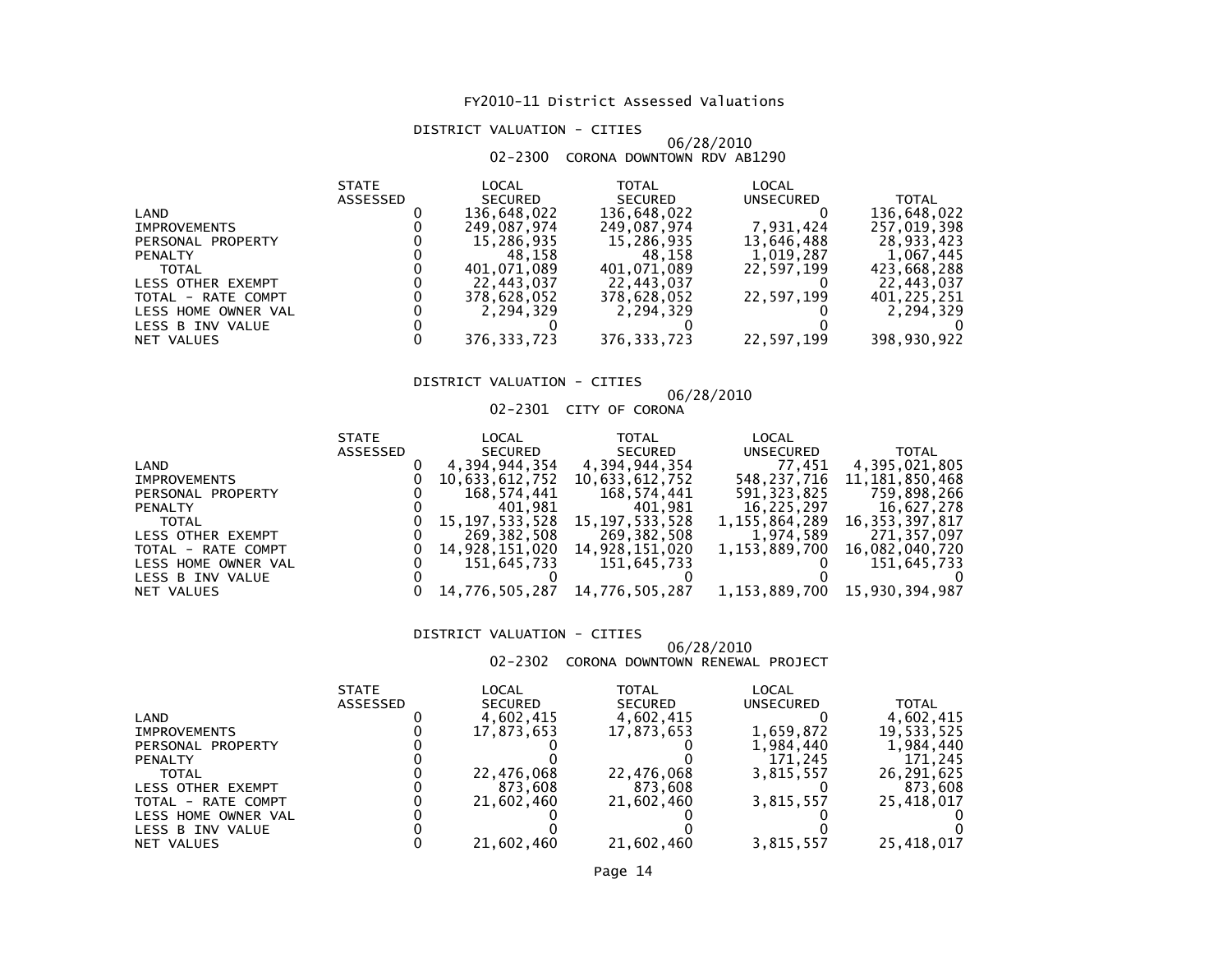# DISTRICT VALUATION - CITIES

### 06/28/201002-2304 CORONA REDEV PROJECT A

|                |                     | <b>STATE</b>    | LOCAL          | <b>TOTAL</b>   | LOCAL       |               |
|----------------|---------------------|-----------------|----------------|----------------|-------------|---------------|
|                |                     | <b>ASSESSED</b> | <b>SECURED</b> | <b>SECURED</b> | UNSECURED   | <b>TOTAL</b>  |
| LAND           |                     |                 | 344,660,299    | 344,660,299    | 5,319       | 344,665,618   |
|                | <b>IMPROVEMENTS</b> |                 | 796,366,829    | 796,366,829    | 61,279,177  | 857,646,006   |
|                | PERSONAL PROPERTY   |                 | 7,483,979      | 7,483,979      | 90,540,260  | 98,024,239    |
| <b>PENALTY</b> |                     |                 | 11,496         | 11,496         | 2,068,462   | 2,079,958     |
|                | <b>TOTAL</b>        |                 | 1,148,522,603  | 1,148,522,603  | 153.893.218 | 1,302,415,821 |
|                | LESS OTHER EXEMPT   |                 | 5,942,241      | 5,942,241      |             | 5,942,241     |
|                | TOTAL - RATE COMPT  |                 | 1,142,580,362  | 1,142,580,362  | 153,893,218 | 1,296,473,580 |
|                | LESS HOME OWNER VAL |                 | 6.864.200      | 6,864,200      |             | 6,864,200     |
|                | LESS B INV VALUE    |                 |                |                |             |               |
|                | NET VALUES          |                 | 1,135,716,162  | 1,135,716,162  | 153,893,218 | 1,289,609,380 |

# DISTRICT VALUATION - CITIES

# 06/28/2010 02-2305 CORONA LTG MAINT 84-1

|                     | <b>STATE</b> | LOCAL                         | <b>TOTAL</b>   | LOCAL       |                            |
|---------------------|--------------|-------------------------------|----------------|-------------|----------------------------|
|                     | ASSESSED     | <b>SECURED</b>                | <b>SECURED</b> | UNSECURED   | <b>TOTAL</b>               |
| LAND                |              | 3,339,926,338                 | 3,339,926,338  | 37,489      | 3,339,963,827              |
| <b>IMPROVEMENTS</b> |              | 8,148,158,737                 | 8,148,158,737  | 359,192,487 | 8,507,351,224              |
| PERSONAL PROPERTY   |              | 165,084,950                   | 165,084,950    | 478,054,282 | 643,139,232                |
| <b>PENALTY</b>      |              | 325,612                       | 325,612        | 14,394,177  | 14,719,789                 |
| TOTAL               |              | 11,653,495,637                | 11,653,495,637 | 851,678,435 | 12,505,174,072             |
| LESS OTHER EXEMPT   |              | 262,034,799                   | 262,034,799    | 1,894,789   | 263,929,588                |
| TOTAL - RATE COMPT  |              | 11,391,460,838                | 11,391,460,838 |             | 849,783,646 12,241,244,484 |
| LESS HOME OWNER VAL |              | 115.977.933                   | 115.977.933    |             | 115,977,933                |
| LESS B INV VALUE    |              |                               |                |             |                            |
| NET VALUES          |              | 11,275,482,905 11,275,482,905 |                |             | 849,783,646 12,125,266,551 |

### DISTRICT VALUATION - CITIES

06/28/2010 02-2306 CORONA LANDSCAPING MAINT 79-1

|  | 72-ZJUU CUNUNA LANDJCAFING MAINT 79-I |  |  |
|--|---------------------------------------|--|--|
|  |                                       |  |  |

|                     | <b>STATE</b>    | LOCAL          | TOTAL          | LOCAL     |            |
|---------------------|-----------------|----------------|----------------|-----------|------------|
|                     | <b>ASSESSED</b> | <b>SECURED</b> | <b>SECURED</b> | UNSECURED | TOTAL      |
| LAND                |                 | 13,257,897     | 13,257,897     |           | 13,257,897 |
| <b>IMPROVEMENTS</b> |                 | 26,323,892     | 26,323,892     |           | 26,323,892 |
| PERSONAL PROPERTY   |                 |                |                | 6,800     | 6,800      |
| <b>PENALTY</b>      |                 |                |                |           |            |
| TOTAL               |                 | 39,581,789     | 39,581,789     | 6,800     | 39,588,589 |
| LESS OTHER EXEMPT   |                 |                |                |           |            |
| TOTAL - RATE COMPT  |                 | 39,581,789     | 39,581,789     | 6.800     | 39,588,589 |
| LESS HOME OWNER VAL |                 | 733.600        | 733.600        |           | 733,600    |
| LESS B INV VALUE    |                 |                |                |           |            |
| NET VALUES          |                 | 38,848,189     | 38,848,189     | 6,800     | 38,854,989 |
|                     |                 |                |                |           |            |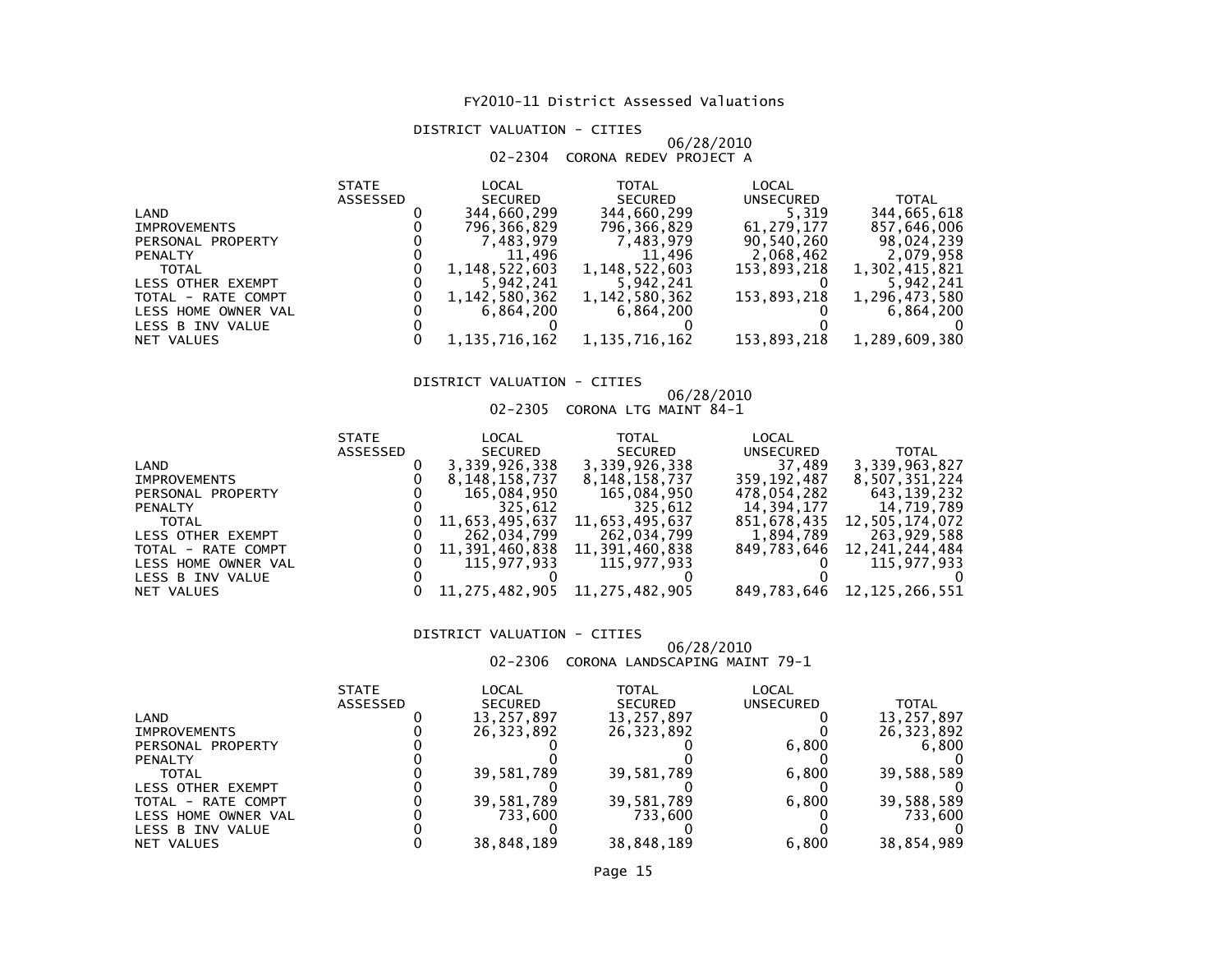# DISTRICT VALUATION - CITIES

# 06/28/2010 02-2307 CORONA LTG MAINT 84-2

| <b>STATE</b> | LOCAL         | <b>TOTAL</b>  | LOCAL      |               |
|--------------|---------------|---------------|------------|---------------|
| ASSESSED     | SECURED       | SECURED       | UNSECURED  | <b>TOTAL</b>  |
|              | 1,397,178,993 | 1,397,178,993 | 14,126     | 1,397,193,119 |
|              | 3,518,071,975 | 3,518,071,975 | 51,012,895 | 3,569,084,870 |
|              | 1,932,709     | 1,932,709     | 42,786,135 | 44.718.844    |
|              | 84.166        | 84.166        | 1,035,773  | 1,119,939     |
|              | 4,917,267,843 | 4,917,267,843 | 94,848,929 | 5,012,116,772 |
|              | 14,064,397    | 14.064.397    | 29,800     | 14.094.197    |
|              | 4,903,203,446 | 4,903,203,446 | 94.819.129 | 4,998,022,575 |
|              | 65,109,800    | 65,109,800    |            | 65,109,800    |
|              |               |               |            |               |
|              | 4,838,093,646 | 4,838,093,646 | 94,819,129 | 4,932,912,775 |
|              |               |               |            |               |

# DISTRICT VALUATION - CITIES

# 06/28/2010 02-2308 CORONA RDV PROJ A-85ANX

| <b>STATE</b>    | LOCAL          | TOTAL          | LOCAL      |              |
|-----------------|----------------|----------------|------------|--------------|
| <b>ASSESSED</b> | <b>SECURED</b> | <b>SECURED</b> | UNSECURED  | TOTAL        |
|                 | 38,219,511     | 38,219,511     |            | 38,219,511   |
|                 | 58, 191, 544   | 58,191,544     | 36,022,109 | 94, 213, 653 |
|                 | 47.195         | 47.195         | 9.293.924  | 9.341.119    |
|                 |                |                | 50.531     | 50.531       |
|                 | 96,458,250     | 96,458,250     | 45.366.564 | 141,824,814  |
|                 | 608.312        | 608.312        |            | 608,312      |
|                 | 95.849.938     | 95.849.938     | 45,366,564 | 141,216,502  |
|                 |                |                |            |              |
|                 |                |                |            |              |
|                 | 95,849,938     | 95,849,938     | 45,366,564 | 141,216,502  |
|                 |                |                |            |              |

### DISTRICT VALUATION - CITIES

06/28/2010 02-2309 CORONA RDV PROJ A-AMD 4

|                     | <b>STATE</b> | LOCAL          | TOTAL       | LOCAL            |              |
|---------------------|--------------|----------------|-------------|------------------|--------------|
|                     | ASSESSED     | <b>SECURED</b> | SECURED     | <b>UNSECURED</b> | <b>TOTAL</b> |
| LAND                |              | 68,986,800     | 68,986,800  | 2,821            | 68,989,621   |
| <b>IMPROVEMENTS</b> |              | 160,423,885    | 160,423,885 | 31,595,029       | 192,018,914  |
| PERSONAL PROPERTY   |              | 16.412.603     | 16.412.603  | 18,183,876       | 34,596,479   |
| <b>PENALTY</b>      |              |                |             | 166.140          | 166,140      |
| <b>TOTAL</b>        |              | 245,823,288    | 245,823,288 | 49.947.866       | 295,771,154  |
| LESS OTHER EXEMPT   |              |                |             |                  |              |
| TOTAL - RATE COMPT  |              | 245,823,288    | 245,823,288 | 49.947.866       | 295,771,154  |
| LESS HOME OWNER VAL |              | 91.000         | 91.000      |                  | 91,000       |
| LESS B INV VALUE    |              |                |             |                  |              |
| NET VALUES          |              | 245,732,288    | 245,732,288 | 49,947,866       | 295,680,154  |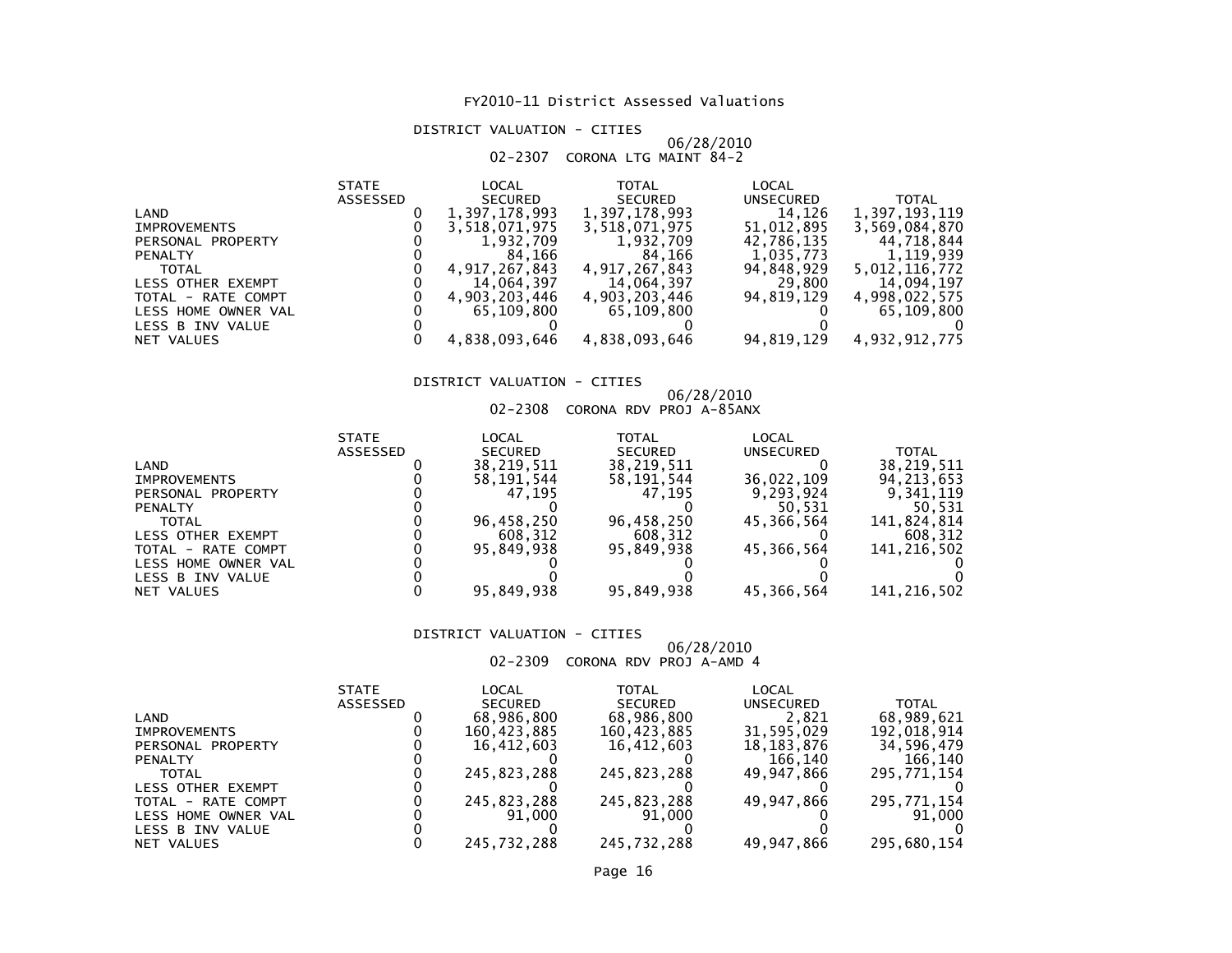# DISTRICT VALUATION - CITIES

### 06/28/201002-2310 CORONA MAIN ST SO. RDV

|                     | <b>STATE</b>    | LOCAL          | <b>TOTAL</b>   | LOCAL      |               |
|---------------------|-----------------|----------------|----------------|------------|---------------|
|                     | <b>ASSESSED</b> | <b>SECURED</b> | <b>SECURED</b> | UNSECURED  | <b>TOTAL</b>  |
| LAND                |                 | 30, 311, 758   | 30, 311, 758   |            | 30, 311, 758  |
| <b>IMPROVEMENTS</b> |                 | 70,064,576     | 70,064,576     | 6,843,239  | 76,907,815    |
| PERSONAL PROPERTY   |                 | 1.274.629      | 1.274.629      | 11,884,759 | 13, 159, 388  |
| <b>PENALTY</b>      |                 |                |                | 800,622    | 800,622       |
| <b>TOTAL</b>        |                 | 101,650,963    | 101,650,963    | 19.528.620 | 121, 179, 583 |
| LESS OTHER EXEMPT   |                 | 567,356        | 567,356        |            | 567,356       |
| TOTAL - RATE COMPT  |                 | 101.083.607    | 101,083,607    | 19,528,620 | 120,612,227   |
| LESS HOME OWNER VAL |                 |                |                |            |               |
| LESS B INV VALUE    |                 |                |                |            |               |
| NET VALUES          |                 | 101,083,607    | 101,083,607    | 19,528,620 | 120,612,227   |

# DISTRICT VALUATION - CITIES

# 06/28/2010 02-2311 CITY OF CORONA CFD 86-1

| LOCAL<br>LOCAL<br>TOTAL<br><b>STATE</b>                           |             |
|-------------------------------------------------------------------|-------------|
| <b>SECURED</b><br><b>ASSESSED</b><br><b>SECURED</b><br>UNSECURED  | TOTAL       |
| 275,886,582<br>275,886,582<br>LAND                                | 275,886,582 |
| 1,426,315<br>692,606,421<br>692,606,421<br><b>IMPROVEMENTS</b>    | 694,032,736 |
| 83.136<br>3,322,336<br>83.136<br>PERSONAL PROPERTY                | 3,405,472   |
| 137,193<br><b>PENALTY</b>                                         | 137.193     |
| 968.576.139<br>968, 576, 139<br>4,885,844<br><b>TOTAL</b>         | 973.461.983 |
| 632.832<br>29,800<br>632,832<br><b>LESS OTHER EXEMPT</b>          | 662,632     |
| 967, 943, 307<br>967, 943, 307<br>4.856.044<br>TOTAL - RATE COMPT | 972,799,351 |
| 12,761,000<br>12,761,000<br>LESS HOME OWNER VAL                   | 12,761,000  |
| LESS B INV VALUE                                                  |             |
| 955, 182, 307<br>955, 182, 307<br>4,856,044<br>NET VALUES         | 960,038,351 |

### DISTRICT VALUATION - CITIES

# 06/28/2010 02-2312 CITY OF CORON A CFD 86-2

|                     | <b>STATE</b> | LOCAL          | TOTAL          | LOCAL     |               |
|---------------------|--------------|----------------|----------------|-----------|---------------|
|                     | ASSESSED     | <b>SECURED</b> | <b>SECURED</b> | UNSECURED | <b>TOTAL</b>  |
| LAND                |              | 152,972,841    | 152,972,841    |           | 152,972,841   |
| <b>IMPROVEMENTS</b> |              | 396,511,166    | 396,511,166    | 6,306     | 396, 517, 472 |
| PERSONAL PROPERTY   |              |                |                | 391.506   | 391,506       |
| <b>PENALTY</b>      |              |                |                | (1.400)   | .400          |
| <b>TOTAL</b>        |              | 549,484,007    | 549,484,007    | 405.212   | 549,889,219   |
| LESS OTHER EXEMPT   |              | 4.700.495      | 4,700,495      |           | 4.700.495     |
| TOTAL - RATE COMPT  |              | 544.783.512    | 544,783,512    | 405.212   | 545, 188, 724 |
| LESS HOME OWNER VAL |              | 8.450.400      | 8,450,400      |           | 8,450,400     |
| LESS B INV VALUE    |              |                |                |           |               |
| NET VALUES          |              | 536.333.112    | 536.333.112    | 405.212   | 536.738.324   |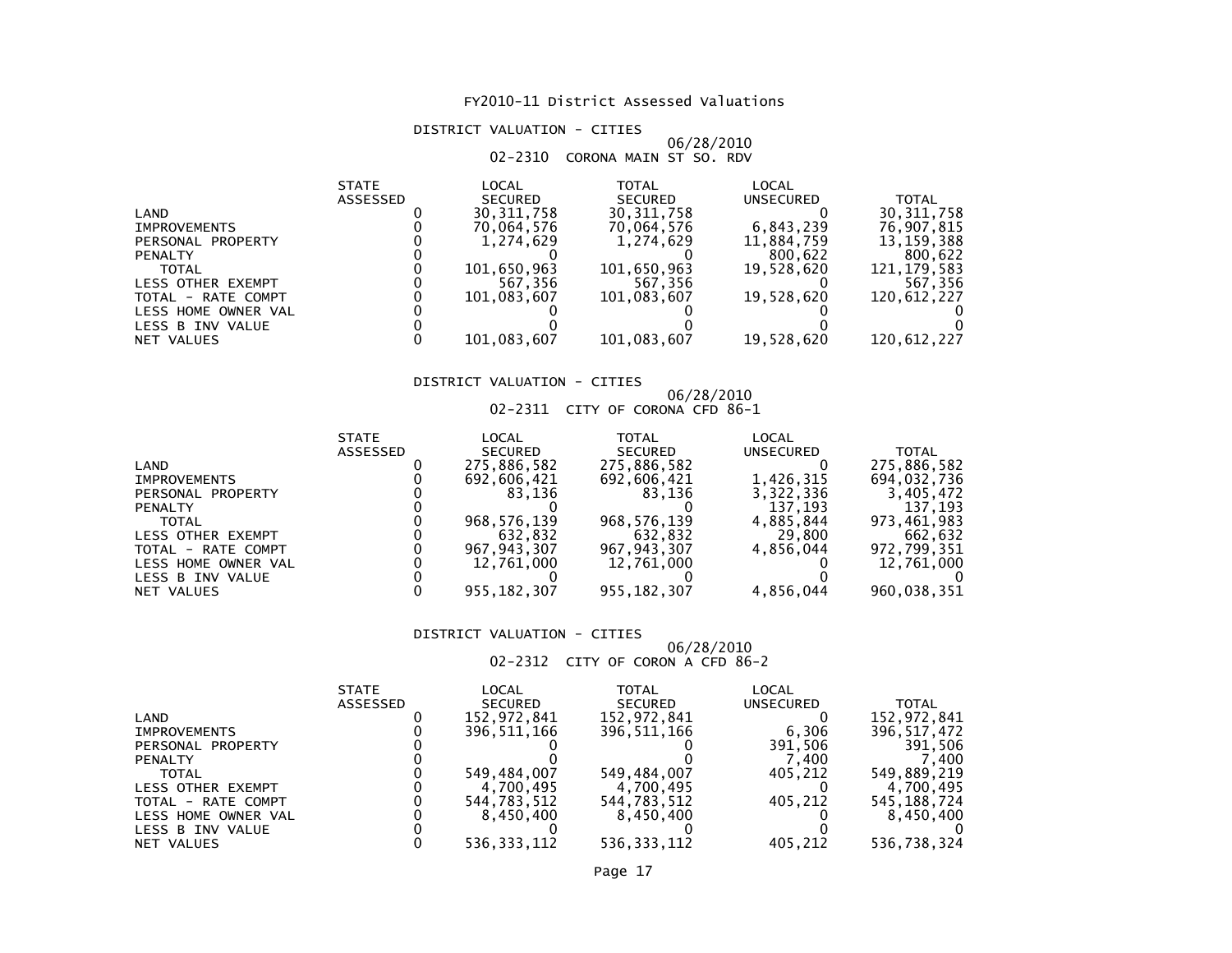DISTRICT VALUATION - CITIES

### 06/28/201002-2313 CITY OF CORONA CFD 89-1

|                     | <b>STATE</b>    | LOCAL          | <b>TOTAL</b>   | LOCAL     |               |
|---------------------|-----------------|----------------|----------------|-----------|---------------|
|                     | <b>ASSESSED</b> | <b>SECURED</b> | <b>SECURED</b> | UNSECURED | <b>TOTAL</b>  |
| LAND                |                 | 222,516,382    | 222,516,382    |           | 222,516,382   |
| <b>IMPROVEMENTS</b> |                 | 610,206,624    | 610,206,624    | 1,423,861 | 611,630,485   |
| PERSONAL PROPERTY   |                 | 129,408        | 129,408        | 3,146,630 | 3,276,038     |
| <b>PENALTY</b>      |                 |                |                | 49.950    | 49.950        |
| <b>TOTAL</b>        |                 | 832,852,414    | 832,852,414    | 4.620.441 | 837,472,855   |
| LESS OTHER EXEMPT   |                 | 4.073.149      | 4.073.149      |           | 4.073.149     |
| TOTAL - RATE COMPT  |                 | 828,779,265    | 828,779,265    | 4,620,441 | 833,399,706   |
| LESS HOME OWNER VAL |                 | 11,236,400     | 11,236,400     |           | 11,236,400    |
| LESS B INV VALUE    |                 |                |                |           |               |
| NET VALUES          |                 | 817,542,865    | 817,542,865    | 4,620,441 | 822, 163, 306 |

# DISTRICT VALUATION - CITIES

# 06/28/2010 02-2314 CITY OF CORONA CFD 89-1 IMP 1

|                          | <b>STATE</b>    | LOCAL          | TOTAL          | LOCAL     |              |
|--------------------------|-----------------|----------------|----------------|-----------|--------------|
|                          | <b>ASSESSED</b> | <b>SECURED</b> | <b>SECURED</b> | UNSECURED | <b>TOTAL</b> |
| LAND                     |                 | 118,643,199    | 118,643,199    |           | 118,643,199  |
| <b>IMPROVEMENTS</b>      |                 | 324,592,121    | 324, 592, 121  | 33,000    | 324.625.121  |
| PERSONAL PROPERTY        |                 |                |                | 608,362   | 608,362      |
| <b>PENALTY</b>           |                 |                |                | 25,200    | 25.200       |
| <b>TOTAL</b>             |                 | 443.235.320    | 443,235,320    | 666.562   | 443,901,882  |
| <b>LESS OTHER EXEMPT</b> |                 | 287.652        | 287.652        |           | 287.652      |
| TOTAL - RATE COMPT       |                 | 442,947,668    | 442,947,668    | 666.562   | 443,614,230  |
| LESS HOME OWNER VAL      |                 | 5.976.600      | 5,976,600      |           | 5.976.600    |
| LESS B INV VALUE         |                 |                |                |           |              |
| NET VALUES               |                 | 436.971.068    | 436,971,068    | 666,562   | 437,637,630  |

### DISTRICT VALUATION - CITIES

# 06/28/2010 02-2315 CITY OF CORONA CFD 90-1

|                     | <b>STATE</b> | LOCAL          | <b>TOTAL</b>   | LOCAL            |               |
|---------------------|--------------|----------------|----------------|------------------|---------------|
|                     | ASSESSED     | <b>SECURED</b> | <b>SECURED</b> | <b>UNSECURED</b> | <b>TOTAL</b>  |
| LAND                |              | 370,278,413    | 370, 278, 413  |                  | 370,278,413   |
| <b>IMPROVEMENTS</b> |              | 1,043,977,572  | 1,043,977,572  | 296,000          | 1,044,273,572 |
| PERSONAL PROPERTY   |              | 100.607        | 100.607        | 1,686,479        | 1,787,086     |
| <b>PENALTY</b>      |              |                |                | 60,800           | 60,800        |
| <b>TOTAL</b>        |              | 1,414,356,592  | 1,414,356,592  | 2.043.279        | 1,416,399,871 |
| LESS OTHER EXEMPT   |              | 4.992.042      | 4,992,042      |                  | 4,992,042     |
| TOTAL - RATE COMPT  |              | 1,409,364,550  | 1,409,364,550  | 2.043.279        | 1,411,407,829 |
| LESS HOME OWNER VAL |              | 21,060,200     | 21,060,200     |                  | 21,060,200    |
| LESS B INV VALUE    |              |                |                |                  |               |
| NET VALUES          |              | 1,388,304,350  | 1,388,304,350  | 2,043,279        | 1,390,347,629 |
|                     |              |                |                |                  |               |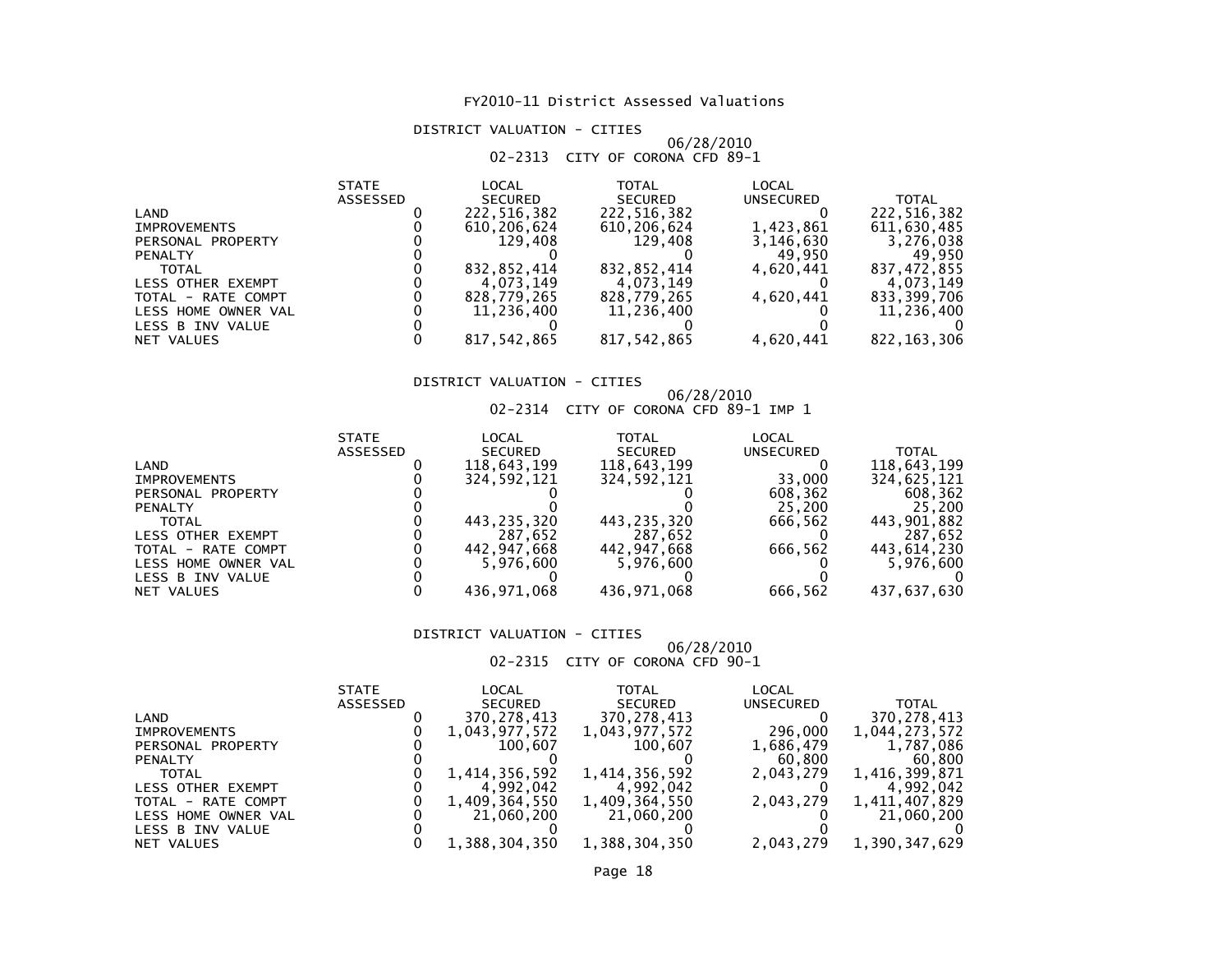# DISTRICT VALUATION - CITIES

# 06/28/2010 02-2316 CITY OF CORONA CFD 90-1 IMP 1

|                          | <b>STATE</b>    | LOCAL          | <b>TOTAL</b>   | LOCAL            |              |
|--------------------------|-----------------|----------------|----------------|------------------|--------------|
|                          | <b>ASSESSED</b> | <b>SECURED</b> | <b>SECURED</b> | <b>UNSECURED</b> | <b>TOTAL</b> |
| LAND                     |                 | 11,739,322     | 11,739,322     |                  | 11,739,322   |
| <b>IMPROVEMENTS</b>      |                 | 42,626,740     | 42,626,740     |                  | 42,626,740   |
| PERSONAL PROPERTY        |                 |                |                | 76.979           | 76.979       |
| <b>PENALTY</b>           |                 |                |                |                  |              |
| <b>TOTAL</b>             |                 | 54,366,062     | 54, 366, 062   | 76.979           | 54,443,041   |
| <b>LESS OTHER EXEMPT</b> |                 |                |                |                  |              |
| TOTAL - RATE COMPT       |                 | 54,366,062     | 54,366,062     | 76.979           | 54,443,041   |
| LESS HOME OWNER VAL      |                 | 609,000        | 609,000        |                  | 609,000      |
| LESS B INV VALUE         |                 |                |                |                  |              |
| NET VALUES               |                 | 53.757.062     | 53.757.062     | 76,979           | 53,834,041   |

# DISTRICT VALUATION - CITIES

# 06/28/2010 02-2318 CORONA RDV PROJ A-AMENDII

| UZ-Z3I8 CORONA RDV PROJ A-AMENDI. |  |
|-----------------------------------|--|
|-----------------------------------|--|

|                          | <b>STATE</b> | LOCAL          | <b>TOTAL</b>   | LOCAL      |              |
|--------------------------|--------------|----------------|----------------|------------|--------------|
|                          | ASSESSED     | <b>SECURED</b> | <b>SECURED</b> | UNSECURED  | <b>TOTAL</b> |
| LAND                     |              | 91,295,660     | 91,295,660     |            | 91,295,660   |
| <b>IMPROVEMENTS</b>      |              | 142,354,805    | 142, 354, 805  | 16,301,297 | 158,656,102  |
| PERSONAL PROPERTY        |              | 2,456,507      | 2,456,507      | 22,851,562 | 25,308,069   |
| <b>PENALTY</b>           |              | 119.365        | 119,365        | 967,107    | 1,086,472    |
| <b>TOTAL</b>             |              | 236.226.337    | 236,226,337    | 40,119,966 | 276,346,303  |
| <b>LESS OTHER EXEMPT</b> |              | 1.195.046      | 1,195,046      | 118,695    | 1,313,741    |
| TOTAL - RATE COMPT       |              | 235.031.291    | 235,031,291    | 40.001.271 | 275,032,562  |
| LESS HOME OWNER VAL      |              | 14.000         | 14.000         |            | 14,000       |
| LESS B INV VALUE         |              |                |                |            |              |
| NET VALUES               |              | 235.017.291    | 235,017,291    | 40,001,271 | 275,018,562  |
|                          |              |                |                |            |              |

### DISTRICT VALUATION - CITIES

06/28/2010 02-2319 CORONA CITY CFD 89-1 IMP 2

|                     | <b>STATE</b>    | LOCAL          | TOTAL          | LOCAL     |               |
|---------------------|-----------------|----------------|----------------|-----------|---------------|
|                     | <b>ASSESSED</b> | <b>SECURED</b> | <b>SECURED</b> | UNSECURED | TOTAL         |
| LAND                |                 | 57,601,651     | 57,601,651     |           | 57,601,651    |
| <b>IMPROVEMENTS</b> |                 | 149,477,781    | 149,477,781    | 1,390,861 | 150,868,642   |
| PERSONAL PROPERTY   |                 | 127.621        | 127.621        | 2,280,059 | 2,407,680     |
| <b>PENALTY</b>      |                 |                |                | 24,750    | 24.750        |
| <b>TOTAL</b>        |                 | 207, 207, 053  | 207, 207, 053  | 3.695.670 | 210,902,723   |
| LESS OTHER EXEMPT   |                 | 3,785,497      | 3,785,497      |           | 3.785.497     |
| TOTAL - RATE COMPT  |                 | 203.421.556    | 203,421,556    | 3,695,670 | 207, 117, 226 |
| LESS HOME OWNER VAL |                 | 3,000,200      | 3,000,200      |           | 3,000,200     |
| LESS B INV VALUE    |                 |                |                |           |               |
| NET VALUES          |                 | 200.421.356    | 200,421,356    | 3,695,670 | 204.117.026   |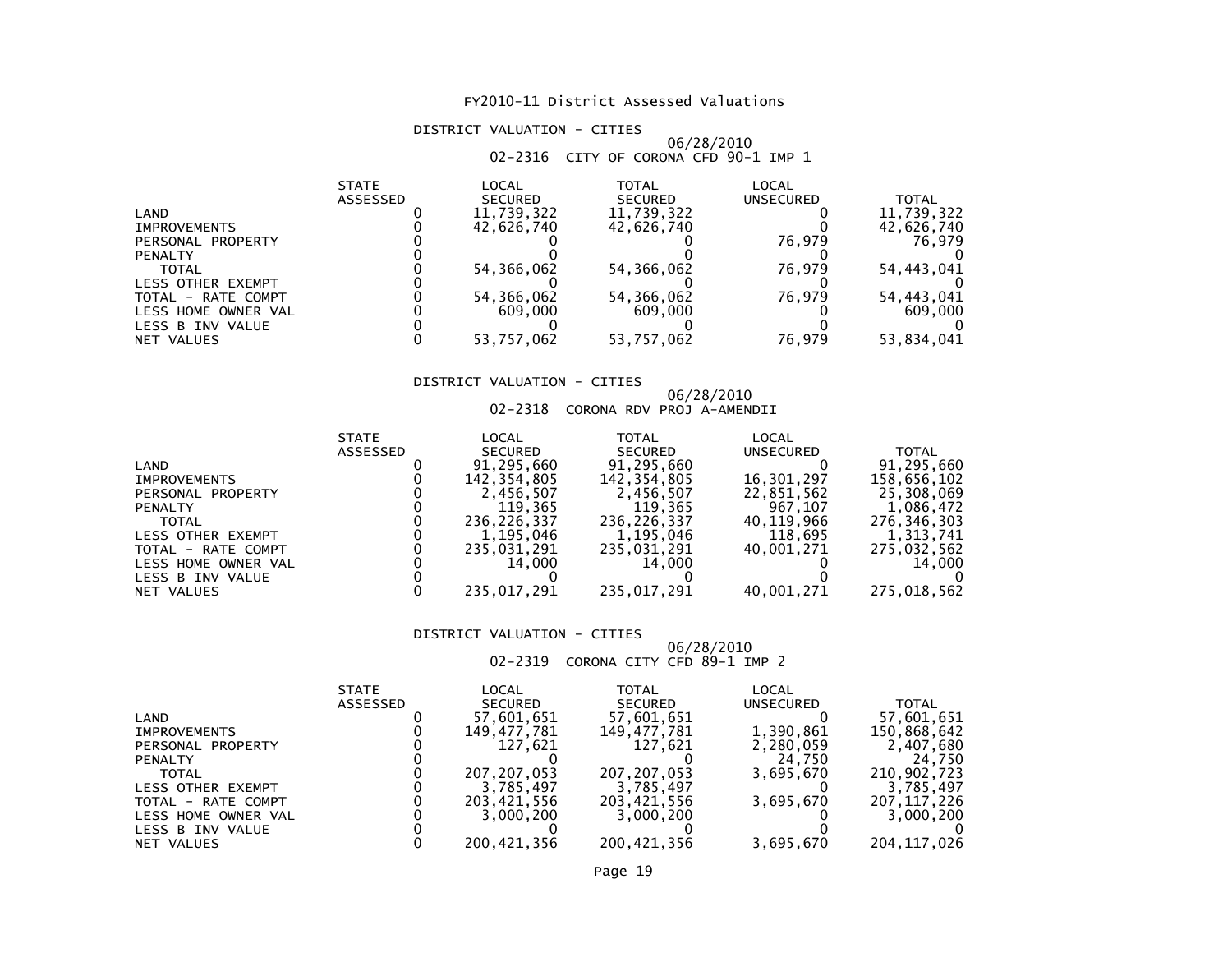# DISTRICT VALUATION - CITIES

# 06/28/2010 02-2320 CORONA CITY CFD 89-1 IMP 3

|                     | <b>STATE</b>    | LOCAL          | <b>TOTAL</b>   | <b>LOCAL</b> |               |
|---------------------|-----------------|----------------|----------------|--------------|---------------|
|                     | <b>ASSESSED</b> | <b>SECURED</b> | <b>SECURED</b> | UNSECURED    | <b>TOTAL</b>  |
| LAND                |                 | 46,271,532     | 46,271,532     |              | 46,271,532    |
| <b>IMPROVEMENTS</b> |                 | 136, 136, 722  | 136, 136, 722  |              | 136, 136, 722 |
| PERSONAL PROPERTY   |                 | 1.787          | 1.787          | 258.209      | 259,996       |
| <b>PENALTY</b>      |                 |                |                |              |               |
| <b>TOTAL</b>        |                 | 182.410.041    | 182.410.041    | 258,209      | 182,668,250   |
| LESS OTHER EXEMPT   |                 |                |                |              |               |
| TOTAL - RATE COMPT  |                 | 182,410,041    | 182,410,041    | 258,209      | 182,668,250   |
| LESS HOME OWNER VAL |                 | 2.259.600      | 2,259,600      |              | 2,259,600     |
| LESS B INV VALUE    |                 |                |                |              |               |
| NET VALUES          |                 | 180.150.441    | 180, 150, 441  | 258,209      | 180,408,650   |

# DISTRICT VALUATION - CITIES

### 06/28/201002-2321 CITY OF DESERT HOT SPRINGS

| <b>STATE</b>    | LOCAL            | TOTAL                    | LOCAL            |                      |
|-----------------|------------------|--------------------------|------------------|----------------------|
| <b>ASSESSED</b> | <b>SECURED</b>   | <b>SECURED</b>           | UNSECURED        | <b>TOTAL</b>         |
|                 | 386,910,590      | 386,910,590              | 847              | 386,911,437          |
|                 | 826,510,322      | 826,510,322              | 14,644,188       | 841, 154, 510        |
|                 | 3,156,179        | 3,156,179                | 14,387,801       | 17,543,980           |
|                 | 141.128          | 141.128                  | 500,154          | 641.282              |
|                 | 1,216,718,219    | 1,216,718,219            | 29,532,990       | 1,246,251,209        |
|                 |                  | 42,019,583               |                  | 42.041.140           |
|                 | 1,174,698,636    | 1,174,698,636            | 29.511.433       | 1,204,210,069        |
|                 |                  | 20,854,583               |                  | 20.854.583           |
|                 |                  |                          |                  |                      |
|                 | 1, 153, 844, 053 |                          |                  | 1, 183, 355, 486     |
|                 |                  | 42.019.583<br>20.854.583 | 1, 153, 844, 053 | 21,557<br>29,511,433 |

### DISTRICT VALUATION - CITIES

# 06/28/2010 02-2323 DESERT HOT SPGS RDV 1

|                     | <b>STATE</b> | LOCAL          | TOTAL          | LOCAL        |              |
|---------------------|--------------|----------------|----------------|--------------|--------------|
|                     | ASSESSED     | <b>SECURED</b> | <b>SECURED</b> | UNSECURED    | <b>TOTAL</b> |
| LAND                |              | 74, 245, 788   | 74, 245, 788   | 847          | 74,246,635   |
| <b>IMPROVEMENTS</b> |              | 147.906.157    | 147,906,157    | 11,874,394   | 159,780,551  |
| PERSONAL PROPERTY   |              | 1,444,903      | 1,444,903      | 11,920,046   | 13,364,949   |
| <b>PENALTY</b>      |              | 22,387         | 22,387         | 351,782      | 374,169      |
| <b>TOTAL</b>        |              | 223,619,235    | 223,619,235    | 24, 147, 069 | 247,766,304  |
| LESS OTHER EXEMPT   |              | 8,373,002      | 8,373,002      |              | 8.373.002    |
| TOTAL - RATE COMPT  |              | 215.246.233    | 215,246,233    | 24, 147, 069 | 239,393,302  |
| LESS HOME OWNER VAL |              | 2,755,200      | 2,755,200      |              | 2,755,200    |
| LESS B INV VALUE    |              |                |                |              |              |
| NET VALUES          |              | 212,491,033    | 212,491,033    | 24, 147, 069 | 236,638,102  |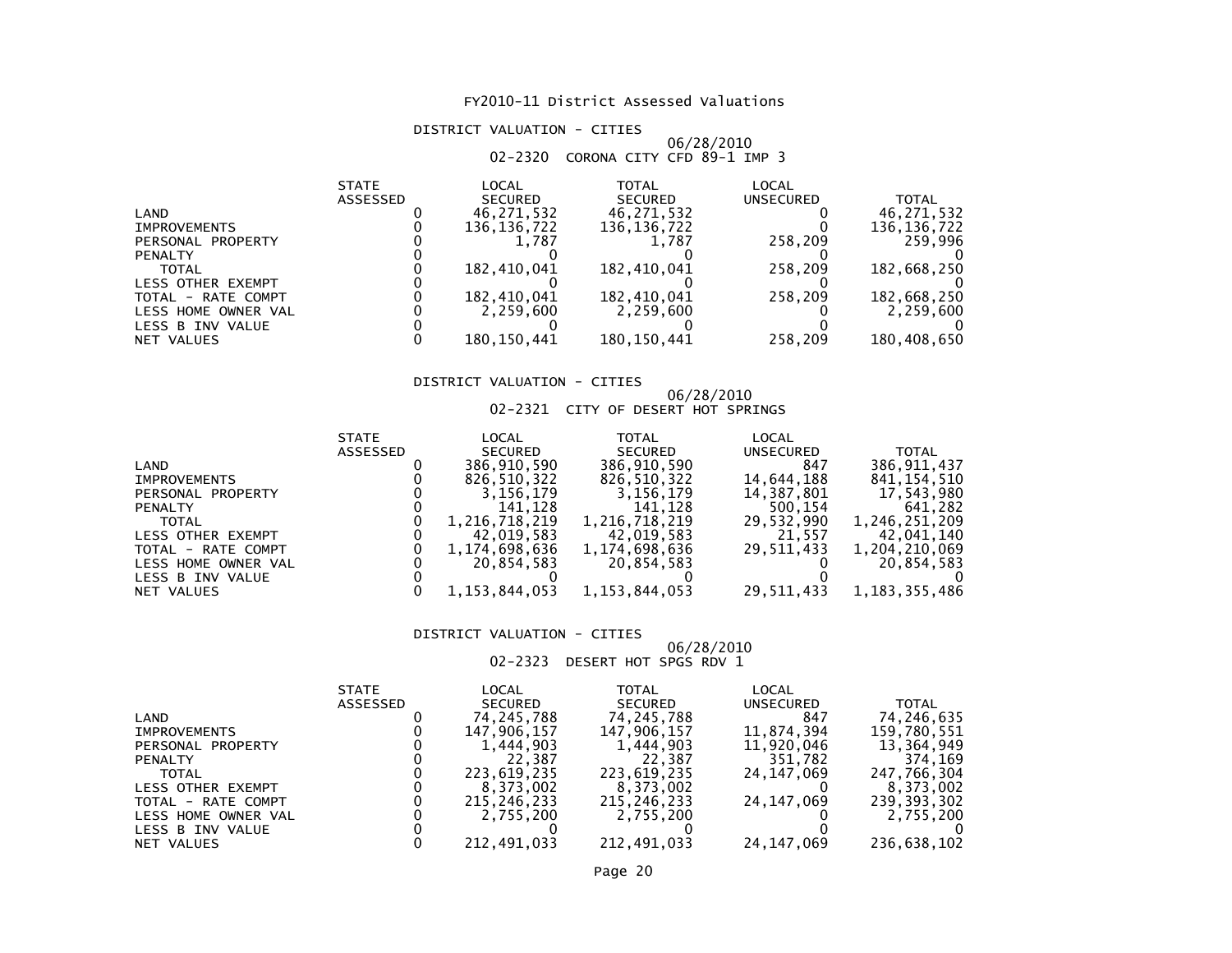# DISTRICT VALUATION - CITIES

# 06/28/201002-2324 DST HOT SPRGS MUNI LIGHT DIST

|                     | <b>STATE</b>    | LOCAL          | <b>TOTAL</b>   | LOCAL      |              |
|---------------------|-----------------|----------------|----------------|------------|--------------|
|                     | <b>ASSESSED</b> | <b>SECURED</b> | <b>SECURED</b> | UNSECURED  | <b>TOTAL</b> |
| LAND                |                 | 283, 573, 955  | 283, 573, 955  | 847        | 283,574,802  |
| <b>IMPROVEMENTS</b> |                 | 679,568,158    | 679,568,158    | 12,671,794 | 692,239,952  |
| PERSONAL PROPERTY   |                 | 3.156.179      | 3,156,179      | 14,290,073 | 17.446.252   |
| <b>PENALTY</b>      |                 | 141.128        | 141,128        | 500,154    | 641,282      |
| <b>TOTAL</b>        |                 | 966.439.420    | 966.439.420    | 27,462,868 | 993,902,288  |
| LESS OTHER EXEMPT   |                 | 41.376.687     | 41.376.687     | 21.557     | 41.398.244   |
| TOTAL - RATE COMPT  |                 | 925,062,733    | 925,062,733    | 27,441,311 | 952,504,044  |
| LESS HOME OWNER VAL |                 | 16,622,200     | 16,622,200     |            | 16,622,200   |
| LESS B INV VALUE    |                 |                |                |            |              |
| NET VALUES          |                 | 908,440,533    | 908,440,533    | 27,441,311 | 935,881,844  |

# DISTRICT VALUATION - CITIES

# 06/28/2010 02-2325 DST HOT SPGS LLMD #1 ZN A

| LOCAL<br><b>TOTAL</b><br>LOCAL<br><b>STATE</b>                          |               |
|-------------------------------------------------------------------------|---------------|
| <b>ASSESSED</b><br><b>SECURED</b><br><b>SECURED</b><br><b>UNSECURED</b> | <b>TOTAL</b>  |
| 305, 537, 287<br>305, 537, 287<br>847<br>LAND                           | 305,538,134   |
| 712,664,516<br>712,664,516<br>12,671,794<br><b>IMPROVEMENTS</b>         | 725,336,310   |
| 3,156,179<br>3,156,179<br>14,301,573<br>PERSONAL PROPERTY               | 17,457,752    |
| 500,154<br>141,128<br>141.128<br><b>PENALTY</b>                         | 641.282       |
| 1,021,499,110<br>1,021,499,110<br>27,474,368<br><b>TOTAL</b>            | 1,048,973,478 |
| 41,634,620<br>21.557<br>41.634.620<br>LESS OTHER EXEMPT                 | 41.656.177    |
| 27,452,811<br>979,864,490<br>979,864,490<br>TOTAL - RATE COMPT          | 1,007,317,301 |
| 17.326.400<br>17,326,400<br>LESS HOME OWNER VAL                         | 17,326,400    |
| LESS B INV VALUE                                                        |               |
| 962, 538, 090<br>27,452,811<br>962, 538, 090<br>NET VALUES              | 989,990,901   |

### DISTRICT VALUATION - CITIES

# 06/28/2010 02-2326 DST HOT SPGS LLMD #1 ZN B

| LOCAL<br>TOTAL<br>LOCAL<br><b>STATE</b>                                 |              |
|-------------------------------------------------------------------------|--------------|
| <b>SECURED</b><br><b>ASSESSED</b><br><b>SECURED</b><br><b>UNSECURED</b> | <b>TOTAL</b> |
| 22,951,406<br>22,951,406<br>847<br>LAND                                 | 22,952,253   |
| 3,525,237<br>37, 107, 230<br>37,107,230<br><b>IMPROVEMENTS</b>          | 40,632,467   |
| 231,655<br>231,655<br>2,543,603<br>PERSONAL PROPERTY                    | 2,775,258    |
| 183,590<br>15,923<br>15.923<br><b>PENALTY</b>                           | 199.513      |
| 60,306,214<br>60,306,214<br>6.253.277<br><b>TOTAL</b>                   | 66,559,491   |
| 2,873,314<br>2.873.314<br><b>LESS OTHER EXEMPT</b>                      | 2,873,314    |
| 57,432,900<br>57,432,900<br>6,253,277<br>TOTAL - RATE COMPT             | 63,686,177   |
| 42.000<br>42.000<br>LESS HOME OWNER VAL                                 | 42.000       |
| LESS B INV VALUE                                                        |              |
| 57,390,900<br>57,390,900<br>6,253,277<br>NET VALUES                     | 63,644,177   |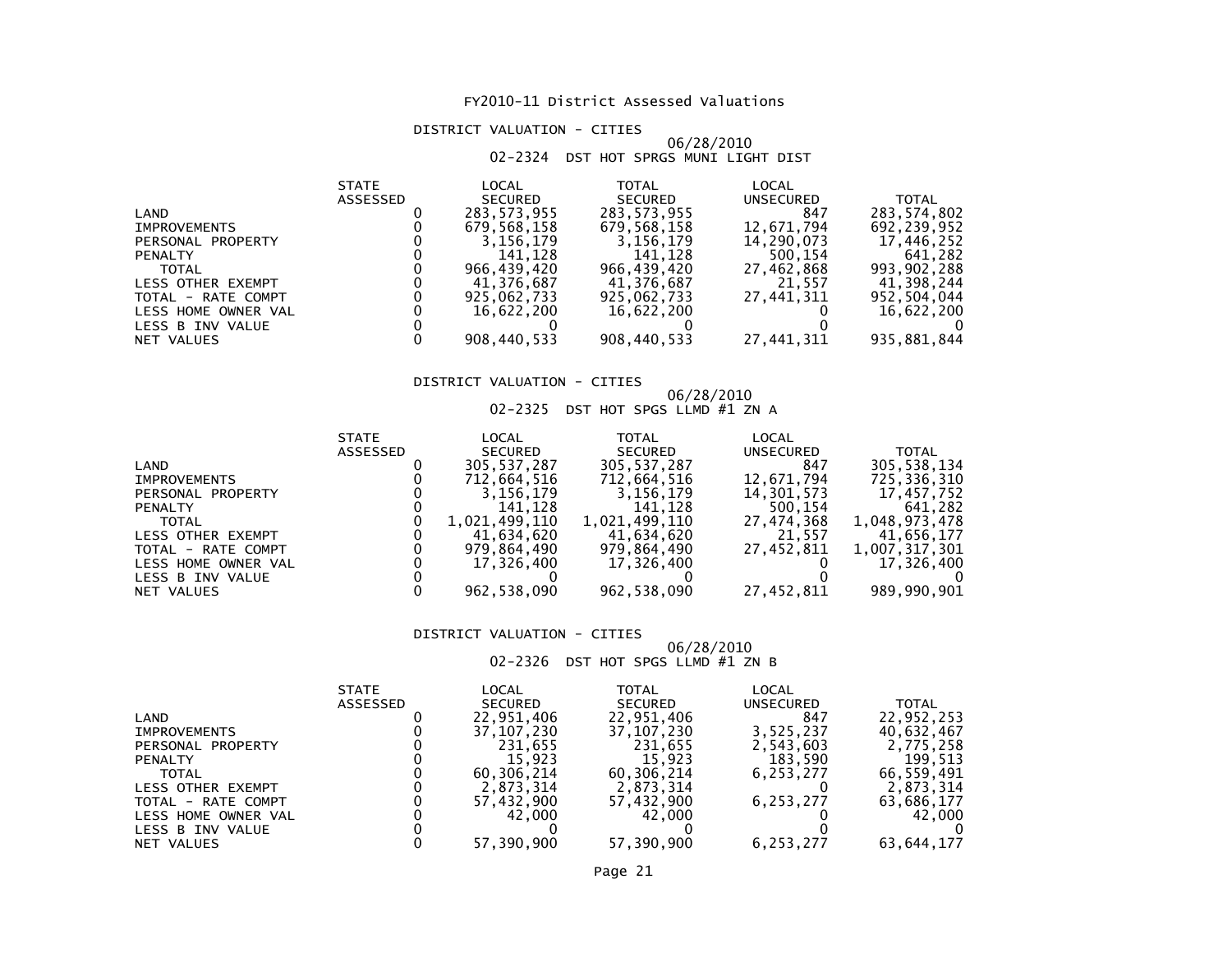# DISTRICT VALUATION - CITIES

# 06/28/2010 02-2327 DESERT HOT SPGS RDV 2

| <b>STATE</b>    | LOCAL          | <b>TOTAL</b>   | LOCAL        |              |
|-----------------|----------------|----------------|--------------|--------------|
| <b>ASSESSED</b> | <b>SECURED</b> | <b>SECURED</b> | UNSECURED    | <b>TOTAL</b> |
|                 | 26,547,828     | 26,547,828     |              | 26,547,828   |
|                 | 78,452,610     | 78,452,610     | 202,835      | 78,655,445   |
|                 | 166,645        | 166,645        | 400,667      | 567,312      |
|                 | 6.118          | 6.118          | 55,000       | 61,118       |
|                 | 105.173.201    | 105,173,201    | 658.502      | 105,831,703  |
|                 | 11,976,267     | 11,976,267     | 21,557       | 11,997,824   |
|                 | 93,196,934     | 93,196,934     | 636.945      | 93,833,879   |
|                 | 2.070.600      | 2.070.600      |              | 2,070,600    |
|                 |                |                |              |              |
|                 |                |                |              | 91,763,279   |
|                 |                | 91, 126, 334   | 91, 126, 334 | 636,945      |

# DISTRICT VALUATION - CITIES

# 06/28/2010 02-2328 DHS #1&2 RDV 98 ANX AB1290

|                          | <b>STATE</b>    | LOCAL          | TOTAL         | LOCAL     |             |
|--------------------------|-----------------|----------------|---------------|-----------|-------------|
|                          | <b>ASSESSED</b> | <b>SECURED</b> | SECURED       | UNSECURED | TOTAL       |
| LAND                     |                 | 108,410,549    | 108,410,549   |           | 108,410,549 |
| <b>IMPROVEMENTS</b>      |                 | 302,489,061    | 302,489,061   | 579,565   | 303,068,626 |
| PERSONAL PROPERTY        |                 | 1,403,380      | 1,403,380     | 1,783,934 | 3,187,314   |
| <b>PENALTY</b>           |                 | 103.106        | 103.106       | 82.372    | 185.478     |
| <b>TOTAL</b>             |                 | 412.406.096    | 412,406,096   | 2,445,871 | 414.851.967 |
| <b>LESS OTHER EXEMPT</b> |                 | 9.659.427      | 9.659.427     |           | 9.659.427   |
| TOTAL - RATE COMPT       |                 | 402,746,669    | 402,746,669   | 2,445,871 | 405,192,540 |
| LESS HOME OWNER VAL      |                 | 7.434.000      | 7,434,000     |           | 7,434,000   |
| LESS B INV VALUE         |                 |                |               |           |             |
| NET VALUES               |                 | 395, 312, 669  | 395, 312, 669 | 2,445,871 | 397,758,540 |

### DISTRICT VALUATION - CITIES

# 06/28/2010 02-2330 DHS CITY PUBLIC SAFETY CFD

|                          | <b>STATE</b>    | LOCAL          | TOTAL          | LOCAL     |            |
|--------------------------|-----------------|----------------|----------------|-----------|------------|
|                          | <b>ASSESSED</b> | <b>SECURED</b> | <b>SECURED</b> | UNSECURED | TOTAL      |
| LAND                     |                 | 5,757,626      | 5,757,626      |           | 5,757,626  |
| <b>IMPROVEMENTS</b>      |                 | 23,831,421     | 23,831,421     |           | 23,831,421 |
| PERSONAL PROPERTY        |                 |                |                | 14,249    | 14.249     |
| <b>PENALTY</b>           |                 |                |                |           |            |
| <b>TOTAL</b>             |                 | 29,589,047     | 29,589,047     | 14.249    | 29,603,296 |
| <b>LESS OTHER EXEMPT</b> |                 | 114,000        | 114,000        |           | 114,000    |
| TOTAL - RATE COMPT       |                 | 29.475.047     | 29,475,047     | 14.249    | 29,489,296 |
| LESS HOME OWNER VAL      |                 | 980,000        | 980,000        |           | 980,000    |
| LESS B INV VALUE         |                 |                |                |           |            |
| NET VALUES               |                 | 28,495,047     | 28,495,047     | 14,249    | 28,509,296 |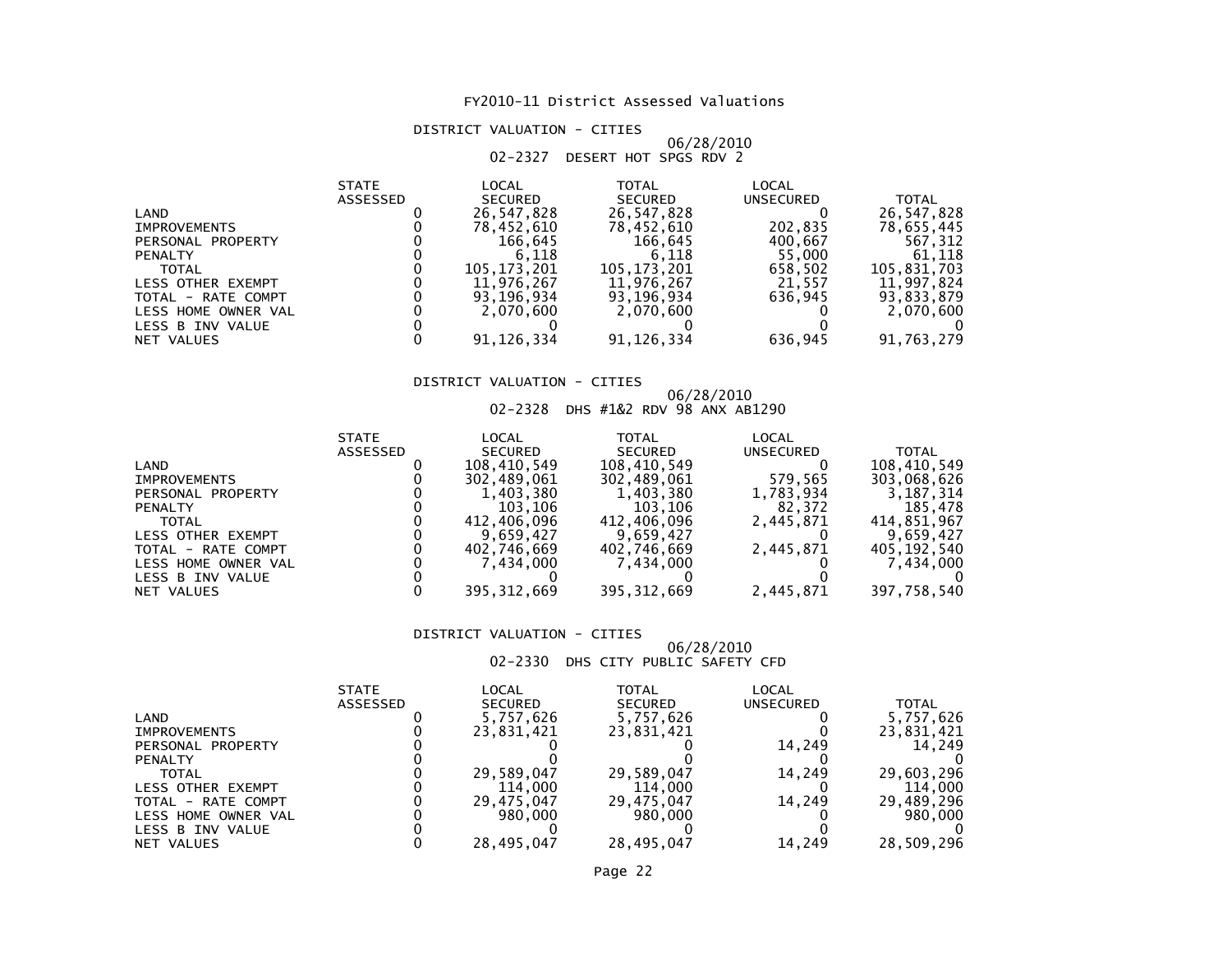# DISTRICT VALUATION - CITIES

### 06/28/201002-2352 CITY OF LAKE ELSINORE ANX

|                     | <b>STATE</b> | LOCAL          | TOTAL          | LOCAL       |               |
|---------------------|--------------|----------------|----------------|-------------|---------------|
|                     | ASSESSED     | <b>SECURED</b> | <b>SECURED</b> | UNSECURED   | <b>TOTAL</b>  |
| LAND                |              | 1,379,365,089  | 1,379,365,089  | 7.074       | 1,379,372,163 |
| <b>IMPROVEMENTS</b> |              | 2,414,891,044  | 2,414,891,044  | 72,612,145  | 2,487,503,189 |
| PERSONAL PROPERTY   |              | 9,022,046      | 9,022,046      | 74,031,937  | 83,053,983    |
| <b>PENALTY</b>      |              | 306,104        | 306,104        | 1,872,681   | 2,178,785     |
| <b>TOTAL</b>        |              | 3,803,584,283  | 3,803,584,283  | 148,523,837 | 3,952,108,120 |
| LESS OTHER EXEMPT   |              | 23,267,580     | 23,267,580     | 93,392      | 23,360,972    |
| TOTAL - RATE COMPT  |              | 3,780,316,703  | 3,780,316,703  | 148,430,445 | 3,928,747,148 |
| LESS HOME OWNER VAL |              | 43,551,719     | 43,551,719     |             | 43,551,719    |
| LESS B INV VALUE    |              |                |                |             |               |
| NET VALUES          |              | 3,736,764,984  | 3,736,764,984  | 148,430,445 | 3,885,195,429 |
|                     |              |                |                |             |               |

# DISTRICT VALUATION - CITIES

# 06/28/2010 02-2353 RANCHO LAGUNA RDV 1

|                     | <b>STATE</b> | LOCAL          | TOTAL          | LOCAL      |               |
|---------------------|--------------|----------------|----------------|------------|---------------|
|                     | ASSESSED     | <b>SECURED</b> | <b>SECURED</b> | UNSECURED  | <b>TOTAL</b>  |
| LAND                |              | 219,586,580    | 219,586,580    | 6,346      | 219.592.926   |
| <b>IMPROVEMENTS</b> |              | 439,509,758    | 439,509,758    | 18,729,897 | 458,239,655   |
| PERSONAL PROPERTY   |              | 2.052.063      | 2,052,063      | 21,002,737 | 23,054,800    |
| <b>PENALTY</b>      |              | 254.455        | 254.455        | 985,104    | 1,239,559     |
| <b>TOTAL</b>        |              | 661.402.856    | 661.402.856    | 40.724.084 | 702.126.940   |
| LESS OTHER EXEMPT   |              | 3,009,209      | 3.009.209      |            | 3,009,209     |
| TOTAL - RATE COMPT  |              | 658,393,647    | 658,393,647    | 40.724.084 | 699, 117, 731 |
| LESS HOME OWNER VAL |              | 3.948.000      | 3,948,000      |            | 3,948,000     |
| LESS B INV VALUE    |              |                |                |            |               |
| NET VALUES          |              | 654,445,647    | 654,445,647    | 40,724,084 | 695, 169, 731 |
|                     |              |                |                |            |               |

### DISTRICT VALUATION - CITIES

# 06/28/2010 02-2354 RANCHO LAGUNA RDV 2

|                     | <b>STATE</b>    | LOCAL          | TOTAL          | LOCAL            |               |
|---------------------|-----------------|----------------|----------------|------------------|---------------|
|                     | <b>ASSESSED</b> | <b>SECURED</b> | <b>SECURED</b> | <b>UNSECURED</b> | TOTAL         |
| LAND                |                 | 378,246,394    | 378,246,394    | 728              | 378, 247, 122 |
| <b>IMPROVEMENTS</b> |                 | 647,894,956    | 647,894,956    | 15,488,214       | 663, 383, 170 |
| PERSONAL PROPERTY   |                 | 1,553,705      | 1,553,705      | 23,203,702       | 24.757.407    |
| <b>PENALTY</b>      |                 | 19.609         | 19,609         | 582,108          | 601.717       |
| <b>TOTAL</b>        |                 | 1,027,714,664  | 1,027,714,664  | 39,274,752       | 1,066,989,416 |
| LESS OTHER EXEMPT   |                 | 14,164,658     | 14,164,658     | 93,392           | 14,258,050    |
| TOTAL - RATE COMPT  |                 | 1,013,550,006  | 1,013,550,006  | 39,181,360       | 1,052,731,366 |
| LESS HOME OWNER VAL |                 | 10,320,137     | 10,320,137     |                  | 10,320,137    |
| LESS B INV VALUE    |                 |                |                |                  |               |
| NET VALUES          |                 | 1.003.229.869  | 1,003,229,869  | 39,181,360       | 1,042,411,229 |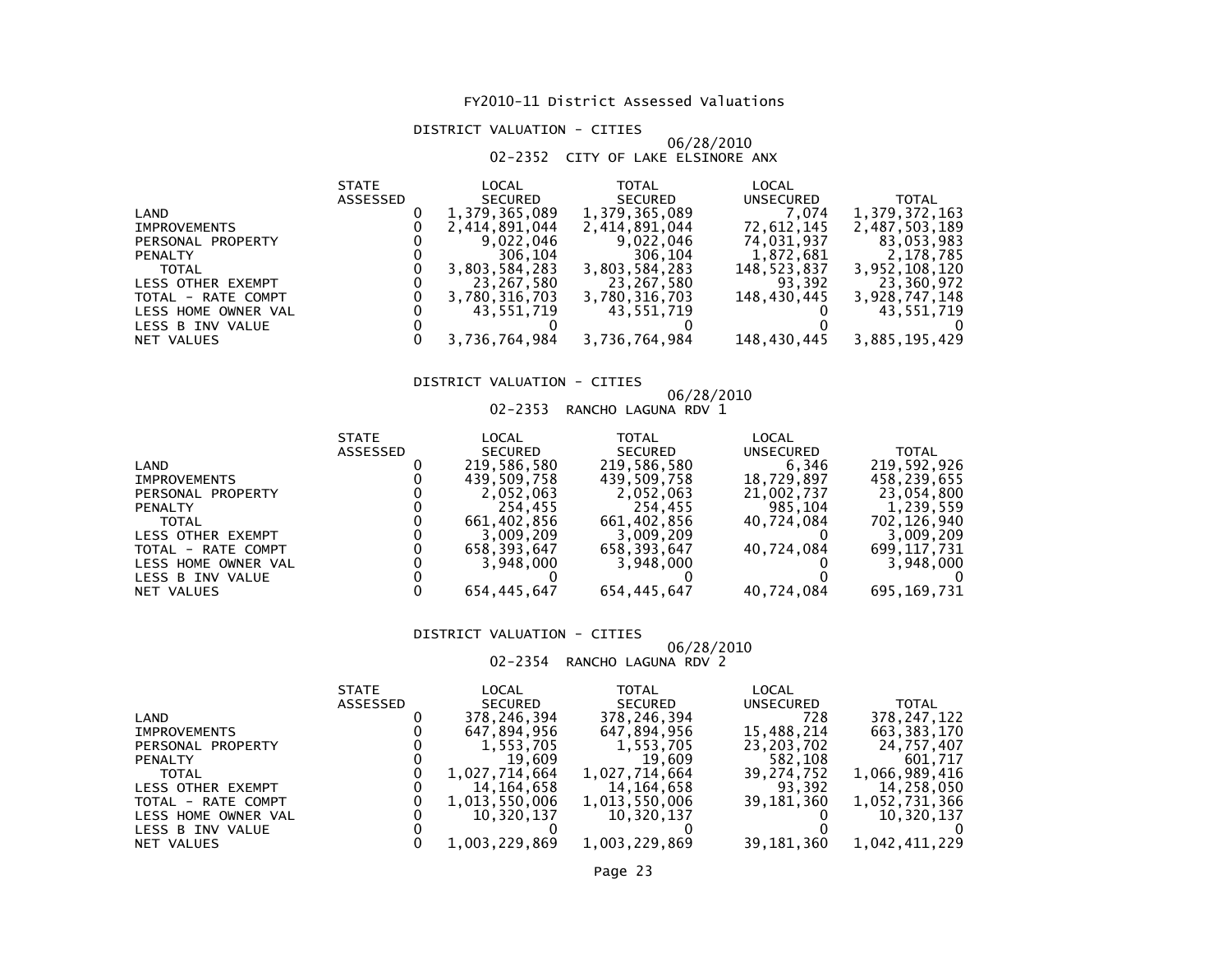# DISTRICT VALUATION - CITIES

# 06/28/2010 02-2355 RANCHO LAGUNA RDV 3

|                     | <b>STATE</b>    | LOCAL          | <b>TOTAL</b>   | <b>LOCAL</b> |               |
|---------------------|-----------------|----------------|----------------|--------------|---------------|
|                     | <b>ASSESSED</b> | <b>SECURED</b> | <b>SECURED</b> | UNSECURED    | <b>TOTAL</b>  |
| LAND                |                 | 159,070,113    | 159,070,113    |              | 159,070,113   |
| <b>IMPROVEMENTS</b> |                 | 168,896,147    | 168,896,147    | 496.712      | 169, 392, 859 |
| PERSONAL PROPERTY   |                 | 9.914          | 9.914          | 2,859,566    | 2,869,480     |
| <b>PENALTY</b>      |                 | 656            | 656            | 13,000       | 13,656        |
| <b>TOTAL</b>        |                 | 327.976.830    | 327.976.830    | 3.369.278    | 331, 346, 108 |
| LESS OTHER EXEMPT   |                 | 1.035.639      | 1,035,639      |              | 1,035,639     |
| TOTAL - RATE COMPT  |                 | 326,941,191    | 326,941,191    | 3,369,278    | 330, 310, 469 |
| LESS HOME OWNER VAL |                 | 5,000,800      | 5.000.800      |              | 5,000,800     |
| LESS B INV VALUE    |                 |                |                |              |               |
| NET VALUES          |                 | 321,940,391    | 321,940,391    | 3,369,278    | 325,309,669   |

# DISTRICT VALUATION - CITIES

# 06/28/2010 02-2374 LA QUINTA NO-LOW

| <b>STATE</b> | LOCAL          | TOTAL          | LOCAL     |              |
|--------------|----------------|----------------|-----------|--------------|
| ASSESSED     | <b>SECURED</b> | <b>SECURED</b> | UNSECURED | <b>TOTAL</b> |
|              | 250,965,008    | 250,965,008    |           | 250,965,008  |
|              | 378,449,677    | 378,449,677    | 67,410    | 378,517,087  |
|              | 926.990        | 926.990        | 276.976   | 1,203,966    |
|              |                |                | 33,964    | 33,964       |
|              | 630, 341, 675  | 630, 341, 675  | 378.350   | 630,720,025  |
|              |                |                |           |              |
|              | 630, 341, 675  | 630, 341, 675  | 378.350   | 630,720,025  |
|              | 1.715.000      | 1,715,000      |           | 1,715,000    |
|              |                |                |           |              |
|              | 628,626,675    | 628,626,675    | 378,350   | 629,005,025  |
|              |                |                |           |              |

### DISTRICT VALUATION - CITIES

# 06/28/2010 02-2375 CITY OF LA QUINTA

|                     | <b>STATE</b> | LOCAL          | TOTAL          | LOCAL            |                            |
|---------------------|--------------|----------------|----------------|------------------|----------------------------|
|                     | ASSESSED     | SECURED        | SECURED        | <b>UNSECURED</b> | TOTAL                      |
| LAND                |              | 3,792,006,484  | 3,792,006,484  | 1.446            | 3,792,007,930              |
| <b>IMPROVEMENTS</b> |              | 7,111,811,541  | 7,111,811,541  | 44.027.572       | 7,155,839,113              |
| PERSONAL PROPERTY   |              | 9,085,962      | 9,085,962      | 73,039,511       | 82,125,473                 |
| <b>PENALTY</b>      |              | 179.182        | 179,182        | 1.904.175        | 2,083,357                  |
| <b>TOTAL</b>        |              | 10,913,083,169 | 10,913,083,169 |                  | 118,972,704 11,032,055,873 |
| LESS OTHER EXEMPT   |              | 107,067,030    | 107,067,030    | 321.650          | 107,388,680                |
| TOTAL - RATE COMPT  |              | 10,806,016,139 | 10,806,016,139 | 118.651.054      | 10,924,667,193             |
| LESS HOME OWNER VAL |              | 53.876.460     | 53,876,460     |                  | 53,876,460                 |
| LESS B INV VALUE    |              |                |                |                  |                            |
| NET VALUES          |              | 10,752,139,679 | 10,752,139,679 | 118,651,054      | 10,870,790,733             |
|                     |              |                |                |                  |                            |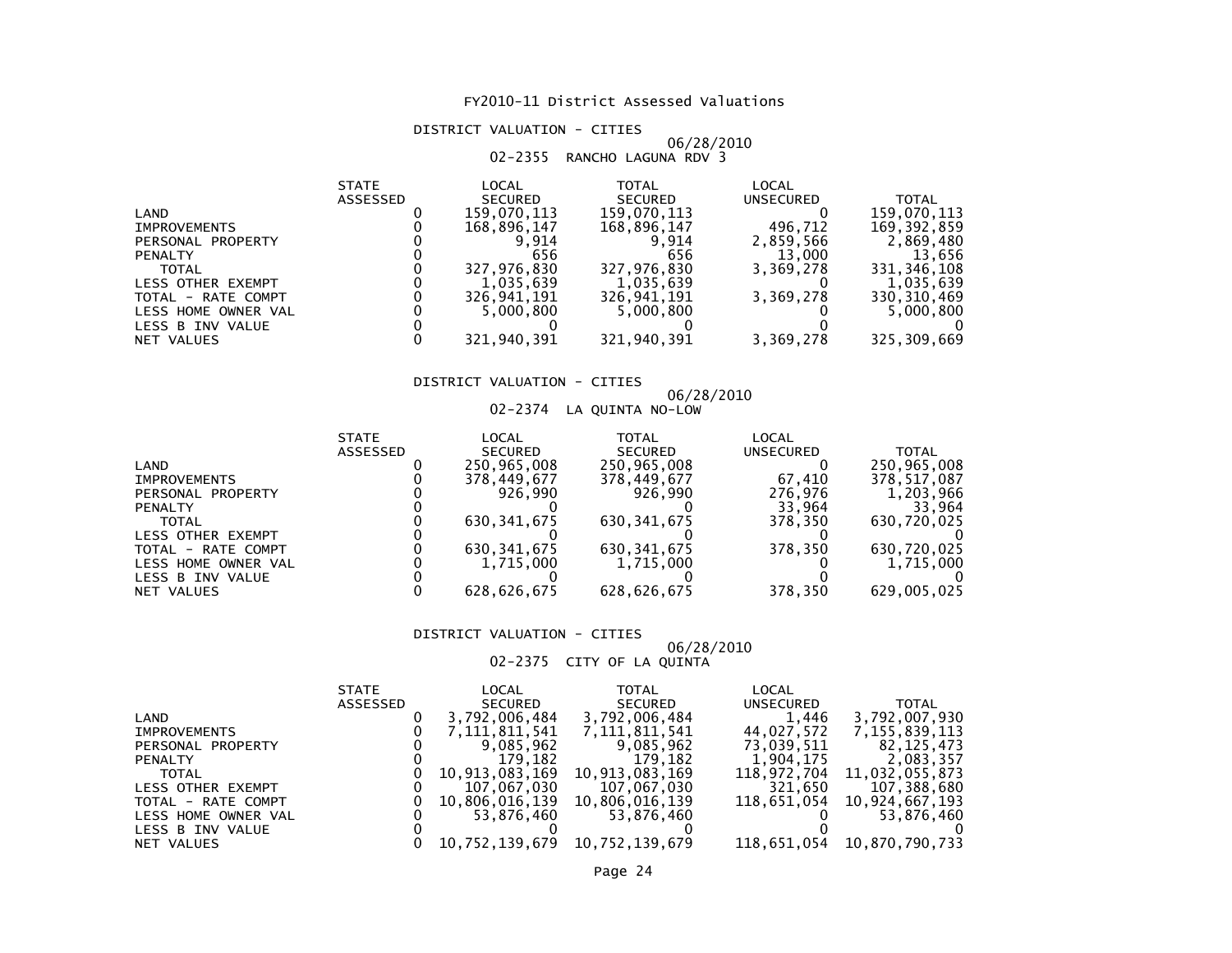# DISTRICT VALUATION - CITIES

# 06/28/2010 02-2376 CITY OF LA QUINTA RDV

|                          | <b>STATE</b> | LOCAL          | TOTAL          | LOCAL        |               |
|--------------------------|--------------|----------------|----------------|--------------|---------------|
|                          | ASSESSED     | <b>SECURED</b> | <b>SECURED</b> | UNSECURED    | <b>TOTAL</b>  |
| LAND                     |              | 1,494,468,959  | 1,494,468,959  |              | 1,494,468,959 |
| <b>IMPROVEMENTS</b>      |              | 3,032,368,103  | 3,032,368,103  | 9,761,499    | 3,042,129,602 |
| PERSONAL PROPERTY        |              | 276,753        | 276.753        | 24,550,594   | 24,827,347    |
| <b>PENALTY</b>           |              | 12.371         | 12,371         | 1,023,592    | 1,035,963     |
| <b>TOTAL</b>             |              | 4.527.126.186  | 4,527,126,186  | 35, 335, 685 | 4,562,461,871 |
| <b>LESS OTHER EXEMPT</b> |              | 12.465.255     | 12,465,255     | 16,461       | 12,481,716    |
| TOTAL - RATE COMPT       |              | 4,514,660,931  | 4,514,660,931  | 35.319.224   | 4,549,980,155 |
| LESS HOME OWNER VAL      |              | 23.340.800     | 23,340,800     |              | 23,340,800    |
| LESS B INV VALUE         |              |                |                |              |               |
| NET VALUES               |              | 4,491,320,131  | 4,491,320,131  | 35,319,224   | 4,526,639,355 |
|                          |              |                |                |              |               |

# DISTRICT VALUATION - CITIES

# 06/28/2010 02-2378 LA QUINTA PROJECT #2

| <b>SECURED</b><br><b>ASSESSED</b><br>SECURED<br><b>UNSECURED</b>    | <b>TOTAL</b>  |
|---------------------------------------------------------------------|---------------|
| 749,767,540<br>1,446<br>749,767,540<br>LAND                         | 749,768,986   |
| 27.395.372<br>1,767,551,276<br>1,767,551,276<br><b>IMPROVEMENTS</b> | 1,794,946,648 |
| 4,780,580<br>4,780,580<br>32,481,999<br>PERSONAL PROPERTY           | 37,262,579    |
| 166,811<br>166,811<br>569,356<br><b>PENALTY</b>                     | 736.167       |
| 2,522,266,207<br>2,522,266,207<br>60.448.173<br><b>TOTAL</b>        | 2,582,714,380 |
| 211,385<br>92,717,199<br>92,717,199<br>LESS OTHER EXEMPT            | 92,928,584    |
| 2,429,549,008<br>2,429,549,008<br>60.236.788<br>TOTAL - RATE COMPT  | 2,489,785,796 |
| 17,868,460<br>17,868,460<br>LESS HOME OWNER VAL                     | 17,868,460    |
| LESS B INV VALUE                                                    |               |
| 2,411,680,548<br>2,411,680,548<br>60,236,788<br>NET VALUES          | 2,471,917,336 |

### DISTRICT VALUATION - CITIES

# 06/28/2010 02-2382 LA QUINTA LNDSCP & LGT AD 89-1

|                     | <b>STATE</b> | LOCAL          | TOTAL          | LOCAL     |              |
|---------------------|--------------|----------------|----------------|-----------|--------------|
|                     | ASSESSED     | <b>SECURED</b> | <b>SECURED</b> | UNSECURED | <b>TOTAL</b> |
| LAND                |              | 23,587,807     | 23,587,807     |           | 23,587,807   |
| <b>IMPROVEMENTS</b> |              | 51,864,457     | 51,864,457     |           | 51,864,457   |
| PERSONAL PROPERTY   |              |                |                | 112.485   | 112,485      |
| <b>PENALTY</b>      |              |                |                | 7.042     | .042         |
| <b>TOTAL</b>        |              | 75,452,264     | 75,452,264     | 119.527   | 75,571,791   |
| LESS OTHER EXEMPT   |              |                |                |           |              |
| TOTAL - RATE COMPT  |              | 75,452,264     | 75,452,264     | 119.527   | 75,571,791   |
| LESS HOME OWNER VAL |              | 266,000        | 266,000        |           | 266,000      |
| LESS B INV VALUE    |              |                |                |           |              |
| NET VALUES          |              | 75.186.264     | 75.186.264     | 119.527   | 75.305.791   |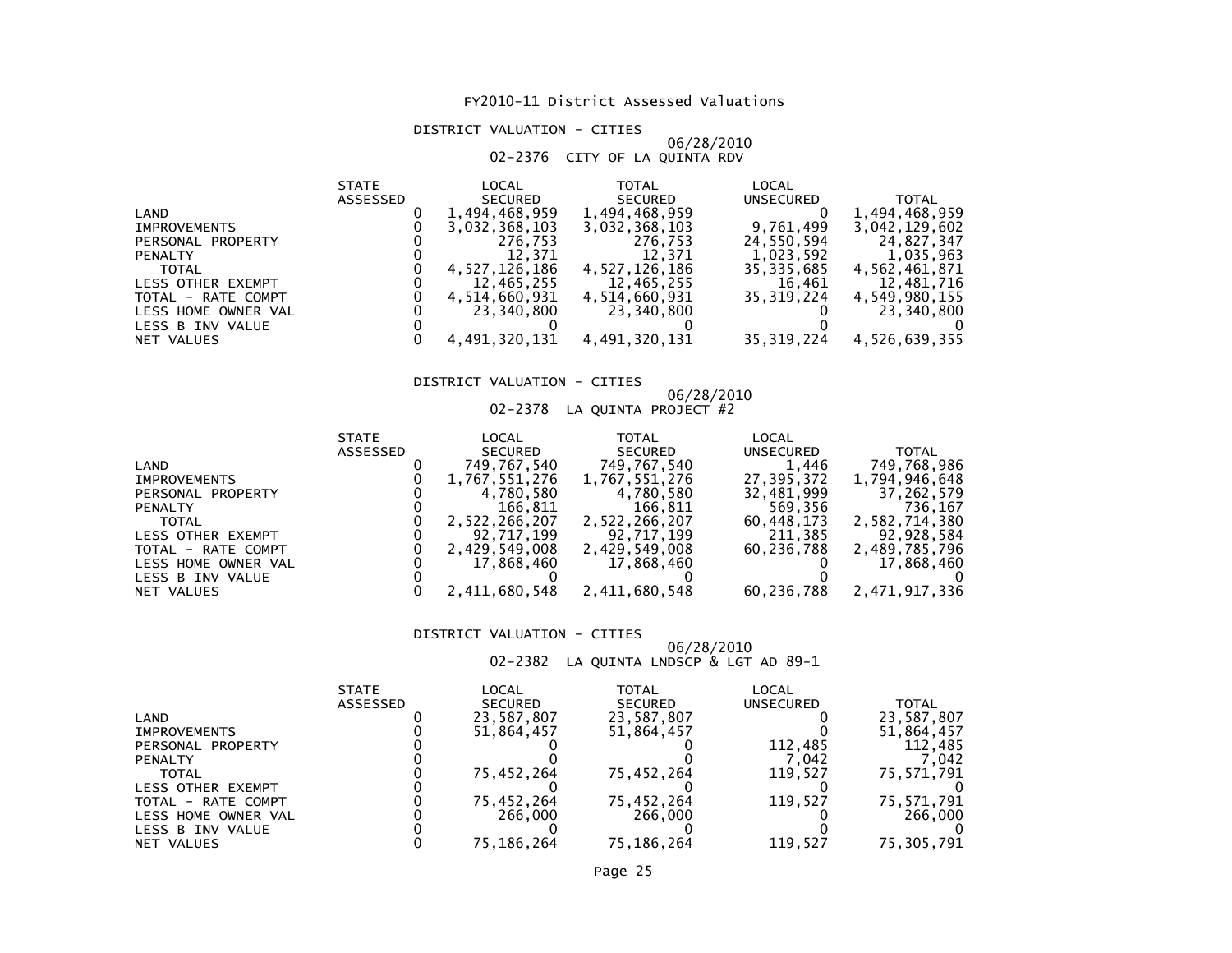# DISTRICT VALUATION - CITIES

### 06/28/201002-2405 HEMET REDEVELOPMENT AGENCY

| <b>STATE</b>    | LOCAL          | <b>TOTAL</b>   | LOCAL      |               |
|-----------------|----------------|----------------|------------|---------------|
| <b>ASSESSED</b> | <b>SECURED</b> | <b>SECURED</b> | UNSECURED  | <b>TOTAL</b>  |
|                 | 212, 131, 185  | 212, 131, 185  | 520        | 212, 131, 705 |
|                 | 550.773.749    | 550,773,749    | 4,116,435  | 554,890,184   |
|                 | 1,251,122      | 1,251,122      | 8,759,511  | 10,010,633    |
|                 | 1,700          | 1,700          | 119,944    | 121,644       |
|                 | 764.157.756    | 764.157.756    | 12,996,410 | 777, 154, 166 |
|                 | 36,914,506     | 36,914,506     |            | 36,914,506    |
|                 | 727,243,250    | 727,243,250    | 12,996,410 | 740,239,660   |
|                 | 16.199.400     | 16.199.400     |            | 16,199,400    |
|                 |                |                |            |               |
|                 | 711,043,850    | 711,043,850    |            | 724,040,260   |
|                 |                |                |            | 12,996,410    |

# DISTRICT VALUATION - CITIES

# 06/28/2010 02-2406 HEMET LTG DIST 19

| <b>SECURED</b><br><b>ASSESSED</b><br><b>SECURED</b><br><b>UNSECURED</b> | <b>TOTAL</b>  |
|-------------------------------------------------------------------------|---------------|
| 410,430,690<br>14,669<br>410,430,690<br>LAND                            | 410,445,359   |
| 828,974,188<br>27,815,789<br>828.974.188<br><b>IMPROVEMENTS</b>         | 856.789.977   |
| 5,203,877<br>49,509,089<br>5,203,877<br>PERSONAL PROPERTY               | 54,712,966    |
| 141.590<br>912.447<br>141.590<br><b>PENALTY</b>                         | 1,054,037     |
| 1,244,750,345<br>1,244,750,345<br>78,251,994<br><b>TOTAL</b>            | 1,323,002,339 |
| 66,291,649<br>99,764<br>66,291,649<br>LESS OTHER EXEMPT                 | 66.391.413    |
| 78,152,230<br>1,178,458,696<br>1,178,458,696<br>TOTAL - RATE COMPT      | 1,256,610,926 |
| 25,168,717<br>25, 168, 717<br>LESS HOME OWNER VAL                       | 25, 168, 717  |
| LESS B INV VALUE                                                        |               |
| 1, 153, 289, 979<br>1, 153, 289, 979<br>78,152,230<br>NET VALUES        | 1,231,442,209 |

### DISTRICT VALUATION - CITIES

### 06/28/201002-2407 CITY OF HEMET BASIC AREA ANX

|                     | <b>STATE</b> | LOCAL         | <b>TOTAL</b>   | LOCAL       |               |
|---------------------|--------------|---------------|----------------|-------------|---------------|
|                     | ASSESSED     | SECURED       | <b>SECURED</b> | UNSECURED   | <b>TOTAL</b>  |
| LAND                |              | 1,316,762,250 | 1,316,762,250  | 17.919      | 1,316,780,169 |
| <b>IMPROVEMENTS</b> |              | 2,807,024,611 | 2,807,024,611  | 66,563,140  | 2,873,587,751 |
| PERSONAL PROPERTY   |              | 10,061,879    | 10,061,879     | 125,129,660 | 135,191,539   |
| <b>PENALTY</b>      |              | 213.973       | 213,973        | 2,069,766   | 2,283,739     |
| <b>TOTAL</b>        |              | 4,134,062,713 | 4,134,062,713  | 193,780,485 | 4,327,843,198 |
| LESS OTHER EXEMPT   |              | 122,868,539   | 122,868,539    | 126.749     | 122,995,288   |
| TOTAL - RATE COMPT  |              | 4,011,194,174 | 4,011,194,174  | 193.653.736 | 4,204,847,910 |
| LESS HOME OWNER VAL |              | 87,954,083    | 87.954.083     |             | 87,954,083    |
| LESS B INV VALUE    |              |               |                |             |               |
| NET VALUES          |              | 3,923,240,091 | 3,923,240,091  | 193,653,736 | 4,116,893,827 |
|                     |              |               |                |             |               |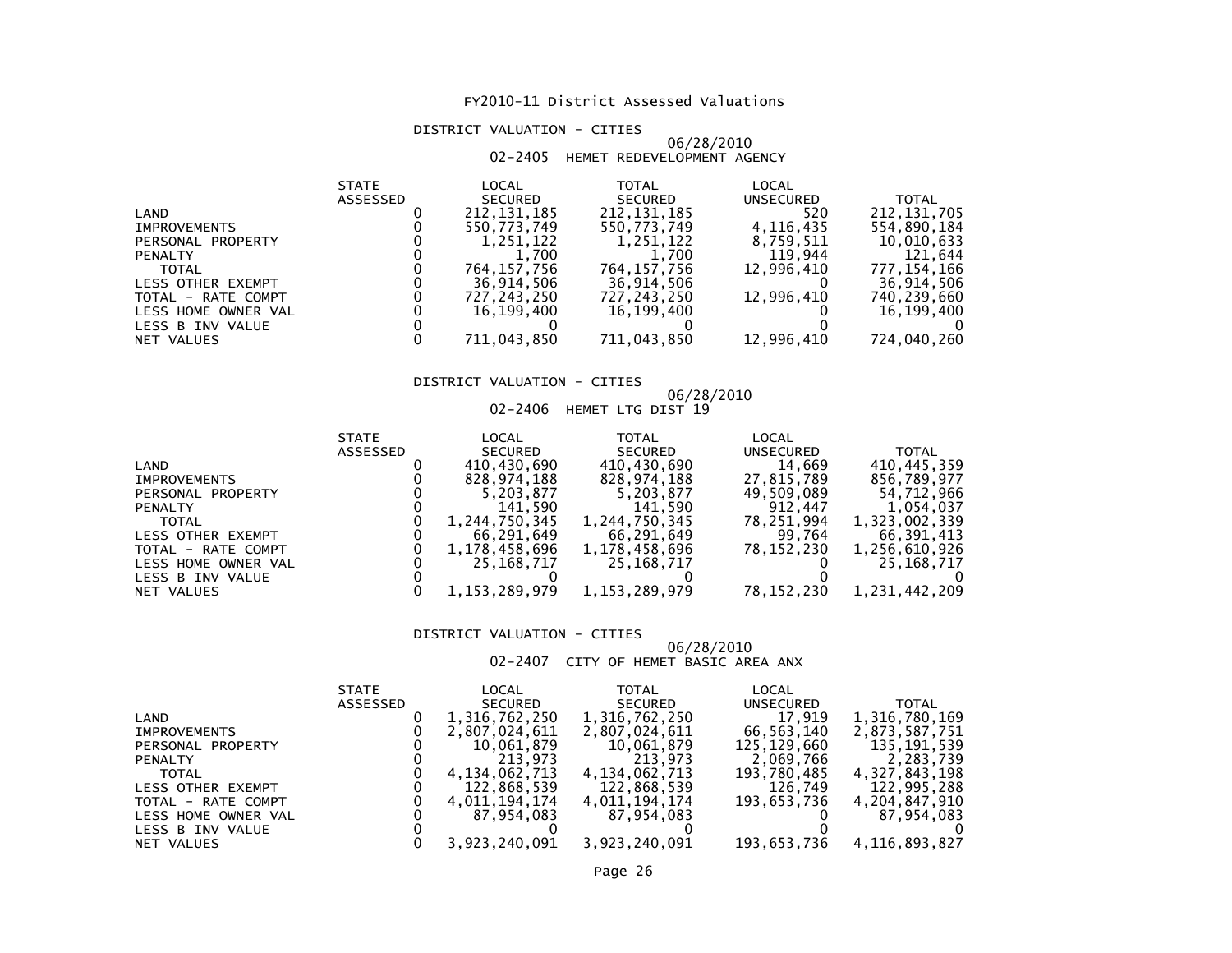DISTRICT VALUATION - CITIES

# 06/28/2010 02-2411 HEMET COMB LLD 1-18

|                     | <b>STATE</b>    | LOCAL          | <b>TOTAL</b>   | LOCAL      |               |
|---------------------|-----------------|----------------|----------------|------------|---------------|
|                     | <b>ASSESSED</b> | <b>SECURED</b> | <b>SECURED</b> | UNSECURED  | <b>TOTAL</b>  |
| LAND                |                 | 404,273,359    | 404,273,359    | 3,250      | 404,276,609   |
| <b>IMPROVEMENTS</b> |                 | 919,620,874    | 919,620,874    | 19,819,209 | 939,440,083   |
| PERSONAL PROPERTY   |                 | 1,605,841      | 1,605,841      | 25,079,099 | 26,684,940    |
| <b>PENALTY</b>      |                 | 10.230         | 10.230         | 331,555    | 341,785       |
| <b>TOTAL</b>        |                 | 1,325,510,304  | 1,325,510,304  | 45,233,113 | 1,370,743,417 |
| LESS OTHER EXEMPT   |                 | 18,885,197     | 18,885,197     |            | 18,885,197    |
| TOTAL - RATE COMPT  |                 | 1,306,625,107  | 1,306,625,107  | 45.233.113 | 1,351,858,220 |
| LESS HOME OWNER VAL |                 | 32.069.062     | 32.069.062     |            | 32,069,062    |
| LESS B INV VALUE    |                 |                |                |            |               |
| NET VALUES          |                 | 1,274,556,045  | 1,274,556,045  | 45,233,113 | 1,319,789,158 |

# DISTRICT VALUATION - CITIES

# 06/28/2010 02-2412 HEMET FARMERS FAIR RDV

|                          | <b>STATE</b>    | LOCAL          | TOTAL          | <b>LOCAL</b>     |              |
|--------------------------|-----------------|----------------|----------------|------------------|--------------|
|                          | <b>ASSESSED</b> | <b>SECURED</b> | <b>SECURED</b> | <b>UNSECURED</b> | <b>TOTAL</b> |
| LAND                     |                 | 11,867,893     | 11,867,893     | 13,588           | 11,881,481   |
| <b>IMPROVEMENTS</b>      |                 | 17,875,119     | 17,875,119     | 831,263          | 18,706,382   |
| PERSONAL PROPERTY        |                 | 59.472         | 59.472         | 1,565,628        | 1,625,100    |
| <b>PENALTY</b>           |                 |                | 575            | 25.121           | 25,696       |
| <b>TOTAL</b>             |                 | 29.803.059     | 29,803,059     | 2,435,600        | 32,238,659   |
| <b>LESS OTHER EXEMPT</b> |                 |                |                |                  |              |
| TOTAL - RATE COMPT       |                 | 29,803,059     | 29,803,059     | 2,435,600        | 32,238,659   |
| LESS HOME OWNER VAL      |                 | 173.600        | 173.600        |                  | 173,600      |
| LESS B INV VALUE         |                 |                |                |                  |              |
| NET VALUES               |                 | 29,629,459     | 29.629.459     | 2,435,600        | 32,065,059   |

### DISTRICT VALUATION - CITIES

### 06/28/201002-2413 HEMET WESTON PARK RDV

|                     | <b>STATE</b>    | LOCAL          | TOTAL          | LOCAL     |            |
|---------------------|-----------------|----------------|----------------|-----------|------------|
|                     | <b>ASSESSED</b> | <b>SECURED</b> | <b>SECURED</b> | UNSECURED | TOTAL      |
| LAND                |                 | 18.634.979     | 18,634,979     |           | 18,634,979 |
| <b>IMPROVEMENTS</b> |                 | 36,188,579     | 36,188,579     | 1,910,383 | 38,098,962 |
| PERSONAL PROPERTY   |                 | 108.278        | 108.278        | 5,370,780 | 5,479,058  |
| <b>PENALTY</b>      |                 | 7.033          | 7.033          | 130,692   | 137,725    |
| <b>TOTAL</b>        |                 | 54.938.869     | 54,938,869     | 7,411,855 | 62,350,724 |
| LESS OTHER EXEMPT   |                 | 3,807,913      | 3,807,913      |           | 3.807.913  |
| TOTAL - RATE COMPT  |                 | 51,130,956     | 51,130,956     | 7,411,855 | 58,542,811 |
| LESS HOME OWNER VAL |                 | 203,000        | 203,000        |           | 203,000    |
| LESS B INV VALUE    |                 |                |                |           |            |
| NET VALUES          |                 | 50.927.956     | 50,927,956     | 7.411.855 | 58.339.811 |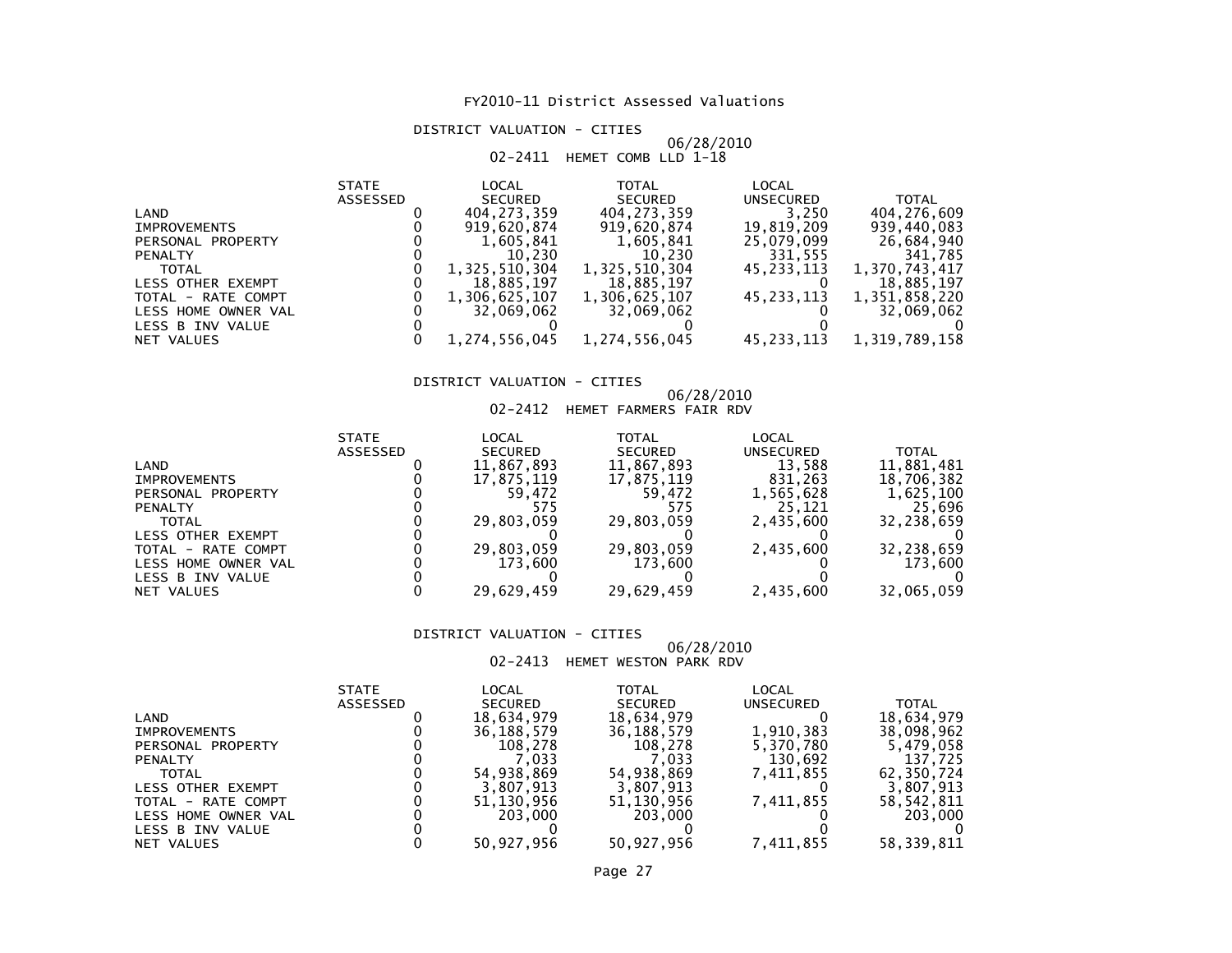# DISTRICT VALUATION - CITIES

# 06/28/201002-2414 HEMET DOWNTOWN RDV

| LOCAL<br>TOTAL<br><b>STATE</b>                     | LOCAL                            |  |
|----------------------------------------------------|----------------------------------|--|
| ASSESSED<br><b>SECURED</b><br><b>SECURED</b>       | <b>UNSECURED</b><br><b>TOTAL</b> |  |
| 15,293,998<br>15,293,998<br>LAND                   | 15,293,998                       |  |
| 22,723,402<br>22,723,402<br><b>IMPROVEMENTS</b>    | 855,548<br>23,578,950            |  |
| 5,000<br>5.000<br>PERSONAL PROPERTY                | 1,216,703<br>1,221,703           |  |
| 10,000<br>10,000<br><b>PENALTY</b>                 | 96,866<br>106,866                |  |
| 38,032,400<br>38,032,400<br><b>TOTAL</b>           | 2,169,117<br>40,201,517          |  |
| 1,092,150<br>1,092,150<br><b>LESS OTHER EXEMPT</b> | 1,092,150                        |  |
| 36,940,250<br>36,940,250<br>TOTAL - RATE COMPT     | 2,169,117<br>39,109,367          |  |
| 140,000<br>140,000<br>LESS HOME OWNER VAL          | 140,000                          |  |
| LESS B INV VALUE                                   |                                  |  |
| 36,800,250<br>36,800,250<br>NET VALUES             | 2,169,117<br>38,969,367          |  |

# DISTRICT VALUATION - CITIES

# 06/28/2010 02-2415 COMBINED COMMERCIAL RDV AB1290

|                     | <b>STATE</b>    | LOCAL          | TOTAL          | LOCAL      |              |
|---------------------|-----------------|----------------|----------------|------------|--------------|
|                     | <b>ASSESSED</b> | <b>SECURED</b> | <b>SECURED</b> | UNSECURED  | <b>TOTAL</b> |
| LAND                |                 | 130,414,211    | 130,414,211    | 1,476      | 130,415,687  |
| <b>IMPROVEMENTS</b> |                 | 242,068,637    | 242,068,637    | 22,749,012 | 264,817,649  |
| PERSONAL PROPERTY   |                 | 853.275        | 853,275        | 28,121,938 | 28.975.213   |
| <b>PENALTY</b>      |                 | 34.198         | 34,198         | 698,645    | 732,843      |
| <b>TOTAL</b>        |                 | 373.370.321    | 373, 370, 321  | 51,571,071 | 424.941.392  |
| LESS OTHER EXEMPT   |                 | 3,262,481      | 3,262,481      | 16,135     | 3,278,616    |
| TOTAL - RATE COMPT  |                 | 370,107,840    | 370,107,840    | 51,554,936 | 421,662,776  |
| LESS HOME OWNER VAL |                 | 32.484         | 32.484         |            | 32.484       |
| LESS B INV VALUE    |                 |                |                |            |              |
| NET VALUES          |                 | 370,075,356    | 370,075,356    | 51,554,936 | 421,630,292  |

### DISTRICT VALUATION - CITIES

### 06/28/201002-2425 CONSOL. WHITEWATER RDV

|                     | <b>STATE</b> | LOCAL          | TOTAL          | LOCAL        |               |
|---------------------|--------------|----------------|----------------|--------------|---------------|
|                     | ASSESSED     | <b>SECURED</b> | <b>SECURED</b> | UNSECURED    | <b>TOTAL</b>  |
| LAND                |              | 1,322,728,566  | 1,322,728,566  |              | 1,322,728,566 |
| <b>IMPROVEMENTS</b> |              | 2,443,963,374  | 2,443,963,374  | 13, 157, 143 | 2,457,120,517 |
| PERSONAL PROPERTY   |              | 19,007,479     | 19,007,479     | 26,548,648   | 45,556,127    |
| <b>PENALTY</b>      |              | 174.049        | 174.049        | 203,444      | 377.493       |
| <b>TOTAL</b>        |              | 3,785,873,468  | 3,785,873,468  | 39,909,235   | 3,825,782,703 |
| LESS OTHER EXEMPT   |              | 1,231,279      | 1,231,279      | 850,236      | 2,081,515     |
| TOTAL - RATE COMPT  |              | 3,784,642,189  | 3,784,642,189  | 39,058,999   | 3,823,701,188 |
| LESS HOME OWNER VAL |              | 8,404,200      | 8,404,200      |              | 8.404.200     |
| LESS B INV VALUE    |              |                |                |              |               |
| NET VALUES          |              | 3,776,237,989  | 3,776,237,989  | 39,058,999   | 3,815,296,988 |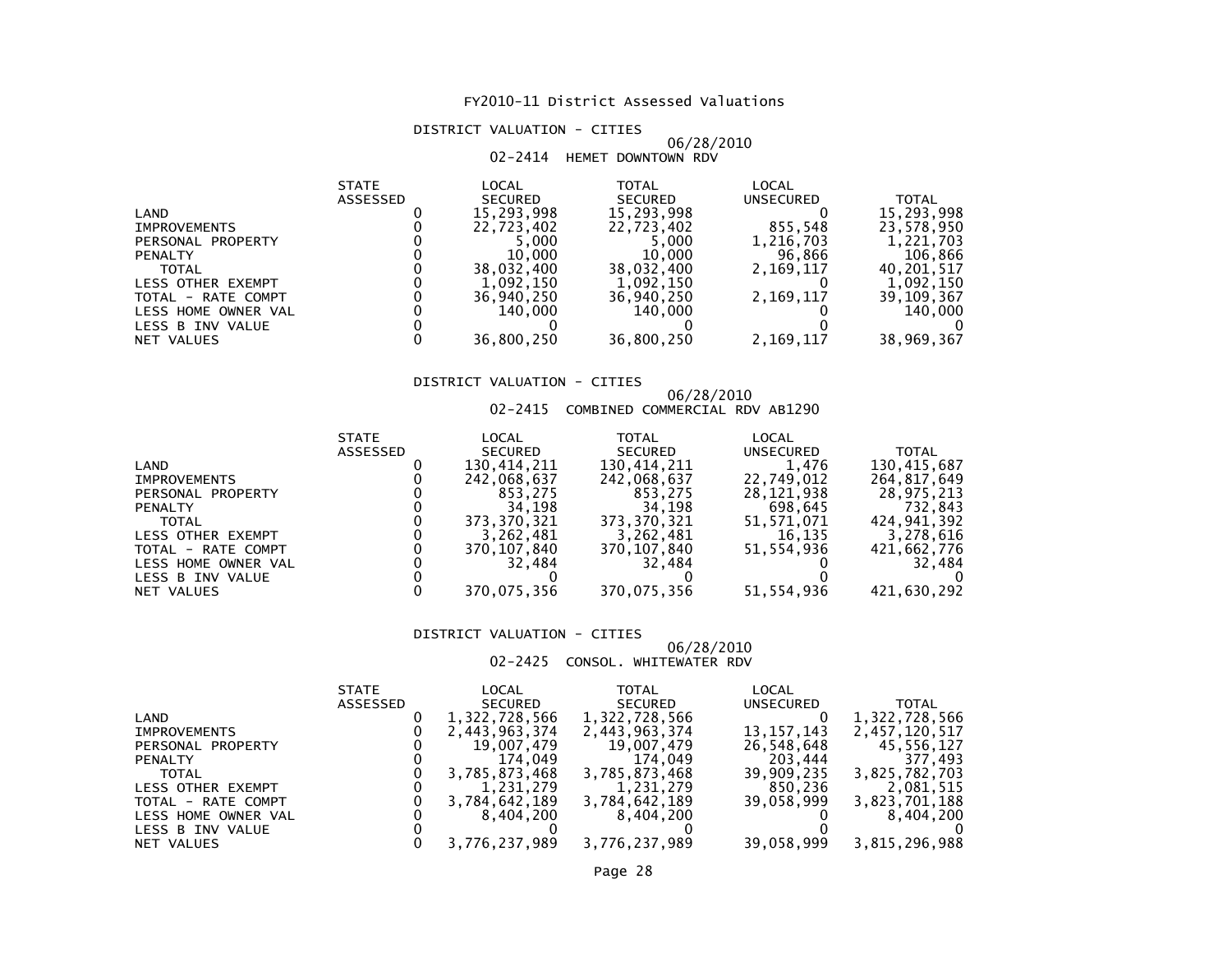# DISTRICT VALUATION - CITIES

### 06/28/201002-2432 CITY OF INDIAN WELLS AD#12

| <b>STATE</b>    | LOCAL          | TOTAL          | LOCAL            |              |
|-----------------|----------------|----------------|------------------|--------------|
| <b>ASSESSED</b> | <b>SECURED</b> | <b>SECURED</b> | <b>UNSECURED</b> | <b>TOTAL</b> |
|                 | 44,962,001     | 44,962,001     |                  | 44,962,001   |
|                 | 89.095.188     | 89,095,188     |                  | 89,095,188   |
|                 |                |                | 29,635           | 29,635       |
|                 |                |                |                  |              |
|                 | 134.057.189    | 134,057,189    | 29.635           | 134,086,824  |
|                 |                |                |                  |              |
|                 | 134,057,189    | 134,057,189    | 29,635           | 134,086,824  |
|                 | 581.000        | 581,000        |                  | 581,000      |
|                 |                |                |                  |              |
|                 | 133.476.189    | 133,476,189    | 29,635           | 133,505,824  |
|                 |                |                |                  |              |

# DISTRICT VALUATION - CITIES

# 06/28/2010 02-2433 CITY OF INDIAN WELLS S. WASTE

| LOCAL<br><b>TOTAL</b><br>LOCAL<br><b>STATE</b>                          |                  |
|-------------------------------------------------------------------------|------------------|
| <b>ASSESSED</b><br><b>SECURED</b><br><b>SECURED</b><br><b>UNSECURED</b> | <b>TOTAL</b>     |
| 1,560,027,089<br>1,560,027,089<br>LAND                                  | 1,560,027,089    |
| 14,301,488<br>2,763,709,439<br>2,763,709,439<br><b>IMPROVEMENTS</b>     | 2,778,010,927    |
| 19,007,479<br>30,720,379<br>19,007,479<br>PERSONAL PROPERTY             | 49,727,858       |
| 174,049<br>215,160<br>174.049<br><b>PENALTY</b>                         | 389,209          |
| 4,342,918,056<br>4,342,918,056<br>45.237.027<br><b>TOTAL</b>            | 4,388,155,083    |
| 850,236<br>1,771,656<br>1,771,656<br>LESS OTHER EXEMPT                  | 2,621,892        |
| 4,341,146,400<br>44.386.791<br>4,341,146,400<br>TOTAL - RATE COMPT      | 4,385,533,191    |
| 9.375.800<br>9,375,800<br>LESS HOME OWNER VAL                           | 9,375,800        |
| LESS B INV VALUE                                                        |                  |
| 4,331,770,600<br>4,331,770,600<br>44,386,791<br>NET VALUES              | 4, 376, 157, 391 |

### DISTRICT VALUATION - CITIES

### 06/28/201002-2434 CITY OF INDIAN WELLS FIRE SVC

|                     | <b>STATE</b> | LOCAL         | <b>TOTAL</b>   | LOCAL            |               |
|---------------------|--------------|---------------|----------------|------------------|---------------|
|                     | ASSESSED     | SECURED       | <b>SECURED</b> | <b>UNSECURED</b> | <b>TOTAL</b>  |
| LAND                |              | 1,557,842,093 | 1,557,842,093  |                  | 1,557,842,093 |
| <b>IMPROVEMENTS</b> |              | 2,760,048,466 | 2,760,048,466  | 14,244,100       | 2,774,292,566 |
| PERSONAL PROPERTY   |              | 19,007,479    | 19,007,479     | 30,407,430       | 49,414,909    |
| <b>PENALTY</b>      |              | 174.049       | 174.049        | 209,160          | 383,209       |
| <b>TOTAL</b>        |              | 4,337,072,087 | 4,337,072,087  | 44,860,690       | 4,381,932,777 |
| LESS OTHER EXEMPT   |              | 1,771,656     | 1,771,656      | 850,236          | 2,621,892     |
| TOTAL - RATE COMPT  |              | 4,335,300,431 | 4,335,300,431  | 44.010.454       | 4,379,310,885 |
| LESS HOME OWNER VAL |              | 9.375.800     | 9.375.800      |                  | 9,375,800     |
| LESS B INV VALUE    |              |               |                |                  |               |
| NET VALUES          |              | 4,325,924,631 | 4,325,924,631  | 44,010,454       | 4,369,935,085 |
|                     |              |               |                |                  |               |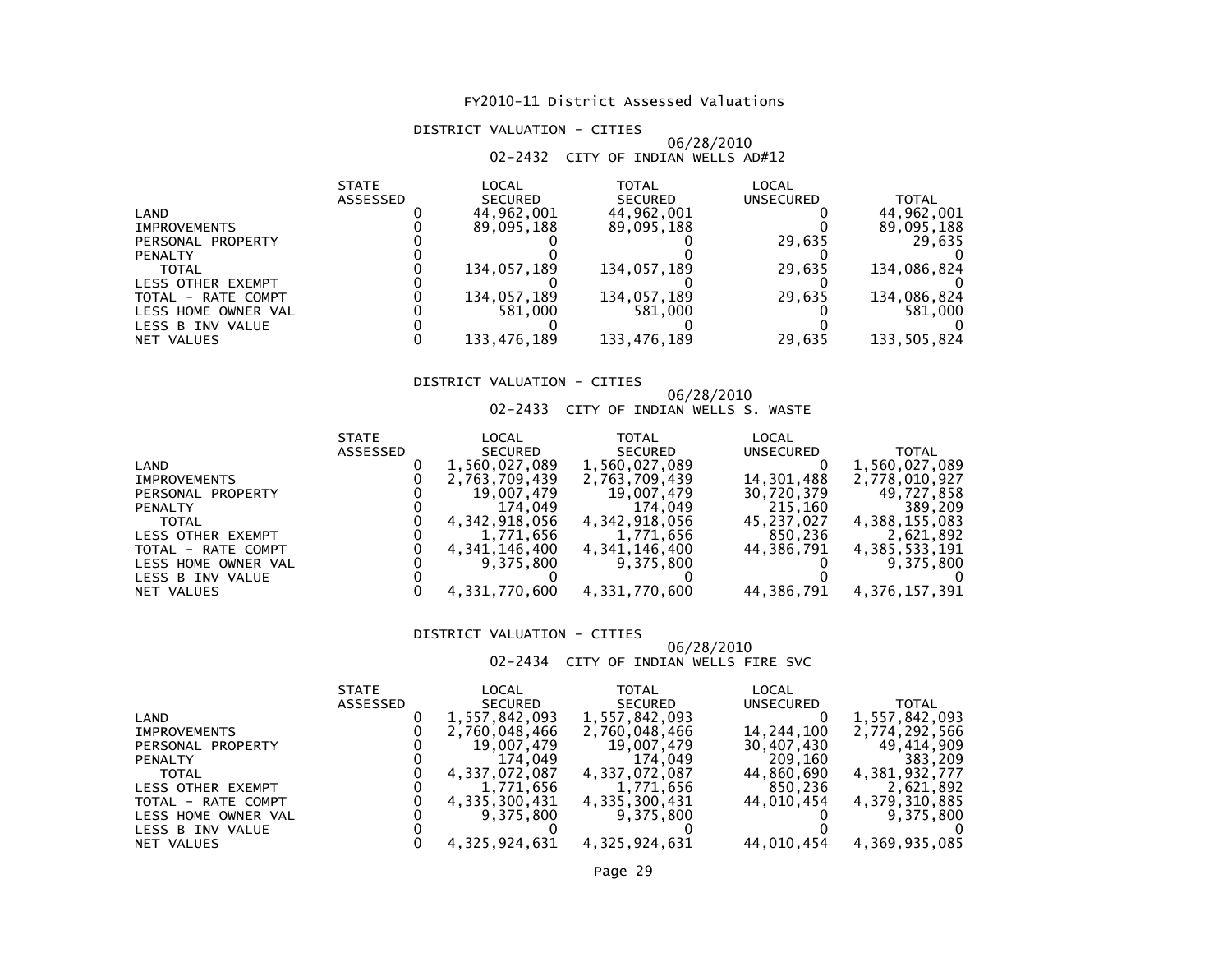# DISTRICT VALUATION - CITIES

# 06/28/2010 02-2435 CITY OF INDIAN WELLS COOK ST

| <b>STATE</b>    | LOCAL          | <b>TOTAL</b>   | LOCAL            |              |
|-----------------|----------------|----------------|------------------|--------------|
| <b>ASSESSED</b> | <b>SECURED</b> | <b>SECURED</b> | <b>UNSECURED</b> | <b>TOTAL</b> |
|                 | 18, 313, 246   | 18, 313, 246   |                  | 18, 313, 246 |
|                 | 39,089,782     | 39.089.782     | 1,221,324        | 40, 311, 106 |
|                 |                |                | 842.171          | 842,171      |
|                 |                |                | 84,747           | 84,747       |
|                 | 57,403,028     | 57,403,028     | 2,148,242        | 59,551,270   |
|                 | 115,060        | 115,060        |                  | 115,060      |
|                 | 57,287,968     | 57,287,968     | 2,148,242        | 59,436,210   |
|                 | 238,000        | 238,000        |                  | 238,000      |
|                 |                |                |                  |              |
|                 | 57,049,968     | 57,049,968     | 2,148,242        | 59,198,210   |
|                 |                |                |                  |              |

# DISTRICT VALUATION - CITIES

# 06/28/2010 02-2437 CITY OF INDIAN WELLS LLD#5

| <b>STATE</b>    | LOCAL          | TOTAL          | LOCAL     |               |
|-----------------|----------------|----------------|-----------|---------------|
| <b>ASSESSED</b> | <b>SECURED</b> | <b>SECURED</b> | UNSECURED | TOTAL         |
|                 | 33,932,591     | 33,932,591     |           | 33,932,591    |
|                 | 78,840,618     | 78,840,618     | 1,221,324 | 80,061,942    |
|                 |                |                | 842.171   | 842.171       |
|                 |                |                | 84.747    | 84.747        |
|                 | 112,773,209    | 112,773,209    | 2.148.242 | 114.921.451   |
|                 | 115,060        | 115,060        |           | 115,060       |
|                 | 112.658.149    | 112,658,149    | 2,148,242 | 114,806,391   |
|                 | 609,000        | 609.000        |           | 609,000       |
|                 |                |                |           |               |
|                 | 112,049,149    | 112,049,149    | 2,148,242 | 114, 197, 391 |
|                 |                |                |           |               |

### DISTRICT VALUATION - CITIES

### 06/28/201002-2438 CITY OF INDIAN WELLS LLD#6

| <b>STATE</b> | LOCAL          | TOTAL          | LOCAL     |              |
|--------------|----------------|----------------|-----------|--------------|
| ASSESSED     | <b>SECURED</b> | <b>SECURED</b> | UNSECURED | TOTAL        |
|              | 20,709,644     | 20,709,644     |           | 20,709,644   |
|              | 53,463,192     | 53,463,192     |           | 53,463,192   |
|              |                |                |           |              |
|              |                |                |           |              |
|              | 74.172.836     | 74,172,836     |           | 74,172,836   |
|              |                |                |           |              |
|              | 74, 172, 836   | 74, 172, 836   |           | 74, 172, 836 |
|              | 399,000        | 399,000        |           | 399,000      |
|              |                |                |           |              |
|              | 73.773.836     | 73,773,836     |           | 73,773,836   |
|              |                |                |           |              |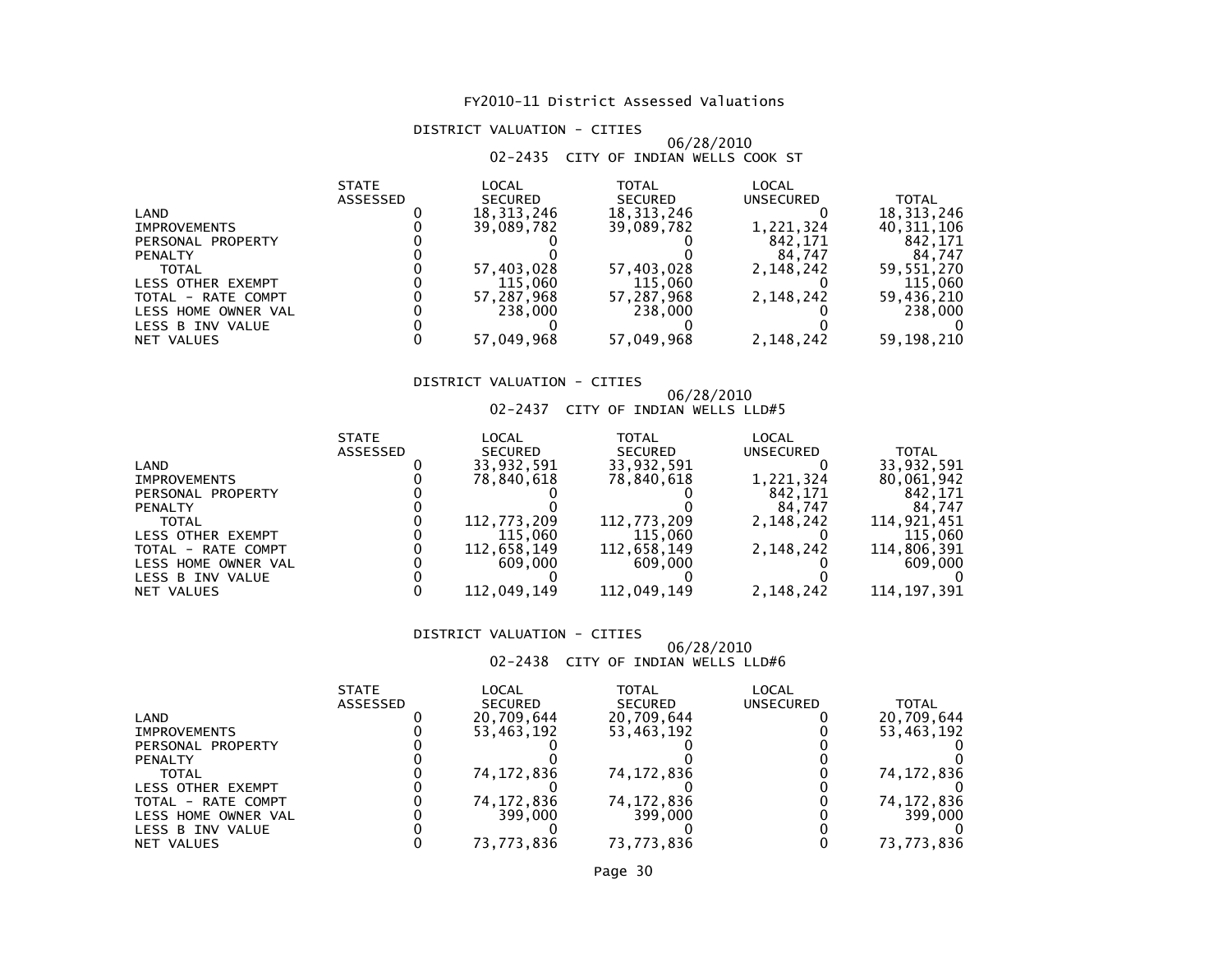# DISTRICT VALUATION - CITIES

# 06/28/2010 02-2439 CITY OF INDIAN WELLS LLD#4

|                          | <b>STATE</b> | LOCAL          | TOTAL          | LOCAL            |           |
|--------------------------|--------------|----------------|----------------|------------------|-----------|
|                          | ASSESSED     | <b>SECURED</b> | <b>SECURED</b> | <b>UNSECURED</b> | TOTAL     |
| LAND                     |              | 3,488,009      | 3,488,009      |                  | 3,488,009 |
| <b>IMPROVEMENTS</b>      |              | 6.092.877      | 6,092,877      |                  | 6,092,877 |
| PERSONAL PROPERTY        |              |                |                |                  |           |
| <b>PENALTY</b>           |              |                |                |                  |           |
| TOTAL                    |              | 9,580,886      | 9,580,886      |                  | 9,580,886 |
| <b>LESS OTHER EXEMPT</b> |              |                |                |                  |           |
| TOTAL - RATE COMPT       |              | 9,580,886      | 9,580,886      |                  | 9,580,886 |
| LESS HOME OWNER VAL      |              | 84.000         | 84.000         |                  | 84,000    |
| LESS B INV VALUE         |              |                |                |                  |           |
| NET VALUES               |              | 9,496,886      | 9,496,886      |                  | 9,496,886 |

# DISTRICT VALUATION - CITIES

# 06/28/2010 02-2440 CITY OF INDIAN WELLS LLD#3

|                          | <b>STATE</b> | LOCAL          | TOTAL          | LOCAL            |              |
|--------------------------|--------------|----------------|----------------|------------------|--------------|
|                          | ASSESSED     | <b>SECURED</b> | <b>SECURED</b> | <b>UNSECURED</b> | <b>TOTAL</b> |
| LAND                     |              | 8,782,796      | 8,782,796      |                  | 8,782,796    |
| <b>IMPROVEMENTS</b>      |              | 20.183.227     | 20, 183, 227   |                  | 20, 183, 227 |
| PERSONAL PROPERTY        |              |                |                |                  |              |
| <b>PENALTY</b>           |              |                |                |                  |              |
| <b>TOTAL</b>             |              | 28,966,023     | 28,966,023     |                  | 28,966,023   |
| <b>LESS OTHER EXEMPT</b> |              |                |                |                  |              |
| TOTAL - RATE COMPT       |              | 28,966,023     | 28,966,023     |                  | 28,966,023   |
| LESS HOME OWNER VAL      |              | 119,000        | 119.000        |                  | 119,000      |
| LESS B INV VALUE         |              |                |                |                  |              |
| NET VALUES               |              | 28,847,023     | 28,847,023     |                  | 28,847,023   |

### DISTRICT VALUATION - CITIES

### 06/28/201002-2441 CITY OF INDIAN WELLS

|                     | <b>STATE</b> | LOCAL         | <b>TOTAL</b>   | LOCAL            |               |
|---------------------|--------------|---------------|----------------|------------------|---------------|
|                     | ASSESSED     | SECURED       | <b>SECURED</b> | <b>UNSECURED</b> | TOTAL         |
| LAND                |              | 1,660,186,644 | 1,660,186,644  |                  | 1,660,186,644 |
| <b>IMPROVEMENTS</b> |              | 2,942,327,315 | 2,942,327,315  | 14,244,100       | 2,956,571,415 |
| PERSONAL PROPERTY   |              | 21, 372, 131  | 21,372,131     | 30,426,864       | 51,798,995    |
| <b>PENALTY</b>      |              | 174.049       | 174.049        | 209,160          | 383,209       |
| <b>TOTAL</b>        |              | 4,624,060,139 | 4,624,060,139  | 44,880,124       | 4,668,940,263 |
| LESS OTHER EXEMPT   |              | 40,758,014    | 40,758,014     | 850.236          | 41,608,250    |
| TOTAL - RATE COMPT  |              | 4,583,302,125 | 4,583,302,125  | 44.029.888       | 4,627,332,013 |
| LESS HOME OWNER VAL |              | 9.963.800     | 9.963.800      |                  | 9,963,800     |
| LESS B INV VALUE    |              |               |                |                  |               |
| NET VALUES          |              | 4,573,338,325 | 4,573,338,325  | 44,029,888       | 4,617,368,213 |
|                     |              |               |                |                  |               |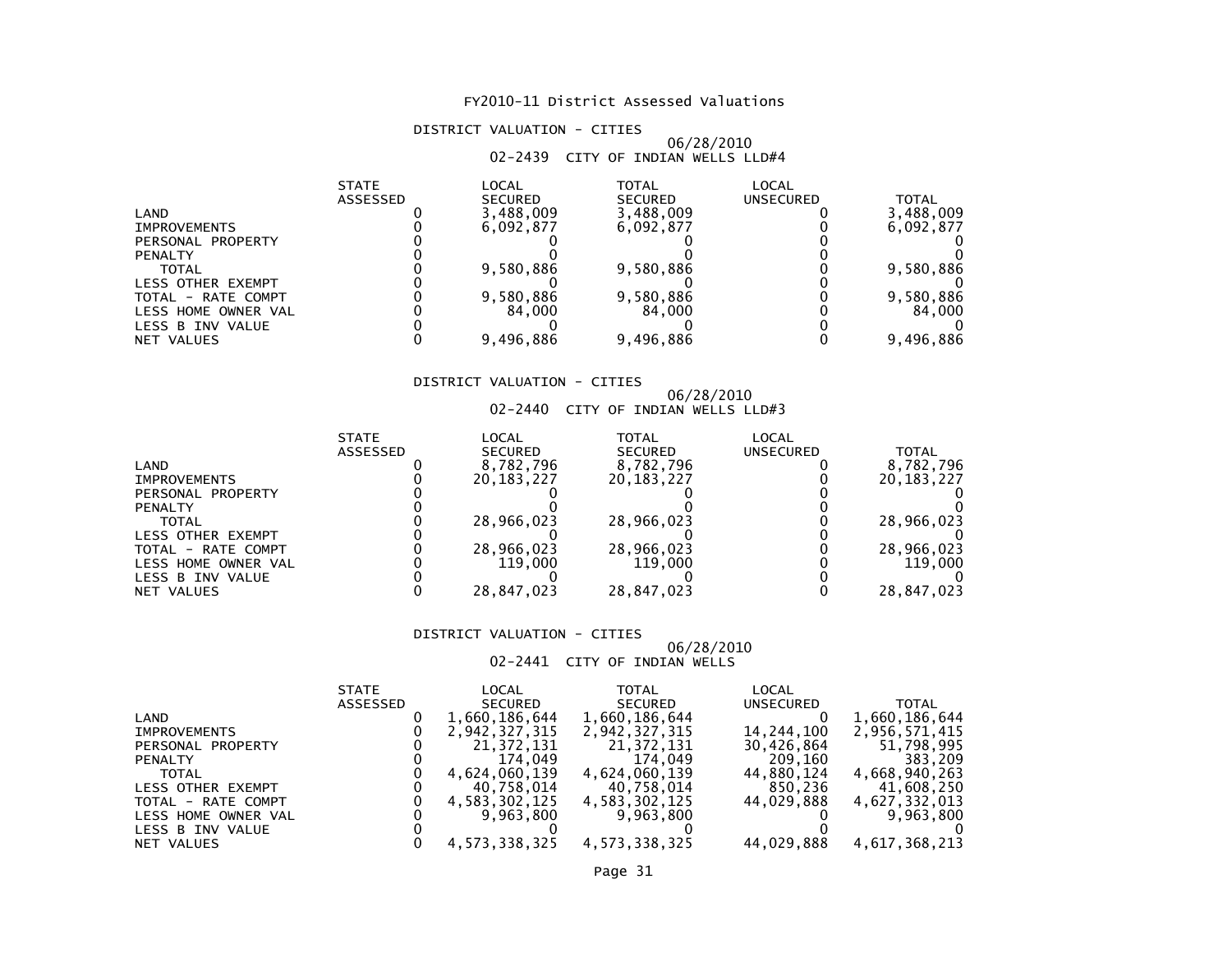# DISTRICT VALUATION - CITIES

# 06/28/2010 02-2444 CITY OF INDIAN WELLS LLD#1

|                          | <b>STATE</b> | LOCAL          | <b>TOTAL</b>   | LOCAL            |              |
|--------------------------|--------------|----------------|----------------|------------------|--------------|
|                          | ASSESSED     | <b>SECURED</b> | <b>SECURED</b> | <b>UNSECURED</b> | TOTAL        |
| LAND                     |              | 34,258,302     | 34,258,302     |                  | 34,258,302   |
| <b>IMPROVEMENTS</b>      |              | 84, 324, 642   | 84, 324, 642   |                  | 84, 324, 642 |
| PERSONAL PROPERTY        |              |                |                | 4,783            | 4,783        |
| <b>PENALTY</b>           |              |                |                |                  |              |
| <b>TOTAL</b>             |              | 118,582,944    | 118,582,944    | 4.783            | 118,587,727  |
| <b>LESS OTHER EXEMPT</b> |              | 345.184        | 345,184        |                  | 345.184      |
| TOTAL - RATE COMPT       |              | 118,237,760    | 118,237,760    | 4.783            | 118,242,543  |
| LESS HOME OWNER VAL      |              | 798.000        | 798,000        |                  | 798,000      |
| LESS B INV VALUE         |              |                |                |                  |              |
| NET VALUES               |              | 117,439,760    | 117,439,760    | 4,783            | 117,444,543  |

# DISTRICT VALUATION - CITIES

### 06/28/201002-2445 INDIAN WELLS SEWER FAC DIST 1

|                     | <b>STATE</b> | LOCAL          | <b>TOTAL</b>   | LOCAL      |               |
|---------------------|--------------|----------------|----------------|------------|---------------|
|                     | ASSESSED     | <b>SECURED</b> | <b>SECURED</b> | UNSECURED  | <b>TOTAL</b>  |
| LAND                |              | 1,396,161,100  | 1,396,161,100  |            | 1,396,161,100 |
| <b>IMPROVEMENTS</b> |              | 2,476,167,016  | 2,476,167,016  | 11,739,122 | 2,487,906,138 |
| PERSONAL PROPERTY   |              | 19,007,479     | 19,007,479     | 25,529,897 | 44,537,376    |
| <b>PENALTY</b>      |              | 174.049        | 174.049        | 209,160    | 383,209       |
| <b>TOTAL</b>        |              | 3,891,509,644  | 3,891,509,644  | 37,478,179 | 3,928,987,823 |
| LESS OTHER EXEMPT   |              | 1,771,656      | 1,771,656      | 850,236    | 2,621,892     |
| TOTAL - RATE COMPT  |              | 3,889,737,988  | 3,889,737,988  | 36,627,943 | 3,926,365,931 |
| LESS HOME OWNER VAL |              | 9.104.200      | 9,104,200      |            | 9,104,200     |
| LESS B INV VALUE    |              |                |                |            |               |
| NET VALUES          |              | 3,880,633,788  | 3,880,633,788  | 36,627,943 | 3,917,261,731 |
|                     |              |                |                |            |               |

### DISTRICT VALUATION - CITIES

### 06/28/201002-2446 CITY OF INDIAN WELLS AD#7

|                     | <b>STATE</b> | LOCAL          | TOTAL          | LOCAL      |              |
|---------------------|--------------|----------------|----------------|------------|--------------|
|                     | ASSESSED     | <b>SECURED</b> | <b>SECURED</b> | UNSECURED  | <b>TOTAL</b> |
| LAND                |              | 143,482,508    | 143,482,508    |            | 143,482,508  |
| <b>IMPROVEMENTS</b> |              | 319,875,116    | 319,875,116    | 6,577,732  | 326,452,848  |
| PERSONAL PROPERTY   |              | 1.094.931      | 1.094.931      | 8,189,043  | 9,283,974    |
| <b>PENALTY</b>      |              | 129.049        | 129,049        | 160,685    | 289,734      |
| <b>TOTAL</b>        |              | 464,581,604    | 464,581,604    | 14,927,460 | 479,509,064  |
| LESS OTHER EXEMPT   |              | 460.244        | 460.244        | 850,236    | 1.310.480    |
| TOTAL - RATE COMPT  |              | 464.121.360    | 464,121,360    | 14.077.224 | 478,198,584  |
| LESS HOME OWNER VAL |              | 1,638,000      | 1,638,000      |            | 1,638,000    |
| LESS B INV VALUE    |              |                |                |            |              |
| NET VALUES          |              | 462,483,360    | 462,483,360    | 14,077,224 | 476.560.584  |

# Page 32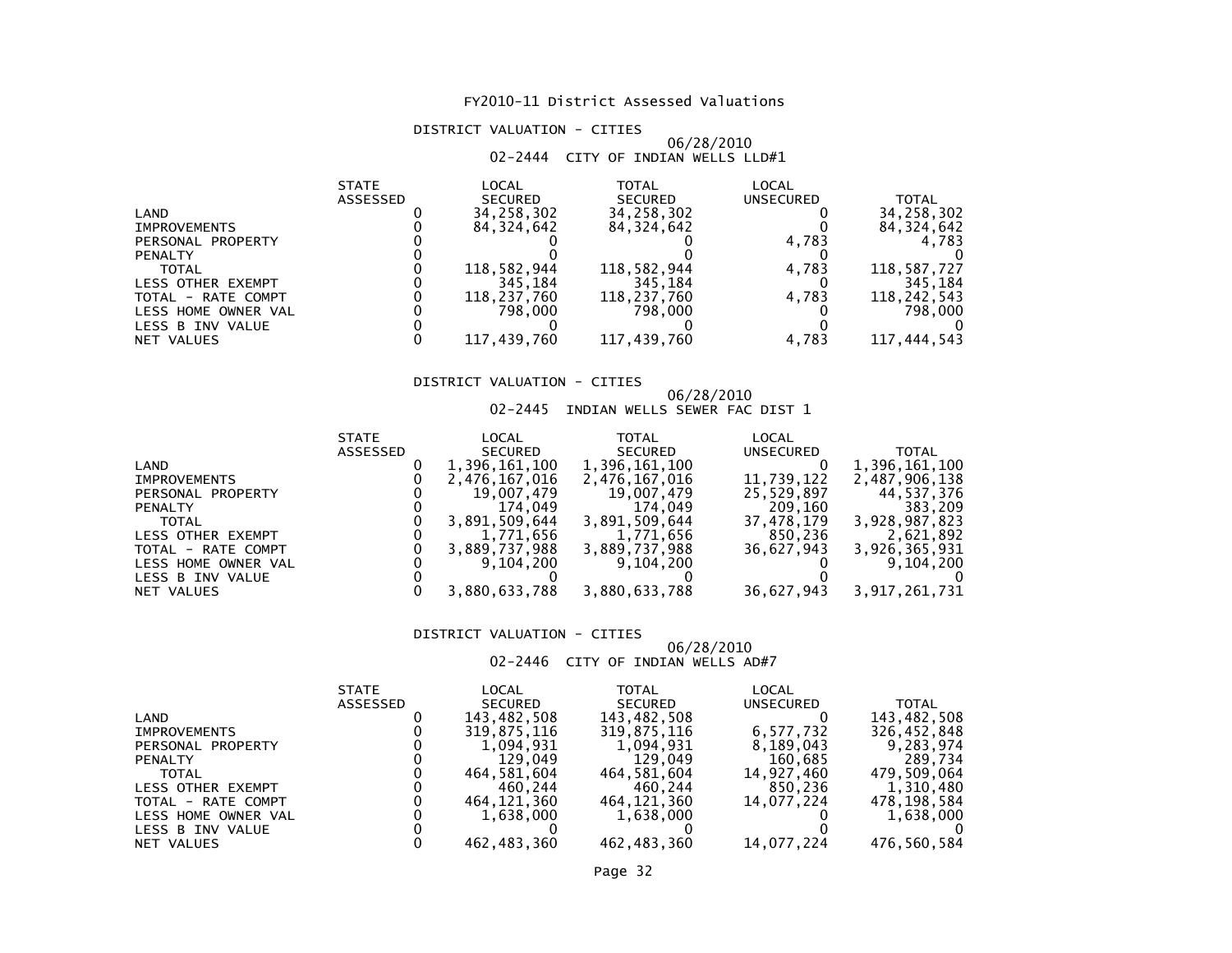# DISTRICT VALUATION - CITIES

# 06/28/201002-2448 INDIAN WELLS NO-LOW

|                     | <b>STATE</b> | LOCAL          | TOTAL          | LOCAL            |              |
|---------------------|--------------|----------------|----------------|------------------|--------------|
|                     | ASSESSED     | <b>SECURED</b> | <b>SECURED</b> | <b>UNSECURED</b> | <b>TOTAL</b> |
| LAND                |              | 28,671,505     | 28,671,505     |                  | 28,671,505   |
| <b>IMPROVEMENTS</b> |              | 36.140.624     | 36.140.624     | 1,086,957        | 37,227,581   |
| PERSONAL PROPERTY   |              |                |                | 2,611,814        | 2,611,814    |
| <b>PENALTY</b>      |              |                |                | 1.026            | 1,026        |
| <b>TOTAL</b>        |              | 64,812,129     | 64,812,129     | 3,699,797        | 68,511,926   |
| LESS OTHER EXEMPT   |              | 367,785        | 367,785        |                  | 367,785      |
| TOTAL - RATE COMPT  |              | 64,444,344     | 64,444,344     | 3,699,797        | 68,144,141   |
| LESS HOME OWNER VAL |              | 7.000          | 7.000          |                  | 7,000        |
| LESS B INV VALUE    |              |                |                |                  |              |
| NET VALUES          |              | 64.437.344     | 64, 437, 344   | 3,699,797        | 68,137,141   |

# DISTRICT VALUATION - CITIES

# 06/28/2010 02-2449 CITY OF INDIAN WELLS LLD#2

| <b>STATE</b> | LOCAL          | TOTAL          | LOCAL      |              |
|--------------|----------------|----------------|------------|--------------|
| ASSESSED     | <b>SECURED</b> | <b>SECURED</b> | UNSECURED  | <b>TOTAL</b> |
|              | 6,703,665      | 6,703,665      |            | 6,703,665    |
|              | 16.105.619     | 16,105,619     |            | 16,105,619   |
|              |                |                |            |              |
|              |                |                |            |              |
|              | 22,809,284     | 22,809,284     |            | 22,809,284   |
|              | 115,060        | 115,060        |            | 115,060      |
|              | 22.694.224     | 22,694,224     |            | 22,694,224   |
|              | 231,000        | 231,000        |            | 231,000      |
|              |                |                |            |              |
|              |                |                |            | 22,463,224   |
|              |                | 22,463,224     | 22,463,224 |              |

### DISTRICT VALUATION - CITIES

# 06/28/2010 02-2450 CITY OF INDIAN WELLS (DRIVE)AD

|                          | <b>STATE</b> | LOCAL          | TOTAL          | LOCAL            |            |
|--------------------------|--------------|----------------|----------------|------------------|------------|
|                          | ASSESSED     | <b>SECURED</b> | <b>SECURED</b> | <b>UNSECURED</b> | TOTAL      |
| LAND                     |              | 11,495,604     | 11,495,604     |                  | 11,495,604 |
| <b>IMPROVEMENTS</b>      |              | 41.726.879     | 41,726,879     | 1,860,110        | 43,586,989 |
| PERSONAL PROPERTY        |              |                |                | 1,344,931        | 1,344,931  |
| <b>PENALTY</b>           |              |                |                | 11.924           | 11.924     |
| <b>TOTAL</b>             |              | 53, 222, 483   | 53,222,483     | 3.216.965        | 56,439,448 |
| <b>LESS OTHER EXEMPT</b> |              |                |                |                  |            |
| TOTAL - RATE COMPT       |              | 53, 222, 483   | 53,222,483     | 3,216,965        | 56,439,448 |
| LESS HOME OWNER VAL      |              | 455,000        | 455.000        |                  | 455.000    |
| LESS B INV VALUE         |              |                |                |                  |            |
| NET VALUES               |              | 52,767,483     | 52,767,483     | 3,216,965        | 55,984,448 |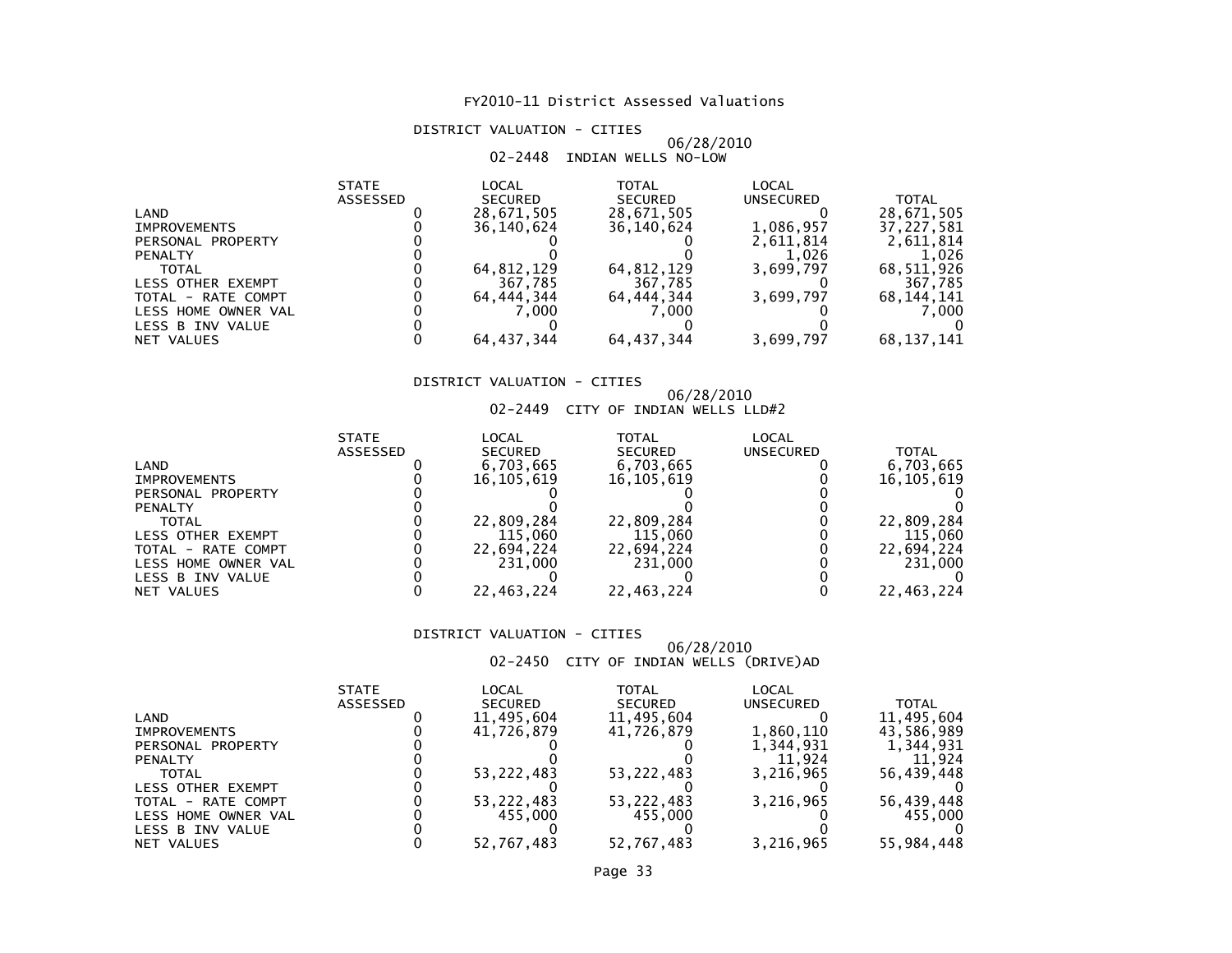# DISTRICT VALUATION - CITIES

### 06/28/201002-2451 CITY OF INDIO DEBT SERV

| <b>STATE</b>    | LOCAL          | <b>TOTAL</b>                | LOCAL       |               |
|-----------------|----------------|-----------------------------|-------------|---------------|
| <b>ASSESSED</b> | <b>SECURED</b> | <b>SECURED</b>              | UNSECURED   | <b>TOTAL</b>  |
|                 | 2,037,937,742  | 2,037,937,742               | 14,088      | 2,037,951,830 |
|                 | 4,225,370,043  | 4,225,370,043               | 57,785,417  | 4,283,155,460 |
|                 | 24,548,320     | 24,548,320                  | 103,835,887 | 128,384,207   |
|                 | 402,219        | 402,219                     | 2,003,652   | 2,405,871     |
|                 | 6,288,258,324  | 6,288,258,324               | 163,639,044 | 6,451,897,368 |
|                 |                | 93,967,674                  |             | 94,051,179    |
|                 | 6,194,290,650  | 6,194,290,650               | 163,555,539 | 6,357,846,189 |
|                 | 65.946.662     | 65.946.662                  |             | 65.946.662    |
|                 |                |                             |             |               |
|                 |                | 6,128,343,988               | 163,555,539 | 6,291,899,527 |
|                 |                | 93,967,674<br>6,128,343,988 |             | 83,505        |

# DISTRICT VALUATION - CITIES

#### 06/28/201002-2452 INDIO CENTRE RENEWAL PROJECT

| <b>STATE</b> | LOCAL          | TOTAL          | LOCAL            |              |
|--------------|----------------|----------------|------------------|--------------|
| ASSESSED     | <b>SECURED</b> | <b>SECURED</b> | <b>UNSECURED</b> | <b>TOTAL</b> |
|              | 4,135,846      | 4,135,846      |                  | 4,135,846    |
|              | 10,750,676     | 10,750,676     | 421.694          | 11, 172, 370 |
|              | 16.479         | 16.479         | 581,633          | 598,112      |
|              |                |                | 30.527           | 30.527       |
|              | 14,903,001     | 14,903,001     | 1.033.854        | 15,936,855   |
|              | 354.786        | 354.786        |                  | 354,786      |
|              | 14.548.215     | 14.548.215     | 1,033,854        | 15,582,069   |
|              |                |                |                  |              |
|              |                |                |                  |              |
|              |                |                |                  | 15,582,069   |
|              |                | 14,548,215     | 14,548,215       | 1,033,854    |

### DISTRICT VALUATION - CITIES

# 06/28/2010

# 02-2453 INDIO CENTRE RENEWAL PROJ 83 ANX

|                     | <b>STATE</b>    | LOCAL          | TOTAL          | LOCAL            |              |
|---------------------|-----------------|----------------|----------------|------------------|--------------|
|                     | <b>ASSESSED</b> | <b>SECURED</b> | <b>SECURED</b> | <b>UNSECURED</b> | <b>TOTAL</b> |
| LAND                |                 | 84,868,046     | 84,868,046     | 8.971            | 84.877.017   |
| <b>IMPROVEMENTS</b> |                 | 176,141,378    | 176,141,378    | 4,825,580        | 180,966,958  |
| PERSONAL PROPERTY   |                 | 2,406,099      | 2,406,099      | 10,302,390       | 12,708,489   |
| <b>PENALTY</b>      |                 | 96.765         | 96.765         | 296,895          | 393.660      |
| <b>TOTAL</b>        |                 | 263.512.288    | 263, 512, 288  | 15,433,836       | 278,946,124  |
| LESS OTHER EXEMPT   |                 | 11,144,828     | 11,144,828     | 63,130           | 11,207,958   |
| TOTAL - RATE COMPT  |                 | 252,367,460    | 252,367,460    | 15,370,706       | 267,738,166  |
| LESS HOME OWNER VAL |                 | 459.369        | 459.369        |                  | 459.369      |
| LESS B INV VALUE    |                 |                |                |                  |              |
| NET VALUES          |                 | 251,908,091    | 251,908,091    | 15,370,706       | 267.278.797  |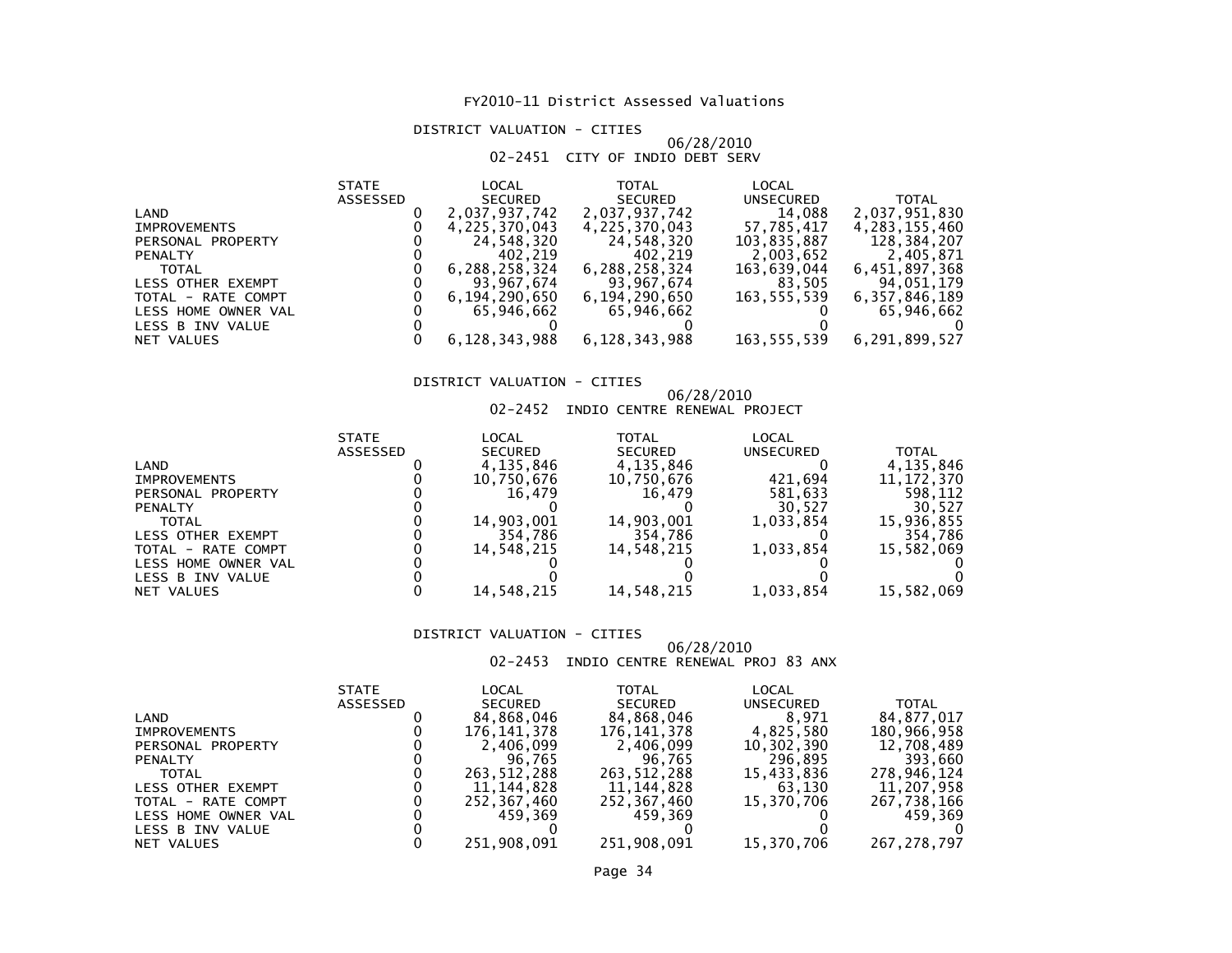# DISTRICT VALUATION - CITIES

# 06/28/201002-2454 DATE CAPITAL PROJ

|                     | <b>STATE</b> | LOCAL          | TOTAL          | LOCAL      |               |
|---------------------|--------------|----------------|----------------|------------|---------------|
|                     | ASSESSED     | <b>SECURED</b> | <b>SECURED</b> | UNSECURED  | <b>TOTAL</b>  |
| LAND                |              | 180,881,630    | 180,881,630    |            | 180,881,630   |
| <b>IMPROVEMENTS</b> |              | 455.911.566    | 455,911,566    | 18,722,772 | 474,634,338   |
| PERSONAL PROPERTY   |              | 1,681,628      | 1,681,628      | 30,880,626 | 32,562,254    |
| <b>PENALTY</b>      |              | 60.535         | 60.535         | 603,408    | 663,943       |
| <b>TOTAL</b>        |              | 638.535.359    | 638.535.359    | 50,206,806 | 688,742,165   |
| LESS OTHER EXEMPT   |              | 56,120,405     | 56.120.405     | 20.375     | 56,140,780    |
| TOTAL - RATE COMPT  |              | 582,414,954    | 582,414,954    | 50,186,431 | 632,601,385   |
| LESS HOME OWNER VAL |              | 7.177.800      | 7.177.800      |            | 7,177,800     |
| LESS B INV VALUE    |              |                |                |            |               |
| NET VALUES          |              | 575, 237, 154  | 575, 237, 154  | 50,186,431 | 625, 423, 585 |

# DISTRICT VALUATION - CITIES

# 06/28/2010 02-2455 CITY OF INDIO LANDSCAPE-LIGHT #1

|                     | <b>STATE</b> | LOCAL          | TOTAL          | LOCAL     |            |
|---------------------|--------------|----------------|----------------|-----------|------------|
|                     | ASSESSED     | <b>SECURED</b> | <b>SECURED</b> | UNSECURED | TOTAL      |
| LAND                |              | 3,928,081      | 3,928,081      |           | 3,928,081  |
| <b>IMPROVEMENTS</b> |              | 14,310,893     | 14,310,893     |           | 14,310,893 |
| PERSONAL PROPERTY   |              |                |                |           |            |
| <b>PENALTY</b>      |              |                |                |           |            |
| <b>TOTAL</b>        |              | 18,238,974     | 18,238,974     |           | 18,238,974 |
| LESS OTHER EXEMPT   |              |                |                |           |            |
| TOTAL - RATE COMPT  |              | 18,238,974     | 18,238,974     |           | 18,238,974 |
| LESS HOME OWNER VAL |              | 546.000        | 546.000        |           | 546,000    |
| LESS B INV VALUE    |              |                |                |           |            |
| NET VALUES          |              | 17.692.974     | 17,692,974     |           | 17,692,974 |

### DISTRICT VALUATION - CITIES

### 06/28/201002-2457 CITY OF INDI LANDSCAPE LIGHT #2

|                     | <b>STATE</b> | LOCAL          | TOTAL          | LOCAL            |           |
|---------------------|--------------|----------------|----------------|------------------|-----------|
|                     | ASSESSED     | <b>SECURED</b> | <b>SECURED</b> | <b>UNSECURED</b> | TOTAL     |
| LAND                |              | 399.439        | 399.439        |                  | 399.439   |
| <b>IMPROVEMENTS</b> |              | 1,255,193      | 1,255,193      |                  | 1,255,193 |
| PERSONAL PROPERTY   |              |                |                |                  |           |
| <b>PENALTY</b>      |              |                |                |                  |           |
| TOTAL               |              | 1,654,632      | 1,654,632      |                  | 1,654,632 |
| LESS OTHER EXEMPT   |              |                |                |                  |           |
| TOTAL - RATE COMPT  |              | 1,654,632      | 1,654,632      |                  | 1,654,632 |
| LESS HOME OWNER VAL |              | 35,000         | 35,000         |                  | 35.000    |
| LESS B INV VALUE    |              |                |                |                  |           |
| NET VALUES          |              | 1.619.632      | 1,619,632      |                  | 1.619.632 |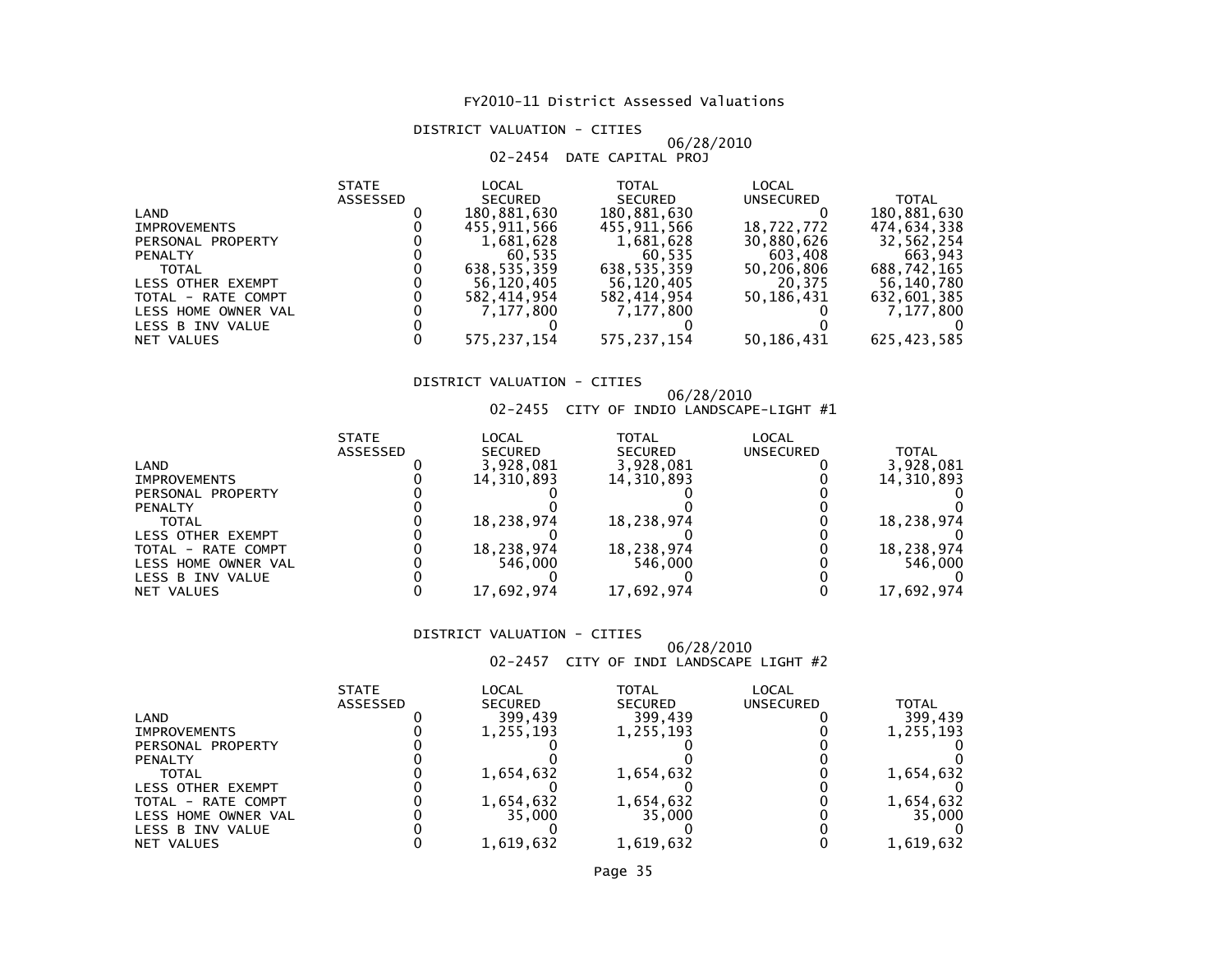# DISTRICT VALUATION - CITIES

# 06/28/201002-2458 CITY OF INDIO LANDSCAPE LIGHT #3

|                          | <b>STATE</b> | LOCAL          | <b>TOTAL</b>   | <b>LOCAL</b>     |            |
|--------------------------|--------------|----------------|----------------|------------------|------------|
|                          | ASSESSED     | <b>SECURED</b> | <b>SECURED</b> | <b>UNSECURED</b> | TOTAL      |
| LAND                     |              | 2,801,406      | 2,801,406      |                  | 2,801,406  |
| <b>IMPROVEMENTS</b>      |              | 9,998,261      | 9,998,261      |                  | 9,998,261  |
| PERSONAL PROPERTY        |              |                |                |                  |            |
| <b>PENALTY</b>           |              |                |                |                  |            |
| TOTAL                    |              | 12,799,667     | 12,799,667     |                  | 12,799,667 |
| <b>LESS OTHER EXEMPT</b> |              |                |                |                  |            |
| TOTAL - RATE COMPT       |              | 12,799,667     | 12,799,667     |                  | 12,799,667 |
| LESS HOME OWNER VAL      |              | 371,000        | 371,000        |                  | 371,000    |
| LESS B INV VALUE         |              |                |                |                  |            |
| NET VALUES               |              | 12,428,667     | 12,428,667     |                  | 12,428,667 |

# DISTRICT VALUATION - CITIES

# 06/28/2010 02-2459 CITY OF INDIO LANDSCAPE LIGHT #4

| <b>SECURED</b><br><b>SECURED</b><br><b>UNSECURED</b><br>ASSESSED | <b>TOTAL</b><br>2,591,769 |
|------------------------------------------------------------------|---------------------------|
|                                                                  |                           |
| 2,591,769<br>2,591,769<br>LAND                                   |                           |
| 9,048,665<br>9,048,665<br><b>IMPROVEMENTS</b>                    | 9,048,665                 |
| 6,165<br>PERSONAL PROPERTY                                       | 6,165                     |
| <b>PENALTY</b>                                                   |                           |
| 11,640,434<br>11,640,434<br>6.165<br><b>TOTAL</b>                | 11,646,599                |
| <b>LESS OTHER EXEMPT</b>                                         |                           |
| 11,640,434<br>11,640,434<br>6,165<br>TOTAL - RATE COMPT          | 11,646,599                |
| 413,000<br>413,000<br>LESS HOME OWNER VAL                        | 413,000                   |
| LESS B INV VALUE                                                 |                           |
| 11,227,434<br>11,227,434<br>6,165<br>NET VALUES                  | 11,233,599                |

### DISTRICT VALUATION - CITIES

### 06/28/201002-2460 CITY OF INDIO LANDSCAPE-LIGHT #5

|                          | <b>STATE</b>    | LOCAL          | TOTAL          | LOCAL     |              |
|--------------------------|-----------------|----------------|----------------|-----------|--------------|
|                          | <b>ASSESSED</b> | <b>SECURED</b> | <b>SECURED</b> | UNSECURED | <b>TOTAL</b> |
| LAND                     |                 | 4,698,527      | 4,698,527      |           | 4,698,527    |
| <b>IMPROVEMENTS</b>      |                 | 15.164.427     | 15, 164, 427   |           | 15, 164, 427 |
| PERSONAL PROPERTY        |                 |                |                | 14.614    | 14.614       |
| <b>PENALTY</b>           |                 |                |                |           |              |
| <b>TOTAL</b>             |                 | 19,862,954     | 19,862,954     | 14.614    | 19,877,568   |
| <b>LESS OTHER EXEMPT</b> |                 | 115.060        | 115,060        |           | 115,060      |
| TOTAL - RATE COMPT       |                 | 19,747,894     | 19,747,894     | 14.614    | 19,762,508   |
| LESS HOME OWNER VAL      |                 | 658,000        | 658.000        |           | 658,000      |
| LESS B INV VALUE         |                 |                |                |           |              |
| NET VALUES               |                 | 19,089,894     | 19,089,894     | 14,614    | 19,104,508   |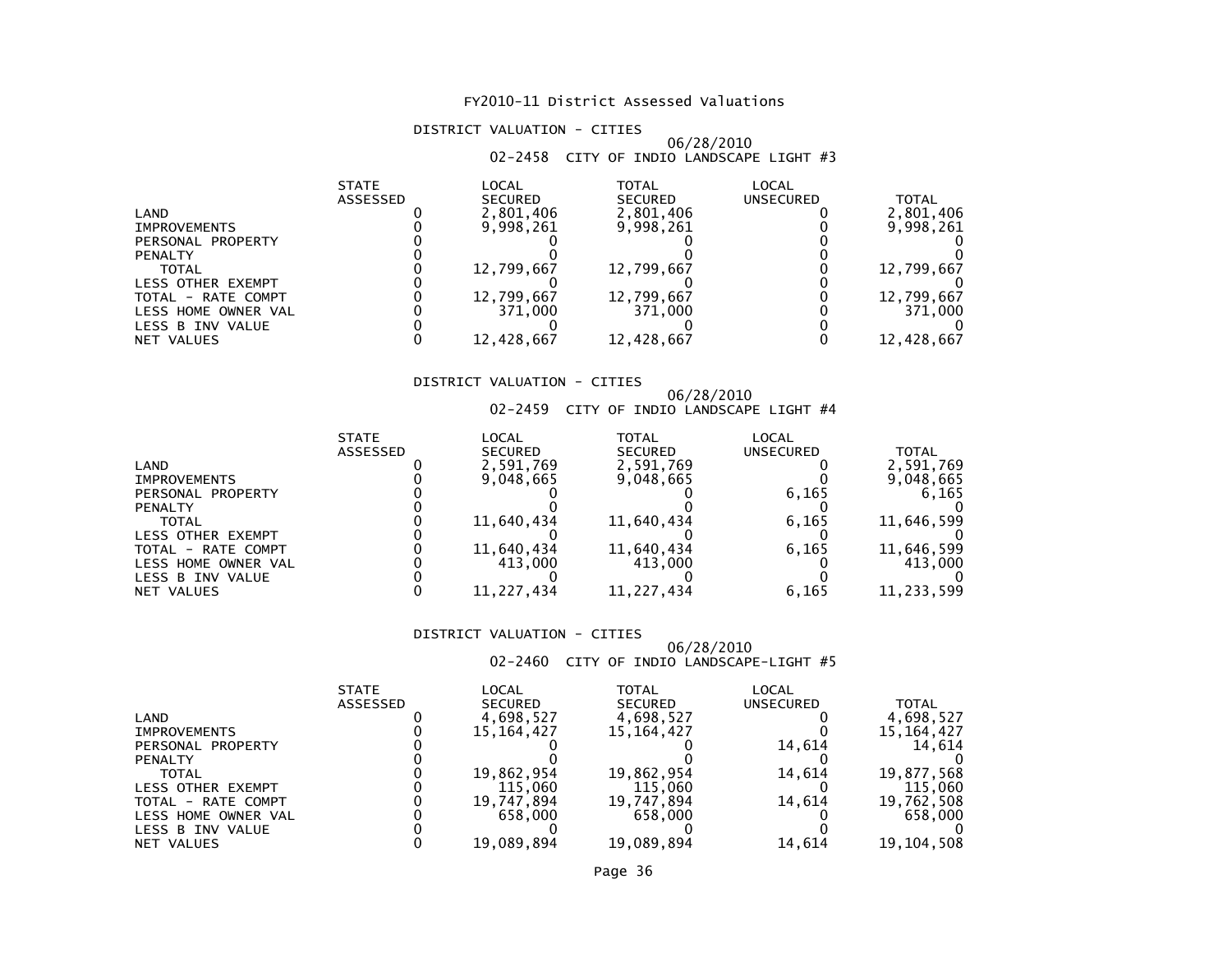#### DISTRICT VALUATION - CITIES

#### 06/28/201002-2461 CITY OF INDIO LANDSCAPE-LIGHT #6

|                          | <b>STATE</b> | LOCAL          | TOTAL          | LOCAL     |            |
|--------------------------|--------------|----------------|----------------|-----------|------------|
|                          | ASSESSED     | <b>SECURED</b> | <b>SECURED</b> | UNSECURED | TOTAL      |
| LAND                     |              | 4,236,803      | 4,236,803      |           | 4,236,803  |
| <b>IMPROVEMENTS</b>      |              | 13,451,814     | 13,451,814     |           | 13,451,814 |
| PERSONAL PROPERTY        |              |                |                |           |            |
| <b>PENALTY</b>           |              |                |                |           |            |
| <b>TOTAL</b>             |              | 17,688,617     | 17,688,617     |           | 17,688,617 |
| <b>LESS OTHER EXEMPT</b> |              | 114.144        | 114.144        |           | 114.144    |
| TOTAL - RATE COMPT       |              | 17,574,473     | 17,574,473     |           | 17,574,473 |
| LESS HOME OWNER VAL      |              | 497.000        | 497,000        |           | 497,000    |
| LESS B INV VALUE         |              |                |                |           |            |
| NET VALUES               |              | 17.077.473     | 17,077,473     |           | 17,077,473 |

#### DISTRICT VALUATION - CITIES

## 06/28/2010 02-2462 CITY OF INDIO GOLDEN TRIANGLE

|                     | <b>STATE</b>    | LOCAL          | <b>TOTAL</b>   | LOCAL            |              |
|---------------------|-----------------|----------------|----------------|------------------|--------------|
|                     | <b>ASSESSED</b> | <b>SECURED</b> | <b>SECURED</b> | <b>UNSECURED</b> | <b>TOTAL</b> |
| LAND                |                 | 8,041,324      | 8,041,324      |                  | 8,041,324    |
| <b>IMPROVEMENTS</b> |                 | 31,424,811     | 31,424,811     | 303,425          | 31,728,236   |
| PERSONAL PROPERTY   |                 | 19.270         | 19.270         | 862,261          | 881,531      |
| <b>PENALTY</b>      |                 |                |                | 46.825           | 46.825       |
| <b>TOTAL</b>        |                 | 39.485.405     | 39,485,405     | 1,212,511        | 40.697.916   |
| LESS OTHER EXEMPT   |                 |                |                |                  |              |
| TOTAL - RATE COMPT  |                 | 39.485.405     | 39,485,405     | 1,212,511        | 40,697,916   |
| LESS HOME OWNER VAL |                 |                |                |                  |              |
| LESS B INV VALUE    |                 |                |                |                  |              |
| NET VALUES          |                 | 39,485,405     | 39,485,405     | 1,212,511        | 40,697,916   |

#### DISTRICT VALUATION - CITIES

## 06/28/2010 02-2463 INDIO MERGER RDV PROJ RDV AB1290

|                     | <b>STATE</b>    | LOCAL          | TOTAL          | LOCAL            |             |
|---------------------|-----------------|----------------|----------------|------------------|-------------|
|                     | <b>ASSESSED</b> | <b>SECURED</b> | <b>SECURED</b> | <b>UNSECURED</b> | TOTAL       |
| LAND                |                 | 295,842,141    | 295,842,141    | 5.117            | 295,847,258 |
| <b>IMPROVEMENTS</b> |                 | 354,420,899    | 354,420,899    | 12,464,898       | 366,885,797 |
| PERSONAL PROPERTY   |                 | 474.511        | 474.511        | 22,184,113       | 22,658,624  |
| <b>PENALTY</b>      |                 | 66.686         | 66.686         | 535.625          | 602.311     |
| <b>TOTAL</b>        |                 | 650.804.237    | 650.804.237    | 35.189.753       | 685,993,990 |
| LESS OTHER EXEMPT   |                 | 3.576.951      | 3,576,951      |                  | 3.576.951   |
| TOTAL - RATE COMPT  |                 | 647.227.286    | 647,227,286    | 35,189,753       | 682,417,039 |
| LESS HOME OWNER VAL |                 | 8,578,054      | 8,578,054      |                  | 8.578.054   |
| LESS B INV VALUE    |                 |                |                |                  |             |
| NET VALUES          |                 | 638.649.232    | 638.649.232    | 35, 189, 753     | 673.838.985 |
|                     |                 |                |                |                  |             |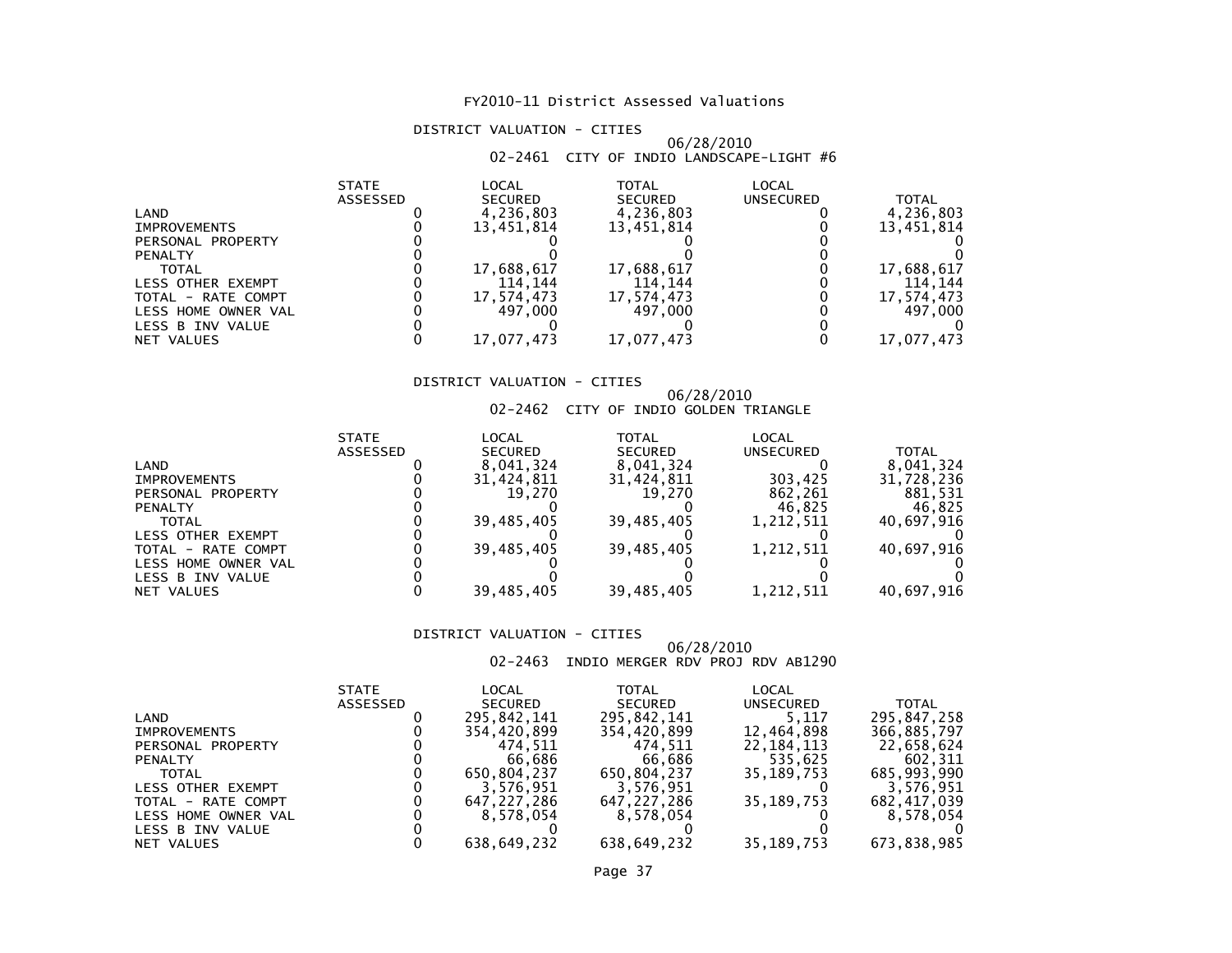DISTRICT VALUATION - CITIES

## 06/28/2010 02-2471 INDIO CITY CFD 88-1

| LOCAL<br><b>STATE</b><br><b>TOTAL</b><br>LOCAL                   |                |
|------------------------------------------------------------------|----------------|
| <b>ASSESSED</b><br><b>SECURED</b><br><b>SECURED</b><br>UNSECURED | <b>TOTAL</b>   |
| 58,023,019<br>58,023,019<br>LAND                                 | 58,023,019     |
| 315,305<br>140, 146, 203<br>140, 146, 203<br><b>IMPROVEMENTS</b> | 140,461,508    |
| 1,557,082<br>PERSONAL PROPERTY                                   | 1,557,082      |
| <b>PENALTY</b>                                                   | 1,409<br>1.409 |
| 198, 169, 222<br>1,873,796<br>198,169,222<br><b>TOTAL</b>        | 200,043,018    |
| 333.674<br>333.674<br>LESS OTHER EXEMPT                          | 333.674        |
| 1,873,796<br>197,835,548<br>197,835,548<br>TOTAL - RATE COMPT    | 199,709,344    |
| 2.317.000<br>2,317,000<br>LESS HOME OWNER VAL                    | 2,317,000      |
| LESS B INV VALUE                                                 |                |
| 195.518.548<br>195,518,548<br>1,873,796<br>NET VALUES            | 197, 392, 344  |

#### DISTRICT VALUATION - CITIES

#### 06/28/201002-2490 CITY OF MORENO VALLEY

|                     | <b>STATE</b> | LOCAL          | TOTAL          | LOCAL       |                |
|---------------------|--------------|----------------|----------------|-------------|----------------|
|                     | ASSESSED     | SECURED        | <b>SECURED</b> | UNSECURED   | <b>TOTAL</b>   |
| LAND                |              | 2,969,629,397  | 2,969,629,397  | 9,480       | 2,969,638,877  |
| <b>IMPROVEMENTS</b> |              | 7,506,412,198  | 7,506,412,198  | 101,787,692 | 7,608,199,890  |
| PERSONAL PROPERTY   |              | 40,053,366     | 40,053,366     | 134,235,989 | 174,289,355    |
| <b>PENALTY</b>      |              | 242,796        | 242,796        | 2,752,775   | 2,995,571      |
| <b>TOTAL</b>        |              | 10,516,337,757 | 10,516,337,757 | 238,785,936 | 10,755,123,693 |
| LESS OTHER EXEMPT   |              | 226.109.006    | 226,109,006    | 1,068,528   | 227.177.534    |
| TOTAL - RATE COMPT  |              | 10,290,228,751 | 10,290,228,751 | 237,717,408 | 10,527,946,159 |
| LESS HOME OWNER VAL |              | 154.752.163    | 154,752,163    |             | 154,752,163    |
| LESS B INV VALUE    |              |                |                |             |                |
| NET VALUES          |              | 10,135,476,588 | 10,135,476,588 | 237,717,408 | 10,373,193,996 |

#### DISTRICT VALUATION - CITIES

### 06/28/2010

### 02-2492 MORENO VALLEY RDV

|                     | <b>STATE</b> | LOCAL          | <b>TOTAL</b>   | LOCAL            |               |
|---------------------|--------------|----------------|----------------|------------------|---------------|
|                     | ASSESSED     | <b>SECURED</b> | <b>SECURED</b> | <b>UNSECURED</b> | <b>TOTAL</b>  |
| LAND                |              | 668, 340, 899  | 668,340,899    | 1,295            | 668, 342, 194 |
| <b>IMPROVEMENTS</b> |              | 1,690,864,663  | 1,690,864,663  | 70,850,656       | 1,761,715,319 |
| PERSONAL PROPERTY   |              | 16,212,285     | 16,212,285     | 84,813,701       | 101,025,986   |
| <b>PENALTY</b>      |              | 131.573        | 131.573        | 1,764,034        | 1,895,607     |
| <b>TOTAL</b>        |              | 2,375,549,420  | 2,375,549,420  | 157,429,686      | 2,532,979,106 |
| LESS OTHER EXEMPT   |              | 81,641,441     | 81,641,441     | 188,862          | 81,830,303    |
| TOTAL - RATE COMPT  |              | 2,293,907,979  | 2,293,907,979  | 157.240.824      | 2,451,148,803 |
| LESS HOME OWNER VAL |              | 19.154.403     | 19.154.403     |                  | 19,154,403    |
| LESS B INV VALUE    |              |                |                |                  |               |
| NET VALUES          |              | 2,274,753,576  | 2,274,753,576  | 157,240,824      | 2,431,994,400 |
|                     |              |                |                |                  |               |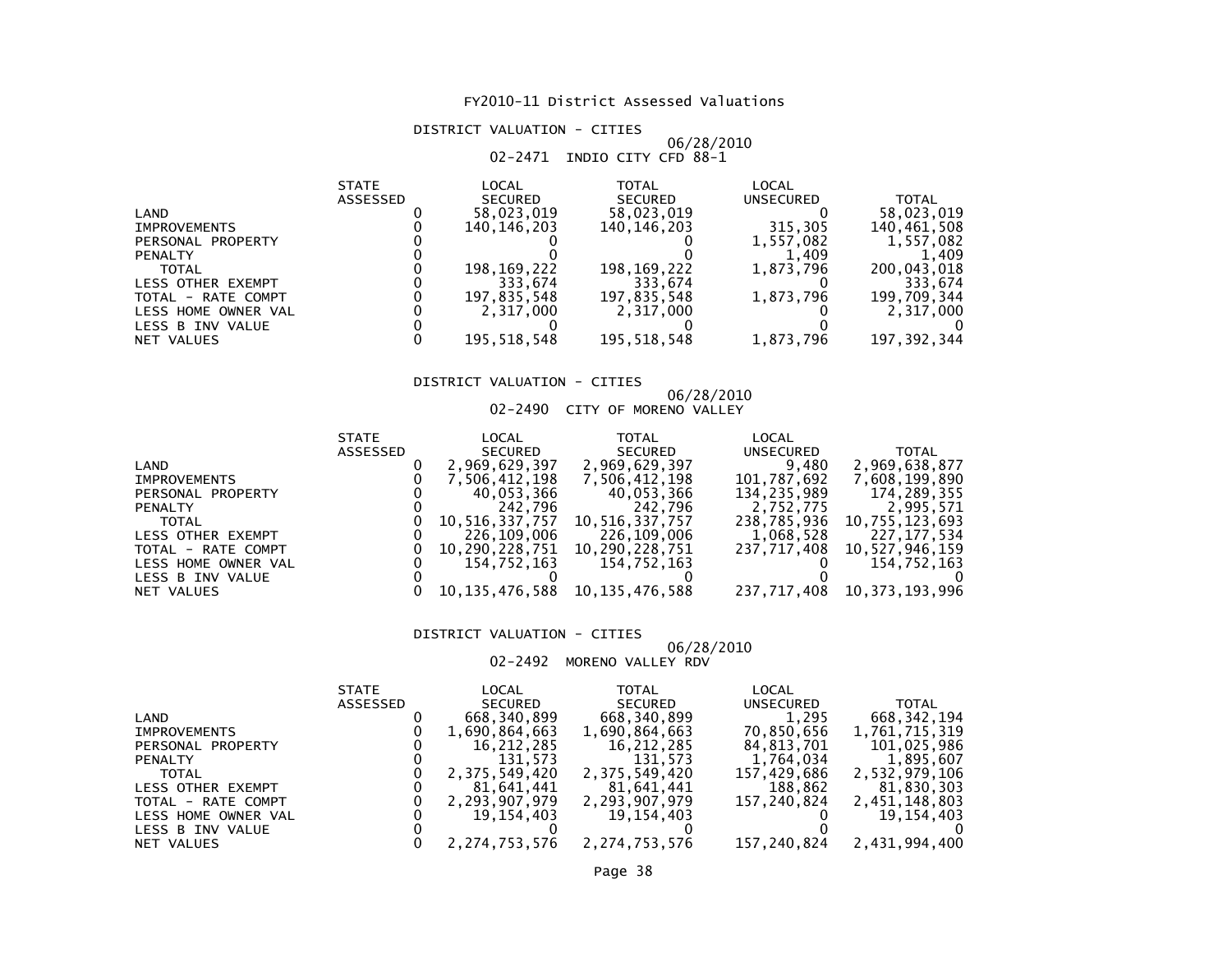#### DISTRICT VALUATION - CITIES

#### 06/28/201002-2493 MORENO VALLEY FIRE

| <b>STATE</b> | LOCAL          | TOTAL          | LOCAL                                                                        |                |
|--------------|----------------|----------------|------------------------------------------------------------------------------|----------------|
| ASSESSED     | <b>SECURED</b> | SECURED        | UNSECURED                                                                    | <b>TOTAL</b>   |
|              | 2,969,629,397  | 2,969,629,397  | 9,480                                                                        | 2,969,638,877  |
|              | 7,506,412,198  | 7,506,412,198  | 101,787,692                                                                  | 7,608,199,890  |
|              | 40,053,366     | 40,053,366     | 134,235,989                                                                  | 174,289,355    |
|              |                | 242,796        | 2,752,775                                                                    | 2,995,571      |
|              | 10,516,337,757 | 10,516,337,757 | 238,785,936                                                                  | 10,755,123,693 |
|              |                | 226,109,006    | 1,068,528                                                                    | 227, 177, 534  |
|              | 10,290,228,751 | 10,290,228,751 | 237.717.408                                                                  | 10,527,946,159 |
|              |                | 154,752,163    |                                                                              | 154,752,163    |
|              |                |                |                                                                              |                |
|              |                |                | 237,717,408                                                                  | 10,373,193,996 |
|              |                |                | 242,796<br>226,109,006<br>154.752.163<br>10,135,476,588<br>10, 135, 476, 588 |                |

#### DISTRICT VALUATION - CITIES

## 06/28/2010 02-2494 CITY OF MORENO VALLEY LIBRARY

|                     | <b>STATE</b> | LOCAL          | TOTAL          | LOCAL       |                |
|---------------------|--------------|----------------|----------------|-------------|----------------|
|                     | ASSESSED     | SECURED        | <b>SECURED</b> | UNSECURED   | <b>TOTAL</b>   |
| LAND                |              | 2,969,629,397  | 2,969,629,397  | 9,480       | 2,969,638,877  |
| <b>IMPROVEMENTS</b> |              | 7,506,412,198  | 7,506,412,198  | 101,787,692 | 7,608,199,890  |
| PERSONAL PROPERTY   |              | 40,053,366     | 40,053,366     | 134,235,989 | 174,289,355    |
| <b>PENALTY</b>      |              | 242,796        | 242,796        | 2,752,775   | 2,995,571      |
| <b>TOTAL</b>        |              | 10,516,337,757 | 10,516,337,757 | 238.785.936 | 10,755,123,693 |
| LESS OTHER EXEMPT   |              | 226,109,006    | 226,109,006    | 1,068,528   | 227.177.534    |
| TOTAL - RATE COMPT  |              | 10,290,228,751 | 10,290,228,751 | 237.717.408 | 10,527,946,159 |
| LESS HOME OWNER VAL |              | 154.752.163    | 154,752,163    |             | 154.752.163    |
| LESS B INV VALUE    |              |                |                |             |                |
| NET VALUES          |              | 10,135,476,588 | 10,135,476,588 | 237,717,408 | 10,373,193,996 |

#### DISTRICT VALUATION - CITIES

### 06/28/2010

### 02-2495 CITY OF MURRIETA

|                     | <b>STATE</b>    | LOCAL          |                |                  |                |
|---------------------|-----------------|----------------|----------------|------------------|----------------|
|                     | <b>ASSESSED</b> | <b>SECURED</b> | <b>SECURED</b> | <b>UNSECURED</b> | TOTAL          |
| LAND                |                 | 2,909,790,027  | 2,909,790,027  | 28,054           | 2,909,818,081  |
| <b>IMPROVEMENTS</b> |                 | 6,761,174,567  | 6,761,174,567  | 83,888,635       | 6,845,063,202  |
| PERSONAL PROPERTY   |                 | 11,146,749     | 11,146,749     | 143,976,293      | 155,123,042    |
| <b>PENALTY</b>      |                 | 350.315        | 350.315        | 4,526,754        | 4.877.069      |
| <b>TOTAL</b>        |                 | 9,682,461,658  | 9,682,461,658  | 232,419,736      | 9,914,881,394  |
| LESS OTHER EXEMPT   |                 | 93,393,055     | 93,393,055     | 716,362          | 94.109.417     |
| TOTAL - RATE COMPT  |                 | 9,589,068,603  | 9,589,068,603  | 231,703,374      | 9,820,771,977  |
| LESS HOME OWNER VAL |                 | 118,100,427    | 118,100,427    |                  | 118,100,427    |
| LESS B INV VALUE    |                 |                |                |                  |                |
| NET VALUES          |                 | 9,470,968,176  | 9,470,968,176  | 231,703,374      | 9,702,671,550  |
|                     |                 |                |                |                  | LOCAL<br>TOTAL |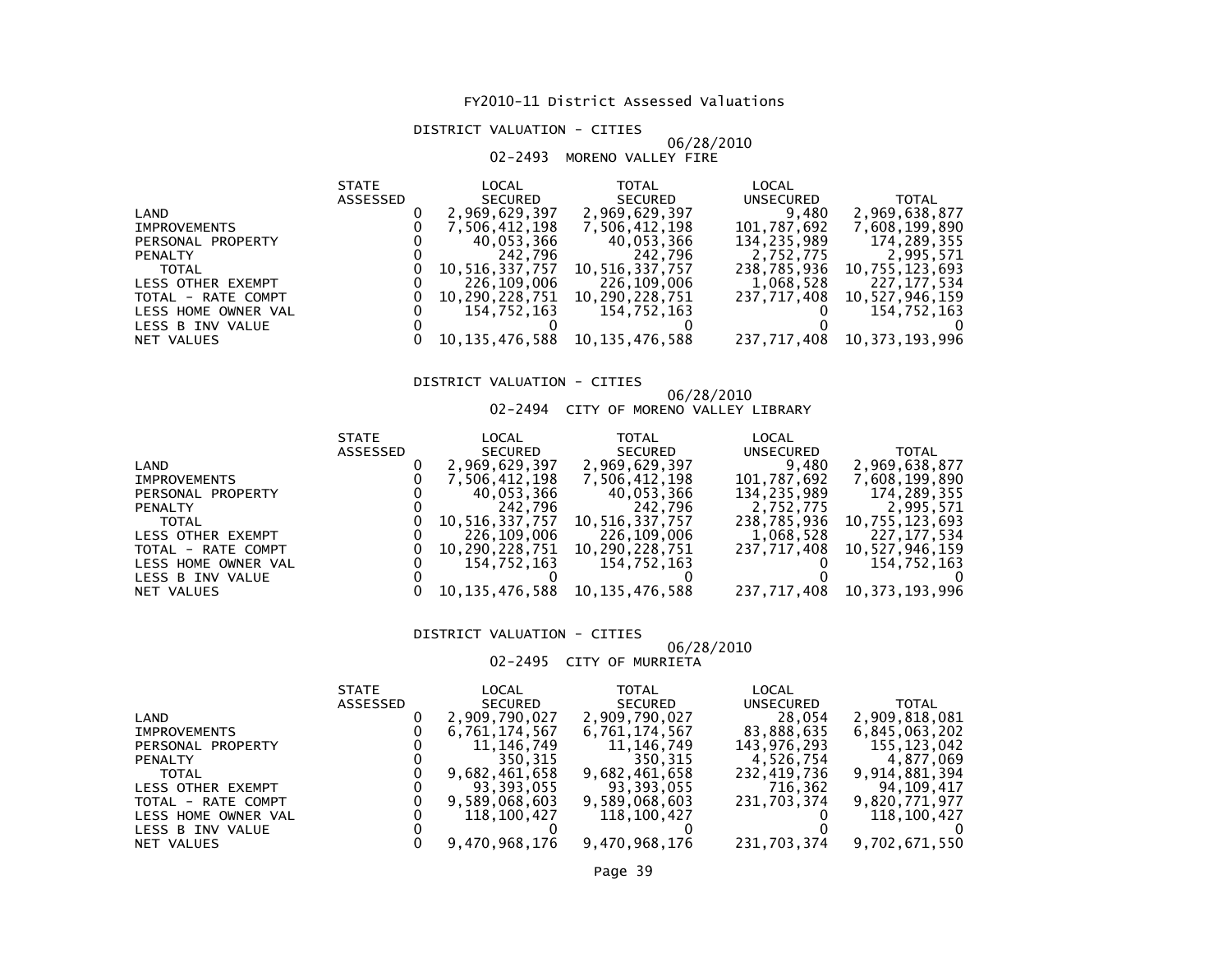#### DISTRICT VALUATION - CITIES

#### 06/28/201002-2498 CITY OF MURRIETA LIBRARY

|                     | <b>STATE</b>    | LOCAL          | <b>TOTAL</b>   | LOCAL            |               |
|---------------------|-----------------|----------------|----------------|------------------|---------------|
|                     | <b>ASSESSED</b> | <b>SECURED</b> | <b>SECURED</b> | <b>UNSECURED</b> | <b>TOTAL</b>  |
| LAND                |                 | 2,909,790,027  | 2,909,790,027  | 28,054           | 2,909,818,081 |
| <b>IMPROVEMENTS</b> |                 | 6,761,174,567  | 6,761,174,567  | 83,888,635       | 6,845,063,202 |
| PERSONAL PROPERTY   |                 | 11,146,749     | 11,146,749     | 143,976,293      | 155,123,042   |
| <b>PENALTY</b>      |                 | 350,315        | 350.315        | 4,526,754        | 4,877,069     |
| <b>TOTAL</b>        |                 | 9,682,461,658  | 9,682,461,658  | 232,419,736      | 9,914,881,394 |
| LESS OTHER EXEMPT   |                 | 93,393,055     | 93,393,055     | 716,362          | 94,109,417    |
| TOTAL - RATE COMPT  |                 | 9,589,068,603  | 9,589,068,603  | 231.703.374      | 9,820,771,977 |
| LESS HOME OWNER VAL |                 | 118,100,427    | 118,100,427    |                  | 118,100,427   |
| LESS B INV VALUE    |                 |                |                |                  |               |
| NET VALUES          |                 | 9,470,968,176  | 9,470,968,176  | 231,703,374      | 9,702,671,550 |
|                     |                 |                |                |                  |               |

#### DISTRICT VALUATION - CITIES

## 06/28/2010 02-2499 MURRIETA RDV PROJ AB1290

|                          | <b>STATE</b>    | LOCAL          | TOTAL          | LOCAL            |             |
|--------------------------|-----------------|----------------|----------------|------------------|-------------|
|                          | <b>ASSESSED</b> | <b>SECURED</b> | <b>SECURED</b> | <b>UNSECURED</b> | TOTAL       |
| LAND                     |                 | 257,518,376    | 257,518,376    | 3,501            | 257,521,877 |
| <b>IMPROVEMENTS</b>      |                 | 443.035.468    | 443,035,468    | 24,176,655       | 467.212.123 |
| PERSONAL PROPERTY        |                 | 3,869,765      | 3,869,765      | 36,378,203       | 40,247,968  |
| <b>PENALTY</b>           |                 | 130.617        | 130.617        | 1,707,457        | 1,838,074   |
| <b>TOTAL</b>             |                 | 704,554,226    | 704.554.226    | 62,265,816       | 766,820,042 |
| <b>LESS OTHER EXEMPT</b> |                 | 2,717,052      | 2,717,052      | 219,205          | 2.936.257   |
| TOTAL - RATE COMPT       |                 | 701,837,174    | 701,837,174    | 62.046.611       | 763,883,785 |
| LESS HOME OWNER VAL      |                 | 1,925,000      | 1,925,000      |                  | 1,925,000   |
| LESS B INV VALUE         |                 |                |                |                  |             |
| NET VALUES               |                 | 699, 912, 174  | 699, 912, 174  | 62,046,611       | 761,958,785 |

#### DISTRICT VALUATION - CITIES

# 06/28/2010 02-2500 MURRIETA RDV 2006 AMEND AB1290

|                     | <b>STATE</b>    | LOCAL          | TOTAL          | LOCAL            |             |
|---------------------|-----------------|----------------|----------------|------------------|-------------|
|                     | <b>ASSESSED</b> | <b>SECURED</b> | <b>SECURED</b> | <b>UNSECURED</b> | TOTAL       |
| LAND                |                 | 139,894,458    | 139,894,458    | 24.553           | 139.919.011 |
| <b>IMPROVEMENTS</b> |                 | 112,101,948    | 112,101,948    | 2.648.174        | 114.750.122 |
| PERSONAL PROPERTY   |                 |                |                | 4, 127, 401      | 4,127,401   |
| <b>PENALTY</b>      |                 |                |                | 33.952           | 33.952      |
| TOTAL               |                 | 251,996,406    | 251,996,406    | 6.834.080        | 258,830,486 |
| LESS OTHER EXEMPT   |                 |                |                |                  |             |
| TOTAL - RATE COMPT  |                 | 251,996,406    | 251,996,406    | 6,834,080        | 258,830,486 |
| LESS HOME OWNER VAL |                 | 49.000         | 49.000         |                  | 49.000      |
| LESS B INV VALUE    |                 |                |                |                  |             |
| NET VALUES          |                 | 251,947,406    | 251,947,406    | 6.834.080        | 258.781.486 |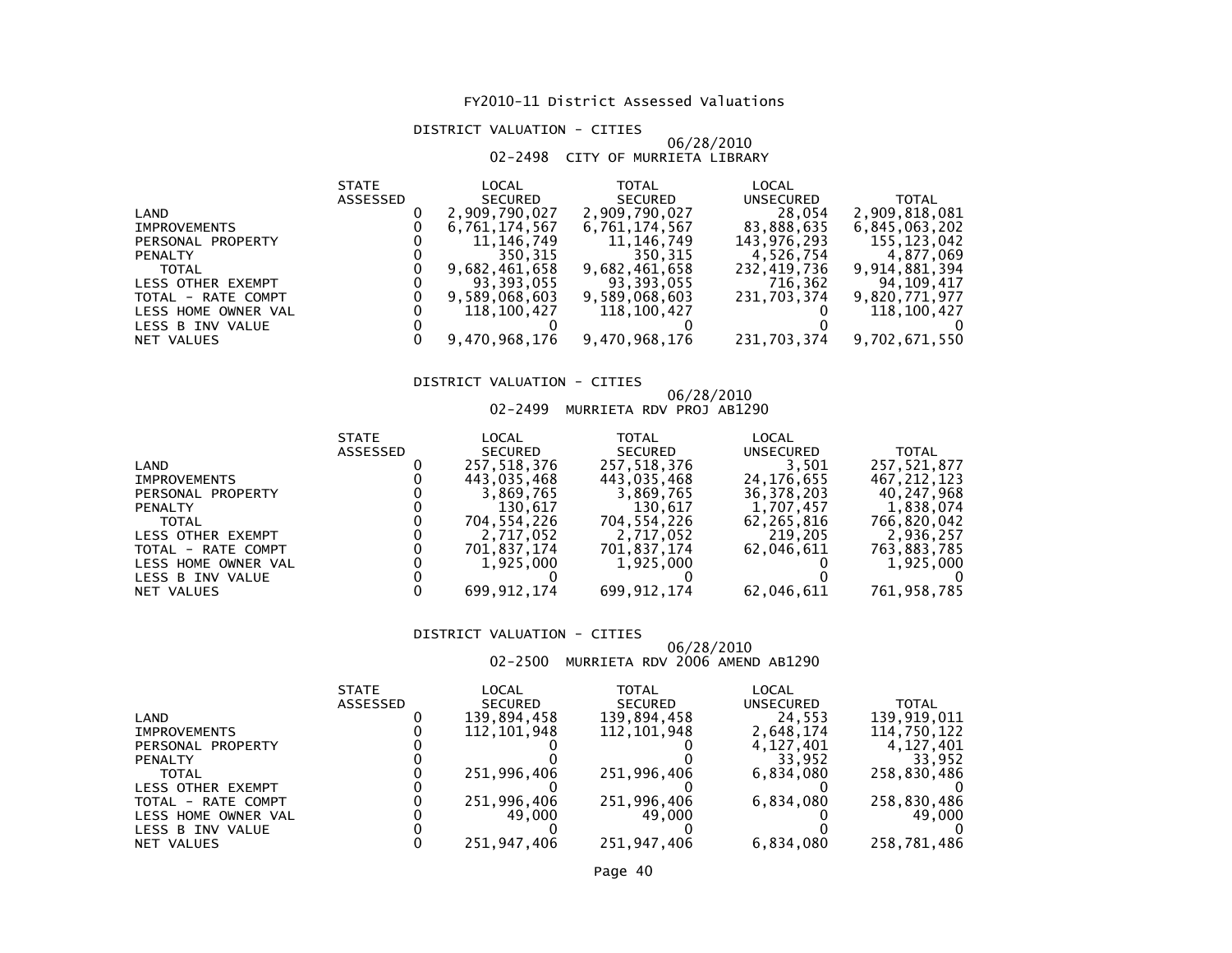#### DISTRICT VALUATION - CITIES

#### 06/28/201002-2501 CITY OF NORCO

|                     | <b>STATE</b> | LOCAL          | TOTAL          | LOCAL            |               |
|---------------------|--------------|----------------|----------------|------------------|---------------|
|                     | ASSESSED     | <b>SECURED</b> | <b>SECURED</b> | <b>UNSECURED</b> | <b>TOTAL</b>  |
| LAND                |              | 829,699,513    | 829,699,513    | 4,039            | 829,703,552   |
| <b>IMPROVEMENTS</b> |              | 1,668,608,537  | 1,668,608,537  | 32,629,943       | 1,701,238,480 |
| PERSONAL PROPERTY   |              | 2,918,203      | 2,918,203      | 41,338,715       | 44,256,918    |
| <b>PENALTY</b>      |              | 80.995         | 80.995         | 1,215,677        | 1,296,672     |
| <b>TOTAL</b>        |              | 2,501,307,248  | 2,501,307,248  | 75,188,374       | 2,576,495,622 |
| LESS OTHER EXEMPT   |              | 47,091,408     | 47,091,408     |                  | 47,091,408    |
| TOTAL - RATE COMPT  |              | 2,454,215,840  | 2,454,215,840  | 75,188,374       | 2,529,404,214 |
| LESS HOME OWNER VAL |              | 30,038,400     | 30,038,400     |                  | 30,038,400    |
| LESS B INV VALUE    |              |                |                |                  |               |
| NET VALUES          |              | 2,424,177,440  | 2,424,177,440  | 75,188,374       | 2,499,365,814 |

#### DISTRICT VALUATION - CITIES

## 06/28/2010 02-2505 NORCO REDV PROJ 1

| <b>STATE</b>    | LOCAL          | TOTAL                 | LOCAL                 |               |
|-----------------|----------------|-----------------------|-----------------------|---------------|
| <b>ASSESSED</b> | <b>SECURED</b> | <b>SECURED</b>        | <b>UNSECURED</b>      | <b>TOTAL</b>  |
|                 | 76,645,452     | 76,645,452            | 3,499                 | 76,648,951    |
|                 | 145,343,283    | 145,343,283           | 18,322,961            | 163,666,244   |
|                 | 211,380        | 211,380               | 16,027,907            | 16,239,287    |
|                 |                |                       | 589,656               | 589,656       |
|                 | 222,200,115    | 222,200,115           | 34.944.023            | 257, 144, 138 |
|                 | 2,656,051      | 2,656,051             |                       | 2,656,051     |
|                 | 219.544.064    | 219,544,064           | 34.944.023            | 254,488,087   |
|                 |                |                       |                       | 21,000        |
|                 |                |                       |                       |               |
|                 |                |                       |                       | 254,467,087   |
|                 |                | 21,000<br>219.523.064 | 21,000<br>219,523,064 | 34,944,023    |

#### DISTRICT VALUATION - CITIES

## 06/28/2010 02-2506 NORCO REDV 84 ANX

|                          | <b>STATE</b> | LOCAL          | TOTAL          | LOCAL      |               |
|--------------------------|--------------|----------------|----------------|------------|---------------|
|                          | ASSESSED     | <b>SECURED</b> | <b>SECURED</b> | UNSECURED  | <b>TOTAL</b>  |
| LAND                     |              | 469,563,876    | 469,563,876    | 540        | 469,564,416   |
| <b>IMPROVEMENTS</b>      |              | 891,528,563    | 891,528,563    | 10,956,674 | 902,485,237   |
| PERSONAL PROPERTY        |              | 2,684,240      | 2,684,240      | 19,005,305 | 21,689,545    |
| <b>PENALTY</b>           |              | 78.645         | 78.645         | 586,486    | 665,131       |
| <b>TOTAL</b>             |              | 1,363,855,324  | 1,363,855,324  | 30,549,005 | 1,394,404,329 |
| <b>LESS OTHER EXEMPT</b> |              | 39.119.072     | 39,119,072     |            | 39.119.072    |
| TOTAL - RATE COMPT       |              | 1,324,736,252  | 1,324,736,252  | 30,549,005 | 1,355,285,257 |
| LESS HOME OWNER VAL      |              | 16.875.600     | 16,875,600     |            | 16.875.600    |
| LESS B INV VALUE         |              |                |                |            |               |
| NET VALUES               |              | 1,307,860,652  | 1,307,860,652  | 30,549,005 | 1,338,409,657 |
|                          |              |                |                |            |               |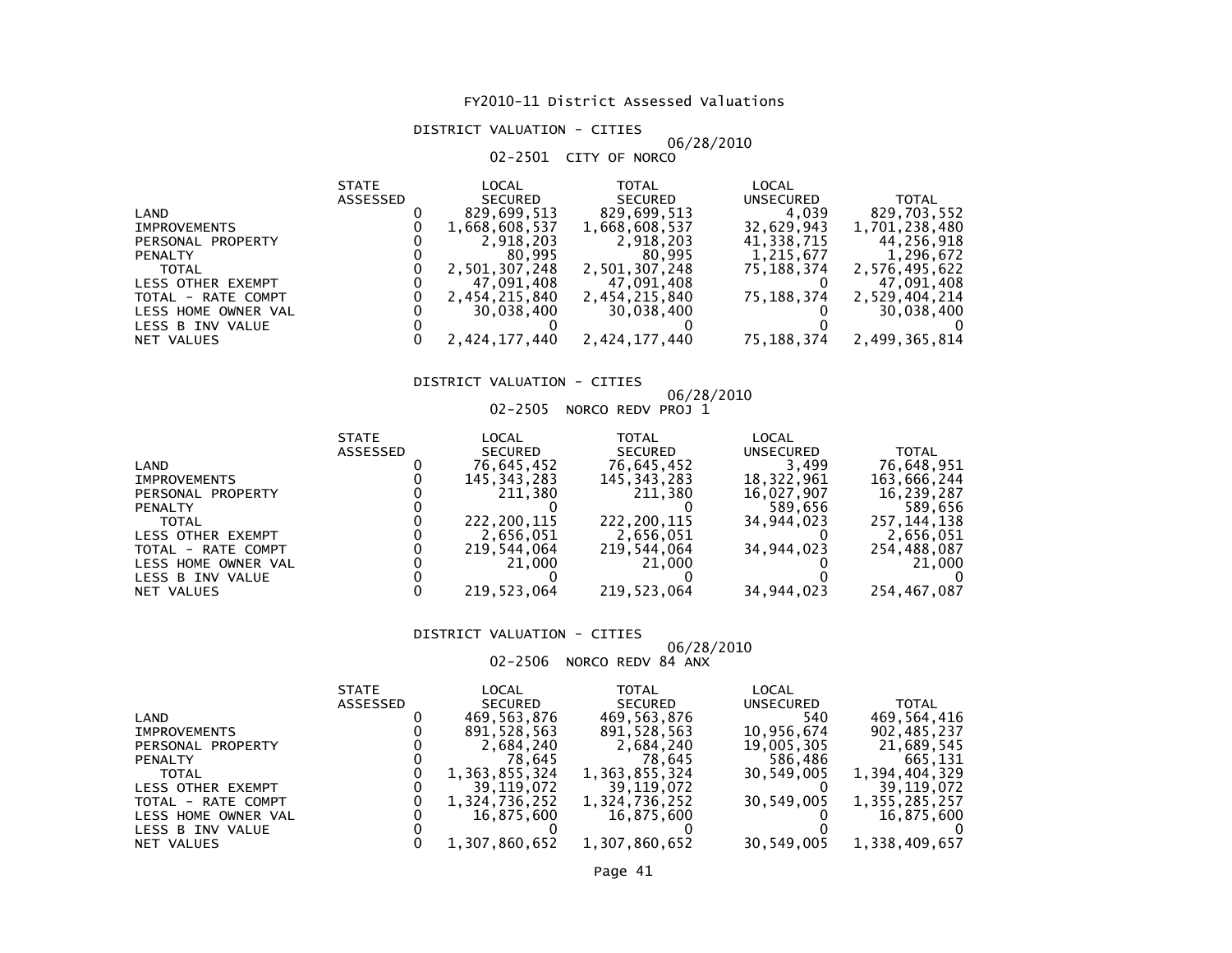#### DISTRICT VALUATION - CITIES

## 06/28/2010 02-2507 NORCO RDV AMEND 3

|                     | <b>STATE</b><br><b>ASSESSED</b> | LOCAL<br><b>SECURED</b> | TOTAL<br><b>SECURED</b> | LOCAL<br>UNSECURED | <b>TOTAL</b> |
|---------------------|---------------------------------|-------------------------|-------------------------|--------------------|--------------|
| LAND                |                                 | 5,536,164               | 5,536,164               |                    | 5,536,164    |
| <b>IMPROVEMENTS</b> |                                 | 15.247.172              | 15,247,172              | 1,330,706          | 16,577,878   |
| PERSONAL PROPERTY   |                                 |                         |                         | 1,559,784          | 1,559,784    |
| <b>PENALTY</b>      |                                 |                         |                         | 7.610              | 7.610        |
| TOTAL               |                                 | 20,783,336              | 20,783,336              | 2,898,100          | 23,681,436   |
| LESS OTHER EXEMPT   |                                 |                         |                         |                    |              |
| TOTAL - RATE COMPT  |                                 | 20,783,336              | 20,783,336              | 2,898,100          | 23,681,436   |
| LESS HOME OWNER VAL |                                 |                         |                         |                    |              |
| LESS B INV VALUE    |                                 |                         |                         |                    |              |
| NET VALUES          |                                 | 20,783,336              | 20,783,336              | 2,898,100          | 23,681,436   |

#### DISTRICT VALUATION - CITIES

#### 06/28/201002-2580 CITY OF PALM DESERT

|                     | <b>STATE</b> | LOCAL                               | <b>TOTAL</b>   | LOCAL       |                                 |
|---------------------|--------------|-------------------------------------|----------------|-------------|---------------------------------|
|                     | ASSESSED     | SECURED                             | SECURED        | UNSECURED   | <b>TOTAL</b>                    |
| LAND                |              | 4,023,803,369                       | 4,023,803,369  | 646         | 4,023,804,015                   |
| <b>IMPROVEMENTS</b> |              | 8,449,363,221                       | 8,449,363,221  | 123.814.514 | 8,573,177,735                   |
| PERSONAL PROPERTY   |              | 25,690,665                          | 25,690,665     | 218,133,024 | 243,823,689                     |
| <b>PENALTY</b>      |              | 302,299                             | 302,299        | 4,036,506   | 4,338,805                       |
| <b>TOTAL</b>        |              | 12,499,159,554                      | 12,499,159,554 | 345,984,690 | 12,845,144,244                  |
| LESS OTHER EXEMPT   |              | 133,614,578                         | 133,614,578    | 3,645,100   | 137,259,678                     |
| TOTAL - RATE COMPT  |              | 12, 365, 544, 976 12, 365, 544, 976 |                |             | 342, 339, 590 12, 707, 884, 566 |
| LESS HOME OWNER VAL |              | 74.935.841                          | 74.935.841     |             | 74,935,841                      |
| LESS B INV VALUE    |              |                                     |                |             |                                 |
| NET VALUES          |              | 12,290,609,135 12,290,609,135       |                |             | 342, 339, 590 12, 632, 948, 725 |

#### DISTRICT VALUATION - CITIES

#### 06/28/201002-2582 PALM DESERT REDEVEL PROJECT 1

|                     | <b>STATE</b> | LOCAL          | <b>TOTAL</b>   | LOCAL            |               |
|---------------------|--------------|----------------|----------------|------------------|---------------|
|                     | ASSESSED     | <b>SECURED</b> | <b>SECURED</b> | <b>UNSECURED</b> | <b>TOTAL</b>  |
| LAND                |              | 246,849,401    | 246,849,401    | 99               | 246,849,500   |
| <b>IMPROVEMENTS</b> |              | 610,059,041    | 610,059,041    | 58, 164, 325     | 668,223,366   |
| PERSONAL PROPERTY   |              | 3.070.502      | 3.070.502      | 47,939,581       | 51,010,083    |
| <b>PENALTY</b>      |              | 57.057         | 57.057         | 1,323,188        | 1,380,245     |
| <b>TOTAL</b>        |              | 860,036,001    | 860.036.001    | 107,427,193      | 967,463,194   |
| LESS OTHER EXEMPT   |              | 895.957        | 895.957        | 63.954           | 959,911       |
| TOTAL - RATE COMPT  |              | 859.140.044    | 859,140,044    | 107, 363, 239    | 966, 503, 283 |
| LESS HOME OWNER VAL |              | 61.600         | 61.600         |                  | 61,600        |
| LESS B INV VALUE    |              |                |                |                  |               |
| NET VALUES          |              | 859.078.444    | 859.078.444    | 107, 363, 239    | 966,441,683   |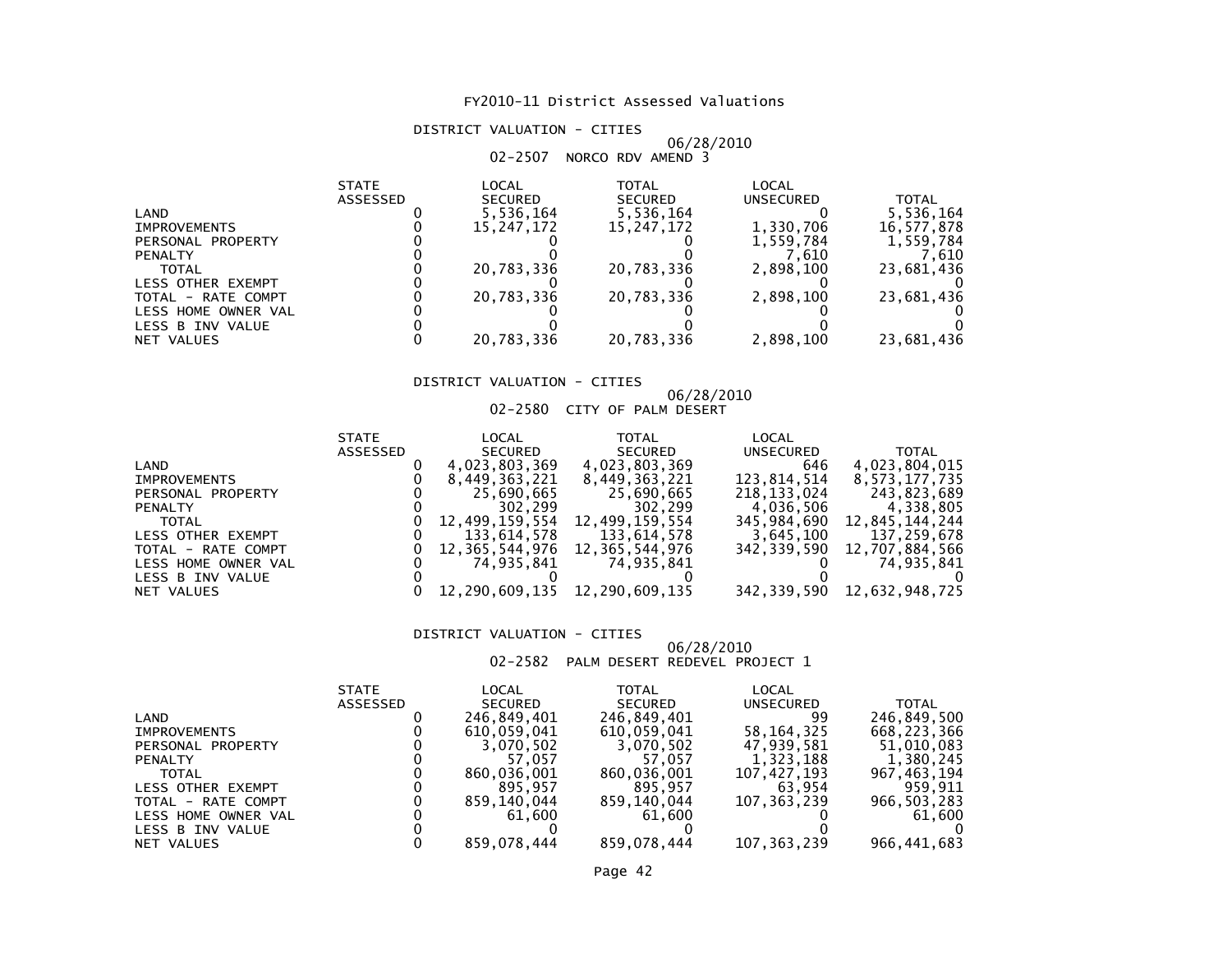#### DISTRICT VALUATION - CITIES

## 06/28/2010 02-2583 PALM DESERT REDV 82 ANX

|                     | <b>STATE</b>    | LOCAL          | <b>TOTAL</b>   | LOCAL      |               |
|---------------------|-----------------|----------------|----------------|------------|---------------|
|                     | <b>ASSESSED</b> | <b>SECURED</b> | <b>SECURED</b> | UNSECURED  | <b>TOTAL</b>  |
| LAND                |                 | 1,525,606,104  | 1,525,606,104  | 547        | 1,525,606,651 |
| <b>IMPROVEMENTS</b> |                 | 3,069,069,314  | 3,069,069,314  | 30,719,487 | 3,099,788,801 |
| PERSONAL PROPERTY   |                 | 3,261,525      | 3,261,525      | 64,662,671 | 67,924,196    |
| <b>PENALTY</b>      |                 | 52.045         | 52.045         | 939,738    | 991,783       |
| <b>TOTAL</b>        |                 | 4,597,988,988  | 4,597,988,988  | 96.322.443 | 4,694,311,431 |
| LESS OTHER EXEMPT   |                 | 87,733,322     | 87,733,322     | 3,161,713  | 90,895,035    |
| TOTAL - RATE COMPT  |                 | 4,510,255,666  | 4,510,255,666  | 93.160.730 | 4,603,416,396 |
| LESS HOME OWNER VAL |                 | 29.112.441     | 29.112.441     |            | 29, 112, 441  |
| LESS B INV VALUE    |                 |                |                |            |               |
| NET VALUES          |                 | 4,481,143,225  | 4,481,143,225  | 93,160,730 | 4,574,303,955 |
|                     |                 |                |                |            |               |

### DISTRICT VALUATION - CITIES

## 06/28/2010 02-2584 PALM DESERT RDV 2

|                     | <b>STATE</b> | LOCAL          | TOTAL          | LOCAL            |               |
|---------------------|--------------|----------------|----------------|------------------|---------------|
|                     | ASSESSED     | <b>SECURED</b> | <b>SECURED</b> | <b>UNSECURED</b> | <b>TOTAL</b>  |
| LAND                |              | 516,795,205    | 516,795,205    |                  | 516,795,205   |
| <b>IMPROVEMENTS</b> |              | 1,075,361,439  | 1,075,361,439  | 9,511,302        | 1,084,872,741 |
| PERSONAL PROPERTY   |              | 2,670,105      | 2,670,105      | 28,419,915       | 31,090,020    |
| <b>PENALTY</b>      |              | 30.507         | 30,507         | 279.230          | 309.737       |
| <b>TOTAL</b>        |              | 1.594.857.256  | 1,594,857,256  | 38.210.447       | 1,633,067,703 |
| LESS OTHER EXEMPT   |              | 10,401,200     | 10,401,200     |                  | 10,401,200    |
| TOTAL - RATE COMPT  |              | 1,584,456,056  | 1,584,456,056  | 38,210,447       | 1,622,666,503 |
| LESS HOME OWNER VAL |              | 3.757.600      | 3.757.600      |                  | 3,757,600     |
| LESS B INV VALUE    |              |                |                |                  |               |
| NET VALUES          |              | 1,580,698,456  | 1,580,698,456  | 38,210,447       | 1,618,908,903 |

#### DISTRICT VALUATION - CITIES

## 06/28/2010 02-2586 PALM DESERT RDV 3

|                     | <b>STATE</b> | LOCAL          | TOTAL          | LOCAL            |              |
|---------------------|--------------|----------------|----------------|------------------|--------------|
|                     | ASSESSED     | <b>SECURED</b> | <b>SECURED</b> | <b>UNSECURED</b> | <b>TOTAL</b> |
| LAND                |              | 122.574.483    | 122.574.483    |                  | 122,574,483  |
| <b>IMPROVEMENTS</b> |              | 391,020,772    | 391,020,772    | 8,844,810        | 399,865,582  |
| PERSONAL PROPERTY   |              | 3.377.096      | 3.377.096      | 54,868,639       | 58,245,735   |
| <b>PENALTY</b>      |              | 146.716        | 146.716        | 784,899          | 931,615      |
| <b>TOTAL</b>        |              | 517.119.067    | 517.119.067    | 64,498,348       | 581,617,415  |
| LESS OTHER EXEMPT   |              | 19,330,597     | 19,330,597     | 419,433          | 19,750,030   |
| TOTAL - RATE COMPT  |              | 497,788,470    | 497,788,470    | 64.078.915       | 561,867,385  |
| LESS HOME OWNER VAL |              | 2,303,000      | 2,303,000      |                  | 2,303,000    |
| LESS B INV VALUE    |              |                |                |                  |              |
| NET VALUES          |              | 495,485,470    | 495.485.470    | 64,078,915       | 559,564,385  |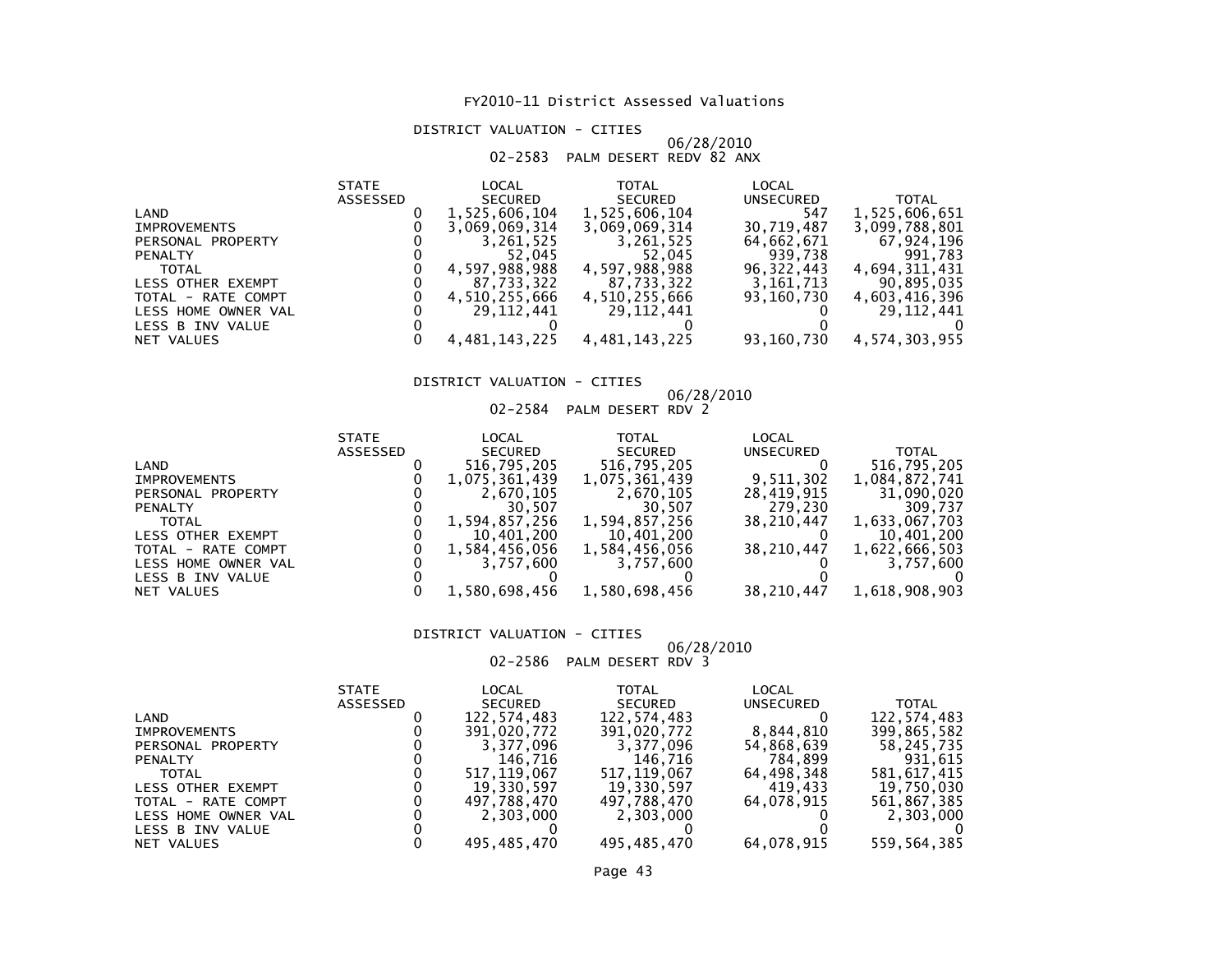#### DISTRICT VALUATION - CITIES

## 06/28/2010 02-2587 PALM DESERT RDV 4

|                     | <b>STATE</b>    | LOCAL          | TOTAL          | LOCAL            |               |
|---------------------|-----------------|----------------|----------------|------------------|---------------|
|                     | <b>ASSESSED</b> | <b>SECURED</b> | <b>SECURED</b> | <b>UNSECURED</b> | <b>TOTAL</b>  |
| LAND                |                 | 535,797,676    | 535,797,676    |                  | 535,797,676   |
| <b>IMPROVEMENTS</b> |                 | 1,238,976,138  | 1,238,976,138  | 903,573          | 1,239,879,711 |
| PERSONAL PROPERTY   |                 | 3.144.990      | 3,144,990      | 3,090,570        | 6,235,560     |
| <b>PENALTY</b>      |                 | 200            | 200            | 129,140          | 129,340       |
| <b>TOTAL</b>        |                 | 1,777,919,004  | 1,777,919,004  | 4,123,283        | 1,782,042,287 |
| LESS OTHER EXEMPT   |                 | 3,070,171      | 3,070,171      |                  | 3.070.171     |
| TOTAL - RATE COMPT  |                 | 1,774,848,833  | 1,774,848,833  | 4, 123, 283      | 1,778,972,116 |
| LESS HOME OWNER VAL |                 | 14,830,200     | 14,830,200     |                  | 14,830,200    |
| LESS B INV VALUE    |                 |                |                |                  |               |
| NET VALUES          |                 | 1,760,018,633  | 1,760,018,633  | 4, 123, 283      | 1,764,141,916 |

### DISTRICT VALUATION - CITIES

## 06/28/2010 02-2589 PALM DESERT LLD #2

| LOCAL<br><b>TOTAL</b><br>LOCAL<br><b>STATE</b>                   |              |
|------------------------------------------------------------------|--------------|
| ASSESSED<br><b>SECURED</b><br><b>SECURED</b><br><b>UNSECURED</b> | <b>TOTAL</b> |
| 24,882,005<br>24,882,005<br>LAND                                 | 24,882,005   |
| 57,824,350<br>57,824,350<br><b>IMPROVEMENTS</b>                  | 57,824,350   |
| PERSONAL PROPERTY                                                |              |
| <b>PENALTY</b>                                                   |              |
| 82,706,355<br>82,706,355<br><b>TOTAL</b>                         | 82,706,355   |
| <b>LESS OTHER EXEMPT</b>                                         |              |
| 82,706,355<br>82,706,355<br>TOTAL - RATE COMPT                   | 82,706,355   |
| 1,106,000<br>1,106,000<br>LESS HOME OWNER VAL                    | 1,106,000    |
| LESS B INV VALUE                                                 |              |
| 81,600,355<br>81,600,355<br>NET VALUES                           | 81,600,355   |

#### DISTRICT VALUATION - CITIES

### 06/28/2010

02-2590 PALM DESERT NO-LOW

| <b>STATE</b>    | LOCAL          | TOTAL          | LOCAL            |             |
|-----------------|----------------|----------------|------------------|-------------|
| <b>ASSESSED</b> | <b>SECURED</b> | <b>SECURED</b> | <b>UNSECURED</b> | TOTAL       |
|                 | 99.442.753     | 99,442,753     |                  | 99,442,753  |
|                 | 122,593,098    | 122,593,098    |                  | 122,593,098 |
|                 |                |                | 11.305           | 11,305      |
|                 |                |                |                  |             |
|                 | 222.035.851    | 222,035,851    | 11,305           | 222,047,156 |
|                 |                |                |                  |             |
|                 | 222,035,851    | 222,035,851    | 11,305           | 222,047,156 |
|                 | 383.600        | 383,600        |                  | 383,600     |
|                 |                |                |                  |             |
|                 | 221.652.251    | 221.652.251    | 11.305           | 221,663,556 |
|                 |                |                |                  |             |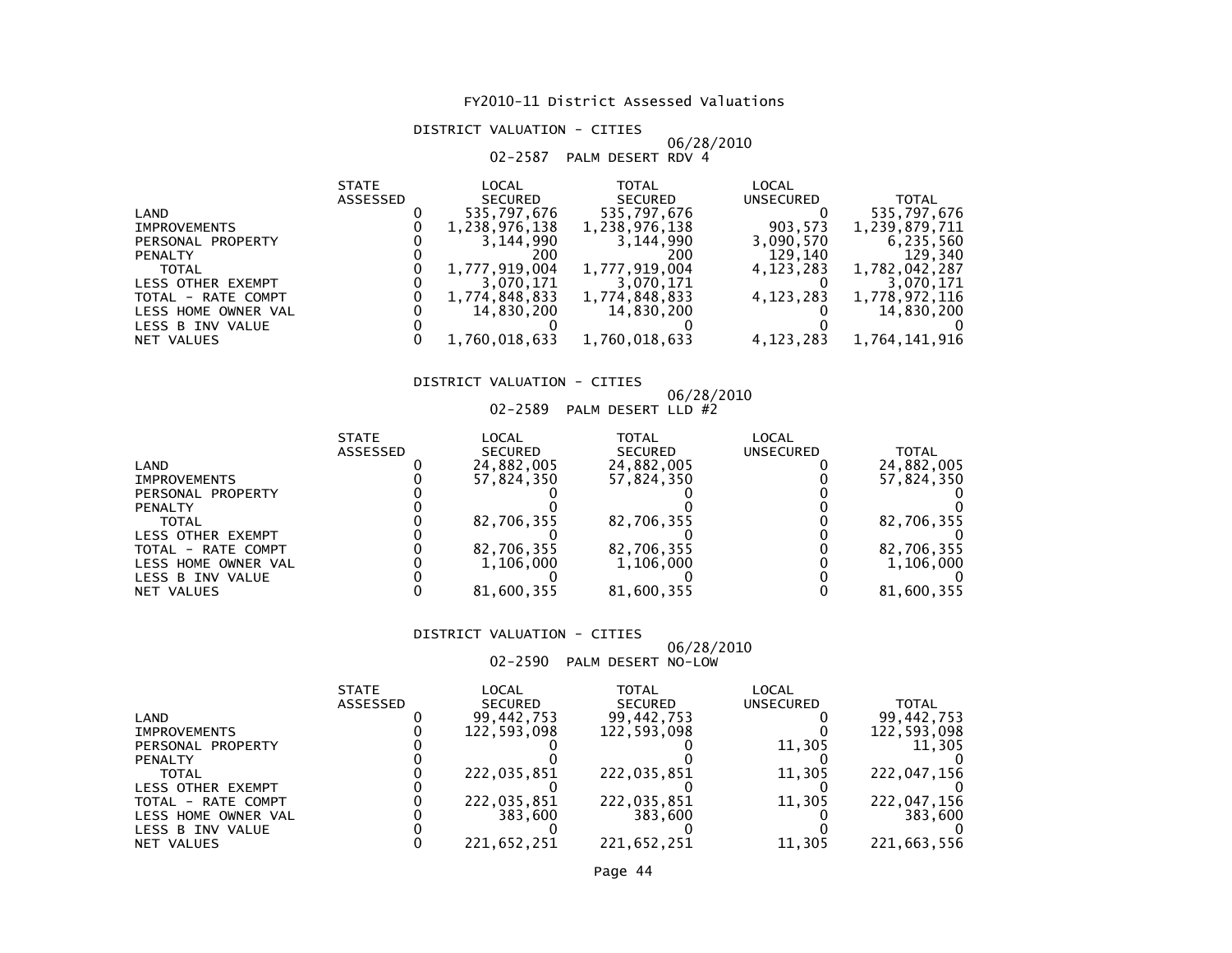#### DISTRICT VALUATION - CITIES

#### 06/28/201002-2601 CITY OF PALM SPRINGS

|                     | <b>STATE</b> | LOCAL          | <b>TOTAL</b>   | LOCAL            |               |
|---------------------|--------------|----------------|----------------|------------------|---------------|
|                     | ASSESSED     | <b>SECURED</b> | <b>SECURED</b> | <b>UNSECURED</b> | <b>TOTAL</b>  |
| LAND                |              | 2,685,732,401  | 2,685,732,401  | 37,473           | 2,685,769,874 |
| <b>IMPROVEMENTS</b> |              | 6,007,271,220  | 6,007,271,220  | 201,576,162      | 6,208,847,382 |
| PERSONAL PROPERTY   |              | 52,030,986     | 52,030,986     | 353,844,032      | 405,875,018   |
| <b>PENALTY</b>      |              | 314,388        | 314,388        | 8,577,675        | 8,892,063     |
| <b>TOTAL</b>        |              | 8,745,348,995  | 8,745,348,995  | 564,035,342      | 9,309,384,337 |
| LESS OTHER EXEMPT   |              | 180,624,833    | 180,624,833    | 1,985,994        | 182,610,827   |
| TOTAL - RATE COMPT  |              | 8,564,724,162  | 8,564,724,162  | 562,049,348      | 9,126,773,510 |
| LESS HOME OWNER VAL |              | 65,844,514     | 65.844.514     |                  | 65,844,514    |
| LESS B INV VALUE    |              |                |                |                  |               |
| NET VALUES          |              | 8,498,879,648  | 8,498,879,648  | 562,049,348      | 9,060,928,996 |
|                     |              |                |                |                  |               |

#### DISTRICT VALUATION - CITIES

## 06/28/2010 02-2603 PALM SPRINGS ASMNT DIST #143

| <b>STATE</b>    | LOCAL          | TOTAL          | LOCAL            |             |
|-----------------|----------------|----------------|------------------|-------------|
| <b>ASSESSED</b> | <b>SECURED</b> | <b>SECURED</b> | <b>UNSECURED</b> | TOTAL       |
|                 | 96.675.075     | 96,675,075     |                  | 96,675,075  |
|                 | 263,455,345    | 263,455,345    | 464,340          | 263,919,685 |
|                 | 27.347         | 27.347         | 764,202          | 791.549     |
|                 | 375            | 375            | 57,963           | 58,338      |
|                 | 360.158.142    | 360, 158, 142  | 1.286.505        | 361,444,647 |
|                 | 1,538,381      | 1,538,381      |                  | 1,538,381   |
|                 | 358,619,761    | 358,619,761    | 1,286,505        | 359,906,266 |
|                 | 5.173.000      | 5,173,000      |                  | 5,173,000   |
|                 |                |                |                  |             |
|                 | 353,446,761    | 353,446,761    | 1,286,505        | 354,733,266 |
|                 |                |                |                  |             |

#### DISTRICT VALUATION - CITIES

## 06/28/2010 02-2604 PALM SPRINGS ASMNT DIST #121

|                          | <b>STATE</b> | LOCAL          | TOTAL          | LOCAL            |               |
|--------------------------|--------------|----------------|----------------|------------------|---------------|
|                          | ASSESSED     | <b>SECURED</b> | <b>SECURED</b> | <b>UNSECURED</b> | <b>TOTAL</b>  |
| LAND                     |              | 71,631,133     | 71,631,133     |                  | 71,631,133    |
| <b>IMPROVEMENTS</b>      |              | 177,531,906    | 177,531,906    | 726.901          | 178,258,807   |
| PERSONAL PROPERTY        |              | 1,562          | 1.562          | 89,966           | 91,528        |
| <b>PENALTY</b>           |              |                |                | 21.577           | 21.577        |
| <b>TOTAL</b>             |              | 249,164,601    | 249, 164, 601  | 838.444          | 250,003,045   |
| <b>LESS OTHER EXEMPT</b> |              | 172.592        | 172.592        |                  | 172.592       |
| TOTAL - RATE COMPT       |              | 248,992,009    | 248,992,009    | 838.444          | 249,830,453   |
| LESS HOME OWNER VAL      |              | 2.548.000      | 2.548.000      |                  | 2,548,000     |
| LESS B INV VALUE         |              |                |                |                  |               |
| NET VALUES               |              | 246.444.009    | 246,444,009    | 838.444          | 247, 282, 453 |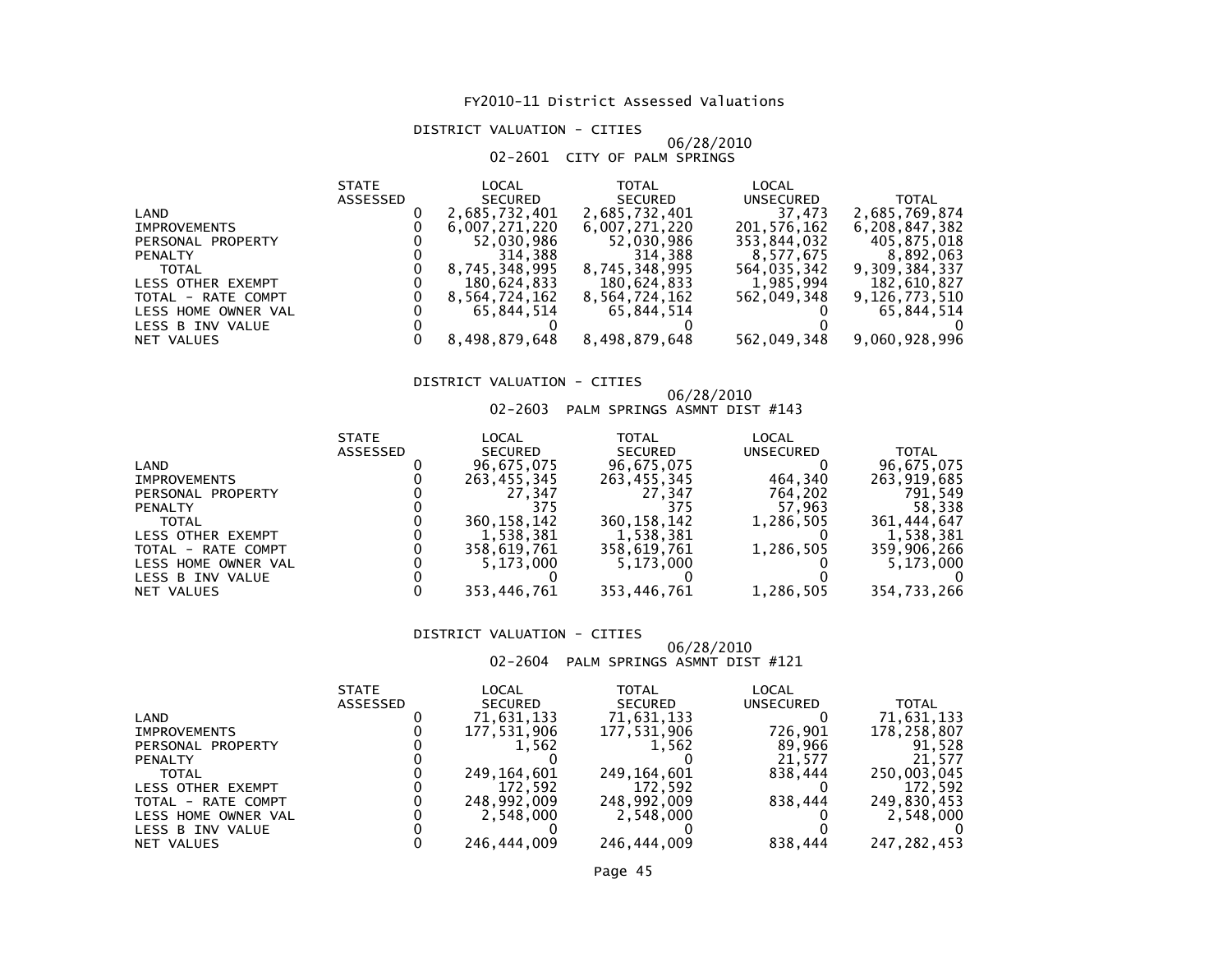#### DISTRICT VALUATION - CITIES

#### 06/28/2010 $02\texttt{-}2605$  PALM SPGS LGT MAINT  $\#1$

| <b>STATE</b>    | LOCAL          | <b>TOTAL</b>   | LOCAL                      |              |
|-----------------|----------------|----------------|----------------------------|--------------|
| <b>ASSESSED</b> | <b>SECURED</b> | <b>SECURED</b> | <b>UNSECURED</b>           | <b>TOTAL</b> |
|                 | 33,500,189     | 33,500,189     |                            | 33,500,189   |
|                 | 79,855,326     | 79,855,326     | 1,358,316                  | 81, 213, 642 |
|                 | 386.310        | 386,310        | 421,249                    | 807,559      |
|                 | 54.242         | 54,242         | 39,503                     | 93,745       |
|                 | 113.796.067    | 113,796,067    | 1.819.068                  | 115,615,135  |
|                 |                |                |                            |              |
|                 | 113,796,067    |                | 1,819,068                  | 115,615,135  |
|                 | 147.000        | 147,000        |                            | 147,000      |
|                 |                |                |                            |              |
|                 |                |                |                            | 115,468,135  |
|                 |                | 113,649,067    | 113,796,067<br>113,649,067 | 1,819,068    |

#### DISTRICT VALUATION - CITIES

## 06/28/2010 02-2606 PALM SPRINGS ASMNT DIST #123

| <b>STATE</b> | LOCAL          | TOTAL          | LOCAL            |             |
|--------------|----------------|----------------|------------------|-------------|
| ASSESSED     | <b>SECURED</b> | <b>SECURED</b> | <b>UNSECURED</b> | TOTAL       |
|              | 79,244,762     | 79,244,762     |                  | 79,244,762  |
|              | 176,778,588    | 176,778,588    |                  | 176,778,588 |
|              |                |                | 52,326           | 52.326      |
|              |                |                |                  |             |
|              | 256.023.350    | 256,023,350    | 52.326           | 256,075,676 |
|              |                |                |                  |             |
|              | 256.023.350    |                | 52.326           | 256,075,676 |
|              | 1,608,600      | 1,608,600      |                  | 1,608,600   |
|              |                |                |                  |             |
|              | 254,414,750    | 254,414,750    | 52,326           | 254,467,076 |
|              |                |                | 256,023,350      |             |

#### DISTRICT VALUATION - CITIES

## 06/28/2010 02-2607 PALM SPRGS CENT BUS REDEV PROJ

|                     | <b>STATE</b> | LOCAL          | TOTAL          | LOCAL      |              |
|---------------------|--------------|----------------|----------------|------------|--------------|
|                     | ASSESSED     | <b>SECURED</b> | <b>SECURED</b> | UNSECURED  | <b>TOTAL</b> |
| LAND                |              | 68,241,137     | 68,241,137     |            | 68,241,137   |
| <b>IMPROVEMENTS</b> |              | 134,520,860    | 134.520.860    | 10,044,258 | 144,565,118  |
| PERSONAL PROPERTY   |              | 37,560,929     | 37,560,929     | 5,872,614  | 43,433,543   |
| <b>PENALTY</b>      |              | 2.500          | 2.500          | 335,046    | 337.546      |
| <b>TOTAL</b>        |              | 240, 325, 426  | 240, 325, 426  | 16,251,918 | 256,577,344  |
| LESS OTHER EXEMPT   |              | 56,775,136     | 56,775,136     | 17,000     | 56,792,136   |
| TOTAL - RATE COMPT  |              | 183,550,290    | 183.550.290    | 16,234,918 | 199,785,208  |
| LESS HOME OWNER VAL |              |                |                |            |              |
| LESS B INV VALUE    |              |                |                |            |              |
| NET VALUES          |              | 183.550.290    | 183,550,290    | 16.234.918 | 199,785,208  |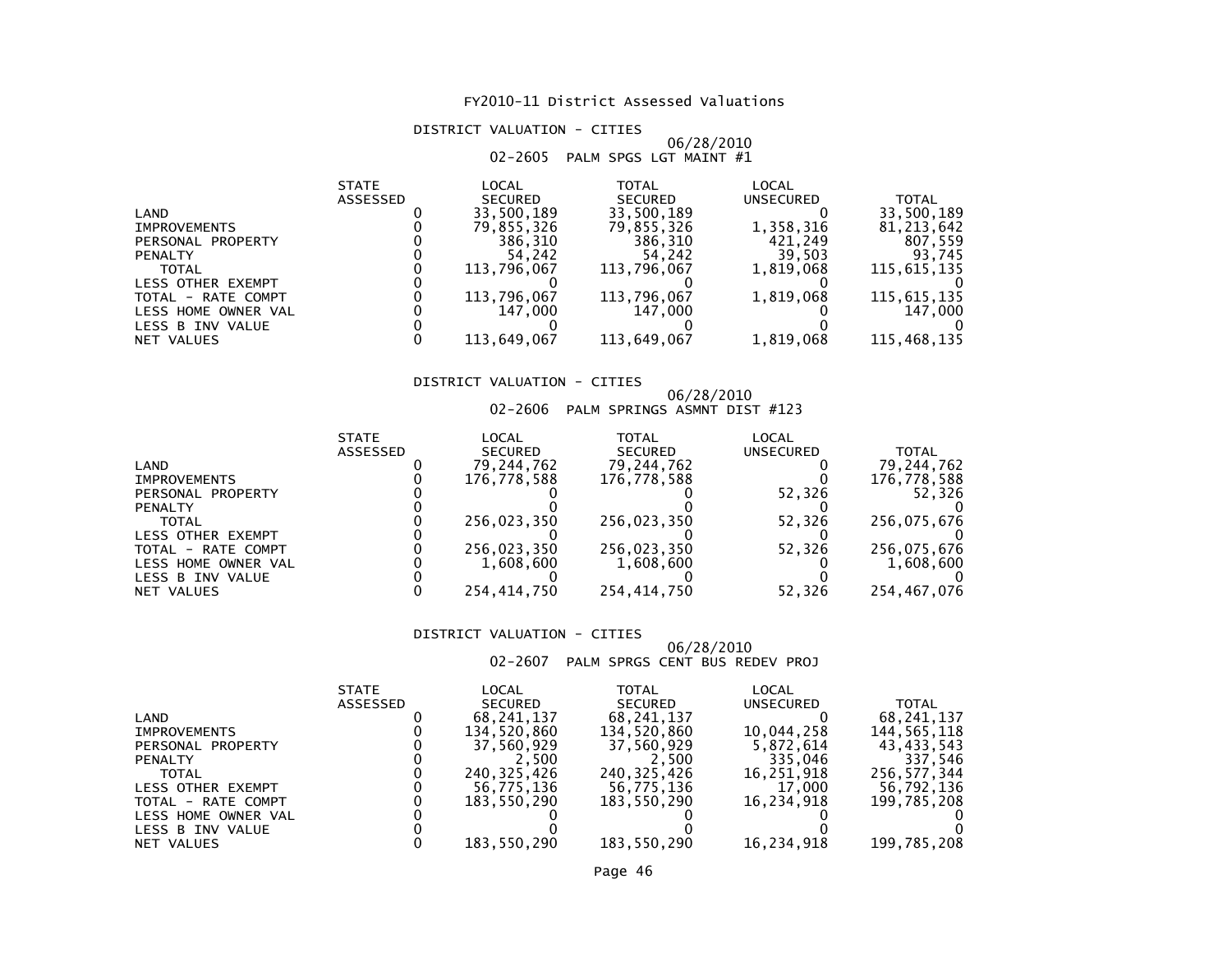#### DISTRICT VALUATION - CITIES

#### 06/28/201002-2608 CITY OF PALM SPGS TAQ-AND RDV

|                     | <b>STATE</b>    | LOCAL          | <b>TOTAL</b>   | LOCAL      |               |
|---------------------|-----------------|----------------|----------------|------------|---------------|
|                     | <b>ASSESSED</b> | <b>SECURED</b> | <b>SECURED</b> | UNSECURED  | <b>TOTAL</b>  |
| LAND                |                 | 44,196,827     | 44,196,827     |            | 44,196,827    |
| <b>IMPROVEMENTS</b> |                 | 127,637,715    | 127,637,715    | 5,577,483  | 133, 215, 198 |
| PERSONAL PROPERTY   |                 | 449.937        | 449.937        | 9,457,818  | 9,907,755     |
| <b>PENALTY</b>      |                 |                |                | 44.723     | 44.723        |
| <b>TOTAL</b>        |                 | 172,284,479    | 172,284,479    | 15,080,024 | 187, 364, 503 |
| LESS OTHER EXEMPT   |                 | 6,065,372      | 6,065,372      | 224,643    | 6.290.015     |
| TOTAL - RATE COMPT  |                 | 166,219,107    | 166,219,107    | 14,855,381 | 181,074,488   |
| LESS HOME OWNER VAL |                 | 245,000        | 245,000        |            | 245,000       |
| LESS B INV VALUE    |                 |                |                |            |               |
| NET VALUES          |                 | 165,974,107    | 165,974,107    | 14,855,381 | 180,829,488   |

#### DISTRICT VALUATION - CITIES

## 06/28/2010 02-2609 PALM SPRINGS ASMNT DIST #122

| <b>STATE</b>    | LOCAL          | TOTAL          | LOCAL            |              |
|-----------------|----------------|----------------|------------------|--------------|
| <b>ASSESSED</b> | <b>SECURED</b> | <b>SECURED</b> | <b>UNSECURED</b> | <b>TOTAL</b> |
|                 | 29,453,668     | 29,453,668     | 1,951            | 29,455,619   |
|                 | 66,932,736     | 66,932,736     | 1,006,123        | 67,938,859   |
|                 | 12,800         | 12,800         | 1,001,212        | 1,014,012    |
|                 | 1.280          | 1.280          | 39.277           | 40.557       |
|                 | 96.400.484     | 96,400,484     | 2,048,563        | 98,449,047   |
|                 |                |                |                  |              |
|                 | 96,400,484     | 96,400,484     | 2,048,563        | 98,449,047   |
|                 | 525,000        | 525,000        |                  | 525,000      |
|                 |                |                |                  |              |
|                 | 95,875,484     | 95,875,484     | 2,048,563        | 97,924,047   |
|                 |                |                |                  |              |

#### DISTRICT VALUATION - CITIES

## 06/28/2010 02-2610 PALM SPRINGS ASMNT DIST \$124

|                          | <b>STATE</b>    | LOCAL          | TOTAL          | LOCAL     |            |
|--------------------------|-----------------|----------------|----------------|-----------|------------|
|                          | <b>ASSESSED</b> | <b>SECURED</b> | <b>SECURED</b> | UNSECURED | TOTAL      |
| LAND                     |                 | 19,718,500     | 19,718,500     |           | 19,718,500 |
| <b>IMPROVEMENTS</b>      |                 | 50.426.467     | 50,426,467     |           | 50,426,467 |
| PERSONAL PROPERTY        |                 |                |                |           |            |
| <b>PENALTY</b>           |                 |                |                |           |            |
| TOTAL                    |                 | 70,144,967     | 70,144,967     |           | 70,144,967 |
| <b>LESS OTHER EXEMPT</b> |                 |                |                |           |            |
| TOTAL - RATE COMPT       |                 | 70,144,967     | 70,144,967     |           | 70,144,967 |
| LESS HOME OWNER VAL      |                 | 49.000         | 49.000         |           | 49.000     |
| LESS B INV VALUE         |                 |                |                |           |            |
| NET VALUES               |                 | 70.095.967     | 70.095.967     |           | 70.095.967 |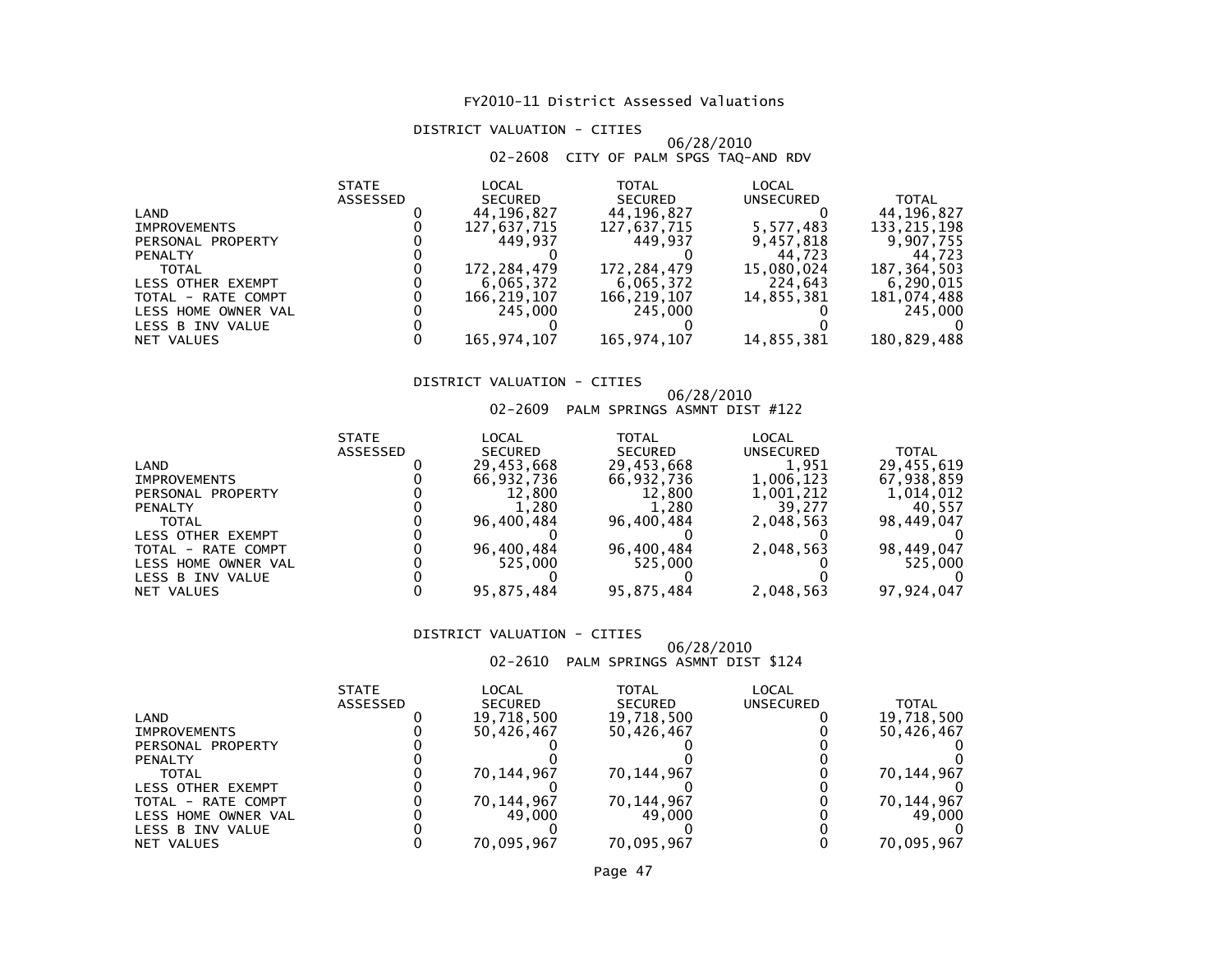#### DISTRICT VALUATION - CITIES

#### 06/28/201002-2611 PALM SPRINGS ST LIGHT MAINT #2

|                          | <b>STATE</b><br>ASSESSED | LOCAL<br><b>SECURED</b> | <b>TOTAL</b><br><b>SECURED</b> | <b>LOCAL</b><br>UNSECURED | TOTAL     |
|--------------------------|--------------------------|-------------------------|--------------------------------|---------------------------|-----------|
| LAND                     |                          | 1,530,998               | 1,530,998                      |                           | 1,530,998 |
| <b>IMPROVEMENTS</b>      |                          | 4.092.530               | 4.092.530                      |                           | 4,092,530 |
| PERSONAL PROPERTY        |                          |                         |                                |                           |           |
| <b>PENALTY</b>           |                          |                         |                                |                           |           |
| <b>TOTAL</b>             |                          | 5,623,528               | 5,623,528                      |                           | 5,623,528 |
| <b>LESS OTHER EXEMPT</b> |                          |                         |                                |                           |           |
| TOTAL - RATE COMPT       |                          | 5,623,528               | 5,623,528                      |                           | 5,623,528 |
| LESS HOME OWNER VAL      |                          | 112,000                 | 112,000                        |                           | 112,000   |
| LESS B INV VALUE         |                          |                         |                                |                           |           |
| NET VALUES               |                          | 5,511,528               | 5,511,528                      |                           | 5,511,528 |

#### DISTRICT VALUATION - CITIES

## 06/28/2010 02-2612 PALM SPRINGS ST LGHT MAINT #3

|                          | <b>STATE</b>    | LOCAL          | TOTAL          | LOCAL     |              |
|--------------------------|-----------------|----------------|----------------|-----------|--------------|
|                          | <b>ASSESSED</b> | <b>SECURED</b> | <b>SECURED</b> | UNSECURED | <b>TOTAL</b> |
| LAND                     |                 | 2,305,211      | 2,305,211      |           | 2,305,211    |
| <b>IMPROVEMENTS</b>      |                 | 6.809.756      | 6,809,756      |           | 6,809,756    |
| PERSONAL PROPERTY        |                 |                |                |           |              |
| <b>PENALTY</b>           |                 |                |                |           |              |
| <b>TOTAL</b>             |                 | 9,114,967      | 9,114,967      |           | 9,114,967    |
| <b>LESS OTHER EXEMPT</b> |                 |                |                |           |              |
| TOTAL - RATE COMPT       |                 | 9,114,967      | 9,114,967      |           | 9,114,967    |
| LESS HOME OWNER VAL      |                 | 231,000        | 231,000        |           | 231,000      |
| LESS B INV VALUE         |                 |                |                |           |              |
| NET VALUES               |                 | 8,883,967      | 8,883,967      |           | 8,883,967    |

#### DISTRICT VALUATION - CITIES

### 06/28/2010

02-2613 OASIS RDV PROJECT

|                          | <b>STATE</b> | LOCAL          | TOTAL          | LOCAL            |              |
|--------------------------|--------------|----------------|----------------|------------------|--------------|
|                          | ASSESSED     | <b>SECURED</b> | <b>SECURED</b> | <b>UNSECURED</b> | <b>TOTAL</b> |
| LAND                     |              | 11,675,452     | 11,675,452     |                  | 11,675,452   |
| <b>IMPROVEMENTS</b>      |              | 29,342,866     | 29,342,866     | 100,235          | 29,443,101   |
| PERSONAL PROPERTY        |              | 345.475        | 345.475        | 49.844           | 395,319      |
| <b>PENALTY</b>           |              | 54,242         | 54.242         |                  | 54.242       |
| <b>TOTAL</b>             |              | 41,418,035     | 41,418,035     | 150.079          | 41,568,114   |
| <b>LESS OTHER EXEMPT</b> |              |                |                |                  |              |
| TOTAL - RATE COMPT       |              | 41.418.035     | 41,418,035     | 150.079          | 41,568,114   |
| LESS HOME OWNER VAL      |              | 56.000         | 56.000         |                  | 56,000       |
| LESS B INV VALUE         |              |                |                |                  |              |
| NET VALUES               |              | 41,362,035     | 41,362,035     | 150,079          | 41,512,114   |
|                          |              |                |                |                  |              |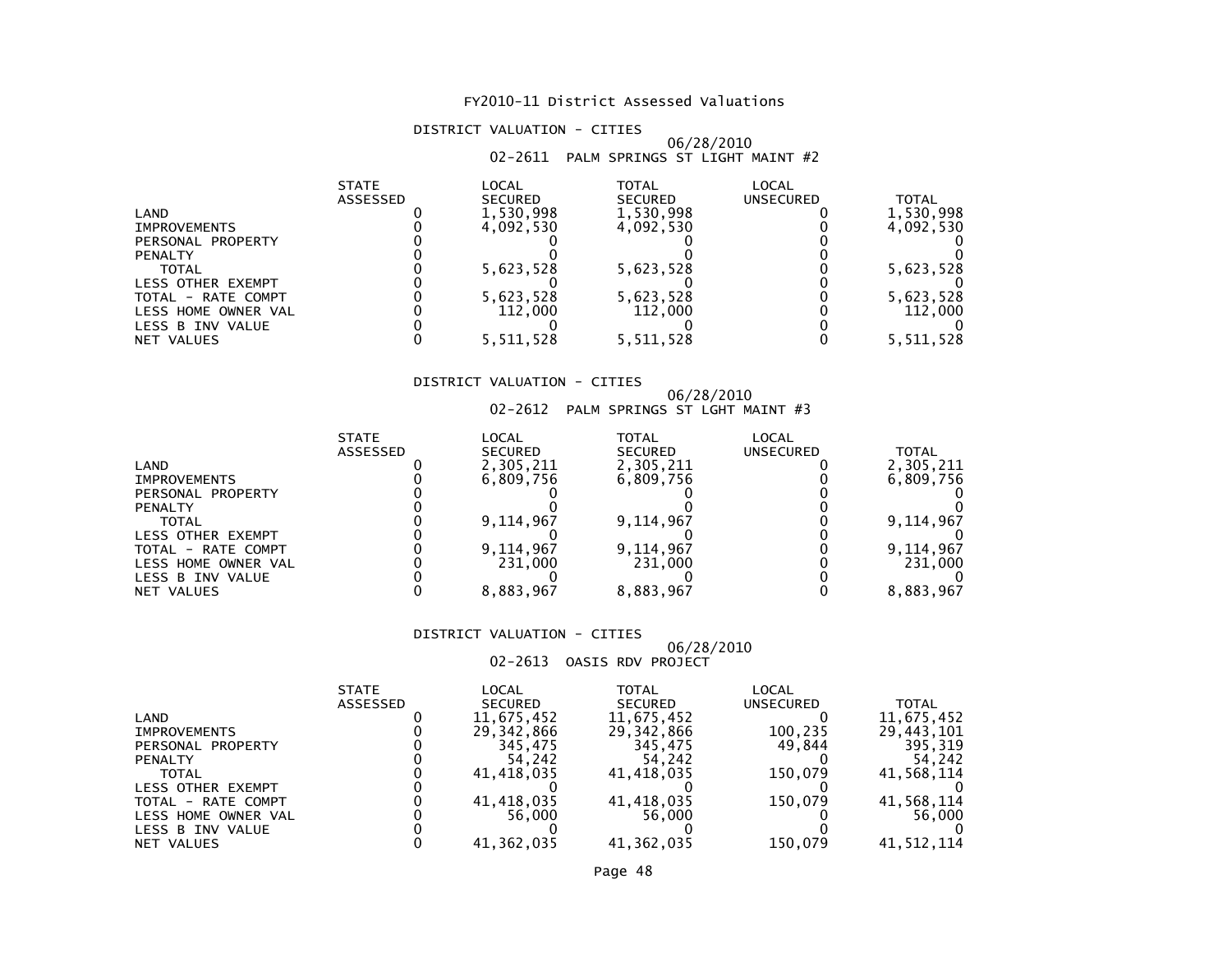#### DISTRICT VALUATION - CITIES

#### 06/28/201002-2614 N.PALM CANYON RDV

|                     | <b>STATE</b>    | LOCAL          | <b>TOTAL</b>   | LOCAL      |               |
|---------------------|-----------------|----------------|----------------|------------|---------------|
|                     | <b>ASSESSED</b> | <b>SECURED</b> | <b>SECURED</b> | UNSECURED  | <b>TOTAL</b>  |
| LAND                |                 | 49.850.013     | 49.850.013     |            | 49.850.013    |
| <b>IMPROVEMENTS</b> |                 | 102.123.091    | 102, 123, 091  | 2,344,037  | 104,467,128   |
| PERSONAL PROPERTY   |                 | 436,803        | 436.803        | 7,793,545  | 8,230,348     |
| <b>PENALTY</b>      |                 | 13.143         | 13.143         | 225,768    | 238,911       |
| <b>TOTAL</b>        |                 | 152,423,050    | 152,423,050    | 10,363,350 | 162,786,400   |
| LESS OTHER EXEMPT   |                 |                |                |            |               |
| TOTAL - RATE COMPT  |                 | 152,423,050    | 152,423,050    | 10,363,350 | 162,786,400   |
| LESS HOME OWNER VAL |                 | 231,000        | 231,000        |            | 231,000       |
| LESS B INV VALUE    |                 |                |                |            |               |
| NET VALUES          |                 | 152.192.050    | 152,192,050    | 10,363,350 | 162, 555, 400 |

#### DISTRICT VALUATION - CITIES

## 06/28/2010 02-2615 HIGHLAND-GATEWAY RDV

| UZ-Z0IS HIGHLAND-GATEWAY RDV |
|------------------------------|
|                              |

|                     | <b>STATE</b> | LOCAL          | <b>TOTAL</b>   | LOCAL            |              |
|---------------------|--------------|----------------|----------------|------------------|--------------|
|                     | ASSESSED     | <b>SECURED</b> | <b>SECURED</b> | <b>UNSECURED</b> | <b>TOTAL</b> |
| LAND                |              | 27,623,667     | 27,623,667     |                  | 27,623,667   |
| <b>IMPROVEMENTS</b> |              | 58,632,909     | 58,632,909     | 305,973          | 58,938,882   |
| PERSONAL PROPERTY   |              | 38,790         | 38,790         | 1,187,114        | 1,225,904    |
| <b>PENALTY</b>      |              | 1.871          | 1,871          | 39.314           | 41.185       |
| <b>TOTAL</b>        |              | 86.297.237     | 86.297.237     | 1,532,401        | 87,829,638   |
| LESS OTHER EXEMPT   |              | 1,967,054      | 1,967,054      |                  | 1,967,054    |
| TOTAL - RATE COMPT  |              | 84,330,183     | 84,330,183     | 1,532,401        | 85,862,584   |
| LESS HOME OWNER VAL |              | 875,000        | 875.000        |                  | 875,000      |
| LESS B INV VALUE    |              |                |                |                  |              |
| NET VALUES          |              | 83,455,183     | 83,455,183     | 1,532,401        | 84,987,584   |
|                     |              |                |                |                  |              |

#### DISTRICT VALUATION - CITIES

#### 06/28/201002-2616 RAMON-BOGIE RDV PROJ

|                     | <b>STATE</b>    | LOCAL          | TOTAL          | LOCAL        |             |
|---------------------|-----------------|----------------|----------------|--------------|-------------|
|                     | <b>ASSESSED</b> | <b>SECURED</b> | <b>SECURED</b> | UNSECURED    | TOTAL       |
| LAND                |                 | 53,487,273     | 53,487,273     | 1,951        | 53,489,224  |
| <b>IMPROVEMENTS</b> |                 | 114,174,978    | 114.174.978    | 9.396.219    | 123.571.197 |
| PERSONAL PROPERTY   |                 | 1,084,537      | 1,084,537      | 13,527,000   | 14,611,537  |
| <b>PENALTY</b>      |                 | 34.269         | 34.269         | 213,424      | 247,693     |
| <b>TOTAL</b>        |                 | 168,781,057    | 168,781,057    | 23, 138, 594 | 191,919,651 |
| LESS OTHER EXEMPT   |                 | 49.379         | 49.379         |              | 49.379      |
| TOTAL - RATE COMPT  |                 | 168.731.678    | 168,731,678    | 23, 138, 594 | 191,870,272 |
| LESS HOME OWNER VAL |                 |                |                |              |             |
| LESS B INV VALUE    |                 |                |                |              |             |
| NET VALUES          |                 | 168,731,678    | 168,731,678    | 23, 138, 594 | 191,870,272 |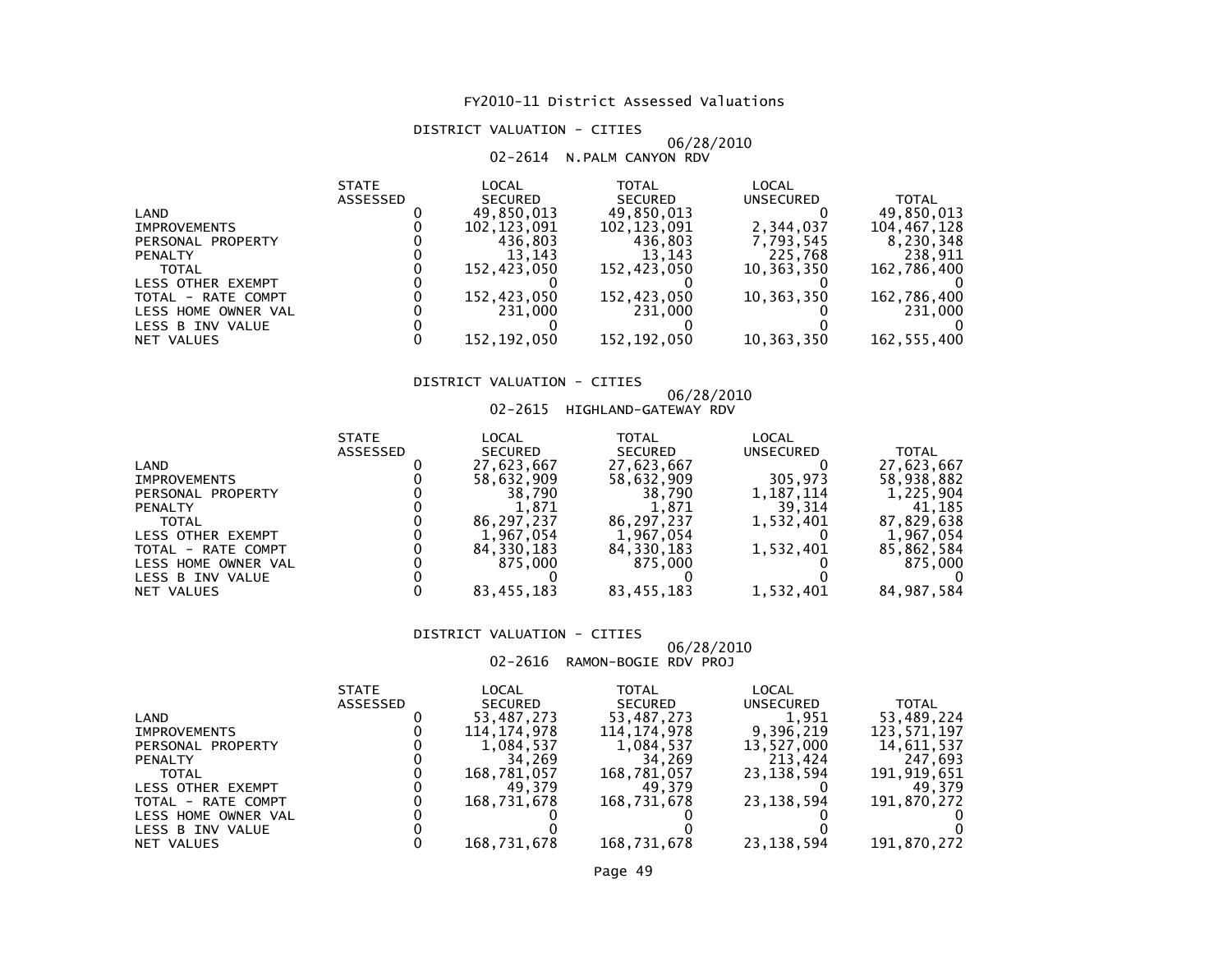DISTRICT VALUATION - CITIES

#### 06/28/201002-2617 SO. PALM CANYON RDV

| <b>STATE</b>    | LOCAL          | <b>TOTAL</b>   | <b>LOCAL</b> |              |
|-----------------|----------------|----------------|--------------|--------------|
| <b>ASSESSED</b> | <b>SECURED</b> | <b>SECURED</b> | UNSECURED    | <b>TOTAL</b> |
|                 | 55,853,710     | 55,853,710     |              | 55,853,710   |
|                 | 66,703,525     | 66,703,525     | 4,235,199    | 70,938,724   |
|                 | 299.059        | 299.059        | 3,572,143    | 3,871,202    |
|                 | 27,890         | 27.890         | 183,027      | 210,917      |
|                 | 122.884.184    | 122,884,184    | 7.990.369    | 130,874,553  |
|                 |                |                |              |              |
|                 | 122,884,184    |                | 7,990,369    | 130,874,553  |
|                 | 84.000         | 84.000         |              | 84,000       |
|                 |                |                |              |              |
|                 | 122,800,184    | 122,800,184    | 7,990,369    | 130,790,553  |
|                 |                |                | 122,884,184  |              |

#### DISTRICT VALUATION - CITIES

## 06/28/2010 02-2618 BARISTO-FARRELL RDV

| <b>STATE</b> | LOCAL          | TOTAL                    | LOCAL                                   |                       |
|--------------|----------------|--------------------------|-----------------------------------------|-----------------------|
| ASSESSED     | <b>SECURED</b> | <b>SECURED</b>           | UNSECURED                               | <b>TOTAL</b>          |
|              | 113,773,773    | 113,773,773              |                                         | 113,773,773           |
|              | 241,390,710    | 241,390,710              | 28,582,486                              | 269,973,196           |
|              | 174.416        | 174.416                  | 17,610,157                              | 17,784,573            |
|              |                |                          | 329.539                                 | 329.539               |
|              | 355.338.899    | 355, 338, 899            | 46,522,182                              | 401,861,081           |
|              |                |                          |                                         | 5,288,545             |
|              | 350,236,569    |                          | 46.335.967                              | 396, 572, 536         |
|              | 963.200        | 963.200                  |                                         | 963,200               |
|              |                |                          |                                         |                       |
|              |                |                          |                                         | 395,609,336           |
|              |                | 5,102,330<br>349,273,369 | 5,102,330<br>350,236,569<br>349,273,369 | 186.215<br>46,335,967 |

#### DISTRICT VALUATION - CITIES

#### 06/28/201002-2619 PALM SPRINGS PARKWAY MAINT #6A

|                          | <b>STATE</b> | LOCAL          | TOTAL          | LOCAL     |            |
|--------------------------|--------------|----------------|----------------|-----------|------------|
|                          | ASSESSED     | <b>SECURED</b> | <b>SECURED</b> | UNSECURED | TOTAL      |
| LAND                     |              | 8,769,131      | 8,769,131      |           | 8,769,131  |
| <b>IMPROVEMENTS</b>      |              | 21.595.068     | 21,595,068     | 2,213,254 | 23,808,322 |
| PERSONAL PROPERTY        |              |                |                | 3,877,213 | 3.877.213  |
| <b>PENALTY</b>           |              |                |                | 100,143   | 100.143    |
| TOTAL                    |              | 30, 364, 199   | 30, 364, 199   | 6.190.610 | 36,554,809 |
| <b>LESS OTHER EXEMPT</b> |              |                |                |           |            |
| TOTAL - RATE COMPT       |              | 30, 364, 199   | 30, 364, 199   | 6,190,610 | 36,554,809 |
| LESS HOME OWNER VAL      |              |                |                |           |            |
| LESS B INV VALUE         |              |                |                |           |            |
| NET VALUES               |              | 30.364.199     | 30.364.199     | 6.190.610 | 36.554.809 |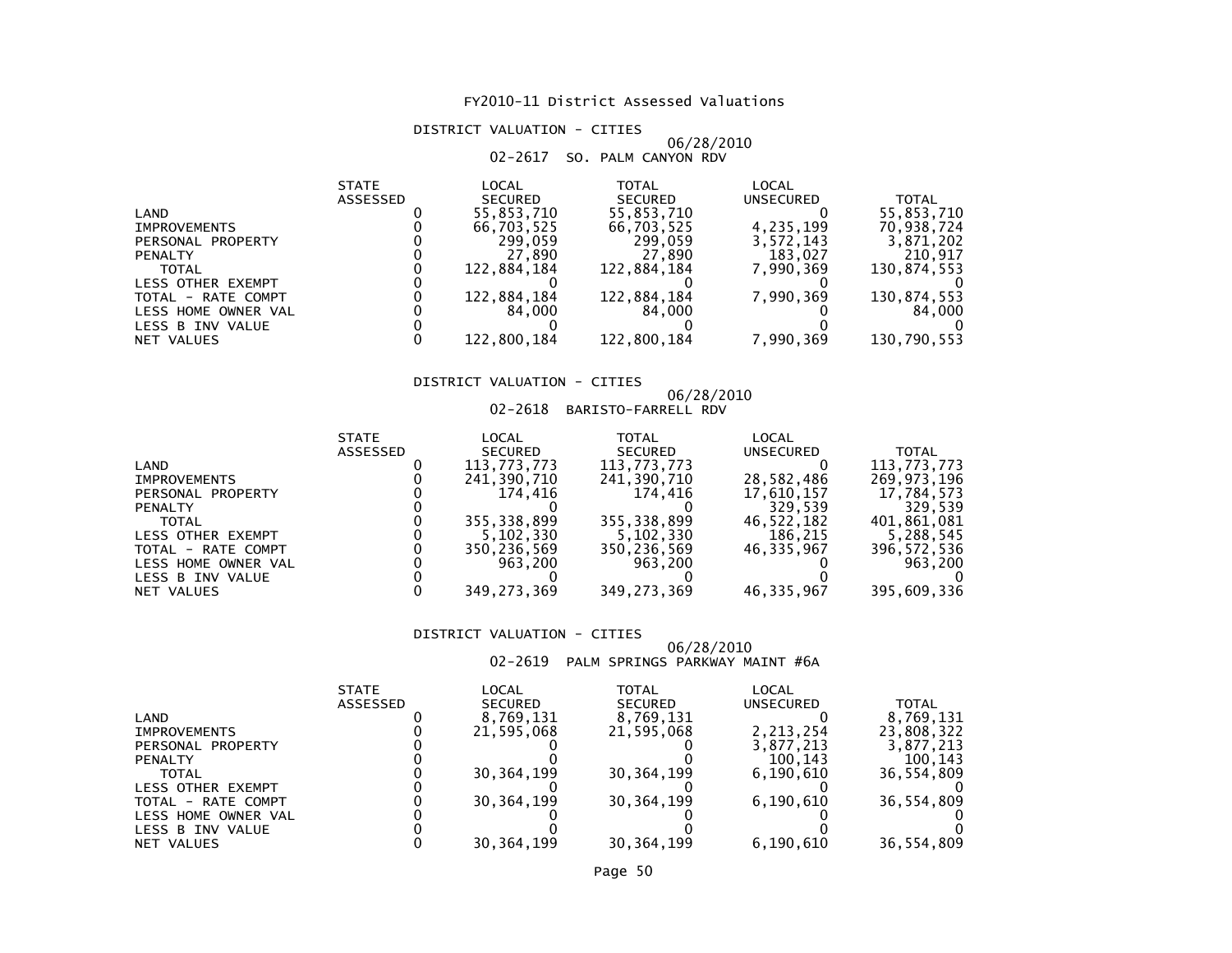#### DISTRICT VALUATION - CITIES

#### 06/28/201002-2620 PALM SPRINGS PARKWAY MAINT #6B

| <b>STATE</b> | LOCAL          | <b>TOTAL</b>   | <b>LOCAL</b> |              |
|--------------|----------------|----------------|--------------|--------------|
| ASSESSED     | <b>SECURED</b> | <b>SECURED</b> | UNSECURED    | TOTAL        |
|              | 3,540,777      | 3,540,777      |              | 3,540,777    |
|              | 11,601,074     | 11,601,074     |              | 11,601,074   |
|              |                |                |              |              |
|              |                |                |              |              |
|              | 15,141,851     | 15,141,851     |              | 15,141,851   |
|              |                |                |              |              |
|              | 15,141,851     | 15,141,851     |              | 15, 141, 851 |
|              | 399,000        | 399,000        |              | 399,000      |
|              |                |                |              |              |
|              | 14,742,851     | 14,742,851     |              | 14,742,851   |
|              |                |                |              |              |

#### DISTRICT VALUATION - CITIES

## 06/28/2010 02-2621 PALM SPRINGS PARKWAY MAINT #6C

| <b>STATE</b>    | LOCAL          | TOTAL          | LOCAL               |              |
|-----------------|----------------|----------------|---------------------|--------------|
| <b>ASSESSED</b> | <b>SECURED</b> | <b>SECURED</b> | <b>UNSECURED</b>    | <b>TOTAL</b> |
|                 | 1,894,047      | 1,894,047      |                     | 1,894,047    |
|                 | 6.148.788      | 6,148,788      |                     | 6,148,788    |
|                 |                |                |                     |              |
|                 |                |                |                     |              |
|                 | 8,042,835      | 8,042,835      |                     | 8,042,835    |
|                 |                |                |                     |              |
|                 | 8.042.835      | 8,042,835      |                     | 8,042,835    |
|                 | 98.000         |                |                     | 98,000       |
|                 |                |                |                     |              |
|                 |                |                |                     | 7.944.835    |
|                 |                | 7.944.835      | 98,000<br>7.944.835 |              |

#### DISTRICT VALUATION - CITIES

## 06/28/2010 02-2622 PALM SPRINGS RDV PROJECT 9

|                     | <b>STATE</b>    | LOCAL          | TOTAL          | LOCAL            |              |
|---------------------|-----------------|----------------|----------------|------------------|--------------|
|                     | <b>ASSESSED</b> | <b>SECURED</b> | <b>SECURED</b> | <b>UNSECURED</b> | <b>TOTAL</b> |
| LAND                |                 | 173,066,522    | 173,066,522    |                  | 173,066,522  |
| <b>IMPROVEMENTS</b> |                 | 392,478,902    | 392,478,902    | 3,438,099        | 395,917,001  |
| PERSONAL PROPERTY   |                 | 2,338,504      | 2,338,504      | 4,652,006        | 6,990,510    |
| <b>PENALTY</b>      |                 | 44.200         | 44.200         | 134,029          | 178.229      |
| TOTAL               |                 | 567,928,128    | 567,928,128    | 8,224,134        | 576,152,262  |
| LESS OTHER EXEMPT   |                 | 21,948,492     | 21,948,492     |                  | 21,948,492   |
| TOTAL - RATE COMPT  |                 | 545.979.636    | 545,979,636    | 8,224,134        | 554,203,770  |
| LESS HOME OWNER VAL |                 | 2.392.600      | 2.392.600      |                  | 2,392,600    |
| LESS B INV VALUE    |                 |                |                |                  |              |
| NET VALUES          |                 | 543.587.036    | 543.587.036    | 8.224.134        | 551,811,170  |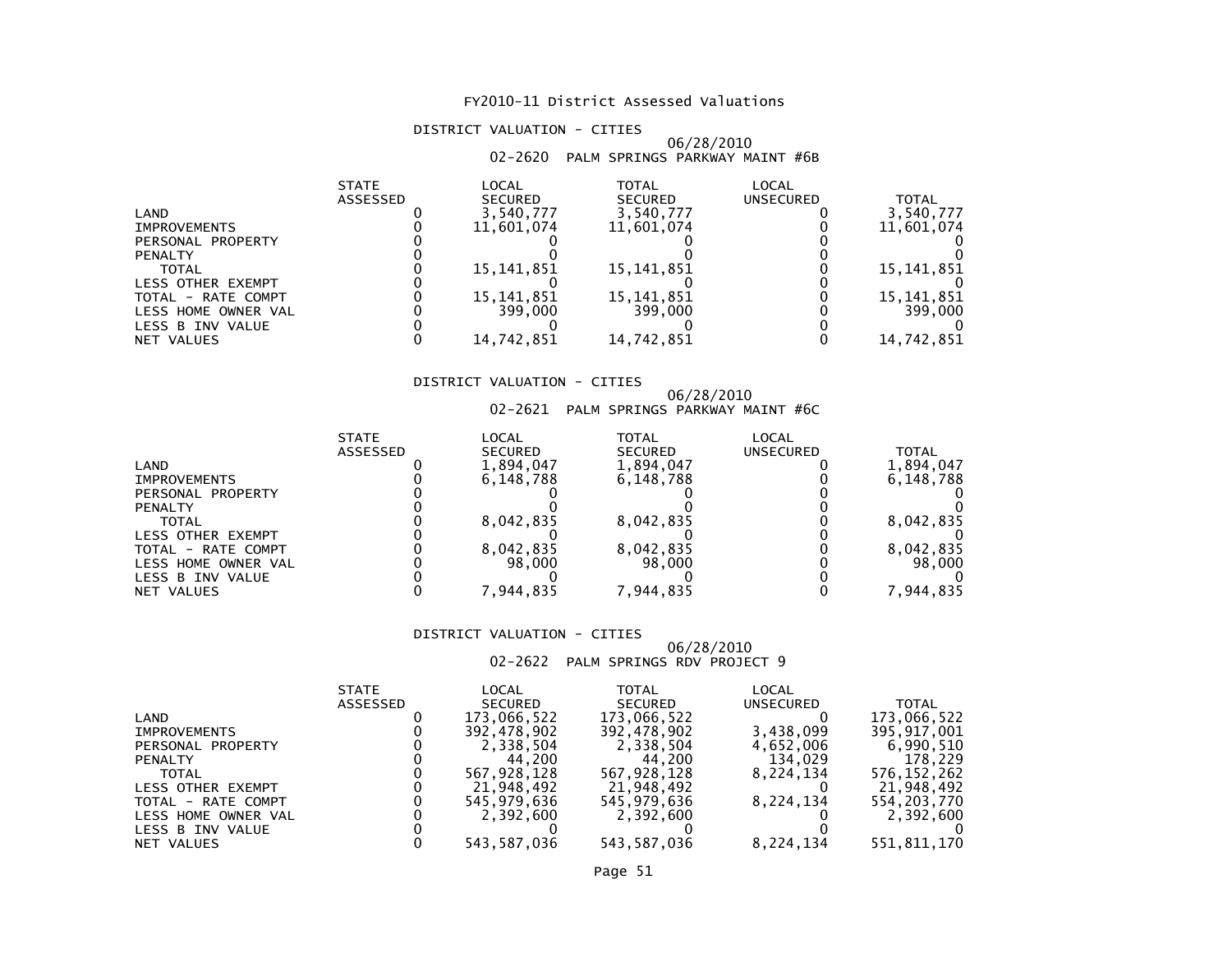#### DISTRICT VALUATION - CITIES

#### 06/28/201002-2623 PALM SPRINGS CANYON RDV

| <b>STATE</b>    | LOCAL          | TOTAL          | <b>LOCAL</b> |               |
|-----------------|----------------|----------------|--------------|---------------|
| <b>ASSESSED</b> | <b>SECURED</b> | <b>SECURED</b> | UNSECURED    | TOTAL         |
|                 | 74.978.071     | 74,978,071     |              | 74,978,071    |
|                 | 106.326.071    | 106.326.071    |              | 106.326.071   |
|                 |                |                |              |               |
|                 |                |                |              |               |
|                 | 181, 304, 142  | 181,304,142    |              | 181, 304, 142 |
|                 |                |                |              |               |
|                 | 181, 304, 142  | 181, 304, 142  |              | 181, 304, 142 |
|                 | 509.600        | 509,600        |              | 509,600       |
|                 |                |                |              |               |
|                 | 180,794,542    | 180,794,542    |              | 180,794,542   |
|                 |                |                |              |               |

#### DISTRICT VALUATION - CITIES

## 06/28/2010 02-2626 PALM SPGS ST LGT MAINT #4

|                          | <b>STATE</b>    | LOCAL          | TOTAL          | LOCAL     |           |
|--------------------------|-----------------|----------------|----------------|-----------|-----------|
|                          | <b>ASSESSED</b> | <b>SECURED</b> | <b>SECURED</b> | UNSECURED | TOTAL     |
| LAND                     |                 | 2,045,524      | 2,045,524      |           | 2,045,524 |
| <b>IMPROVEMENTS</b>      |                 | 6.235.351      | 6,235,351      |           | 6,235,351 |
| PERSONAL PROPERTY        |                 |                |                |           |           |
| <b>PENALTY</b>           |                 |                |                |           |           |
| <b>TOTAL</b>             |                 | 8,280,875      | 8,280,875      |           | 8,280,875 |
| <b>LESS OTHER EXEMPT</b> |                 | 71.301         | 71.301         |           | 71,301    |
| TOTAL - RATE COMPT       |                 | 8,209,574      | 8,209,574      |           | 8,209,574 |
| LESS HOME OWNER VAL      |                 | 189.000        | 189,000        |           | 189,000   |
| LESS B INV VALUE         |                 |                |                |           |           |
| NET VALUES               |                 | 8,020,574      | 8,020,574      |           | 8.020.574 |

#### DISTRICT VALUATION - CITIES

### 06/28/2010

02-2651 CITY OF PERRIS

|                     | <b>STATE</b> | LOCAL            | TOTAL          | LOCAL            |               |
|---------------------|--------------|------------------|----------------|------------------|---------------|
|                     | ASSESSED     | <b>SECURED</b>   | <b>SECURED</b> | <b>UNSECURED</b> | <b>TOTAL</b>  |
| LAND                |              | 1,436,923,140    | 1,436,923,140  | 395              | 1,436,923,535 |
| <b>IMPROVEMENTS</b> |              | 2, 237, 144, 358 | 2,237,144,358  | 81,435,251       | 2,318,579,609 |
| PERSONAL PROPERTY   |              | 28,068,598       | 28,068,598     | 80,156,759       | 108,225,357   |
| <b>PENALTY</b>      |              | 145.949          | 145.949        | 793.537          | 939,486       |
| <b>TOTAL</b>        |              | 3.702.282.045    | 3,702,282,045  | 162,385,942      | 3,864,667,987 |
| LESS OTHER EXEMPT   |              | 27.261.317       | 27,261,317     | 151,294          | 27,412,611    |
| TOTAL - RATE COMPT  |              | 3,675,020,728    | 3,675,020,728  | 162,234,648      | 3,837,255,376 |
| LESS HOME OWNER VAL |              | 45,808,284       | 45,808,284     |                  | 45,808,284    |
| LESS B INV VALUE    |              |                  |                |                  |               |
| NET VALUES          |              | 3,629,212,444    | 3,629,212,444  | 162,234,648      | 3,791,447,092 |
|                     |              |                  |                |                  |               |

### Page 52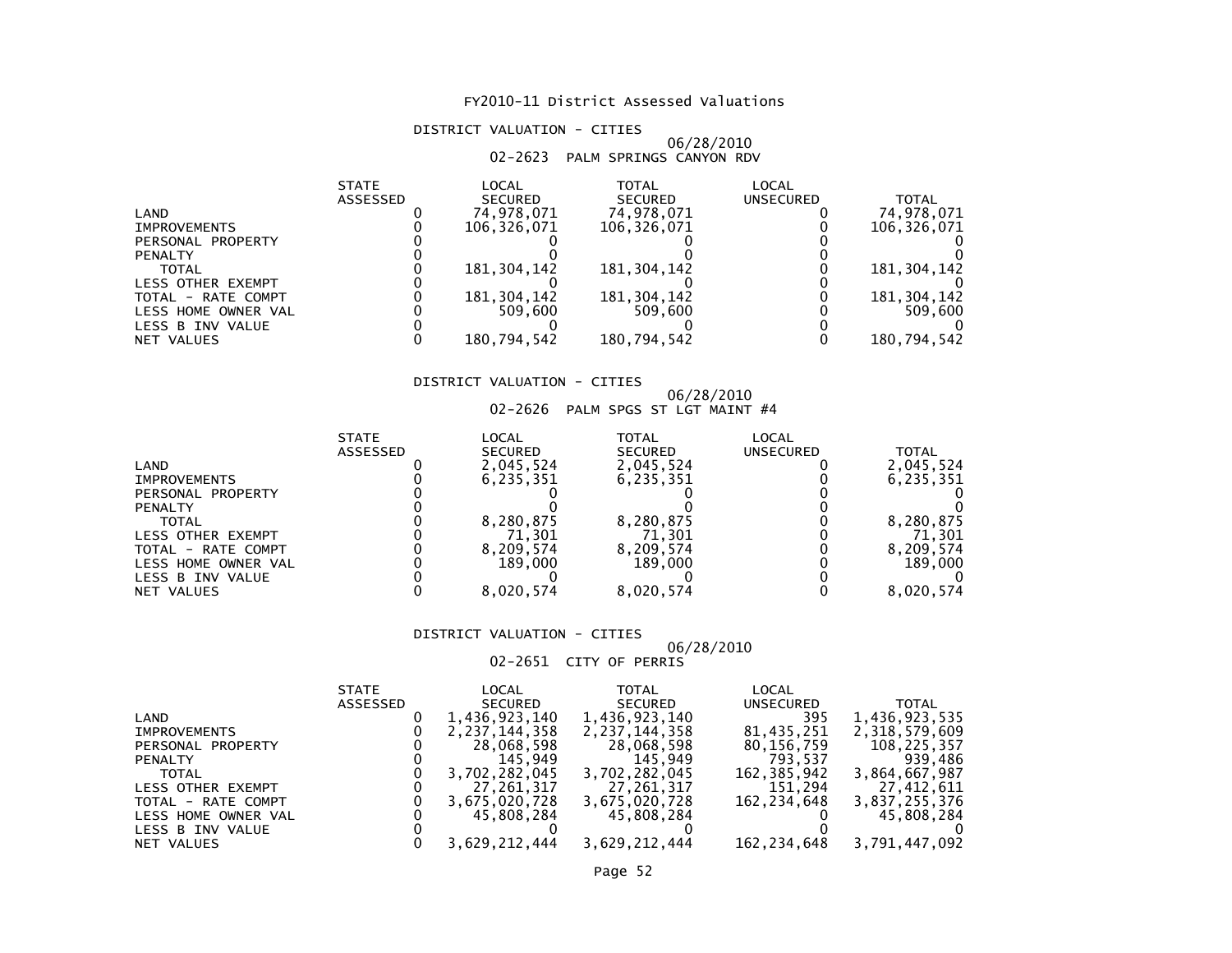#### DISTRICT VALUATION - CITIES

#### 06/28/201002-2655 RDV PROJ 1987

| <b>STATE</b>    | LOCAL          | <b>TOTAL</b>   | <b>LOCAL</b> |               |
|-----------------|----------------|----------------|--------------|---------------|
| <b>ASSESSED</b> | <b>SECURED</b> | <b>SECURED</b> | UNSECURED    | <b>TOTAL</b>  |
|                 | 161, 193, 925  | 161, 193, 925  |              | 161, 193, 925 |
|                 | 99.199.539     | 99.199.539     | 6,402,014    | 105,601,553   |
|                 | 12.491.998     | 12.491.998     | 21,903,332   | 34,395,330    |
|                 | 200            | 200            | 274,524      | 274,724       |
|                 | 272,885,662    |                | 28,579,870   | 301,465,532   |
|                 | 3,804,482      | 3,804,482      | 47.500       | 3,851,982     |
|                 | 269,081,180    | 269,081,180    | 28,532,370   | 297,613,550   |
|                 | 857.641        | 857.641        |              | 857.641       |
|                 |                |                |              |               |
|                 | 268,223,539    | 268,223,539    | 28,532,370   | 296,755,909   |
|                 |                |                | 272,885,662  |               |

#### DISTRICT VALUATION - CITIES

#### 06/28/201002-2656 PERRIS RDV PROJECT C & N

|                     | <b>STATE</b>    | LOCAL          | TOTAL          | LOCAL      |               |
|---------------------|-----------------|----------------|----------------|------------|---------------|
|                     | <b>ASSESSED</b> | <b>SECURED</b> | <b>SECURED</b> | UNSECURED  | <b>TOTAL</b>  |
| LAND                |                 | 132,146,871    | 132,146,871    | 395        | 132, 147, 266 |
| <b>IMPROVEMENTS</b> |                 | 195,314,221    | 195,314,221    | 7.111.921  | 202,426,142   |
| PERSONAL PROPERTY   |                 | 2,171,768      | 2,171,768      | 6,628,009  | 8,799,777     |
| <b>PENALTY</b>      |                 | 143.938        | 143,938        | 183,214    | 327.152       |
| TOTAL               |                 | 329,776,798    | 329,776,798    | 13.923.539 | 343,700,337   |
| LESS OTHER EXEMPT   |                 | 6.776.373      | 6,776,373      |            | 6,776,373     |
| TOTAL - RATE COMPT  |                 | 323,000,425    | 323,000,425    | 13,923,539 | 336,923,964   |
| LESS HOME OWNER VAL |                 | 3.407.600      | 3,407,600      |            | 3,407,600     |
| LESS B INV VALUE    |                 |                |                |            |               |
| NET VALUES          |                 | 319,592,825    | 319,592,825    | 13,923,539 | 333,516,364   |

#### DISTRICT VALUATION - CITIES

## 06/28/2010 02-2657 PERRIS RDV PROJECT 94 AB1290

|                          | <b>STATE</b>    | LOCAL          | TOTAL                  | LOCAL      |               |
|--------------------------|-----------------|----------------|------------------------|------------|---------------|
|                          | <b>ASSESSED</b> | <b>SECURED</b> | <b>SECURED</b>         | UNSECURED  | <b>TOTAL</b>  |
| LAND                     |                 | 258,852,125    | 258,852,125            |            | 258,852,125   |
| <b>IMPROVEMENTS</b>      |                 | 395,644,060    | 395,644,060            | 21,492,558 | 417, 136, 618 |
| PERSONAL PROPERTY        |                 | 1,260,113      | 1,260,113              | 22,330,421 | 23,590,534    |
| <b>PENALTY</b>           |                 | 1,811          | 1,811                  | 183,586    | 185.397       |
| <b>TOTAL</b>             |                 | 655,758,109    | 655,758,109            | 44,006,565 | 699,764,674   |
| <b>LESS OTHER EXEMPT</b> |                 | 8,848,087      | 8,848,087              | 42,800     | 8,890,887     |
| TOTAL - RATE COMPT       |                 | 646,910,022    | 646, 910, 022          | 43,963,765 | 690,873,787   |
| LESS HOME OWNER VAL      |                 | 8.199.243      | 8.199.243              |            | 8.199.243     |
| LESS B INV VALUE         |                 |                |                        |            |               |
| NET VALUES               | 0               | 638,710,779    | 638,710,779<br>Page 53 | 43,963,765 | 682, 674, 544 |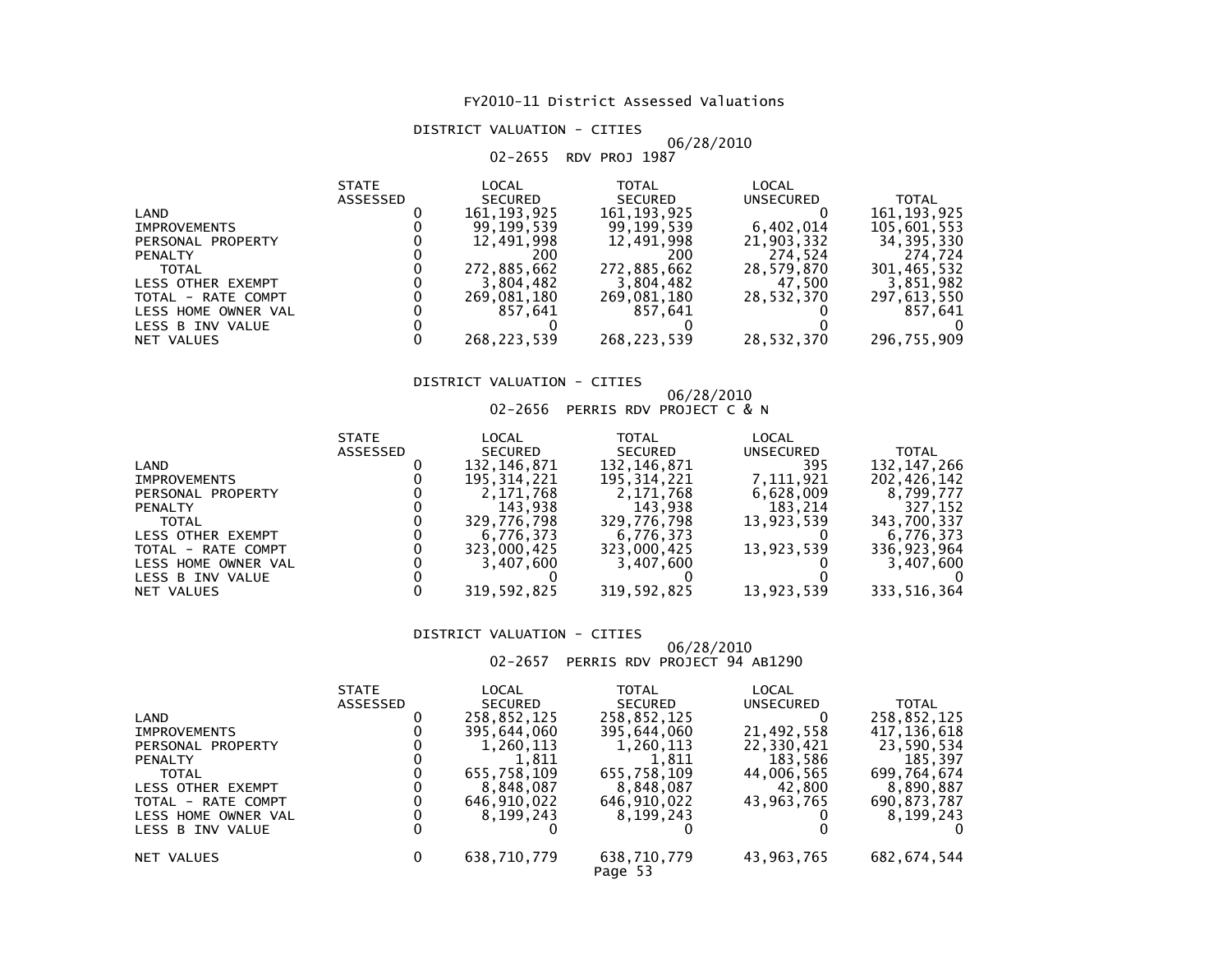### DISTRICT VALUATION - CITIES

## 06/28/2010 02-2661 PERRIS CITY CFD 88-1

|                     | <b>STATE</b> | LOCAL          | <b>TOTAL</b>   | LOCAL     |              |
|---------------------|--------------|----------------|----------------|-----------|--------------|
|                     | ASSESSED     | <b>SECURED</b> | <b>SECURED</b> | UNSECURED | TOTAL        |
| LAND                |              | 23,701,788     | 23,701,788     |           | 23,701,788   |
| <b>IMPROVEMENTS</b> |              | 52.213.560     | 52.213.560     |           | 52, 213, 560 |
| PERSONAL PROPERTY   |              |                |                |           |              |
| <b>PENALTY</b>      |              |                |                |           |              |
| TOTAL               |              | 75.915.348     | 75,915,348     |           | 75,915,348   |
| LESS OTHER EXEMPT   |              |                |                |           |              |
| TOTAL - RATE COMPT  |              | 75.915.348     | 75,915,348     |           | 75,915,348   |
| LESS HOME OWNER VAL |              | 2,451,400      | 2,451,400      |           | 2,451,400    |
| LESS B INV VALUE    |              |                |                |           |              |
| NET VALUES          |              | 73.463.948     | 73,463,948     |           | 73,463,948   |

### DISTRICT VALUATION - CITIES

## 06/28/2010 02-2662 PERRIS CITY CFD 88-2

| <b>STATE</b>    | LOCAL          | TOTAL          | LOCAL     |              |
|-----------------|----------------|----------------|-----------|--------------|
| <b>ASSESSED</b> | <b>SECURED</b> | <b>SECURED</b> | UNSECURED | <b>TOTAL</b> |
|                 | 53,536,157     | 53,536,157     |           | 53,536,157   |
|                 | 155,278,958    | 155,278,958    |           | 155,278,958  |
|                 |                |                | 47,853    | 47.853       |
|                 |                |                | 1,123     | 1.123        |
|                 | 208,815,115    | 208,815,115    | 48.976    | 208,864,091  |
|                 | 628,240        | 628,240        |           | 628,240      |
|                 | 208, 186, 875  | 208,186,875    | 48.976    | 208,235,851  |
|                 | 3.441.200      | 3,441,200      |           | 3,441,200    |
|                 |                |                |           |              |
|                 | 204,745,675    | 204,745,675    | 48.976    | 204,794,651  |
|                 |                |                |           |              |

#### DISTRICT VALUATION - CITIES

## 06/28/2010 02-2663 PERRIS CITY CFD 88-3

|                     | <b>STATE</b>    | LOCAL          | TOTAL          | LOCAL     |              |
|---------------------|-----------------|----------------|----------------|-----------|--------------|
|                     | <b>ASSESSED</b> | <b>SECURED</b> | <b>SECURED</b> | UNSECURED | TOTAL        |
| LAND                |                 | 33, 324, 205   | 33, 324, 205   |           | 33, 324, 205 |
| <b>IMPROVEMENTS</b> |                 | 58,676,611     | 58,676,611     | 57.794    | 58,734,405   |
| PERSONAL PROPERTY   |                 | 47.525         | 47.525         | 43.972    | 91.497       |
| <b>PENALTY</b>      |                 |                |                | 7.246     | 246.'        |
| <b>TOTAL</b>        |                 | 92,048,341     | 92,048,341     | 109,012   | 92, 157, 353 |
| LESS OTHER EXEMPT   |                 | 633.090        | 633.090        |           | 633,090      |
| TOTAL - RATE COMPT  |                 | 91,415,251     | 91,415,251     | 109.012   | 91,524,263   |
| LESS HOME OWNER VAL |                 | 1,811,600      | 1,811,600      |           | 1,811,600    |
| LESS B INV VALUE    |                 |                |                |           |              |
| NET VALUES          |                 | 89.603.651     | 89.603.651     | 109.012   | 89.712.663   |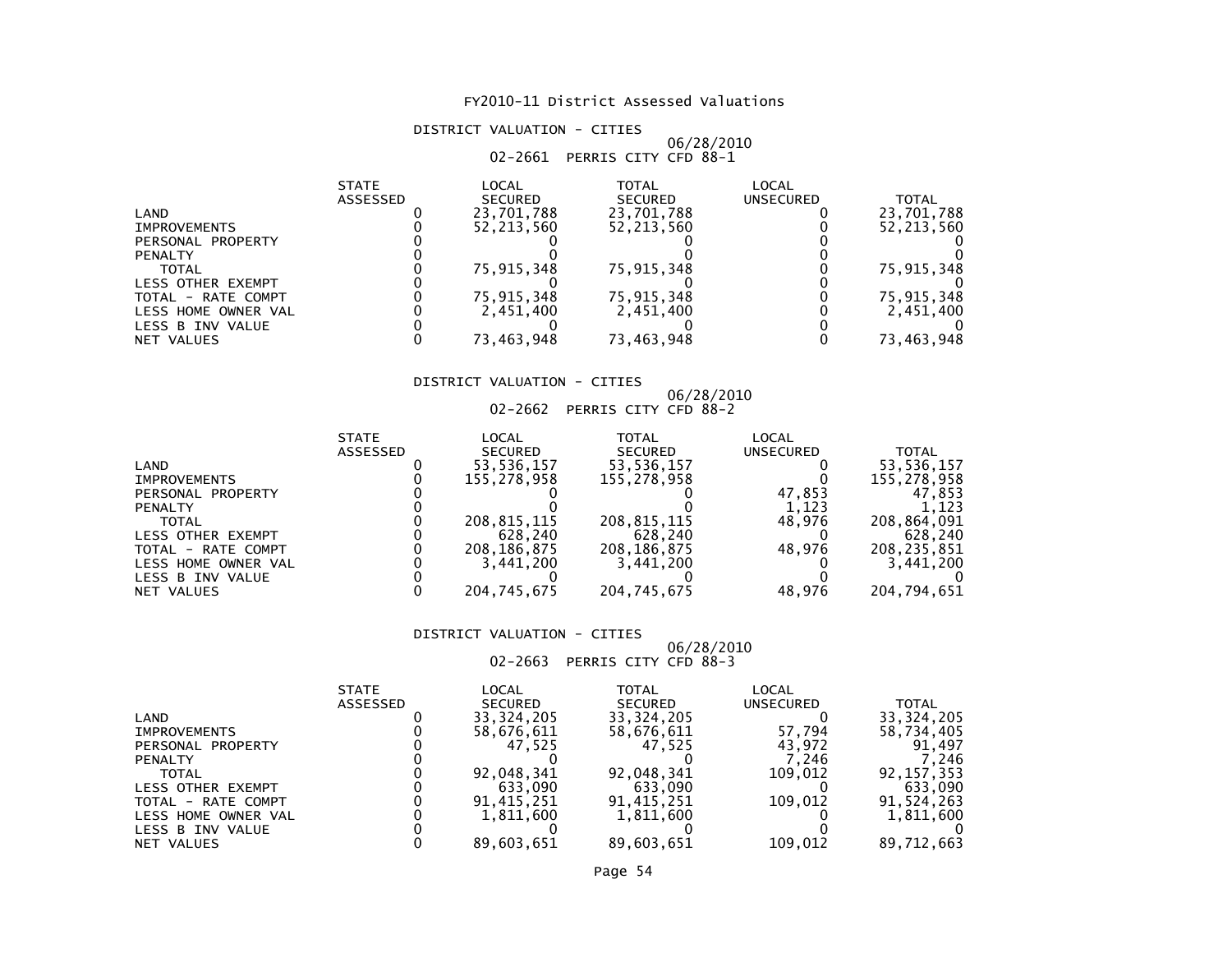#### DISTRICT VALUATION - CITIES

## 06/28/2010 02-2664 PERRIS CITY CFD 90-1

|                          | <b>STATE</b>    | LOCAL          | TOTAL          | <b>LOCAL</b> |              |
|--------------------------|-----------------|----------------|----------------|--------------|--------------|
|                          | <b>ASSESSED</b> | <b>SECURED</b> | <b>SECURED</b> | UNSECURED    | <b>TOTAL</b> |
| LAND                     |                 | 17,366,799     | 17,366,799     |              | 17,366,799   |
| <b>IMPROVEMENTS</b>      |                 | 31,985,459     | 31,985,459     | 541.079      | 32,526,538   |
| PERSONAL PROPERTY        |                 | 532.890        | 532.890        | 311.437      | 844.327      |
| <b>PENALTY</b>           |                 | 127.413        | 127.413        |              | 127,413      |
| <b>TOTAL</b>             |                 | 50,012,561     | 50,012,561     | 852.516      | 50,865,077   |
| <b>LESS OTHER EXEMPT</b> |                 |                |                |              |              |
| TOTAL - RATE COMPT       |                 | 50,012,561     | 50,012,561     | 852.516      | 50,865,077   |
| LESS HOME OWNER VAL      |                 | 704.200        | 704.200        |              | 704,200      |
| LESS B INV VALUE         |                 |                |                |              |              |
| NET VALUES               |                 | 49,308,361     | 49,308,361     | 852,516      | 50,160,877   |

### DISTRICT VALUATION - CITIES

## 06/28/2010 02-2665 PERRIS CFD 90-2

| <b>STATE</b>    | LOCAL          | TOTAL          | LOCAL     |              |
|-----------------|----------------|----------------|-----------|--------------|
| <b>ASSESSED</b> | <b>SECURED</b> | <b>SECURED</b> | UNSECURED | TOTAL        |
|                 | 58, 334, 347   | 58, 334, 347   |           | 58, 334, 347 |
|                 | 28,521,871     | 28,521,871     | 1,958,398 | 30,480,269   |
|                 | 2.715.973      | 2.715.973      | 2,978,163 | 5,694,136    |
|                 |                |                |           |              |
|                 | 89.572.191     | 89,572,191     | 4,936,561 | 94,508,752   |
|                 |                |                |           |              |
|                 | 89.572.191     | 89,572,191     | 4.936.561 | 94,508,752   |
|                 |                |                |           |              |
|                 |                |                |           |              |
|                 | 89.572.191     | 89,572,191     | 4,936,561 | 94,508,752   |
|                 |                |                |           |              |

#### DISTRICT VALUATION - CITIES

## 06/28/2010 02-2666 PERRIS CFD 91-1

|                     | <b>STATE</b> | LOCAL          | TOTAL          | LOCAL     |              |
|---------------------|--------------|----------------|----------------|-----------|--------------|
|                     | ASSESSED     | <b>SECURED</b> | <b>SECURED</b> | UNSECURED | <b>TOTAL</b> |
| LAND                |              | 18,684,682     | 18,684,682     |           | 18,684,682   |
| <b>IMPROVEMENTS</b> |              | 13,550,264     | 13,550,264     | 2,461,589 | 16,011,853   |
| PERSONAL PROPERTY   |              |                |                | 2,986,956 | 2,986,956    |
| <b>PENALTY</b>      |              |                |                | 14.461    | 14,461       |
| TOTAL               |              | 32,234,946     | 32,234,946     | 5,463,006 | 37,697,952   |
| LESS OTHER EXEMPT   |              |                |                |           |              |
| TOTAL - RATE COMPT  |              | 32,234,946     | 32,234,946     | 5,463,006 | 37,697,952   |
| LESS HOME OWNER VAL |              |                |                |           |              |
| LESS B INV VALUE    |              |                |                |           |              |
| NET VALUES          |              | 32.234.946     | 32.234.946     | 5,463,006 | 37,697,952   |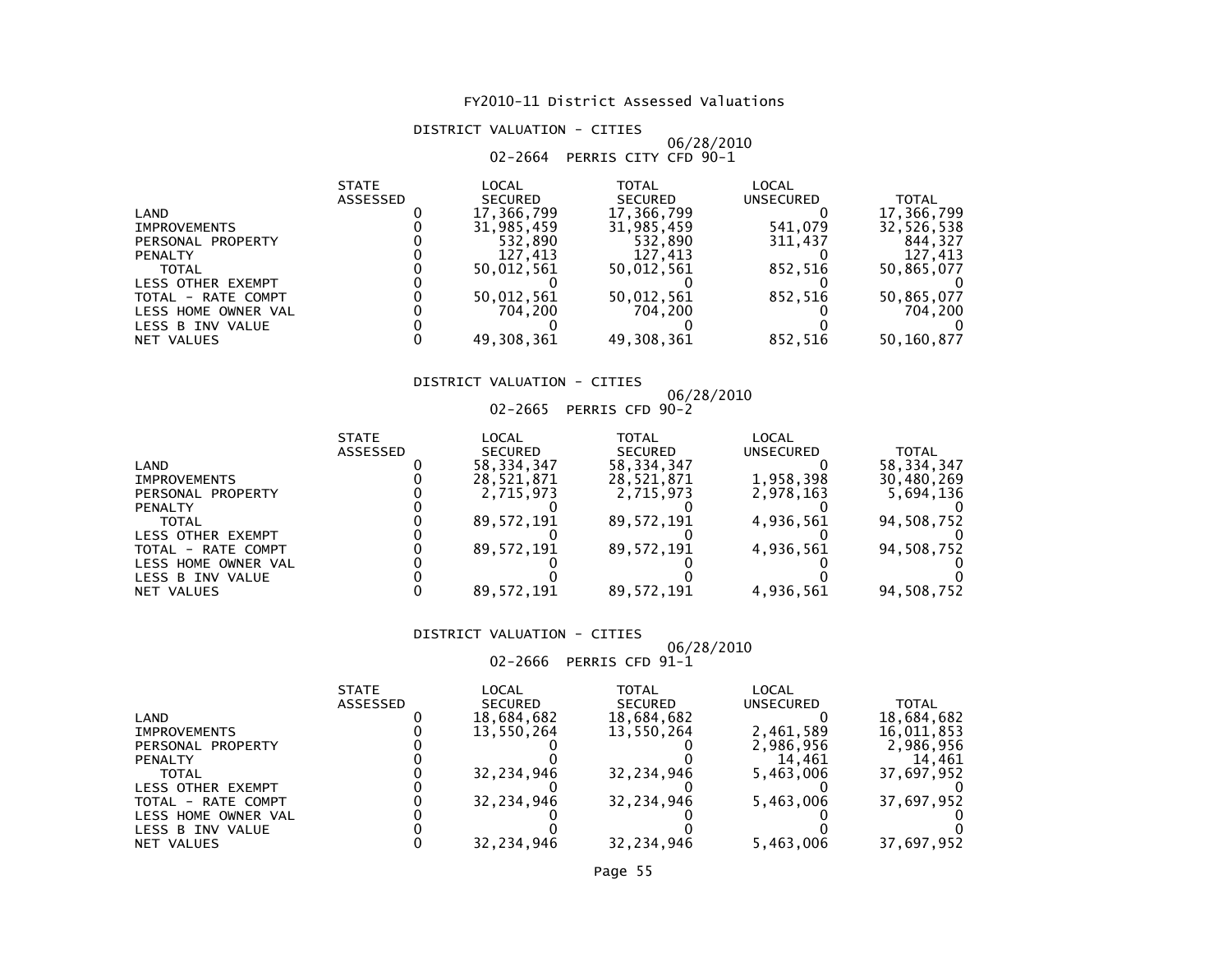### DISTRICT VALUATION - CITIES

## 06/28/2010 02-2669 PERRIS CITY CFD93-1

|                     | <b>STATE</b>    | LOCAL          | <b>TOTAL</b>   | LOCAL     |               |
|---------------------|-----------------|----------------|----------------|-----------|---------------|
|                     | <b>ASSESSED</b> | <b>SECURED</b> | <b>SECURED</b> | UNSECURED | <b>TOTAL</b>  |
| LAND                |                 | 112,974,335    | 112,974,335    |           | 112,974,335   |
| <b>IMPROVEMENTS</b> |                 | 318,918,212    | 318,918,212    |           | 318.918.212   |
| PERSONAL PROPERTY   |                 |                |                | 573.113   | 573.113       |
| <b>PENALTY</b>      |                 |                |                |           |               |
| <b>TOTAL</b>        |                 | 431,892,547    | 431,892,547    | 573.113   | 432,465,660   |
| LESS OTHER EXEMPT   |                 | 839.392        | 839.392        |           | 839.392       |
| TOTAL - RATE COMPT  |                 | 431,053,155    | 431,053,155    | 573.113   | 431,626,268   |
| LESS HOME OWNER VAL |                 | 7.343.000      | 7.343.000      |           | 7,343,000     |
| LESS B INV VALUE    |                 |                |                |           |               |
| NET VALUES          |                 | 423.710.155    | 423,710,155    | 573,113   | 424, 283, 268 |

#### DISTRICT VALUATION - CITIES

## 06/28/2010 02-2670 PERRIS CITY CFD 93-2 ZNA

|                     | <b>STATE</b> | LOCAL          | TOTAL          | LOCAL     |              |
|---------------------|--------------|----------------|----------------|-----------|--------------|
|                     | ASSESSED     | <b>SECURED</b> | <b>SECURED</b> | UNSECURED | <b>TOTAL</b> |
| LAND                |              | 5,716,921      | 5,716,921      |           | 5,716,921    |
| <b>IMPROVEMENTS</b> |              | 22,503,016     | 22,503,016     | 1,338,620 | 23,841,636   |
| PERSONAL PROPERTY   |              |                |                | 1,435,692 | 1,435,692    |
| <b>PENALTY</b>      |              |                |                | 8.877     | 8.877        |
| <b>TOTAL</b>        |              | 28.219.937     | 28,219,937     | 2,783,189 | 31,003,126   |
| LESS OTHER EXEMPT   |              |                |                |           |              |
| TOTAL - RATE COMPT  |              | 28,219,937     | 28,219,937     | 2,783,189 | 31,003,126   |
| LESS HOME OWNER VAL |              |                |                |           |              |
| LESS B INV VALUE    |              |                |                |           |              |
| NET VALUES          |              | 28,219,937     | 28,219,937     | 2,783,189 | 31,003,126   |

#### DISTRICT VALUATION - CITIES

## 06/28/2010 02-2671 PERRIS CITY CFD 93-2 ZNB

|                     | <b>STATE</b>    | LOCAL          | TOTAL          | LOCAL            |             |
|---------------------|-----------------|----------------|----------------|------------------|-------------|
|                     | <b>ASSESSED</b> | <b>SECURED</b> | <b>SECURED</b> | <b>UNSECURED</b> | TOTAL       |
| LAND                |                 | 7,548,106      | 7,548,106      |                  | 1,548,106 ' |
| <b>IMPROVEMENTS</b> |                 | 1,192,889      | 1,192,889      |                  | 1,192,889   |
| PERSONAL PROPERTY   |                 |                |                | 13.857           | 13.857      |
| <b>PENALTY</b>      |                 |                |                | 1.386            | 1,386       |
| <b>TOTAL</b>        |                 | 8,740,995      | 8,740,995      | 15.243           | 8,756,238   |
| LESS OTHER EXEMPT   |                 |                |                |                  |             |
| TOTAL - RATE COMPT  |                 | 8,740,995      | 8,740,995      | 15.243           | 8,756,238   |
| LESS HOME OWNER VAL |                 |                |                |                  |             |
| LESS B INV VALUE    |                 |                |                |                  |             |
| NET VALUES          |                 | 8.740.995      | 8.740.995      | 15.243           | 8,756,238   |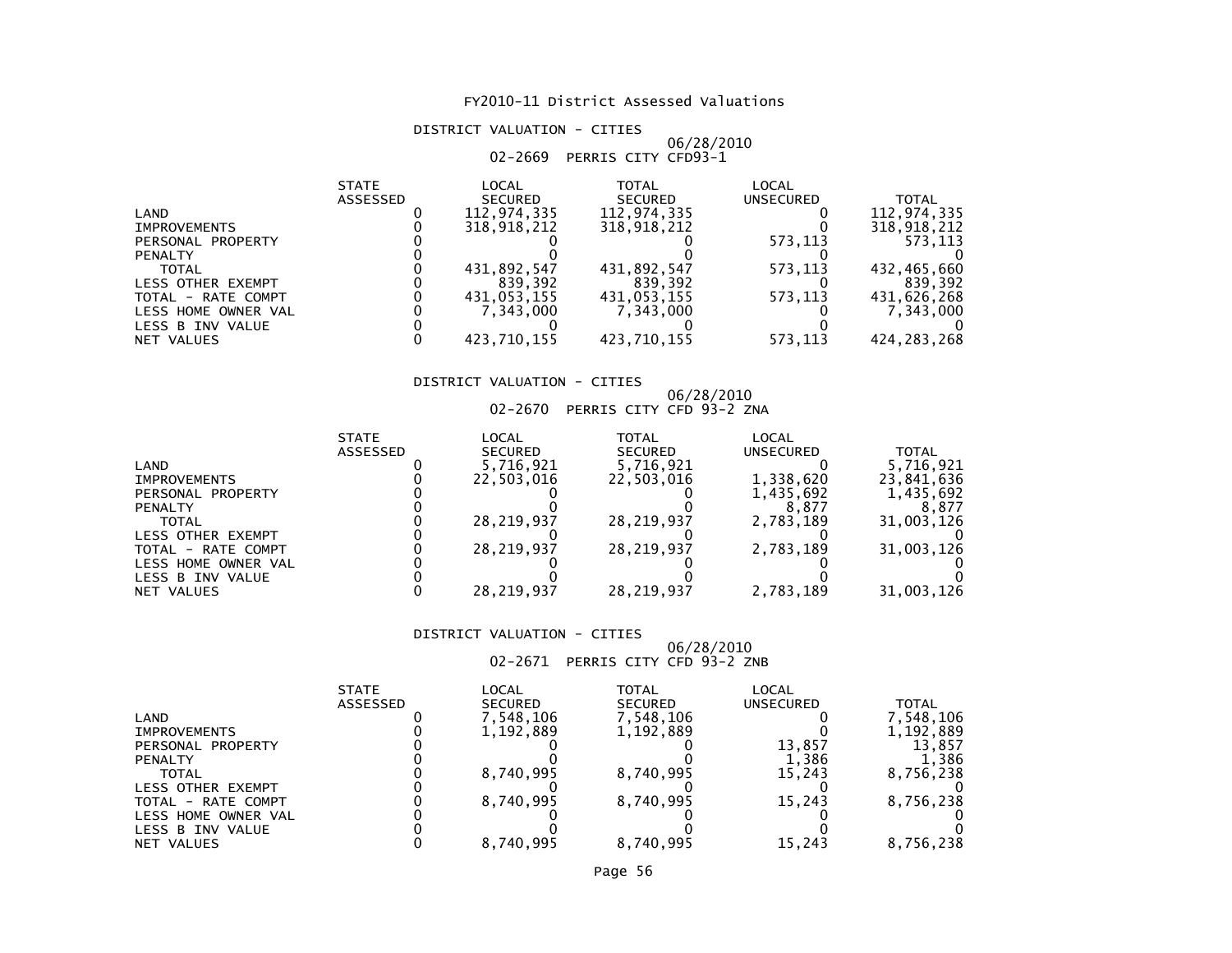#### DISTRICT VALUATION - CITIES

## 06/28/2010 02-2672 PERRIS CFD 2002-01

|                          | <b>STATE</b>    | LOCAL          | TOTAL          | LOCAL            |              |
|--------------------------|-----------------|----------------|----------------|------------------|--------------|
|                          | <b>ASSESSED</b> | <b>SECURED</b> | <b>SECURED</b> | <b>UNSECURED</b> | <b>TOTAL</b> |
| LAND                     |                 | 11,253,445     | 11,253,445     |                  | 11,253,445   |
| <b>IMPROVEMENTS</b>      |                 | 29,452,556     | 29,452,556     |                  | 29,452,556   |
| PERSONAL PROPERTY        |                 |                |                | 7.798            | 7.798        |
| <b>PENALTY</b>           |                 |                |                |                  |              |
| <b>TOTAL</b>             |                 | 40,706,001     | 40,706,001     | 7.798            | 40,713,799   |
| <b>LESS OTHER EXEMPT</b> |                 |                |                |                  |              |
| TOTAL - RATE COMPT       |                 | 40,706,001     | 40,706,001     | 7.798            | 40,713,799   |
| LESS HOME OWNER VAL      |                 | 364,000        | 364,000        |                  | 364,000      |
| LESS B INV VALUE         |                 |                |                |                  |              |
| NET VALUES               |                 | 40.342.001     | 40, 342, 001   | 7,798            | 40,349,799   |

#### DISTRICT VALUATION - CITIES

#### 06/28/201002-2681 CITY OF RANCHO MIRAGE

|                     | <b>STATE</b> | LOCAL         | TOTAL          | LOCAL       |               |
|---------------------|--------------|---------------|----------------|-------------|---------------|
|                     | ASSESSED     | SECURED       | <b>SECURED</b> | UNSECURED   | <b>TOTAL</b>  |
| LAND                |              | 2,314,066,744 | 2,314,066,744  | 9,382       | 2,314,076,126 |
| <b>IMPROVEMENTS</b> |              | 5,287,360,119 | 5,287,360,119  | 74,512,824  | 5,361,872,943 |
| PERSONAL PROPERTY   |              | 24.824.721    | 24,824,721     | 173,939,170 | 198,763,891   |
| <b>PENALTY</b>      |              | 211,901       | 211,901        | 1,386,229   | 1,598,130     |
| <b>TOTAL</b>        |              | 7,626,463,485 | 7,626,463,485  | 249,847,605 | 7,876,311,090 |
| LESS OTHER EXEMPT   |              | 370.497.679   | 370.497.679    | 113,131,180 | 483.628.859   |
| TOTAL - RATE COMPT  |              | 7,255,965,806 | 7,255,965,806  | 136,716,425 | 7,392,682,231 |
| LESS HOME OWNER VAL |              | 32.322.140    | 32,322,140     |             | 32, 322, 140  |
| LESS B INV VALUE    |              |               |                |             |               |
| NET VALUES          |              | 7,223,643,666 | 7,223,643,666  | 136,716,425 | 7,360,360,091 |
|                     |              |               |                |             |               |

#### DISTRICT VALUATION - CITIES

#### 06/28/201002-2682 RANCHO MIRAGE WHITEWATER REDV

|                     | <b>STATE</b> | LOCAL         | <b>TOTAL</b>   | LOCAL        |               |
|---------------------|--------------|---------------|----------------|--------------|---------------|
|                     | ASSESSED     | SECURED       | <b>SECURED</b> | UNSECURED    | <b>TOTAL</b>  |
| LAND                |              | 599,005,821   | 599,005,821    |              | 599,005,821   |
| <b>IMPROVEMENTS</b> |              | 1,293,476,786 | 1,293,476,786  | 27,430,801   | 1,320,907,587 |
| PERSONAL PROPERTY   |              | 12,496,575    | 12,496,575     | 23,975,128   | 36,471,703    |
| <b>PENALTY</b>      |              | 12,362        | 12,362         | 699,026      | 711,388       |
| <b>TOTAL</b>        |              | 1,904,991,544 | 1,904,991,544  | 52,104,955   | 1,957,096,499 |
| LESS OTHER EXEMPT   |              | 829.068       | 829.068        | 720,965      | 1,550,033     |
| TOTAL - RATE COMPT  |              | 1,904,162,476 | 1,904,162,476  | 51, 383, 990 | 1,955,546,466 |
| LESS HOME OWNER VAL |              | 6,591,540     | 6.591.540      |              | 6,591,540     |
| LESS B INV VALUE    |              |               |                |              |               |
| NET VALUES          |              | 1.897.570.936 | 1,897,570,936  | 51, 383, 990 | 1,948,954,926 |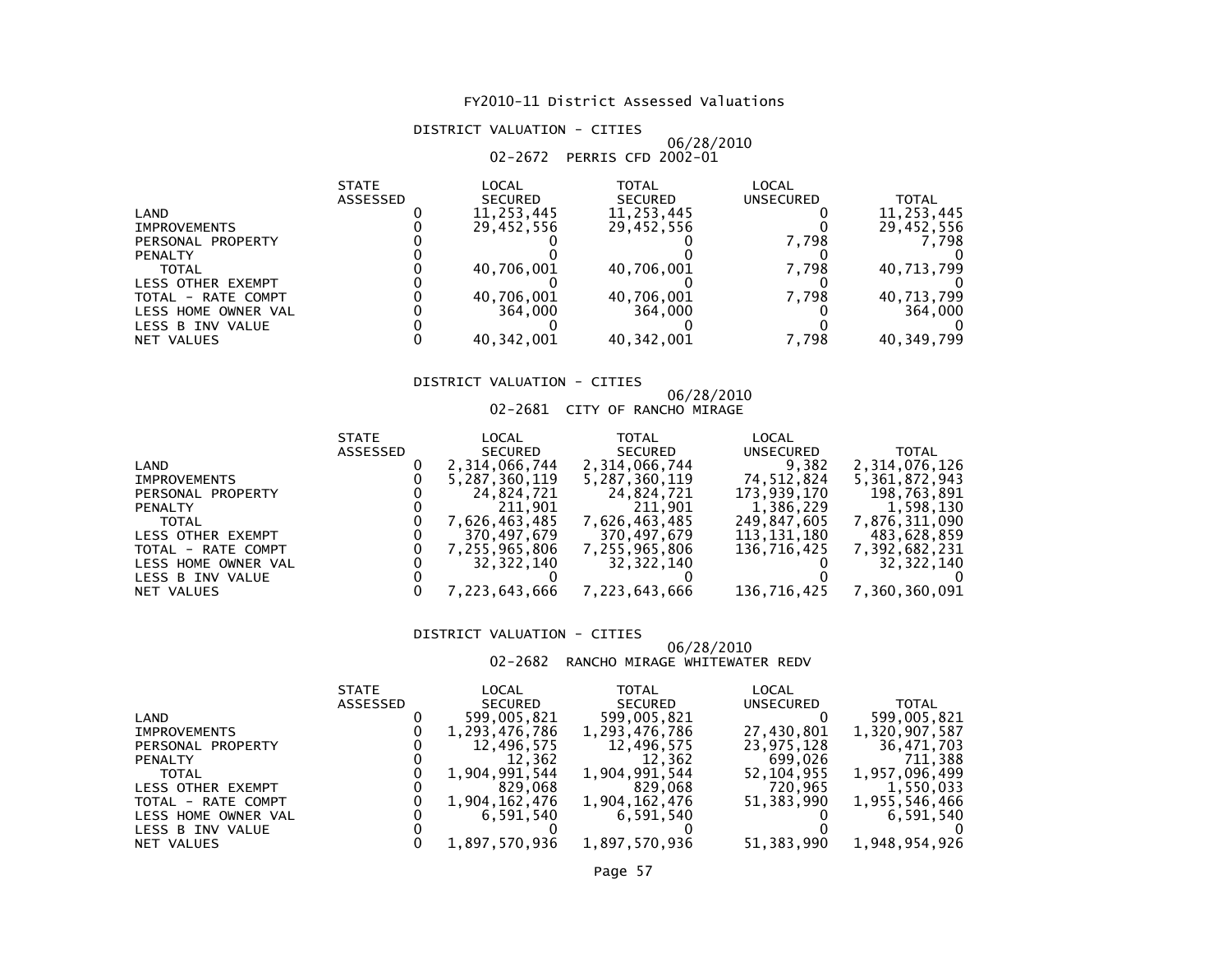#### DISTRICT VALUATION - CITIES

#### 06/28/201002-2684 RANCHO MIRAGE FIRE ASMT

|                          | <b>STATE</b> | LOCAL          | TOTAL          | LOCAL     |              |
|--------------------------|--------------|----------------|----------------|-----------|--------------|
|                          | ASSESSED     | <b>SECURED</b> | <b>SECURED</b> | UNSECURED | <b>TOTAL</b> |
| LAND                     |              | 7,247,612      | 7,247,612      |           | 7,247,612    |
| <b>IMPROVEMENTS</b>      |              | 9.757.654      | 9,757,654      | 295.018   | 10,052,672   |
| PERSONAL PROPERTY        |              |                |                | 446.074   | 446.074      |
| <b>PENALTY</b>           |              |                |                |           |              |
| <b>TOTAL</b>             |              | 17,005,266     | 17,005,266     | 741.092   | 17,746,358   |
| <b>LESS OTHER EXEMPT</b> |              |                |                |           |              |
| TOTAL - RATE COMPT       |              | 17,005,266     | 17,005,266     | 741.092   | 17,746,358   |
| LESS HOME OWNER VAL      |              | 21,000         | 21,000         |           | 21,000       |
| LESS B INV VALUE         |              |                |                |           |              |
| NET VALUES               |              | 16,984,266     | 16,984,266     | 741,092   | 17,725,358   |

#### DISTRICT VALUATION - CITIES

## 06/28/2010 02-2685 RANCHO MIR LANSCPE MAINT 9-79

| <b>STATE</b>    | LOCAL          | TOTAL          | LOCAL     |               |
|-----------------|----------------|----------------|-----------|---------------|
| <b>ASSESSED</b> | <b>SECURED</b> | <b>SECURED</b> | UNSECURED | TOTAL         |
|                 | 111, 101, 765  | 111, 101, 765  |           | 111, 101, 765 |
|                 | 293.047.001    | 293,047,001    | 2,764,933 | 295,811,934   |
|                 |                |                | 2,557,111 | 2,557,111     |
|                 |                |                | 28.522    | 28.522        |
|                 | 404, 148, 766  | 404, 148, 766  | 5.350.566 | 409.499.332   |
|                 | 4.877.515      | 4,877,515      |           | 4,877,515     |
|                 | 399.271.251    | 399,271,251    | 5,350,566 | 404.621.817   |
|                 | 2.324.000      | 2,324,000      |           | 2,324,000     |
|                 |                |                |           |               |
|                 | 396,947,251    | 396,947,251    | 5,350,566 | 402, 297, 817 |
|                 |                |                |           |               |

#### DISTRICT VALUATION - CITIES

#### 06/28/201002-2686 RANCHO MIR LANDSCP MAINT ZO 0

|                          | <b>STATE</b>    | LOCAL          | TOTAL          | LOCAL     |              |
|--------------------------|-----------------|----------------|----------------|-----------|--------------|
|                          | <b>ASSESSED</b> | <b>SECURED</b> | <b>SECURED</b> | UNSECURED | <b>TOTAL</b> |
| LAND                     |                 | 11,059,378     | 11,059,378     |           | 11,059,378   |
| <b>IMPROVEMENTS</b>      |                 | 32.848.951     | 32,848,951     |           | 32,848,951   |
| PERSONAL PROPERTY        |                 |                |                |           |              |
| <b>PENALTY</b>           |                 |                |                |           |              |
| TOTAL                    |                 | 43,908,329     | 43,908,329     |           | 43,908,329   |
| <b>LESS OTHER EXEMPT</b> |                 |                |                |           |              |
| TOTAL - RATE COMPT       |                 | 43,908,329     | 43,908,329     |           | 43,908,329   |
| LESS HOME OWNER VAL      |                 | 581.000        | 581.000        |           | 581.000      |
| LESS B INV VALUE         |                 |                |                |           |              |
| NET VALUES               |                 | 43.327.329     | 43.327.329     |           | 43.327.329   |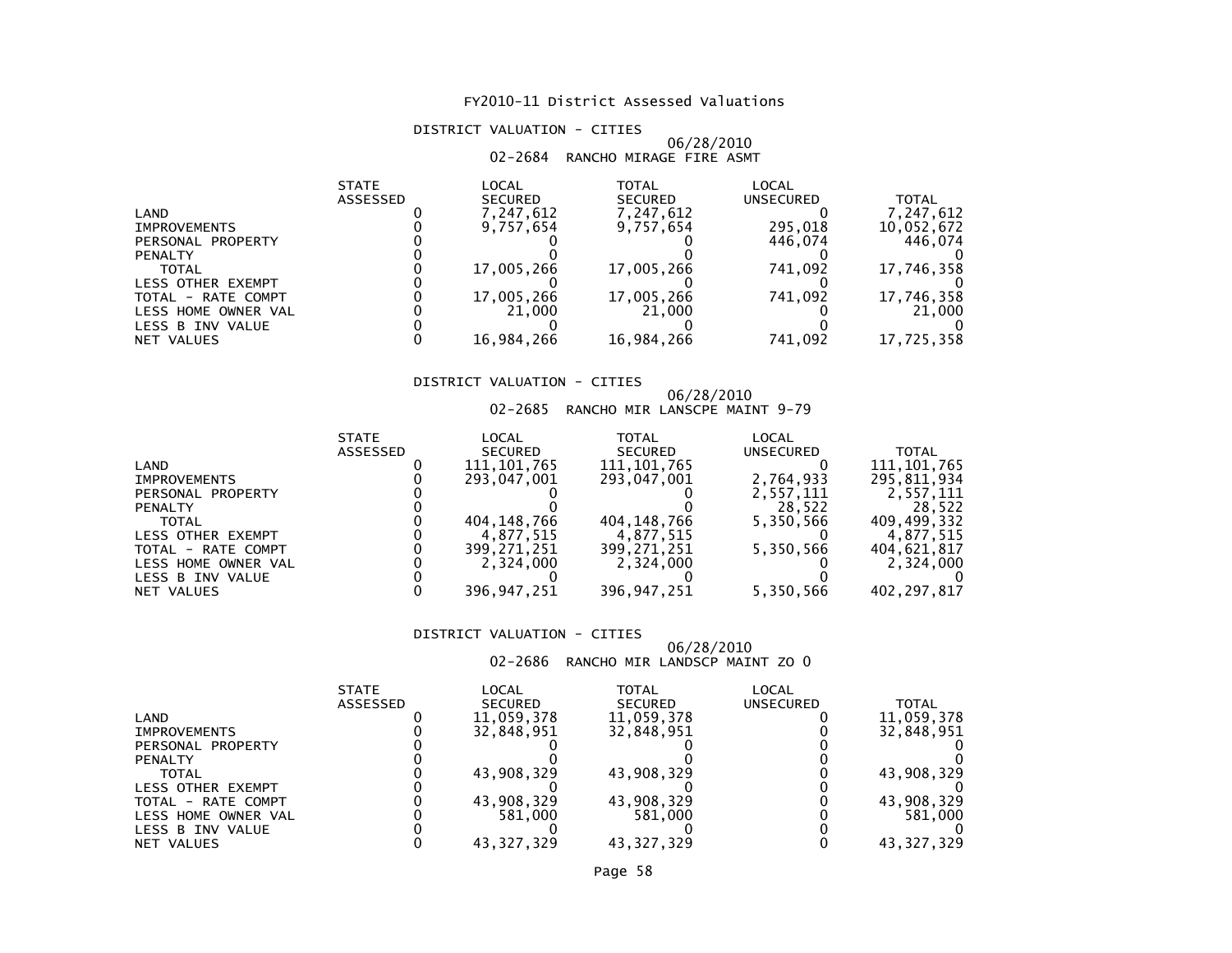#### DISTRICT VALUATION - CITIES

#### 06/28/201002-2687 RANCHO MIR LIGH MAINT DIST 1

|                          | <b>STATE</b><br>ASSESSED | LOCAL<br><b>SECURED</b> | <b>TOTAL</b><br><b>SECURED</b> | LOCAL<br>UNSECURED | TOTAL     |
|--------------------------|--------------------------|-------------------------|--------------------------------|--------------------|-----------|
|                          |                          |                         |                                |                    |           |
| LAND                     |                          | 1,461,451               | 1,461,451                      |                    | 1,461,451 |
| <b>IMPROVEMENTS</b>      |                          | 3,702,639               | 3,702,639                      |                    | 3,702,639 |
| PERSONAL PROPERTY        |                          |                         |                                |                    |           |
| <b>PENALTY</b>           |                          |                         |                                |                    |           |
| <b>TOTAL</b>             |                          | 5,164,090               | 5,164,090                      |                    | 5,164,090 |
| <b>LESS OTHER EXEMPT</b> |                          |                         |                                |                    |           |
| TOTAL - RATE COMPT       |                          | 5,164,090               | 5,164,090                      |                    | 5,164,090 |
| LESS HOME OWNER VAL      |                          | 133,000                 | 133,000                        |                    | 133,000   |
| LESS B INV VALUE         |                          |                         |                                |                    |           |
| NET VALUES               |                          | 5,031,090               | 5,031,090                      |                    | 5,031,090 |

#### DISTRICT VALUATION - CITIES

## 06/28/2010 02-2688 RANCHO MIR LNDSCPMAINT ZO2

| <b>STATE</b> | LOCAL          | TOTAL                               | LOCAL                               |                        |
|--------------|----------------|-------------------------------------|-------------------------------------|------------------------|
| ASSESSED     | <b>SECURED</b> | <b>SECURED</b>                      | <b>UNSECURED</b>                    | <b>TOTAL</b>           |
|              | 14, 181, 768   | 14, 181, 768                        |                                     | 14, 181, 768           |
|              | 36,081,329     | 36,081,329                          | 406.313                             | 36,487,642             |
|              |                |                                     | 609.858                             | 609,858                |
|              |                |                                     | 39.264                              | 39,264                 |
|              | 50.263.097     | 50,263,097                          | 1.055.435                           | 51, 318, 532           |
|              |                |                                     |                                     |                        |
|              |                |                                     |                                     | 51, 318, 532           |
|              |                |                                     |                                     | 222,600                |
|              |                |                                     |                                     |                        |
|              |                |                                     |                                     | 51,095,932             |
|              |                | 50,263,097<br>222,600<br>50,040,497 | 50,263,097<br>222,600<br>50,040,497 | 1,055,435<br>1,055,435 |

#### DISTRICT VALUATION - CITIES

## 06/28/2010 02-2689 RANCHO MIRAGE ASMNT #77-2

|                          | <b>STATE</b>    | LOCAL          | TOTAL          | LOCAL     |            |
|--------------------------|-----------------|----------------|----------------|-----------|------------|
|                          | <b>ASSESSED</b> | <b>SECURED</b> | <b>SECURED</b> | UNSECURED | TOTAL      |
| LAND                     |                 | 38,911,450     | 38,911,450     |           | 38,911,450 |
| <b>IMPROVEMENTS</b>      |                 | 57.270.662     | 57,270,662     | 487.456   | 57.758.118 |
| PERSONAL PROPERTY        |                 |                |                | 1,061,013 | 1,061,013  |
| <b>PENALTY</b>           |                 |                |                | 68.160    | 68,160     |
| TOTAL                    |                 | 96, 182, 112   | 96, 182, 112   | 1,616,629 | 97,798,741 |
| <b>LESS OTHER EXEMPT</b> |                 |                |                |           |            |
| TOTAL - RATE COMPT       |                 | 96, 182, 112   | 96, 182, 112   | 1,616,629 | 97,798,741 |
| LESS HOME OWNER VAL      |                 | 229,600        | 229,600        |           | 229,600    |
| LESS B INV VALUE         |                 |                |                |           |            |
| NET VALUES               |                 | 95.952.512     | 95.952.512     | 1.616.629 | 97.569.141 |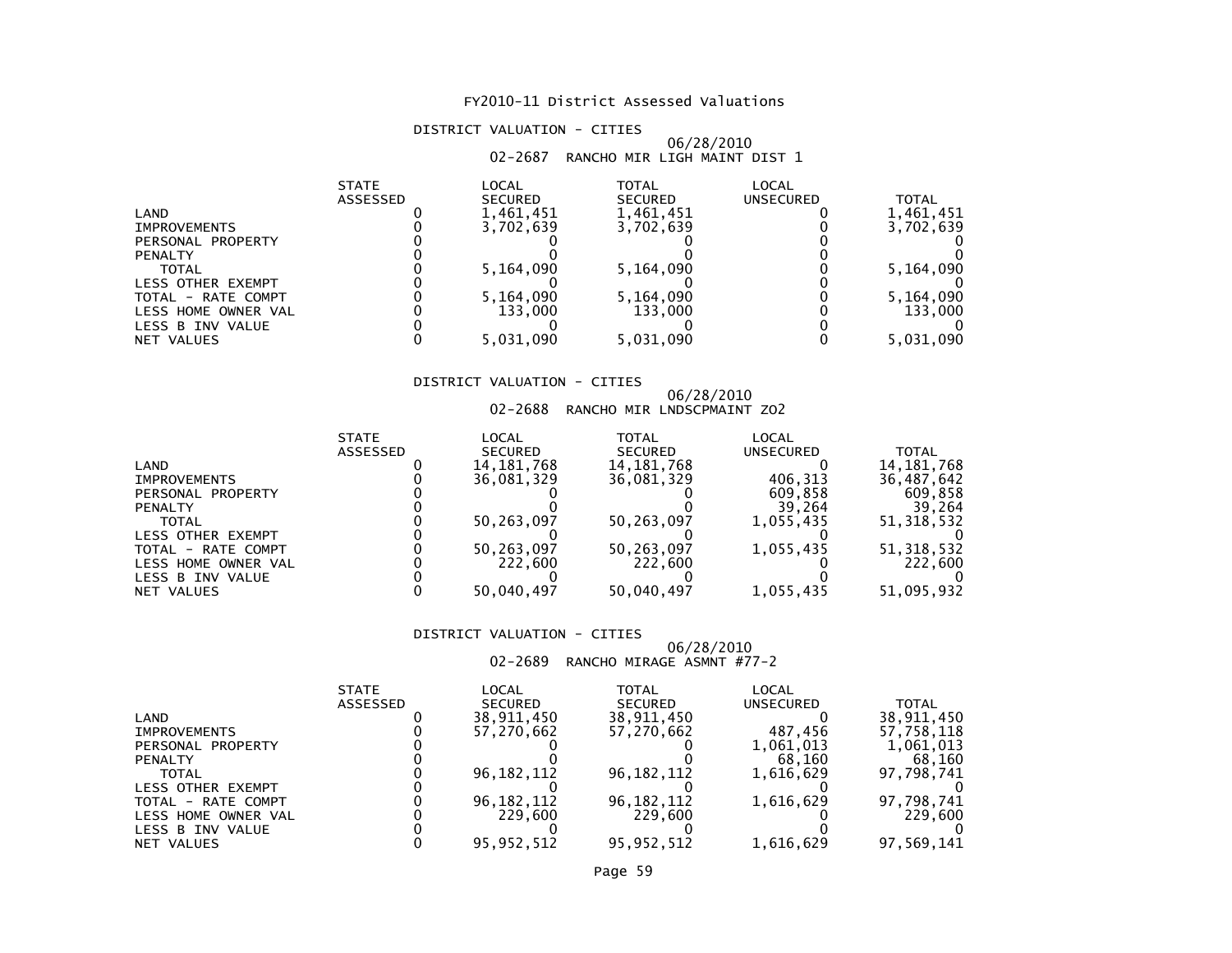#### DISTRICT VALUATION - CITIES

## 06/28/2010 02-2690 RANCHO MIRAGE RDV-84 PROJ

| <b>STATE</b> | LOCAL          | <b>TOTAL</b>                                                           | LOCAL                                                                  |                                                    |
|--------------|----------------|------------------------------------------------------------------------|------------------------------------------------------------------------|----------------------------------------------------|
| ASSESSED     | <b>SECURED</b> | <b>SECURED</b>                                                         | UNSECURED                                                              | <b>TOTAL</b>                                       |
|              | 1,058,416,863  | 1,058,416,863                                                          | 9,382                                                                  | 1,058,426,245                                      |
|              | 2,706,819,042  | 2,706,819,042                                                          | 36,504,792                                                             | 2,743,323,834                                      |
|              | 9.325.719      | 9.325.719                                                              | 129,706,027                                                            | 139,031,746                                        |
|              |                |                                                                        |                                                                        | 455.582                                            |
|              | 3,774,761,013  | 3,774,761,013                                                          | 166,476,394                                                            | 3,941,237,407                                      |
|              |                |                                                                        |                                                                        | 445.192.290                                        |
|              |                |                                                                        |                                                                        | 3,496,045,117                                      |
|              |                |                                                                        |                                                                        | 17,378,200                                         |
|              |                |                                                                        |                                                                        |                                                    |
|              |                |                                                                        |                                                                        | 3,478,666,917                                      |
|              |                | 199.389<br>333,693,102<br>3,441,067,911<br>17.378.200<br>3,423,689,711 | 199,389<br>333,693,102<br>3,441,067,911<br>17,378,200<br>3,423,689,711 | 256,193<br>111,499,188<br>54,977,206<br>54,977,206 |

#### DISTRICT VALUATION - CITIES

#### 06/28/201002-2692 RANCHO MIRAGE MUNI LT MAINT

| <b>STATE</b> | LOCAL          | TOTAL          | LOCAL     |              |
|--------------|----------------|----------------|-----------|--------------|
| ASSESSED     | <b>SECURED</b> | <b>SECURED</b> | UNSECURED | <b>TOTAL</b> |
|              | 1,461,451      | 1,461,451      |           | 1,461,451    |
|              | 3.702.639      | 3,702,639      |           | 3,702,639    |
|              |                |                |           |              |
|              |                |                |           |              |
|              | 5,164,090      | 5,164,090      |           | 5,164,090    |
|              |                |                |           |              |
|              | 5,164,090      | 5,164,090      |           | 5,164,090    |
|              | 133,000        | 133.000        |           | 133,000      |
|              |                |                |           |              |
|              | 5.031.090      | 5,031,090      |           | 5,031,090    |
|              |                |                |           |              |

#### DISTRICT VALUATION - CITIES

### 06/28/2010

#### 02-2701 CITY OF RIVERSIDE

|                     | STATE    | LOCAL          | TOTAL          | LOCAL            |                              |
|---------------------|----------|----------------|----------------|------------------|------------------------------|
|                     | ASSESSED | SECURED        | SECURED        | <b>UNSECURED</b> | <b>TOTAL</b>                 |
| LAND                |          | 6,360,963,378  | 6,360,963,378  | 211.182          | 6,361,174,560                |
| <b>IMPROVEMENTS</b> |          | 15,517,910,904 | 15,517,910,904 | 557,155,410      | 16,075,066,314               |
| PERSONAL PROPERTY   |          | 175,872,048    | 175,872,048    | 689,904,755      | 865,776,803                  |
| <b>PENALTY</b>      |          | 895.069        | 895,069        | 13,651,655       | 14,546,724                   |
| <b>TOTAL</b>        |          | 22,055,641,399 | 22,055,641,399 | 1,260,923,002    | 23,316,564,401               |
| LESS OTHER EXEMPT   |          | 926,362,319    | 926,362,319    | 56,876,183       | 983,238,502                  |
| TOTAL - RATE COMPT  |          | 21,129,279,080 | 21.129.279.080 |                  | 1,204,046,819 22,333,325,899 |
| LESS HOME OWNER VAL |          | 264,679,605    | 264,679,605    |                  | 264,679,605                  |
| LESS B INV VALUE    |          |                |                |                  |                              |
| NET VALUES          |          | 20,864,599,475 | 20,864,599,475 |                  | 1,204,046,819 22,068,646,294 |
|                     |          |                |                |                  |                              |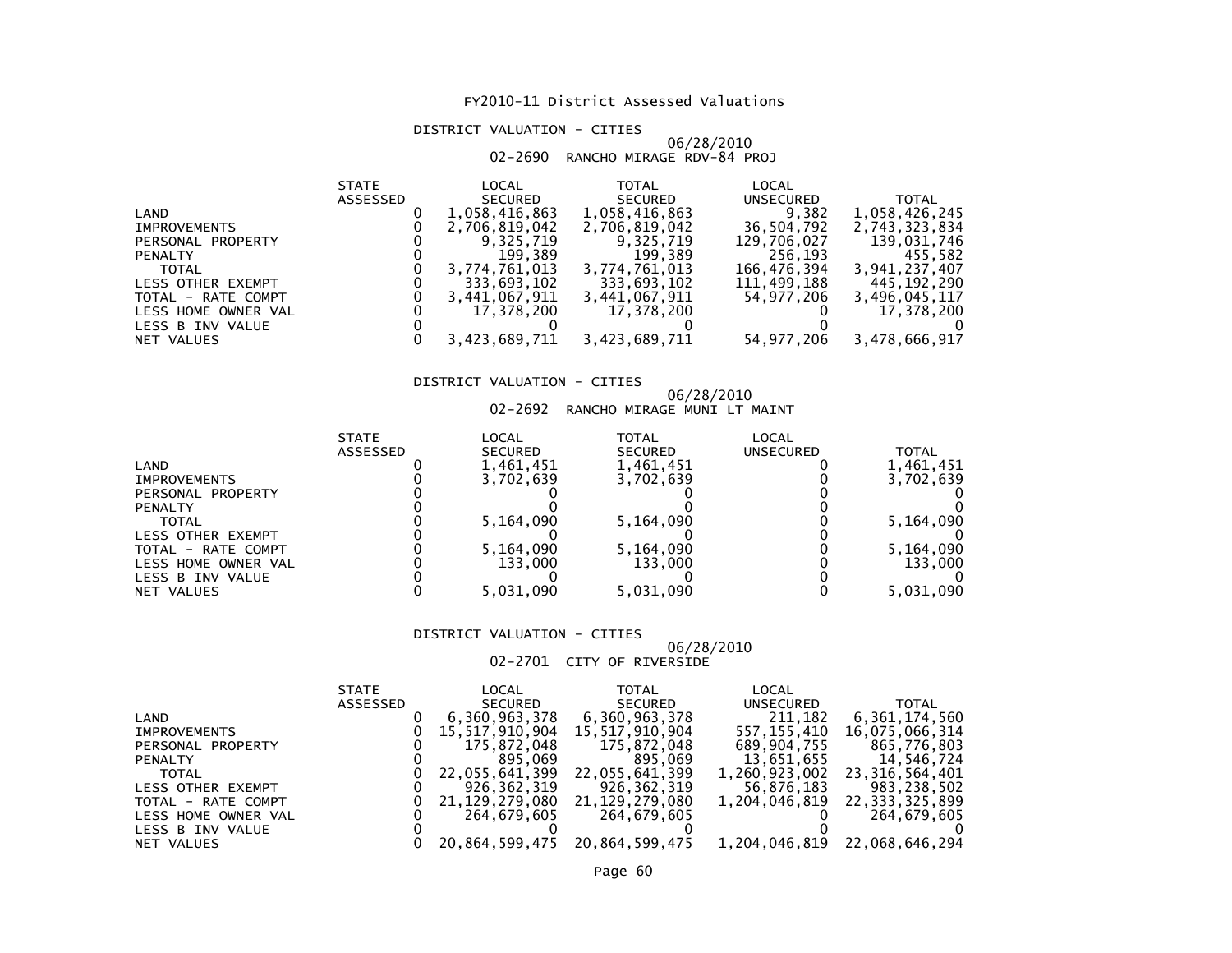#### DISTRICT VALUATION - CITIES

#### 06/28/201002-2703 SYCAMORE CYN BOX SPRGS PARK RDV

| LOCAL<br><b>TOTAL</b><br>LOCAL<br><b>STATE</b>                   |               |
|------------------------------------------------------------------|---------------|
| <b>ASSESSED</b><br><b>SECURED</b><br><b>SECURED</b><br>UNSECURED | <b>TOTAL</b>  |
| 139.400.183<br>139,400,183<br>LAND                               | 139,400,183   |
| 90,278,422<br>509.569.545<br>509.569.545<br><b>IMPROVEMENTS</b>  | 599,847,967   |
| 38, 322, 638<br>7.069.117<br>7.069.117<br>PERSONAL PROPERTY      | 45,391,755    |
| 296.543<br><b>PENALTY</b>                                        | 296,543       |
| 656,038,845<br>656.038.845<br>128,897,603<br><b>TOTAL</b>        | 784,936,448   |
| LESS OTHER EXEMPT                                                |               |
| 656,038,845<br>656,038,845<br>128,897,603<br>TOTAL - RATE COMPT  | 784,936,448   |
| LESS HOME OWNER VAL                                              |               |
| LESS B INV VALUE                                                 |               |
| 128,897,603<br>656,038,845<br>656,038,845<br>NET VALUES          | 784, 936, 448 |

#### DISTRICT VALUATION - CITIES

# 06/28/2010<br>202-2704 SYC/BOX SPRGS-IND PK RDV AB1290

|                          | <b>STATE</b>    | LOCAL          | TOTAL          | LOCAL     |            |
|--------------------------|-----------------|----------------|----------------|-----------|------------|
|                          | <b>ASSESSED</b> | <b>SECURED</b> | <b>SECURED</b> | UNSECURED | TOTAL      |
| LAND                     |                 | 6,486,791      | 6,486,791      |           | 6,486,791  |
| <b>IMPROVEMENTS</b>      |                 | 15,385,312     | 15,385,312     | 191,052   | 15,576,364 |
| PERSONAL PROPERTY        |                 | 64.552         | 64.552         | 278.183   | 342,735    |
| <b>PENALTY</b>           |                 |                |                | 4.028     | 4.028      |
| <b>TOTAL</b>             |                 | 21,936,655     | 21,936,655     | 473.263   | 22,409,918 |
| <b>LESS OTHER EXEMPT</b> |                 |                |                |           |            |
| TOTAL - RATE COMPT       |                 | 21,936,655     | 21,936,655     | 473.263   | 22,409,918 |
| LESS HOME OWNER VAL      |                 |                |                |           |            |
| LESS B INV VALUE         |                 |                |                |           |            |
| NET VALUES               |                 | 21,936,655     | 21,936,655     | 473,263   | 22,409,918 |

#### DISTRICT VALUATION - CITIES

## 06/28/2010 02-2705 RIV MALL & WHITE PK - 85 ANX

| <b>STATE</b>    | LOCAL          | TOTAL          | LOCAL            |              |
|-----------------|----------------|----------------|------------------|--------------|
| <b>ASSESSED</b> | <b>SECURED</b> | <b>SECURED</b> | <b>UNSECURED</b> | <b>TOTAL</b> |
|                 | 34,120,390     | 34,120,390     |                  | 34,120,390   |
|                 | 77,829,407     | 77,829,407     | 354,259          | 78,183,666   |
|                 | 50.035         | 50.035         | 2,460,263        | 2,510,298    |
|                 | 230            | 230            | 73.834           | 74.064       |
|                 | 112,000,062    | 112,000,062    | 2,888,356        | 114,888,418  |
|                 | 19.137.222     | 19,137,222     |                  | 19.137.222   |
|                 | 92,862,840     | 92,862,840     | 2,888,356        | 95,751,196   |
|                 | 1,120,000      | 1,120,000      |                  | 1,120,000    |
|                 |                |                |                  |              |
|                 | 91,742,840     | 91,742,840     | 2,888,356        | 94,631,196   |
|                 |                |                |                  |              |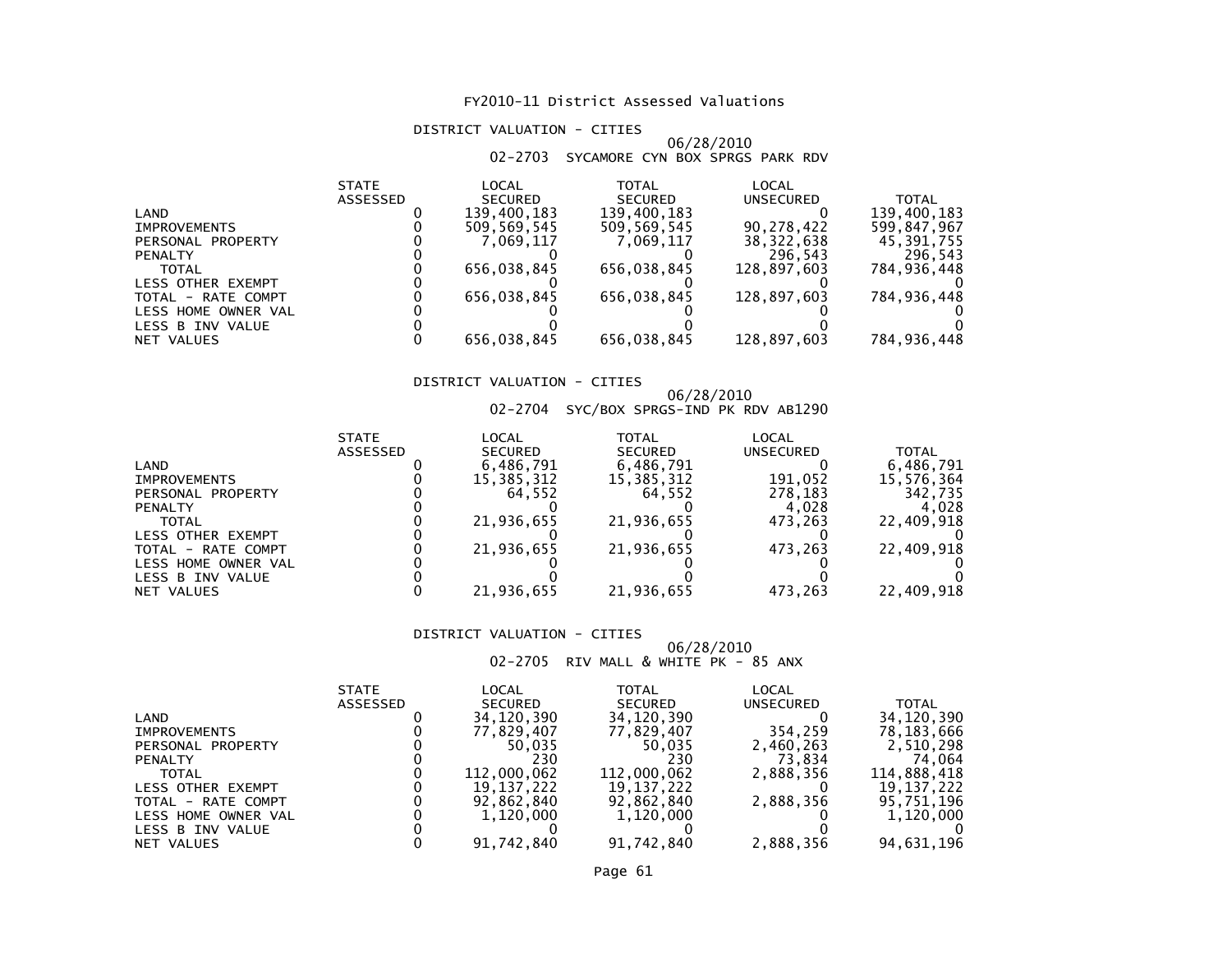#### DISTRICT VALUATION - CITIES

## 06/28/2010 02-2706 RIVERSIDE MALL & WHITE PK 75 ANX

| <b>STATE</b> | LOCAL          | TOTAL          | LOCAL      |               |
|--------------|----------------|----------------|------------|---------------|
| ASSESSED     | <b>SECURED</b> | <b>SECURED</b> | UNSECURED  | <b>TOTAL</b>  |
|              | 112,428,238    | 112,428,238    | 3.735      | 112,431,973   |
|              | 336.129.336    | 336.129.336    | 6,939,189  | 343,068,525   |
|              | 40.411.798     | 40,411,798     | 23,716,102 | 64,127,900    |
|              | 14.379         | 14.379         | 369,860    | 384,239       |
|              | 488,983,751    | 488.983.751    | 31,028,886 | 520,012,637   |
|              | 12,026,861     | 12,026,861     | 1,636,661  | 13,663,522    |
|              | 476,956,890    | 476,956,890    | 29.392.225 | 506, 349, 115 |
|              | 1,202,600      | 1,202,600      |            | 1,202,600     |
|              |                |                |            |               |
|              | 475,754,290    | 475,754,290    | 29,392,225 | 505, 146, 515 |
|              |                |                |            |               |

#### DISTRICT VALUATION - CITIES

#### 06/28/201002-2707 RIV MALL & WHITE PK RENEWAL PROJ

|                          | <b>STATE</b>    | LOCAL          | TOTAL          | LOCAL      |             |
|--------------------------|-----------------|----------------|----------------|------------|-------------|
|                          | <b>ASSESSED</b> | <b>SECURED</b> | <b>SECURED</b> | UNSECURED  | TOTAL       |
| LAND                     |                 | 25,703,820     | 25,703,820     |            | 25,703,820  |
| <b>IMPROVEMENTS</b>      |                 | 114.770.928    | 114,770,928    | 4.990.315  | 119,761,243 |
| PERSONAL PROPERTY        |                 | 5,939,288      | 5,939,288      | 6,614,323  | 12,553,611  |
| <b>PENALTY</b>           |                 | 250            | 250            | 208,490    | 208,740     |
| <b>TOTAL</b>             |                 | 146.414.286    | 146.414.286    | 11,813,128 | 158.227.414 |
| <b>LESS OTHER EXEMPT</b> |                 | 7,866,612      | 7,866,612      | 125,975    | 7,992,587   |
| TOTAL - RATE COMPT       |                 | 138,547,674    | 138,547,674    | 11,687,153 | 150,234,827 |
| LESS HOME OWNER VAL      |                 | 28,000         | 28,000         |            | 28,000      |
| LESS B INV VALUE         |                 |                |                |            |             |
| NET VALUES               |                 | 138,519,674    | 138,519,674    | 11,687,153 | 150,206,827 |

#### DISTRICT VALUATION - CITIES

#### 06/28/201002-2708 CASA BLANCA REDEVEL PROJECT

|                     | <b>STATE</b>    | LOCAL          | TOTAL          | LOCAL            |               |
|---------------------|-----------------|----------------|----------------|------------------|---------------|
|                     | <b>ASSESSED</b> | <b>SECURED</b> | <b>SECURED</b> | <b>UNSECURED</b> | TOTAL         |
| LAND                |                 | 92,110,189     | 92,110,189     | 2,163            | 92,112,352    |
| <b>IMPROVEMENTS</b> |                 | 203, 205, 304  | 203, 205, 304  | 23,819,978       | 227,025,282   |
| PERSONAL PROPERTY   |                 | 113.069        | 113.069        | 17,604,902       | 17.717.971    |
| <b>PENALTY</b>      |                 |                |                | 299.712          | 299.712       |
| <b>TOTAL</b>        |                 | 295,428,562    | 295,428,562    | 41,726,755       | 337, 155, 317 |
| LESS OTHER EXEMPT   |                 | 8,030,030      | 8,030,030      |                  | 8,030,030     |
| TOTAL - RATE COMPT  |                 | 287,398,532    | 287,398,532    | 41,726,755       | 329,125,287   |
| LESS HOME OWNER VAL |                 | 4.142.600      | 4,142,600      |                  | 4,142,600     |
| LESS B INV VALUE    |                 |                |                |                  |               |
| NET VALUES          |                 | 283.255.932    | 283.255.932    | 41,726,755       | 324,982,687   |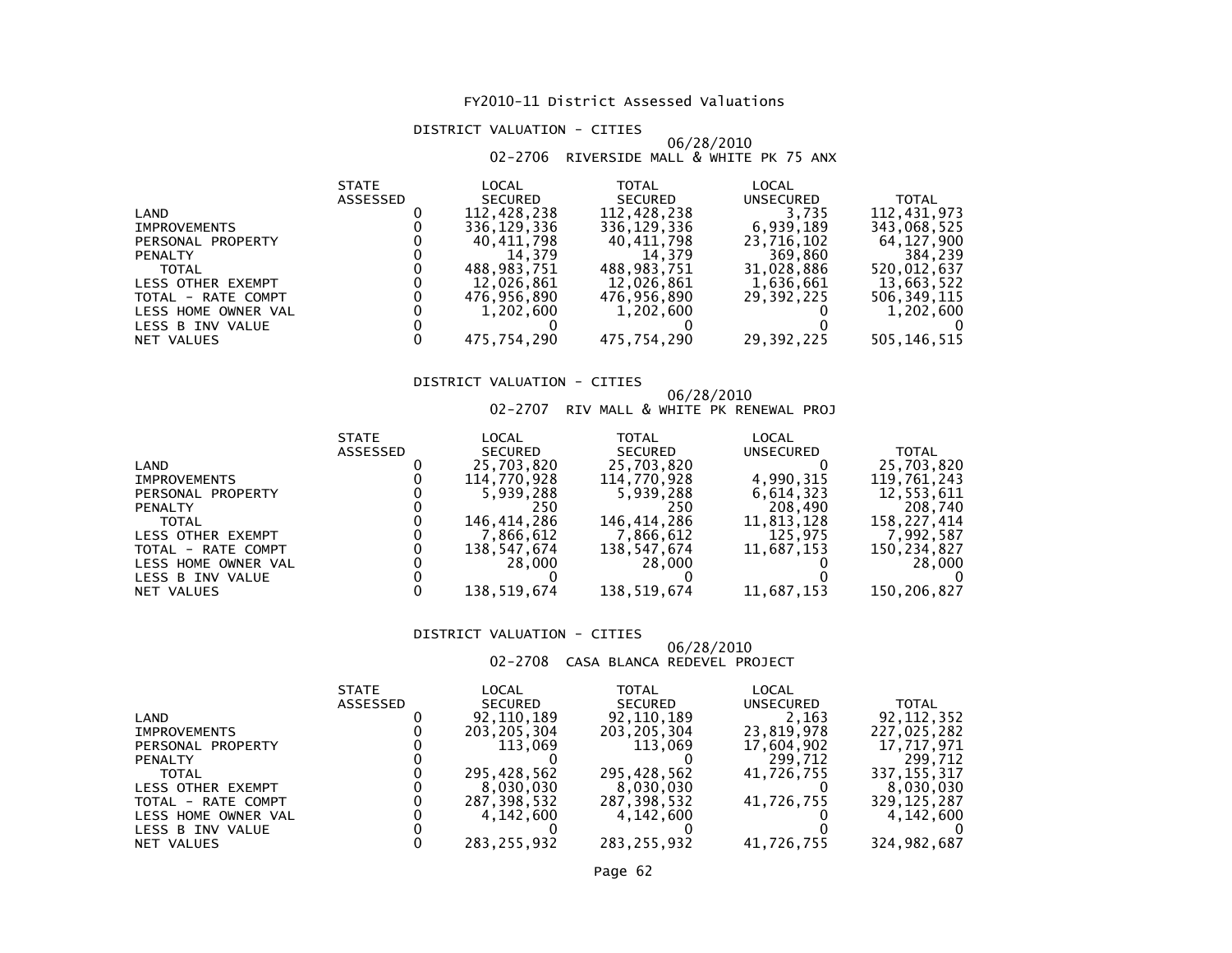#### DISTRICT VALUATION - CITIES

#### 06/28/201002-2709 AIRPORT INDUST REDEVEL PROJECT

| <b>STATE</b>    | LOCAL          | <b>TOTAL</b>   | LOCAL      |               |
|-----------------|----------------|----------------|------------|---------------|
| <b>ASSESSED</b> | <b>SECURED</b> | <b>SECURED</b> | UNSECURED  | <b>TOTAL</b>  |
|                 | 58,284,963     | 58,284,963     |            | 58,284,963    |
|                 | 150,941,869    | 150,941,869    | 3,212,726  | 154, 154, 595 |
|                 | 4,503,863      | 4,503,863      | 42,340,990 | 46,844,853    |
|                 | 369            | 369            | 1,631,971  | 1,632,340     |
|                 | 213,731,064    | 213,731,064    | 47,185,687 | 260,916,751   |
|                 | 31,454,537     | 31,454,537     | 134,894    | 31,589,431    |
|                 | 182, 276, 527  | 182,276,527    | 47.050.793 | 229,327,320   |
|                 | 140.000        | 140,000        |            | 140,000       |
|                 |                |                |            |               |
|                 | 182, 136, 527  | 182, 136, 527  | 47,050,793 | 229, 187, 320 |
|                 |                |                |            |               |

#### DISTRICT VALUATION - CITIES

#### 06/28/201002-2710 AIRPORT INDUS REDEV PROJ 80ANX

| <b>STATE</b>    | LOCAL          | <b>TOTAL</b>   | LOCAL            |               |
|-----------------|----------------|----------------|------------------|---------------|
| <b>ASSESSED</b> | <b>SECURED</b> | <b>SECURED</b> | <b>UNSECURED</b> | <b>TOTAL</b>  |
|                 | 73,382,778     | 73,382,778     | 2,848            | 73,385,626    |
|                 | 132,100,489    | 132,100,489    | 16,777,431       | 148.877.920   |
|                 | 12,344,083     | 12,344,083     | 18,165,970       | 30,510,053    |
|                 | 5.839          | 5.839          | 547,828          | 553.667       |
|                 | 217.833.189    | 217,833,189    | 35.494.077       | 253,327,266   |
|                 | 3,020,544      | 3,020,544      |                  | 3,020,544     |
|                 | 214,812,645    | 214,812,645    | 35,494,077       | 250,306,722   |
|                 | 42.000         | 42,000         |                  | 42,000        |
|                 |                |                |                  |               |
|                 | 214,770,645    | 214,770,645    | 35,494,077       | 250, 264, 722 |
|                 |                |                |                  |               |

#### DISTRICT VALUATION - CITIES

#### 06/28/201002-2711 EASTSIDE REDEVELOPMENT PROJECT

|                     | <b>STATE</b>    | LOCAL          | TOTAL          | LOCAL            |              |
|---------------------|-----------------|----------------|----------------|------------------|--------------|
|                     | <b>ASSESSED</b> | <b>SECURED</b> | <b>SECURED</b> | <b>UNSECURED</b> | <b>TOTAL</b> |
| LAND                |                 | 2,735,687      | 2,735,687      |                  | 2,735,687    |
| <b>IMPROVEMENTS</b> |                 | 6.970.011      | 6,970,011      |                  | 6,970,011    |
| PERSONAL PROPERTY   |                 |                |                |                  |              |
| <b>PENALTY</b>      |                 |                |                |                  |              |
| <b>TOTAL</b>        |                 | 9,705,698      | 9,705,698      |                  | 9,705,698    |
| LESS OTHER EXEMPT   |                 | 558.633        | 558,633        |                  | 558,633      |
| TOTAL - RATE COMPT  |                 | 9,147,065      | 9,147,065      |                  | 9,147,065    |
| LESS HOME OWNER VAL |                 | 294,000        | 294,000        |                  | 294,000      |
| LESS B INV VALUE    |                 |                |                |                  |              |
| NET VALUES          |                 | 8.853.065      | 8.853.065      |                  | 8.853.065    |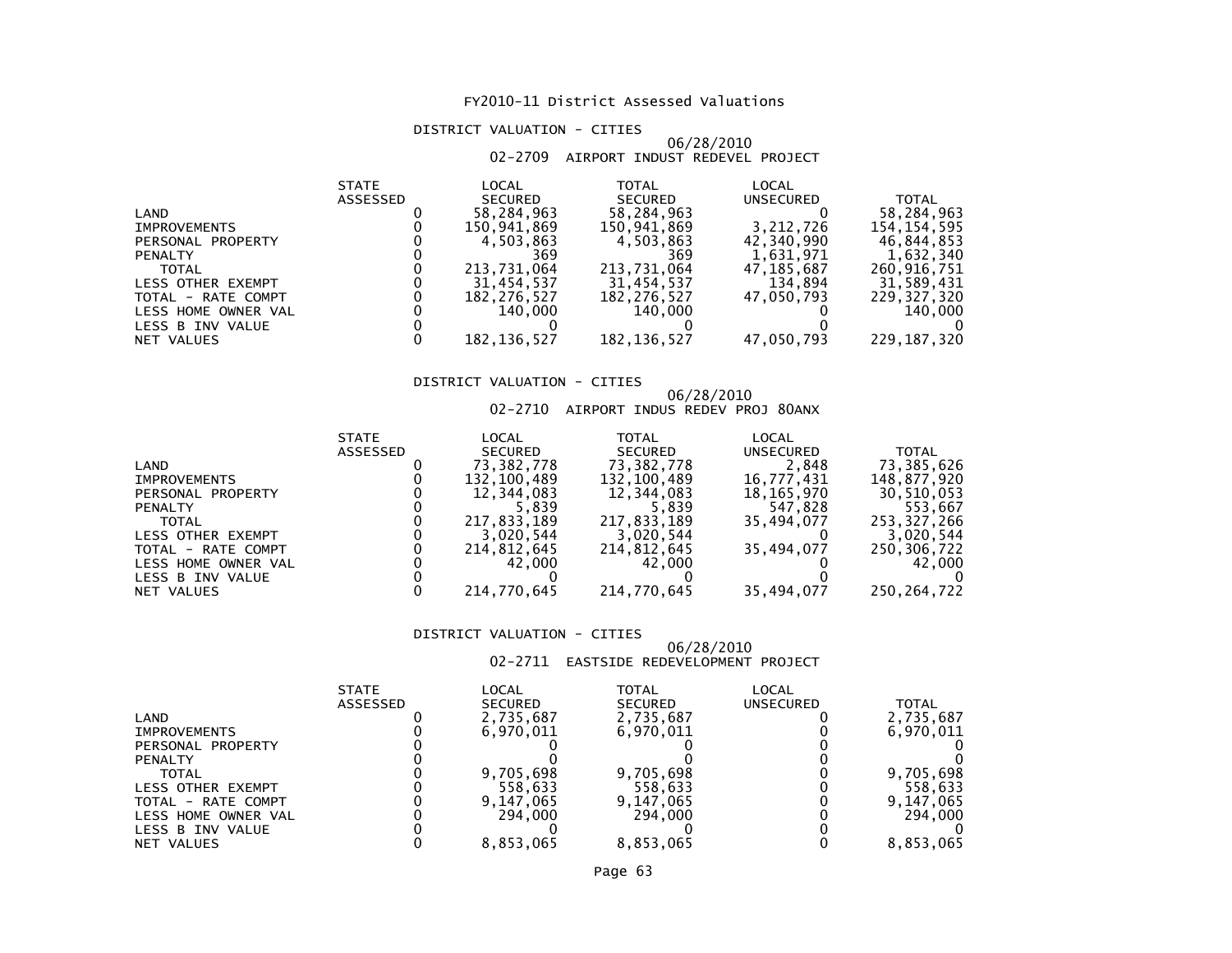#### DISTRICT VALUATION - CITIES

#### 06/28/201002-2712 CENTRAL INDUSTRIAL REDEVEL PROJ

| <b>STATE</b>    | LOCAL          | <b>TOTAL</b>   | LOCAL       |              |
|-----------------|----------------|----------------|-------------|--------------|
| <b>ASSESSED</b> | <b>SECURED</b> | <b>SECURED</b> | UNSECURED   | <b>TOTAL</b> |
|                 | 43,895,664     | 43,895,664     |             | 43,895,664   |
|                 | 82,608,403     | 82,608,403     | 17,025,004  | 99,633,407   |
|                 | 2,840,488      | 2,840,488      | 10,902,713  | 13,743,201   |
|                 | 9.808          | 9,808          | 431,050     | 440,858      |
|                 | 129,354,363    | 129, 354, 363  | 28,358,767  | 157,713,130  |
|                 | 1,626,249      | 1,626,249      |             | 1,626,249    |
|                 | 127,728,114    | 127,728,114    | 28,358,767  | 156,086,881  |
|                 | 294,000        | 294,000        |             | 294,000      |
|                 |                |                |             |              |
|                 | 127,434,114    |                |             | 155,792,881  |
|                 |                |                | 127,434,114 | 28,358,767   |

#### DISTRICT VALUATION - CITIES

## 06/28/2010 02-2713 ARLINGTON CENTER PROJ REDV

|                          | <b>STATE</b> | LOCAL          | TOTAL          | LOCAL            |              |
|--------------------------|--------------|----------------|----------------|------------------|--------------|
|                          | ASSESSED     | <b>SECURED</b> | <b>SECURED</b> | <b>UNSECURED</b> | <b>TOTAL</b> |
| LAND                     |              | 8,059,780      | 8,059,780      |                  | 8,059,780    |
| <b>IMPROVEMENTS</b>      |              | 11,792,966     | 11,792,966     | 433,401          | 12,226,367   |
| PERSONAL PROPERTY        |              | 94.156         | 94.156         | 695,969          | 790,125      |
| <b>PENALTY</b>           |              |                |                | 43.611           | 43.611       |
| <b>TOTAL</b>             |              | 19,946,902     | 19,946,902     | 1.172.981        | 21, 119, 883 |
| <b>LESS OTHER EXEMPT</b> |              | 327,067        | 327,067        |                  | 327,067      |
| TOTAL - RATE COMPT       |              | 19,619,835     | 19,619,835     | 1,172,981        | 20,792,816   |
| LESS HOME OWNER VAL      |              | 84.000         | 84.000         |                  | 84,000       |
| LESS B INV VALUE         |              |                |                |                  |              |
| NET VALUES               |              | 19,535,835     | 19,535,835     | 1,172,981        | 20,708,816   |

#### DISTRICT VALUATION - CITIES

## 06/28/2010 02-2714 CENTRAL INDUST RDV - 85 ANX

|                          | <b>STATE</b> | LOCAL          | TOTAL          | LOCAL      |              |
|--------------------------|--------------|----------------|----------------|------------|--------------|
|                          | ASSESSED     | <b>SECURED</b> | <b>SECURED</b> | UNSECURED  | <b>TOTAL</b> |
| LAND                     |              | 87,839,230     | 87,839,230     | 6.719      | 87,845,949   |
| <b>IMPROVEMENTS</b>      |              | 289.424.904    | 289.424.904    | 13,028,362 | 302,453,266  |
| PERSONAL PROPERTY        |              | 3,992,733      | 3,992,733      | 9,362,462  | 13,355,195   |
| <b>PENALTY</b>           |              | 27.242         | 27.242         | 326,055    | 353.297      |
| <b>TOTAL</b>             |              | 381,284,109    | 381,284,109    | 22,723,598 | 404,007,707  |
| <b>LESS OTHER EXEMPT</b> |              | 19.050.495     | 19,050,495     | 14,700     | 19,065,195   |
| TOTAL - RATE COMPT       |              | 362, 233, 614  | 362, 233, 614  | 22,708,898 | 384,942,512  |
| LESS HOME OWNER VAL      |              | 383.600        | 383,600        |            | 383,600      |
| LESS B INV VALUE         |              |                |                |            |              |
| NET VALUES               |              | 361.850.014    | 361,850,014    | 22,708,898 | 384,558,912  |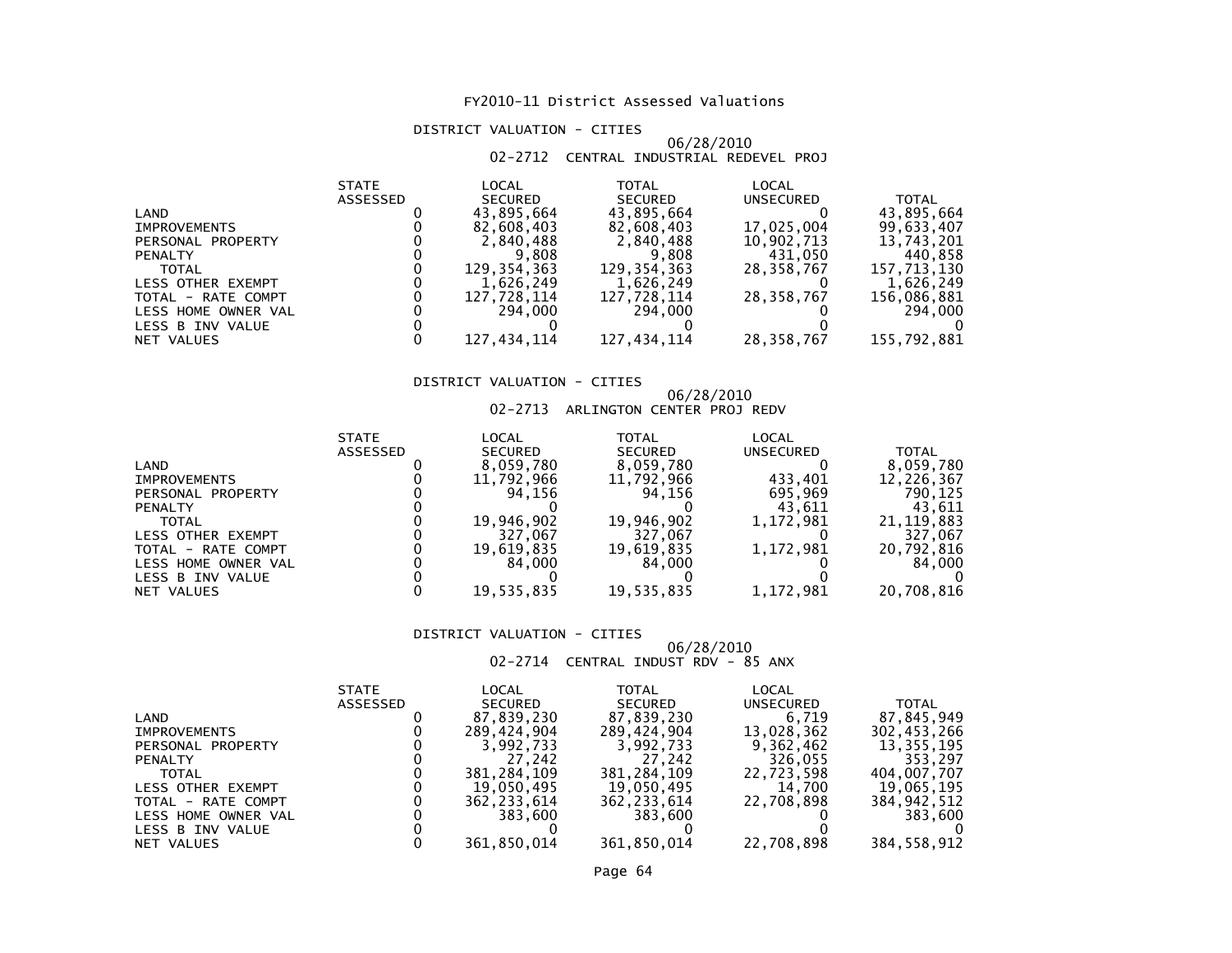#### DISTRICT VALUATION - CITIES

#### 06/28/201002-2715 AIRPORT INDUST RDV - 85 ANX

| LOCAL<br>LOCAL<br><b>TOTAL</b><br><b>STATE</b>      |                           |
|-----------------------------------------------------|---------------------------|
| <b>ASSESSED</b><br><b>SECURED</b><br><b>SECURED</b> | UNSECURED<br><b>TOTAL</b> |
| 18,806,326<br>18,806,326<br>LAND                    | 53,746<br>18,860,072      |
| 66,843,868<br>66,843,868<br><b>IMPROVEMENTS</b>     | 3,087,629<br>69.931.497   |
| 18,030,376<br>18,030,376<br>PERSONAL PROPERTY       | 21, 187, 974<br>3,157,598 |
| 734<br>734<br><b>PENALTY</b>                        | 109,980<br>110,714        |
| 103,681,304<br>103,681,304<br><b>TOTAL</b>          | 110,090,257<br>6,408,953  |
| 3,980,299<br>3,980,299<br>LESS OTHER EXEMPT         | 338,065<br>4,318,364      |
| 99,701,005<br>99,701,005<br>TOTAL - RATE COMPT      | 6,070,888<br>105,771,893  |
| 42.000<br>42.000<br>LESS HOME OWNER VAL             | 42,000                    |
| LESS B INV VALUE                                    |                           |
| 99,659,005<br>99,659,005<br>NET VALUES              | 6,070,888<br>105,729,893  |

#### DISTRICT VALUATION - CITIES

## 06/28/2010 02-2716 CENTRAL INDUST RDV 98 ANX AB1290

|                          | <b>STATE</b> | LOCAL          | TOTAL          | LOCAL            |              |
|--------------------------|--------------|----------------|----------------|------------------|--------------|
|                          | ASSESSED     | <b>SECURED</b> | <b>SECURED</b> | <b>UNSECURED</b> | <b>TOTAL</b> |
| LAND                     |              | 6,942,557      | 6,942,557      |                  | 6,942,557    |
| <b>IMPROVEMENTS</b>      |              | 17,168,139     | 17, 168, 139   | 12.225           | 17,180,364   |
| PERSONAL PROPERTY        |              | 363.051        | 363.051        | 249.418          | 612,469      |
| <b>PENALTY</b>           |              | 36.178         | 36.178         |                  | 36,178       |
| <b>TOTAL</b>             |              | 24.509.925     | 24.509.925     | 261.643          | 24,771,568   |
| <b>LESS OTHER EXEMPT</b> |              | 8,584,876      | 8,584,876      |                  | 8,584,876    |
| TOTAL - RATE COMPT       |              | 15,925,049     | 15,925,049     | 261.643          | 16,186,692   |
| LESS HOME OWNER VAL      |              | 154,000        | 154.000        |                  | 154,000      |
| LESS B INV VALUE         |              |                |                |                  |              |
| NET VALUES               |              | 15,771,049     | 15,771,049     | 261,643          | 16,032,692   |

#### DISTRICT VALUATION - CITIES

 06/28/201002-2717 MAGNOLIA CENTER RDV PROJ AB1290

|                     | <b>STATE</b>    | LOCAL          | TOTAL          | LOCAL      |               |
|---------------------|-----------------|----------------|----------------|------------|---------------|
|                     | <b>ASSESSED</b> | <b>SECURED</b> | <b>SECURED</b> | UNSECURED  | TOTAL         |
| LAND                |                 | 183, 352, 965  | 183, 352, 965  |            | 183, 352, 965 |
| <b>IMPROVEMENTS</b> |                 | 368,985,000    | 368,985,000    | 30,360,261 | 399, 345, 261 |
| PERSONAL PROPERTY   |                 | 5,396,633      | 5,396,633      | 45.148.947 | 50,545,580    |
| <b>PENALTY</b>      |                 | 96,162         | 96,162         | 1,119,546  | 1,215,708     |
| <b>TOTAL</b>        |                 | 557,830,760    | 557,830,760    | 76,628,754 | 634,459,514   |
| LESS OTHER EXEMPT   |                 | 21,413,740     | 21,413,740     | 235,417    | 21,649,157    |
| TOTAL - RATE COMPT  |                 | 536,417,020    | 536,417,020    | 76.393.337 | 612,810,357   |
| LESS HOME OWNER VAL |                 | 609,000        | 609,000        |            | 609,000       |
| LESS B INV VALUE    |                 |                |                |            |               |
| NET VALUES          |                 | 535.808.020    | 535,808,020    | 76.393.337 | 612,201,357   |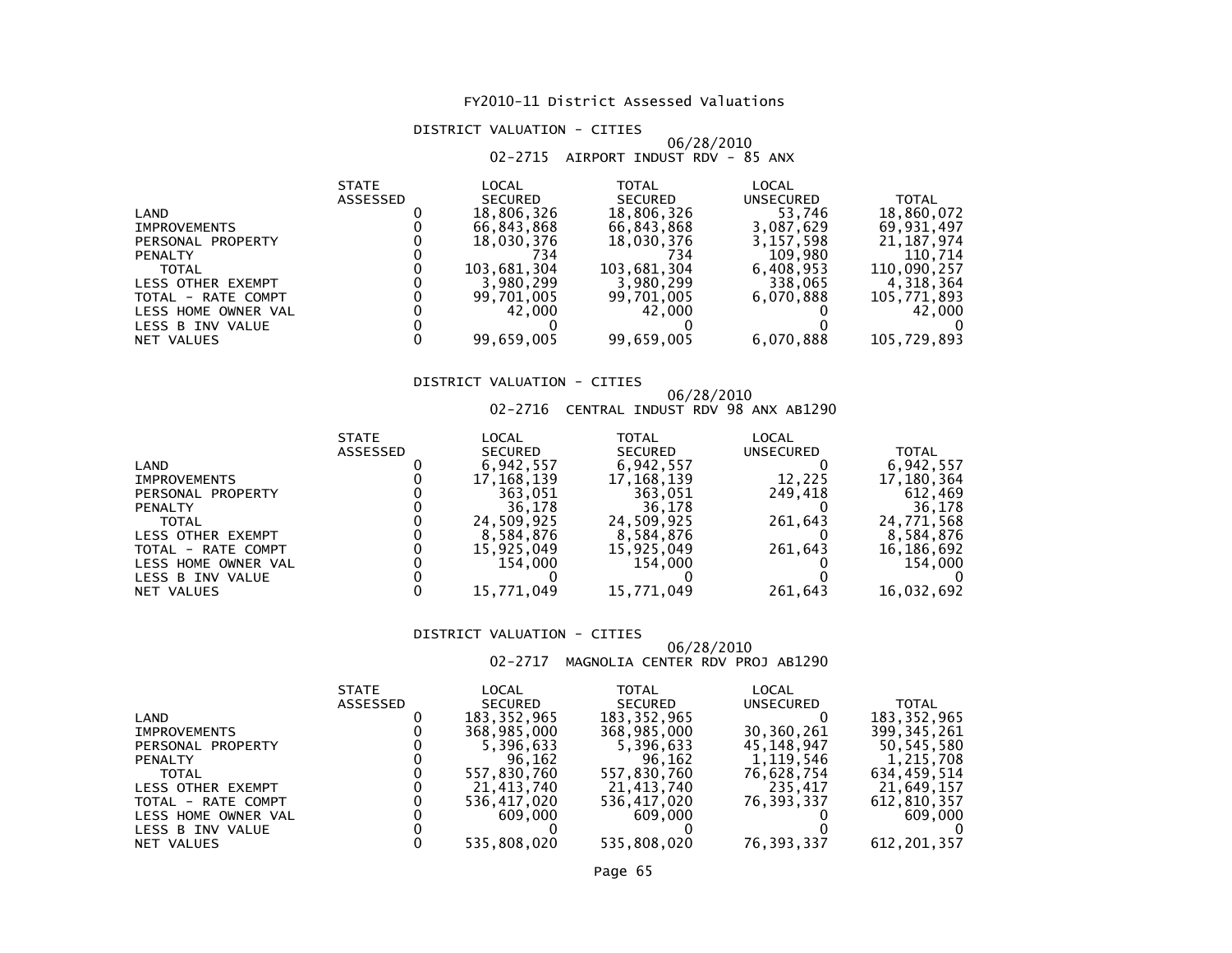#### DISTRICT VALUATION - CITIES

## 06/28/2010 02-2718 ARLINGTON AMND 3 RDV AB1290

|                     | <b>STATE</b> | LOCAL         | <b>TOTAL</b>   | LOCAL      |              |
|---------------------|--------------|---------------|----------------|------------|--------------|
|                     | ASSESSED     | SECURED       | <b>SECURED</b> | UNSECURED  | <b>TOTAL</b> |
| LAND                |              | 206,593,130   | 206,593,130    | 1,591      | 206,594,721  |
| <b>IMPROVEMENTS</b> |              | 397, 378, 897 | 397,378,897    | 17,218,714 | 414,597,611  |
| PERSONAL PROPERTY   |              | 4.121.316     | 4,121,316      | 17,012,464 | 21, 133, 780 |
| <b>PENALTY</b>      |              | 327.739       | 327.739        | 712.306    | 1.040.045    |
| <b>TOTAL</b>        |              | 608.421.082   | 608.421.082    | 34.945.075 | 643,366,157  |
| LESS OTHER EXEMPT   |              | 18,766,750    | 18,766,750     |            | 18,766,750   |
| TOTAL - RATE COMPT  |              | 589.654.332   | 589.654.332    | 34,945,075 | 624,599,407  |
| LESS HOME OWNER VAL |              | 3,978,800     | 3,978,800      |            | 3,978,800    |
| LESS B INV VALUE    |              |               |                |            |              |
| NET VALUES          |              | 585,675,532   | 585,675,532    | 34,945,075 | 620,620,607  |

#### DISTRICT VALUATION - CITIES

# 06/28/2010 02-2719 LA SIERRA/ARLANZA RDV AB1290

| <b>ASSESSED</b><br><b>SECURED</b><br><b>SECURED</b><br><b>UNSECURED</b><br>1,023,694,856<br>1,023,694,856<br>2,566<br>LAND<br>101,680,312<br>2,570,878,521<br>2,570,878,521<br><b>IMPROVEMENTS</b><br>33.225.595<br>33,225,595<br>126.215.142<br>PERSONAL PROPERTY<br>186,160<br>186,160<br>2,479,359<br><b>PENALTY</b><br>3,627,985,132<br>3,627,985,132<br>230,377,379<br><b>TOTAL</b><br>343,949,788<br>343,949,788<br>50,216,717<br>LESS OTHER EXEMPT<br>3,284,035,344<br>3,284,035,344<br>180,160,662<br>TOTAL - RATE COMPT<br>40.588.300<br>40,588,300<br>LESS HOME OWNER VAL<br>LESS B INV VALUE |            | <b>STATE</b> | LOCAL            | <b>TOTAL</b>     | LOCAL       |               |
|---------------------------------------------------------------------------------------------------------------------------------------------------------------------------------------------------------------------------------------------------------------------------------------------------------------------------------------------------------------------------------------------------------------------------------------------------------------------------------------------------------------------------------------------------------------------------------------------------------|------------|--------------|------------------|------------------|-------------|---------------|
|                                                                                                                                                                                                                                                                                                                                                                                                                                                                                                                                                                                                         |            |              |                  |                  |             | <b>TOTAL</b>  |
|                                                                                                                                                                                                                                                                                                                                                                                                                                                                                                                                                                                                         |            |              |                  |                  |             | 1,023,697,422 |
|                                                                                                                                                                                                                                                                                                                                                                                                                                                                                                                                                                                                         |            |              |                  |                  |             | 2,672,558,833 |
|                                                                                                                                                                                                                                                                                                                                                                                                                                                                                                                                                                                                         |            |              |                  |                  |             | 159,440,737   |
|                                                                                                                                                                                                                                                                                                                                                                                                                                                                                                                                                                                                         |            |              |                  |                  |             | 2,665,519     |
|                                                                                                                                                                                                                                                                                                                                                                                                                                                                                                                                                                                                         |            |              |                  |                  |             | 3,858,362,511 |
|                                                                                                                                                                                                                                                                                                                                                                                                                                                                                                                                                                                                         |            |              |                  |                  |             | 394,166,505   |
|                                                                                                                                                                                                                                                                                                                                                                                                                                                                                                                                                                                                         |            |              |                  |                  |             | 3,464,196,006 |
|                                                                                                                                                                                                                                                                                                                                                                                                                                                                                                                                                                                                         |            |              |                  |                  |             | 40,588,300    |
|                                                                                                                                                                                                                                                                                                                                                                                                                                                                                                                                                                                                         |            |              |                  |                  |             |               |
|                                                                                                                                                                                                                                                                                                                                                                                                                                                                                                                                                                                                         | NET VALUES |              | 3, 243, 447, 044 | 3, 243, 447, 044 | 180,160,662 | 3,423,607,706 |

#### DISTRICT VALUATION - CITIES

#### 06/28/201002-2721 CITY OF RIVERSIDE CFD 86-1

|                     | <b>STATE</b> | LOCAL         | TOTAL          | LOCAL            |               |
|---------------------|--------------|---------------|----------------|------------------|---------------|
|                     | ASSESSED     | SECURED       | <b>SECURED</b> | <b>UNSECURED</b> | <b>TOTAL</b>  |
| LAND                |              | 506,811,457   | 506,811,457    |                  | 506,811,457   |
| <b>IMPROVEMENTS</b> |              | 1,510,609,693 | 1,510,609,693  | 11,797,763       | 1,522,407,456 |
| PERSONAL PROPERTY   |              | 2,842,023     | 2.842.023      | 12,361,221       | 15,203,244    |
| <b>PENALTY</b>      |              | 36.375        | 36.375         | 425.154          | 461,529       |
| <b>TOTAL</b>        |              | 2,020,299,548 | 2,020,299,548  | 24,584,138       | 2,044,883,686 |
| LESS OTHER EXEMPT   |              | 46.271.333    | 46,271,333     | 19.143           | 46,290,476    |
| TOTAL - RATE COMPT  |              | 1,974,028,215 | 1,974,028,215  | 24,564,995       | 1,998,593,210 |
| LESS HOME OWNER VAL |              | 27,833,400    | 27,833,400     |                  | 27,833,400    |
| LESS B INV VALUE    |              |               |                |                  |               |
| NET VALUES          |              | 1.946.194.815 | 1,946,194,815  | 24,564,995       | 1,970,759,810 |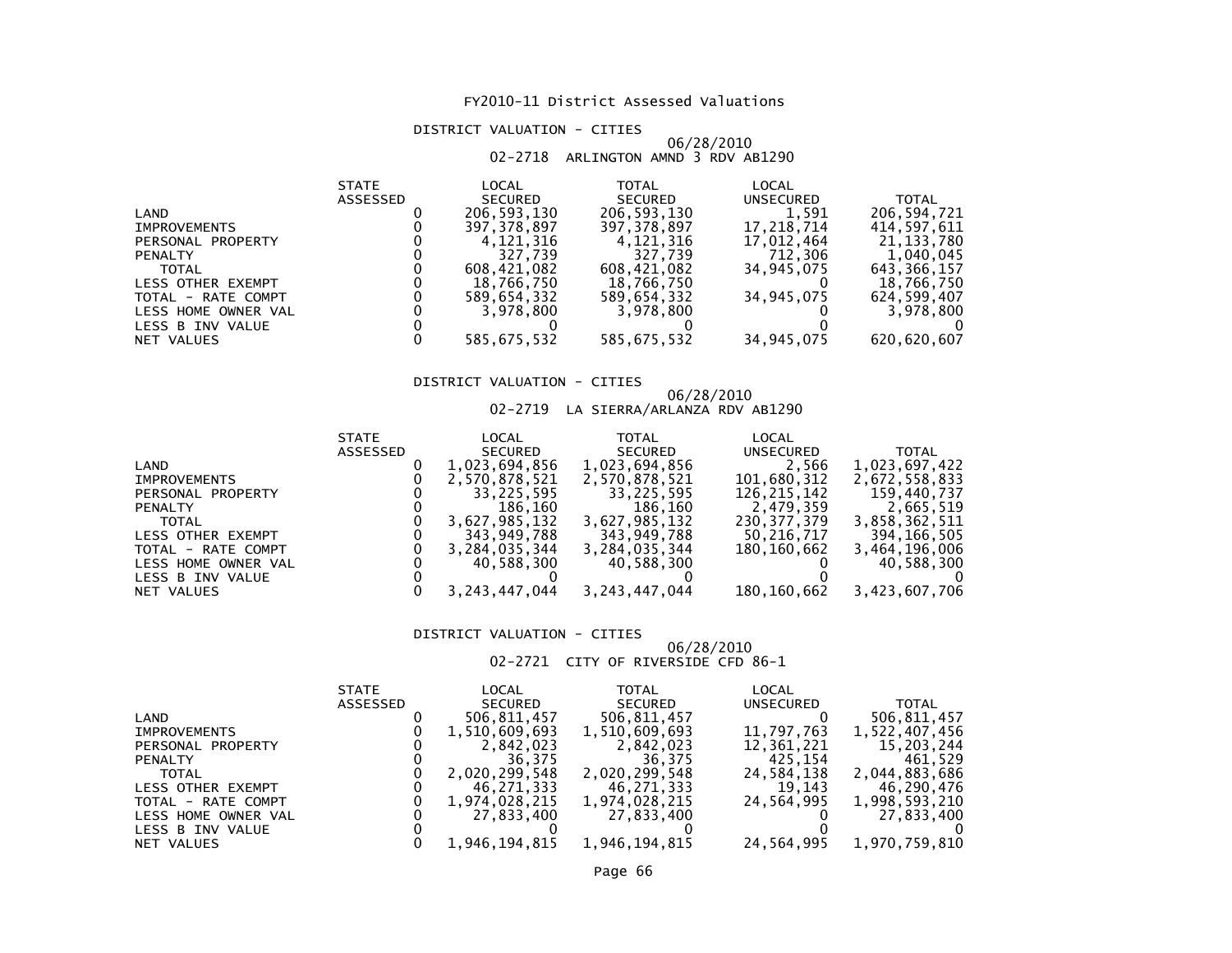#### DISTRICT VALUATION - CITIES

#### 06/28/201002-2722 CITY OF RIVERSIDE CFD 90-1

|                     | <b>STATE</b> | LOCAL          | TOTAL          | LOCAL            |              |
|---------------------|--------------|----------------|----------------|------------------|--------------|
|                     | ASSESSED     | <b>SECURED</b> | <b>SECURED</b> | <b>UNSECURED</b> | <b>TOTAL</b> |
| LAND                |              | 70,522,294     | 70,522,294     |                  | 70,522,294   |
| <b>IMPROVEMENTS</b> |              | 241,226,137    | 241,226,137    | 259.391          | 241,485,528  |
| PERSONAL PROPERTY   |              | 512.844        | 512.844        | 216,358          | 729.202      |
| <b>PENALTY</b>      |              |                |                | 16,500           | 16,500       |
| <b>TOTAL</b>        |              | 312, 261, 275  | 312, 261, 275  | 492.249          | 312,753,524  |
| LESS OTHER EXEMPT   |              | 230,120        | 230.120        |                  | 230,120      |
| TOTAL - RATE COMPT  |              | 312,031,155    | 312,031,155    | 492.249          | 312,523,404  |
| LESS HOME OWNER VAL |              | 2,982,000      | 2,982,000      |                  | 2,982,000    |
| LESS B INV VALUE    |              |                |                |                  |              |
| NET VALUES          |              | 309,049,155    | 309,049,155    | 492.249          | 309,541,404  |

#### DISTRICT VALUATION - CITIES

## 06/28/2010 02-2723 CITY OF RIVERSIDE CFD 90-2

|                     | <b>STATE</b> | LOCAL          | TOTAL          | LOCAL        |               |
|---------------------|--------------|----------------|----------------|--------------|---------------|
|                     | ASSESSED     | <b>SECURED</b> | <b>SECURED</b> | UNSECURED    | <b>TOTAL</b>  |
| LAND                |              | 31,809,770     | 31,809,770     |              | 31,809,770    |
| <b>IMPROVEMENTS</b> |              | 226,887,904    | 226,887,904    | 28,807,319   | 255,695,223   |
| PERSONAL PROPERTY   |              | 4.008.544      | 4.008.544      | 19, 313, 391 | 23.321.935    |
| <b>PENALTY</b>      |              |                |                | 420.497      | 420.497       |
| <b>TOTAL</b>        |              | 262,706,218    | 262,706,218    | 48,541,207   | 311,247,425   |
| LESS OTHER EXEMPT   |              |                |                |              |               |
| TOTAL - RATE COMPT  |              | 262,706,218    | 262,706,218    | 48,541,207   | 311, 247, 425 |
| LESS HOME OWNER VAL |              |                |                |              |               |
| LESS B INV VALUE    |              |                |                |              |               |
| NET VALUES          |              | 262,706,218    | 262,706,218    | 48,541,207   | 311, 247, 425 |
|                     |              |                |                |              |               |

#### DISTRICT VALUATION - CITIES

06/28/2010<br>202-2724 ARLINGTON NO 3 04AX ABCD AB1290

|                     | <b>STATE</b>    | LOCAL          | TOTAL          | LOCAL      |             |
|---------------------|-----------------|----------------|----------------|------------|-------------|
|                     | <b>ASSESSED</b> | <b>SECURED</b> | <b>SECURED</b> | UNSECURED  | TOTAL       |
| LAND                |                 | 45,779,658     | 45,779,658     |            | 45,779,658  |
| <b>IMPROVEMENTS</b> |                 | 104,353,184    | 104, 353, 184  | 4,587,158  | 108,940,342 |
| PERSONAL PROPERTY   |                 | 7.615.640      | 7.615.640      | 9,684,205  | 17.299.845  |
| <b>PENALTY</b>      |                 |                |                | 204,023    | 204.023     |
| <b>TOTAL</b>        |                 | 157,748,482    | 157,748,482    | 14,475,386 | 172,223,868 |
| LESS OTHER EXEMPT   |                 | 39,538,436     | 39,538,436     |            | 39,538,436  |
| TOTAL - RATE COMPT  |                 | 118,210,046    | 118,210,046    | 14,475,386 | 132,685,432 |
| LESS HOME OWNER VAL |                 | 462,000        | 462.000        |            | 462,000     |
| LESS B INV VALUE    |                 |                |                |            |             |
| NET VALUES          |                 | 117,748,046    | 117,748,046    | 14,475,386 | 132.223.432 |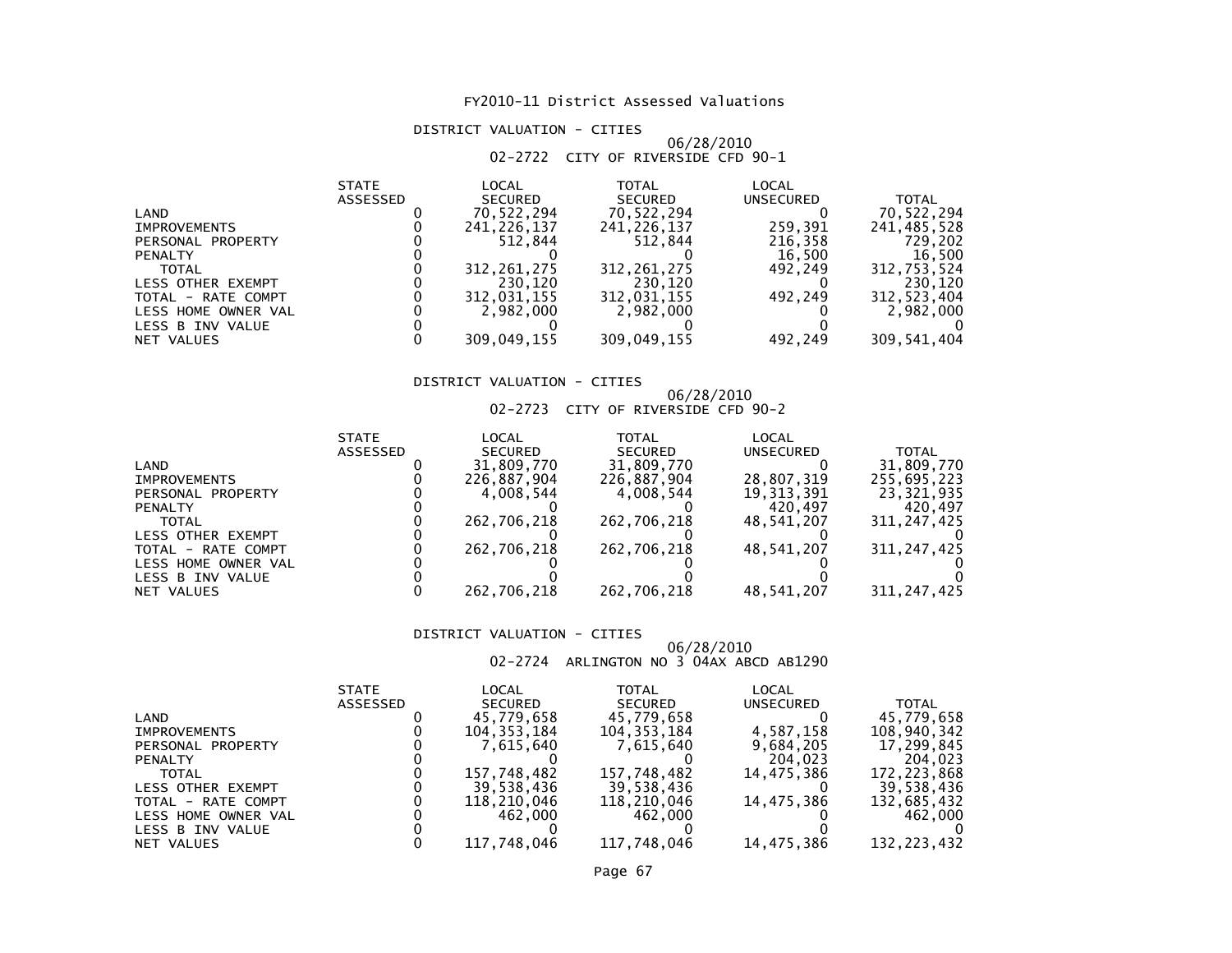#### DISTRICT VALUATION - CITIES

## 06/28/2010 02-2725 ARLINGTON NO 3 04AX E&F AB1290

|                          | <b>STATE</b>    | LOCAL          | TOTAL          | LOCAL      |              |
|--------------------------|-----------------|----------------|----------------|------------|--------------|
|                          | <b>ASSESSED</b> | <b>SECURED</b> | <b>SECURED</b> | UNSECURED  | <b>TOTAL</b> |
| LAND                     |                 | 30,356,997     | 30,356,997     | 203        | 30, 357, 200 |
| <b>IMPROVEMENTS</b>      |                 | 83, 182, 597   | 83, 182, 597   | 4,627,635  | 87,810,232   |
| PERSONAL PROPERTY        |                 | 894.330        | 894.330        | 7,247,818  | 8,142,148    |
| <b>PENALTY</b>           |                 |                |                | 54,965     | 54,965       |
| <b>TOTAL</b>             |                 | 114.433.924    | 114.433.924    | 11,930,621 | 126,364,545  |
| <b>LESS OTHER EXEMPT</b> |                 |                |                |            |              |
| TOTAL - RATE COMPT       |                 | 114.433.924    | 114,433,924    | 11,930,621 | 126,364,545  |
| LESS HOME OWNER VAL      |                 |                |                |            |              |
| LESS B INV VALUE         |                 |                |                |            |              |
| NET VALUES               |                 | 114.433.924    | 114,433,924    | 11,930,621 | 126,364,545  |

#### DISTRICT VALUATION - CITIES

# 06/28/2010 02-2726 HUNTER PARK/NORTHSIDE AB1290

| <b>STATE</b>    | LOCAL          | TOTAL                                                     | LOCAL                                    |                        |
|-----------------|----------------|-----------------------------------------------------------|------------------------------------------|------------------------|
| <b>ASSESSED</b> | <b>SECURED</b> | <b>SECURED</b>                                            | <b>UNSECURED</b>                         | <b>TOTAL</b>           |
|                 | 376,711,946    | 376,711,946                                               | 32,763                                   | 376,744,709            |
|                 | 893, 355, 178  | 893,355,178                                               | 70,373,595                               | 963,728,773            |
|                 | 7,553,840      | 7,553,840                                                 | 66,762,653                               | 74,316,493             |
|                 | 29,705         | 29,705                                                    | 1,503,722                                | 1,533,427              |
|                 |                |                                                           | 138,672,733                              | 1,416,323,402          |
|                 |                |                                                           |                                          | 32,631,180             |
|                 | 1,245,541,770  | 1,245,541,770                                             | 138,150,452                              | 1,383,692,222          |
|                 |                |                                                           |                                          | 8.839.600              |
|                 |                |                                                           |                                          |                        |
|                 |                | 1,236,702,170                                             |                                          | 1,374,852,622          |
|                 |                | 1,277,650,669<br>32,108,899<br>8.839.600<br>1,236,702,170 | 1,277,650,669<br>32,108,899<br>8,839,600 | 522,281<br>138,150,452 |

#### DISTRICT VALUATION - CITIES

#### 06/28/201002-2802 CITY OF SAN JACINTO ANX

|                     | <b>STATE</b> | LOCAL         | TOTAL          | LOCAL            |               |
|---------------------|--------------|---------------|----------------|------------------|---------------|
|                     | ASSESSED     | SECURED       | <b>SECURED</b> | <b>UNSECURED</b> | <b>TOTAL</b>  |
| LAND                |              | 719,810,261   | 719,810,261    | 12.981           | 719,823,242   |
| <b>IMPROVEMENTS</b> |              | 1,381,199,620 | 1,381,199,620  | 40,918,849       | 1,422,118,469 |
| PERSONAL PROPERTY   |              | 5,060,921     | 5,060,921      | 41,137,328       | 46,198,249    |
| <b>PENALTY</b>      |              | 55.709        | 55.709         | 1,476,971        | 1,532,680     |
| <b>TOTAL</b>        |              | 2,106,126,511 | 2,106,126,511  | 83,546,129       | 2,189,672,640 |
| LESS OTHER EXEMPT   |              | 41,507,622    | 41,507,622     | 36,678           | 41,544,300    |
| TOTAL - RATE COMPT  |              | 2,064,618,889 | 2,064,618,889  | 83,509,451       | 2,148,128,340 |
| LESS HOME OWNER VAL |              | 40,205,956    | 40,205,956     |                  | 40,205,956    |
| LESS B INV VALUE    |              |               |                |                  |               |
| NET VALUES          |              | 2,024,412,933 | 2.024.412.933  | 83,509,451       | 2,107,922,384 |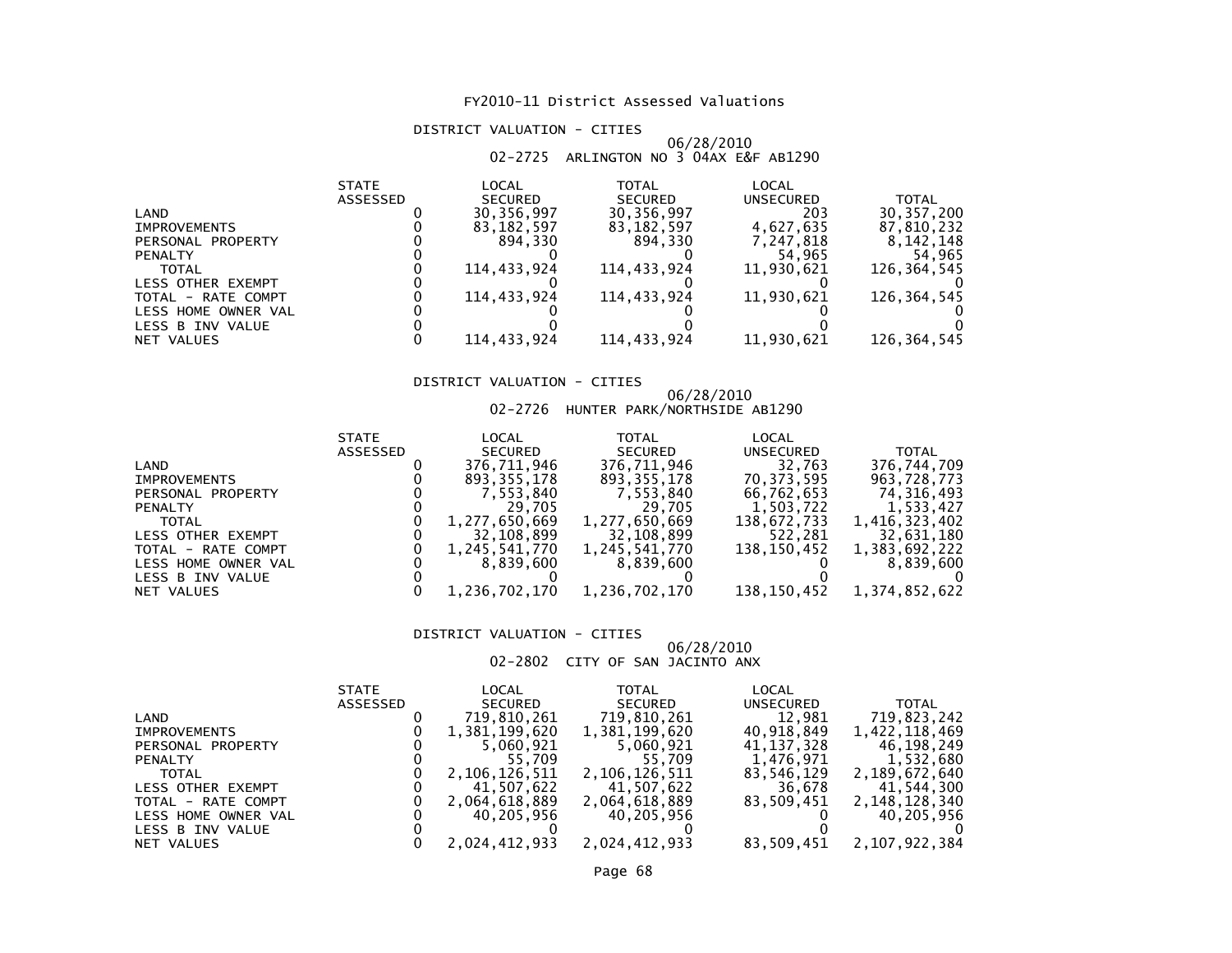#### DISTRICT VALUATION - CITIES

#### 06/28/201002-2803 CITY OF SAN JACINTO RDV

| <b>STATE</b> | LOCAL          | <b>TOTAL</b>   | LOCAL            |              |
|--------------|----------------|----------------|------------------|--------------|
| ASSESSED     | <b>SECURED</b> | <b>SECURED</b> | <b>UNSECURED</b> | <b>TOTAL</b> |
|              | 123,108,984    | 123,108,984    | 12,981           | 123,121,965  |
|              | 221,484,057    | 221,484,057    | 9,202,256        | 230,686,313  |
|              | 937.775        | 937.775        | 18,657,447       | 19,595,222   |
|              | 33.287         | 33.287         | 790.719          | 824,006      |
|              | 345,564,103    | 345.564.103    | 28.663.403       | 374,227,506  |
|              | 7.698.719      | 7.698.719      |                  | 7,698,719    |
|              | 337,865,384    | 337,865,384    | 28,663,403       | 366,528,787  |
|              | 4,775,647      | 4,775,647      |                  | 4,775,647    |
|              |                |                |                  |              |
|              |                |                |                  | 361,753,140  |
|              |                | 333,089,737    | 333,089,737      | 28,663,403   |

#### DISTRICT VALUATION - CITIES

#### 06/28/201002-2804 SOBOBA SPRGS RDV PLT PROJ AREA

| <b>STATE</b> | LOCAL          | TOTAL          | LOCAL      |              |
|--------------|----------------|----------------|------------|--------------|
| ASSESSED     | <b>SECURED</b> | <b>SECURED</b> | UNSECURED  | <b>TOTAL</b> |
|              | 17,328,720     | 17,328,720     |            | 17,328,720   |
|              | 18,822,478     | 18,822,478     |            | 18,822,478   |
|              | 1.222.192      | 1,222,192      | 366.778    | 1,588,970    |
|              |                |                |            |              |
|              | 37.373.390     | 37, 373, 390   | 366.778    | 37,740,168   |
|              | 115,060        | 115,060        |            | 115,060      |
|              | 37.258.330     | 37,258,330     | 366.778    | 37,625,108   |
|              | 691,600        | 691.600        |            | 691,600      |
|              |                |                |            |              |
|              |                |                |            | 36,933,508   |
|              |                | 36,566,730     | 36,566,730 | 366,778      |

#### DISTRICT VALUATION - CITIES

 06/28/201002-2805 SAN JACINTO RDV AMEND AB1290

|                     | <b>STATE</b>    | LOCAL          | TOTAL          | LOCAL      |             |
|---------------------|-----------------|----------------|----------------|------------|-------------|
|                     | <b>ASSESSED</b> | <b>SECURED</b> | <b>SECURED</b> | UNSECURED  | TOTAL       |
| LAND                |                 | 87,180,652     | 87,180,652     |            | 87,180,652  |
| <b>IMPROVEMENTS</b> |                 | 115,195,853    | 115,195,853    | 8,296,147  | 123,492,000 |
| PERSONAL PROPERTY   |                 | 301.050        | 301.050        | 12,967,868 | 13,268,918  |
| <b>PENALTY</b>      |                 | 7.030          | 7.030          | 291,400    | 298,430     |
| <b>TOTAL</b>        |                 | 202,684,585    | 202,684,585    | 21,555,415 | 224,240,000 |
| LESS OTHER EXEMPT   |                 | 11,069,119     | 11,069,119     |            | 11,069,119  |
| TOTAL - RATE COMPT  |                 | 191.615.466    | 191,615,466    | 21,555,415 | 213,170,881 |
| LESS HOME OWNER VAL |                 | 1,187,200      | 1,187,200      |            | 1,187,200   |
| LESS B INV VALUE    |                 |                |                |            |             |
| NET VALUES          |                 | 190.428.266    | 190,428,266    | 21,555,415 | 211.983.681 |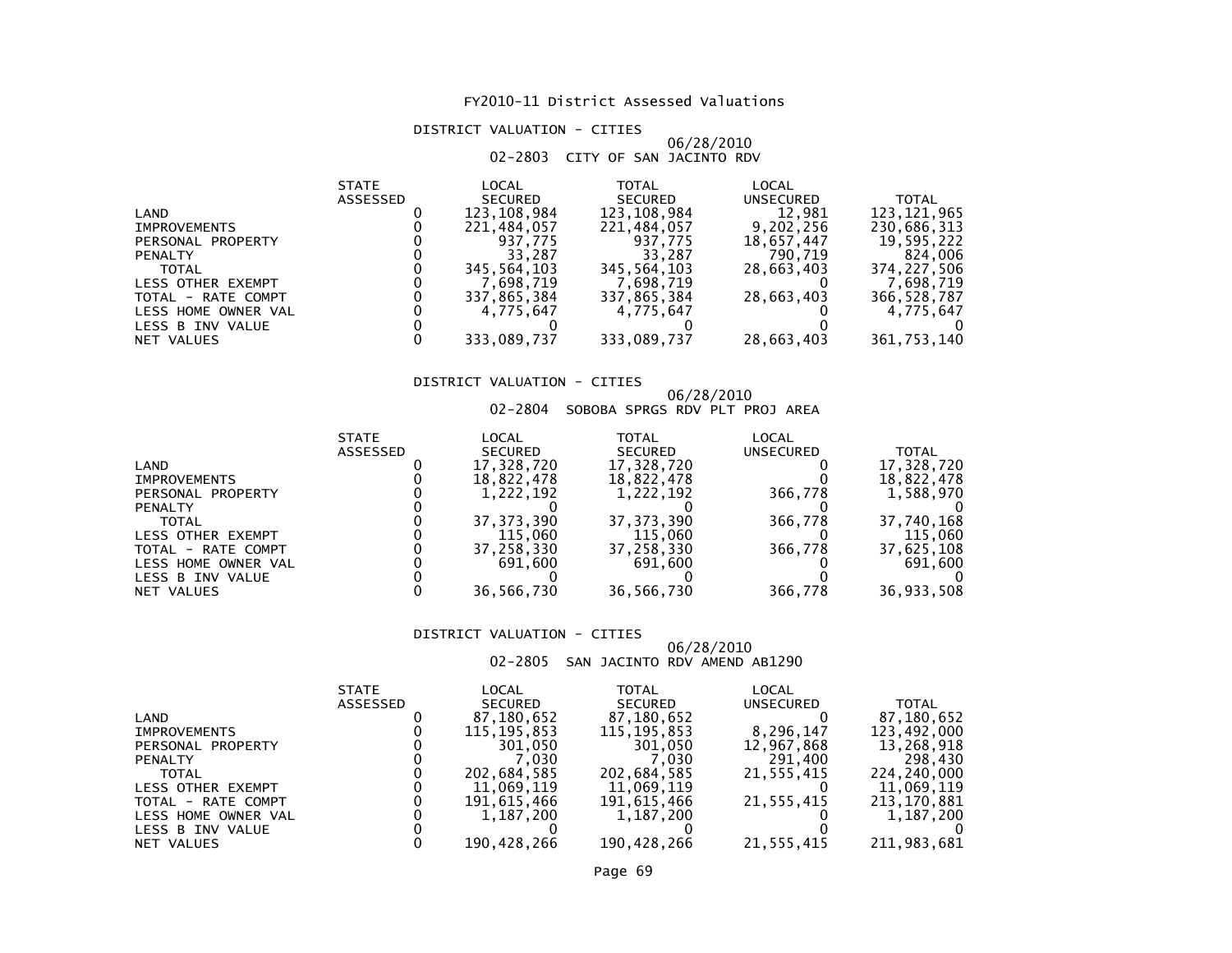#### DISTRICT VALUATION - CITIES

### 06/28/2010

|                     |                 | $02 - 2900$    | CITY OF TEMECULA |             |                            |
|---------------------|-----------------|----------------|------------------|-------------|----------------------------|
|                     | <b>STATE</b>    | LOCAL          | <b>TOTAL</b>     | LOCAL       |                            |
|                     | <b>ASSESSED</b> | SECURED        | SECURED          | UNSECURED   | <b>TOTAL</b>               |
| LAND                |                 | 3,164,076,391  | 3,164,076,391    | 83,032      | 3, 164, 159, 423           |
| <b>IMPROVEMENTS</b> |                 | 8,006,774,192  | 8,006,774,192    | 385,255,320 | 8,392,029,512              |
| PERSONAL PROPERTY   |                 | 37,651,403     | 37,651,403       | 331,063,882 | 368,715,285                |
| <b>PENALTY</b>      |                 | 824,308        | 824,308          | 6,911,717   | 7,736,025                  |
| <b>TOTAL</b>        |                 | 11,209,326,294 | 11,209,326,294   | 723,313,951 | 11,932,640,245             |
| LESS OTHER EXEMPT   |                 | 115.478.485    | 115,478,485      | 559,301     | 116,037,786                |
| TOTAL - RATE COMPT  |                 | 11,093,847,809 | 11,093,847,809   | 722.754.650 | 11,816,602,459             |
| LESS HOME OWNER VAL |                 | 115.943.800    | 115.943.800      |             | 115.943.800                |
| LESS B INV VALUE    |                 |                |                  |             |                            |
| NET VALUES          |                 | 10,977,904,009 | 10,977,904,009   |             | 722,754,650 11,700,658,659 |
|                     |                 |                |                  |             |                            |

### DISTRICT VALUATION - CITIES

## 06/28/2010 02-2910 TEMECULA PROJ #1 - 1988

| LOCAL<br>TOTAL<br><b>STATE</b>                        | LOCAL       |               |
|-------------------------------------------------------|-------------|---------------|
| <b>SECURED</b><br><b>SECURED</b><br>ASSESSED          | UNSECURED   | <b>TOTAL</b>  |
| 517,464,986<br>517,464,986<br>LAND                    | 81,795      | 517,546,781   |
| 1,328,870,673<br>1,328,870,673<br><b>IMPROVEMENTS</b> | 267,983,727 | 1,596,854,400 |
| 22,773,802<br>22,773,802<br>PERSONAL PROPERTY         | 194,975,737 | 217,749,539   |
| 343,970<br>343.970<br><b>PENALTY</b>                  | 4,765,717   | 5,109,687     |
| 1,869,453,431<br>1,869,453,431<br><b>TOTAL</b>        | 467,806,976 | 2,337,260,407 |
| 21,872,220<br>21,872,220<br>LESS OTHER EXEMPT         | 327,422     | 22,199,642    |
| 1,847,581,211<br>1,847,581,211<br>TOTAL - RATE COMPT  | 467.479.554 | 2,315,060,765 |
| 616,000<br>616.000<br>LESS HOME OWNER VAL             |             | 616,000       |
| LESS B INV VALUE                                      |             |               |
| 1,846,965,211<br>1,846,965,211<br>NET VALUES          | 467,479,554 | 2,314,444,765 |

#### DISTRICT VALUATION - CITIES

## 06/28/2010 02-2917 CITY OF TEMECULA INC DISPUTE

|                     | <b>STATE</b>    | LOCAL            | <b>TOTAL</b>   | LOCAL       |                            |
|---------------------|-----------------|------------------|----------------|-------------|----------------------------|
|                     | <b>ASSESSED</b> | SECURED          | <b>SECURED</b> | UNSECURED   | <b>TOTAL</b>               |
| LAND                |                 | 3, 164, 076, 391 | 3,164,076,391  | 83,032      | 3, 164, 159, 423           |
| <b>IMPROVEMENTS</b> |                 | 8,006,774,192    | 8,006,774,192  | 385,255,320 | 8,392,029,512              |
| PERSONAL PROPERTY   |                 | 37,651,403       | 37,651,403     | 331,063,882 | 368,715,285                |
| <b>PENALTY</b>      |                 | 824.308          | 824.308        | 6,911,717   | 7,736,025                  |
| <b>TOTAL</b>        |                 | 11,209,326,294   | 11,209,326,294 | 723.313.951 | 11,932,640,245             |
| LESS OTHER EXEMPT   |                 | 115,478,485      | 115.478.485    | 559.301     | 116,037,786                |
| TOTAL - RATE COMPT  |                 | 11,093,847,809   | 11,093,847,809 | 722,754,650 | 11,816,602,459             |
| LESS HOME OWNER VAL |                 | 115.943.800      | 115.943.800    |             | 115,943,800                |
| LESS B INV VALUE    |                 |                  |                |             |                            |
| NET VALUES          |                 | 10,977,904,009   | 10,977,904,009 |             | 722,754,650 11,700,658,659 |
|                     |                 |                  |                |             |                            |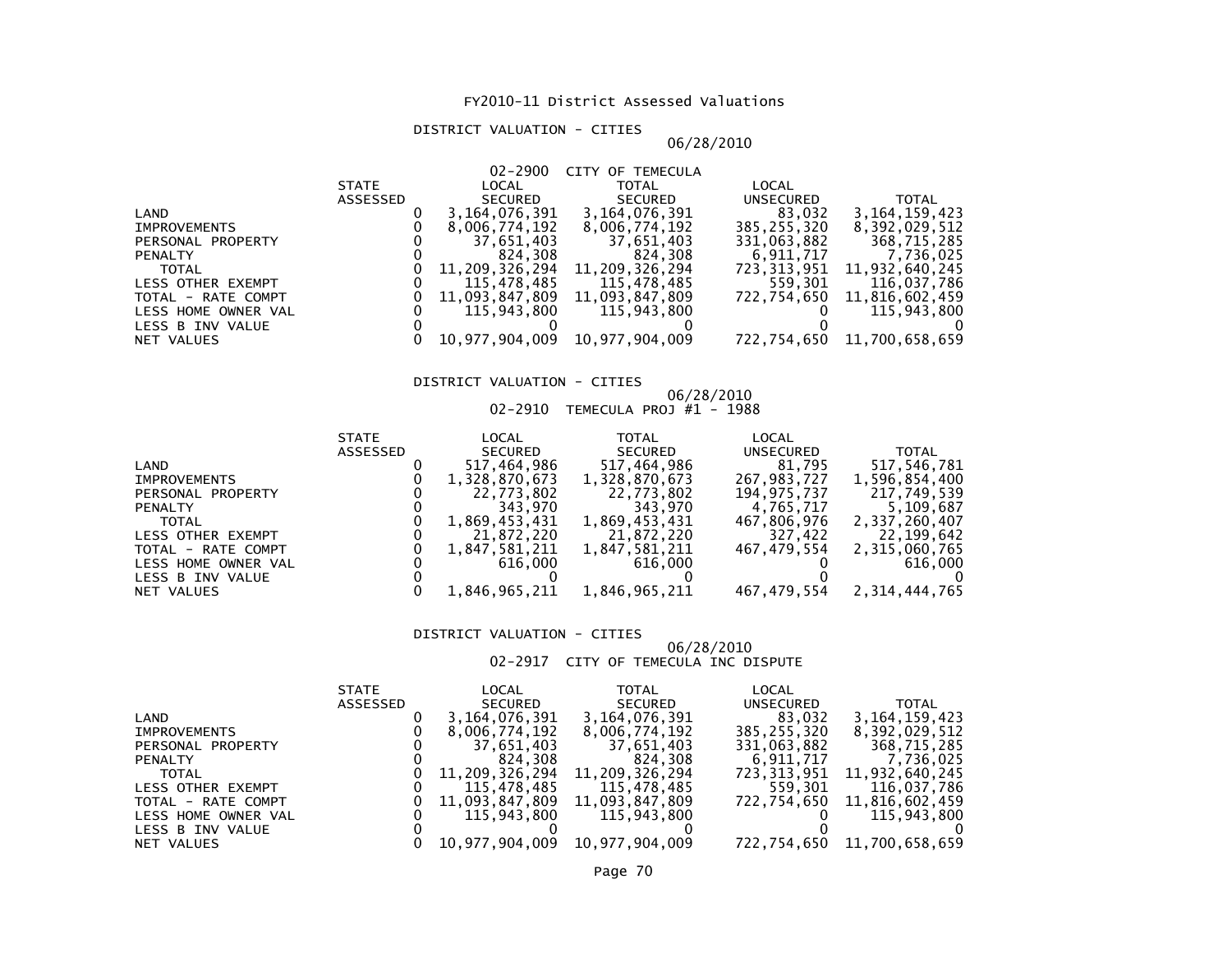#### DISTRICT VALUATION - CITIES

#### 06/28/201002-3100 CITY OF MENIFEE

| ASSESSED<br><b>SECURED</b><br><b>SECURED</b><br>UNSECURED<br>2,210,930,220<br>2,210,930,220<br>LAND<br>35, 383, 158<br>3,627,507,760<br>3,627,507,760<br><b>IMPROVEMENTS</b><br>6,048,007<br>62,374,462<br>6,048,007<br>PERSONAL PROPERTY<br>1,200,994<br>64.763<br>64,763<br><b>PENALTY</b><br>5,844,550,750<br>98,958,614<br>5,844,550,750<br><b>TOTAL</b><br>81,437,490<br>81,437,490<br>85,790<br>LESS OTHER EXEMPT<br>98.872.824<br>5,763,113,260<br>5,763,113,260<br>TOTAL - RATE COMPT<br>108,347,316<br>108,347,316<br>LESS HOME OWNER VAL |               |
|----------------------------------------------------------------------------------------------------------------------------------------------------------------------------------------------------------------------------------------------------------------------------------------------------------------------------------------------------------------------------------------------------------------------------------------------------------------------------------------------------------------------------------------------------|---------------|
|                                                                                                                                                                                                                                                                                                                                                                                                                                                                                                                                                    | <b>TOTAL</b>  |
|                                                                                                                                                                                                                                                                                                                                                                                                                                                                                                                                                    | 2,210,930,220 |
|                                                                                                                                                                                                                                                                                                                                                                                                                                                                                                                                                    | 3,662,890,918 |
|                                                                                                                                                                                                                                                                                                                                                                                                                                                                                                                                                    | 68,422,469    |
|                                                                                                                                                                                                                                                                                                                                                                                                                                                                                                                                                    | 1,265,757     |
|                                                                                                                                                                                                                                                                                                                                                                                                                                                                                                                                                    | 5,943,509,364 |
|                                                                                                                                                                                                                                                                                                                                                                                                                                                                                                                                                    | 81,523,280    |
|                                                                                                                                                                                                                                                                                                                                                                                                                                                                                                                                                    | 5,861,986,084 |
|                                                                                                                                                                                                                                                                                                                                                                                                                                                                                                                                                    | 108,347,316   |
| LESS B INV VALUE                                                                                                                                                                                                                                                                                                                                                                                                                                                                                                                                   |               |
| 5,654,765,944<br>5,654,765,944<br>98,872,824<br>NET VALUES                                                                                                                                                                                                                                                                                                                                                                                                                                                                                         | 5,753,638,768 |

#### DISTRICT VALUATION - CITIES

## 06/28/2010 02-3200 CITY OF WILDOMAR

|              |       | VZ-JZUU CIII UF WILDUMAN |       |
|--------------|-------|--------------------------|-------|
| <b>STATE</b> | LOCAL | <b>TOTAI</b>             | LOCAL |

|                     |                     | <u>JIAIL</u>    | ┖◠╌            | 1 V I AL      | ┖◠╌        |               |
|---------------------|---------------------|-----------------|----------------|---------------|------------|---------------|
|                     |                     | <b>ASSESSED</b> | <b>SECURED</b> | SECURED       | UNSECURED  | TOTAL         |
| LAND                |                     |                 | 857,294,517    | 857,294,517   |            | 857.294.517   |
| <b>IMPROVEMENTS</b> |                     |                 | 1,471,301,734  | 1,471,301,734 | 14,785,308 | 1,486,087,042 |
|                     | PERSONAL PROPERTY   |                 | 527.942        | 527.942       | 37,445,601 | 37,973,543    |
| <b>PENALTY</b>      |                     |                 | 733            | 733           | 850,350    | 851.083       |
| <b>TOTAL</b>        |                     |                 | 2,329,124,926  | 2,329,124,926 | 53,081,259 | 2,382,206,185 |
|                     | LESS OTHER EXEMPT   |                 | 65,027,594     | 65,027,594    | 166,079    | 65.193.673    |
|                     | TOTAL - RATE COMPT  |                 | 2,264,097,332  | 2,264,097,332 | 52.915.180 | 2,317,012,512 |
|                     | LESS HOME OWNER VAL |                 | 36,900,207     | 36,900,207    |            | 36,900,207    |
|                     | LESS B INV VALUE    |                 |                |               |            |               |
| NET VALUES          |                     |                 | 2,227,197,125  | 2,227,197,125 | 52,915,180 | 2,280,112,305 |
|                     |                     |                 |                |               |            |               |

#### DISTRICT VALUATION - CITIES

## 06/28/2010 02-3300 CORON MRG&AD PRJ A&S MAIN-AB1290

|                     | <b>STATE</b> | LOCAL          | TOTAL          | LOCAL     |              |
|---------------------|--------------|----------------|----------------|-----------|--------------|
|                     | ASSESSED     | <b>SECURED</b> | <b>SECURED</b> | UNSECURED | <b>TOTAL</b> |
| LAND                |              | 2,987,421      | 2,987,421      |           | 2,987,421    |
| <b>IMPROVEMENTS</b> |              | 3.034.406      | 3,034,406      |           | 3,034,406    |
| PERSONAL PROPERTY   |              |                |                |           |              |
| <b>PENALTY</b>      |              |                |                |           |              |
| <b>TOTAL</b>        |              | 6,021,827      | 6,021,827      |           | 6,021,827    |
| LESS OTHER EXEMPT   |              |                |                |           |              |
| TOTAL - RATE COMPT  |              | 6,021,827      | 6,021,827      |           | 6,021,827    |
| LESS HOME OWNER VAL |              |                |                |           |              |
| LESS B INV VALUE    |              |                |                |           |              |
| NET VALUES          |              | 6.021.827      | 6.021.827      |           | 6,021,827    |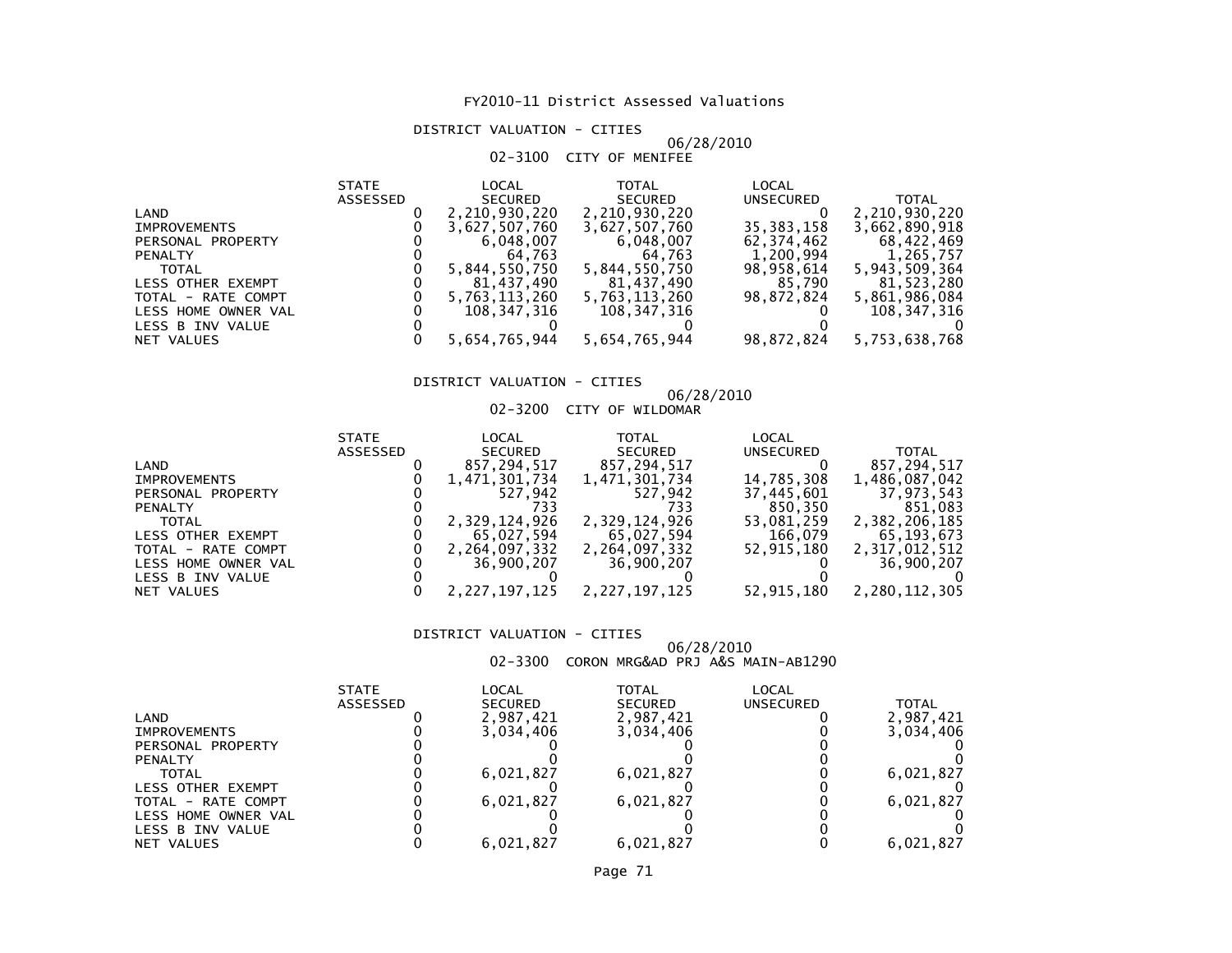#### DISTRICT VALUATION - SPECIAL DISTRICT

#### 06/28/2010 03-0004 YUCAIPA UNIFIED SCHOOLTAX RATE .

|                      | <b>STATE</b>    | _OCAL          | TOTAL          | LOCAL     |             |
|----------------------|-----------------|----------------|----------------|-----------|-------------|
|                      | <b>ASSESSED</b> | <b>SECURED</b> | <b>SECURED</b> | UNSECURED | TOTAL       |
| NET VALUES           |                 | 507.073.446    | 507.073.446    | 8.859.340 | 515.932.786 |
| HOME OWNER VALUE     |                 | 8.651.822      | 8.651.822      |           | 8.651.822   |
| <b>BUS INV VALUE</b> |                 |                |                |           |             |
| VAL FOR TAX RATE     |                 | 515.725.268    | 515.725.268    | 8,859,340 | 524.584.608 |

#### DISTRICT VALUATION - SPECIAL DISTRICT 06/28/2010 03-0005 YUCAIPA UNIFIED STATE REPAYMENTTAX RATE .

|                      | <b>STATE</b>    | LOCAL          | <b>TOTAL</b>   | LOCAL     |             |
|----------------------|-----------------|----------------|----------------|-----------|-------------|
|                      | <b>ASSESSED</b> | <b>SECURED</b> | <b>SECURED</b> | UNSECURED | TOTAL       |
| NET VALUES           |                 | 507.073.446    | 507.073.446    | 8.859.340 | 515.932.786 |
| HOME OWNER VALUE     |                 | 8.651.822      | 8,651,822      |           | 8.651.822   |
| <b>BUS INV VALUE</b> |                 |                |                |           |             |
| VAL FOR TAX RATE     |                 | 515.725.268    | 515.725.268    | 8.859.340 | 524.584.608 |

#### DISTRICT VALUATION - SPECIAL DISTRICT 06/28/201003-0009 SAN BERNARDINO VAL COM COLLEGE

TAX RATE .

|                      | <b>STATE</b> | LOCAL          | TOTAL          | LOCAL     |              |
|----------------------|--------------|----------------|----------------|-----------|--------------|
|                      | ASSESSED     | <b>SECURED</b> | <b>SECURED</b> | UNSECURED | <b>TOTAL</b> |
| NET VALUES           |              | 606.875.683    | 606.875.683    | 9.066.805 | 615.942.488  |
| HOME OWNER VALUE     |              | 9.820.822      | 9.820.822      |           | 9.820.822    |
| <b>BUS INV VALUE</b> |              |                |                |           |              |
| VAL FOR TAX RATE     |              | 616.696.505    | 616.696.505    | 9,066,805 | 625.763.310  |

#### DISTRICT VALUATION - SPECIAL DISTRICT 06/28/2010 03-0014 YUCAIPA UNIFIED B AND ITAX RATE .

 STATE LOCAL TOTAL LOCALPage 72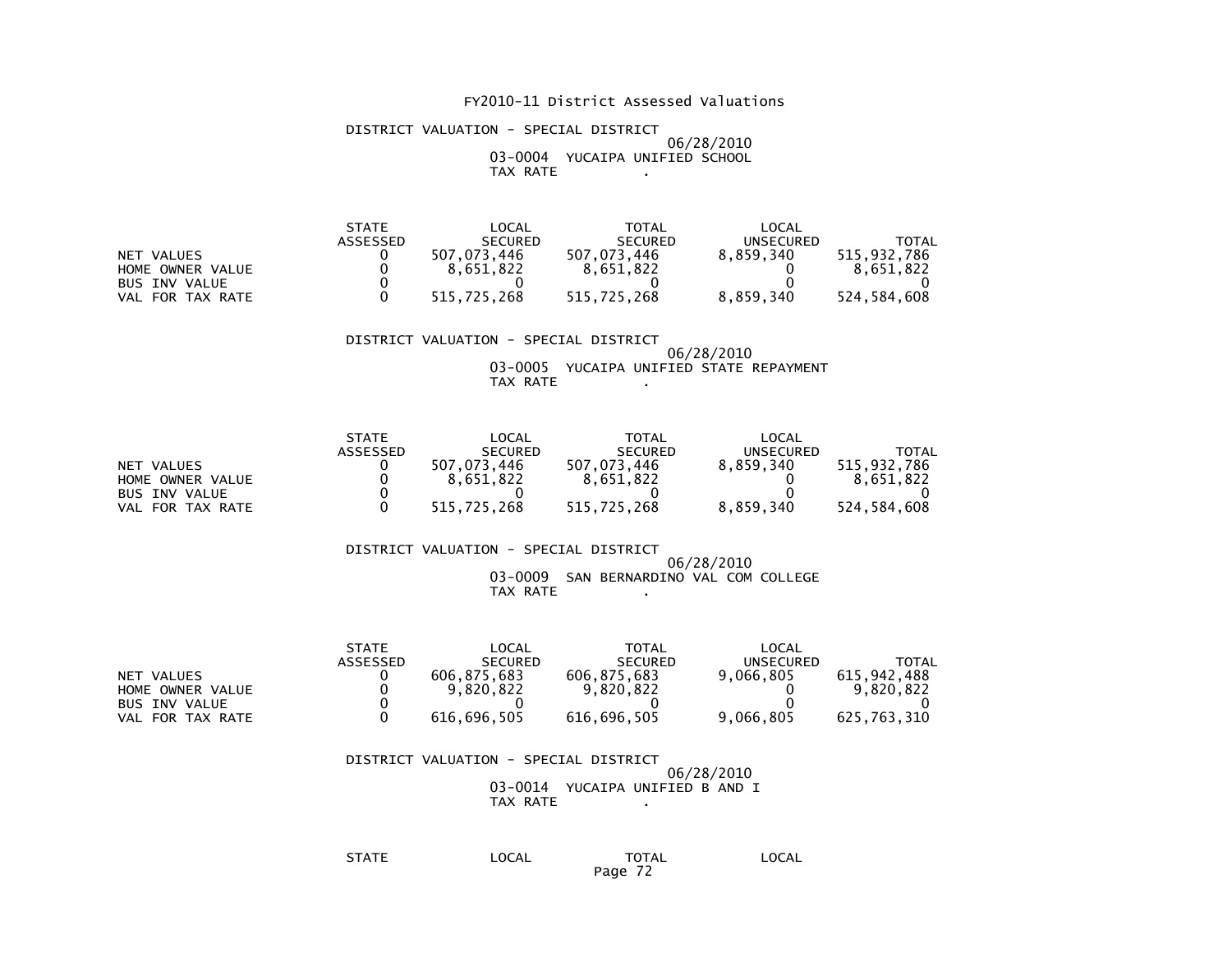|                      |                 |                | FY2010-11 District Assessed Valuations |           |             |
|----------------------|-----------------|----------------|----------------------------------------|-----------|-------------|
|                      | <b>ASSESSED</b> | <b>SECURED</b> | <b>SECURED</b>                         | UNSECURED | TOTAL       |
| NET VALUES           |                 | 507.073.446    | 507.073.446                            | 8.859.340 | 515,932,786 |
| HOME OWNER VALUE     |                 | 8.651.822      | 8.651.822                              |           | 8.651.822   |
| <b>BUS INV VALUE</b> |                 |                |                                        |           |             |
| VAL FOR TAX RATE     |                 | 515.725.268    | 515.725.268                            | 8.859.340 | 524.584.608 |

### DISTRICT VALUATION - SPECIAL DISTRICT

### 06/28/2010 03-0018 COLTON JOINT UNIFIED SCHOOLTAX RATE .

|                      | <b>STATE</b> | LOCAL          | TOTAL          | LOCAL     |              |
|----------------------|--------------|----------------|----------------|-----------|--------------|
|                      | ASSESSED     | <b>SECURED</b> | <b>SECURED</b> | UNSECURED | <b>TOTAL</b> |
| NET VALUES           |              | 99.802.237     | 99.802.237     | 207.465   | 100,009.702  |
| HOME OWNER VALUE     |              | 1,169,000      | 1,169,000      |           | 1,169,000    |
| <b>BUS INV VALUE</b> |              |                |                |           |              |
| VAL FOR TAX RATE     |              | 100.971.237    | 100.971.237    | 207.465   | 101.178.702  |

 DISTRICT VALUATION - SPECIAL DISTRICT 06/28/2010 03-0501 ALVORD UNIFIED SCHOOLTAX RATE .

|                      | <b>STATE</b> | LOCAL          | <b>TOTAL</b>   | LOCAL       |               |
|----------------------|--------------|----------------|----------------|-------------|---------------|
|                      | ASSESSED     | <b>SECURED</b> | <b>SECURED</b> | UNSECURED   | TOTAL         |
| NET VALUES           |              | 5.825.820.501  | 5.825.820.501  | 190.256.887 | 6,016,077,388 |
| HOME OWNER VALUE     |              | 82.034.320     | 82.034.320     |             | 82.034.320    |
| <b>BUS INV VALUE</b> |              |                |                |             |               |
| VAL FOR TAX RATE     |              | 5.907.854.821  | 5.907.854.821  | 190.256.887 | 6.098.111.708 |

### DISTRICT VALUATION - SPECIAL DISTRICT 06/28/2010 03-0801 BANNING UNIFIED SCHOOLTAX RATE .

|                      | <b>STATE</b> | _OCAL          | <b>TOTAL</b>   | LOCAL            |               |
|----------------------|--------------|----------------|----------------|------------------|---------------|
|                      | ASSESSED     | <b>SECURED</b> | <b>SECURED</b> | <b>UNSECURED</b> | TOTAL         |
| NET VALUES           |              | 1.997.020.808  | 1.997.020.808  | 380.788.385      | 2.377.809.193 |
| HOME OWNER VALUE     |              | 44.927.664     | 44.927.664     |                  | 44.927.664    |
| <b>BUS INV VALUE</b> |              |                |                |                  |               |
| FOR TAX RATE<br>VAL. |              | 2,041,948,472  | 2,041,948,472  | 380,788,385      | 2,422,736,857 |

DISTRICT VALUATION - SPECIAL DISTRICT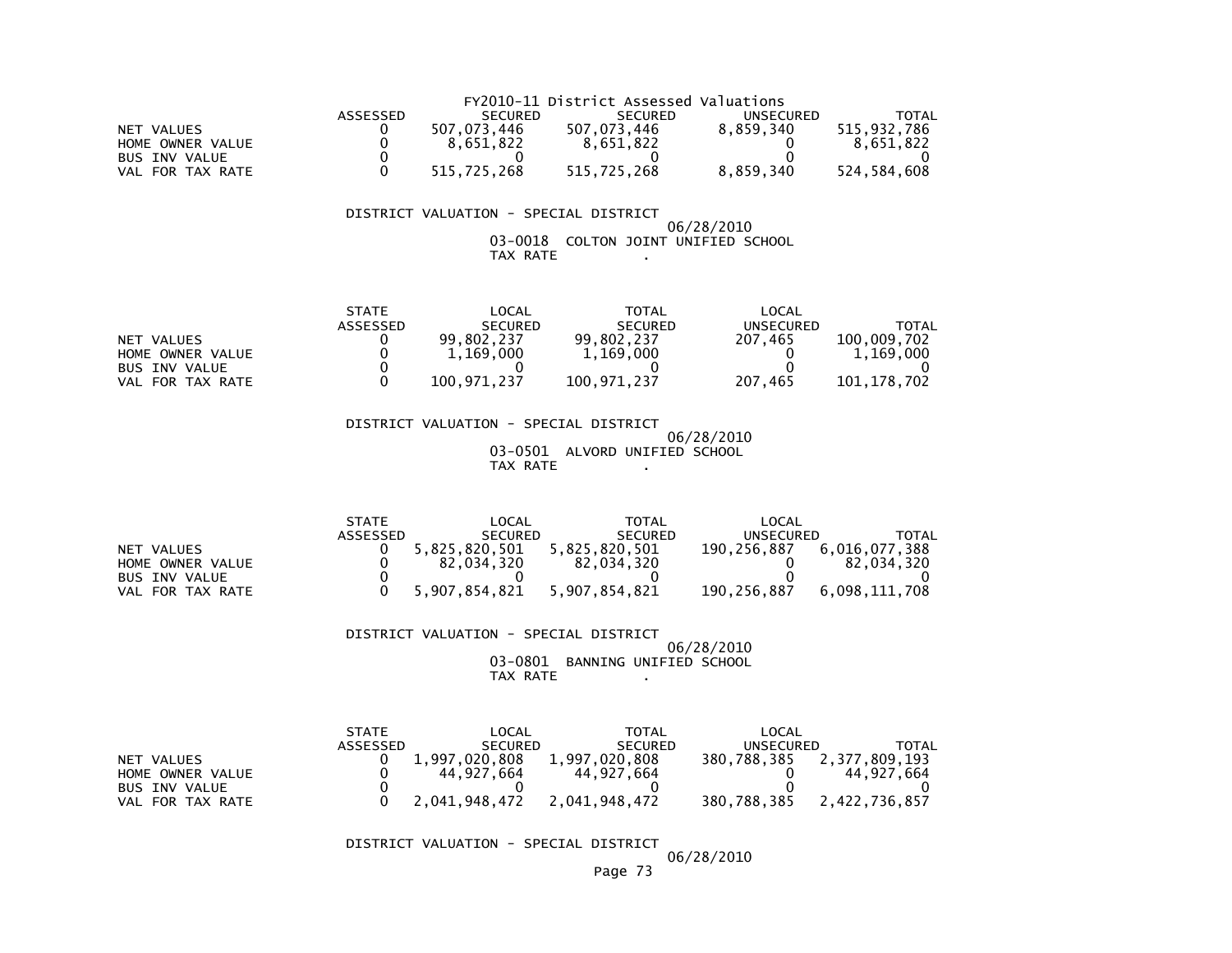# FY2010-11 District Assessed Valuations 03-1101 BEAUMONT UNIFIED SCHOOLTAX RATE .

|                     | <b>STATE</b> | LOCAL          | <b>TOTAL</b>   | LOCAL      |               |
|---------------------|--------------|----------------|----------------|------------|---------------|
|                     | ASSESSED     | <b>SECURED</b> | <b>SECURED</b> | UNSECURED  | TOTAL         |
| NET VALUES          |              | 3.481.090.740  | 3,481,090,740  | 82.972.767 | 3,564,063,507 |
| HOME OWNER VALUE    |              | 59,807,982     | 59.807.982     |            | 59.807.982    |
| BUS INV VALUE       |              |                |                |            |               |
| FOR TAX RATE<br>VAL |              | 3,540,898,722  | 3,540,898,722  | 82,972,767 | 3,623,871,489 |

### DISTRICT VALUATION - SPECIAL DISTRICT 06/28/2010 03-1601 COACHELLA VALLEY UNIFIED SCHOOLTAX RATE ...

|                      | <b>STATE</b> | _OCAL          | TOTAL          | LOCAL            |               |
|----------------------|--------------|----------------|----------------|------------------|---------------|
|                      | ASSESSED     | <b>SECURED</b> | <b>SECURED</b> | <b>UNSECURED</b> | TOTAL         |
| NET VALUES           |              | .408.980.018   | 7,408,980,018  | 159.493.507      | 7,568,473,525 |
| HOME OWNER VALUE     |              | 42.155.477     | 42.155.477     |                  | 42.155.477    |
| <b>BUS INV VALUE</b> |              |                |                |                  |               |
| VAL FOR TAX RATE     |              | 7.451.135.495  | 7.451.135.495  | 159.493.507      | 7.610.629.002 |

### DISTRICT VALUATION - SPECIAL DISTRICT 06/28/2010 03-1623 COACHELLA VAL JT BLO HIGH $TAX RATE$   $\qquad \qquad$

|                  | <b>STATE</b> | LOCAL          | <b>TOTAL</b>                          | LOCAL     |                            |
|------------------|--------------|----------------|---------------------------------------|-----------|----------------------------|
|                  | ASSESSED     | <b>SECURED</b> | <b>SECURED</b>                        | UNSECURED | TOTAL                      |
| NET VALUES       |              | 39.083.856.130 | 39,083,856,130                        |           | 907,481,081 39,991,337,211 |
| HOME OWNER VALUE |              | 270.676.158    | 270.676.158                           |           | 270.676.158                |
| BUS INV VALUE    |              |                |                                       |           |                            |
| VAL FOR TAX RATE |              |                | 0 39, 354, 532, 288 39, 354, 532, 288 |           | 907,481,081 40,262,013,369 |

| DISTRICT VALUATION - SPECIAL DISTRICT |            |  |
|---------------------------------------|------------|--|
|                                       | 06/28/2010 |  |
| 03-1701 CORONA NORCO UNIFIED SCHOOL   |            |  |
| TAX RATE                              |            |  |

|                  | <b>STATE</b>    | LOCAL          | <b>TOTAL</b>                                                 | LOCAL     |             |
|------------------|-----------------|----------------|--------------------------------------------------------------|-----------|-------------|
|                  | <b>ASSESSED</b> | <b>SECURED</b> | <b>SECURED</b>                                               | UNSECURED | TOTAL       |
| NET VALUES       |                 |                | 0 24,542,989,708 24,542,989,708 1,328,543,458 25,871,533,166 |           |             |
| HOME OWNER VALUE |                 | 262.037.133    | 262.037.133                                                  |           | 262.037.133 |
|                  |                 |                | Page 74                                                      |           |             |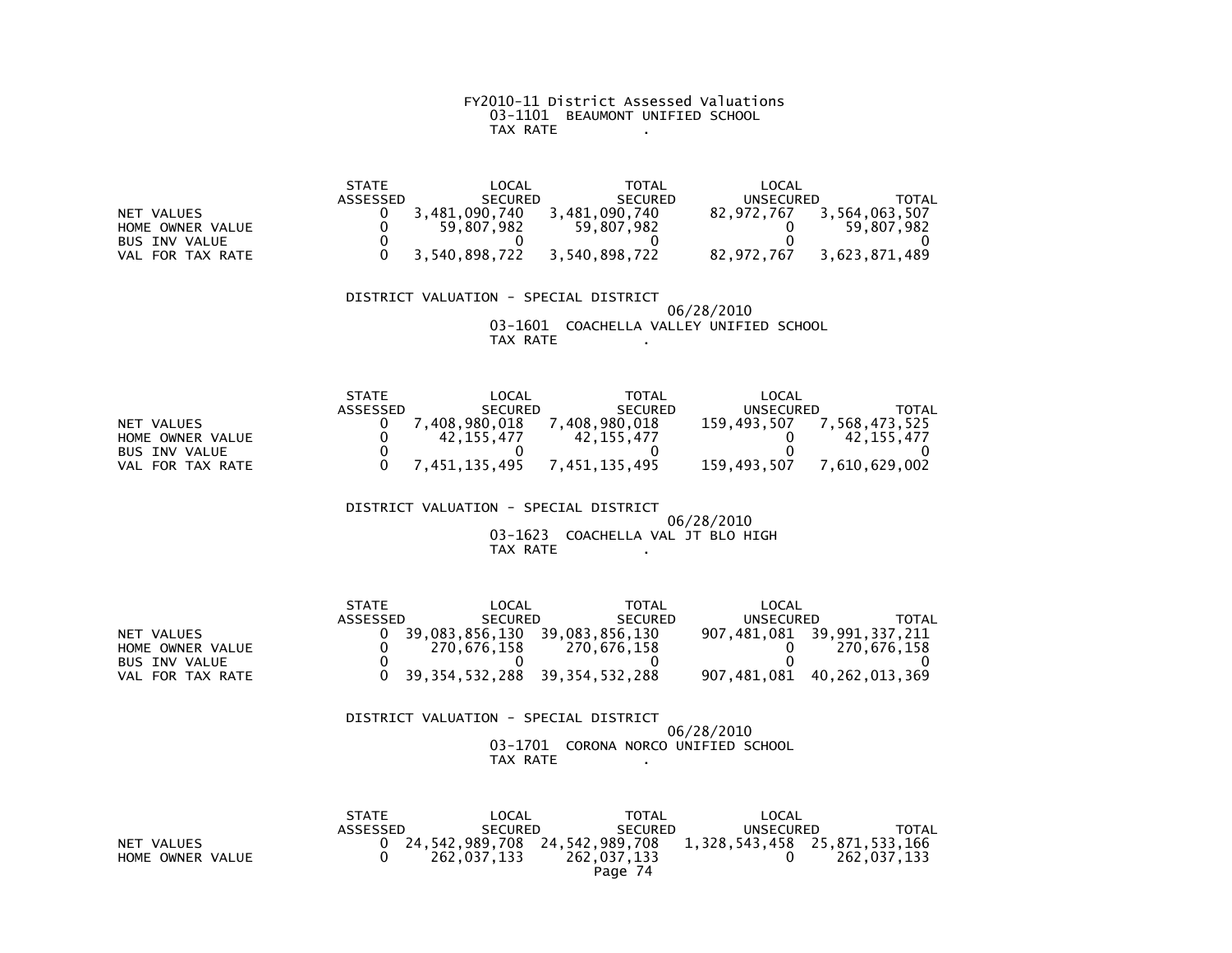### FY2010-11 District Assessed Valuations BUS INV VALUE 0 0 0 0 0VAL FOR TAX RATE 0 24,805,026,841 24,805,026,841 1,328,543,458 26,133,570,299

 DISTRICT VALUATION - SPECIAL DISTRICT 06/28/2010 03-2001 DESERT SANDS UNIFIED SCHOOLTAX RATE .

|                      | <b>STATE</b> | LOCAL                             | TOTAL          | LOCAL     |                                 |
|----------------------|--------------|-----------------------------------|----------------|-----------|---------------------------------|
|                      | ASSESSED     | <b>SECURED</b>                    | <b>SECURED</b> | UNSECURED | TOTAL                           |
| NET VALUES           |              | 32.442.874.778                    | 32.442.874.778 |           | 754, 364, 909 33, 197, 239, 687 |
| HOME OWNER VALUE     |              | 230.284.398                       | 230,284,398    |           | 230.284.398                     |
| <b>BUS INV VALUE</b> |              |                                   |                |           |                                 |
| VAL FOR TAX RATE     |              | $0$ 32,673,159,176 32,673,159,176 |                |           | 754.364.909 33.427.524.085      |

#### DISTRICT VALUATION - SPECIAL DISTRICT

### 06/28/2010 03-2201 DESERT CENTER UNIFIED SCHOOLTAX RATE .

|                      | <b>STATE</b> | LOCAL            | TOTAL          | LOCAL     |            |
|----------------------|--------------|------------------|----------------|-----------|------------|
|                      | ASSESSED     | <b>SECURED</b>   | <b>SECURED</b> | UNSECURED | TOTAL      |
| NET VALUES           |              | 7.704.553.<br>47 | 704.553<br>47  | 1.535.366 | 49.239.919 |
| HOME OWNER VALUE     |              | 351.049          | 351.049        |           | 351.049    |
| <b>BUS INV VALUE</b> |              |                  |                |           |            |
| FOR TAX RATE<br>VAL  |              | 48,055,602       | 48.055.602     | 1,535,366 | 49.590.968 |

 DISTRICT VALUATION - SPECIAL DISTRICT06/28/2010

 03-2301 LAKE ELSINORE UNIFIEDTAX RATE .

|                      | <b>STATE</b> | LOCAL          | TOTAL          | LOCAL       |               |
|----------------------|--------------|----------------|----------------|-------------|---------------|
|                      | ASSESSED     | <b>SECURED</b> | <b>SECURED</b> | UNSECURED   | <b>TOTAL</b>  |
| NET VALUES           |              | 8.577.359.306  | 8.577.359.306  | 241.459.826 | 8.818.819.132 |
| HOME OWNER VALUE     |              | 121,470,816    | 121.470.816    |             | 121,470,816   |
| <b>BUS INV VALUE</b> |              |                |                |             |               |
| VAL FOR TAX RATE     |              | 8.698.830.122  | 8.698.830.122  | 241.459.826 | 8.940.289.948 |

#### DISTRICT VALUATION - SPECIAL DISTRICT

 06/28/2010 03-2306 LAKE ELSINORE UNIF IMP NO 96-1TAX RATE .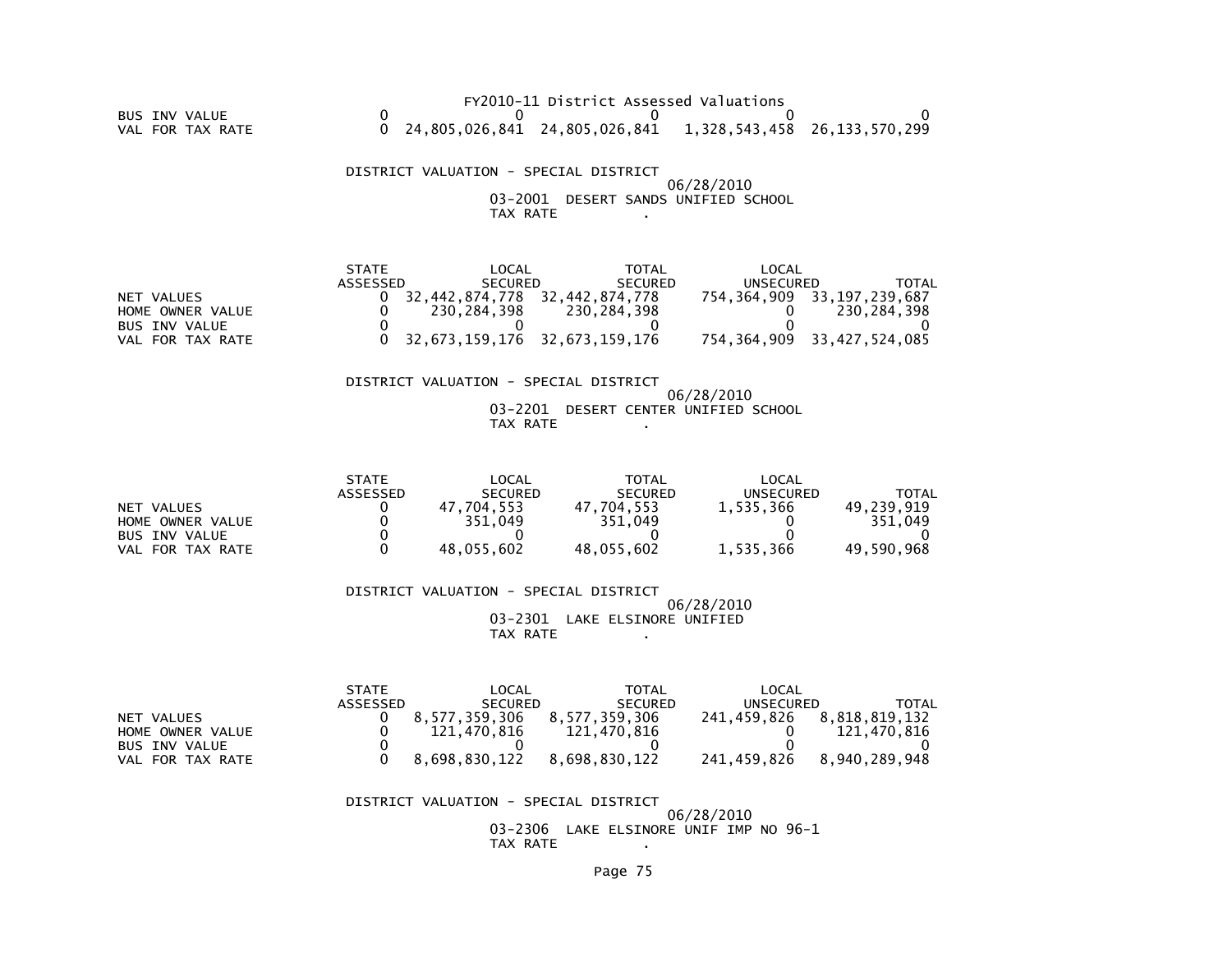|                                          | <b>LOCAL</b><br><b>TOTAL</b><br><b>STATE</b><br>ASSESSED<br>SECURED<br><b>SECURED</b>                                        | LOCAL<br><b>UNSECURED</b><br><b>TOTAL</b>                                   |
|------------------------------------------|------------------------------------------------------------------------------------------------------------------------------|-----------------------------------------------------------------------------|
| NET VALUES<br>HOME OWNER VALUE           | 8,446,535,960<br>8,446,535,960<br>0<br>0<br>118,096,816<br>118,096,816                                                       | 241, 322, 924<br>8,687,858,884<br>118,096,816<br>0<br>$\Omega$              |
| <b>BUS INV VALUE</b><br>VAL FOR TAX RATE | $\mathbf{0}$<br>$\Omega$<br>0<br>$\Omega$<br>8,564,632,776<br>8,564,632,776                                                  | 241, 322, 924<br>8,805,955,700                                              |
|                                          | DISTRICT VALUATION - SPECIAL DISTRICT<br>03-3201 HEMET UNIFIED SCHOOL<br>TAX RATE                                            | 06/28/2010                                                                  |
|                                          | <b>STATE</b><br>LOCAL<br><b>TOTAL</b><br><b>SECURED</b><br>ASSESSED<br><b>SECURED</b>                                        | LOCAL<br><b>UNSECURED</b><br><b>TOTAL</b>                                   |
| NET VALUES<br>HOME OWNER VALUE           | 8,036,949,244<br>8,036,949,244<br>0<br>$\mathbf{0}$<br>164,551,052<br>164,551,052                                            | 222,080,613<br>8,259,029,857<br>164, 551, 052<br>0                          |
| <b>BUS INV VALUE</b><br>VAL FOR TAX RATE | 0<br>$\mathbf{0}$<br>0<br>8,201,500,296<br>8,201,500,296<br>$\Omega$                                                         | $\mathbf{0}$<br>0<br>8,423,580,909<br>222,080,613                           |
|                                          | DISTRICT VALUATION - SPECIAL DISTRICT<br>03-3601 JURUPA UNIFIED SCHOOL<br>TAX RATE                                           | 06/28/2010                                                                  |
| NET VALUES                               | <b>STATE</b><br>LOCAL<br><b>TOTAL</b><br>ASSESSED<br><b>SECURED</b><br><b>SECURED</b><br>6,787,441,341<br>6,787,441,341<br>0 | LOCAL<br><b>UNSECURED</b><br><b>TOTAL</b><br>484, 627, 671<br>7,272,069,012 |
| HOME OWNER VALUE<br><b>BUS INV VALUE</b> | $\mathbf 0$<br>76,024,303<br>76,024,303<br>0<br>$\Omega$<br>$\Omega$                                                         | 76,024,303<br>0<br>$\Omega$<br>$\Omega$                                     |
| VAL FOR TAX RATE                         | 6,863,465,644<br>6,863,465,644<br>$\Omega$                                                                                   | 7,348,093,315<br>484,627,671                                                |
|                                          | DISTRICT VALUATION - SPECIAL DISTRICT                                                                                        | 06/28/2010                                                                  |
|                                          | 03-3626<br>JURUPA CFD IMP #1<br>TAX RATE                                                                                     |                                                                             |
|                                          | <b>STATE</b><br>LOCAL<br><b>TOTAL</b><br><b>ASSESSED</b><br><b>SECURED</b><br><b>SECURED</b><br>120.255.710<br>120.255.710   | LOCAL<br><b>UNSECURED</b><br><b>TOTAL</b><br>130.517.051<br>$102 - 111$     |

| NET<br>VALUES        | 128.355.710 | 128.355.710 | 162.141 | 128.517.851 |
|----------------------|-------------|-------------|---------|-------------|
| HOME OWNER VALUE     | 2.644.600   | 2.644.600   |         | 2,644,600   |
| <b>BUS INV VALUE</b> |             |             |         |             |
| VAL FOR TAX RATE     | 131,000,310 | 131,000,310 | 162.141 | 131.162.451 |
|                      |             |             |         |             |

Page 76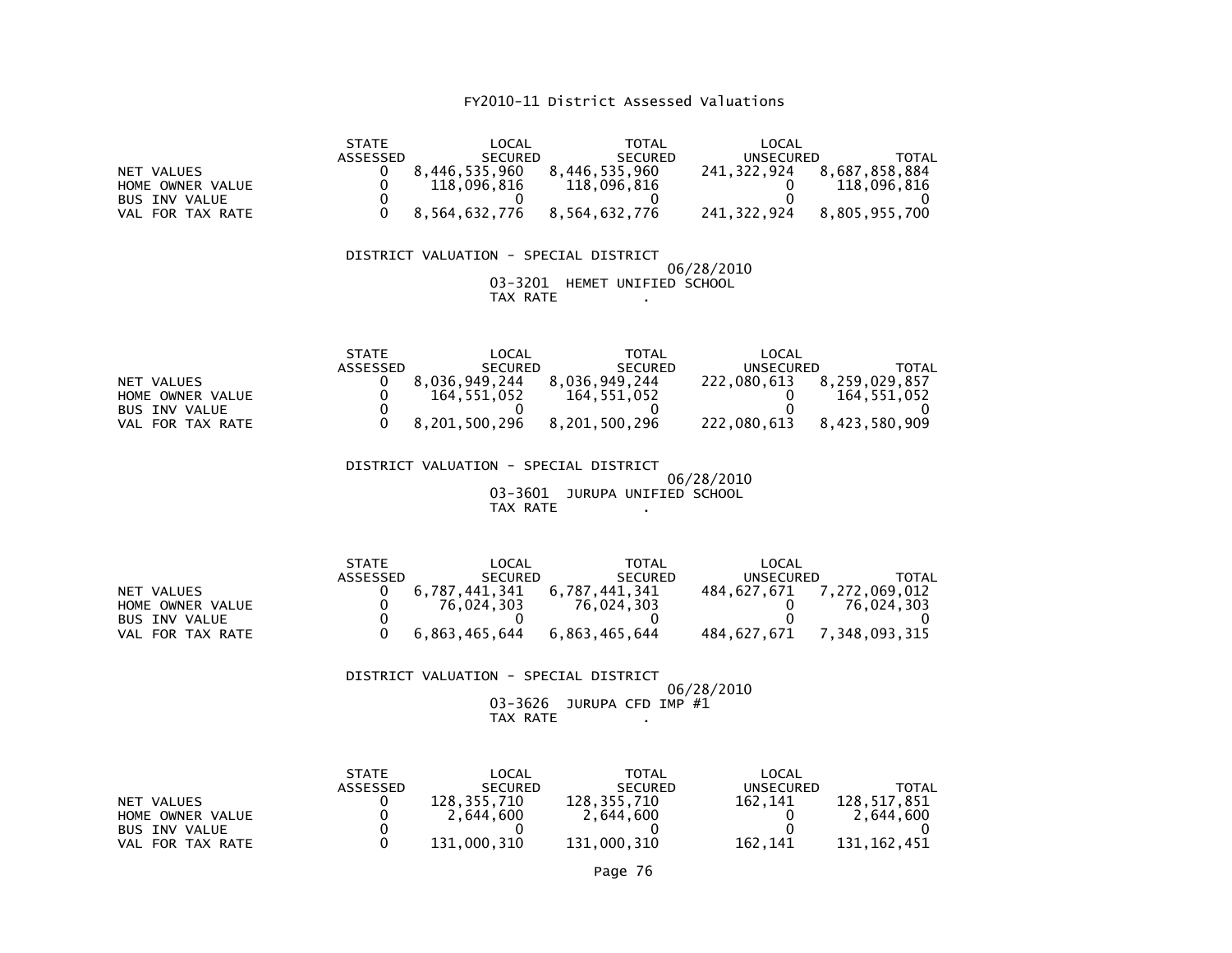DISTRICT VALUATION - SPECIAL DISTRICT 06/28/2010 03-3627 JURUPA CFD IMP#2TAX RATE .

|                      | <b>STATE</b> | LOCAL          | <b>TOTAL</b>   | LOCAL            |            |
|----------------------|--------------|----------------|----------------|------------------|------------|
|                      | ASSESSED     | <b>SECURED</b> | <b>SECURED</b> | <b>UNSECURED</b> | TOTAL      |
| NET VALUES           |              | 86.533.727     | 86.533.727     | 61.447           | 86.595.174 |
| HOME OWNER VALUE     |              | 1,582,000      | 1,582,000      |                  | 1,582,000  |
| <b>BUS INV VALUE</b> |              |                |                |                  |            |
| FOR TAX RATE<br>VAL  |              | 88.115.727     | 88.115.727     | 61.447           | 88.177.174 |

#### DISTRICT VALUATION - SPECIAL DISTRICT

 06/28/2010 03-3630 JURUPA UNIF CFD #2TAX RATE .

|                      | <b>STATE</b> | LOCAL          | <b>TOTAL</b>   | LOCAL     |            |
|----------------------|--------------|----------------|----------------|-----------|------------|
|                      | ASSESSED     | <b>SECURED</b> | <b>SECURED</b> | UNSECURED | TOTAL      |
| NET VALUES           |              | 17.683.053     | 17,683,053     | 12.222    | 17.695.275 |
| HOME OWNER VALUE     |              | 418,600        | 418,600        |           | 418.600    |
| <b>BUS INV VALUE</b> |              |                |                |           |            |
| VAL FOR TAX RATE     |              | 18.101.653     | 18,101,653     | 12.222    | 18.113.875 |

#### DISTRICT VALUATION - SPECIAL DISTRICT06/28/2010

#### 03-3656 JURUPA UNION JT-COMP UNIFTAX RATE .

|                      | <b>STATE</b> | LOCAL          | TOTAL          | LOCAL       |               |
|----------------------|--------------|----------------|----------------|-------------|---------------|
|                      | ASSESSED     | <b>SECURED</b> | <b>SECURED</b> | UNSECURED   | <b>TOTAL</b>  |
| NET VALUES           |              | 3,322,848,256  | 3,322,848,256  | 320,403,718 | 3,643,251,974 |
| HOME OWNER VALUE     |              | 17.118.902     | 17.118.902     |             | 17.118.902    |
| <b>BUS INV VALUE</b> |              |                |                |             |               |
| VAL FOR TAX RATE     |              | 3.339.967.158  | 3,339,967,158  | 320.403.718 | 3.660.370.876 |

#### DISTRICT VALUATION - SPECIAL DISTRICT 06/28/2010 03-3901 MENIFEE SCHOOLTAX RATE .

STATE LOCAL TOTAL LOCAL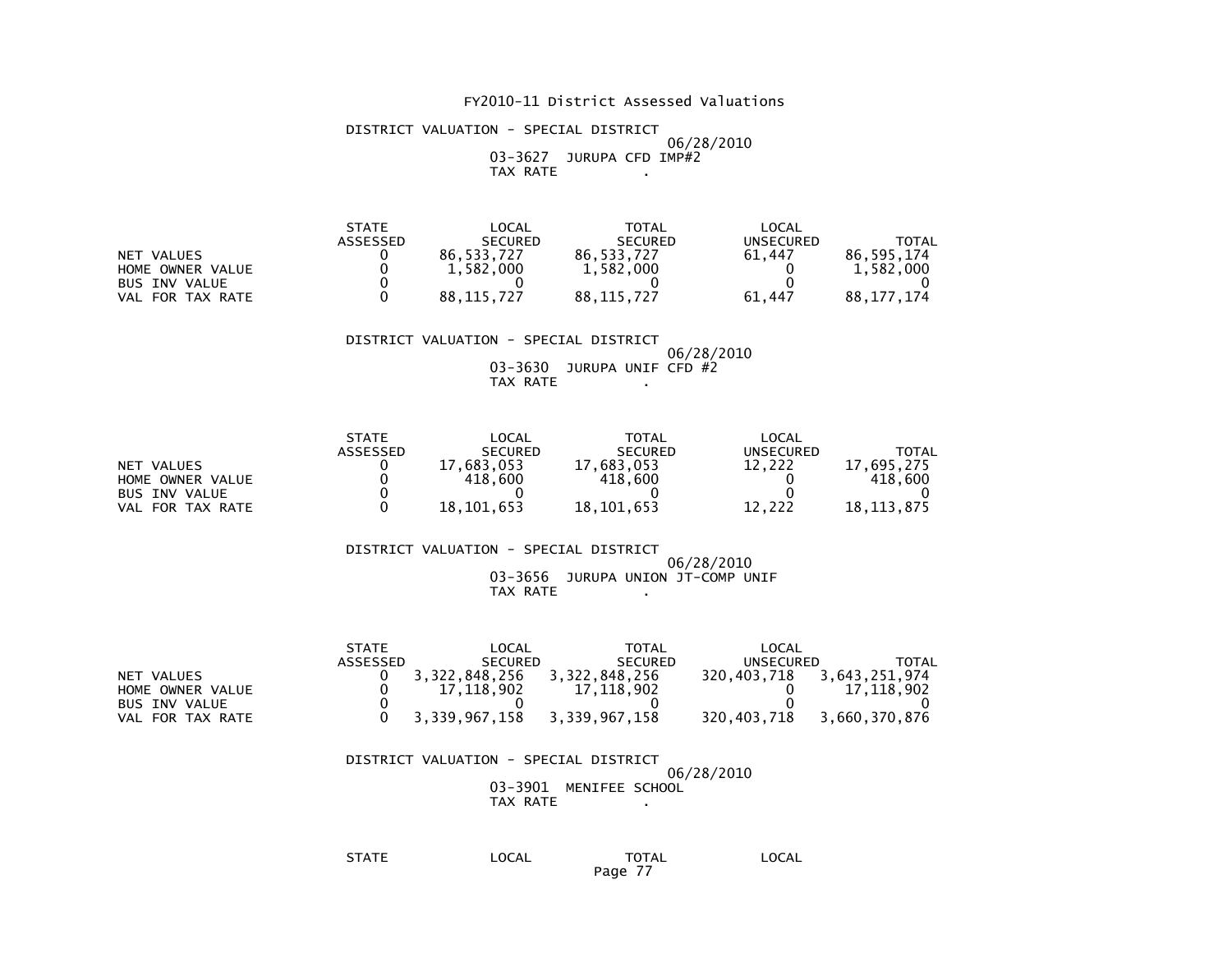|                  |          |               | FY2010-11 District Assessed Valuations |            |               |
|------------------|----------|---------------|----------------------------------------|------------|---------------|
|                  | ASSESSED | SECURED       | <b>SECURED</b>                         | UNSECURED  | TOTAL         |
| NET VALUES       |          | 5,878,701,158 | 5.878.701.158                          | 74.289.221 | 5,952,990,379 |
| HOME OWNER VALUE |          | 106.320.961   | 106.320.961                            |            | 106.320.961   |
| BUS INV VALUE    |          |               |                                        |            |               |
| VAL FOR TAX RATE |          | 5.985.022.119 | 5.985.022.119                          | 74.289.221 | 6.059.311.340 |

### DISTRICT VALUATION - SPECIAL DISTRICT

### $06/28/2010$  03-4201 MORENO VALLEY UNIFIED SCHOOLTAX RATE .

|                      | <b>STATE</b> | _OCAL                         | TOTAL          | LOCAL       |                                 |
|----------------------|--------------|-------------------------------|----------------|-------------|---------------------------------|
|                      | ASSESSED     | <b>SECURED</b>                | <b>SECURED</b> | UNSECURED   | TOTAL                           |
| NET VALUES           |              | 9.907.040.552                 | 9,907,040,552  |             | 444, 206, 634 10, 351, 247, 186 |
| HOME OWNER VALUE     |              | 135.213.763                   | 135.213.763    |             | 135.213.763                     |
| <b>BUS INV VALUE</b> |              |                               |                |             |                                 |
| VAL FOR TAX RATE     |              | 10,042,254,315 10,042,254,315 |                | 444.206.634 | 10,486,460,949                  |

 DISTRICT VALUATION - SPECIAL DISTRICT 06/28/2010 03-4226 MORENA VAL UNIFIED SCH B AND ITAX RATE .

|                      | <b>STATE</b> | LOCAL          | <b>TOTAL</b>   | LOCAL     |                                 |
|----------------------|--------------|----------------|----------------|-----------|---------------------------------|
|                      | ASSESSED     | <b>SECURED</b> | <b>SECURED</b> | UNSECURED | TOTAL                           |
| NET VALUES           |              | 9.907.998.190  | 9.907.998.190  |           | 444, 206, 634 10, 352, 204, 824 |
| HOME OWNER VALUE     |              | 135.213.763    | 135.213.763    |           | 135.213.763                     |
| <b>BUS INV VALUE</b> |              |                |                |           |                                 |
| VAL FOR TAX RATE     |              | 10.043.211.953 | 10.043.211.953 |           | 444, 206, 634 10, 487, 418, 587 |

 DISTRICT VALUATION - SPECIAL DISTRICT 06/28/2010 03-4501 MURRIETA UNIFIEDTAX RATE .

|                      | <b>STATE</b> | LOCAL          | <b>TOTAL</b>   | LOCAL            |                |
|----------------------|--------------|----------------|----------------|------------------|----------------|
|                      | ASSESSED     | <b>SECURED</b> | <b>SECURED</b> | <b>UNSECURED</b> | TOTAL          |
| NET VALUES           |              | 10.798.673.817 | 10,798,673,817 | 230,157,685      | 11,028,831,502 |
| HOME OWNER VALUE     |              | 122.258.427    | 122,258,427    |                  | 122.258.427    |
| <b>BUS INV VALUE</b> |              |                |                |                  |                |
| FOR TAX RATE<br>VAL  |              | 10,920,932,244 | 10,920,932,244 | 230,157,685      | 11,151,089,929 |

DISTRICT VALUATION - SPECIAL DISTRICT

06/28/2010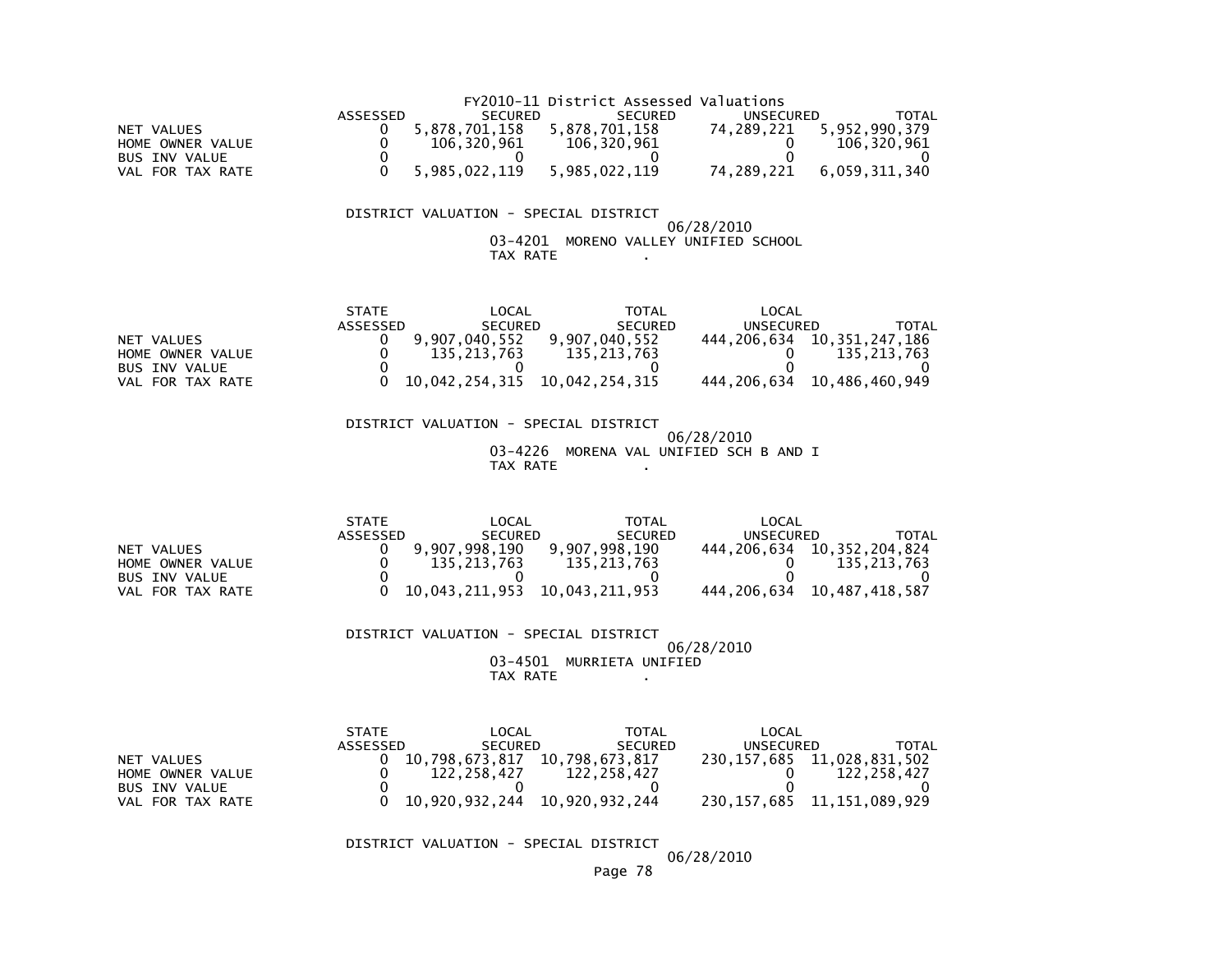### FY2010-11 District Assessed Valuations 03-4520 MURRIETA UNIFIED B & ITAX RATE .

|                      | <b>STATE</b> | LOCAL          | <b>TOTAL</b>   | LOCAL       |                   |
|----------------------|--------------|----------------|----------------|-------------|-------------------|
|                      | ASSESSED     | <b>SECURED</b> | <b>SECURED</b> | UNSECURED   | TOTAL             |
| NET VALUES           |              | 10.798.673.817 | 10.798.673.817 | 230.157.685 | 11,028,831,502    |
| HOME OWNER VALUE     |              | 122.258.427    | 122.258.427    |             | 122.258.427       |
| <b>BUS INV VALUE</b> |              |                |                |             |                   |
| FOR TAX RATE<br>VAL  |              | 10,920,932,244 | 10,920,932,244 | 230,157,685 | 11, 151, 089, 929 |

### DISTRICT VALUATION - SPECIAL DISTRICT06/28/2010

 03-4701 NUVIEW SCHOOLTAX RATE .

|                      | <b>STATE</b> | LOCAL          | TOTAL          | LOCAL      |             |
|----------------------|--------------|----------------|----------------|------------|-------------|
|                      | ASSESSED     | <b>SECURED</b> | <b>SECURED</b> | UNSECURED  | TOTAL       |
| NET VALUES           |              | 639.724.927    | 639.724.927    | 14.563.921 | 654.288.848 |
| HOME OWNER VALUE     |              | 9,912,630      | 9.912.630      |            | 9.912.630   |
| <b>BUS INV VALUE</b> |              |                |                |            |             |
| VAL FOR TAX RATE     |              | 649.637.557    | 649.637.557    | 14.563.921 | 664.201.478 |

DISTRICT VALUATION - SPECIAL DISTRICT

 $06/28/2010$  03-5101 PALM SPRINGS UNIFIED SCHOOLTAX RATE .

|                  | <b>STATE</b> | LOCAL                           | <b>TOTAL</b>   | LOCAL     |                            |
|------------------|--------------|---------------------------------|----------------|-----------|----------------------------|
|                  | ASSESSED     | <b>SECURED</b>                  | <b>SECURED</b> | UNSECURED | TOTAL                      |
| NET VALUES       |              | 21.860.184.313 21.860.184.313   |                |           | 971,919,522 22,832,103,835 |
| HOME OWNER VALUE |              | 193.508.528                     | 193.508.528    |           | 193.508.528                |
| BUS INV VALUE    |              |                                 |                |           |                            |
| VAL FOR TAX RATE |              | 0 22,053,692,841 22,053,692,841 |                |           | 971,919,522 23,025,612,363 |

 DISTRICT VALUATION - SPECIAL DISTRICT 06/28/2010 03-5128 PALM SPRINGS UNIF B & I 1992-ATAX RATE .

|                  | <b>STATE</b> | LOCAL          | <b>TOTAL</b>                    | LOCAL     |                            |
|------------------|--------------|----------------|---------------------------------|-----------|----------------------------|
|                  | ASSESSED     | <b>SECURED</b> | <b>SECURED</b>                  | UNSECURED | TOTAL                      |
| NET VALUES       |              |                | 0 21,860,184,313 21,860,184,313 |           | 971,959,428 22,832,143,741 |
| HOME OWNER VALUE |              | 193.508.528    | 193.508.528                     |           | 193.508.528                |
|                  |              |                | Page 79                         |           |                            |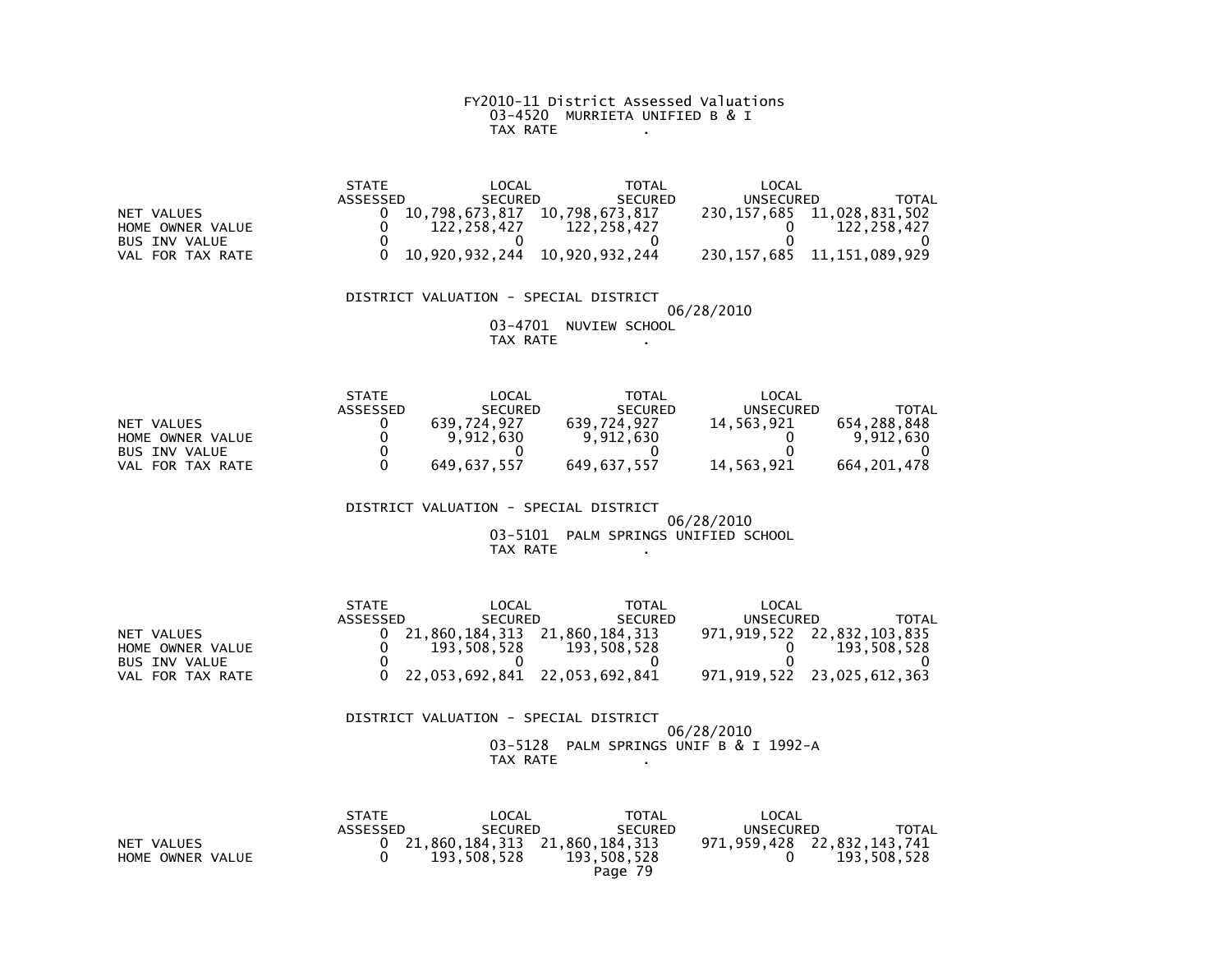FY2010-11 District Assessed Valuations BUS INV VALUE 0 0 0 0 0VAL FOR TAX RATE 0 22,053,692,841 22,053,692,841 971,959,428 23,025,652,269

 DISTRICT VALUATION - SPECIAL DISTRICT 06/28/2010 03-5301 PALO VERDE UNIFIED SCHOOLTAX RATE .

|                      | <b>STATE</b> | LOCAL          | <b>TOTAL</b>   | LOCAL      |               |
|----------------------|--------------|----------------|----------------|------------|---------------|
|                      | ASSESSED     | <b>SECURED</b> | <b>SECURED</b> | UNSECURED  | TOTAL         |
| NET VALUES           |              | 989.300.744    | 989.300.744    | 42.653.944 | 1,031,954,688 |
| HOME OWNER VALUE     |              | 14.193.197     | 14.193.197     |            | 14.193.197    |
| <b>BUS INV VALUE</b> |              |                |                |            |               |
| VAL FOR TAX RATE     |              | 1.003.493.941  | 1.003.493.941  | 42.653.944 | 1.046.147.885 |

#### DISTRICT VALUATION - SPECIAL DISTRICT

### 06/28/2010 03-5401 PALO VERDE COMMUNITY COLLEGETAX RATE .

|                      | <b>STATE</b> | LOCAL          | TOTAL          | LOCAL      |               |
|----------------------|--------------|----------------|----------------|------------|---------------|
|                      | ASSESSED     | <b>SECURED</b> | <b>SECURED</b> | UNSECURED  | TOTAL         |
| NET VALUES           |              | 989.300.744    | 989.300.744    | 42.653.944 | 1,031,954,688 |
| HOME OWNER VALUE     |              | 14.193.197     | 14.193.197     |            | 14.193.197    |
| <b>BUS INV VALUE</b> |              |                |                |            |               |
| VAL FOR TAX RATE     |              | 1.003.493.941  | 1.003.493.941  | 42.653.944 | 1.046.147.885 |

 DISTRICT VALUATION - SPECIAL DISTRICT 06/28/201003-5701 PERRIS SCHOOL

TAX RATE .

|                      | <b>STATE</b> | LOCAL          | TOTAL          | LOCAL      |               |
|----------------------|--------------|----------------|----------------|------------|---------------|
|                      | ASSESSED     | <b>SECURED</b> | <b>SECURED</b> | UNSECURED  | TOTAL         |
| NET VALUES           |              | 1,901,931,035  | 1,901,931,035  | 67.793.148 | 1,969,724,183 |
| HOME OWNER VALUE     |              | 29.153.116     | 29.153.116     |            | 29.153.116    |
| <b>BUS INV VALUE</b> |              |                |                |            |               |
| VAL FOR TAX RATE     |              | 1.931.084.151  | 1.931.084.151  | 67.793.148 | 1,998,877,299 |

#### DISTRICT VALUATION - SPECIAL DISTRICT

 06/28/2010 03-5801 RIVERSIDE UNIFIED SCHOOLTAX RATE .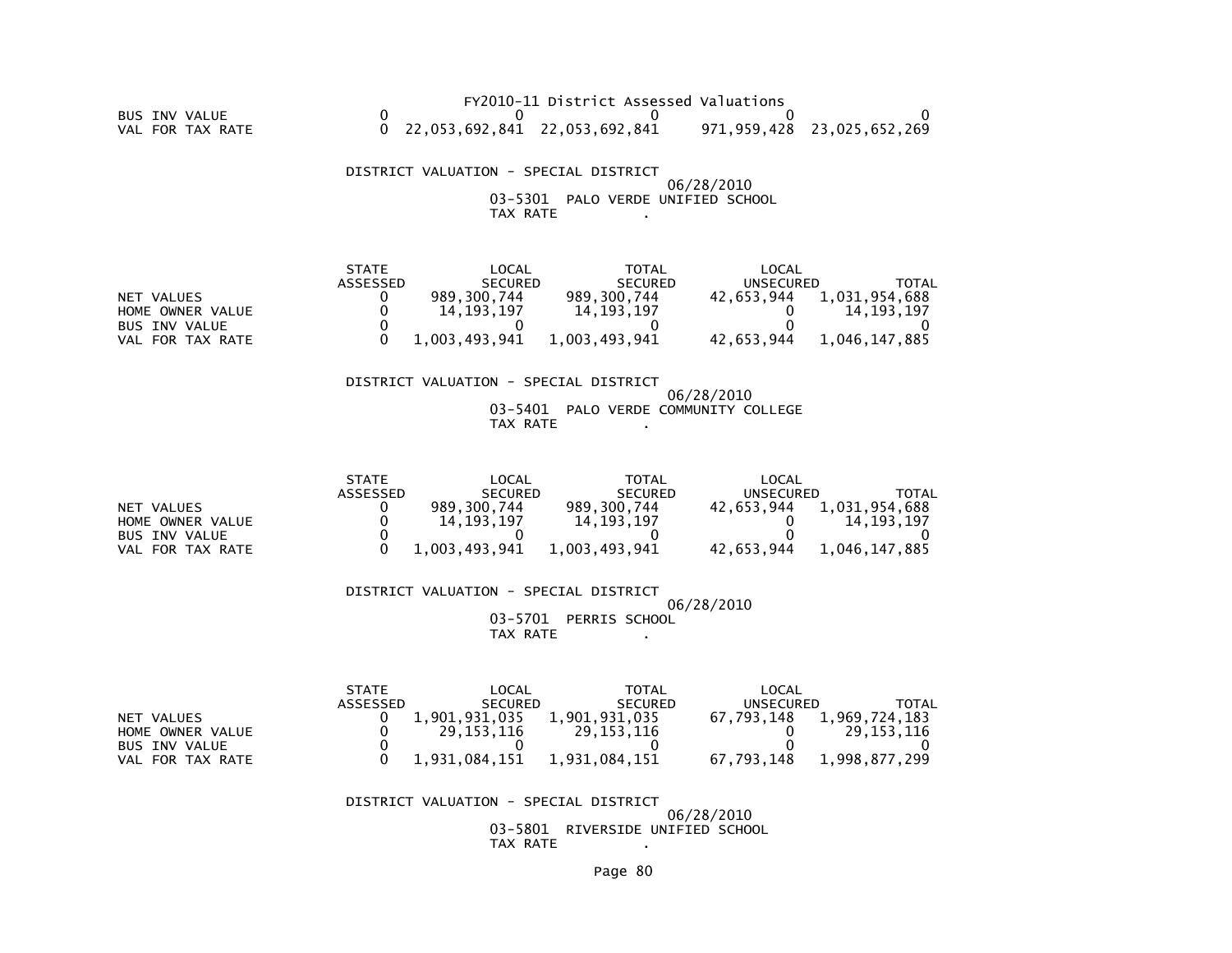| <b>NET VALUES</b><br>HOME OWNER VALUE<br><b>BUS INV VALUE</b><br>VAL FOR TAX RATE | <b>STATE</b><br><b>ASSESSED</b><br>0<br>0<br>0<br>0        | <b>LOCAL</b><br><b>SECURED</b><br>18, 186, 933, 415 18, 186, 933, 415<br>237,475,016<br>0<br>18,424,408,431 | <b>TOTAL</b><br><b>SECURED</b><br>237, 475, 016<br>$\mathbf{0}$<br>18,424,408,431      | LOCAL<br><b>UNSECURED</b><br>918, 952, 426<br>0<br>0<br>918, 952, 426 | <b>TOTAL</b><br>19,105,885,841<br>237, 475, 016<br>0<br>19, 343, 360, 857 |
|-----------------------------------------------------------------------------------|------------------------------------------------------------|-------------------------------------------------------------------------------------------------------------|----------------------------------------------------------------------------------------|-----------------------------------------------------------------------|---------------------------------------------------------------------------|
|                                                                                   |                                                            | DISTRICT VALUATION - SPECIAL DISTRICT<br>$03 - 5802$<br>TAX RATE                                            | RUSD CFD#1                                                                             | 06/28/2010                                                            |                                                                           |
| <b>NET VALUES</b><br>HOME OWNER VALUE<br><b>BUS INV VALUE</b><br>VAL FOR TAX RATE | <b>STATE</b><br><b>ASSESSED</b><br>0<br>0<br>0<br>0        | LOCAL<br><b>SECURED</b><br>256,303,893<br>4,765,600<br>0<br>261,069,493                                     | <b>TOTAL</b><br><b>SECURED</b><br>256, 303, 893<br>4,765,600<br>0<br>261,069,493       | LOCAL<br><b>UNSECURED</b><br>480,266<br>0<br>0<br>480,266             | <b>TOTAL</b><br>256,784,159<br>4,765,600<br>261,549,759                   |
|                                                                                   |                                                            | DISTRICT VALUATION - SPECIAL DISTRICT<br>$03 - 5803$<br>TAX RATE                                            | RIV UNIF CFD#2                                                                         | 06/28/2010                                                            |                                                                           |
| NET VALUES<br>HOME OWNER VALUE<br><b>BUS INV VALUE</b><br>VAL FOR TAX RATE        | <b>STATE</b><br><b>ASSESSED</b><br>0<br>0<br>0<br>$\Omega$ | <b>LOCAL</b><br><b>SECURED</b><br>801,700,284<br>13,070,400<br>0<br>814,770,684                             | <b>TOTAL</b><br><b>SECURED</b><br>801,700,284<br>13,070,400<br>$\Omega$<br>814,770,684 | LOCAL<br><b>UNSECURED</b><br>1,814,810<br>0<br>0<br>1,814,810         | <b>TOTAL</b><br>803, 515, 094<br>13,070,400<br>816, 585, 494              |
|                                                                                   |                                                            | DISTRICT VALUATION - SPECIAL DISTRICT                                                                       |                                                                                        | 06/28/2010                                                            |                                                                           |

06/28/2010 03-5804 RIV USD CFD #3 ZNA TAX RATE .

|                      | <b>STATE</b>    | LOCAL          | <b>TOTAL</b>   | LOCAL     |            |
|----------------------|-----------------|----------------|----------------|-----------|------------|
|                      | <b>ASSESSED</b> | <b>SECURED</b> | <b>SECURED</b> | UNSECURED | TOTAL      |
| NET VALUES           |                 | 713.540<br>14. | 14.713.540     | 5.441     | 14.718.981 |
| HOME OWNER VALUE     |                 | 287.000        | 287.000        |           | 287,000    |
| <b>BUS INV VALUE</b> |                 |                |                |           |            |
| VAL FOR TAX RATE     |                 | 15,000,540     | 15,000,540     | 5.441     | 15,005,981 |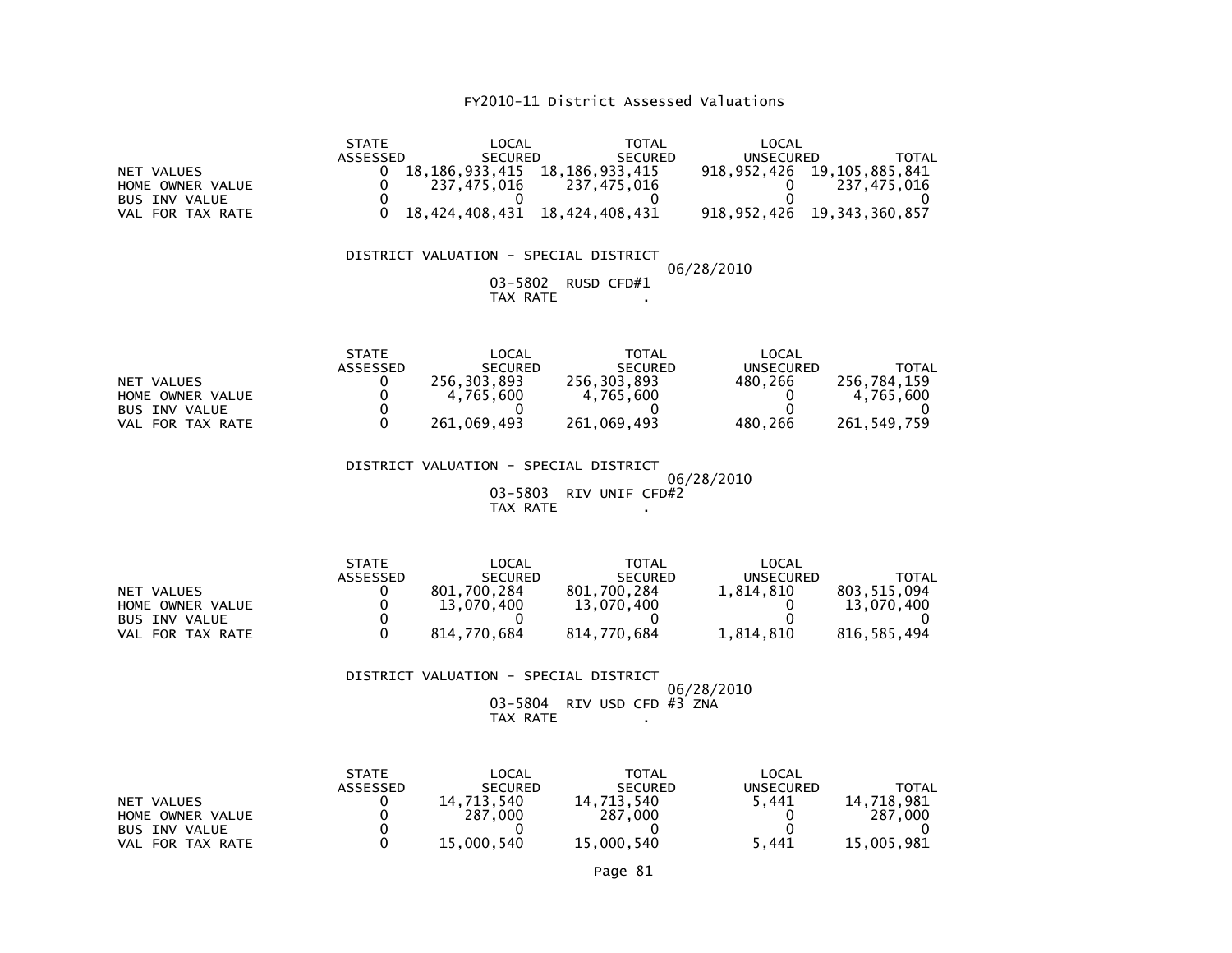DISTRICT VALUATION - SPECIAL DISTRICT 06/28/2010 03-5805 RIV USD CFD #3 ZNBTAX RATE .

|                      | <b>STATE</b>    | LOCAL          | <b>TOTAL</b>   | LOCAL     |              |
|----------------------|-----------------|----------------|----------------|-----------|--------------|
|                      | <b>ASSESSED</b> | <b>SECURED</b> | <b>SECURED</b> | UNSECURED | <b>TOTAL</b> |
| <b>NET</b><br>VALUES |                 | 24.724.793     | 724.793<br>24  | .031      | 24.731.824   |
| HOME OWNER VALUE     |                 | 546.000        | 546.000        |           | 546.000      |
| <b>BUS INV VALUE</b> |                 |                |                |           |              |
| FOR TAX RATE<br>VAL  |                 | 25.270.793     | 25.270.793     | .031      | 25.277.824   |

 DISTRICT VALUATION - SPECIAL DISTRICT 06/28/2010 03-5806 RIVERSIDE UNIFIED CFD #4TAX RATE .

|                      | <b>STATE</b> | LOCAL          | <b>TOTAL</b>   | <b>LOCAL</b> |            |
|----------------------|--------------|----------------|----------------|--------------|------------|
|                      | ASSESSED     | <b>SECURED</b> | <b>SECURED</b> | UNSECURED    | TOTAL      |
| NET VALUES           |              | 49.525.747     | 49.525.747     | 19.450       | 49.545.197 |
| HOME OWNER VALUE     |              | 896,000        | 896,000        |              | 896,000    |
| <b>BUS INV VALUE</b> |              |                |                |              |            |
| FOR TAX RATE<br>VAL  |              | 50.421.747     | 50.421.747     | 19.450       | 50.441.197 |

#### DISTRICT VALUATION - SPECIAL DISTRICT 06/28/2010 03-5808 RIVERSIDE UNIF CFD-NO 6 IMP 1TAX RATE .

|                      | <b>STATE</b> | LOCAL          | TOTAL          | LOCAL     |            |
|----------------------|--------------|----------------|----------------|-----------|------------|
|                      | ASSESSED     | <b>SECURED</b> | <b>SECURED</b> | UNSECURED | TOTAL      |
| NET VALUES           |              | 66.940.269     | 66.940.269     | 66.353    | 67.006.622 |
| HOME OWNER VALUE     |              | 1.127.000      | 1,127,000      |           | 1.127.000  |
| <b>BUS INV VALUE</b> |              |                |                |           |            |
| VAL FOR TAX RATE     |              | 68,067,269     | 68,067,269     | 66.353    | 68.133.622 |

 DISTRICT VALUATION - SPECIAL DISTRICT 06/28/2010 03-5809 RIVERSIDE UNIF CFD-NO 6 IMP2TAX RATE .

| <b>STATE</b> | LOCAL | <b>TOTAL</b> | LOCAL |
|--------------|-------|--------------|-------|
|              | ___   |              |       |
|              |       | 82<br>Page   |       |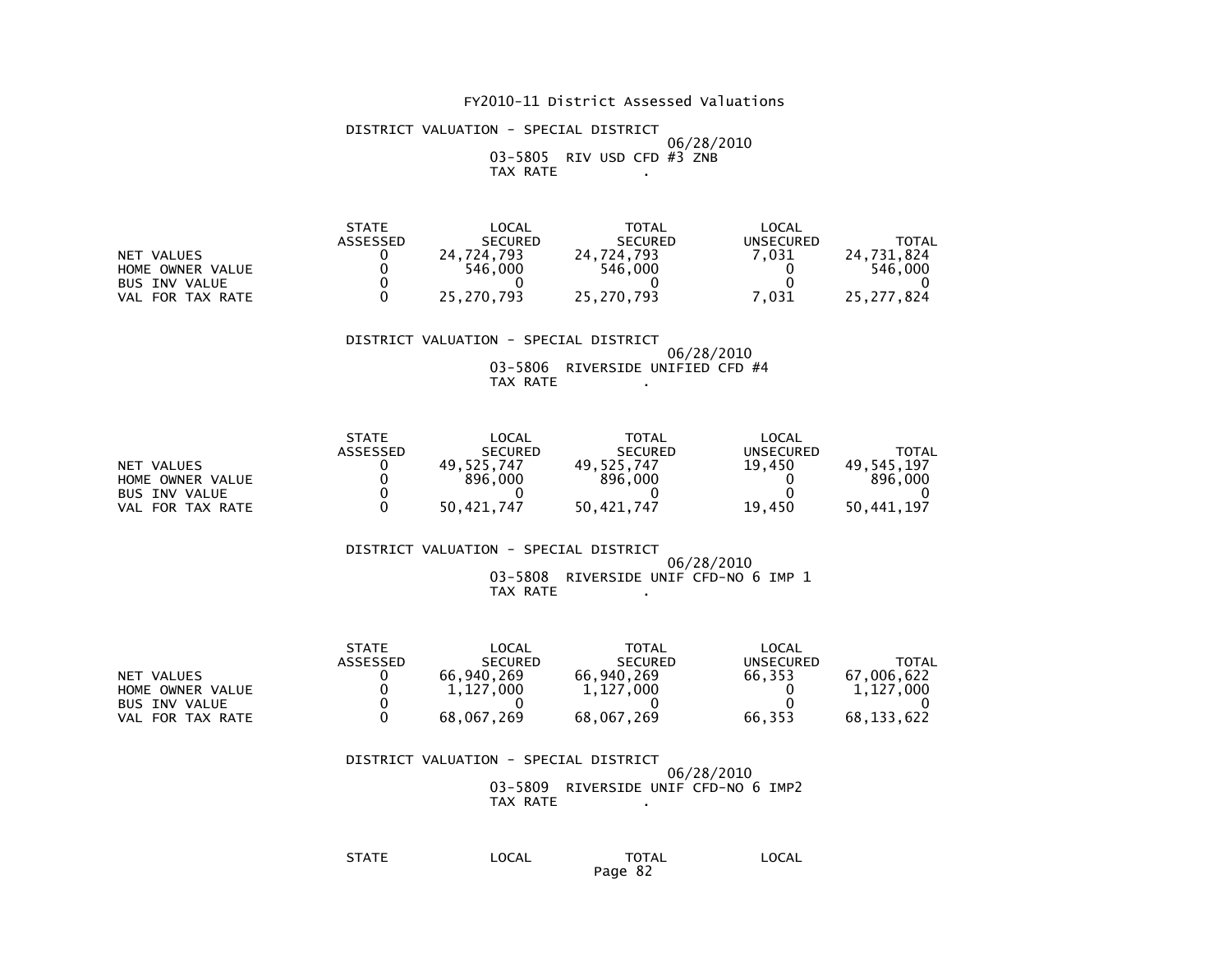|                      | FY2010-11 District Assessed Valuations |                |                |           |            |  |  |
|----------------------|----------------------------------------|----------------|----------------|-----------|------------|--|--|
|                      | ASSESSED                               | <b>SECURED</b> | <b>SECURED</b> | UNSECURED | TOTAL      |  |  |
| NET VALUES           |                                        | 84.194.701     | 84.194.701     | 87.183    | 84.281.884 |  |  |
| HOME OWNER VALUE     |                                        | 1.309.000      | 1,309,000      |           | 1.309.000  |  |  |
| <b>BUS INV VALUE</b> |                                        |                |                |           |            |  |  |
| VAL FOR TAX RATE     |                                        | 85.503.701     | 85.503.701     | 87.183    | 85.590.884 |  |  |

### DISTRICT VALUATION - SPECIAL DISTRICT

### 06/28/201003-5810 RIVERSIDE UNIF CFD7 TAX RATE .

|                      | <b>STATE</b>    | LOCAL          | TOTAL          | LOCAL     |             |
|----------------------|-----------------|----------------|----------------|-----------|-------------|
|                      | <b>ASSESSED</b> | <b>SECURED</b> | <b>SECURED</b> | UNSECURED | TOTAL       |
| NET VALUES           |                 | 214.115.664    | 214.115.664    | 322,604   | 214.438.268 |
| HOME OWNER VALUE     |                 | 2.818.200      | 2,818,200      |           | 2,818,200   |
| <b>BUS INV VALUE</b> |                 |                |                |           |             |
| VAL FOR TAX RATE     |                 | 216.933.864    | 216.933.864    | 322,604   | 217.256.468 |

 DISTRICT VALUATION - SPECIAL DISTRICT 06/28/2010 03-5811 RIVERSIDE UNIF CFD 8TAX RATE .

|                            | <b>STATE</b>    | <b>LOCAL</b>   | <b>TOTAL</b>   | LOCAL     |        |
|----------------------------|-----------------|----------------|----------------|-----------|--------|
|                            | <b>ASSESSED</b> | <b>SECURED</b> | <b>SECURED</b> | UNSECURED | TOTAL  |
| NET VALUES                 |                 | 39,053         | 39,053         |           | 39,053 |
| HOME OWNER VALUE           |                 |                |                |           |        |
| <b>BUS INV VALUE</b>       |                 |                |                |           |        |
| FOR TAX RATE<br><b>VAL</b> |                 | 39.053         | 39,053         |           | 39,053 |

### DISTRICT VALUATION - SPECIAL DISTRICT 06/28/2010 03-6101 ROMOLAND SCHOOLTAX RATE .

|                      | <b>STATE</b> | LOCAL          | <b>TOTAL</b>   | LOCAL      |               |
|----------------------|--------------|----------------|----------------|------------|---------------|
|                      | ASSESSED     | <b>SECURED</b> | <b>SECURED</b> | UNSECURED  | TOTAL         |
| VALUES<br><b>NET</b> |              | 1,649,305,621  | L.649.305.621  | 49.288.294 | 1,698,593,915 |
| HOME OWNER VALUE     |              | 25.889.999     | 25,889,999     |            | 25,889,999    |
| <b>BUS INV VALUE</b> |              |                |                |            |               |
| FOR TAX RATE<br>VAL. |              | 1,675,195,620  | 1,675,195,620  | 49,288,294 | 1,724,483,914 |

DISTRICT VALUATION - SPECIAL DISTRICT

06/28/2010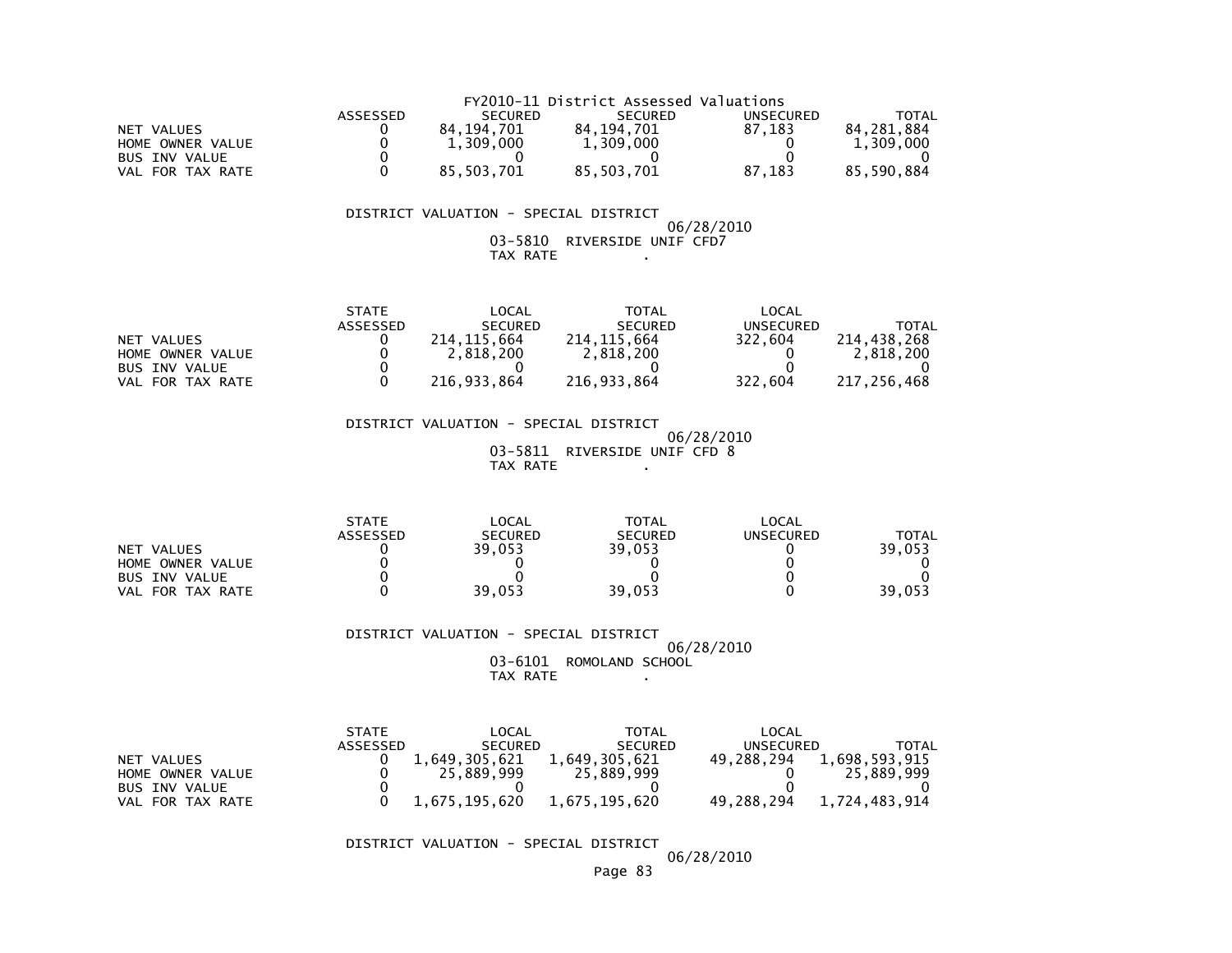# FY2010-11 District Assessed Valuations 03-6301 SAN JACINTO UNIFIED SCHOOLTAX RATE .

|                      | <b>STATE</b> | LOCAL          | <b>TOTAL</b>   | LOCAL        |               |
|----------------------|--------------|----------------|----------------|--------------|---------------|
|                      | ASSESSED     | <b>SECURED</b> | <b>SECURED</b> | UNSECURED    | TOTAL         |
| NET VALUES           |              | 2,080,943,818  | 2,080,943,818  | 89.332.526   | 2,170,276,344 |
| HOME OWNER VALUE     |              | 40.721.236     | 40.721.236     |              | 40.721.236    |
| <b>BUS INV VALUE</b> |              |                |                |              |               |
| FOR TAX RATE<br>VAL  |              | 2,121,665,054  | 2,121,665,054  | 89, 332, 526 | 2,210,997,580 |

### DISTRICT VALUATION - SPECIAL DISTRICT 06/28/201003-6501 TEMECULA UNIFIED

TAX RATE .

|                      | <b>STATE</b> | LOCAL          | TOTAL                         | LOCAL       |                |
|----------------------|--------------|----------------|-------------------------------|-------------|----------------|
|                      | ASSESSED     | <b>SECURED</b> | <b>SECURED</b>                | UNSECURED   | TOTAL          |
| NET VALUES           |              | 15.306.089.990 | 15.306.089.990                | 887.648.820 | 16,193,738,810 |
| HOME OWNER VALUE     |              | 160.836.200    | 160.836.200                   |             | 160.836.200    |
| <b>BUS INV VALUE</b> |              |                |                               |             |                |
| VAL FOR TAX RATE     |              |                | 15.466.926.190 15.466.926.190 | 887.648.820 | 16,354,575,010 |

 DISTRICT VALUATION - SPECIAL DISTRICT 06/28/2010 03-6520 TEMECULA UNIFIED B & I $TAX RATE$  .  $\therefore$  ...

|                      | <b>STATE</b> | LOCAL                         | <b>TOTAL</b>   | LOCAL       |                            |
|----------------------|--------------|-------------------------------|----------------|-------------|----------------------------|
|                      | ASSESSED     | <b>SECURED</b>                | <b>SECURED</b> | UNSECURED   | TOTAL                      |
| NET VALUES           |              | 15.306.089.990                | 15.306.089.990 | 887.636.697 | 16.193.726.687             |
| HOME OWNER VALUE     |              | 160.836.200                   | 160.836.200    |             | 160.836.200                |
| <b>BUS INV VALUE</b> |              |                               |                |             |                            |
| VAL FOR TAX RATE     |              | 15.466.926.190 15.466.926.190 |                |             | 887,636,697 16,354,562,887 |

| DISTRICT VALUATION - SPECIAL DISTRICT |                                      |            |  |
|---------------------------------------|--------------------------------------|------------|--|
|                                       |                                      | 06/28/2010 |  |
|                                       | 03-6530 TEMECULA VALLEY USD CFD 89-1 |            |  |
| TAX RATE                              |                                      |            |  |

|                  | <b>STATE</b> | LOCAL          | <b>TOTAL</b>   | LOCAL     |              |
|------------------|--------------|----------------|----------------|-----------|--------------|
|                  | ASSESSED     | <b>SECURED</b> | <b>SECURED</b> | UNSECURED | <b>TOTAL</b> |
| NET VALUES       |              | 929,524,368    | 929,524,368    | 2.600.147 | 932,124,515  |
| HOME OWNER VALUE |              | 13.077.400     | 13,077,400     |           | 13.077.400   |
|                  |              |                | Page 84        |           |              |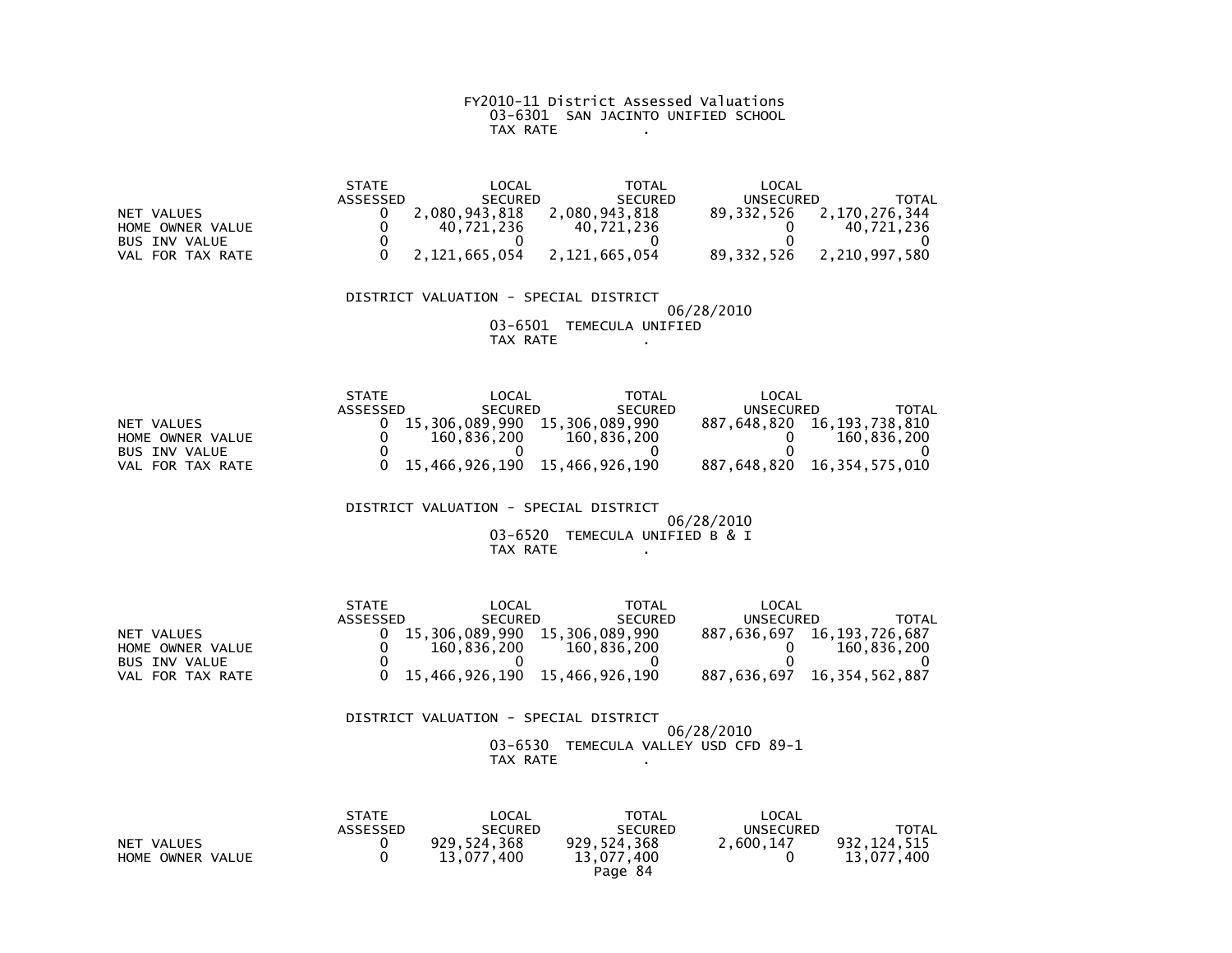|                  |             | FY2010-11 District Assessed Valuations |           |             |
|------------------|-------------|----------------------------------------|-----------|-------------|
| BUS INV VALUE    |             |                                        |           |             |
| VAL FOR TAX RATE | 942.601.768 | 942.601.768                            | 2.600.147 | 945.201.915 |

 DISTRICT VALUATION - SPECIAL DISTRICT 06/28/2010 03-6531 TEMECULA UNIF CFD 89-1 REDHAWKTAX RATE .

|                      | <b>STATE</b>    | LOCAL          | TOTAL          | LOCAL     |             |
|----------------------|-----------------|----------------|----------------|-----------|-------------|
|                      | <b>ASSESSED</b> | <b>SECURED</b> | <b>SECURED</b> | UNSECURED | TOTAL       |
| NET VALUES           |                 | 929.524.368    | 929.524.368    | 2,600,147 | 932.124.515 |
| HOME OWNER VALUE     |                 | 13.077.400     | 13.077.400     |           | 13.077.400  |
| <b>BUS INV VALUE</b> |                 |                |                |           |             |
| VAL FOR TAX RATE     |                 | 942.601.768    | 942,601,768    | 2.600.147 | 945.201.915 |

### DISTRICT VALUATION - SPECIAL DISTRICT

 06/28/2010 03-7121 VAL VERDE CFD 87-1TAX RATE .

|                      | <b>STATE</b>    | _OCAL          | TOTAL          | LOCAL     |             |
|----------------------|-----------------|----------------|----------------|-----------|-------------|
|                      | <b>ASSESSED</b> | <b>SECURED</b> | <b>SECURED</b> | UNSECURED | TOTAL       |
| NET VALUES           |                 | 733.693.201    | 733.693.201    | 6.667.996 | 740.361.197 |
| HOME OWNER VALUE     |                 | 12,037,200     | 12,037,200     |           | 12.037.200  |
| <b>BUS INV VALUE</b> |                 |                |                |           |             |
| VAL FOR TAX RATE     |                 | 745.730.401    | 745.730.401    | 6.667.996 | 752.398.397 |

DISTRICT VALUATION - SPECIAL DISTRICT

 06/28/201003-8001 VAL VERDE UNIF

TAX RATE .

|                      | <b>STATE</b> | ∟OCAL          | ΤΟΤΑΙ          | LOCAL       |               |
|----------------------|--------------|----------------|----------------|-------------|---------------|
|                      | ASSESSED     | <b>SECURED</b> | <b>SECURED</b> | UNSECURED   | TOTAL         |
| NET VALUES           |              | 4.873.399.664  | 4.873.399.664  | 140.926.861 | 5,014,326,525 |
| HOME OWNER VALUE     |              | 58.887.444     | 58.887.444     |             | 58.887.444    |
| <b>BUS INV VALUE</b> |              |                |                |             |               |
| VAL FOR TAX RATE     |              | 4,932,287,108  | 4.932.287.108  | 140.926.861 | 5.073.213.969 |

### DISTRICT VALUATION - SPECIAL DISTRICT

 06/28/2010 03-8601 PERRIS UNION HIGH SCHOOLTAX RATE .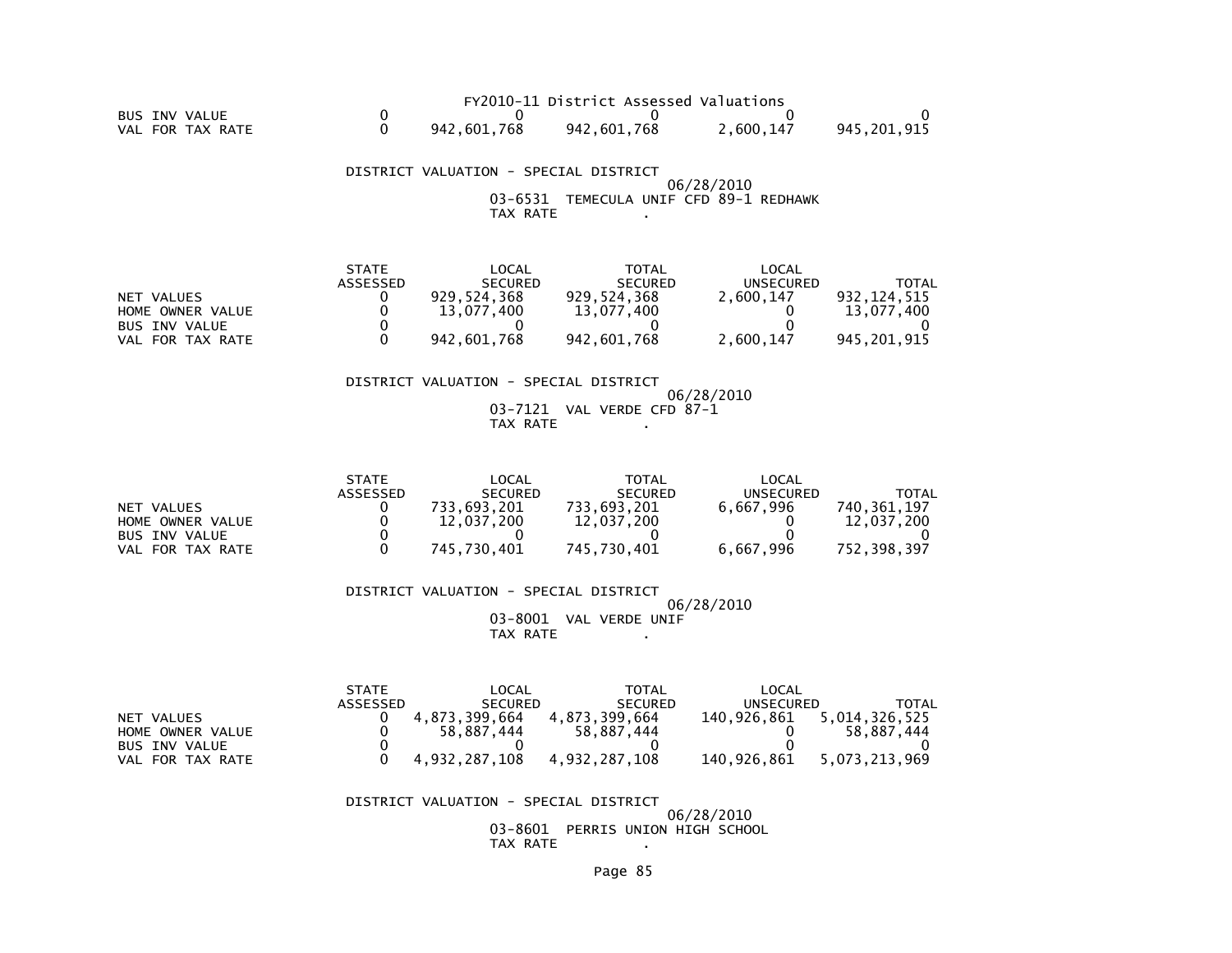| NET VALUES<br>HOME OWNER VALUE<br><b>BUS INV VALUE</b><br>VAL FOR TAX RATE | <b>STATE</b><br>ASSESSED<br>0<br>$\mathbf 0$<br>171,276,706<br>0<br>0<br>10,240,939,447               | <b>LOCAL</b><br><b>SECURED</b><br>10,069,662,741 10,069,662,741<br>0                                            | <b>TOTAL</b><br><b>SECURED</b><br>171.276.706<br>0<br>10,240,939,447            | LOCAL<br><b>UNSECURED</b><br>0<br>$\Omega$<br>205,934,584                | <b>TOTAL</b><br>205, 934, 584 10, 275, 597, 325<br>171,276,706<br>0<br>10,446,874,031              |
|----------------------------------------------------------------------------|-------------------------------------------------------------------------------------------------------|-----------------------------------------------------------------------------------------------------------------|---------------------------------------------------------------------------------|--------------------------------------------------------------------------|----------------------------------------------------------------------------------------------------|
|                                                                            | DISTRICT VALUATION - SPECIAL DISTRICT                                                                 | 03-8602<br>TAX RATE                                                                                             | PUHS CFD 87-1                                                                   | 06/28/2010                                                               |                                                                                                    |
| NET VALUES<br>HOME OWNER VALUE<br><b>BUS INV VALUE</b><br>VAL FOR TAX RATE | <b>STATE</b><br>ASSESSED<br>733,693,201<br>0<br>$\mathbf 0$<br>$\mathbf 0$<br>$\Omega$<br>745,730,401 | LOCAL<br><b>SECURED</b><br>12,037,200<br>0                                                                      | <b>TOTAL</b><br><b>SECURED</b><br>733,693,201<br>12,037,200<br>0<br>745,730,401 | LOCAL<br><b>UNSECURED</b><br>6,667,996<br>0<br>$\mathbf{0}$<br>6,667,996 | <b>TOTAL</b><br>740, 361, 197<br>12,037,200<br>0<br>752, 398, 397                                  |
|                                                                            | DISTRICT VALUATION - SPECIAL DISTRICT                                                                 | 03-9001 DESERT COMMUNITY COLLEGE<br>TAX RATE                                                                    |                                                                                 | 06/28/2010                                                               |                                                                                                    |
| NET VALUES<br>HOME OWNER VALUE<br><b>BUS INV VALUE</b><br>VAL FOR TAX RATE | <b>STATE</b><br><b>ASSESSED</b><br>0<br>466,299,452<br>0<br>0<br>0                                    | LOCAL<br><b>SECURED</b><br>61,759,743,662 61,759,743,662<br>$\mathbf{0}$<br>62, 226, 043, 114 62, 226, 043, 114 | <b>TOTAL</b><br><b>SECURED</b><br>466,299,452<br>$\mathbf{0}$                   | LOCAL<br>UNSECURED<br>0<br>$\mathbf{0}$                                  | <b>TOTAL</b><br>1,887,313,304 63,647,056,966<br>466, 299, 452<br>0<br>1,887,313,304 64,113,356,418 |
|                                                                            | DISTRICT VALUATION - SPECIAL DISTRICT                                                                 | TAX RATE                                                                                                        |                                                                                 | 06/28/2010<br>03-9101 RIVERSIDE CITY COMMUNITY COLLEGE                   |                                                                                                    |
|                                                                            | <b>CTATE</b>                                                                                          | LOCI                                                                                                            | <b>TOTAL</b>                                                                    | 1001                                                                     |                                                                                                    |

|                      | <b>STATE</b> | LOCAL          | TOTAL          | LOCAL         |                |
|----------------------|--------------|----------------|----------------|---------------|----------------|
|                      | ASSESSED     | <b>SECURED</b> | <b>SECURED</b> | UNSECURED     | TOTAL          |
| NET VALUES           |              | 70.123.625.181 | 70.123.625.181 | 3,507,513,937 | 73.631.139.118 |
| HOME OWNER VALUE     |              | 851.671.979    | 851.671.979    |               | 851.671.979    |
| <b>BUS INV VALUE</b> |              |                |                |               |                |
| FOR TAX RATE<br>VAL  |              | 70,975,297,160 | 70,975,297,160 | 3,507,513,937 | 74,482,811,097 |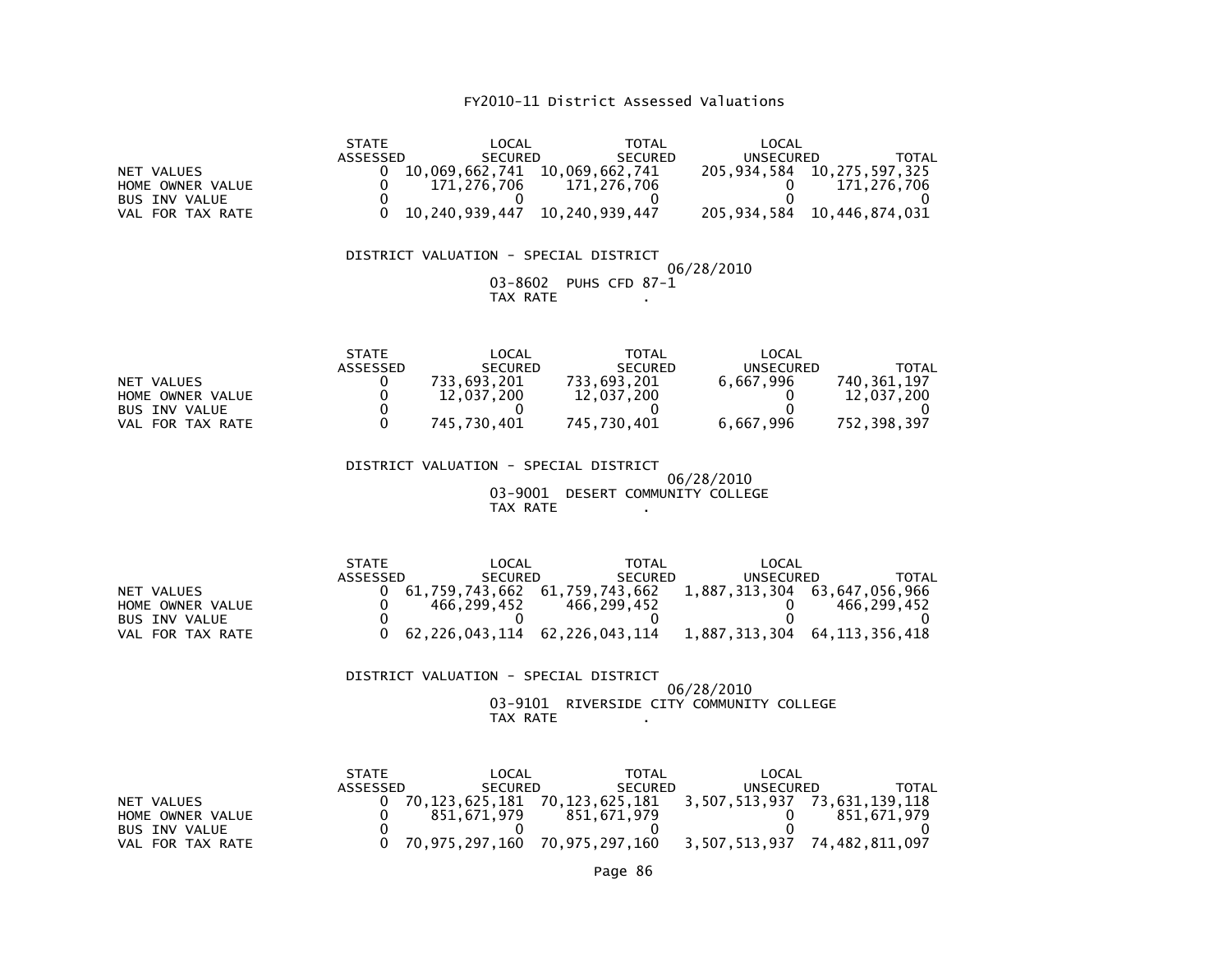DISTRICT VALUATION - SPECIAL DISTRICT06/28/2010

#### 03-9201 MT SAN JACINTO JUNIOR COLLEGETAX RATE .

|                      | <b>STATE</b> | LOCAL          | TOTAL          | LOCAL         |                |
|----------------------|--------------|----------------|----------------|---------------|----------------|
|                      | ASSESSED     | <b>SECURED</b> | <b>SECURED</b> | UNSECURED     | ΤΟΤΑΙ          |
| VALUES<br><b>NET</b> |              | 60.347.790.464 | 60.347.790.464 | 2,340,375,206 | 62,688,165,670 |
| HOME OWNER VALUE     |              | 885.850.083    | 885.850.083    |               | 885.850.083    |
| BUS INV VALUE        |              |                |                |               |                |
| FOR TAX RATE<br>VAL  |              | 61,233,640,547 | 61,233,640,547 | 2,340,375,206 | 63,574,015,753 |

 DISTRICT VALUATION - SPECIAL DISTRICT 06/28/2010 03-9830 ELSINORE AREA ELEM SCHOOL FUNDTAX RATE .

|                  | <b>STATE</b> | LOCAL                         | TOTAL          | LOCAL                        |                              |
|------------------|--------------|-------------------------------|----------------|------------------------------|------------------------------|
|                  | ASSESSED     | <b>SECURED</b>                | <b>SECURED</b> | UNSECURED                    | TOTAL                        |
| NET VALUES       |              | 32.429.334.427                | 32,429,334,427 | 1,233,009,381 33,662,343,808 |                              |
| HOME OWNER VALUE |              | 377.286.443                   | 377.286.443    |                              | 377.286.443                  |
| BUS INV VALUE    |              |                               |                |                              |                              |
| VAL FOR TAX RATE |              | 32,806,620,870 32,806,620,870 |                |                              | 1,233,009,381 34,039,630,251 |

#### DISTRICT VALUATION - SPECIAL DISTRICT 06/28/2010 03-9831 PERRIS AREA ELEM SCHOOL FUNDTAX RATE .

|                      | <b>STATE</b> | LOCAL                               | TOTAL          | LOCAL     |                                 |
|----------------------|--------------|-------------------------------------|----------------|-----------|---------------------------------|
|                      | ASSESSED     | <b>SECURED</b>                      | <b>SECURED</b> | UNSECURED | <b>TOTAL</b>                    |
| NET VALUES           |              | 15, 188, 514, 232 15, 188, 514, 232 |                |           | 347, 444, 986 15, 535, 959, 218 |
| HOME OWNER VALUE     |              | 232.579.150                         | 232,579,150    |           | 232.579.150                     |
| <b>BUS INV VALUE</b> |              |                                     |                |           |                                 |
| VAL FOR TAX RATE     |              | $0$ 15,421,093,382 15,421,093,382   |                |           | 347,444,986 15,768,538,368      |

 DISTRICT VALUATION - SPECIAL DISTRICT 06/28/2010 03-9832 PERRIS JR HIGH AREA FUNDTAX RATE .

> STATE LOCAL TOTAL LOCALPage 87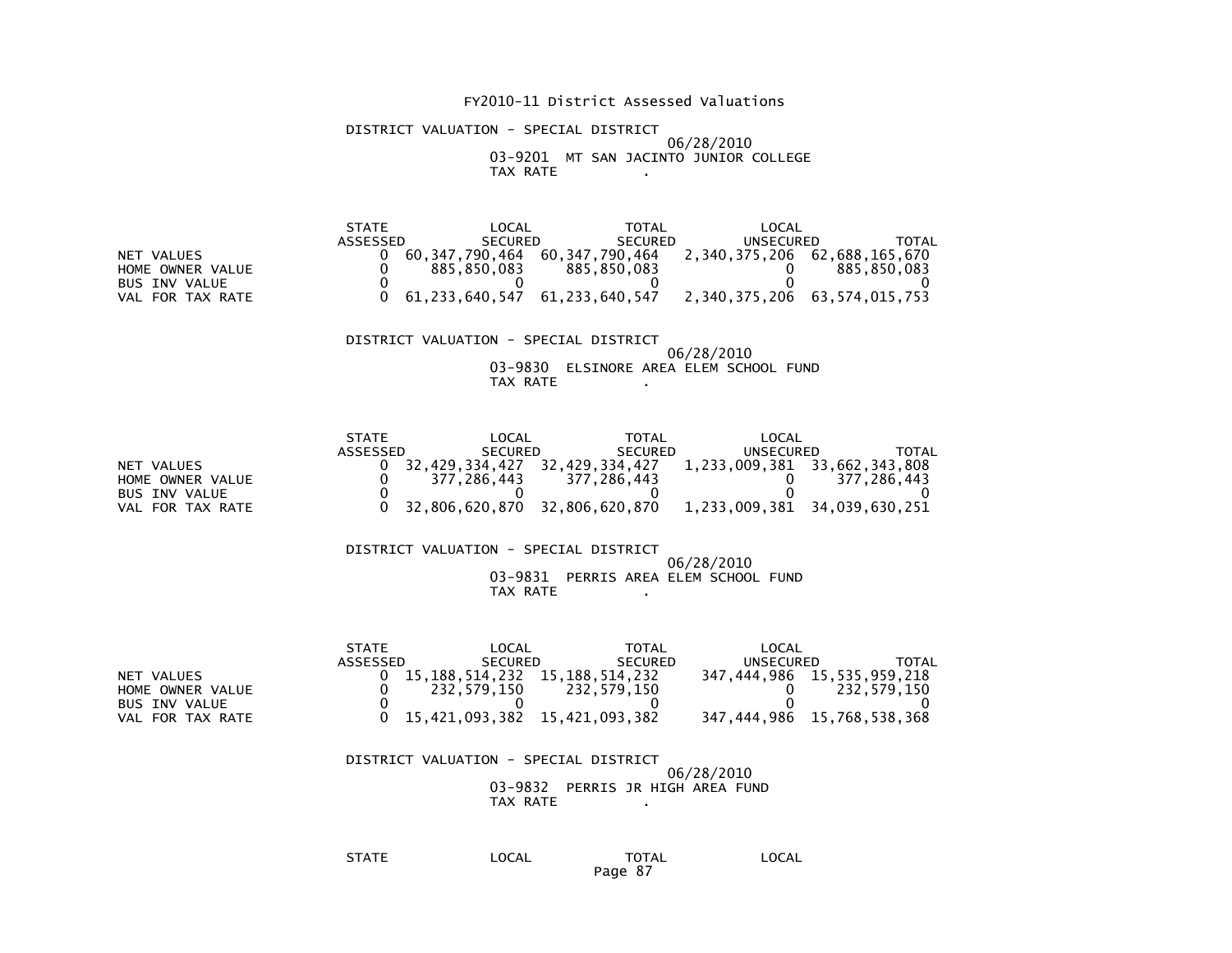|                  |          |                                 | FY2010-11 District Assessed Valuations |           |                                 |
|------------------|----------|---------------------------------|----------------------------------------|-----------|---------------------------------|
|                  | ASSESSED | <b>SECURED</b>                  | <b>SECURED</b>                         | UNSECURED | TOTAL                           |
| NET VALUES       |          | 15,171,600,936 15,171,600,936   |                                        |           | 347, 425, 149 15, 519, 026, 085 |
| HOME OWNER VALUE |          | 232.572.150                     | 232,572,150                            |           | 232.572.150                     |
| BUS INV VALUE    |          |                                 |                                        |           |                                 |
| VAL FOR TAX RATE |          | 0 15,404,173,086 15,404,173,086 |                                        |           | 347,425,149 15,751,598,235      |

#### DISTRICT VALUATION - SPECIAL DISTRICT

### 06/28/2010 03-9896 RIV. CO. OFFICE OF EDUCATIONTAX RATE .

|                     | <b>STATE</b> | LOCAL                             | TOTAL          | LOCAL                         |               |
|---------------------|--------------|-----------------------------------|----------------|-------------------------------|---------------|
|                     | ASSESSED     | <b>SECURED</b>                    | <b>SECURED</b> | UNSECURED                     | TOTAL         |
| NET VALUES          |              | 0 193.827.335.734 193.827.335.734 |                | 7,786,923,196 201,614,258,930 |               |
| HOME OWNER VALUE    |              | 2,227,835,533                     | 2,227,835,533  |                               | 2,227,835,533 |
| BUS INV VALUE       |              |                                   |                |                               |               |
| FOR TAX RATE<br>VAL |              | 0 196,055,171,267 196,055,171,267 |                | 7,786,923,196 203,842,094,463 |               |

 DISTRICT VALUATION - SPECIAL DISTRICT 06/28/2010 04-1030 COUNTY WASTE RESOURCE MGMT DISTTAX RATE .

|                     | <b>STATE</b> | LOCAL                            | TOTAL          | LOCAL                        |             |
|---------------------|--------------|----------------------------------|----------------|------------------------------|-------------|
|                     | ASSESSED     | <b>SECURED</b>                   | <b>SECURED</b> | UNSECURED                    | TOTAL       |
| NET VALUES          |              | 41,789,188,111    41,789,188,111 |                | 1,659,563,997 43,448,752,108 |             |
| HOME OWNER VALUE    |              | 511.175.646                      | 511.175.646    |                              | 511.175.646 |
| BUS INV VALUE       |              |                                  |                |                              |             |
| FOR TAX RATE<br>VAL |              | 42,300,363,757 42,300,363,757    |                | 1,659,563,997 43,959,927,754 |             |

### DISTRICT VALUATION - SPECIAL DISTRICT 06/28/2010 04-1110 RIV CO REG PARK & OPEN SPACETAX RATE .

|                       | <b>STATE</b> | LOCAL                             | TOTAL          | LOCAL                         |               |
|-----------------------|--------------|-----------------------------------|----------------|-------------------------------|---------------|
|                       | ASSESSED     | <b>SECURED</b>                    | <b>SECURED</b> | UNSECURED                     | TOTAL         |
| NET VALUES            |              | 0 133,292,301,384 133,292,301,384 |                | 4,967,873,216 138,260,174,600 |               |
| HOME OWNER VALUE      |              | 1,479,003,280 1,479,003,280       |                |                               | 1,479,003,280 |
| <b>BUS INV VALUE</b>  |              |                                   |                |                               |               |
| . FOR TAX RATE<br>VAL |              | 0 134,771,304,664 134,771,304,664 |                | 4,967,873,216 139,739,177,880 |               |

DISTRICT VALUATION - SPECIAL DISTRICT

06/28/2010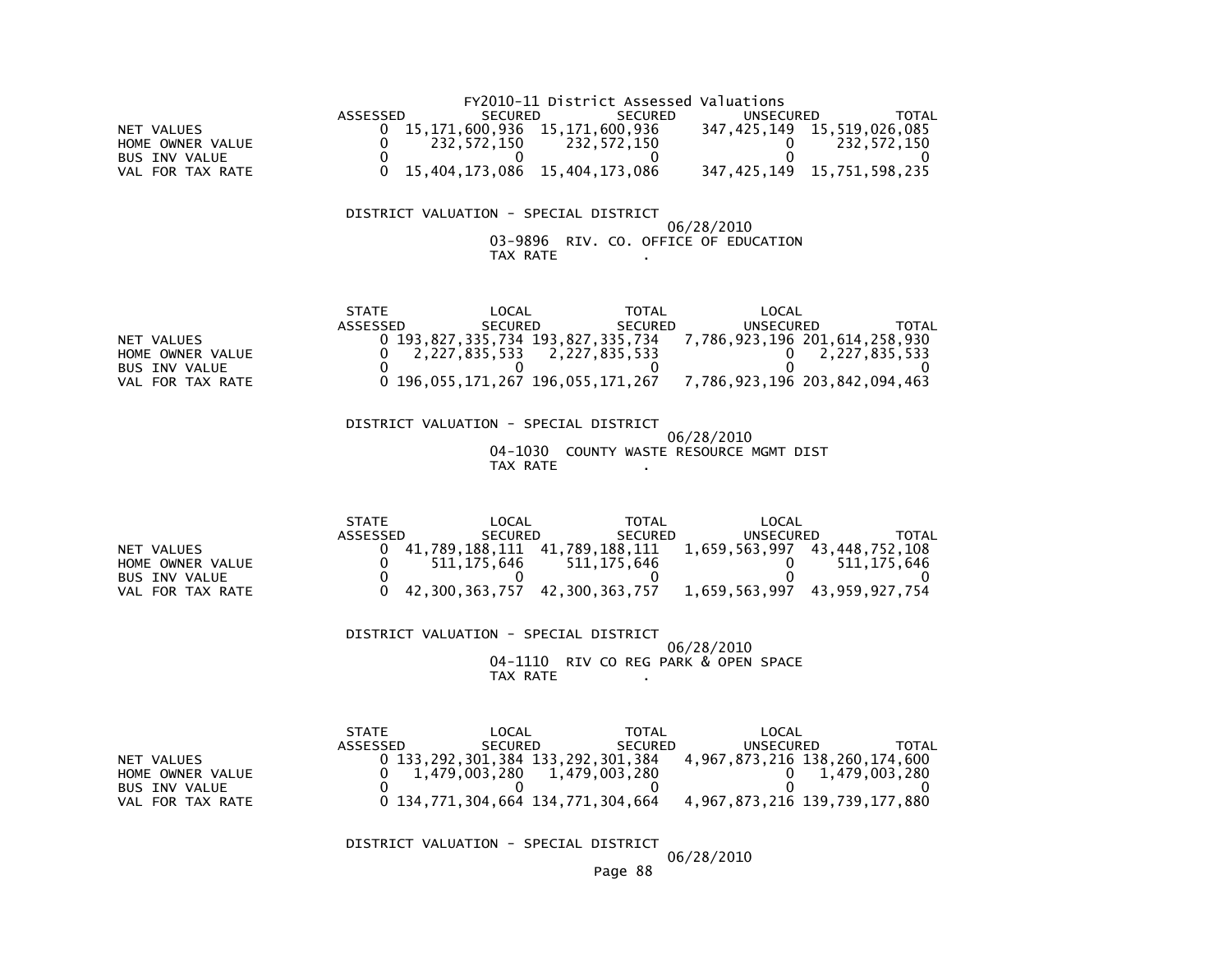### FY2010-11 District Assessed Valuations 04-1131 RIV CO LANDSCAPE MAINT DST 1TAX RATE .

|                      | <b>STATE</b> | _OCAL          | <b>TOTAL</b>   | LOCAL     |             |
|----------------------|--------------|----------------|----------------|-----------|-------------|
|                      | ASSESSED     | <b>SECURED</b> | <b>SECURED</b> | UNSECURED | TOTAL       |
| NET VALUES           |              | 282.758.145    | 282,758,145    | 249.967   | 283.008.112 |
| HOME OWNER VALUE     |              | .004.200       | .004.200       |           | .004.200    |
| <b>BUS INV VALUE</b> |              |                |                |           |             |
| FOR TAX RATE<br>VAL  |              | 289.762.345    | 289,762,345    | 249,967   | 290.012.312 |

### DISTRICT VALUATION - SPECIAL DISTRICT 06/28/2010 04-1253 DRAINAGE DISTRICT 3 \*TAX RATE .

|                      | <b>STATE</b> | _OCAL          | <b>TOTAL</b>   | LOCAL     |             |
|----------------------|--------------|----------------|----------------|-----------|-------------|
|                      | ASSESSED     | <b>SECURED</b> | <b>SECURED</b> | UNSECURED | TOTAL       |
| NET VALUES           |              | 181.246.213    | 181.246.213    | 8.829.524 | 190.075.737 |
| HOME OWNER VALUE     |              | 2,758,000      | 2,758,000      |           | 2.758.000   |
| <b>BUS INV VALUE</b> |              |                |                |           |             |
| FOR TAX RATE<br>VAL  |              | 184.004.213    | 184.004.213    | 8.829.524 | 192.833.737 |

### DISTRICT VALUATION - SPECIAL DISTRICT $06/28/2010$  04-1302 COMMUNITY FACILITIES DST 84-2TAX RATE .

|                  | <b>STATE</b> | LOCAL          | <b>TOTAL</b>   | LOCAL     |             |
|------------------|--------------|----------------|----------------|-----------|-------------|
|                  | ASSESSED     | <b>SECURED</b> | <b>SECURED</b> | UNSECURED | TOTAL       |
| NET VALUES       |              | 499.911.886    | 499.911.886    | 473.759   | 500.385.645 |
| HOME OWNER VALUE |              | 6.434.400      | 6.434.400      |           | 6.434.400   |
| BUS INV VALUE    |              |                |                |           |             |
| VAL FOR TAX RATE |              | 506.346.286    | 506,346,286    | 473.759   | 506.820.045 |

### DISTRICT VALUATION - SPECIAL DISTRICT 06/28/2010 04-1303 COMMUNITY FACILITIES DST 85-1ATAX RATE .

|                  | <b>STATE</b>    | LOCAL          | <b>TOTAL</b>   | LOCAL     |             |
|------------------|-----------------|----------------|----------------|-----------|-------------|
|                  | <b>ASSESSED</b> | <b>SECURED</b> | <b>SECURED</b> | UNSECURED | TOTAL       |
| NET VALUES       |                 | 358,046,206    | 358,046,206    | 5.175.353 | 363.221.559 |
| HOME OWNER VALUE |                 | 6.192.200      | 6.192.200      |           | 6.192.200   |
|                  |                 |                | Page 89        |           |             |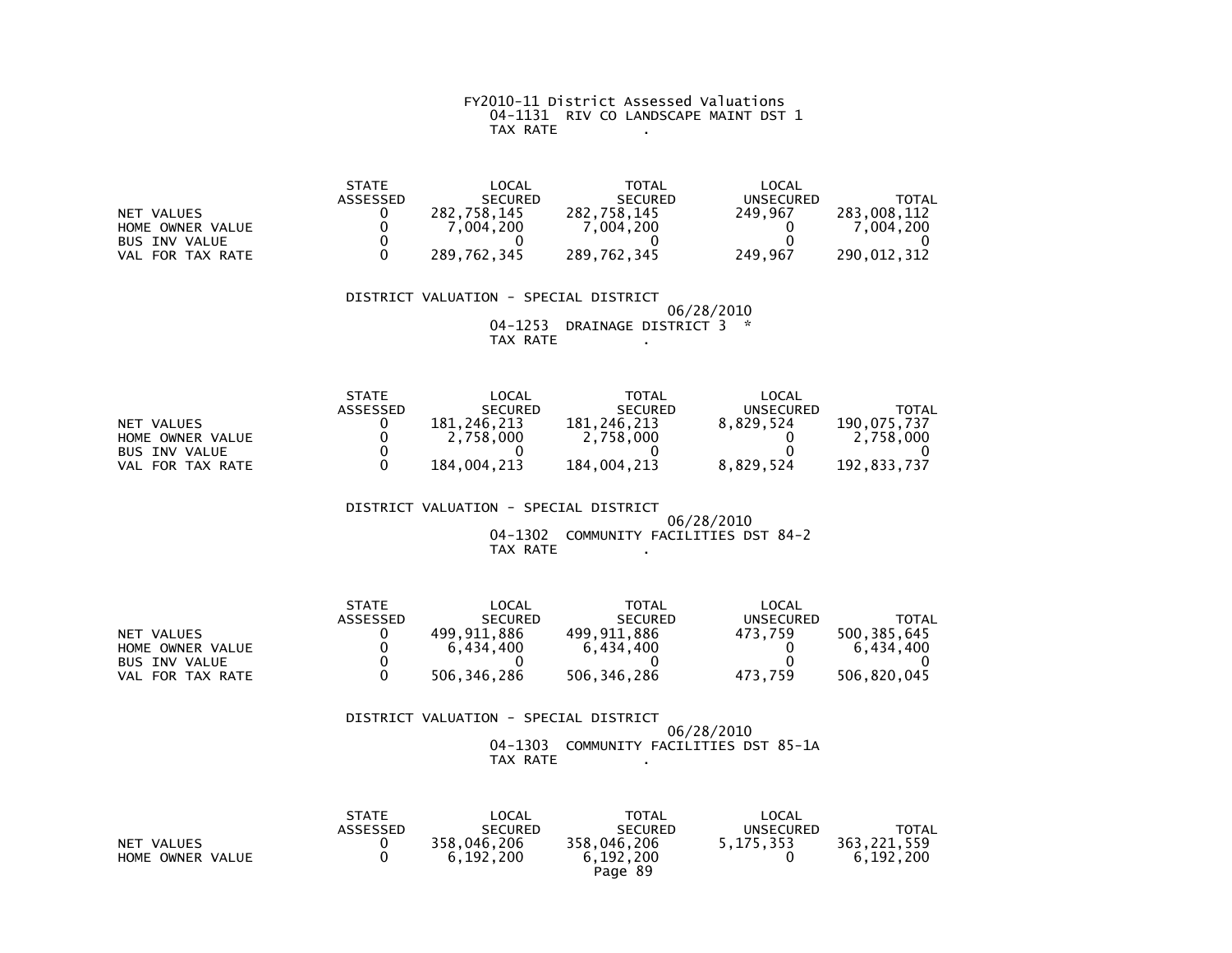|                  |             | FY2010-11 District Assessed Valuations |           |             |
|------------------|-------------|----------------------------------------|-----------|-------------|
| BUS INV VALUE    |             |                                        |           |             |
| VAL FOR TAX RATE | 364.238.406 | 364, 238, 406                          | 5.175.353 | 369.413.759 |

 DISTRICT VALUATION - SPECIAL DISTRICT 06/28/2010 04-1304 COMMUNITY FACILITIES DST 85-2TAX RATE .

|                      | <b>STATE</b> | LOCAL          | TOTAL          | LOCAL      |               |
|----------------------|--------------|----------------|----------------|------------|---------------|
|                      | ASSESSED     | <b>SECURED</b> | <b>SECURED</b> | UNSECURED  | TOTAL         |
| NET VALUES           |              | 1.458.773.710  | 1.458.773.710  | 24.854.683 | 1,483,628,393 |
| HOME OWNER VALUE     |              | 25.933.600     | 25,933,600     |            | 25.933.600    |
| <b>BUS INV VALUE</b> |              |                |                |            |               |
| VAL FOR TAX RATE     |              | 1.484.707.310  | 1.484.707.310  | 24.854.683 | 1.509.561.993 |

### DISTRICT VALUATION - SPECIAL DISTRICT

### 06/28/2010 04-1305 COMMUNITY FACILITIES DST 85-1BTAX RATE .

|                      | <b>STATE</b> | LOCAL          | <b>TOTAL</b>   | LOCAL            |            |
|----------------------|--------------|----------------|----------------|------------------|------------|
|                      | ASSESSED     | <b>SECURED</b> | <b>SECURED</b> | <b>UNSECURED</b> | TOTAL      |
| NET VALUES           |              | 92,349,380     | 92.349.380     | 1,345,206        | 93.694.586 |
| HOME OWNER VALUE     |              | 812,000        | 812,000        |                  | 812,000    |
| <b>BUS INV VALUE</b> |              |                |                |                  |            |
| FOR TAX RATE<br>VAL  |              | 93,161,380     | 93,161,380     | 1,345,206        | 94,506,586 |

 DISTRICT VALUATION - SPECIAL DISTRICT 06/28/2010 04-1306 COMMUNITY FACILITIES DST 86-1TAX RATE .

|                      | <b>STATE</b> | LOCAL          | <b>TOTAL</b>   | LOCAL            |             |
|----------------------|--------------|----------------|----------------|------------------|-------------|
|                      | ASSESSED     | <b>SECURED</b> | <b>SECURED</b> | <b>UNSECURED</b> | TOTAL       |
| VALUES<br><b>NET</b> |              | 851.505.872    | 851.505.872    | 4.531.603        | 856.037.475 |
| HOME OWNER VALUE     |              | 16,604,000     | 16,604,000     |                  | 16,604,000  |
| <b>BUS INV VALUE</b> |              |                |                |                  |             |
| FOR TAX RATE<br>VAL  |              | 868, 109, 872  | 868.109.872    | 4,531,603        | 872.641.475 |

### DISTRICT VALUATION - SPECIAL DISTRICT

06/28/2010

 04-1309 CFD 89-3**Contract Contract** TAX RATE .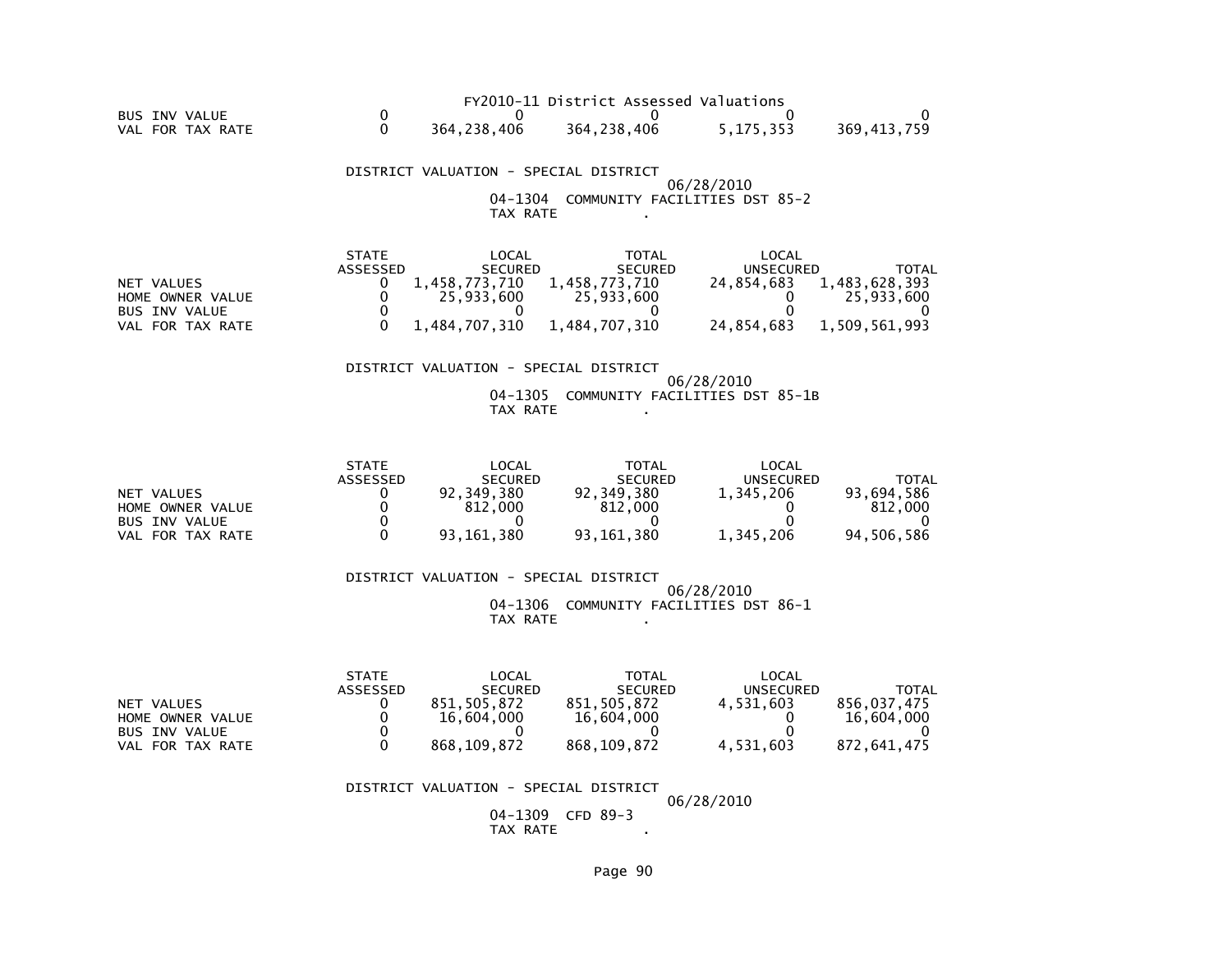|                      | <b>STATE</b> | LOCAL          | <b>TOTAL</b>   | LOCAL     |             |
|----------------------|--------------|----------------|----------------|-----------|-------------|
|                      | ASSESSED     | <b>SECURED</b> | <b>SECURED</b> | UNSECURED | TOTAL       |
| NET VALUES           |              | 350.160.177    | 350.160.177    | 409.767   | 350.569.944 |
| HOME OWNER VALUE     |              | 5.980.800      | 5,980,800      |           | 5,980,800   |
| <b>BUS INV VALUE</b> |              |                |                |           |             |
| FOR TAX RATE<br>VAL  |              | 356,140,977    | 356,140,977    | 409,767   | 356,550,744 |

### DISTRICT VALUATION - SPECIAL DISTRICT 06/28/2010 04-1351 FLOOD CONTROL ADMINISTRATIONTAX RATE .

|                      | <b>STATE</b> | LOCAL                       | <b>TOTAL</b>   | LOCAL                                                                     |               |
|----------------------|--------------|-----------------------------|----------------|---------------------------------------------------------------------------|---------------|
|                      | ASSESSED     | <b>SECURED</b>              | <b>SECURED</b> | UNSECURED                                                                 | TOTAL         |
| NET VALUES           |              |                             |                | 0 142,256,774,692 142,256,774,692 6,588,487,286 148,845,261,978           |               |
| HOME OWNER VALUE     |              | 1.854.364.604 1.854.364.604 |                |                                                                           | 1,854,364,604 |
| <b>BUS INV VALUE</b> |              |                             |                |                                                                           |               |
| FOR TAX RATE<br>VAL  |              |                             |                | 144, 111, 139, 296 144, 111, 139, 296 6, 588, 487, 286 150, 699, 626, 582 |               |

 DISTRICT VALUATION - SPECIAL DISTRICT 06/28/2010 04-1361 FLOOD CONTROL ZONE 1TAX RATE .

|                      | <b>STATE</b> | LOCAL          | <b>TOTAL</b>   | LOCAL         |                |
|----------------------|--------------|----------------|----------------|---------------|----------------|
|                      | ASSESSED     | <b>SECURED</b> | <b>SECURED</b> | UNSECURED     | ΤΟΤΑΙ          |
| NET VALUES           |              | 28.420.820.267 | 28.420.820.267 | 1.720.577.806 | 30.141.398.073 |
| HOME OWNER VALUE     |              | 352.750.628    | 352.750.628    |               | 352.750.628    |
| <b>BUS INV VALUE</b> |              |                |                |               |                |
| FOR TAX RATE<br>VAL. |              | 28,773,570,895 | 28,773,570,895 | 1,720,577,806 | 30,494,148,701 |

 DISTRICT VALUATION - SPECIAL DISTRICT 06/28/2010 04-1362 FLOOD CONTROL ZONE 2TAX RATE .

|                  | <b>STATE</b> | LOCAL          | <b>TOTAL</b>   | LOCAL                                                      |             |
|------------------|--------------|----------------|----------------|------------------------------------------------------------|-------------|
|                  | ASSESSED     | <b>SECURED</b> | <b>SECURED</b> | UNSECURED                                                  | TOTAL       |
| NET VALUES       |              |                |                | 28,599,929,052 28,599,929,052 1,357,623,444 29,957,552,496 |             |
| HOME OWNER VALUE |              | 321.545.944    | 321.545.944    |                                                            | 321.545.944 |
| BUS INV VALUE    |              |                |                |                                                            |             |
| VAL FOR TAX RATE |              |                |                | 28,921,474,996 28,921,474,996 1,357,623,444 30,279,098,440 |             |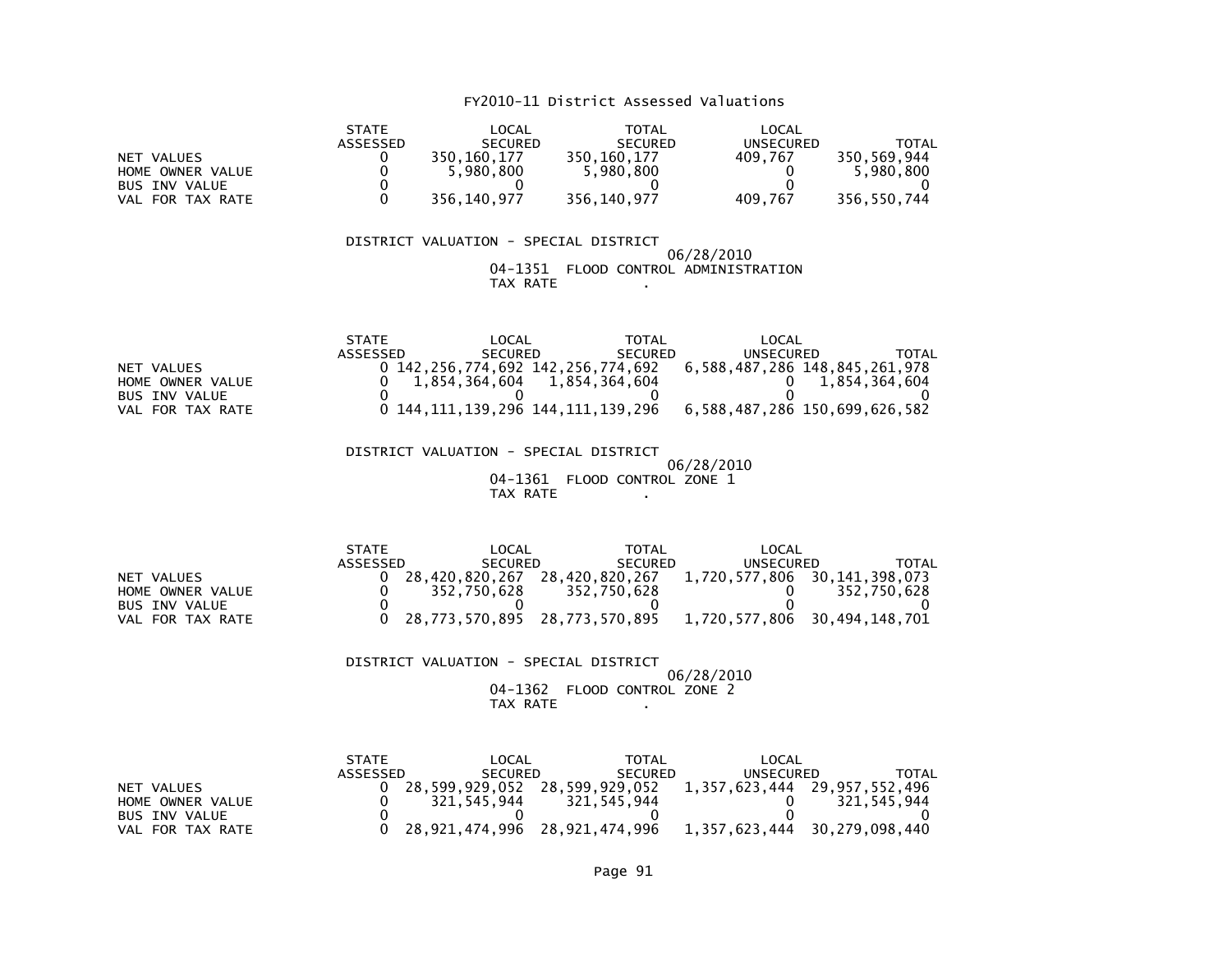FY2010-11 District Assessed Valuations DISTRICT VALUATION - SPECIAL DISTRICT 06/28/2010 04-1363 FLOOD CONTROL ZONE 3TAX RATE .

 STATE LOCAL TOTAL LOCAL ASSESSED SECURED SECURED UNSECURED TOTAL $133,699,570$  6, 255, 805, 776 NET VALUES<br>
HOME OWNER VALUE
10 0 0 0 0 0 0 0 0 0 0 0 0 134,381,741  $0 \t 84,381,741$  $\begin{array}{ccc} 0 & 84,381,741 & 84,381,741 & 0 \\ 0 & 0 & 0 & 0 \end{array}$  $\overline{\phantom{0}}$ BUS INV VALUE VAL FOR TAX RATE 0 6,206,487,947 6,206,487,947 133,699,570 6,340,187,517

> DISTRICT VALUATION - SPECIAL DISTRICT 06/28/2010 04-1364 FLOOD CONTROL ZONE 4TAX RATE .

|                  | <b>STATE</b> | LOCAL                                   | TOTAL                         | LOCAL       |                |
|------------------|--------------|-----------------------------------------|-------------------------------|-------------|----------------|
|                  | ASSESSED     | <b>SECURED</b>                          | <b>SECURED</b>                | UNSECURED   | TOTAL          |
| NET VALUES       |              |                                         | 32,694,362,945 32,694,362,945 | 999.043.984 | 33,693,406,929 |
| HOME OWNER VALUE |              | 553.487.298                             | 553.487.298                   |             | 553.487.298    |
| BUS INV VALUE    |              |                                         |                               |             |                |
| VAL FOR TAX RATE |              | $0$ 33, 247, 850, 243 33, 247, 850, 243 |                               | 999,043,984 | 34,246,894,227 |

DISTRICT VALUATION - SPECIAL DISTRICT

#### 06/28/2010 04-1365 FLOOD CONTROL ZONE 5TAX RATE .

|                      | <b>STATE</b> | LOCAL          | TOTAL          | LOCAL       |               |
|----------------------|--------------|----------------|----------------|-------------|---------------|
|                      | ASSESSED     | <b>SECURED</b> | <b>SECURED</b> | UNSECURED   | <b>TOTAL</b>  |
| NET VALUES           |              | 5.934.105.033  | 5.934.105.033  | 371.277.963 | 6.305.382.996 |
| HOME OWNER VALUE     |              | 112,262,409    | 112,262,409    |             | 112.262.409   |
| <b>BUS INV VALUE</b> |              |                |                |             |               |
| VAL FOR TAX RATE     |              | 6.046.367.442  | 6.046.367.442  | 371.277.963 | 6.417.645.405 |

## DISTRICT VALUATION - SPECIAL DISTRICT06/28/2010

 04-1366 FLOOD CONTROL ZONE 6TAX RATE .

| <b>STATE</b><br><b>SIAIL</b> | LOCAL                 | TOTAL          | LOCAL     |              |
|------------------------------|-----------------------|----------------|-----------|--------------|
| $-0.00000$<br>SSEL<br>____   | :CURED<br>SΕ<br>_____ | SECURED<br>___ | UNSECURED | <b>TOTAL</b> |
|                              |                       | 92<br>Page     |           |              |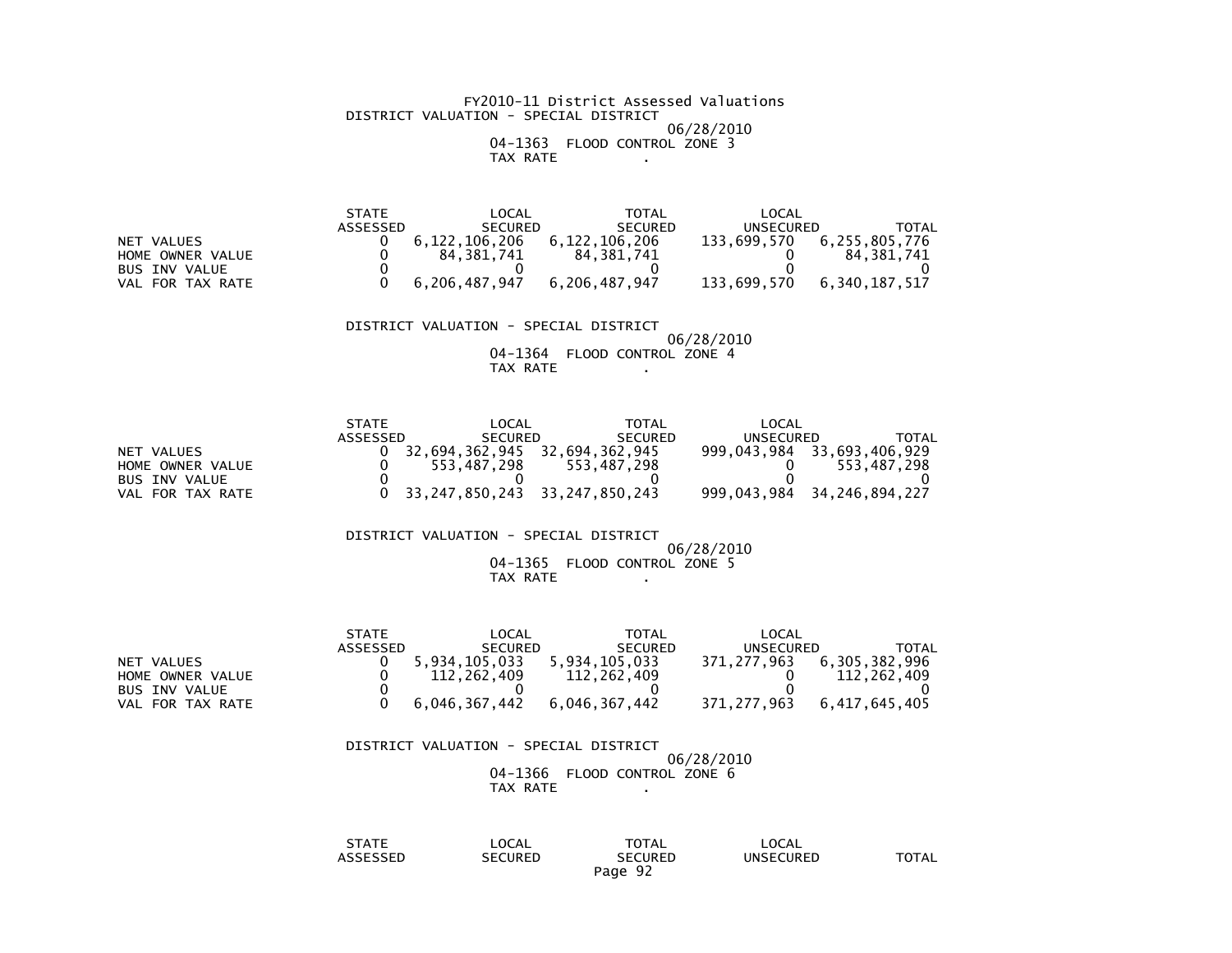|                  |                                       | FY2010-11 District Assessed Valuations |                                 |
|------------------|---------------------------------------|----------------------------------------|---------------------------------|
| NET VALUES       | 11.424.879.103 11.424.879.103         |                                        | 840, 855, 242 12, 265, 734, 345 |
| HOME OWNER VALUE | 110.406.379                           | 110.406.379                            | 110.406.379                     |
| BUS INV VALUE    |                                       |                                        |                                 |
| VAL FOR TAX RATE | 0 11, 535, 285, 482 11, 535, 285, 482 |                                        | 840, 855, 242 12, 376, 140, 724 |

### DISTRICT VALUATION - SPECIAL DISTRICT

### 06/28/2010 04-1367 FLOOD CONTROL ZONE 7TAX RATE .

|                      | <b>STATE</b> | LOCAL          | <b>TOTAL</b>      | LOCAL         |                   |
|----------------------|--------------|----------------|-------------------|---------------|-------------------|
|                      | ASSESSED     | <b>SECURED</b> | <b>SECURED</b>    | UNSECURED     | TOTAL             |
| NET VALUES           |              | 29.222.175.320 | 29, 222, 175, 320 | 1,173,366,587 | 30, 395, 541, 907 |
| HOME OWNER VALUE     |              | 321.754.805    | 321.754.805       |               | 321.754.805       |
| <b>BUS INV VALUE</b> |              |                |                   |               |                   |
| FOR TAX RATE<br>VAL  |              | 29,543,930,125 | 29,543,930,125    | 1,173,366,587 | 30,717,296,712    |

 DISTRICT VALUATION - SPECIAL DISTRICT 06/28/2010 04-1381 FLOOD CONTROL ZONE 1 DEBT SERVTAX RATE .

|                      | STATF    | LOCAL          | TOTAL          | _OCAL         |                |
|----------------------|----------|----------------|----------------|---------------|----------------|
|                      | ASSESSED | <b>SECURED</b> | <b>SECURED</b> | UNSECURED     | TOTAL          |
| <b>NET</b><br>VALUES |          | 28.357.638.067 | 28.357.638.067 | 1,720,546,282 | 30,078,184,349 |
| HOME OWNER VALUE     |          | 347,439,362    | 347,439,362    |               | 347,439,362    |
| BUS INV VALUE        |          |                |                |               |                |
| FOR TAX RATE<br>VAL  |          | 28,705,077,429 | 28,705,077,429 | 1,720,546,282 | 30,425,623,711 |

 DISTRICT VALUATION - SPECIAL DISTRICT 06/28/201004-1701 COUNTY SERVICE AREA 1 \*

TAX RATE .

|                            | <b>STATE</b> | LOCAL          | <b>TOTAL</b>   | LOCAL     |            |
|----------------------------|--------------|----------------|----------------|-----------|------------|
|                            | ASSESSED     | <b>SECURED</b> | <b>SECURED</b> | UNSECURED | ΤΟΤΑΙ      |
| NET VALUES                 |              | .408.362       | 15,408,362     | 337.378   | 15.745.740 |
| HOME OWNER VALUE           |              | 315,000        | 315.000        |           | 315,000    |
| <b>BUS INV VALUE</b>       |              |                |                |           |            |
| FOR TAX RATE<br><b>VAL</b> |              | 15,723,362     | 15,723,362     | 337,378   | 16,060,740 |

DISTRICT VALUATION - SPECIAL DISTRICT

 06/28/2010 04-1702 COUNTY SERVICE AREA 2 \*Page 93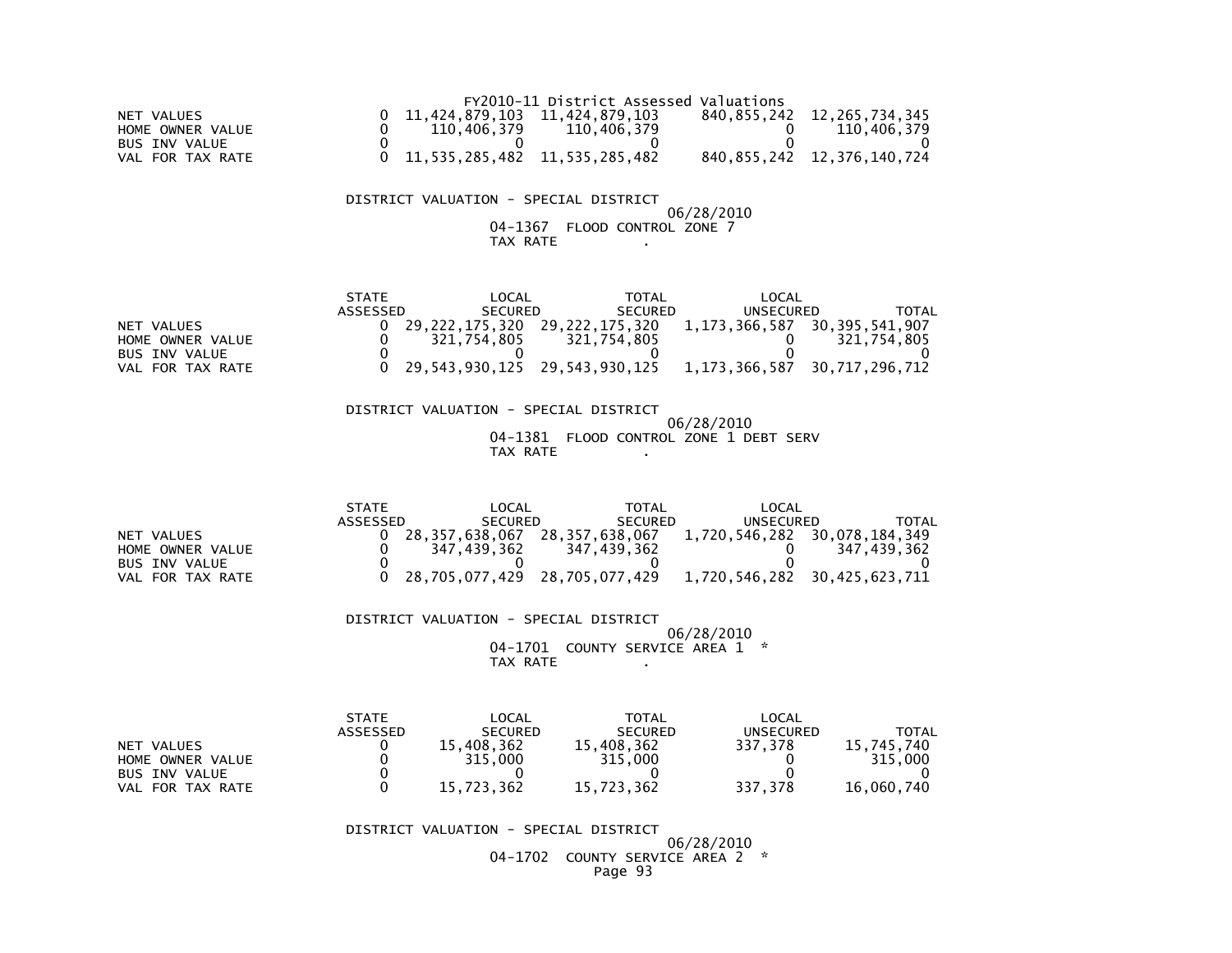### FY2010-11 District Assessed Valuations TAX RATE .

|                                                                            | <b>STATE</b><br>ASSESSED | LOCAL<br><b>SECURED</b>             | TOTAL<br><b>SECURED</b>               | LOCAL<br><b>UNSECURED</b> | TOTAL                               |
|----------------------------------------------------------------------------|--------------------------|-------------------------------------|---------------------------------------|---------------------------|-------------------------------------|
| NET VALUES<br>HOME OWNER VALUE<br><b>BUS INV VALUE</b><br>VAL FOR TAX RATE |                          | 19,951,955<br>406,000<br>20,357,955 | 19,951,955<br>406,000<br>20, 357, 955 | 56,245<br>56,245          | 20,008,200<br>406,000<br>20,414,200 |

 DISTRICT VALUATION - SPECIAL DISTRICT 06/28/2010 04-1712 COUNTY SERVICE AREA 115 \*TAX RATE .

|                      | <b>STATE</b>    | LOCAL          | <b>TOTAL</b>   | LOCAL     |              |
|----------------------|-----------------|----------------|----------------|-----------|--------------|
|                      | <b>ASSESSED</b> | <b>SECURED</b> | <b>SECURED</b> | UNSECURED | <b>TOTAL</b> |
| NET VALUES           |                 | .363.174       | 37.363.174     | 15.804    | 37.378.978   |
| HOME OWNER VALUE     |                 | 840,000        | 840,000        |           | 840,000      |
| <b>BUS INV VALUE</b> |                 |                |                |           |              |
| FOR TAX RATE<br>VAL  |                 | 38.203.174     | 38.203.174     | 15.804    | 38,218,978   |

### DISTRICT VALUATION - SPECIAL DISTRICT $06/28/2010$  04-1713 COUNTY SERVICE AREA 12 \*TAX RATE .

|                      | <b>STATE</b>    | LOCAL          | <b>TOTAL</b>   | LOCAL     |            |
|----------------------|-----------------|----------------|----------------|-----------|------------|
|                      | <b>ASSESSED</b> | <b>SECURED</b> | <b>SECURED</b> | UNSECURED | TOTAL      |
| VALUES<br><b>NET</b> |                 | 82.771.586     | 82.771.586     | 1.474.611 | 84.246.197 |
| HOME OWNER VALUE     |                 | 1,981,000      | 1,981,000      |           | 1.981.000  |
| <b>BUS INV VALUE</b> |                 |                |                |           |            |
| VAL<br>FOR TAX RATE  |                 | 84,752,586     | 84,752,586     | 1,474,611 | 86.227.197 |

### DISTRICT VALUATION - SPECIAL DISTRICT 06/28/2010 04-1714 COUNTY SERVICE AREA 13 \*TAX RATE .

|            | <b>STATE</b>    | LOCAL          | <b>TOTAL</b>   | LOCAL     |              |
|------------|-----------------|----------------|----------------|-----------|--------------|
|            | <b>ASSESSED</b> | <b>SECURED</b> | <b>SECURED</b> | UNSECURED | <b>TOTAL</b> |
| NET VALUES |                 | 65.199.567     | 65.199.567     | 5.196.121 | 70,395,688   |
|            |                 |                | Page 94        |           |              |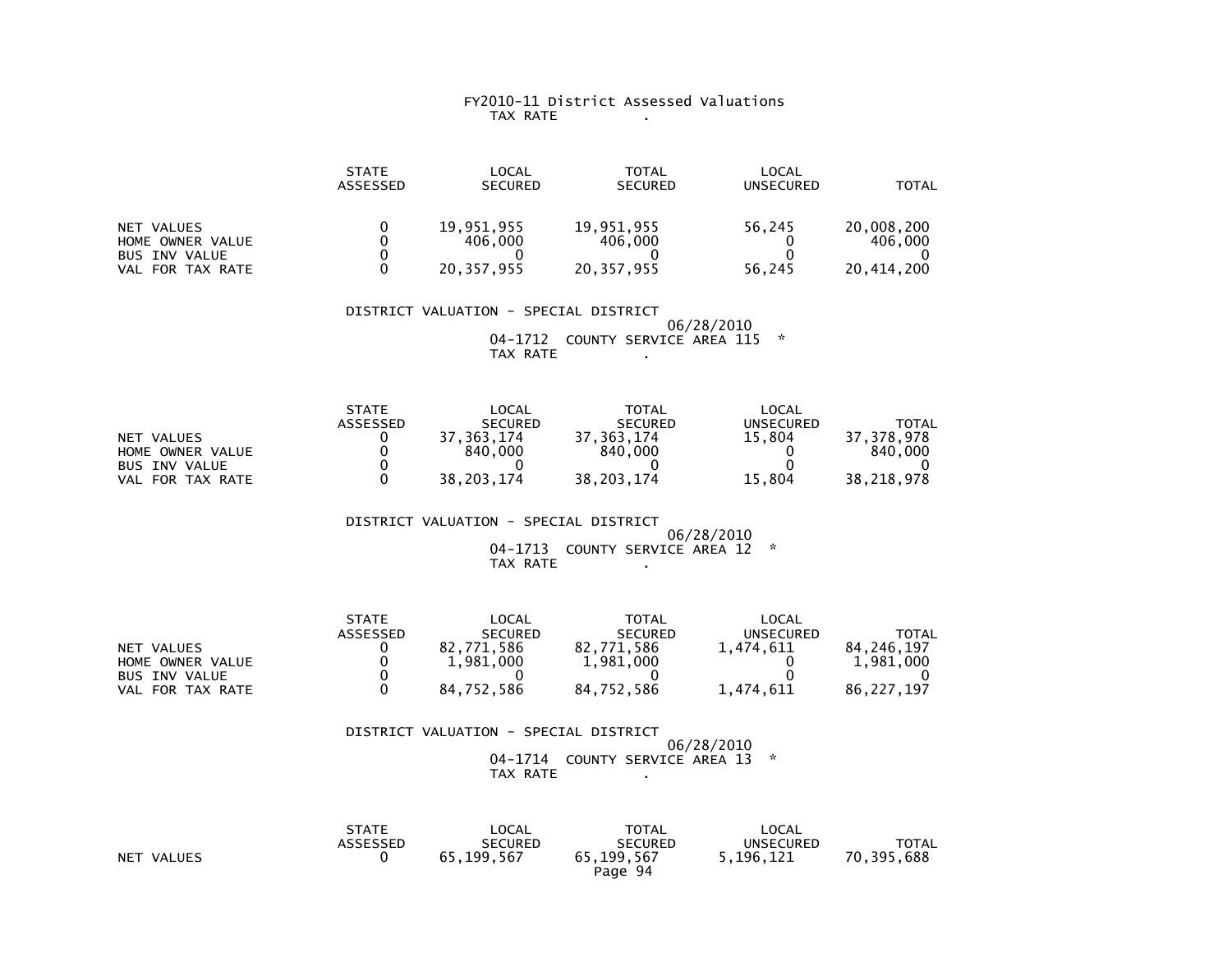|                      |            | FY2010-11 District Assessed Valuations |           |            |
|----------------------|------------|----------------------------------------|-----------|------------|
| HOME OWNER VALUE     | 161,000    | 161.000                                |           | 161.000    |
| <b>BUS INV VALUE</b> |            |                                        |           |            |
| VAL FOR TAX RATE     | 65.360.567 | 65.360.567                             | 5.196.121 | 70.556.688 |

 DISTRICT VALUATION - SPECIAL DISTRICT 06/28/2010 04-1716 COUNTY SERVICE AREA 15 \*TAX RATE .

|                      | <b>STATE</b> | LOCAL          | <b>TOTAL</b>   | LOCAL     |              |
|----------------------|--------------|----------------|----------------|-----------|--------------|
|                      | ASSESSED     | <b>SECURED</b> | <b>SECURED</b> | UNSECURED | TOTAL        |
| NET VALUES           |              | 31.939.431     | 31.939.431     | 767.631   | 32,707,062   |
| HOME OWNER VALUE     |              | 460.600        | 460,600        |           | 460,600      |
| <b>BUS INV VALUE</b> |              |                |                |           |              |
| FOR TAX RATE<br>VAL. |              | 32.400.031     | 32,400,031     | 767.631   | 33, 167, 662 |

### DISTRICT VALUATION - SPECIAL DISTRICT 06/28/2010 04-1718 COUNTY SERVICE AREA 17 \*TAX RATE .

|                      | <b>STATE</b> | LOCAL          | TOTAL          | LOCAL     |            |
|----------------------|--------------|----------------|----------------|-----------|------------|
|                      | ASSESSED     | <b>SECURED</b> | <b>SECURED</b> | UNSECURED | TOTAL      |
| NET VALUES           |              | 57.863.073     | 57.863.073     | 483.700   | 58.346.773 |
| HOME OWNER VALUE     |              | 1.071.000      | 1,071,000      |           | 1.071.000  |
| <b>BUS INV VALUE</b> |              |                |                |           |            |
| VAL FOR TAX RATE     |              | 58.934.073     | 58,934,073     | 483.700   | 59.417.773 |

DISTRICT VALUATION - SPECIAL DISTRICT

 06/28/201004-1722 COUNTY SERVICE AREA 20 \* TAX RATE .

|                      | <b>STATE</b>    | LOCAL          | TOTAL          | LOCAL     |         |
|----------------------|-----------------|----------------|----------------|-----------|---------|
|                      | <b>ASSESSED</b> | <b>SECURED</b> | <b>SECURED</b> | UNSECURED | TOTAL   |
| NET VALUES           |                 | 606.262        | 606.262        |           | 606.262 |
| HOME OWNER VALUE     |                 | 28,000         | 28,000         |           | 28,000  |
| <b>BUS INV VALUE</b> |                 |                |                |           |         |
| VAL FOR TAX RATE     |                 | 634.262        | 634.262        |           | 634.262 |

DISTRICT VALUATION - SPECIAL DISTRICT

06/28/2010

 04-1723 COUNTY SERVICE AREA 21 \*TAX RATE .

Page 95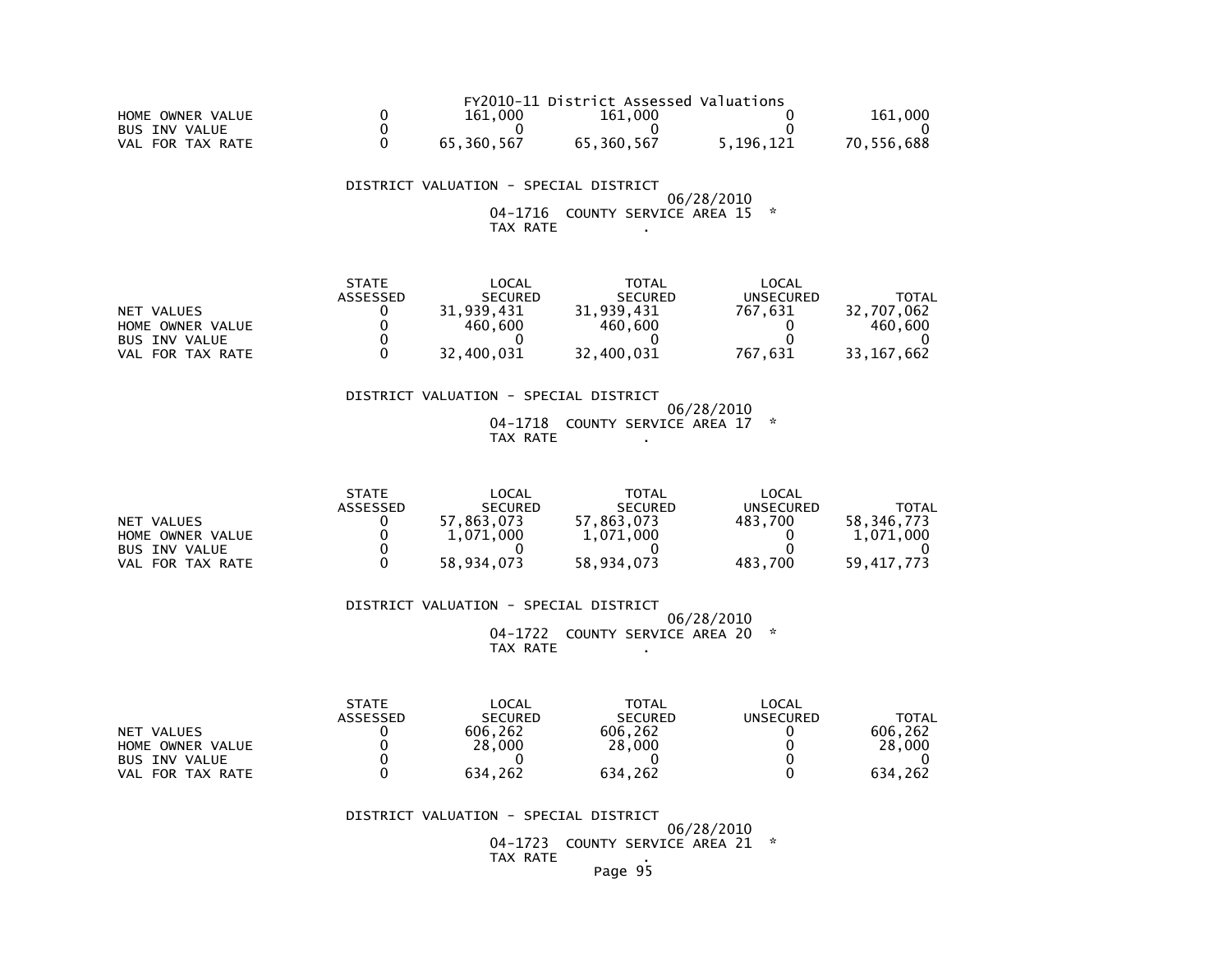|                                                                               | <b>STATE</b><br><b>ASSESSED</b> | _OCAL<br><b>SECURED</b>             | <b>TOTAL</b><br><b>SECURED</b>      | LOCAL<br><b>UNSECURED</b> | TOTAL                               |
|-------------------------------------------------------------------------------|---------------------------------|-------------------------------------|-------------------------------------|---------------------------|-------------------------------------|
| NET VALUES<br>HOME OWNER VALUE<br><b>BUS INV VALUE</b><br>FOR TAX RATE<br>VAL |                                 | 32.138.537<br>973.000<br>33.111.537 | 32,138,537<br>973,000<br>33.111.537 | 216.802<br>216.802        | 32.355.339<br>973,000<br>33.328.339 |

 DISTRICT VALUATION - SPECIAL DISTRICT 06/28/2010 04-1724 COUNTY SERVICE AREA 22 \* $TAX RATE$ 

|                      | <b>STATE</b> | LOCAL          | TOTAL          | LOCAL     |            |
|----------------------|--------------|----------------|----------------|-----------|------------|
|                      | ASSESSED     | <b>SECURED</b> | <b>SECURED</b> | UNSECURED | TOTAL      |
| NET VALUES           |              | 56.370.699     | 56.370.699     | 457.827   | 56.828.526 |
| HOME OWNER VALUE     |              | 1,043,000      | 1,043,000      |           | 1,043,000  |
| <b>BUS INV VALUE</b> |              |                |                |           |            |
| VAL FOR TAX RATE     |              | 57.413.699     | 57.413.699     | 457.827   | 57.871.526 |

DISTRICT VALUATION - SPECIAL DISTRICT

 06/28/2010 04-1725 COUNTY SERVICE AREA 23 \*TAX RATE .

|                      | <b>STATE</b> | LOCAL          | <b>TOTAL</b>   | LOCAL     |            |
|----------------------|--------------|----------------|----------------|-----------|------------|
|                      | ASSESSED     | <b>SECURED</b> | <b>SECURED</b> | UNSECURED | TOTAL      |
| NET VALUES           |              | 32.138.537     | 32.138.537     | 216.802   | 32.355.339 |
| HOME OWNER VALUE     |              | 973.000        | 973,000        |           | 973.000    |
| <b>BUS INV VALUE</b> |              |                |                |           |            |
| FOR TAX RATE<br>VAL  |              | 33.111.537     | 33.111.537     | 216.802   | 33,328,339 |

DISTRICT VALUATION - SPECIAL DISTRICT

 06/28/2010 04-1726 COUNTY SERVICE AREA 24 \*TAX RATE .

|                      | <b>STATE</b><br><b>ASSESSED</b> | LOCAL<br><b>SECURED</b> | TOTAL<br><b>SECURED</b> | LOCAL<br><b>UNSECURED</b> | TOTAL     |
|----------------------|---------------------------------|-------------------------|-------------------------|---------------------------|-----------|
| NET VALUES           |                                 | 9.196.987               | 9,196,987               |                           | 9.196.987 |
| HOME OWNER VALUE     |                                 | 154.000                 | 154,000                 |                           | 154.000   |
| <b>BUS INV VALUE</b> |                                 |                         |                         |                           |           |
| VAL FOR TAX RATE     |                                 | 9,350,987               | 9,350,987<br>Page 96    |                           | 9,350,987 |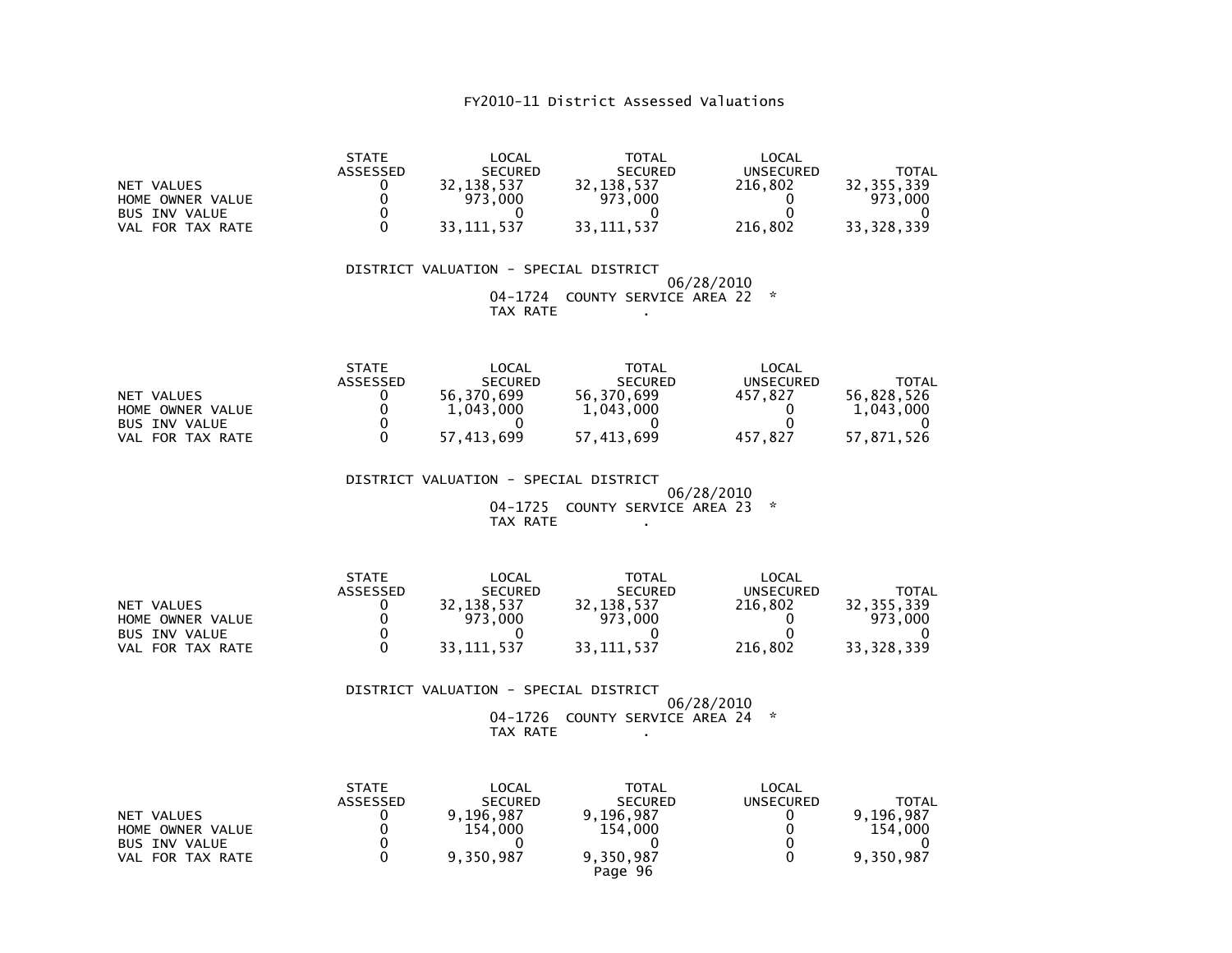### DISTRICT VALUATION - SPECIAL DISTRICT 06/28/2010 04-1727 COUNTY SERVICE AREA 117 \*TAX RATE .

|                      | <b>STATE</b> | LOCAL          | TOTAL          | LOCAL     |               |
|----------------------|--------------|----------------|----------------|-----------|---------------|
|                      | ASSESSED     | <b>SECURED</b> | <b>SECURED</b> | UNSECURED | <b>TOTAL</b>  |
| NET VALUES           |              | 568.864.944    | 568.864.944    | 1,175,055 | 570.039.999   |
| HOME OWNER VALUE     |              | 10.276.644     | 10,276,644     |           | 10.276.644    |
| <b>BUS INV VALUE</b> |              |                |                |           |               |
| VAL FOR TAX RATE     |              | 579.141.588    | 579.141.588    | 1,175,055 | 580, 316, 643 |

### DISTRICT VALUATION - SPECIAL DISTRICT

 06/28/2010 04-1729 COUNTY SERVICE AREA 27 \*TAX RATE .

|                      | <b>STATE</b> | LOCAL          | <b>TOTAL</b>   | LOCAL     |             |
|----------------------|--------------|----------------|----------------|-----------|-------------|
|                      | ASSESSED     | <b>SECURED</b> | <b>SECURED</b> | UNSECURED | TOTAL       |
| NET VALUES           |              | 476.217.500    | 476.217.500    | 1,442,617 | 477.660.117 |
| HOME OWNER VALUE     |              | 10.071.600     | 10,071,600     |           | 10.071.600  |
| <b>BUS INV VALUE</b> |              |                |                |           |             |
| FOR TAX RATE<br>VAL  |              | 486,289,100    | 486,289,100    | 1,442,617 | 487,731,717 |

#### DISTRICT VALUATION - SPECIAL DISTRICT 06/28/2010 04-1730 SERVICE AREA # 22-WILDOMARTAX RATE .

|                      | <b>STATE</b> | $\mathsf{LOCAL}$ | TOTAL          | LOCAL            |             |
|----------------------|--------------|------------------|----------------|------------------|-------------|
|                      | ASSESSED     | <b>SECURED</b>   | <b>SECURED</b> | <b>UNSECURED</b> | TOTAL       |
| NET VALUES           |              | 146.108.778      | 146.108.778    | 573.062          | 146.681.840 |
| HOME OWNER VALUE     |              | 3.675.000        | 3.675.000      |                  | 3.675.000   |
| <b>BUS INV VALUE</b> |              |                  |                |                  |             |
| VAL FOR TAX RATE     |              | 149.783.778      | 149.783.778    | 573.062          | 150.356.840 |

### DISTRICT VALUATION - SPECIAL DISTRICT 06/28/2010 04-1731 SERVICE AREA #103-WILDOMARTAX RATE .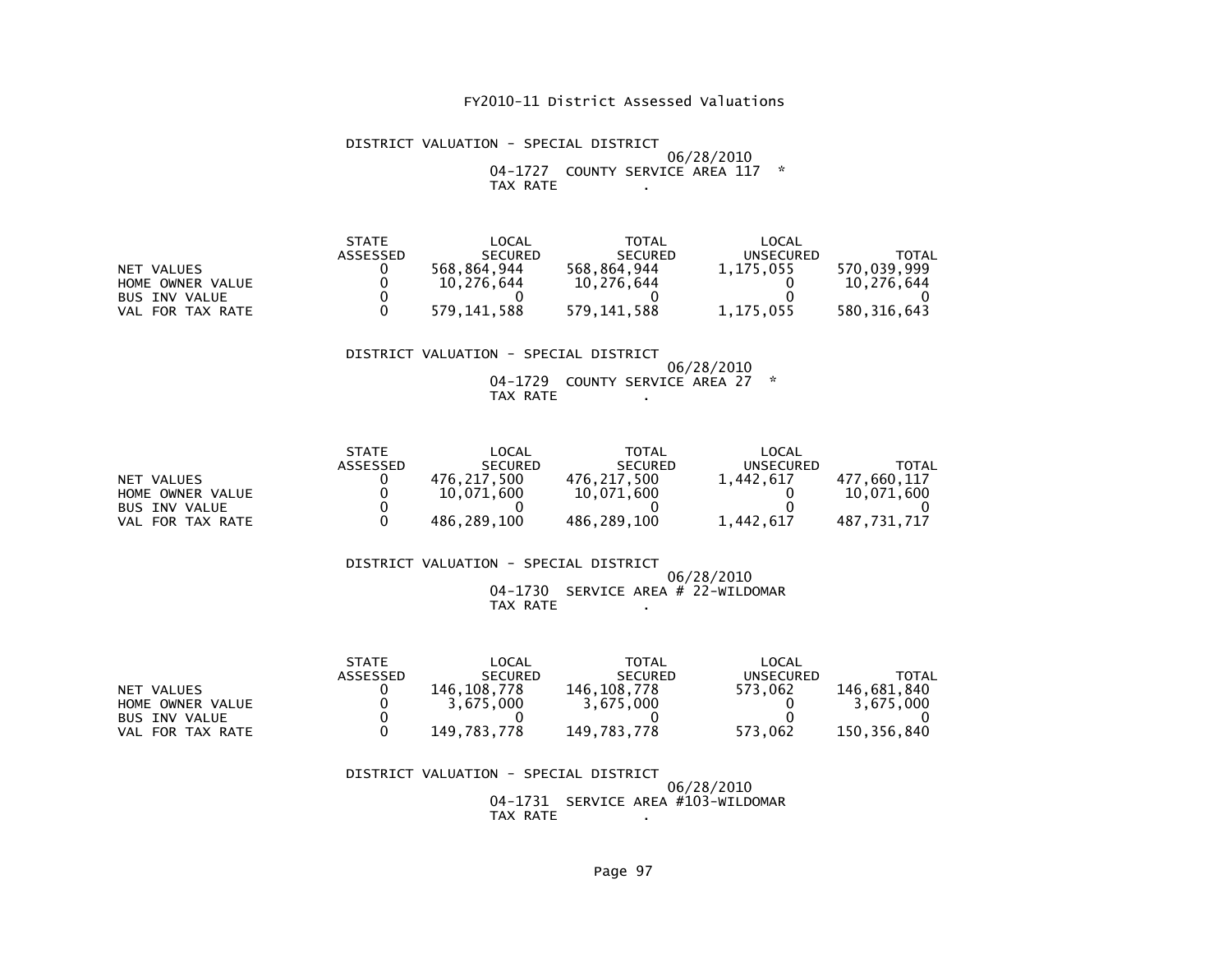|                      | FY2010-11 District Assessed Valuations |                |                |                  |             |  |  |
|----------------------|----------------------------------------|----------------|----------------|------------------|-------------|--|--|
|                      | <b>STATE</b>                           | LOCAL          | TOTAL          | LOCAL            |             |  |  |
|                      | <b>ASSESSED</b>                        | <b>SECURED</b> | <b>SECURED</b> | <b>UNSECURED</b> | TOTAL       |  |  |
| NET VALUES           |                                        | 815,261,880    | 815.261.880    | 11,810,038       | 827,071,918 |  |  |
| HOME OWNER VALUE     |                                        | 12,415,200     | 12,415,200     |                  | 12,415,200  |  |  |
| <b>BUS INV VALUE</b> |                                        |                |                |                  |             |  |  |
| VAL FOR TAX RATE     |                                        | 827.677.080    | 827,677,080    | 11,810,038       | 839,487,118 |  |  |

### DISTRICT VALUATION - SPECIAL DISTRICT

### $06/28/2010$  04-1733 COUNTY SERVICE AREA 30 \*TAX RATE

|                      | <b>STATE</b>    | _OCAL          | TOTAL          | LOCAL     |              |
|----------------------|-----------------|----------------|----------------|-----------|--------------|
|                      | <b>ASSESSED</b> | <b>SECURED</b> | <b>SECURED</b> | UNSECURED | <b>TOTAL</b> |
| NET VALUES           |                 | 92.833.013     | 92.833.013     | 1.127.839 | 93.960.852   |
| HOME OWNER VALUE     |                 | 1.918.000      | 1,918,000      |           | 1,918,000    |
| <b>BUS INV VALUE</b> |                 |                |                |           |              |
| FOR TAX RATE<br>VAL. |                 | 94.751.013     | 94.751.013     | 1,127,839 | 95,878,852   |

### DISTRICT VALUATION - SPECIAL DISTRICT 06/28/2010 04-1734 SERVICE AREA # 33 -MENIFEE $TAX RATE$

|                      | <b>STATE</b> | LOCAL                       | TOTAL          | LOCAL     |               |
|----------------------|--------------|-----------------------------|----------------|-----------|---------------|
|                      | ASSESSED     | <b>SECURED</b>              | <b>SECURED</b> | UNSECURED | TOTAL         |
| NET VALUES           |              | 5.629.408.461               | 5.629.408.461  |           | 5.629.408.461 |
| HOME OWNER VALUE     |              | 104.845.562                 | 104.845.562    |           | 104.845.562   |
| <b>BUS INV VALUE</b> |              |                             |                |           |               |
| VAL FOR TAX RATE     |              | 5.734.254.023 5.734.254.023 |                |           | 5.734.254.023 |

### DISTRICT VALUATION - SPECIAL DISTRICT

### 06/28/201004-1739 COUNTY SERVICE AREA 36 \*

TAX RATE .

|                      | <b>STATE</b>    | LOCAL          | <b>TOTAL</b>   | LOCAL     |             |
|----------------------|-----------------|----------------|----------------|-----------|-------------|
|                      | <b>ASSESSED</b> | <b>SECURED</b> | <b>SECURED</b> | UNSECURED | TOTAL       |
| NET VALUES           |                 | 543.416.121    | 543.416.121    | 5,230,786 | 548.646.907 |
| HOME OWNER VALUE     |                 | 4.680.200      | 4,680,200      |           | 4.680.200   |
| <b>BUS INV VALUE</b> |                 |                |                |           |             |
| FOR TAX RATE<br>VAL. |                 | 548,096,321    | 548,096,321    | 5,230,786 | 553,327,107 |

### DISTRICT VALUATION - SPECIAL DISTRICTPage 98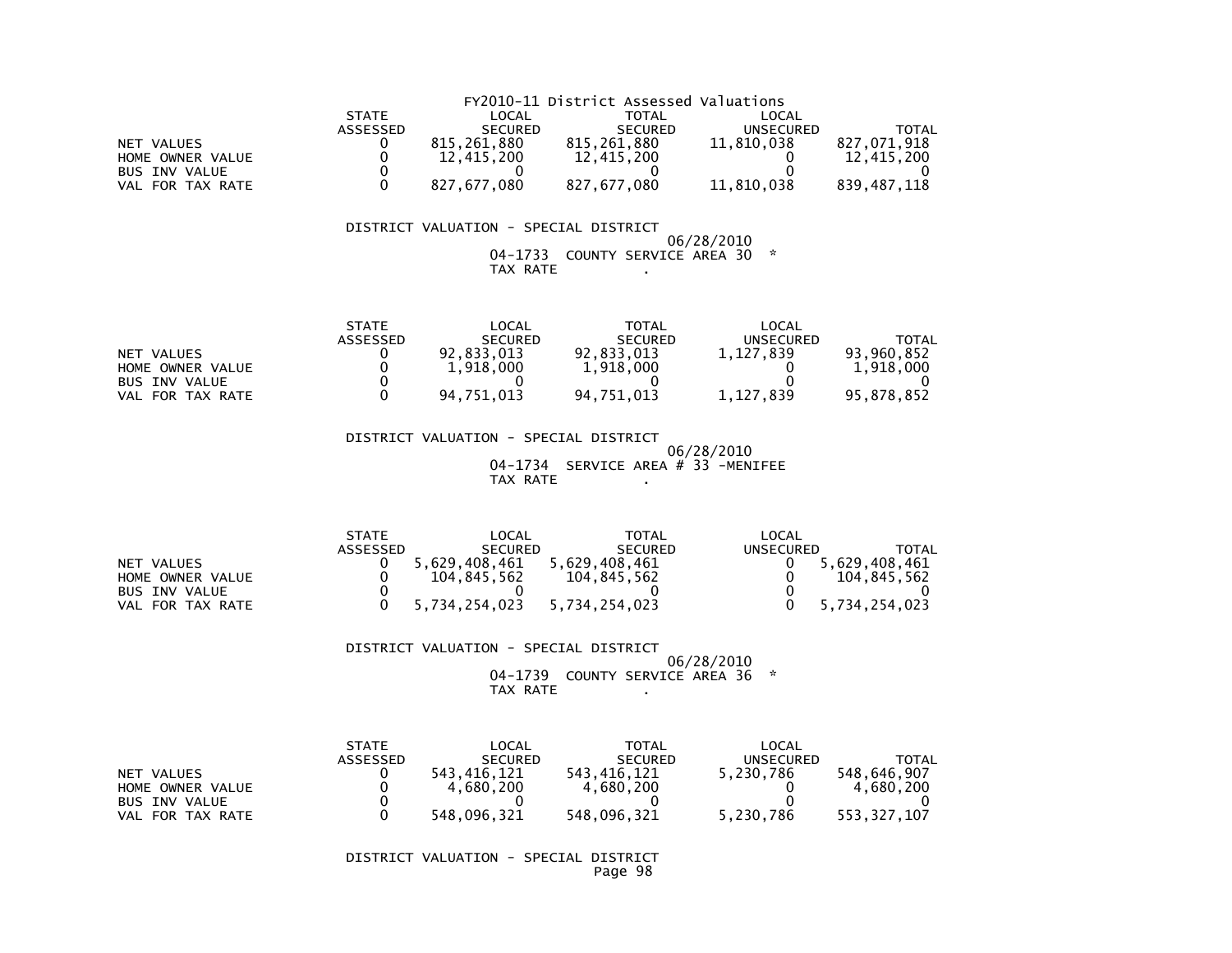### FY2010-11 District Assessed Valuations 06/28/2010 04-1742 COUNTY SERVICE AREA 38 \*TAX RATE .

|                      | <b>STATE</b> | $\mathsf{LOCAL}$ | <b>TOTAL</b>   | LOCAL     |             |
|----------------------|--------------|------------------|----------------|-----------|-------------|
|                      | ASSESSED     | <b>SECURED</b>   | <b>SECURED</b> | UNSECURED | TOTAL       |
| NET VALUES           |              | 176.664.474      | 176.664.474    | 307.558   | 176.972.032 |
| HOME OWNER VALUE     |              | 1.563.564        | 1,563,564      |           | 1.563.564   |
| <b>BUS INV VALUE</b> |              |                  |                |           |             |
| VAL FOR TAX RATE     |              | 178.228.038      | 178.228.038    | 307.558   | 178.535.596 |

#### DISTRICT VALUATION - SPECIAL DISTRICT 06/28/201004-1743 SERVICE AREA #142-WILDOMAR

TAX RATE .

|                      | <b>STATE</b>    | LOCAL          | TOTAL          | LOCAL            |             |
|----------------------|-----------------|----------------|----------------|------------------|-------------|
|                      | <b>ASSESSED</b> | <b>SECURED</b> | <b>SECURED</b> | <b>UNSECURED</b> | TOTAL       |
| NET VALUES           |                 | 132.332.333    | 132,332,333    | 521.108          | 132.853.441 |
| HOME OWNER VALUE     |                 | 1.941.800      | 1,941,800      |                  | 1.941.800   |
| <b>BUS INV VALUE</b> |                 |                |                |                  |             |
| FOR TAX RATE<br>VAL  |                 | 134.274.133    | 134.274.133    | 521.108          | 134.795.241 |

### DISTRICT VALUATION - SPECIAL DISTRICT06/28/2010

### 04-1744 COUNTY SERVICE AREA 142\*TAX RATE .

|                            | <b>STATE</b>    | LOCAL          | <b>TOTAL</b>   | LOCAL        |                |
|----------------------------|-----------------|----------------|----------------|--------------|----------------|
|                            | <b>ASSESSED</b> | <b>SECURED</b> | <b>SECURED</b> | UNSECURED    | TOTAL          |
| VALUES<br><b>NET</b>       |                 | 43.071.629     | 43.071.629     | 45.403       | .032<br>43.117 |
| HOME OWNER VALUE           |                 | 880,600        | 880,600        |              | 880,600        |
| <b>BUS INV VALUE</b>       |                 |                |                |              |                |
| FOR TAX RATE<br><b>VAL</b> |                 | 43.952.229     | 43,952,229     | . 403<br>45. | 43,997,632     |

### DISTRICT VALUATION - SPECIAL DISTRICT 06/28/2010 04-1745 COUNTY SERVICE AREA 41 \*TAX RATE .

|            | STATE<br>ASSESSED | LOCAL<br>SECURED | <b>TOTAL</b><br>SECURED | LOCAL<br>UNSECURED | <b>TOTAL</b> |
|------------|-------------------|------------------|-------------------------|--------------------|--------------|
| NET VALUES |                   | 93.968.620       | 93,968,620<br>Page 99   | 450.913            | 94,419,533   |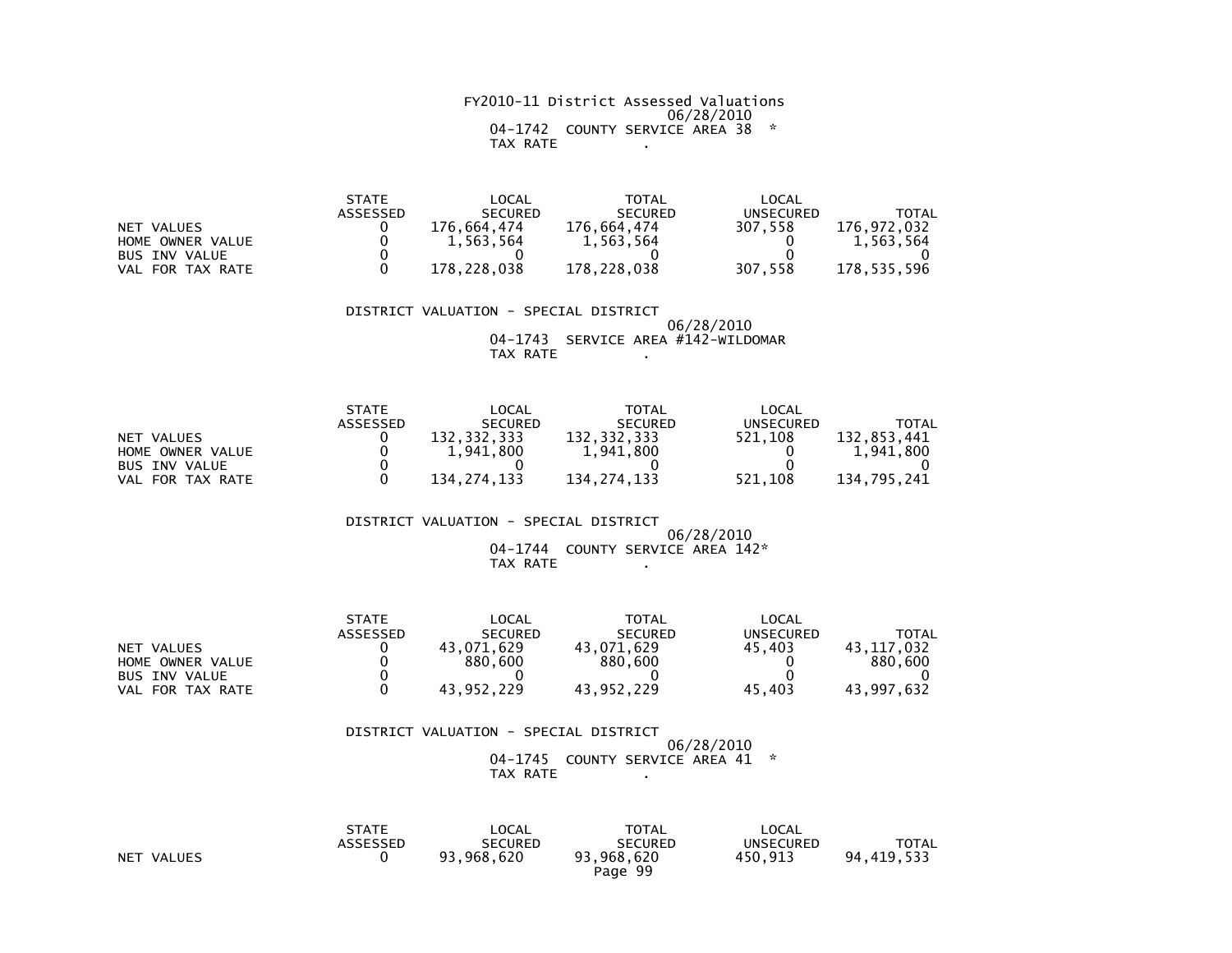| HOME OWNER VALUE |            | FY2010-11 District Assessed Valuations |         |            |
|------------------|------------|----------------------------------------|---------|------------|
|                  | 1.918.000  | 1.918.000                              |         | 1.918.000  |
| BUS INV VALUE    |            |                                        |         |            |
| VAL FOR TAX RATE | 95.886.620 | 95.886.620                             | 450.913 | 96.337.533 |

 DISTRICT VALUATION - SPECIAL DISTRICT06/28/2010 04-1747 COUNTY SERVICE AREA 43 \*

TAX RATE .

|                      | <b>STATE</b> | LOCAL          | <b>TOTAL</b>   | LOCAL     |            |
|----------------------|--------------|----------------|----------------|-----------|------------|
|                      | ASSESSED     | <b>SECURED</b> | <b>SECURED</b> | UNSECURED | TOTAL      |
| NET VALUES           |              | 37.928.348     | 37.928.348     | 57.228    | 37,985,576 |
| HOME OWNER VALUE     |              | 1,010,800      | 1,010,800      |           | 1,010,800  |
| <b>BUS INV VALUE</b> |              |                |                |           |            |
| VAL FOR TAX RATE     |              | 38.939.148     | 38,939,148     | 57.228    | 38,996,376 |

### DISTRICT VALUATION - SPECIAL DISTRICT 06/28/2010 $04-1748$  SERVICE AREA # 43 - MENIFEE TAX RATE .

|                      | <b>STATE</b>    | LOCAL          | TOTAL          | LOCAL     |              |
|----------------------|-----------------|----------------|----------------|-----------|--------------|
|                      | <b>ASSESSED</b> | <b>SECURED</b> | <b>SECURED</b> | UNSECURED | <b>TOTAL</b> |
| NET VALUES           |                 | 36.506.956     | 36.506.956     |           | 36.506.956   |
| HOME OWNER VALUE     |                 | 476.000        | 476.000        |           | 476.000      |
| <b>BUS INV VALUE</b> |                 |                |                |           |              |
| FOR TAX RATE<br>VAL  |                 | 36,982,956     | 36,982,956     |           | 36,982,956   |

 DISTRICT VALUATION - SPECIAL DISTRICT06/28/2010

04-1752 COUNTY SERVICE AREA 47 \* TAX RATE .

|                      | <b>STATE</b>    | LOCAL          | TOTAL          | LOCAL     |           |
|----------------------|-----------------|----------------|----------------|-----------|-----------|
|                      | <b>ASSESSED</b> | <b>SECURED</b> | <b>SECURED</b> | UNSECURED | TOTAL     |
| NET VALUES           |                 | 8,859,718      | 8.859.718      |           | 8.859.718 |
| HOME OWNER VALUE     |                 | 238,000        | 238,000        |           | 238,000   |
| <b>BUS INV VALUE</b> |                 |                |                |           |           |
| VAL FOR TAX RATE     |                 | 9,097,718      | 9,097,718      |           | 9.097.718 |

DISTRICT VALUATION - SPECIAL DISTRICT

06/28/2010

 04-1756 COUNTY SERVICE AREA 51TAX RATE .

Page 100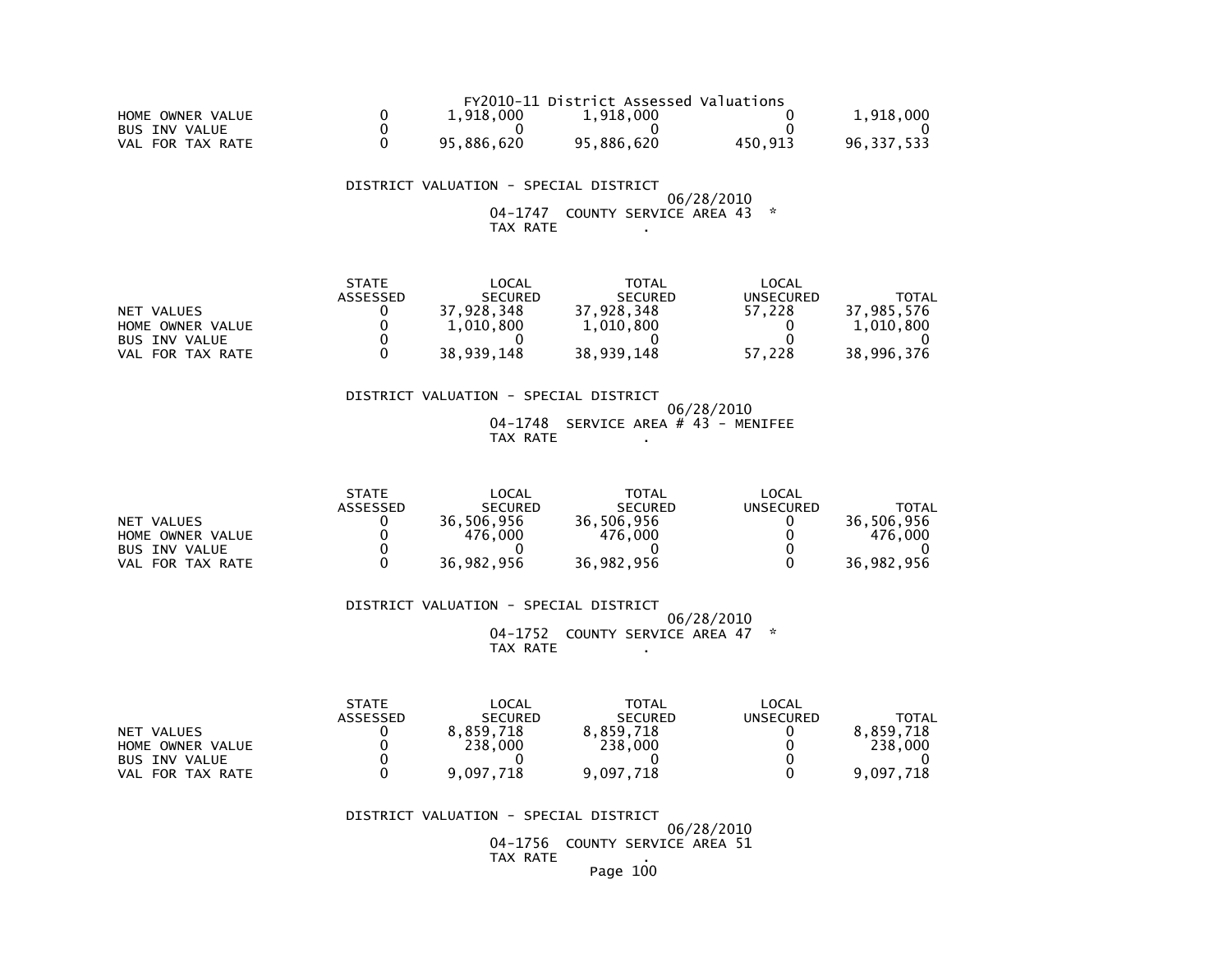|                      | <b>STATE</b>    | $\mathsf{LOCAL}$ | <b>TOTAL</b>   | LOCAL     |              |
|----------------------|-----------------|------------------|----------------|-----------|--------------|
|                      | <b>ASSESSED</b> | <b>SECURED</b>   | <b>SECURED</b> | UNSECURED | <b>TOTAL</b> |
| NET VALUES           |                 | 9,219,255        | 9,219,255      | 9.250     | 9.228.505    |
| HOME OWNER VALUE     |                 | 287,000          | 287.000        |           | 287.000      |
| <b>BUS INV VALUE</b> |                 |                  |                |           |              |
| FOR TAX RATE<br>VAL  |                 | 9,506,255        | 9,506,255      | 9,250     | 9,515,505    |

 DISTRICT VALUATION - SPECIAL DISTRICT 06/28/2010 04-1757 COUNTY SERVICE AREA 52 \*TAX RATE .

|                      | <b>STATE</b> | _OCAL          | TOTAL          | LOCAL     |             |
|----------------------|--------------|----------------|----------------|-----------|-------------|
|                      | ASSESSED     | <b>SECURED</b> | <b>SECURED</b> | UNSECURED | TOTAL       |
| NET VALUES           |              | 303.550.839    | 303,550,839    | 2.860.813 | 306.411.652 |
| HOME OWNER VALUE     |              | 6.510.000      | 6.510.000      |           | 6.510.000   |
| <b>BUS INV VALUE</b> |              |                |                |           |             |
| FOR TAX RATE<br>VAL  |              | 310,060,839    | 310,060,839    | 2,860,813 | 312.921.652 |

DISTRICT VALUATION - SPECIAL DISTRICT

 06/28/2010 04-1758 COUNTY SERVICE AREA 53 \*TAX RATE .

|                       | <b>STATE</b>    | LOCAL          | <b>TOTAL</b>   | LOCAL            |            |
|-----------------------|-----------------|----------------|----------------|------------------|------------|
|                       | <b>ASSESSED</b> | <b>SECURED</b> | <b>SECURED</b> | <b>UNSECURED</b> | TOTAL      |
| NET VALUES            |                 | 34.178.954     | 34.178.954     |                  | 34.178.954 |
| HOME OWNER VALUE      |                 | 553.000        | 553.000        |                  | 553.000    |
| <b>BUS INV VALUE</b>  |                 |                |                |                  |            |
| . FOR TAX RATE<br>VAL |                 | 34.731.954     | 34,731,954     |                  | 34.731.954 |

 DISTRICT VALUATION - SPECIAL DISTRICT 06/28/2010 04-1765 COUNTY SERVICE AREA 59 \*TAX RATE .

|                      | <b>STATE</b>    | LOCAL          | TOTAL          | LOCAL     |              |
|----------------------|-----------------|----------------|----------------|-----------|--------------|
|                      | <b>ASSESSED</b> | <b>SECURED</b> | <b>SECURED</b> | UNSECURED | <b>TOTAL</b> |
| NET VALUES           |                 | 5.810.604      | 5.810.604      |           | 5.810.604    |
| HOME OWNER VALUE     |                 | 343,000        | 343,000        |           | 343,000      |
| <b>BUS INV VALUE</b> |                 |                |                |           |              |
|                      |                 |                | Page 101       |           |              |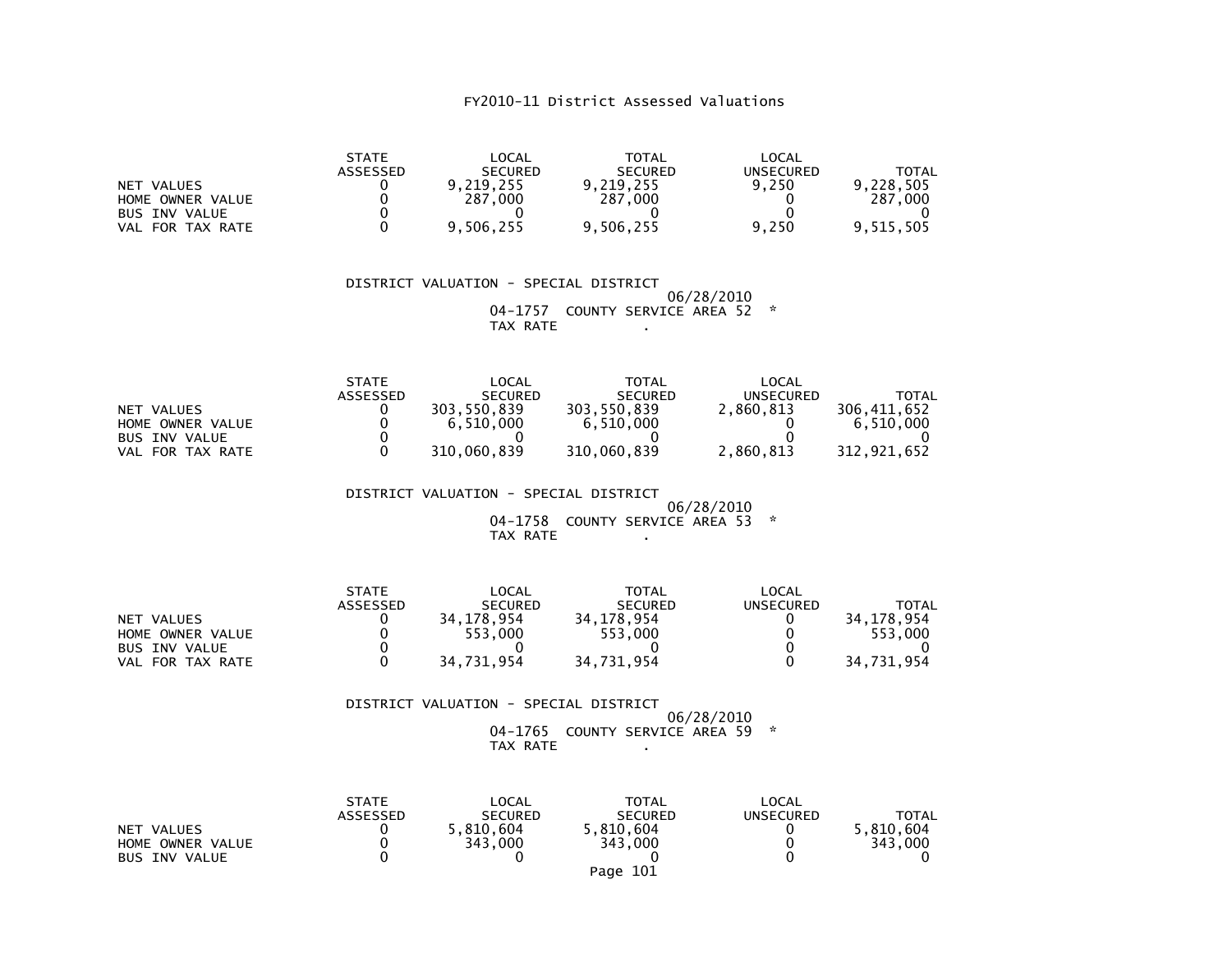|           | FY2010-11 District Assessed Valuations |           |
|-----------|----------------------------------------|-----------|
| 6.153.604 | 6,153,604                              | 6,153,604 |

 DISTRICT VALUATION - SPECIAL DISTRICT 06/28/2010 04-1766 COUNTY SERVICE AREA 60 \*TAX RATE .

|                      | <b>STATE</b> | LOCAL          | <b>TOTAL</b>   | LOCAL     |              |
|----------------------|--------------|----------------|----------------|-----------|--------------|
|                      | ASSESSED     | <b>SECURED</b> | <b>SECURED</b> | UNSECURED | <b>TOTAL</b> |
| NET VALUES           |              | 97.257.711     | 97.257.711     | 15.841    | 97.273.552   |
| HOME OWNER VALUE     |              | 1,174,600      | 1,174,600      |           | 1,174,600    |
| <b>BUS INV VALUE</b> |              |                |                |           |              |
| VAL FOR TAX RATE     |              | 98.432.311     | 98.432.311     | 15.841    | 98.448.152   |

### DISTRICT VALUATION - SPECIAL DISTRICT

 06/28/2010 04-1768 COUNTY SERVICE AREA 62TAX RATE .

|                      | <b>STATE</b> | LOCAL          | TOTAL          | LOCAL     |         |
|----------------------|--------------|----------------|----------------|-----------|---------|
|                      | ASSESSED     | <b>SECURED</b> | <b>SECURED</b> | UNSECURED | TOTAL   |
| NET VALUES           |              | .053.116       | .053.116       | 320.613   | 373.729 |
| HOME OWNER VALUE     |              | 316.329        | 316.329        |           | 316.329 |
| <b>BUS INV VALUE</b> |              |                |                |           |         |
| FOR TAX RATE<br>VAL  |              | .369.445       | 369,445        | 320,613   | 690,058 |

 DISTRICT VALUATION - SPECIAL DISTRICT 06/28/2010 04-1774 COUNTY SERVICE AREA 67 \*TAX RATE .

|                      | <b>STATE</b>    | _OCAL          | <b>TOTAL</b>   | LOCAL            |            |
|----------------------|-----------------|----------------|----------------|------------------|------------|
|                      | <b>ASSESSED</b> | <b>SECURED</b> | <b>SECURED</b> | <b>UNSECURED</b> | TOTAL      |
| NET VALUES           |                 | 15,312,526     | 15,312,526     |                  | 15.312.526 |
| HOME OWNER VALUE     |                 | 1,020,600      | 1,020,600      |                  | 1.020.600  |
| <b>BUS INV VALUE</b> |                 |                |                |                  |            |
| FOR TAX RATE<br>VAL  |                 | 16.333.126     | 16,333,126     |                  | 16,333,126 |

 DISTRICT VALUATION - SPECIAL DISTRICT 06/28/2010 04-1776 COUNTY SERVICE AREA 69TAX RATE .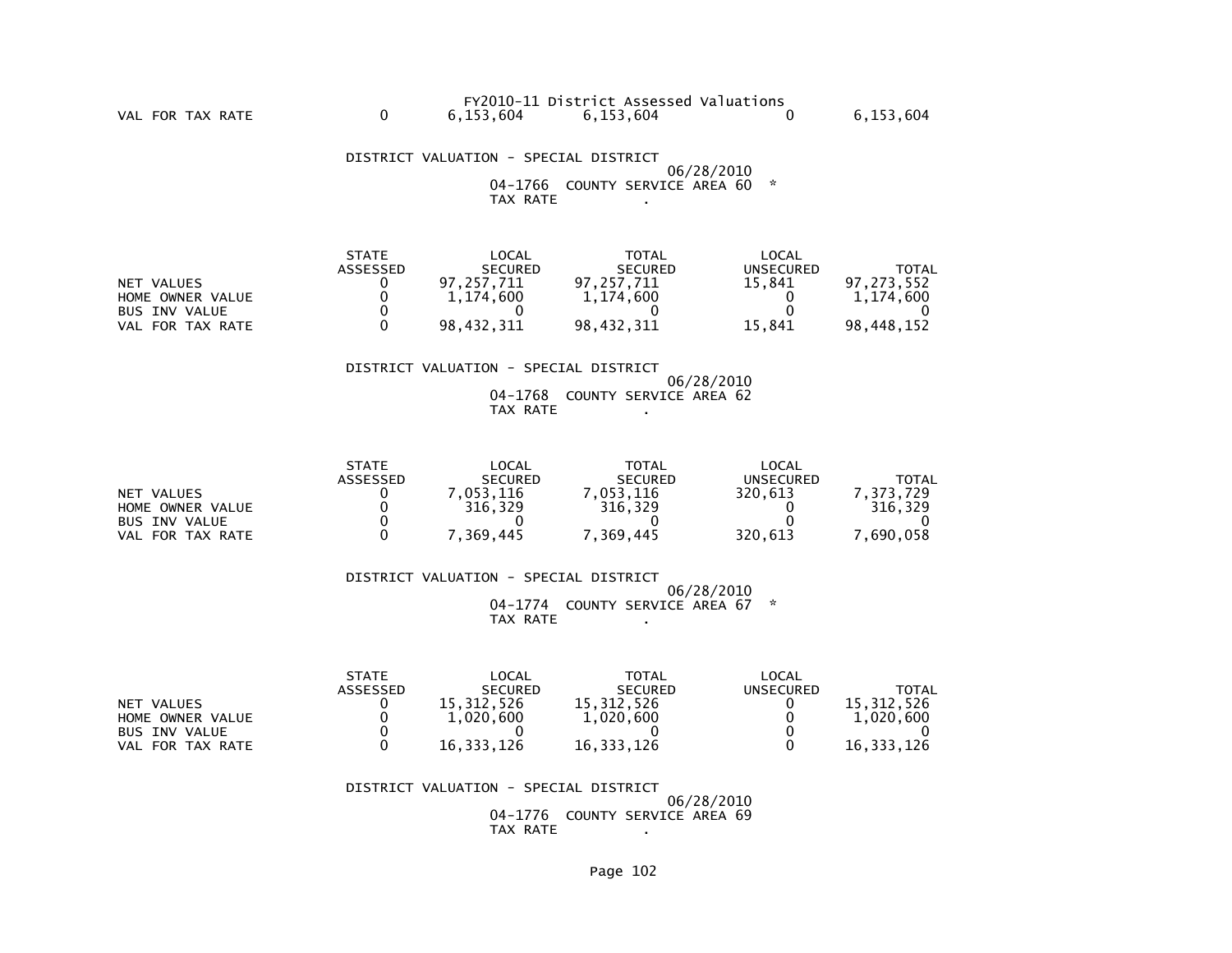|                       | <b>STATE</b> | LOCAL          | TOTAL          | LOCAL            |             |
|-----------------------|--------------|----------------|----------------|------------------|-------------|
|                       | ASSESSED     | <b>SECURED</b> | <b>SECURED</b> | <b>UNSECURED</b> | TOTAL       |
| NET VALUES            |              | 543.804.502    | 543.804.502    | 4.682.511        | 548.487.013 |
| HOME OWNER VALUE      |              | 14.865.200     | 14,865,200     |                  | 14.865.200  |
| <b>BUS INV VALUE</b>  |              |                |                |                  |             |
| . FOR TAX RATE<br>VAL |              | 558,669,702    | 558,669,702    | 4,682,511        | 563,352,213 |

### DISTRICT VALUATION - SPECIAL DISTRICT 06/28/2010 04-1777 COUNTY SERVICE AREA 70 \*TAX RATE .

|                      | <b>STATE</b>    | LOCAL          | TOTAL          | $\mathsf{LOCAL}$ |                 |
|----------------------|-----------------|----------------|----------------|------------------|-----------------|
|                      | <b>ASSESSED</b> | <b>SECURED</b> | <b>SECURED</b> | UNSECURED        | TOTAL           |
| NET VALUES           |                 | 31.677.689     | 31.677.689     | 24.802           | 31.<br>.702.491 |
| HOME OWNER VALUE     |                 | 637<br>.000    | 637.000        |                  | 637,000         |
| <b>BUS INV VALUE</b> |                 |                |                |                  |                 |
| FOR TAX RATE<br>VAL  |                 | 32, 314, 689   | 32, 314, 689   | 24.802           | 32,339,491      |

 DISTRICT VALUATION - SPECIAL DISTRICT 06/28/2010 04-1779 COUNTY SERVICE AREA 72 \*TAX RATE .

|                      | <b>STATE</b>    | LOCAL          | TOTAL          | LOCAL     |              |
|----------------------|-----------------|----------------|----------------|-----------|--------------|
|                      | <b>ASSESSED</b> | <b>SECURED</b> | <b>SECURED</b> | UNSECURED | TOTAL        |
| NET VALUES           |                 | 13,556,241     | 13.556.241     | 406.362   | 13,962,603   |
| HOME OWNER VALUE     |                 | 301,000        | 301.000        |           | 301.000      |
| <b>BUS INV VALUE</b> |                 |                |                |           |              |
| FOR TAX RATE<br>VAL  |                 | 13.857.241     | 13.857.241     | 406,362   | 14, 263, 603 |

 DISTRICT VALUATION - SPECIAL DISTRICT 06/28/2010 04-1781 COUNTY SERVICE AREA 73 \*TAX RATE .

|                      | <b>STATE</b>    | LOCAL          | <b>TOTAL</b>   | LOCAL     |            |
|----------------------|-----------------|----------------|----------------|-----------|------------|
|                      | <b>ASSESSED</b> | <b>SECURED</b> | <b>SECURED</b> | UNSECURED | TOTAL      |
| NET VALUES           |                 | 12.474.606     | 12.474.606     |           | 12,474,606 |
| HOME OWNER VALUE     |                 | 441,000        | 441,000        |           | 441.000    |
| <b>BUS INV VALUE</b> |                 |                |                |           |            |
| FOR TAX RATE<br>VAL  |                 | 12,915,606     | 12,915,606     |           | 12,915,606 |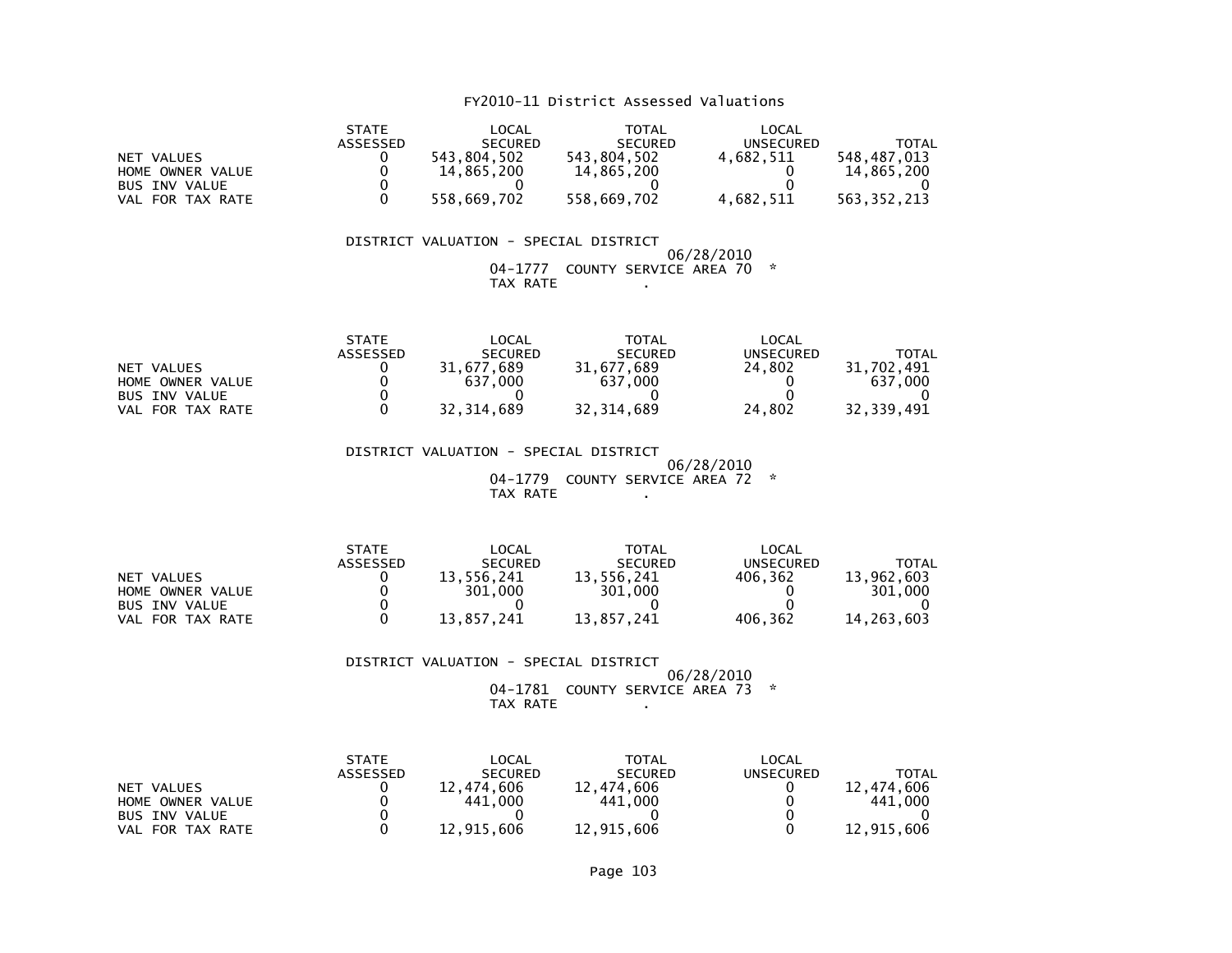### FY2010-11 District Assessed Valuations DISTRICT VALUATION - SPECIAL DISTRICT 06/28/201004-1782 COUNTY SERVICE AREA 74 \*

TAX RATE .

| <b>STATE</b> | _OCAL          | TOTAL          | _OCAL     |            |
|--------------|----------------|----------------|-----------|------------|
| ASSESSED     | <b>SECURED</b> | <b>SECURED</b> | UNSECURED | TOTAL      |
|              | 13.889.435     | 13.889.435     |           | 13,889,435 |
|              | 207<br>.200    | 207.200        |           | 207.200    |
|              |                |                |           |            |
|              | 14,096,635     | 14,096,635     |           | 14,096,635 |
|              |                |                |           |            |

 DISTRICT VALUATION - SPECIAL DISTRICT06/28/2010

 04-1787 SERVICE AREA #80-MENIFEETAX RATE .

|                      | <b>STATE</b>    | LOCAL            | <b>TOTAL</b>   | LOCAL      |             |
|----------------------|-----------------|------------------|----------------|------------|-------------|
|                      | <b>ASSESSED</b> | <b>SECURED</b>   | <b>SECURED</b> | UNSECURED  | TOTAL       |
| NET VALUES           |                 | .248.825<br>147. | 147.248.825    | 10.202.244 | 157.451.069 |
| HOME OWNER VALUE     |                 | 1,999,200        | 1,999,200      |            | 1.999.200   |
| <b>BUS INV VALUE</b> |                 |                  |                |            |             |
| FOR TAX RATE<br>VAL. |                 | 149.248.025      | 149.248.025    | 10.202.244 | 159.450.269 |

DISTRICT VALUATION - SPECIAL DISTRICT

### 06/28/2010 04-1788 COUNTY SERVICE AREA 80 \*TAX RATE

|                      | <b>STATE</b> | LOCAL          | TOTAL          | LOCAL     |             |
|----------------------|--------------|----------------|----------------|-----------|-------------|
|                      | ASSESSED     | <b>SECURED</b> | <b>SECURED</b> | UNSECURED | TOTAL       |
| NET VALUES           |              | 171.596.564    | 171,596,564    | 1,452,688 | 173.049.252 |
| HOME OWNER VALUE     |              | 5.528.400      | 5,528,400      |           | 5.528.400   |
| <b>BUS INV VALUE</b> |              |                |                |           |             |
| VAL FOR TAX RATE     |              | 177.124.964    | 177.124.964    | 1.452.688 | 178.577.652 |

### DISTRICT VALUATION - SPECIAL DISTRICT 06/28/2010 04-1789 COUNTY SERVICE AREA 132 \*TAX RATE

| STATE    | LOCAL          | <b>TOTAL</b>   | LOCAL            |       |
|----------|----------------|----------------|------------------|-------|
| ASSESSED | <b>SECURED</b> | <b>SECURED</b> | <b>UNSECURED</b> | TOTAL |
|          |                | 104<br>Paqe    |                  |       |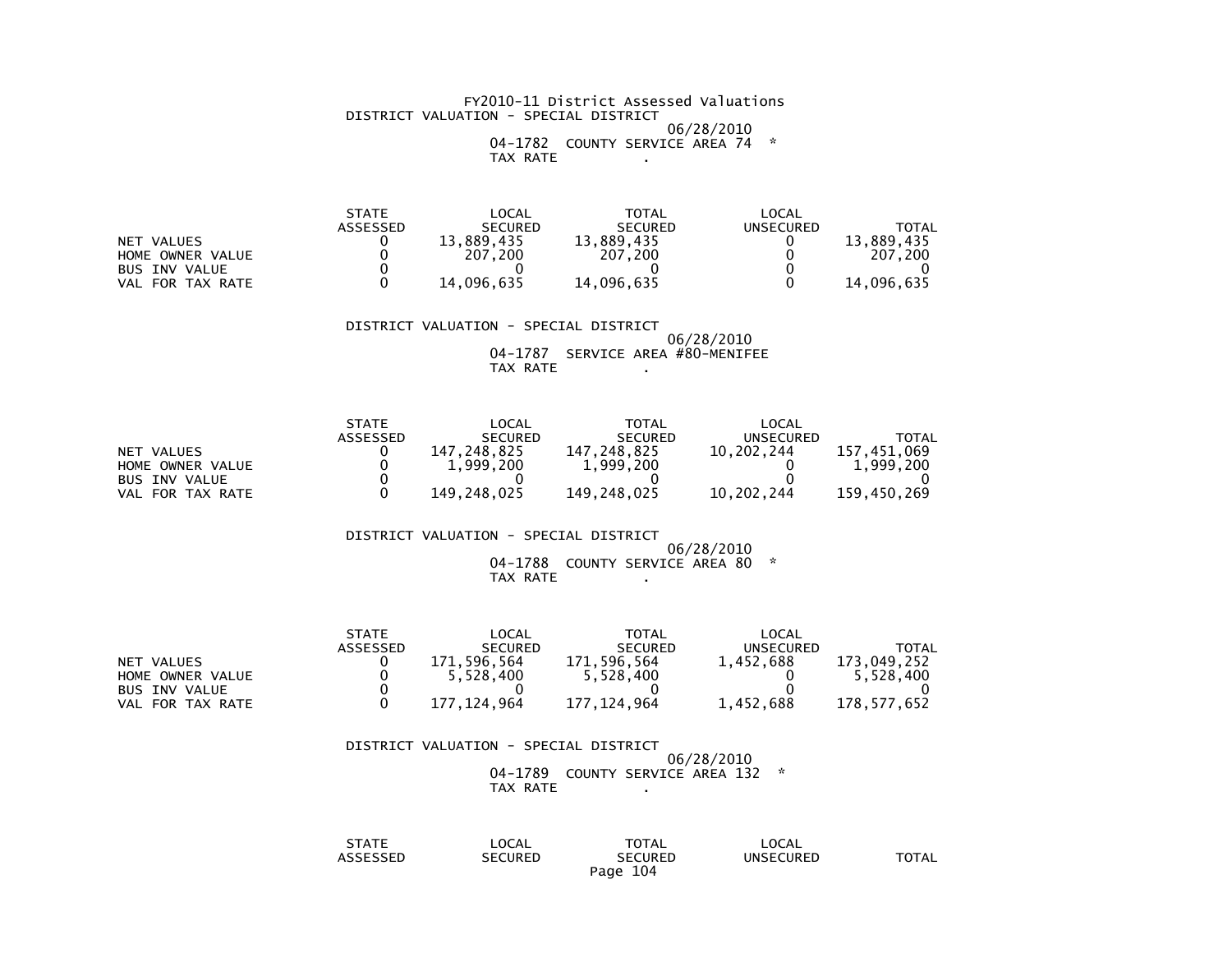|                      | FY2010-11 District Assessed Valuations |               |             |           |             |  |  |
|----------------------|----------------------------------------|---------------|-------------|-----------|-------------|--|--|
| NET VALUES           |                                        | 945.970.726   | 945.970.726 | 2.016.139 | 947.986.865 |  |  |
| HOME OWNER VALUE     |                                        | 11,201,400    | 11,201,400  |           | 11,201,400  |  |  |
| <b>BUS INV VALUE</b> |                                        |               |             |           |             |  |  |
| FOR TAX RATE<br>VAL  |                                        | 957, 172, 126 | 957.172.126 | 2,016,139 | 959,188,265 |  |  |

### DISTRICT VALUATION - SPECIAL DISTRICT

 06/28/2010 04-1790 COUNTY SERVICE AREA 62 DEBT SVTAX RATE .

|                      | <b>STATE</b> | _OCAL          | <b>TOTAL</b>   | LOCAL            |          |
|----------------------|--------------|----------------|----------------|------------------|----------|
|                      | ASSESSED     | <b>SECURED</b> | <b>SECURED</b> | <b>UNSECURED</b> | TOTAL    |
| NET VALUES           |              | 040.291        | .040.291       | 320.613          | 360.904  |
| HOME OWNER VALUE     |              | 312.476        | 312,476        |                  | 312.476  |
| <b>BUS INV VALUE</b> |              |                |                |                  |          |
| FOR TAX RATE<br>VAL  |              | 7,352,767      | 7,352,767      | 320.613          | .673.380 |

 DISTRICT VALUATION - SPECIAL DISTRICT 06/28/2010 $04-1792$  SERVICE AREA # 84 - MENIFEE TAX RATE .

|                      | <b>STATE</b> | LOCAL          | TOTAL          | LOCAL      |               |
|----------------------|--------------|----------------|----------------|------------|---------------|
|                      | ASSESSED     | <b>SECURED</b> | <b>SECURED</b> | UNSECURED  | TOTAL         |
| NET VALUES           |              | 2.546.482.272  | 2.546.482.272  | 24.855.790 | 2,571,338,062 |
| HOME OWNER VALUE     |              | 59.325.000     | 59.325.000     |            | 59.325.000    |
| <b>BUS INV VALUE</b> |              |                |                |            |               |
| FOR TAX RATE<br>VAL  |              | 2.605.807.272  | 2,605,807,272  | 24.855.790 | 2,630,663,062 |

 DISTRICT VALUATION - SPECIAL DISTRICT 06/28/2010 04-1793 COUNTY SERVICE AREA 84TAX RATE .

|                      | <b>STATE</b>    | LOCAL          | <b>TOTAL</b>   | LOCAL     |             |
|----------------------|-----------------|----------------|----------------|-----------|-------------|
|                      | <b>ASSESSED</b> | <b>SECURED</b> | <b>SECURED</b> | UNSECURED | TOTAL       |
| NET VALUES           |                 | 210.283.417    | 210.283.417    | 118.495   | 210.401.912 |
| HOME OWNER VALUE     |                 | 2.273.600      | 2.273.600      |           | 2.273.600   |
| <b>BUS INV VALUE</b> |                 |                |                |           |             |
| VAL FOR TAX RATE     |                 | 212.557.017    | 212.557.017    | 118.495   | 212.675.512 |

DISTRICT VALUATION - SPECIAL DISTRICT

 06/28/201004-1794 COUNTY SERVICE AREA 85 \*

Page 105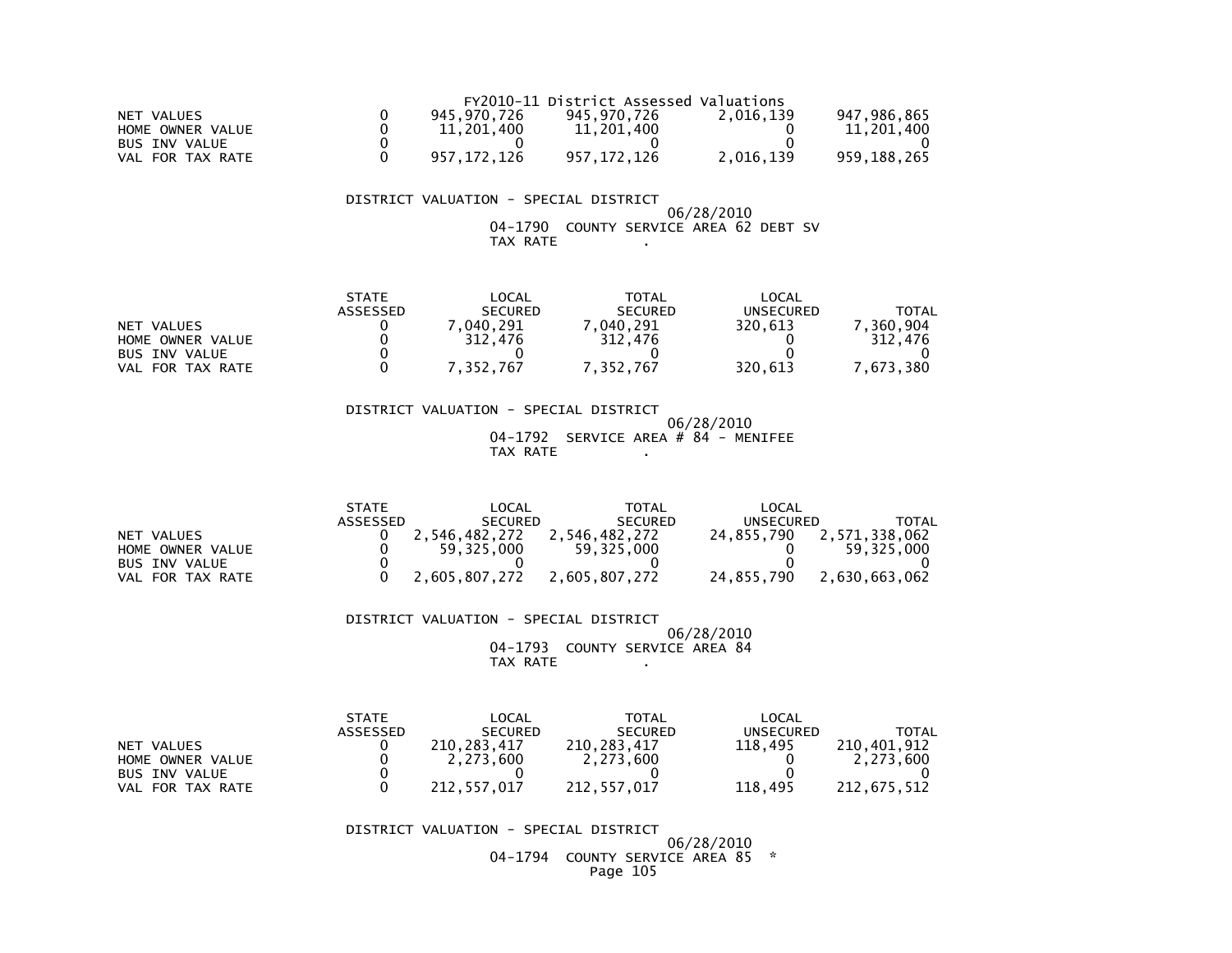### FY2010-11 District Assessed Valuations TAX RATE .

|                      | <b>STATE</b>    | LOCAL          | <b>TOTAL</b>   | LOCAL            |             |
|----------------------|-----------------|----------------|----------------|------------------|-------------|
|                      | <b>ASSESSED</b> | <b>SECURED</b> | <b>SECURED</b> | <b>UNSECURED</b> | TOTAL       |
| NET VALUES           |                 | 251.263.371    | 251.263.371    | 33,811,893       | 285,075,264 |
| HOME OWNER VALUE     |                 | 1,819,632      | 1.819.632      |                  | 1.819.632   |
| <b>BUS INV VALUE</b> |                 |                |                |                  |             |
| VAL FOR TAX RATE     |                 | 253.083.003    | 253.083.003    | 33.811.893       | 286.894.896 |

 DISTRICT VALUATION - SPECIAL DISTRICT 06/28/2010 04-1796 COUNTY SERVICE AREA 87TAX RATE .

|                      | <b>STATE</b> | LOCAL          | TOTAL          | LOCAL     |              |
|----------------------|--------------|----------------|----------------|-----------|--------------|
|                      | ASSESSED     | <b>SECURED</b> | <b>SECURED</b> | UNSECURED | <b>TOTAL</b> |
| NET VALUES           |              | 205.533.851    | 205.533.851    | 542.124   | 206.075.975  |
| HOME OWNER VALUE     |              | 2.548.000      | 2,548,000      |           | 2.548.000    |
| <b>BUS INV VALUE</b> |              |                |                |           |              |
| FOR TAX RATE<br>VAL  |              | 208.081.851    | 208,081,851    | 542.124   | 208.623.975  |

 DISTRICT VALUATION - SPECIAL DISTRICT 06/28/2010 04-1798 SERVICE AREA # 86 -MENIFEETAX RATE .

|                      | <b>STATE</b> | LOCAL          | TOTAL          | LOCAL     |               |
|----------------------|--------------|----------------|----------------|-----------|---------------|
|                      | ASSESSED     | <b>SECURED</b> | <b>SECURED</b> | UNSECURED | TOTAL         |
| NET VALUES           |              | 5.629.408.461  | 5.629.408.461  |           | 5,629,408,461 |
| HOME OWNER VALUE     |              | 104.845.562    | 104.845.562    |           | 104.845.562   |
| <b>BUS INV VALUE</b> |              |                |                |           |               |
| VAL FOR TAX RATE     |              | 5,734,254,023  | 5,734,254,023  |           | 5,734,254,023 |

 DISTRICT VALUATION - SPECIAL DISTRICT 06/28/2010 04-1799 COUNTY SERVICE AREA 89TAX RATE .

|                      | <b>STATE</b> | LOCAL          | <b>TOTAL</b>   | LOCAL     |              |
|----------------------|--------------|----------------|----------------|-----------|--------------|
|                      | ASSESSED     | <b>SECURED</b> | <b>SECURED</b> | UNSECURED | <b>TOTAL</b> |
| NET VALUES           |              | 115,820,061    | 115.820.061    | 5.809.065 | 121,629,126  |
| HOME OWNER VALUE     |              | 1,684,200      | 1,684,200      |           | 1.684.200    |
| <b>BUS INV VALUE</b> |              |                |                |           |              |
|                      |              |                | Page 106       |           |              |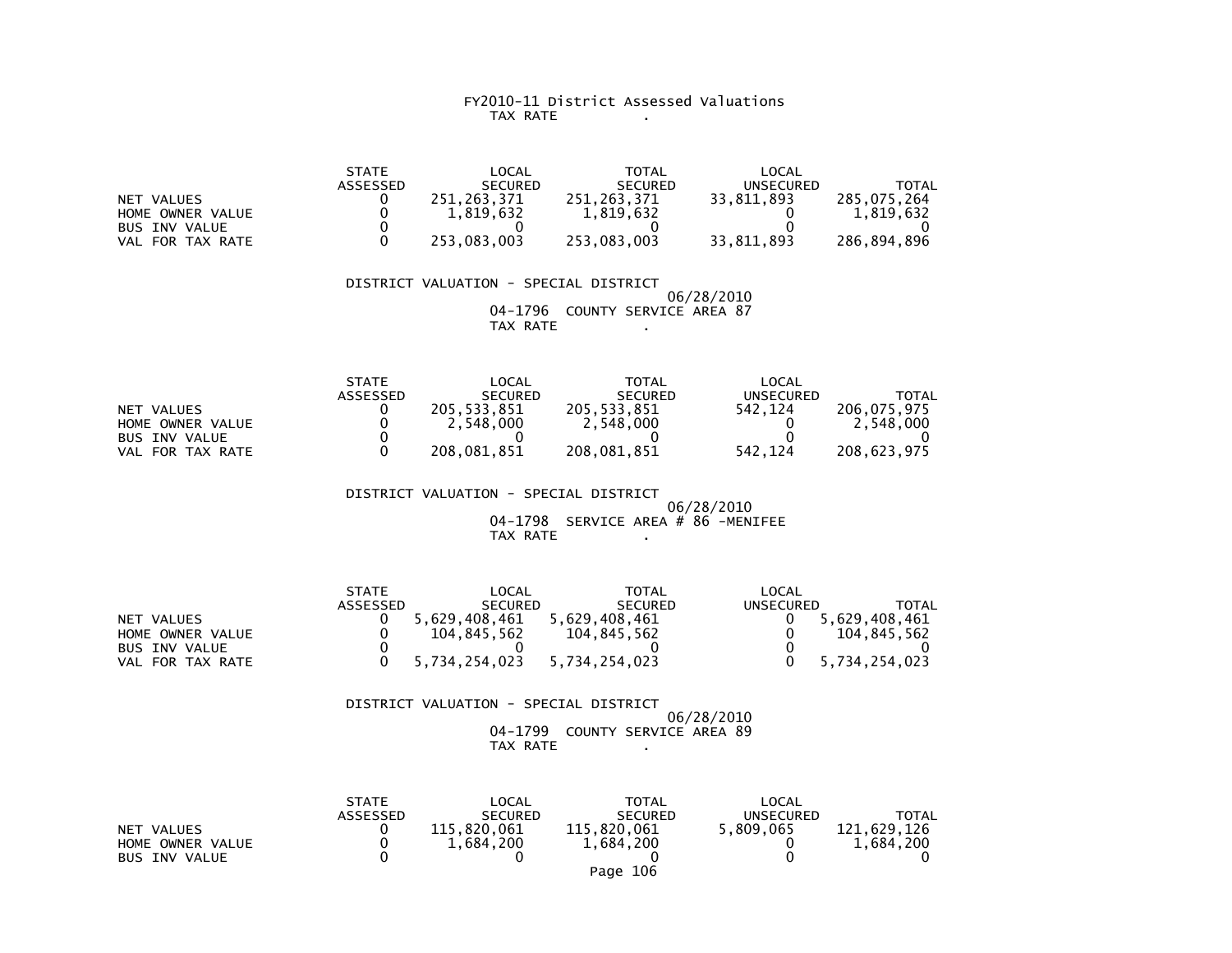DISTRICT VALUATION - SPECIAL DISTRICT 06/28/2010 04-1802 COUNTY SERVICE AREA 91TAX RATE .

|                  | <b>STATE</b> | LOCAL          | TOTAL          | LOCAL     |             |
|------------------|--------------|----------------|----------------|-----------|-------------|
|                  | ASSESSED     | <b>SECURED</b> | <b>SECURED</b> | UNSECURED | TOTAL       |
| NET VALUES       |              | 298.601.146    | 298.601.146    | 2,965,302 | 301,566,448 |
| HOME OWNER VALUE |              | 10.998.400     | 10,998,400     |           | 10.998.400  |
| BUS INV VALUE    |              |                |                |           |             |
| VAL FOR TAX RATE |              | 309,599,546    | 309,599,546    | 2,965,302 | 312.564.848 |

### DISTRICT VALUATION - SPECIAL DISTRICT

 06/28/201004-1803 COUNTY SERVICE AREA 92 \*

TAX RATE .

|                            | <b>STATE</b>    | LOCAL          | <b>TOTAL</b>   | LOCAL     |              |
|----------------------------|-----------------|----------------|----------------|-----------|--------------|
|                            | <b>ASSESSED</b> | <b>SECURED</b> | <b>SECURED</b> | UNSECURED | <b>TOTAL</b> |
| VALUES<br><b>NET</b>       |                 | 8,235,004      | 8.235.004      | 106,661   | 8,341,665    |
| HOME OWNER VALUE           |                 |                |                |           |              |
| <b>BUS INV VALUE</b>       |                 |                |                |           |              |
| FOR TAX RATE<br><b>VAL</b> |                 | 8,235,004      | 8,235,004      | 106,661   | 8,341,665    |

 DISTRICT VALUATION - SPECIAL DISTRICT 06/28/2010 04-1804 COUNTY SERVICE AREA 93 \*TAX RATE .

|                      | <b>STATE</b>    | LOCAL          | <b>TOTAL</b>   | LOCAL      |              |
|----------------------|-----------------|----------------|----------------|------------|--------------|
|                      | <b>ASSESSED</b> | <b>SECURED</b> | <b>SECURED</b> | UNSECURED  | <b>TOTAL</b> |
| NET VALUES           |                 | 483.279.265    | 483.279.265    | 62.222.233 | 545.501.498  |
| HOME OWNER VALUE     |                 | 2.058.000      | 2,058,000      |            | 2.058.000    |
| <b>BUS INV VALUE</b> |                 |                |                |            |              |
| VAL FOR TAX RATE     |                 | 485.337.265    | 485.337.265    | 62.222.233 | 547.559.498  |

DISTRICT VALUATION - SPECIAL DISTRICT

 06/28/2010 04-1805 COUNTY SERVICE AREA 94 \*TAX RATE .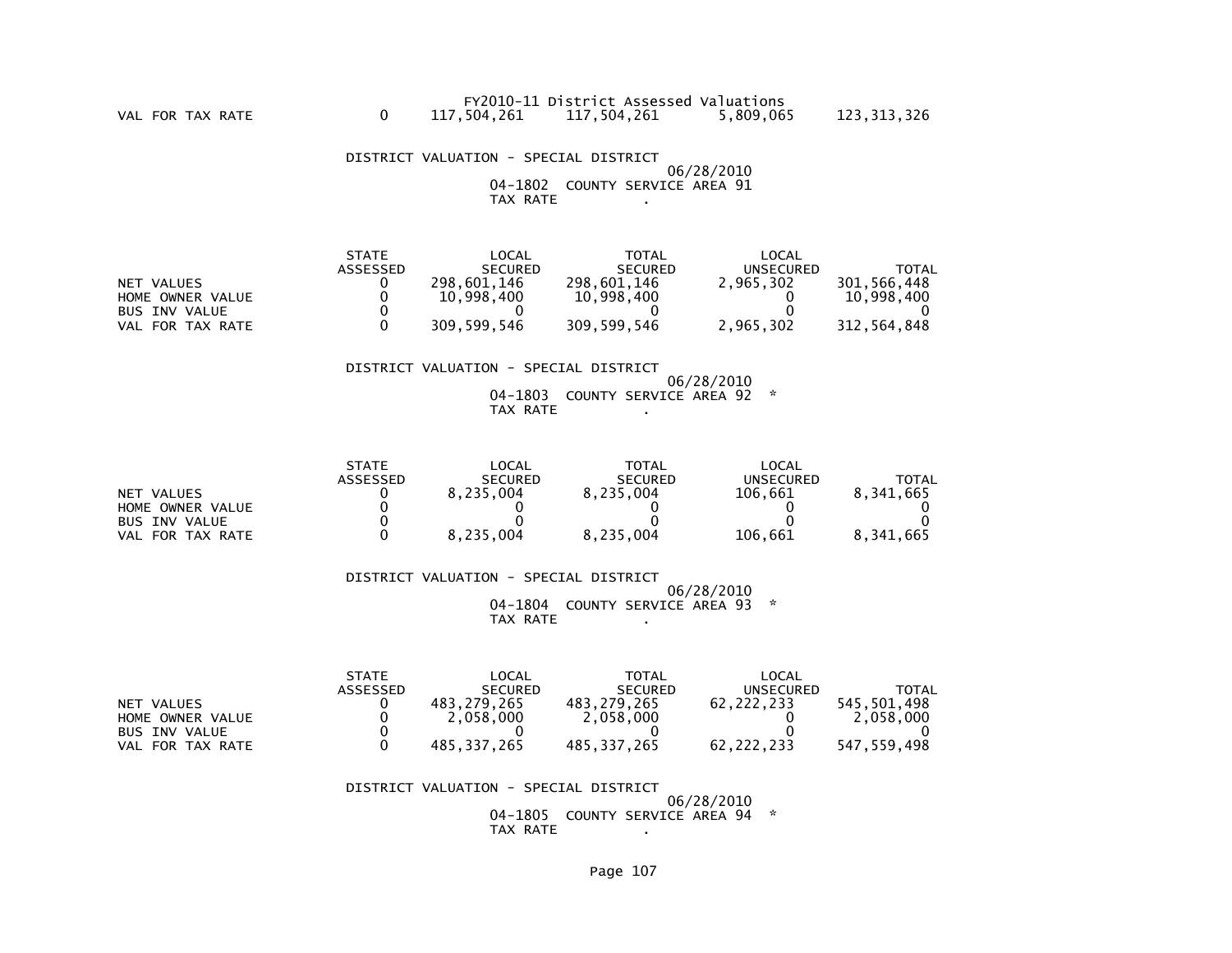|                      | <b>STATE</b> | LOCAL          | <b>TOTAL</b>   | LOCAL            |            |
|----------------------|--------------|----------------|----------------|------------------|------------|
|                      | ASSESSED     | <b>SECURED</b> | <b>SECURED</b> | <b>UNSECURED</b> | TOTAL      |
| NET VALUES           |              | 10.032.742     | 10.032.742     | 856.918          | 10.889.660 |
| HOME OWNER VALUE     |              | 294.000        | 294,000        |                  | 294,000    |
| <b>BUS INV VALUE</b> |              |                |                |                  |            |
| FOR TAX RATE<br>VAL  |              | 10,326,742     | 10,326,742     | 856,918          | 11,183,660 |

### DISTRICT VALUATION - SPECIAL DISTRICT 06/28/2010 04-1808 COUNTY SERVICE AREA 97 \*TAX RATE .

|                      | <b>STATE</b>    | _OCAL              | TOTAL          | LOCAL            |             |
|----------------------|-----------------|--------------------|----------------|------------------|-------------|
|                      | <b>ASSESSED</b> | <b>SECURED</b>     | <b>SECURED</b> | <b>UNSECURED</b> | TOTAL       |
| NET VALUES           |                 | 137<br>1.691.170 ' | 137.691.170    | 2.070.500        | 139.761.670 |
| HOME OWNER VALUE     |                 | 2.499.000          | 2,499,000      |                  | 2,499,000   |
| <b>BUS INV VALUE</b> |                 |                    |                |                  |             |
| FOR TAX RATE<br>VAL  |                 | 140.190.170        | 140.190.170    | 2.070.500        | 142.260.670 |

 DISTRICT VALUATION - SPECIAL DISTRICT 06/28/2010 04-1815 COUNTY SERVICE AREA 103TAX RATE .

|                      | <b>STATE</b> | LOCAL          | <b>TOTAL</b>   | LOCAL            |               |
|----------------------|--------------|----------------|----------------|------------------|---------------|
|                      | ASSESSED     | <b>SECURED</b> | <b>SECURED</b> | <b>UNSECURED</b> | TOTAL         |
| NET VALUES           |              | 2.026.513.469  | 2.026.513.469  | 60.942.424       | 2,087,455,893 |
| HOME OWNER VALUE     |              | 26.654.600     | 26.654.600     |                  | 26.654.600    |
| <b>BUS INV VALUE</b> |              |                |                |                  |               |
| VAL FOR TAX RATE     |              | 2.053.168.069  | 2.053.168.069  | 60.942.424       | 2.114.110.493 |

DISTRICT VALUATION - SPECIAL DISTRICT

 06/28/2010 04-1816 COUNTY SERVICE AREA 104 \*TAX RATE .

|                      | <b>STATE</b>    | LOCAL          | <b>TOTAL</b>   | LOCAL     |             |
|----------------------|-----------------|----------------|----------------|-----------|-------------|
|                      | <b>ASSESSED</b> | <b>SECURED</b> | <b>SECURED</b> | UNSECURED | TOTAL       |
| NET VALUES           |                 | 107.833.401    | 107.833.401    | 88.232    | 107.921.633 |
| HOME OWNER VALUE     |                 | 2.518.600      | 2.518.600      |           | 2.518.600   |
| <b>BUS INV VALUE</b> |                 |                |                |           |             |
| VAL FOR TAX RATE     |                 | 110.352.001    | 110.352.001    | 88.232    | 110.440.233 |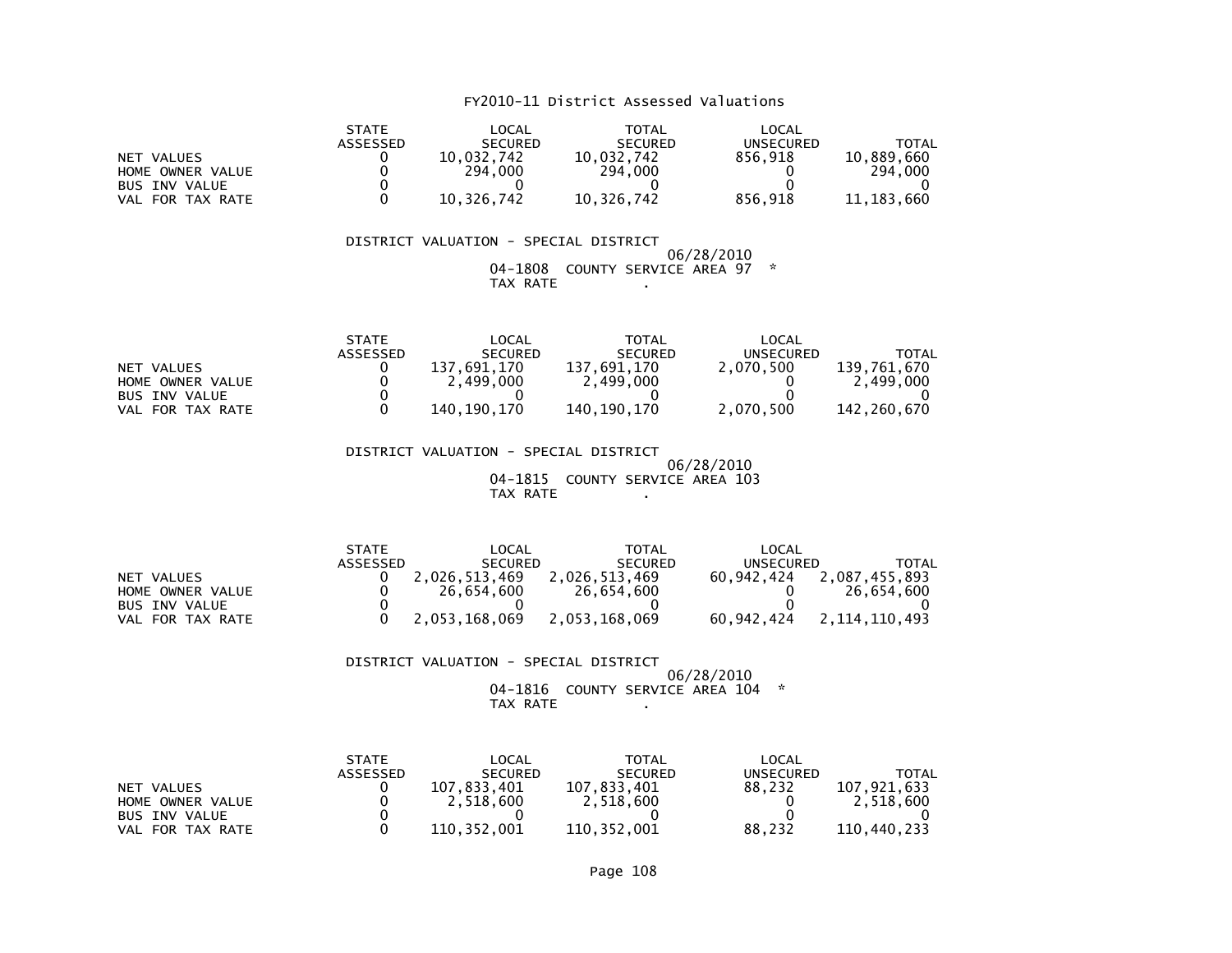#### FY2010-11 District Assessed Valuations DISTRICT VALUATION - SPECIAL DISTRICT 06/28/201004-1817 COUNTY SERVICE AREA 105 \*

TAX RATE .

| STATF    | _OCAL          | TOTAL          | LOCAL     |            |
|----------|----------------|----------------|-----------|------------|
| ASSESSED | <b>SECURED</b> | <b>SECURED</b> | UNSECURED | TOTAL      |
|          | 32.676.980     | 32,676,980     | 15.570    | 32.692.550 |
|          | 1.006.781      | 1,006,781      |           | 1.006.781  |
|          |                |                |           |            |
|          | 33.683.761     | 33,683,761     | 15.570    | 33,699,331 |
|          |                |                |           |            |

DISTRICT VALUATION - SPECIAL DISTRICT

 06/28/2010 04-1820 COUNTY SERVICE AREA 108 \*TAX RATE .

|                      | <b>STATE</b> | LOCAL          | <b>TOTAL</b>   | LOCAL     |            |
|----------------------|--------------|----------------|----------------|-----------|------------|
|                      | ASSESSED     | <b>SECURED</b> | <b>SECURED</b> | UNSECURED | TOTAL      |
| NET VALUES           |              | 14,800,497     | 14,800,497     | .163      | 14,807,660 |
| HOME OWNER VALUE     |              | 252,000        | 252,000        |           | 252,000    |
| <b>BUS INV VALUE</b> |              |                |                |           |            |
| VAL FOR TAX RATE     |              | 15.052.497     | 15.052.497     | 7.163     | 15,059,660 |

DISTRICT VALUATION - SPECIAL DISTRICT

#### 06/28/2010 04-1822 COUNTY SERVICE AREA 134 \*TAX RATE .

|                      | <b>STATE</b> | LOCAL          | TOTAL          | LOCAL      |               |
|----------------------|--------------|----------------|----------------|------------|---------------|
|                      | ASSESSED     | <b>SECURED</b> | <b>SECURED</b> | UNSECURED  | TOTAL         |
| NET VALUES           |              | 2,016,056,339  | 2,016,056,339  | 16,919,149 | 2,032,975,488 |
| HOME OWNER VALUE     |              | 27.792.800     | 27,792,800     |            | 27.792.800    |
| <b>BUS INV VALUE</b> |              |                |                |            |               |
| VAL FOR TAX RATE     |              | 2.043.849.139  | 2.043.849.139  | 16,919,149 | 2.060.768.288 |

#### DISTRICT VALUATION - SPECIAL DISTRICT 06/28/201004-1824 COUNTY SERVICE AREA 143\*

TAX RATE .

| <b>STATE</b><br>3 I A I E  | LOCAL                 | TOTAL          | LOCAL            |              |
|----------------------------|-----------------------|----------------|------------------|--------------|
| $-0.00000$<br>SSEL<br>____ | :CURED<br>SΕ<br>_____ | <b>SECURED</b> | <b>UNSECURED</b> | <b>TOTAL</b> |
|                            |                       | 109<br>Page    |                  |              |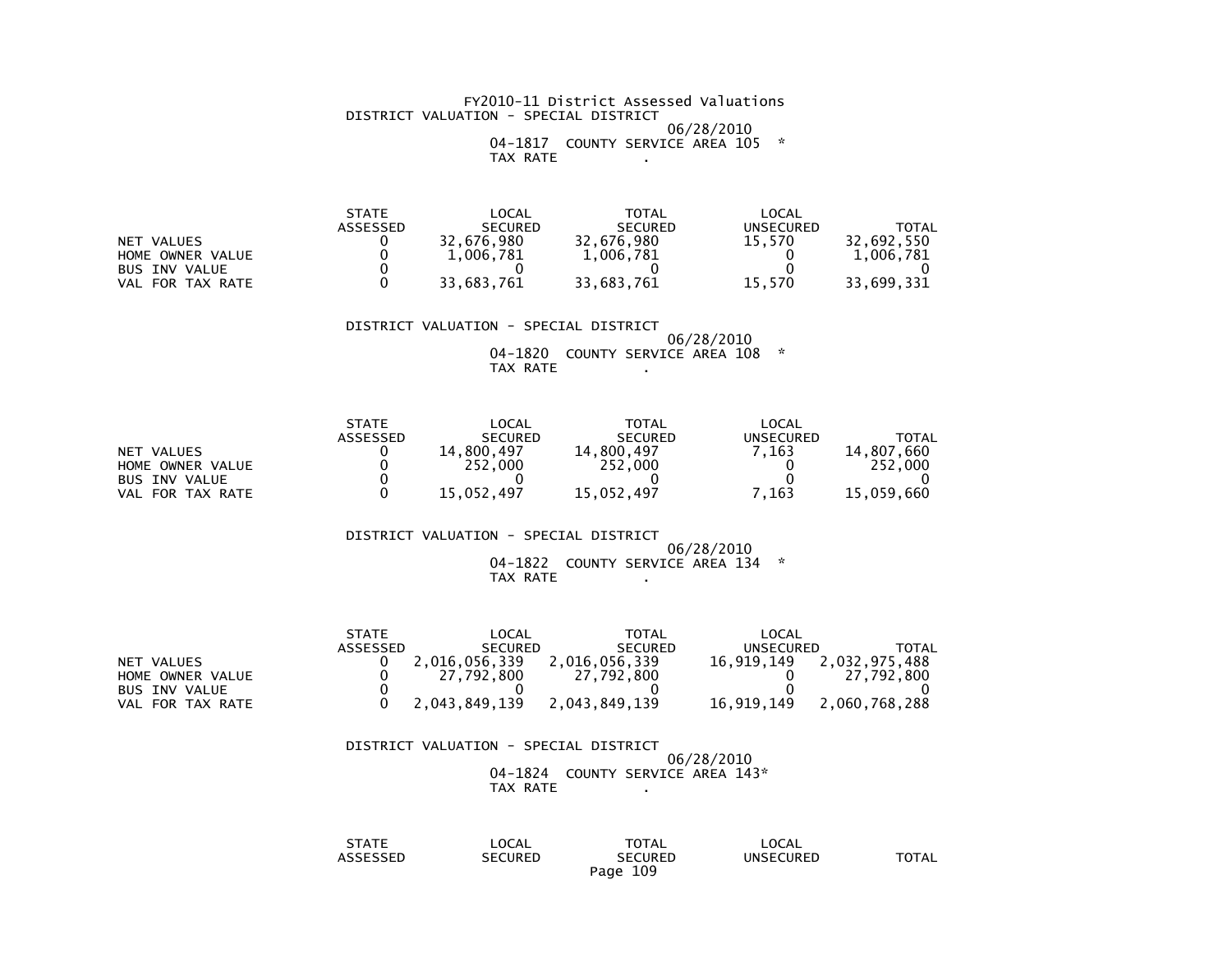|                  |               | FY2010-11 District Assessed Valuations |            |               |
|------------------|---------------|----------------------------------------|------------|---------------|
| NET VALUES       | 1.703.095.784 | 1,703,095,784                          | 31.388.503 | 1.734.484.287 |
| HOME OWNER VALUE | 22,345,400    | 22,345,400                             |            | 22.345.400    |
| BUS INV VALUE    |               |                                        |            |               |
| VAL FOR TAX RATE | 1,725,441,184 | 1,725,441,184                          | 31,388,503 | 1,756,829,687 |

## DISTRICT VALUATION - SPECIAL DISTRICT

 06/28/2010 04-1825 COUNTY SERVICE AREA 113 \*TAX RATE .

|                      | <b>STATE</b> | LOCAL          | <b>TOTAL</b>   | LOCAL     |           |
|----------------------|--------------|----------------|----------------|-----------|-----------|
|                      | ASSESSED     | <b>SECURED</b> | <b>SECURED</b> | UNSECURED | TOTAL     |
| NET VALUES           |              | 3,780,536      | 3,780,536      |           | 3.780.536 |
| HOME OWNER VALUE     |              | 105.000        | 105,000        |           | 105,000   |
| <b>BUS INV VALUE</b> |              |                |                |           |           |
| FOR TAX RATE<br>VAL  |              | 3,885,536      | 3,885,536      |           | 3,885,536 |

 DISTRICT VALUATION - SPECIAL DISTRICT 06/28/2010 04-1833 COUNTY SERVICE AREA 121 \*TAX RATE .

|                      | <b>STATE</b> | $\mathsf{LOCAL}$ | TOTAL          | LOCAL      |               |
|----------------------|--------------|------------------|----------------|------------|---------------|
|                      | ASSESSED     | <b>SECURED</b>   | <b>SECURED</b> | UNSECURED  | TOTAL         |
| NET VALUES           |              | 1.462.341.223    | 1,462,341,223  | 23.657.870 | 1,485,999,093 |
| HOME OWNER VALUE     |              | 18,305,000       | 18,305,000     |            | 18,305,000    |
| <b>BUS INV VALUE</b> |              |                  |                |            |               |
| VAL<br>FOR TAX RATE  |              | 1,480,646,223    | 1,480,646,223  | 23,657,870 | 1,504,304,093 |

 DISTRICT VALUATION - SPECIAL DISTRICT 06/28/2010 04-1834 COUNTY SERVICE AREA 122 \*TAX RATE .

 STATE LOCAL TOTAL LOCAL**UNSECURED**  ASSESSED SECURED SECURED UNSECURED TOTAL14.822.148 NET VALUES 0 14,791,639 14,791,639 30,509 934,821 HOME OWNER VALUE 0 934,821 934,821 0 934,821 $\overline{\mathbf{0}}$ BUS INV VALUE 15,756,969 VAL FOR TAX RATE  $0$  15,726,460 15,726,460 30,509

DISTRICT VALUATION - SPECIAL DISTRICT

 06/28/2010 04-1836 COUNTY SERVICE AREA 124 \*Page 110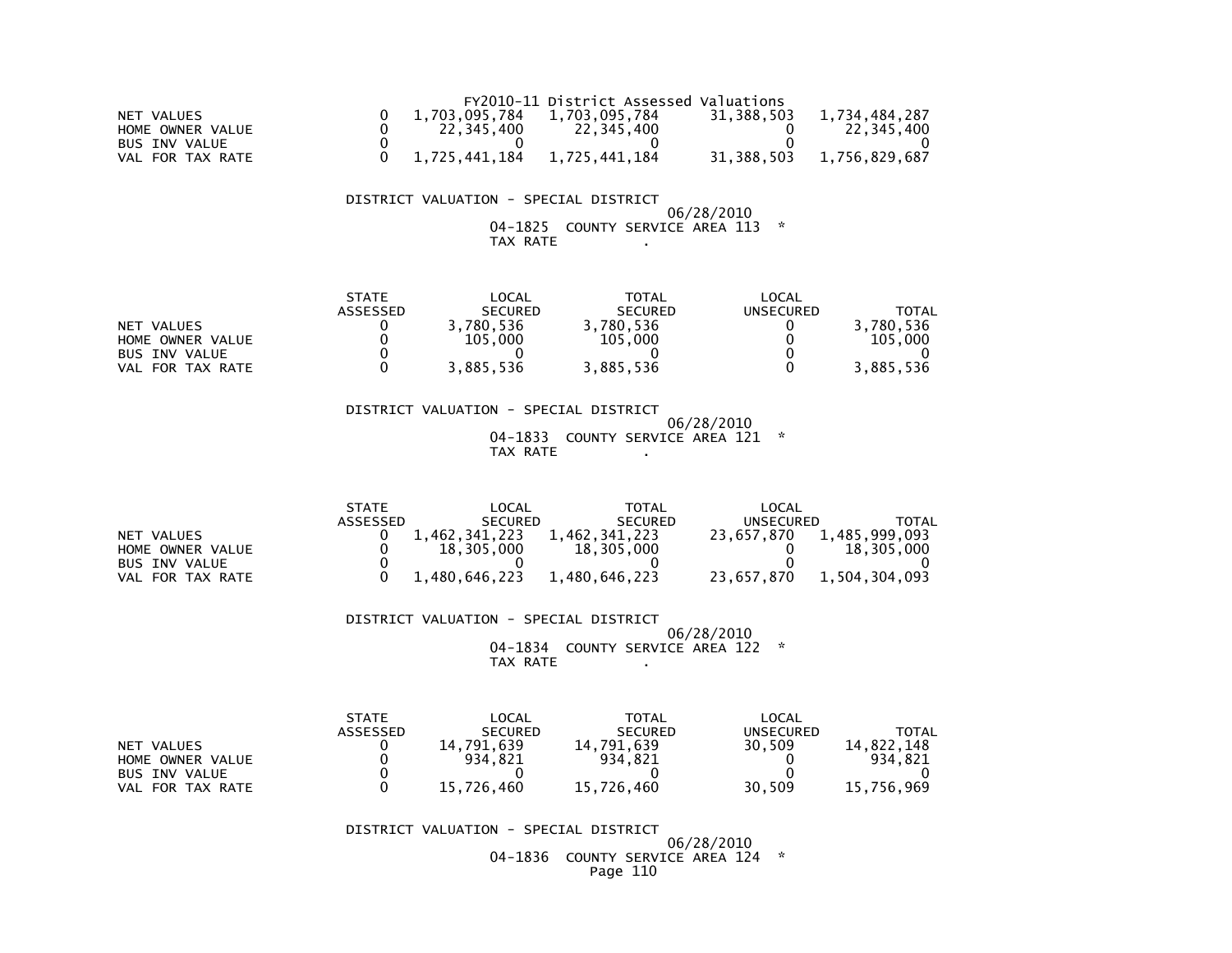#### FY2010-11 District Assessed Valuations TAX RATE .

|                      | <b>STATE</b> | LOCAL          | <b>TOTAL</b>   | LOCAL      |             |
|----------------------|--------------|----------------|----------------|------------|-------------|
|                      | ASSESSED     | <b>SECURED</b> | <b>SECURED</b> | UNSECURED  | TOTAL       |
| NET VALUES           |              | 92.384.142     | 92.384.142     | 10.992.014 | 103.376.156 |
| HOME OWNER VALUE     |              | 1.048.948      | 1,048,948      |            | 1.048.948   |
| <b>BUS INV VALUE</b> |              |                |                |            |             |
| VAL FOR TAX RATE     |              | 93.433.090     | 93.433.090     | 10,992,014 | 104.425.104 |

 DISTRICT VALUATION - SPECIAL DISTRICT 06/28/2010 04-1837 COUNTY SERVICE AREA 125 \*TAX RATE .

|                      | <b>STATE</b> | LOCAL          | TOTAL          | LOCAL            |               |
|----------------------|--------------|----------------|----------------|------------------|---------------|
|                      | ASSESSED     | <b>SECURED</b> | <b>SECURED</b> | <b>UNSECURED</b> | TOTAL         |
| NET VALUES           |              | 1.340.143.456  | 1.340.143.456  | 52.220.138       | 1,392,363,594 |
| HOME OWNER VALUE     |              | 3.795.200      | 3.795.200      |                  | 3.795.200     |
| <b>BUS INV VALUE</b> |              |                |                |                  |               |
| FOR TAX RATE<br>VAL. |              | 1,343,938,656  | 1,343,938,656  | 52,220,138       | 1,396,158,794 |

DISTRICT VALUATION - SPECIAL DISTRICT

 06/28/2010 04-1838 COUNTY SERVICE AREA 126 \*TAX RATE .

|                      | <b>STATE</b>    | LOCAL          | <b>TOTAL</b>   | LOCAL      |             |
|----------------------|-----------------|----------------|----------------|------------|-------------|
|                      | <b>ASSESSED</b> | <b>SECURED</b> | <b>SECURED</b> | UNSECURED  | ΤΟΤΑΙ       |
| NET VALUES           |                 | 244.232.994    | 244.232.994    | 19.382.728 | 263.615.722 |
| HOME OWNER VALUE     |                 | 4.281.200      | 4.281.200      |            | 4.281.200   |
| <b>BUS INV VALUE</b> |                 |                |                |            |             |
| VAL FOR TAX RATE     |                 | 248.514.194    | 248.514.194    | 19.382.728 | 267.896.922 |

#### DISTRICT VALUATION - SPECIAL DISTRICT06/28/2010

 04-1841 CSA 128 $\sim 100$ TAX RATE .

|                      | <b>STATE</b>    | LOCAL          | TOTAL          | LOCAL            |             |
|----------------------|-----------------|----------------|----------------|------------------|-------------|
|                      | <b>ASSESSED</b> | <b>SECURED</b> | <b>SECURED</b> | <b>UNSECURED</b> | TOTAL       |
| NET VALUES           |                 | 135.953.377    | 135,953,377    | 378.741          | 136.332.118 |
| HOME OWNER VALUE     |                 | 1.659.000      | 1,659,000      |                  | 1,659,000   |
| <b>BUS INV VALUE</b> |                 |                |                |                  |             |
|                      |                 |                | Page 111       |                  |             |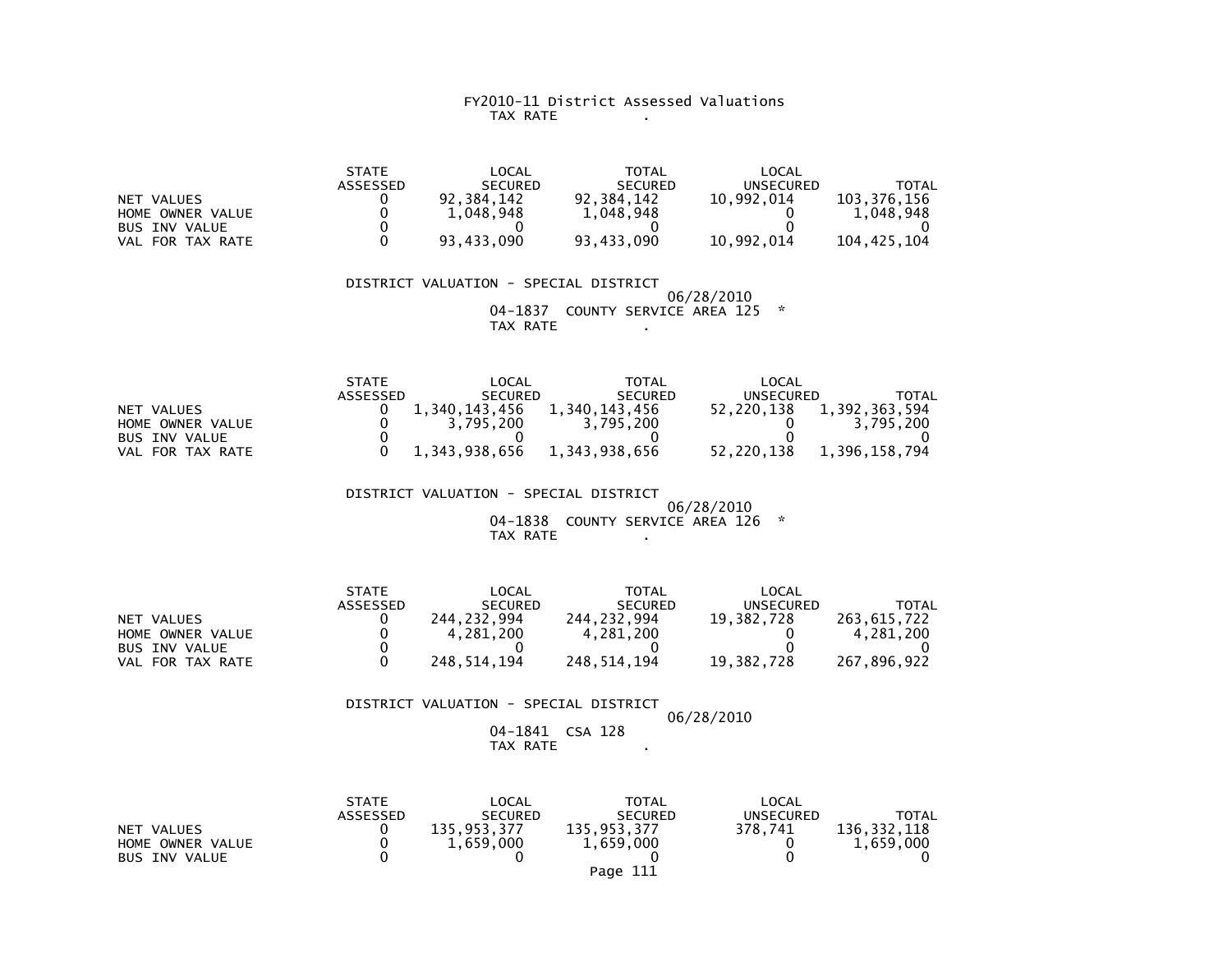DISTRICT VALUATION - SPECIAL DISTRICT 06/28/2010 04-1842 COUNTY SERVICE AREA 129 \*TAX RATE .

|                      | <b>STATE</b> | LOCAL          | <b>TOTAL</b>   | LOCAL     |            |
|----------------------|--------------|----------------|----------------|-----------|------------|
|                      | ASSESSED     | <b>SECURED</b> | <b>SECURED</b> | UNSECURED | TOTAL      |
| NET VALUES           |              | 39,194,498     | 39,194,498     | 24.799    | 39.219.297 |
| HOME OWNER VALUE     |              | 467.600        | 467.600        |           | 467.600    |
| <b>BUS INV VALUE</b> |              |                |                |           |            |
| FOR TAX RATE<br>VAL  |              | 39,662,098     | 39,662,098     | 24.799    | 39.686.897 |

## DISTRICT VALUATION - SPECIAL DISTRICT

 06/28/2010 04-1843 COUNTY SERVICE AREA 135 \*TAX RATE .

|                            | <b>STATE</b>    | LOCAL          | TOTAL          | LOCAL     |            |
|----------------------------|-----------------|----------------|----------------|-----------|------------|
|                            | <b>ASSESSED</b> | <b>SECURED</b> | <b>SECURED</b> | UNSECURED | TOTAL      |
| VALUES<br><b>NET</b>       |                 | 63.509.074     | 63.509.074     | 926.957   | 64.436.031 |
| HOME OWNER VALUE           |                 | 945,000        | 945,000        |           | 945,000    |
| <b>BUS INV VALUE</b>       |                 |                |                |           |            |
| FOR TAX RATE<br><b>VAL</b> |                 | 64,454,074     | 64,454,074     | 926.957   | 65,381,031 |

 DISTRICT VALUATION - SPECIAL DISTRICT 06/28/2010 04-1844 COUNTY SERVICE AREA 139\*TAX RATE .

|                      | <b>STATE</b> | $\mathsf{LOCAL}$ | <b>TOTAL</b>   | LOCAL     |            |
|----------------------|--------------|------------------|----------------|-----------|------------|
|                      | ASSESSED     | <b>SECURED</b>   | <b>SECURED</b> | UNSECURED | TOTAL      |
| NET VALUES           |              | 27.516.789       | 27.516.789     | 111.071   | 27.627.860 |
| HOME OWNER VALUE     |              | 2.532.600        | 2,532,600      |           | 2.532.600  |
| <b>BUS INV VALUE</b> |              |                  |                |           |            |
| VAL FOR TAX RATE     |              | 30.049.389       | 30.049.389     | 111.071   | 30.160.460 |

#### DISTRICT VALUATION - SPECIAL DISTRICT

06/28/2010

 04-1846 CSA 146**Contractor** TAX RATE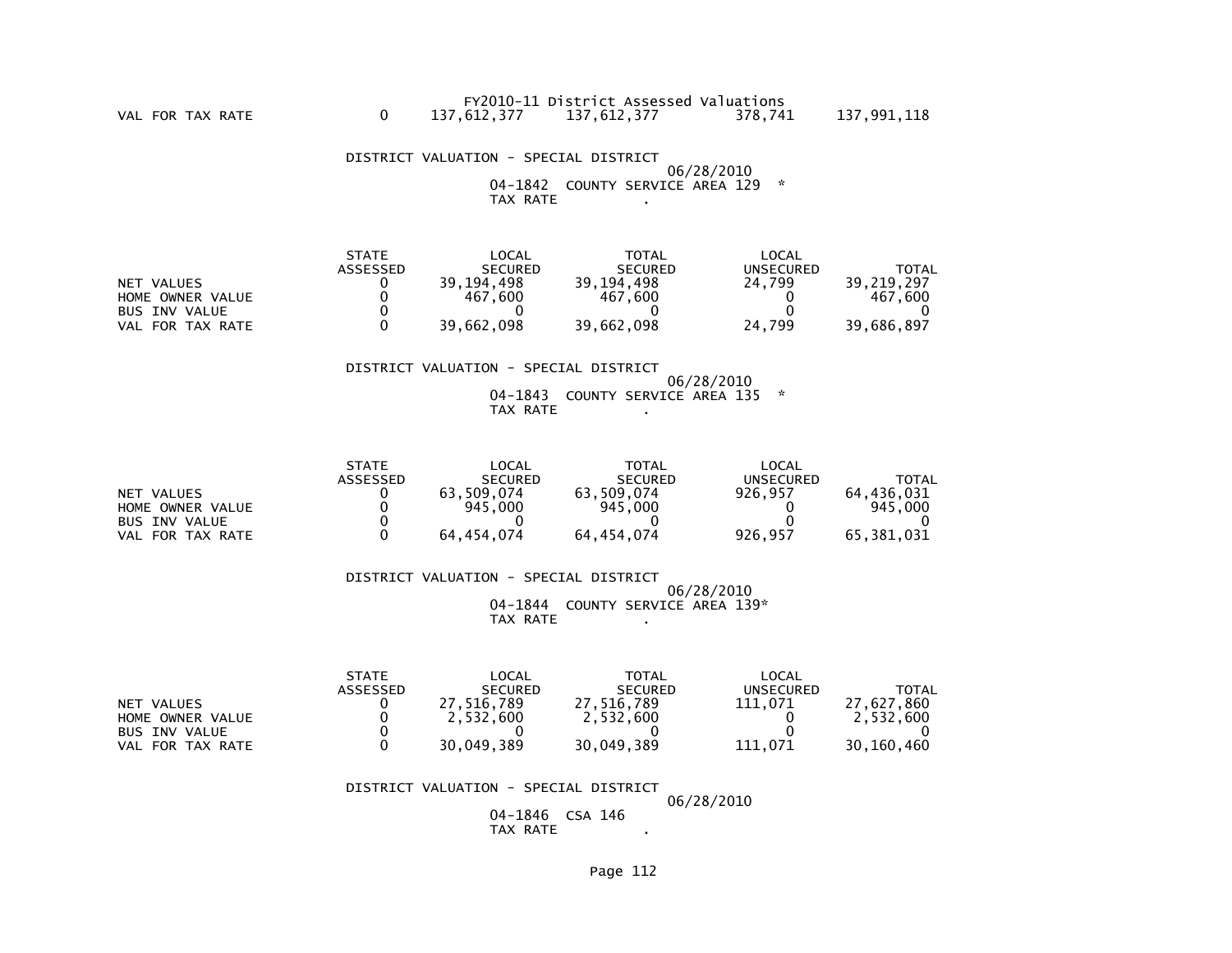## FY2010-11 District Assessed Valuations

|                      | <b>STATE</b> | LOCAL          | TOTAL          | LOCAL      |               |
|----------------------|--------------|----------------|----------------|------------|---------------|
|                      | ASSESSED     | <b>SECURED</b> | <b>SECURED</b> | UNSECURED  | TOTAL         |
| NET VALUES           |              | 1,362,988,631  | 1,362,988,631  | 23.127.934 | 1,386,116,565 |
| HOME OWNER VALUE     |              | 24.125.667     | 24, 125, 667   |            | 24.125.667    |
| <b>BUS INV VALUE</b> |              |                |                |            |               |
| VAL FOR TAX RATE     |              | 1.387.114.298  | 1.387.114.298  | 23.127.934 | 1,410,242,232 |

## DISTRICT VALUATION - SPECIAL DISTRICT 06/28/2010 04-1847 SERVICE AREA # 146 - MENIFEETAX RATE .

|                      | <b>STATE</b> | _OCAL          | TOTAL          | LOCAL      |              |
|----------------------|--------------|----------------|----------------|------------|--------------|
|                      | ASSESSED     | <b>SECURED</b> | <b>SECURED</b> | UNSECURED  | <b>TOTAL</b> |
| <b>NET</b><br>VALUES |              | 633.901.172    | 633.901.172    | 34,290,668 | 668.191.840  |
| HOME OWNER VALUE     |              | . 994.962      | . 994.962      |            | .994.962     |
| <b>BUS INV VALUE</b> |              |                |                |            |              |
| FOR TAX RATE<br>VAL  |              | 641.896.134    | 641.896.134    | 34,290,668 | 676.186.802  |

 DISTRICT VALUATION - SPECIAL DISTRICT 06/28/201004-1848 CSA 148

TAX RATE .

|                            | <b>STATE</b> | _OCAL          | TOTAL          | LOCAL     |              |
|----------------------------|--------------|----------------|----------------|-----------|--------------|
|                            | ASSESSED     | <b>SECURED</b> | <b>SECURED</b> | UNSECURED | <b>TOTAL</b> |
| NET VALUES                 |              | 6,021,961      | 6,021,961      |           | 6,021,961    |
| HOME OWNER VALUE           |              | .000           | .000           |           | .000         |
| <b>BUS INV VALUE</b>       |              |                |                |           |              |
| FOR TAX RATE<br><b>VAL</b> |              | 6,028,961      | 6,028,961      |           | 6,028,961    |

DISTRICT VALUATION - SPECIAL DISTRICT

 06/28/201004-1849 CSA 149

TAX RATE .

|                      | <b>STATE</b>    | LOCAL          | <b>TOTAL</b>   | LOCAL      |             |
|----------------------|-----------------|----------------|----------------|------------|-------------|
|                      | <b>ASSESSED</b> | <b>SECURED</b> | <b>SECURED</b> | UNSECURED  | TOTAL       |
| NET VALUES           |                 | 654.965.750    | 654.965.750    | 16.542.363 | 671,508,113 |
| HOME OWNER VALUE     |                 | 4.478.600      | 4.478.600      |            | 4.478.600   |
| <b>BUS INV VALUE</b> |                 |                |                |            |             |
| FOR TAX RATE<br>VAL  |                 | 659,444,350    | 659,444,350    | 16,542,363 | 675,986,713 |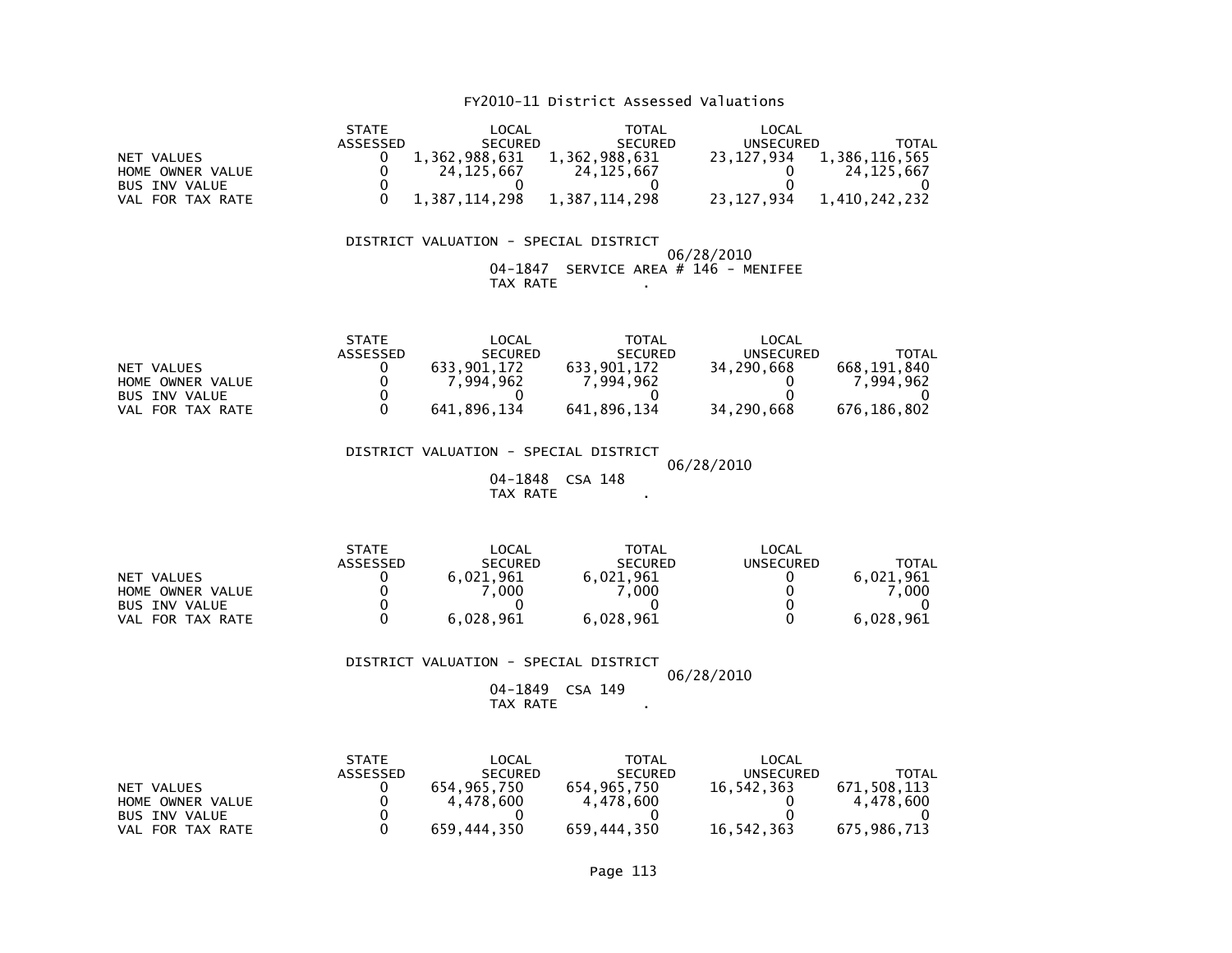#### FY2010-11 District Assessed Valuations DISTRICT VALUATION - SPECIAL DISTRICT 06/28/2010 04-1850 SERVICE AREA # 145-MENIFEETAX RATE .

|                      | <b>STATE</b> | $\mathsf{LOCAL}$ | TOTAL          | LOCAL     |               |
|----------------------|--------------|------------------|----------------|-----------|---------------|
|                      | ASSESSED     | <b>SECURED</b>   | <b>SECURED</b> | UNSECURED | TOTAL         |
| NET VALUES           |              | 5.629.408.461    | 5.629.408.461  |           | 5.629.408.461 |
| HOME OWNER VALUE     |              | 104.845.562      | 104.845.562    |           | 104.845.562   |
| <b>BUS INV VALUE</b> |              |                  |                |           |               |
| VAL FOR TAX RATE     |              | 5.734.254.023    | 5.734.254.023  |           | 5.734.254.023 |

#### DISTRICT VALUATION - SPECIAL DISTRICT

## 06/28/2010

 04-1852 CSA 152**Contract Contract** TAX RATE .

|                      | <b>STATE</b> | LOCAL                       | TOTAL          | LOCAL                                                           |               |
|----------------------|--------------|-----------------------------|----------------|-----------------------------------------------------------------|---------------|
|                      | ASSESSED     | <b>SECURED</b>              | <b>SECURED</b> | UNSECURED                                                       | TOTAL         |
| NET VALUES           |              |                             |                | 0 165,203,163,607 165,203,163,607 6,555,252,088 171,758,415,695 |               |
| HOME OWNER VALUE     |              | 1,864,905,628 1,864,905,628 |                |                                                                 | 1.864.905.628 |
| <b>BUS INV VALUE</b> |              |                             |                |                                                                 |               |
| VAL FOR TAX RATE     |              |                             |                | 0 167,068,069,235 167,068,069,235 6,555,252,088 173,623,321,323 |               |

#### DISTRICT VALUATION - SPECIAL DISTRICT

## 06/28/2010

## 04-1853 CSA 153TAX RATE .

|                      | <b>STATE</b> | LOCAL          | TOTAL          | LOCAL     |               |
|----------------------|--------------|----------------|----------------|-----------|---------------|
|                      | ASSESSED     | <b>SECURED</b> | <b>SECURED</b> | UNSECURED | TOTAL         |
| NET VALUES           |              | 1.153.392.649  | 1,153,392,649  | 6.260.724 | 1,159,653,373 |
| HOME OWNER VALUE     |              | 13.528.281     | 13.528.281     |           | 13,528,281    |
| <b>BUS INV VALUE</b> |              |                |                |           |               |
| VAL FOR TAX RATE     |              | 1.166.920.930  | 1,166,920,930  | 6.260.724 | 1,173,181,654 |

#### DISTRICT VALUATION - SPECIAL DISTRICT06/28/2010

 04-1854 RANCHO MIRAGE CSD FIRETAX RATE .

| $\sim$ $\sim$ $\sim$ $\sim$ $\sim$<br>$\mathbf{v}$<br><b>AIL</b> | LOCAL                            | <b>TOTAL</b>       | LOCAL            |       |
|------------------------------------------------------------------|----------------------------------|--------------------|------------------|-------|
| $-0.00000$<br>ゝゝヒレ<br>____                                       | <b>CURED</b><br>'⊤د<br>◝<br>____ | :CURED<br>--       | <b>UNSECURED</b> | TOTAL |
|                                                                  |                                  | ---<br>Page<br>114 |                  |       |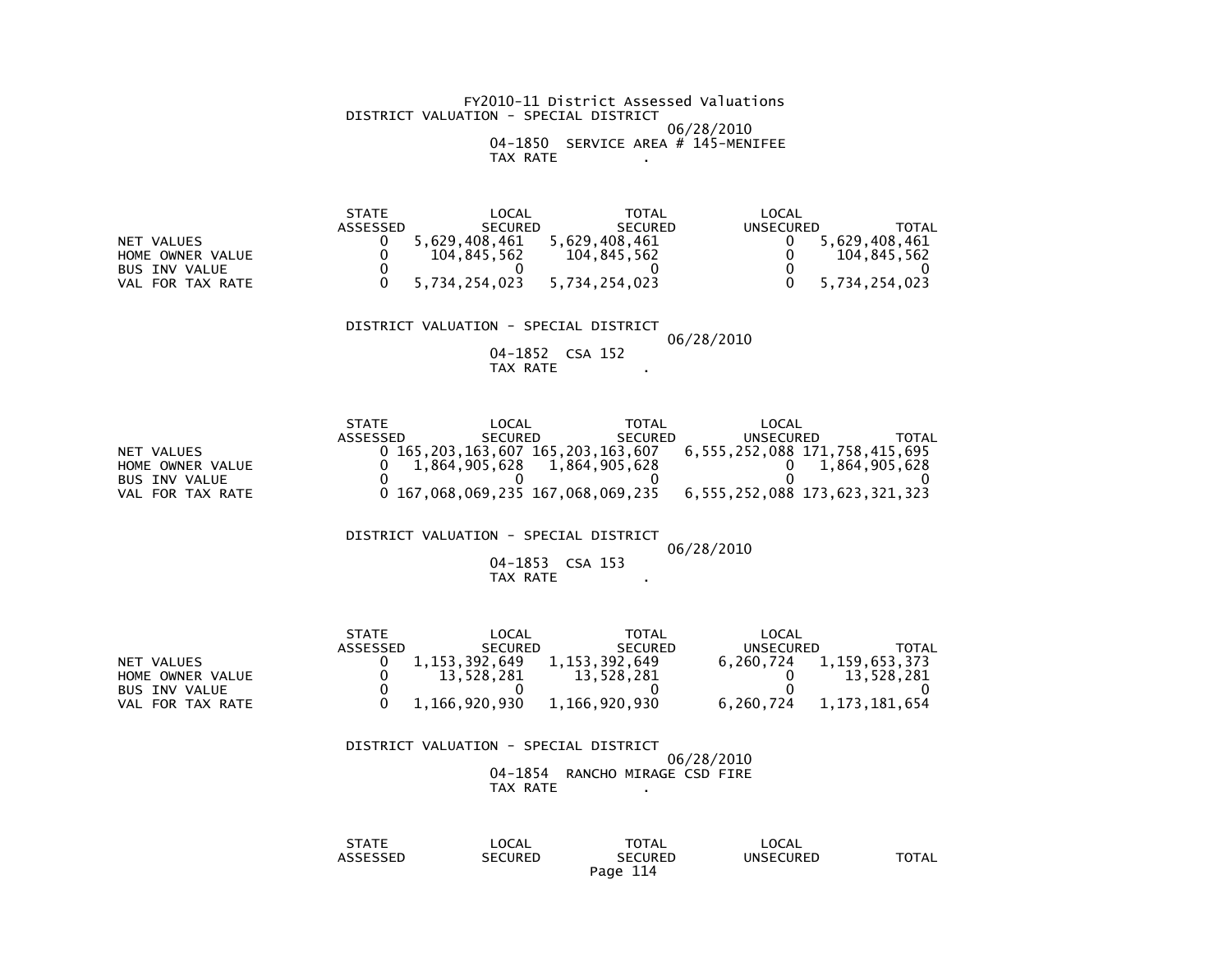|                  |                                     | FY2010-11 District Assessed Valuations |             |               |
|------------------|-------------------------------------|----------------------------------------|-------------|---------------|
| NET VALUES       | 7.223.643.666                       | 7.223.643.666                          | 136.716.425 | 7.360.360.091 |
| HOME OWNER VALUE | 32.322.140                          | 32,322,140                             |             | 32.322.140    |
| BUS INV VALUE    |                                     |                                        |             |               |
| VAL FOR TAX RATE | $0$ $7,255,965,806$ $7,255,965,806$ |                                        | 136,716,425 | 7,392,682,231 |

## DISTRICT VALUATION - SPECIAL DISTRICT

#### 06/28/2010 04-1855 RANCHO MIRAGE CSD LIBRARYTAX RATE .

|                      | <b>STATE</b> | LOCAL          | TOTAL          | LOCAL            |               |
|----------------------|--------------|----------------|----------------|------------------|---------------|
|                      | ASSESSED     | <b>SECURED</b> | <b>SECURED</b> | <b>UNSECURED</b> | TOTAL         |
| NET VALUES           |              | 7,223,643,666  | 7.223.643.666  | 136.716.425      | ,360,360,091  |
| HOME OWNER VALUE     |              | 32.322.140     | 32.322.140     |                  | 32.322.140    |
| <b>BUS INV VALUE</b> |              |                |                |                  |               |
| FOR TAX RATE<br>VAL  |              | 7,255,965,806  | 7,255,965,806  | 136,716,425      | 7,392,682,231 |

#### DISTRICT VALUATION - SPECIAL DISTRICT06/28/2010

#### 04-4005 SUMMIT CEMETERY DISTRICTTAX RATE .

|                      | <b>STATE</b> | $\mathsf{LOCAL}$ | TOTAL          | LOCAL       |               |
|----------------------|--------------|------------------|----------------|-------------|---------------|
|                      | ASSESSED     | <b>SECURED</b>   | <b>SECURED</b> | UNSECURED   | <b>TOTAL</b>  |
| NET VALUES           |              | .931.142.120     | 5,931,142,120  | 474.026.501 | 6,405,168,621 |
| HOME OWNER VALUE     |              | 112,730,868      | 112,730,868    |             | 112,730,868   |
| <b>BUS INV VALUE</b> |              |                  |                |             |               |
| FOR TAX RATE<br>VAL  |              | 6,043,872,988    | 6,043,872,988  | 474,026,501 | 6,517,899,489 |

#### DISTRICT VALUATION - SPECIAL DISTRICT 06/28/2010 04-4015 COACHELLA VALLEY PUBLIC CEMETARYTAX RATE .

|                     | <b>STATE</b> | LOCAL          | <b>TOTAL</b>                  | LOCAL       |                            |
|---------------------|--------------|----------------|-------------------------------|-------------|----------------------------|
|                     | ASSESSED     | <b>SECURED</b> | <b>SECURED</b>                | UNSECURED   | TOTAL                      |
| NET VALUES          |              |                | 39,153,979,795 39,153,979,795 |             | 909,016,447 40,062,996,242 |
| HOME OWNER VALUE    |              | 272.188.924    | 272.188.924                   |             | 272.188.924                |
| BUS INV VALUE       |              |                |                               |             |                            |
| FOR TAX RATE<br>VAL |              |                | 39,426,168,719 39,426,168,719 | 909,016,447 | 40,335,185,166             |

#### DISTRICT VALUATION - SPECIAL DISTRICT

#### 06/28/2010 04-4018 ELSINORE VALLEY CEMETERYPage 115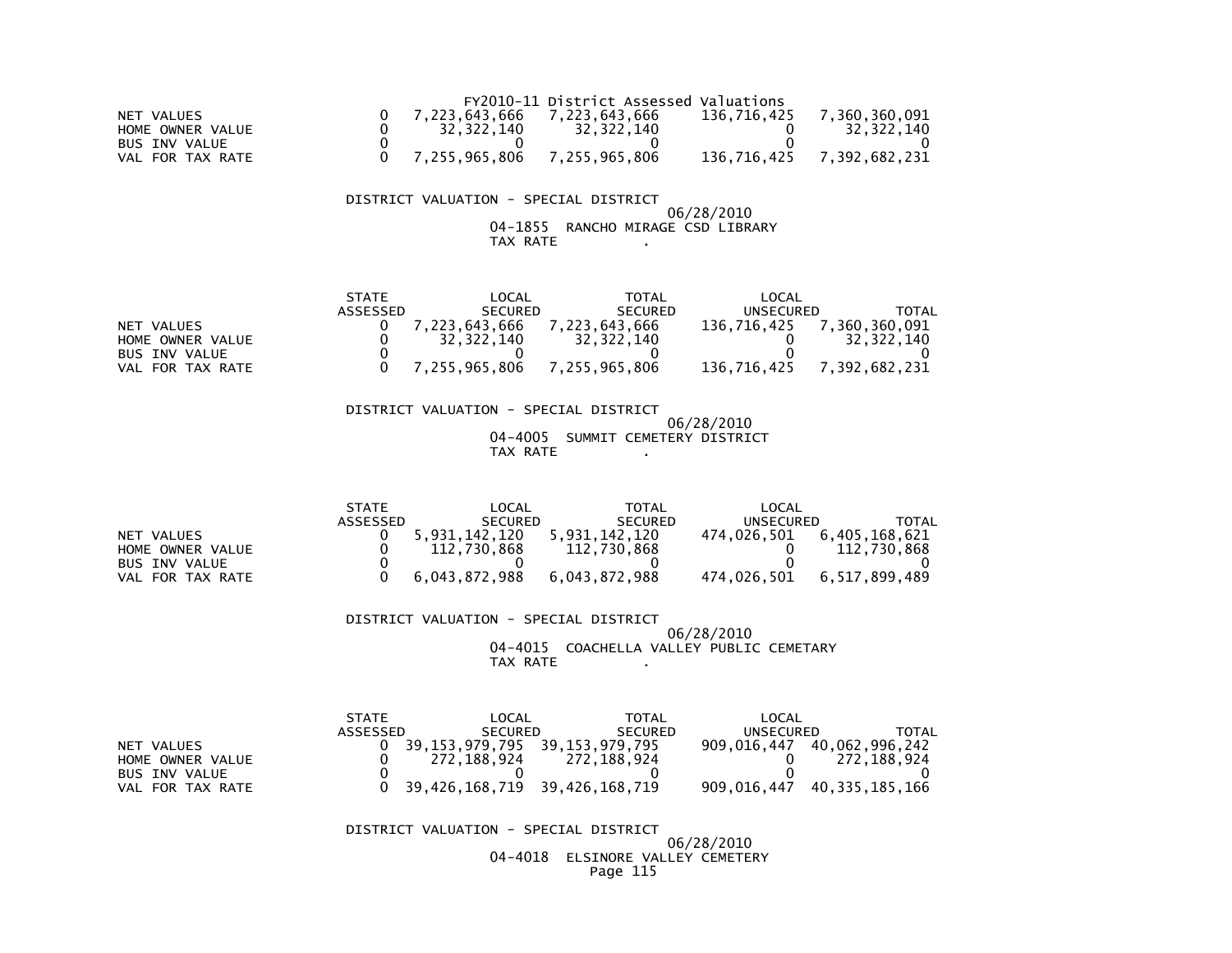#### FY2010-11 District Assessed Valuations TAX RATE .

 STATE LOCAL TOTAL LOCAL ASSESSED SECURED SECURED UNSECURED TOTAL $189,602,670$  6,863,377,391 NET VALUES<br>
HOME OWNER VALUE
10
0
03.172.616
93.172.616
93.172.616  $0 \t 93,172,616$  HOME OWNER VALUE 0 93,172,616 93,172,616 0 93,172,616 $\overline{\mathbf{0}}$ BUS INV VALUE VAL FOR TAX RATE 0 6,766,947,337 6,766,947,337 189,602,670 6,956,550,007DISTRICT VALUATION - SPECIAL DISTRICT

 06/28/2010 04-4025 MURRIETA CEMETERYTAX RATE .

|                            | <b>STATE</b> | LOCAL          | <b>TOTAL</b>   | LOCAL            |               |
|----------------------------|--------------|----------------|----------------|------------------|---------------|
|                            | ASSESSED     | <b>SECURED</b> | <b>SECURED</b> | <b>UNSECURED</b> | TOTAL         |
| NET VALUES                 |              | 8.601.915.518  | 8.601.915.518  | 216.426.910      | 8.818.342.428 |
| HOME OWNER VALUE           |              | 738.427        | 91.738.427     |                  | 91,738,427    |
| <b>BUS INV VALUE</b>       |              |                |                |                  |               |
| FOR TAX RATE<br><b>VAL</b> |              | 8,693,653,945  | 8,693,653,945  | 216,426,910      | 8,910,080,855 |

 DISTRICT VALUATION - SPECIAL DISTRICT 06/28/2010 04-4031 PALM SPRINGS PUBLIC CEMETERYTAX RATE .

|                      | <b>STATE</b> | LOCAL                         | <b>TOTAL</b>   | LOCAL     |                            |
|----------------------|--------------|-------------------------------|----------------|-----------|----------------------------|
|                      | ASSESSED     | <b>SECURED</b>                | <b>SECURED</b> | UNSECURED | TOTAL                      |
| NET VALUES           |              | 22,595,514,916 22,595,514,916 |                |           | 976,457,373 23,571,972,289 |
| HOME OWNER VALUE     |              | 193.879.528                   | 193.879.528    |           | 193.879.528                |
| <b>BUS INV VALUE</b> |              |                               |                |           |                            |
| VAL FOR TAX RATE     |              | 22,789,394,444 22,789,394,444 |                |           | 976,457,373 23,765,851,817 |

DISTRICT VALUATION - SPECIAL DISTRICT

 06/28/2010 04-4035 PALO VERDE CEMETERYTAX RATE .

|                      | <b>STATE</b>    | LOCAL          | <b>TOTAL</b>   | LOCAL      |               |
|----------------------|-----------------|----------------|----------------|------------|---------------|
|                      | <b>ASSESSED</b> | <b>SECURED</b> | <b>SECURED</b> | UNSECURED  | TOTAL         |
| NET VALUES           |                 | 989,300,744    | 989.300.744    | 42.653.944 | 1.031.954.688 |
| HOME OWNER VALUE     |                 | 14.193.197     | 14.193.197     |            | 14.193.197    |
| <b>BUS INV VALUE</b> |                 |                |                |            |               |
|                      |                 |                | Page 116       |            |               |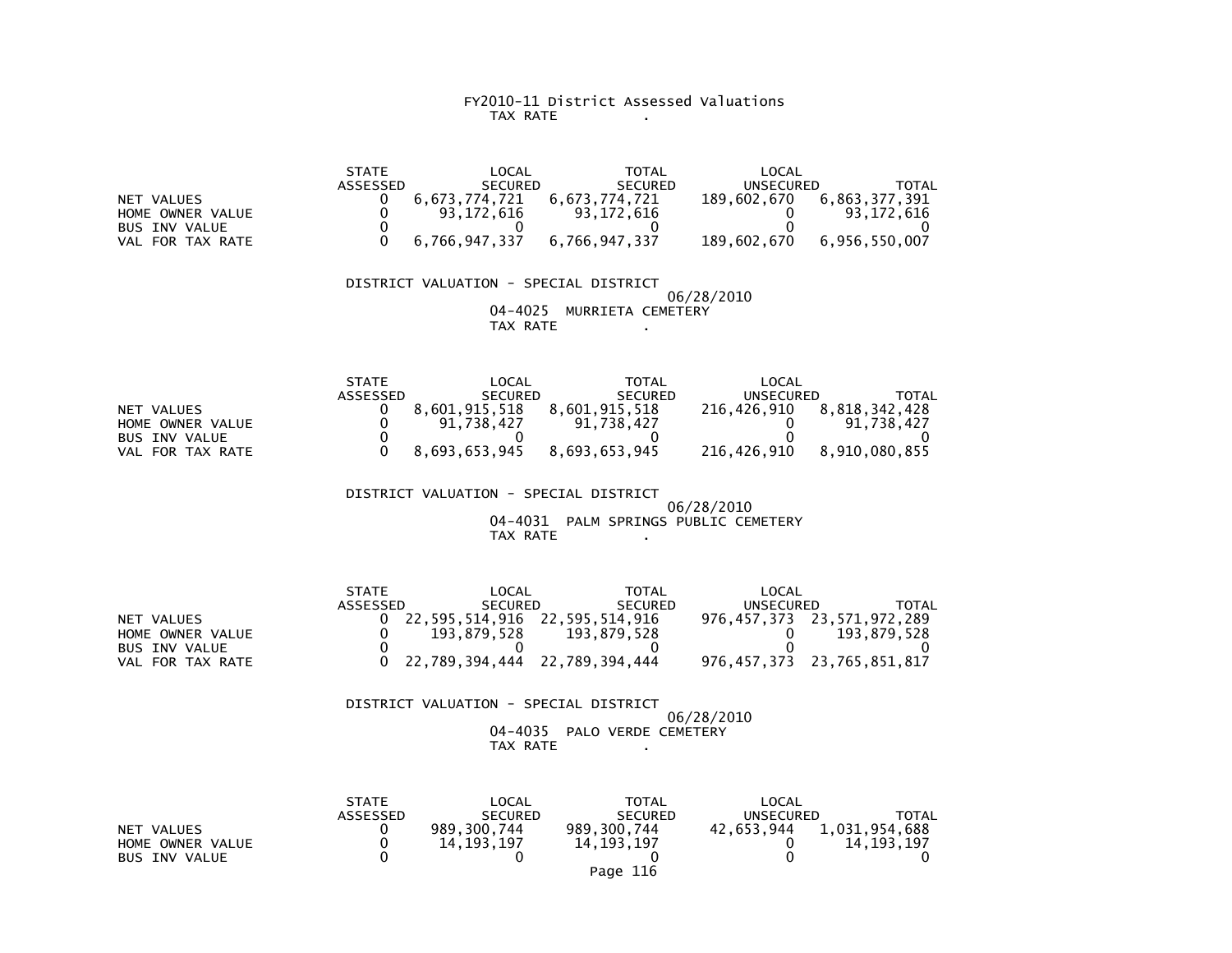DISTRICT VALUATION - SPECIAL DISTRICT 06/28/2010 04-4038 PERRIS VALLEY CEMETERYTAX RATE .

|                      | <b>STATE</b> | LOCAL                           | TOTAL          | LOCAL            |                                 |
|----------------------|--------------|---------------------------------|----------------|------------------|---------------------------------|
|                      | ASSESSED     | <b>SECURED</b>                  | <b>SECURED</b> | <b>UNSECURED</b> | <b>TOTAL</b>                    |
| NET VALUES           |              | 13.487.499.610                  | 13.487.499.610 |                  | 309, 919, 403 13, 797, 419, 013 |
| HOME OWNER VALUE     |              | 214,160,120                     | 214.160.120    |                  | 214,160,120                     |
| <b>BUS INV VALUE</b> |              |                                 |                |                  |                                 |
| VAL FOR TAX RATE     |              | 0 13.701.659.730 13.701.659.730 |                |                  | 309.919.403 14.011.579.133      |

## DISTRICT VALUATION - SPECIAL DISTRICT

#### 06/28/2010 04-4041 SAN JACINTO VALLEY CEMETERYTAX RATE .

|                      | <b>STATE</b> | LOCAL          | TOTAL          | LOCAL       |               |
|----------------------|--------------|----------------|----------------|-------------|---------------|
|                      | ASSESSED     | <b>SECURED</b> | <b>SECURED</b> | UNSECURED   | <b>TOTAL</b>  |
| NET VALUES           |              | 8.079.992.031  | 8.079.992.031  | 296,500,397 | 8.376.492.428 |
| HOME OWNER VALUE     |              | 184.456.746    | 184, 456, 746  |             | 184,456,746   |
| <b>BUS INV VALUE</b> |              |                |                |             |               |
| FOR TAX RATE<br>VAL  |              | 8,264,448,777  | 8,264,448,777  | 296,500,397 | 8,560,949,174 |

 DISTRICT VALUATION - SPECIAL DISTRICT 06/28/2010 04-4045 TEMECULA PUBLIC CEMETERYTAX RATE .

|                      | <b>STATE</b> | LOCAL                           | TOTAL          | LOCAL                           |                |
|----------------------|--------------|---------------------------------|----------------|---------------------------------|----------------|
|                      | ASSESSED     | <b>SECURED</b>                  | <b>SECURED</b> | <b>UNSECURED</b>                | TOTAL          |
| NET VALUES           |              | 13.378.534.291 13.378.534.291   |                | 767, 457, 248 14, 145, 991, 539 |                |
| HOME OWNER VALUE     |              | 141.976.800                     | 141,976,800    |                                 | 141.976.800    |
| <b>BUS INV VALUE</b> |              |                                 |                |                                 |                |
| FOR TAX RATE<br>VAL. |              | 0 13,520,511,091 13,520,511,091 |                | 767,457,248                     | 14,287,968,339 |

 DISTRICT VALUATION - SPECIAL DISTRICT 06/28/2010 04-4047 WILDOMAR CEMETERYTAX RATE .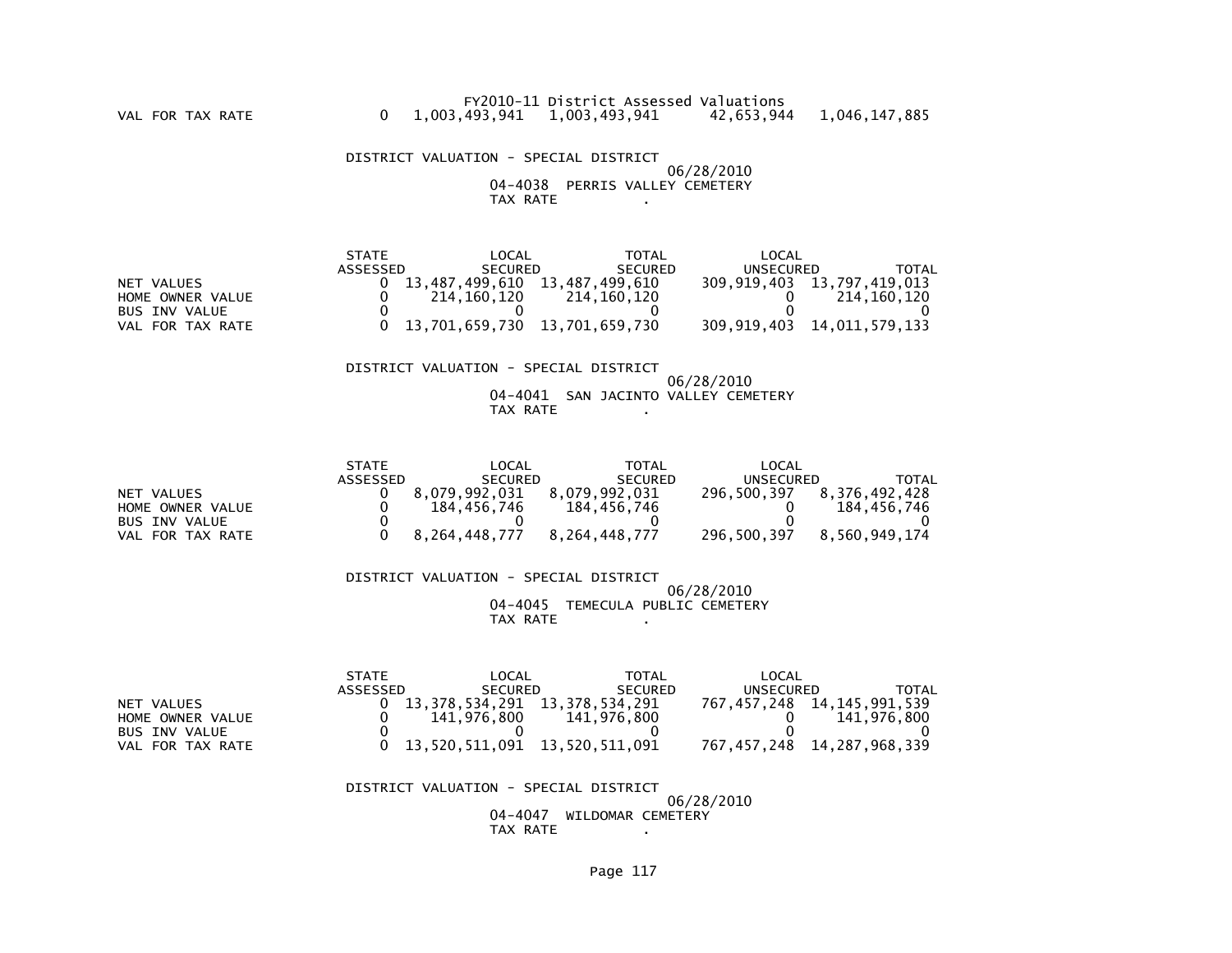## FY2010-11 District Assessed Valuations

|                      | <b>STATE</b> | _OCAL          | TOTAL          | LOCAL            |               |
|----------------------|--------------|----------------|----------------|------------------|---------------|
|                      | ASSESSED     | <b>SECURED</b> | <b>SECURED</b> | <b>UNSECURED</b> | TOTAL         |
| NET VALUES           |              | 1,877,585,508  | 1,877,585,508  | 49,567,952       | 1,927,153,460 |
| HOME OWNER VALUE     |              | 27.318.200     | 27.318.200     |                  | 27.318.200    |
| <b>BUS INV VALUE</b> |              |                |                |                  |               |
| VAL FOR TAX RATE     |              | 1.904.903.708  | 1.904.903.708  | 49.567.952       | 1,954,471,660 |

#### DISTRICT VALUATION - SPECIAL DISTRICT 06/28/2010 04-4110 CATHEDRAL CITY COMM SERVICETAX RATE .

|                      | <b>STATE</b> | _OCAL          | <b>TOTAL</b>   | LOCAL            |               |
|----------------------|--------------|----------------|----------------|------------------|---------------|
|                      | ASSESSED     | <b>SECURED</b> | <b>SECURED</b> | <b>UNSECURED</b> | TOTAL         |
| NET VALUES           |              | 3.467.418.569  | 3.467.418.569  | 97.132.960       | 3,564,551,529 |
| HOME OWNER VALUE     |              | 49.875.025     | 49.875.025     |                  | 49.875.025    |
| <b>BUS INV VALUE</b> |              |                |                |                  |               |
| VAL FOR TAX RATE     |              | 3.517.293.594  | 3,517,293,594  | 97.132.960       | 3.614.426.554 |

 DISTRICT VALUATION - SPECIAL DISTRICT 06/28/2010 04-4111 CATHEDRAL CITY CS ZN ATAX RATE .

|                      | <b>STATE</b> | LOCAL          | <b>TOTAL</b>   | LOCAL            |            |
|----------------------|--------------|----------------|----------------|------------------|------------|
|                      | ASSESSED     | <b>SECURED</b> | <b>SECURED</b> | <b>UNSECURED</b> | TOTAL      |
| NET VALUES           |              | 47.700.108     | 47.700.108     | 2,592,458        | 50.292.566 |
| HOME OWNER VALUE     |              | 1.554.000      | 1,554,000      |                  | 1.554.000  |
| <b>BUS INV VALUE</b> |              |                |                |                  |            |
| FOR TAX RATE<br>VAL  |              | 49.254.108     | 49,254,108     | 2,592,458        | 51,846,566 |

 DISTRICT VALUATION - SPECIAL DISTRICT 06/28/2010 04-4112 CATHEDRAL CITY CS ZN BTAX RATE .

|                      | <b>STATE</b> | LOCAL          | <b>TOTAL</b>   | LOCAL      |               |
|----------------------|--------------|----------------|----------------|------------|---------------|
|                      | ASSESSED     | <b>SECURED</b> | <b>SECURED</b> | UNSECURED  | TOTAL         |
| NET VALUES           |              | 1.525.345.793  | 1,525,345,793  | 26.499.991 | 1,551,845,784 |
| HOME OWNER VALUE     |              | 28.119.934     | 28.119.934     |            | 28.119.934    |
| <b>BUS INV VALUE</b> |              |                |                |            |               |
| VAL FOR TAX RATE     |              | 1.553.465.727  | 1.553.465.727  | 26.499.991 | 1,579,965,718 |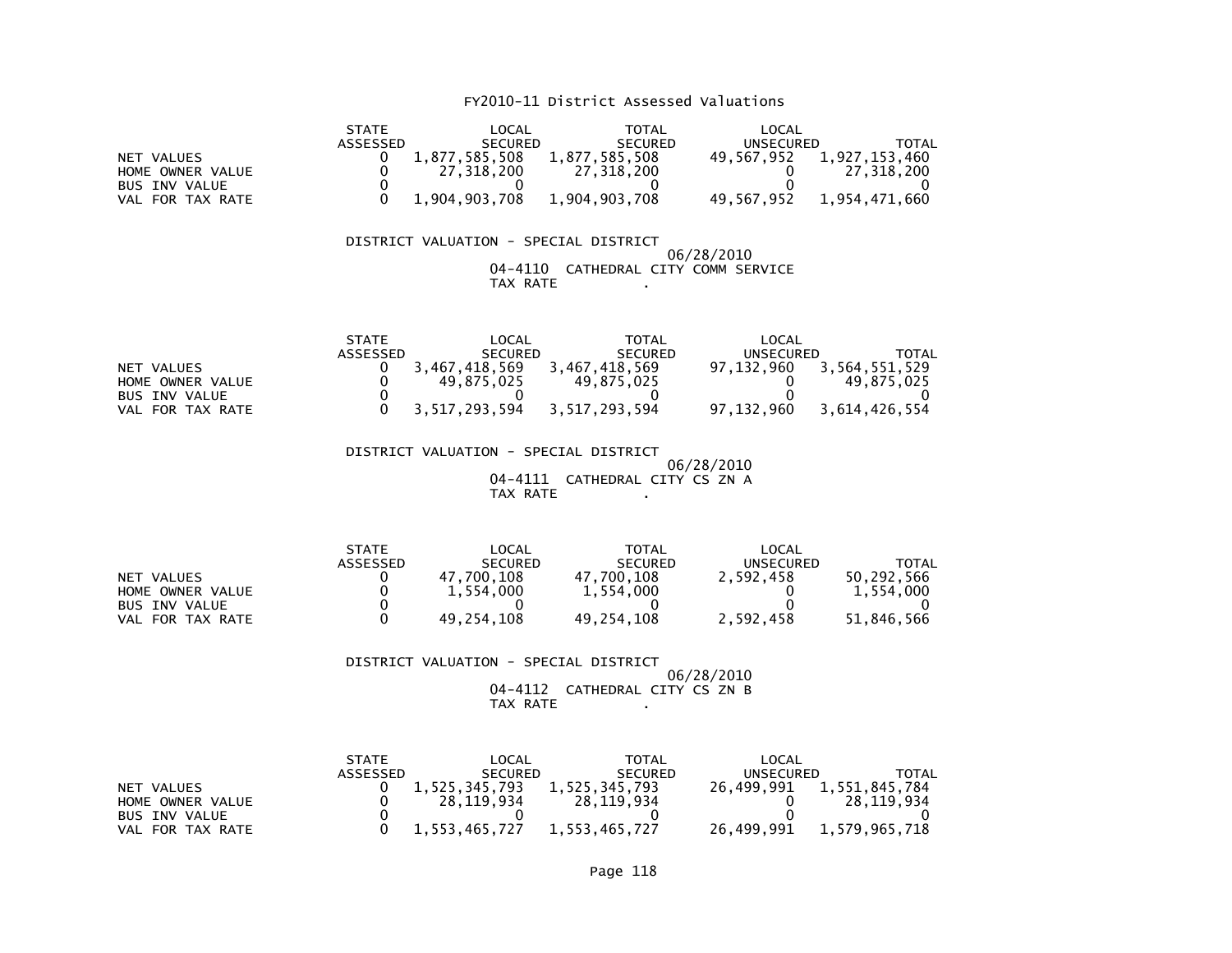#### FY2010-11 District Assessed Valuations DISTRICT VALUATION - SPECIAL DISTRICT 06/28/2010 04-4121 EDGEMONT COMMUNITY SERVICESTAX RATE .

|                      | <b>STATE</b>    | '_OCAL         | TOTAL          | LOCAL       |             |
|----------------------|-----------------|----------------|----------------|-------------|-------------|
|                      | <b>ASSESSED</b> | <b>SECURED</b> | <b>SECURED</b> | UNSECURED   | TOTAL       |
| NET VALUES           |                 | 749.726.664    | 749.726.664    | 127.476.307 | 877,202,971 |
| HOME OWNER VALUE     |                 | 2,507,314      | 2,507,314      |             | 2,507,314   |
| <b>BUS INV VALUE</b> |                 |                |                |             |             |
| FOR TAX RATE<br>VAL  |                 | 752,233,978    | 752,233,978    | 127,476,307 | 879,710,285 |

DISTRICT VALUATION - SPECIAL DISTRICT

 06/28/2010 04-4126 EDGEMONT COM SERV DIST ILL 1TAX RATE

|                      | <b>STATE</b> | LOCAL          | <b>TOTAL</b>   | LOCAL      |              |
|----------------------|--------------|----------------|----------------|------------|--------------|
|                      | ASSESSED     | <b>SECURED</b> | <b>SECURED</b> | UNSECURED  | TOTAL        |
| NET VALUES           |              | 47.367.346     | 47.367.346     | 10.328.785 | 57.696.131   |
| HOME OWNER VALUE     |              | 469,000        | 469,000        |            | 469.000      |
| <b>BUS INV VALUE</b> |              |                |                |            |              |
| VAL FOR TAX RATE     |              | 47.836.346     | 47.836.346     | 10.328.785 | 58, 165, 131 |

DISTRICT VALUATION - SPECIAL DISTRICT

# 06/28/201004-4151 JURUPA COMMUNITY SERVICES TAX RATE .

|                  | <b>STATE</b> | LOCAL          | TOTAL                         | LOCAL       |                                 |
|------------------|--------------|----------------|-------------------------------|-------------|---------------------------------|
|                  | ASSESSED     | <b>SECURED</b> | <b>SECURED</b>                | UNSECURED   | TOTAL                           |
| NET VALUES       |              | 10,251,561,288 | 10.251.561.288                | 430.939.307 | 10.682.500.595                  |
| HOME OWNER VALUE |              | 95.386.696     | 95,386,696                    |             | 95.386.696                      |
| BUS INV VALUE    |              |                |                               |             |                                 |
| VAL FOR TAX RATE |              |                | 10,346,947,984 10,346,947,984 |             | 430, 939, 307 10, 777, 887, 291 |

 DISTRICT VALUATION - SPECIAL DISTRICT 06/28/201004-4152 JURUPA CSD #1 TAX RATE .

| STATE    | LOCAL          | <b>TOTAL</b>   | LOCAL            |       |
|----------|----------------|----------------|------------------|-------|
| ASSESSED | <b>SECURED</b> | <b>SECURED</b> | <b>UNSECURED</b> | TOTAL |
|          |                | 119<br>Paqe    |                  |       |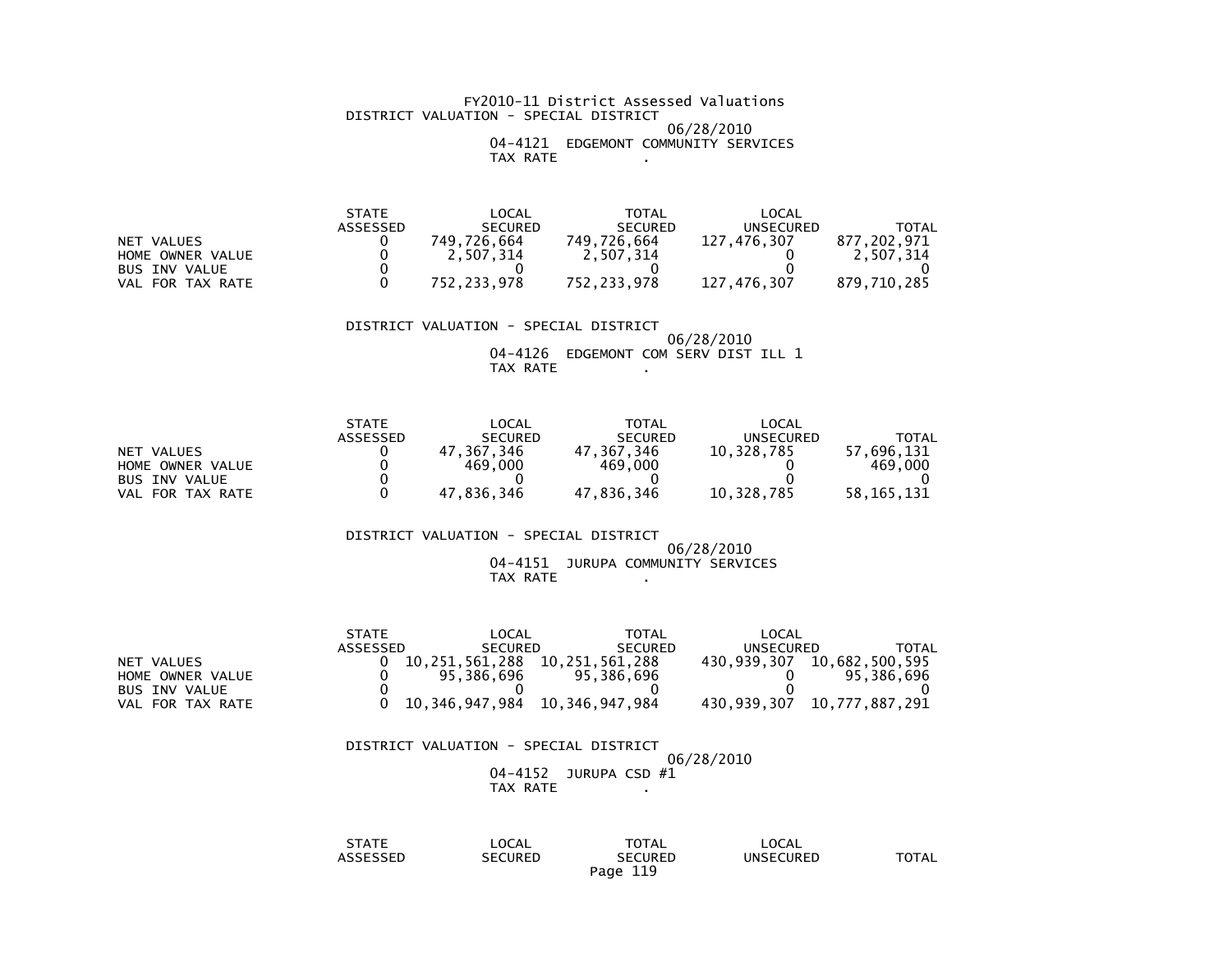|                  |               | FY2010-11 District Assessed Valuations |               |               |
|------------------|---------------|----------------------------------------|---------------|---------------|
| NET VALUES       | 3.640.625.553 | 3.640.625.553                          | 268.283.189   | 3.908.908.742 |
| HOME OWNER VALUE | 40.821.696    | 40.821.696                             |               | 40.821.696    |
| BUS INV VALUE    |               |                                        |               |               |
| VAL FOR TAX RATE | 3,681,447,249 | 3,681,447,249                          | 268, 283, 189 | 3,949,730,438 |

#### DISTRICT VALUATION - SPECIAL DISTRICT06/28/2010

04-4153 JURUPA CFD NO 6 EASTVALE TAX RATE .

|                      | <b>STATE</b> | LOCAL          | <b>TOTAL</b>   | LOCAL     |                 |
|----------------------|--------------|----------------|----------------|-----------|-----------------|
|                      | ASSESSED     | <b>SECURED</b> | <b>SECURED</b> | UNSECURED | TOTAL           |
| NET VALUES           |              | 52,847,987     | 52,847,987     |           | .847.987<br>52. |
| HOME OWNER VALUE     |              | 595.000        | 595,000        |           | 595,000         |
| <b>BUS INV VALUE</b> |              |                |                |           |                 |
| FOR TAX RATE<br>VAL  |              | 53,442,987     | 53,442,987     |           | 53,442,987      |

 DISTRICT VALUATION - SPECIAL DISTRICT 06/28/201004-4155 JURUPA CFD NO 3 EASTVALE

TAX RATE .

|                      | <b>STATE</b>    | $\mathsf{LOCAL}$ | TOTAL          | LOCAL            |             |
|----------------------|-----------------|------------------|----------------|------------------|-------------|
|                      | <b>ASSESSED</b> | <b>SECURED</b>   | <b>SECURED</b> | <b>UNSECURED</b> | TOTAL       |
| NET VALUES           |                 | 131.467.117      | 131.467.117    | 45.938           | 131,513,055 |
| HOME OWNER VALUE     |                 | 1.554.000        | 1,554,000      |                  | 1.554.000   |
| <b>BUS INV VALUE</b> |                 |                  |                |                  |             |
| FOR TAX RATE<br>VAL  |                 | 133,021,117      | 133,021,117    | 45.938           | 133,067,055 |

 DISTRICT VALUATION - SPECIAL DISTRICT 06/28/2010 04-4156 JURUPA COM SERV DIST ILL 2TAX RATE .

|                      | <b>STATE</b> | LOCAL          | TOTAL          | LOCAL     |             |
|----------------------|--------------|----------------|----------------|-----------|-------------|
|                      | ASSESSED     | <b>SECURED</b> | <b>SECURED</b> | UNSECURED | TOTAL       |
| NET VALUES           |              | 240.936.338    | 240.936.338    | 3.395.689 | 244.332.027 |
| HOME OWNER VALUE     |              | 5.156.496      | 5.156.496      |           | 5.156.496   |
| <b>BUS INV VALUE</b> |              |                |                |           |             |
| VAL FOR TAX RATE     |              | 246.092.834    | 246.092.834    | 3.395.689 | 249.488.523 |

DISTRICT VALUATION - SPECIAL DISTRICT

 06/28/2010 04-4157 JURUPA COMM SERV IMP 2Page 120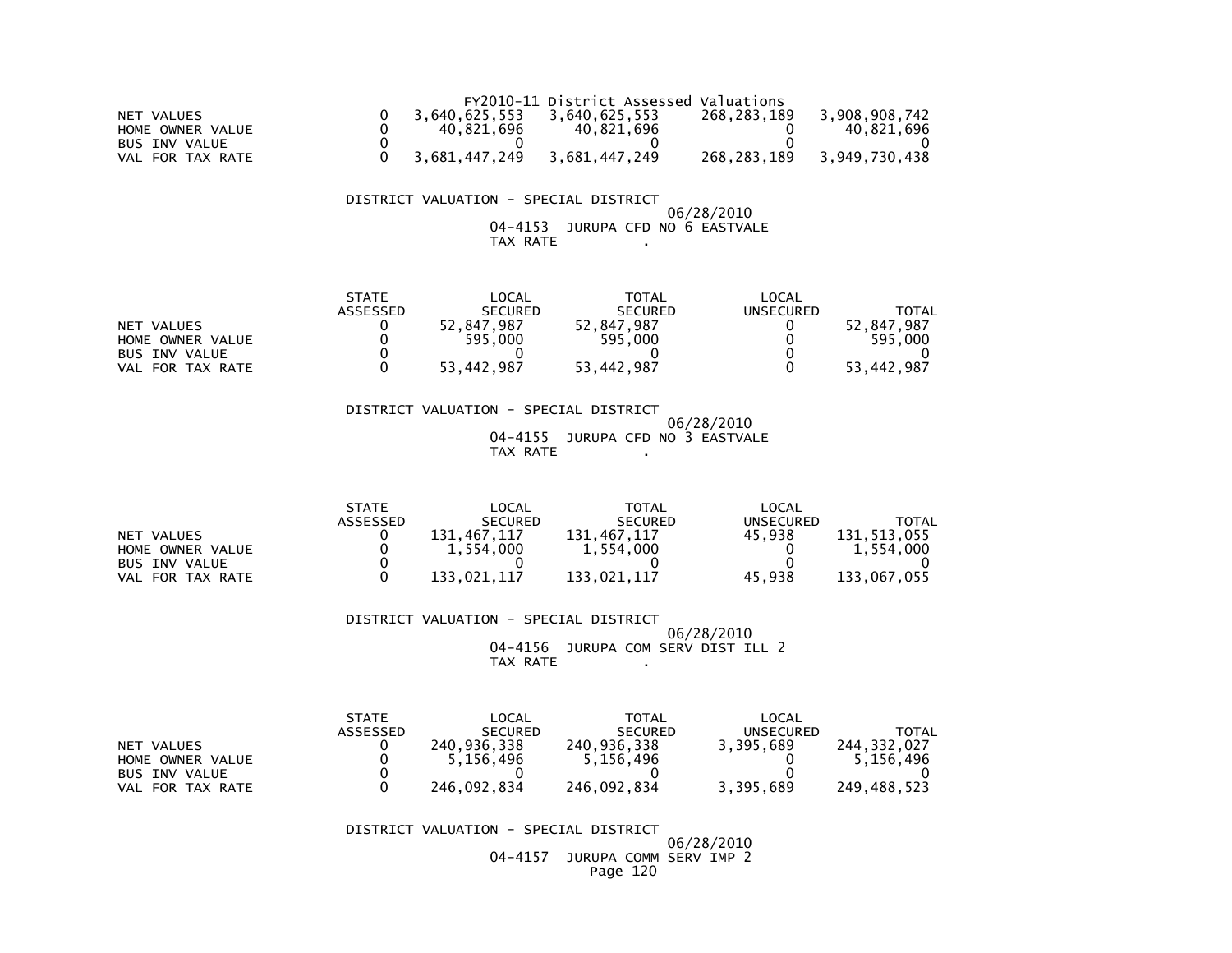## FY2010-11 District Assessed Valuations TAX RATE .

|                      | <b>STATE</b>    | LOCAL          | <b>TOTAL</b>   | LOCAL      |             |
|----------------------|-----------------|----------------|----------------|------------|-------------|
|                      | <b>ASSESSED</b> | <b>SECURED</b> | <b>SECURED</b> | UNSECURED  | TOTAL       |
| NET VALUES           |                 | 917.608.362    | 917.608.362    | 35.566.963 | 953.175.325 |
| HOME OWNER VALUE     |                 | 7.159.600      | 7.159.600      |            | 7.159.600   |
| <b>BUS INV VALUE</b> |                 |                |                |            |             |
| VAL FOR TAX RATE     |                 | 924.767.962    | 924.767.962    | 35,566,963 | 960.334.925 |

 DISTRICT VALUATION - SPECIAL DISTRICT 06/28/2010 04-4158 JURUPA COMM SERV IMP 3TAX RATE .

|                      | <b>STATE</b>    | LOCAL          | <b>TOTAL</b>   | LOCAL      |               |
|----------------------|-----------------|----------------|----------------|------------|---------------|
|                      | <b>ASSESSED</b> | <b>SECURED</b> | <b>SECURED</b> | UNSECURED  | TOTAL         |
| NET VALUES           |                 | 917.608.362    | 917.608.362    | 35,566,963 | 953.175.325   |
| HOME OWNER VALUE     |                 | 7.159.600      | 7.159.600      |            | 7.159.600     |
| <b>BUS INV VALUE</b> |                 |                |                |            |               |
| FOR TAX RATE<br>VAL  |                 | 924,767,962    | 924.767.962    | 35,566,963 | 960, 334, 925 |

DISTRICT VALUATION - SPECIAL DISTRICT

 06/28/2010 04-4159 JURUPA CFD NO 4 EASTVALETAX RATE .

|                      | <b>STATE</b> | LOCAL          | TOTAL          | LOCAL            |             |
|----------------------|--------------|----------------|----------------|------------------|-------------|
|                      | ASSESSED     | <b>SECURED</b> | <b>SECURED</b> | <b>UNSECURED</b> | TOTAL       |
| NET VALUES           |              | 465.849.347    | 465.849.347    | 834.275          | 466.683.622 |
| HOME OWNER VALUE     |              | 4.226.600      | 4,226,600      |                  | 4.226.600   |
| <b>BUS INV VALUE</b> |              |                |                |                  |             |
| FOR TAX RATE<br>VAL  |              | 470.075.947    | 470.075.947    | 834.275          | 470.910.222 |

 DISTRICT VALUATION - SPECIAL DISTRICT 06/28/2010 04-4160 JURUPA CSD #7TAX RATE

|                      | <b>STATE</b>    | LOCAL          | <b>TOTAL</b>   | LOCAL            |             |
|----------------------|-----------------|----------------|----------------|------------------|-------------|
|                      | <b>ASSESSED</b> | <b>SECURED</b> | <b>SECURED</b> | <b>UNSECURED</b> | TOTAL       |
| NET VALUES           |                 | 144.846.654    | 144.846.654    | 114.771          | 144.961.425 |
| HOME OWNER VALUE     |                 | 1.363.600      | 1,363,600      |                  | 1,363,600   |
| <b>BUS INV VALUE</b> |                 |                |                |                  |             |
|                      |                 |                | Page 121       |                  |             |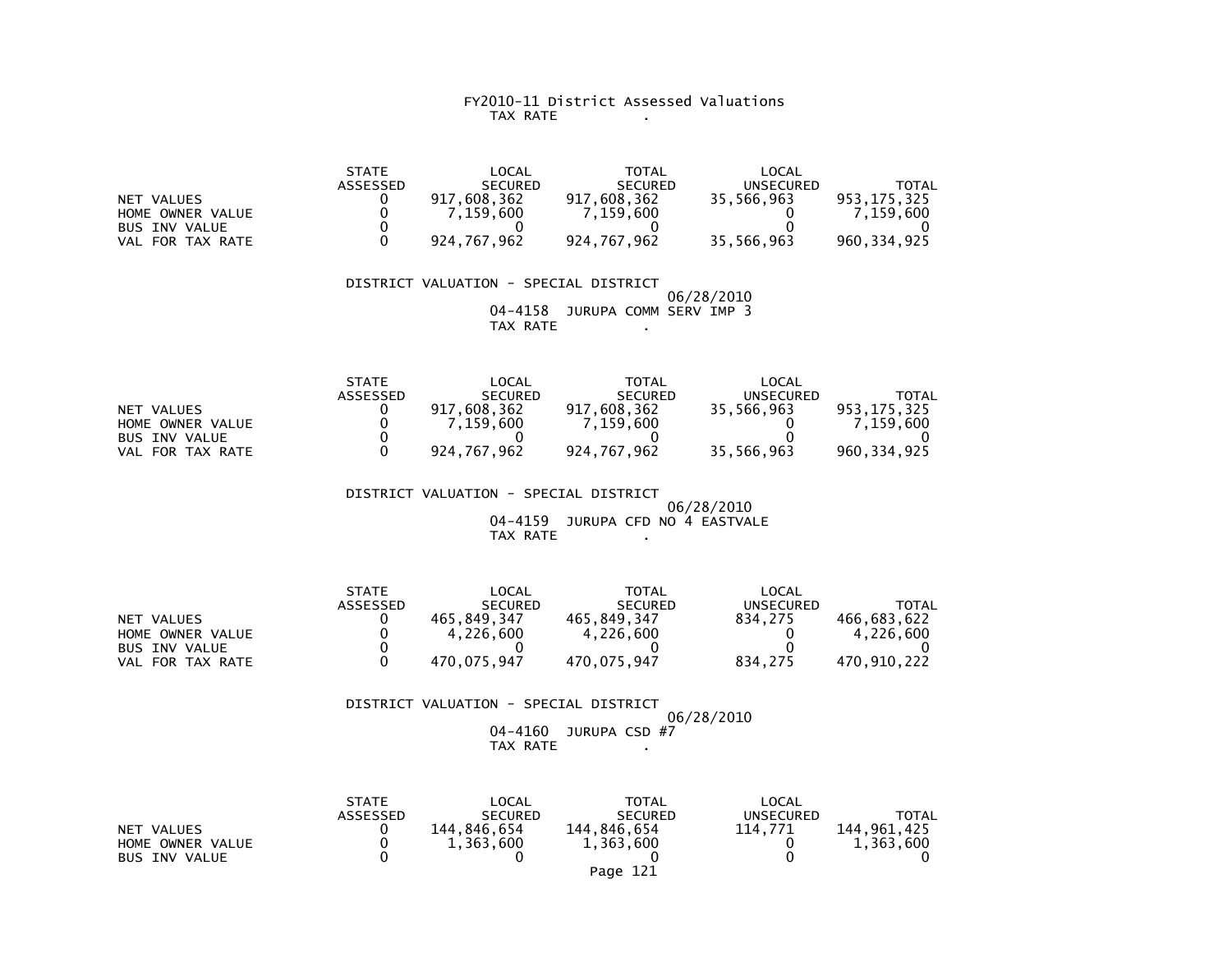DISTRICT VALUATION - SPECIAL DISTRICT 06/28/2010 04-4163 JURUPA #21 COMM. FAC.TAX RATE .

|                      | <b>STATE</b>    | _OCAL          | TOTAL          | LOCAL     |              |
|----------------------|-----------------|----------------|----------------|-----------|--------------|
|                      | <b>ASSESSED</b> | <b>SECURED</b> | <b>SECURED</b> | UNSECURED | <b>TOTAL</b> |
| NET VALUES           |                 | 85.933.176     | 85,933,176     | 137.256   | 86.070.432   |
| HOME OWNER VALUE     |                 | 873.600        | 873.600        |           | 873.600      |
| <b>BUS INV VALUE</b> |                 |                |                |           |              |
| FOR TAX RATE<br>VAL  |                 | 86.806.776     | 86,806,776     | 137,256   | 86.944.032   |

## DISTRICT VALUATION - SPECIAL DISTRICT

 06/28/2010 04-4164 JURUPA #14 COMM. FAC.TAX RATE .

|                      | <b>STATE</b> | LOCAL            | <b>TOTAL</b>   | LOCAL     |             |
|----------------------|--------------|------------------|----------------|-----------|-------------|
|                      | ASSESSED     | <b>SECURED</b>   | <b>SECURED</b> | UNSECURED | TOTAL       |
| NET VALUES           |              | 137<br>366.618.' | 137,366,618    | 54.300    | 137,420,918 |
| HOME OWNER VALUE     |              | 1.020.600        | 1,020,600      |           | 1,020,600   |
| <b>BUS INV VALUE</b> |              |                  |                |           |             |
| FOR TAX RATE<br>VAL  |              | 138,387,218      | 138,387,218    | 54,300    | 138,441,518 |

 DISTRICT VALUATION - SPECIAL DISTRICT 06/28/2010 04-4165 JURUPA #14 COMM. FAC. IMP 01TAX RATE .

|                      | <b>STATE</b>    | _OCAL          | <b>TOTAL</b>   | LOCAL            |              |
|----------------------|-----------------|----------------|----------------|------------------|--------------|
|                      | <b>ASSESSED</b> | <b>SECURED</b> | <b>SECURED</b> | <b>UNSECURED</b> | <b>TOTAL</b> |
| NET VALUES           |                 | 81.308.593     | 81,308,593     | 54.300           | 81.362.893   |
| HOME OWNER VALUE     |                 | 565.600        | 565.600        |                  | 565.600      |
| <b>BUS INV VALUE</b> |                 |                |                |                  |              |
| FOR TAX RATE<br>VAL  |                 | 81.874.193     | 81,874,193     | 54,300           | 81,928,493   |

DISTRICT VALUATION - SPECIAL DISTRICT

 06/28/2010 04-4166 JURUPA #14 COMM. FAC. IMP 02TAX RATE .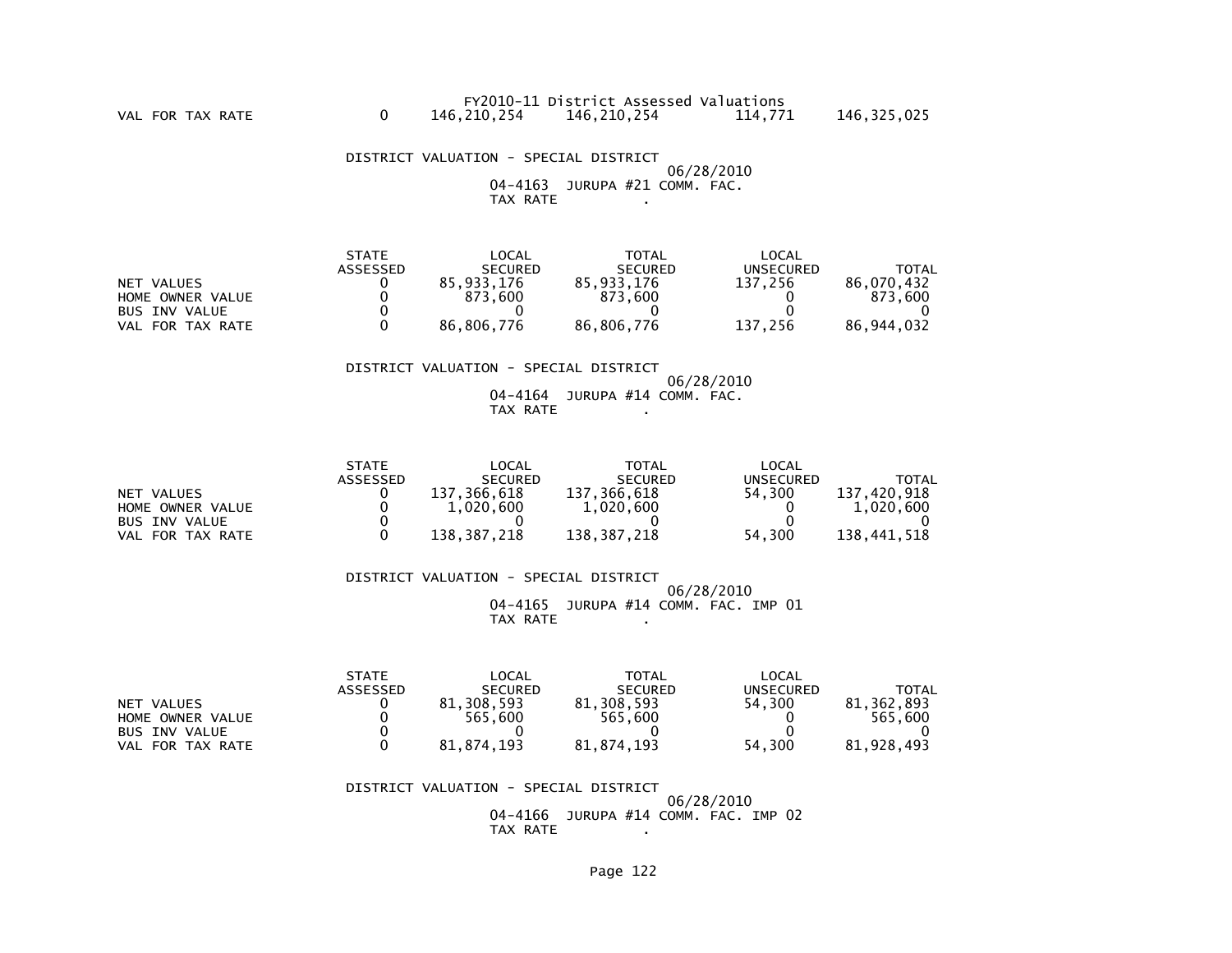## FY2010-11 District Assessed Valuations

|                      | <b>STATE</b>    | LOCAL          | <b>TOTAL</b>   | LOCAL     |            |
|----------------------|-----------------|----------------|----------------|-----------|------------|
|                      | <b>ASSESSED</b> | <b>SECURED</b> | <b>SECURED</b> | UNSECURED | TOTAL      |
| NET VALUES           |                 | 56,058,025     | 56.058.025     |           | 56.058.025 |
| HOME OWNER VALUE     |                 | 455.000        | 455,000        |           | 455,000    |
| <b>BUS INV VALUE</b> |                 |                |                |           |            |
| FOR TAX RATE<br>VAL  |                 | 56,513,025     | 56, 513, 025   |           | 56,513,025 |

#### DISTRICT VALUATION - SPECIAL DISTRICT $06/28/2010$  04-4167 JURUPA #17 COMM. FAC.TAX RATE .

|                      | <b>STATE</b> | LOCAL          | TOTAL          | $\mathsf{LOCAL}$ |             |
|----------------------|--------------|----------------|----------------|------------------|-------------|
|                      | ASSESSED     | <b>SECURED</b> | <b>SECURED</b> | UNSECURED        | TOTAL       |
| NET VALUES           |              | 173.694.759    | 173.694.759    | 694.852          | 174.389.611 |
| HOME OWNER VALUE     |              | 1.468.600      | 1,468,600      |                  | 1,468,600   |
| <b>BUS INV VALUE</b> |              |                |                |                  |             |
| FOR TAX RATE<br>VAL  |              | 175, 163, 359  | 175, 163, 359  | 694.852          | 175,858,211 |

 DISTRICT VALUATION - SPECIAL DISTRICT 06/28/2010 04-4168 JURUPA #25 COMM. FAC.TAX RATE .

|                      | <b>STATE</b>    | LOCAL          | TOTAL          | LOCAL            |             |
|----------------------|-----------------|----------------|----------------|------------------|-------------|
|                      | <b>ASSESSED</b> | <b>SECURED</b> | <b>SECURED</b> | <b>UNSECURED</b> | TOTAL       |
| NET VALUES           |                 | 139.188.348    | 139, 188, 348  | 128.821          | 139,317,169 |
| HOME OWNER VALUE     |                 | 1.372.000      | 1,372,000      |                  | 1.372.000   |
| <b>BUS INV VALUE</b> |                 |                |                |                  |             |
| FOR TAX RATE<br>VAL. |                 | 140.560.348    | 140,560,348    | 128.821          | 140.689.169 |

 DISTRICT VALUATION - SPECIAL DISTRICT 06/28/2010 04-4169 JURUPA #12 EASTVALE COMM FACTAX RATE .

|                      | <b>STATE</b>    | LOCAL          | <b>TOTAL</b>   | LOCAL     |             |
|----------------------|-----------------|----------------|----------------|-----------|-------------|
|                      | <b>ASSESSED</b> | <b>SECURED</b> | <b>SECURED</b> | UNSECURED | TOTAL       |
| NET VALUES           |                 | 196,750,618    | 196,750,618    | 28,450    | 196.779.068 |
| HOME OWNER VALUE     |                 | 1,703,800      | 1,703,800      |           | 1,703,800   |
| <b>BUS INV VALUE</b> |                 |                |                |           |             |
| FOR TAX RATE<br>VAL  |                 | 198.454.418    | 198,454,418    | 28,450    | 198,482,868 |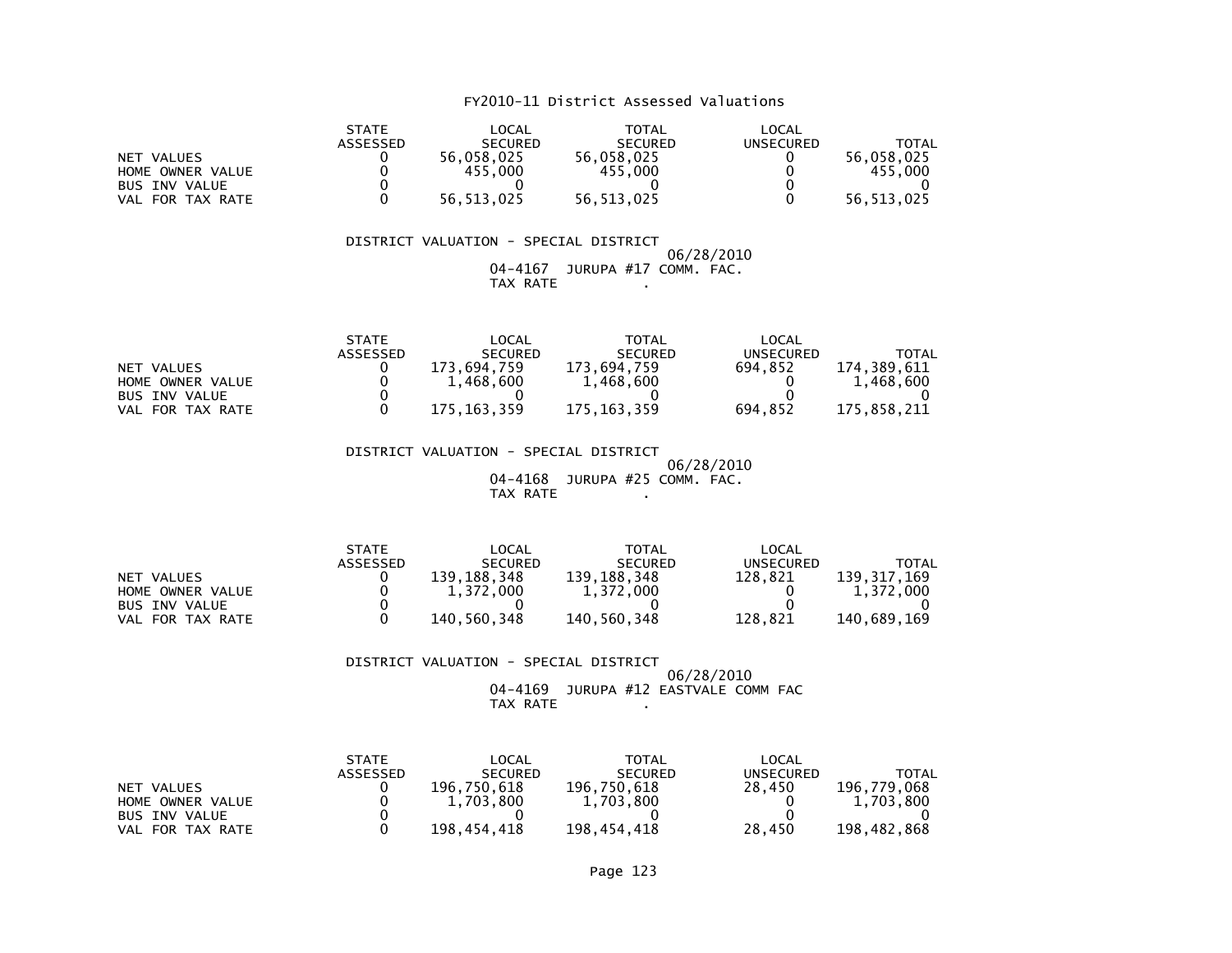#### FY2010-11 District Assessed Valuations DISTRICT VALUATION - SPECIAL DISTRICT 06/28/2010 04-4170 JURUPA #18 EASTVALE COMM FACTAX RATE .

|                      | <b>STATE</b> | _OCAL          | TOTAL          | LOCAL            |             |
|----------------------|--------------|----------------|----------------|------------------|-------------|
|                      | ASSESSED     | <b>SECURED</b> | <b>SECURED</b> | <b>UNSECURED</b> | TOTAL       |
| NET VALUES           |              | 173.402.995    | 173.402.995    | 45.125           | 173.448.120 |
| HOME OWNER VALUE     |              | 1,491,000      | 1,491,000      |                  | 1,491,000   |
| <b>BUS INV VALUE</b> |              |                |                |                  |             |
| FOR TAX RATE<br>VAL  |              | 174,893,995    | 174,893,995    | 45.125           | 174,939,120 |

DISTRICT VALUATION - SPECIAL DISTRICT

 06/28/2010 04-4171 DE LUZ COMMUNITY SERVICETAX RATE .

|                      | <b>STATE</b>    | LOCAL          | <b>TOTAL</b>   | LOCAL     |             |
|----------------------|-----------------|----------------|----------------|-----------|-------------|
|                      | <b>ASSESSED</b> | <b>SECURED</b> | <b>SECURED</b> | UNSECURED | TOTAL       |
| NET VALUES           |                 | 718.135.851    | 718.135.851    | 1,338,880 | 719.474.731 |
| HOME OWNER VALUE     |                 | 2.879.800      | 2,879,800      |           | 2.879.800   |
| <b>BUS INV VALUE</b> |                 |                |                |           |             |
| FOR TAX RATE<br>VAL. |                 | 721.015.651    | 721.015.651    | 1,338,880 | 722.354.531 |

DISTRICT VALUATION - SPECIAL DISTRICT

 06/28/201004-4172 Jurupa CFD # 23 TAX RATE .

|                      | <b>STATE</b> | LOCAL          | TOTAL          | LOCAL     |            |
|----------------------|--------------|----------------|----------------|-----------|------------|
|                      | ASSESSED     | <b>SECURED</b> | <b>SECURED</b> | UNSECURED | TOTAL      |
| NET VALUES           |              | 42.425.810     | 42.425.810     | 215.740   | 42,641,550 |
| HOME OWNER VALUE     |              | 299,600        | 299.600        |           | 299.600    |
| <b>BUS INV VALUE</b> |              |                |                |           |            |
| FOR TAX RATE<br>VAL  |              | 42.725.410     | 42.725.410     | 215.740   | 42.941.150 |

#### DISTRICT VALUATION - SPECIAL DISTRICT06/28/2010

04-4173 Jurupa CFD # 24 TAX RATE .

| STATE                 | LOCAL          | TOTAL              | LOCAL            |              |
|-----------------------|----------------|--------------------|------------------|--------------|
| 10000000<br>SSEL<br>. | <b>SECURED</b> | SECURED            | <b>UNSECURED</b> | <b>TOTAL</b> |
|                       |                | 124<br>Page<br>- 4 |                  |              |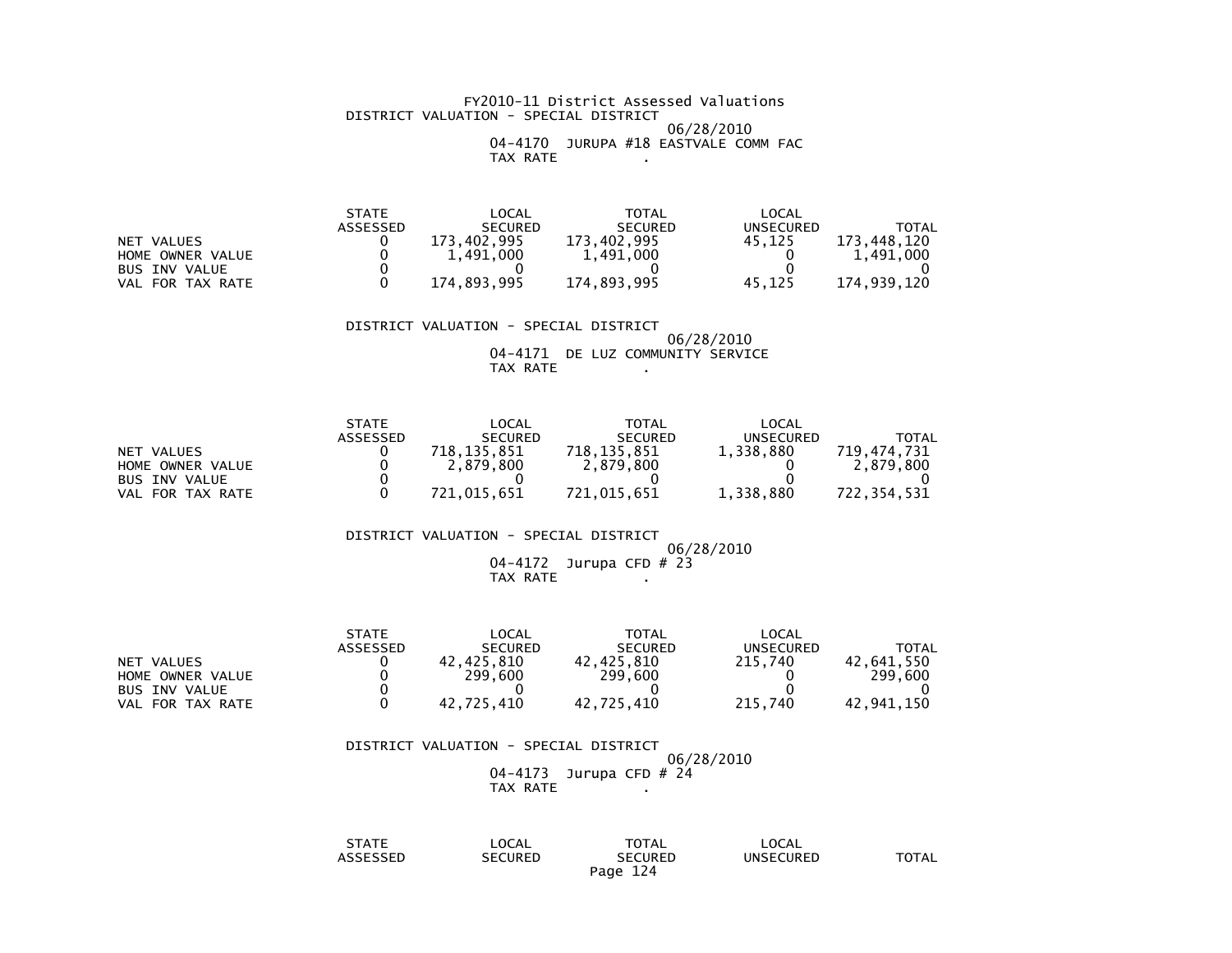|                      |             | FY2010-11 District Assessed Valuations |         |             |
|----------------------|-------------|----------------------------------------|---------|-------------|
| NET VALUES           | 135.411.184 | 135.411.184                            | 503.367 | 135.914.551 |
| HOME OWNER VALUE     | 1.013.600   | 1.013.600                              |         | 1.013.600   |
| <b>BUS INV VALUE</b> |             |                                        |         |             |
| FOR TAX RATE<br>VAL  | 136.424.784 | 136,424,784                            | 503.367 | 136,928,151 |

#### DISTRICT VALUATION - SPECIAL DISTRICT06/28/2010

 04-4174 JURUPA CFD #22 EASTVALETAX RATE .

|                            | <b>STATE</b> | LOCAL           | <b>TOTAL</b>   | LOCAL     |              |
|----------------------------|--------------|-----------------|----------------|-----------|--------------|
|                            | ASSESSED     | <b>SECURED</b>  | <b>SECURED</b> | UNSECURED | <b>TOTAL</b> |
| VALUES<br>NET              |              | .144.930<br>25. | 25, 144, 930   |           | 25.144.930   |
| HOME OWNER VALUE           |              | 140,000         | 140,000        |           | 140.000      |
| <b>BUS INV VALUE</b>       |              |                 |                |           |              |
| FOR TAX RATE<br><b>VAL</b> |              | 25,284,930      | 25,284,930     |           | 25,284,930   |

 DISTRICT VALUATION - SPECIAL DISTRICT 06/28/2010 04-4181 SO COACHELLA VALLEY CSDTAX RATE .

|                      | <b>STATE</b> | _OCAL          | TOTAL          | _OCAL      |               |
|----------------------|--------------|----------------|----------------|------------|---------------|
|                      | ASSESSED     | <b>SECURED</b> | <b>SECURED</b> | UNSECURED  | TOTAL         |
| NET VALUES           |              | 1.338.175.613  | 1,338,175,613  | 67.431.383 | 1,405,606,996 |
| HOME OWNER VALUE     |              | 6.920.200      | 6.920.200      |            | 6.920.200     |
| <b>BUS INV VALUE</b> |              |                |                |            |               |
| FOR TAX RATE<br>VAL  |              | 1,345,095,813  | 1,345,095,813  | 67,431,383 | 1,412,527,196 |

 DISTRICT VALUATION - SPECIAL DISTRICT 06/28/2010 04-4182 JURUPA CFD # 29 EASTVALE AREATAX RATE .

|                      | <b>STATE</b> | LOCAL            | <b>TOTAL</b>   | LOCAL     |                |
|----------------------|--------------|------------------|----------------|-----------|----------------|
|                      | ASSESSED     | <b>SECURED</b>   | <b>SECURED</b> | UNSECURED | TOTAL          |
| NET VALUES           |              | .061.405<br>112. | 112,061,405    | 82.745    | 144.150<br>112 |
| HOME OWNER VALUE     |              | 800.800          | 800.800        |           | 800.800        |
| <b>BUS INV VALUE</b> |              |                  |                |           |                |
| FOR TAX RATE<br>VAL  |              | 112.862.205      | 112,862,205    | 82.745    | 112,944,950    |

DISTRICT VALUATION - SPECIAL DISTRICT

 06/28/2010 04-4183 JURUPA CFD #30 EASTVALE AREAPage 125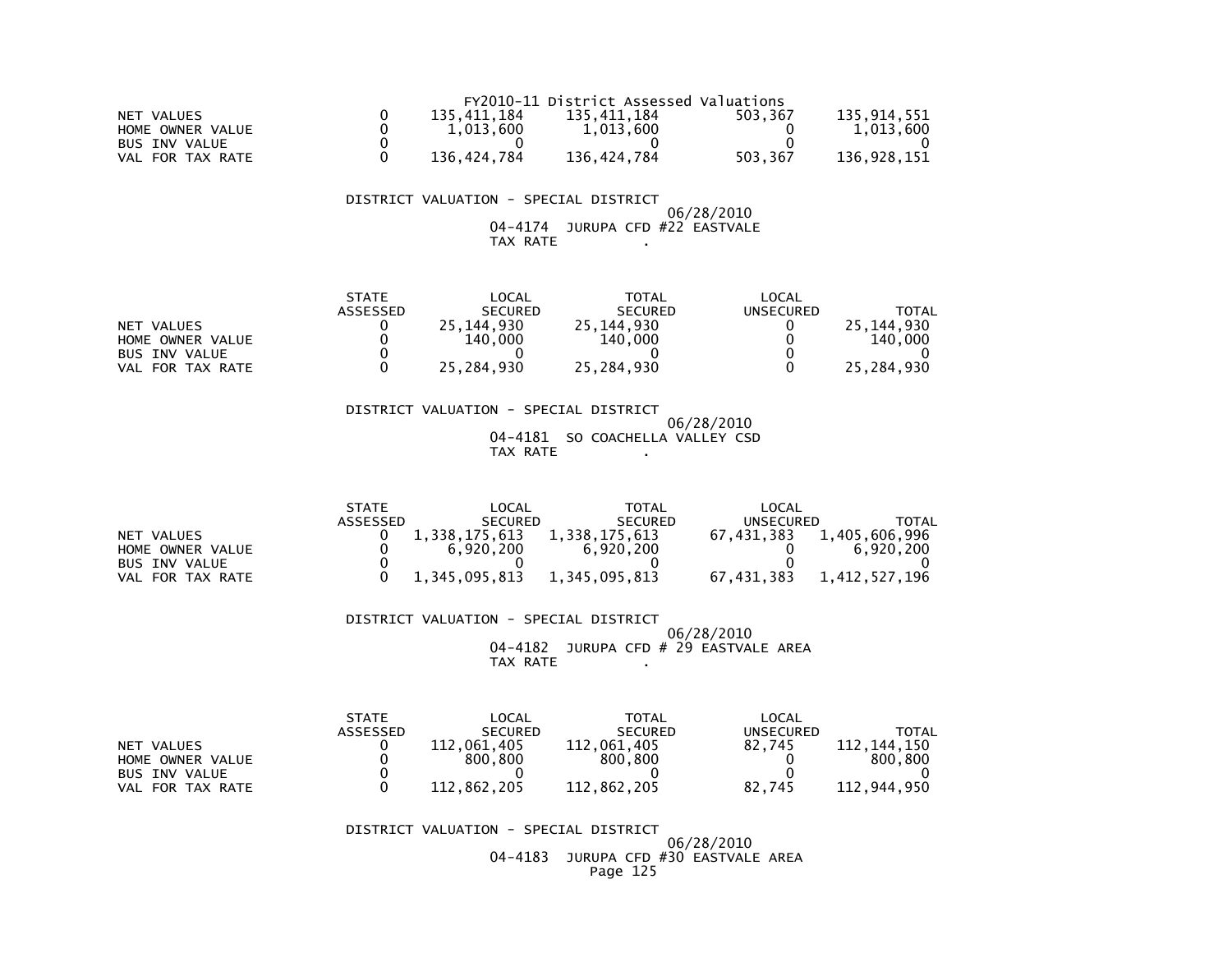#### FY2010-11 District Assessed Valuations TAX RATE .

|                      | <b>STATE</b>    | LOCAL          | <b>TOTAL</b>   | LOCAL     |            |
|----------------------|-----------------|----------------|----------------|-----------|------------|
|                      | <b>ASSESSED</b> | <b>SECURED</b> | <b>SECURED</b> | UNSECURED | TOTAL      |
| NET VALUES           |                 | 69.412.002     | 69.412.002     | 13.071    | 69.425.073 |
| HOME OWNER VALUE     |                 | 602,000        | 602,000        |           | 602,000    |
| <b>BUS INV VALUE</b> |                 |                |                |           |            |
| FOR TAX RATE<br>VAL  |                 | 70.014.002     | 70.014.002     | 13.071    | 70.027.073 |

 DISTRICT VALUATION - SPECIAL DISTRICT 06/28/2010 04-4185 JURUPA CFD #32 EASTVALE AREATAX RATE .

|                      | <b>STATE</b> | <b>LOCAL</b>   | TOTAL          | LOCAL            |            |
|----------------------|--------------|----------------|----------------|------------------|------------|
|                      | ASSESSED     | <b>SECURED</b> | <b>SECURED</b> | UNSECURED        | TOTAL      |
| NET VALUES           |              | .920.111       | 920.111        | 9.788            | 31.929.899 |
| HOME OWNER VALUE     |              | 334,600        | 334,600        |                  | 334.600    |
| <b>BUS INV VALUE</b> |              |                |                |                  |            |
| FOR TAX RATE<br>VAL  |              | 32,254,711     | 32.254.711     | .788<br><b>Q</b> | 32.264.499 |

 DISTRICT VALUATION - SPECIAL DISTRICT 06/28/201004-4188 JURUPA CFD #35 EASTVALE AREA

TAX RATE .

|                      | <b>STATE</b>    | LOCAL          | <b>TOTAL</b>   | LOCAL            |            |
|----------------------|-----------------|----------------|----------------|------------------|------------|
|                      | <b>ASSESSED</b> | <b>SECURED</b> | <b>SECURED</b> | <b>UNSECURED</b> | TOTAL      |
| NET VALUES           |                 | 15,978,847     | 15.978.847     | 3.419            | 15,982,266 |
| HOME OWNER VALUE     |                 |                |                |                  |            |
| <b>BUS INV VALUE</b> |                 |                |                |                  |            |
| FOR TAX RATE<br>VAL  |                 | 15,978,847     | 15,978,847     | 3.419            | 15,982,266 |

 DISTRICT VALUATION - SPECIAL DISTRICT 06/28/2010 04-4191 JURUPA CFD # 38 EASTVALE AREATAX RATE .

|                                                        | <b>STATE</b><br><b>ASSESSED</b> | LOCAL<br><b>SECURED</b> | TOTAL<br><b>SECURED</b>            | LOCAL<br><b>UNSECURED</b> | TOTAL                  |
|--------------------------------------------------------|---------------------------------|-------------------------|------------------------------------|---------------------------|------------------------|
| NET VALUES<br>HOME OWNER VALUE<br><b>BUS INV VALUE</b> |                                 | 131,904,511<br>967,400  | 131,904.511<br>967,400<br>Page 126 | 846.819                   | 132.751.330<br>967.400 |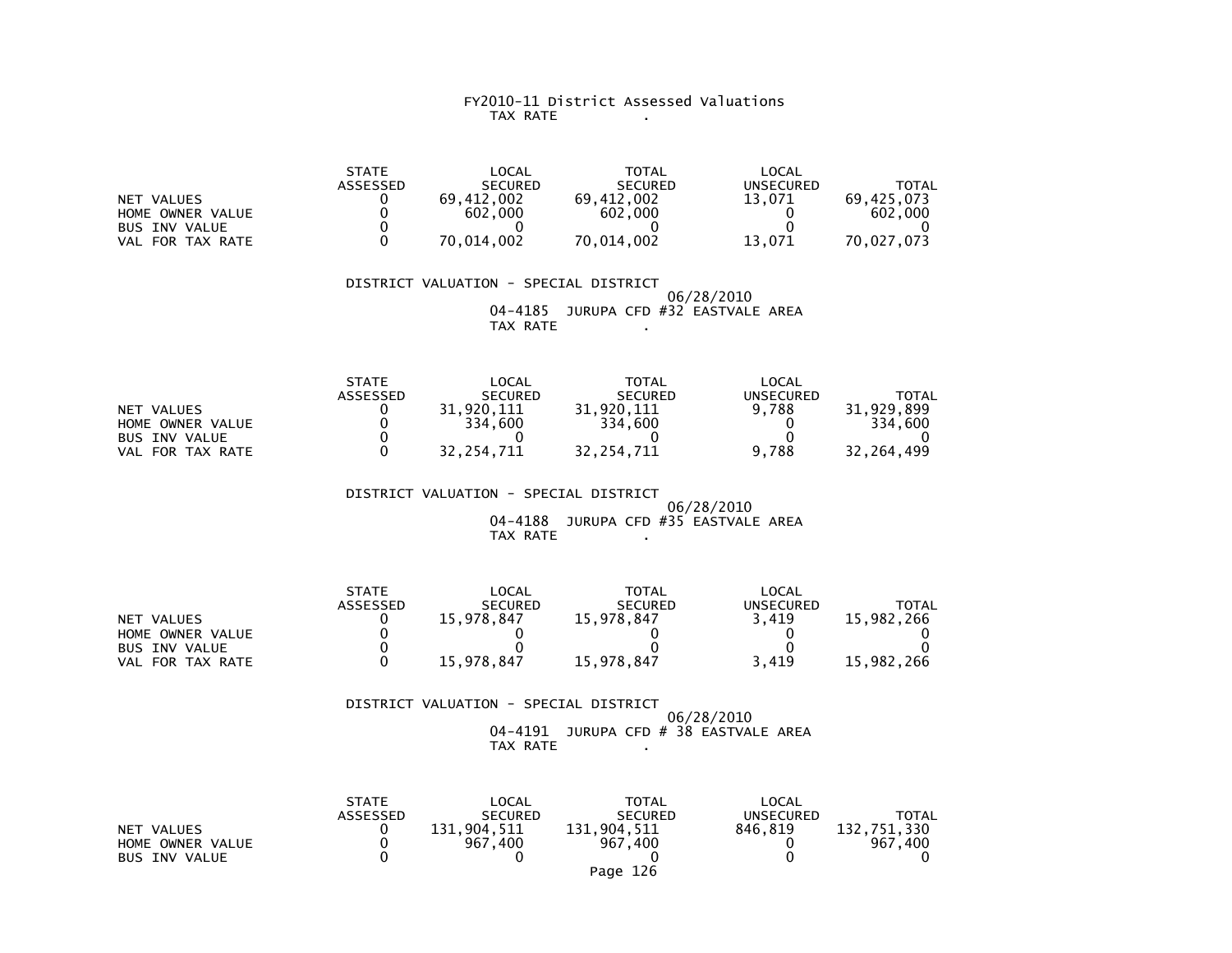DISTRICT VALUATION - SPECIAL DISTRICT 06/28/2010 04-4251 RUBIDOUX COMMUNITY SERVICESTAX RATE .

|                      | <b>STATE</b> | LOCAL          | TOTAL          | LOCAL      |               |
|----------------------|--------------|----------------|----------------|------------|---------------|
|                      | ASSESSED     | <b>SECURED</b> | <b>SECURED</b> | UNSECURED  | <b>TOTAL</b>  |
| NET VALUES           |              | 1.269.557.821  | 1.269.557.821  | 82.488.019 | 1,352,045,840 |
| HOME OWNER VALUE     |              | 20.770.482     | 20.770.482     |            | 20.770.482    |
| <b>BUS INV VALUE</b> |              |                |                |            |               |
| VAL FOR TAX RATE     |              | 1.290.328.303  | 1.290.328.303  | 82.488.019 | 1.372.816.322 |

## DISTRICT VALUATION - SPECIAL DISTRICT

#### 06/28/2010 04-4260 TENAJA COMMUNITY SERVICESTAX RATE .

|                      | <b>STATE</b>    | LOCAL          | TOTAL          | LOCAL     |              |
|----------------------|-----------------|----------------|----------------|-----------|--------------|
|                      | <b>ASSESSED</b> | <b>SECURED</b> | <b>SECURED</b> | UNSECURED | <b>TOTAL</b> |
| NET VALUES           |                 | 186.584.407    | 186,584,407    | 121.686   | 186.706.093  |
| HOME OWNER VALUE     |                 | 684,600        | 684,600        |           | 684,600      |
| <b>BUS INV VALUE</b> |                 |                |                |           |              |
| FOR TAX RATE<br>VAL  |                 | 187,269,007    | 187,269,007    | 121.686   | 187,390,693  |

 DISTRICT VALUATION - SPECIAL DISTRICT 06/28/2010 04-4265 MURRIETA CITY CSDTAX RATE .

|                      | <b>STATE</b> | LOCAL          | TOTAL          | LOCAL       |               |
|----------------------|--------------|----------------|----------------|-------------|---------------|
|                      | ASSESSED     | <b>SECURED</b> | <b>SECURED</b> | UNSECURED   | TOTAL         |
| NET VALUES           |              | 9.470.401.349  | 9.470.401.349  | 231.703.374 | 9.702.104.723 |
| HOME OWNER VALUE     |              | 118,030,427    | 118,030,427    |             | 118,030,427   |
| <b>BUS INV VALUE</b> |              |                |                |             |               |
| VAL FOR TAX RATE     |              | 9.588.431.776  | 9,588,431,776  | 231,703,374 | 9.820.135.150 |

#### DISTRICT VALUATION - SPECIAL DISTRICT 06/28/201004-4266 MURRIETA CITY ZONE OF BEN. CSD

TAX RATE .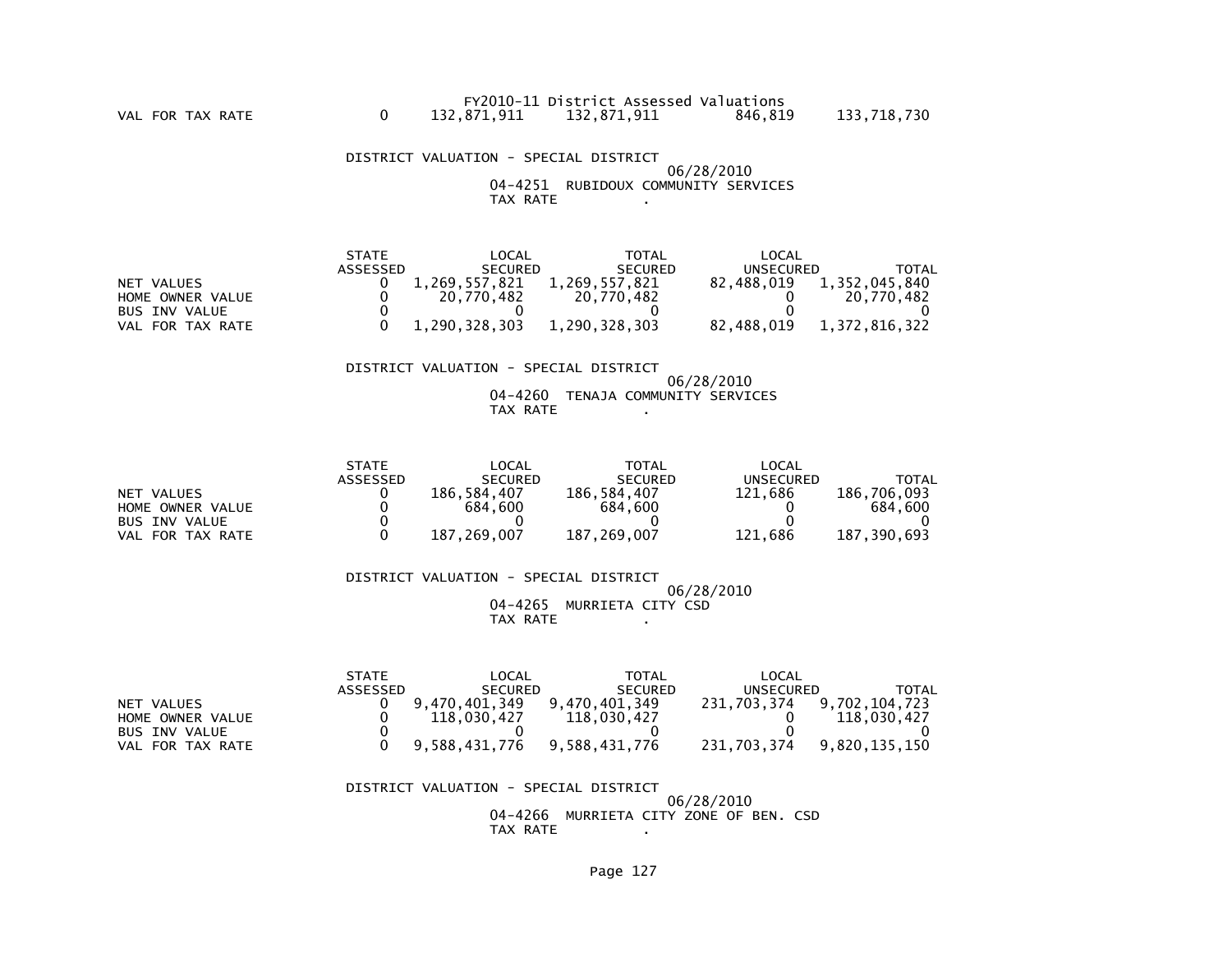## FY2010-11 District Assessed Valuations

|                      | <b>STATE</b> | LOCAL          | TOTAL          | LOCAL      |               |
|----------------------|--------------|----------------|----------------|------------|---------------|
|                      | ASSESSED     | <b>SECURED</b> | <b>SECURED</b> | UNSECURED  | TOTAL         |
| NET VALUES           |              | 4.023.458.656  | 4.023.458.656  | 66.973.800 | 4,090,432,456 |
| HOME OWNER VALUE     |              | 64.344.000     | 64.344.000     |            | 64.344.000    |
| <b>BUS INV VALUE</b> |              |                |                |            |               |
| VAL FOR TAX RATE     |              | 4.087.802.656  | 4.087.802.656  | 66.973.800 | 4.154.776.456 |

#### DISTRICT VALUATION - SPECIAL DISTRICT 06/28/2010 04-4270 MORENO VAL COMM SVCTAX RATE .

|                      | <b>STATE</b> | LOCAL          | TOTAL                         | LOCAL       |                |
|----------------------|--------------|----------------|-------------------------------|-------------|----------------|
|                      | ASSESSED     | <b>SECURED</b> | <b>SECURED</b>                | UNSECURED   | TOTAL          |
| NET VALUES           |              | 10.135.476.588 | 10.135.476.588                | 237.717.408 | 10,373,193,996 |
| HOME OWNER VALUE     |              | 154.752.163    | 154.752.163                   |             | 154.752.163    |
| <b>BUS INV VALUE</b> |              |                |                               |             |                |
| VAL FOR TAX RATE     |              |                | 10,290,228,751 10,290,228,751 | 237.717.408 | 10,527,946,159 |

 DISTRICT VALUATION - SPECIAL DISTRICT 06/28/2010 04-4271 MORENO VAL COMM SVC ZN ATAX RATE .

|                      | <b>STATE</b> | LOCAL          | <b>TOTAL</b>   | LOCAL       |               |
|----------------------|--------------|----------------|----------------|-------------|---------------|
|                      | ASSESSED     | <b>SECURED</b> | <b>SECURED</b> | UNSECURED   | TOTAL         |
| NET VALUES           |              | 8.385.362.614  | 8.385.362.614  | 175.435.396 | 8.560.798.010 |
| HOME OWNER VALUE     |              | 140.694.763    | 140.694.763    |             | 140.694.763   |
| <b>BUS INV VALUE</b> |              |                |                |             |               |
| VAL FOR TAX RATE     |              | 8.526.057.377  | 8.526.057.377  | 175.435.396 | 8.701.492.773 |

#### DISTRICT VALUATION - SPECIAL DISTRICT 06/28/2010 04-4272 MORENO VAL COMM SVC ZN BTAX RATE .

|                  | <b>STATE</b> | LOCAL          | <b>TOTAL</b>   | LOCAL      |               |
|------------------|--------------|----------------|----------------|------------|---------------|
|                  | ASSESSED     | <b>SECURED</b> | <b>SECURED</b> | UNSECURED  | TOTAL         |
| NET VALUES       |              | 2.723.746.441  | 2.723.746.441  | 20.608.451 | 2,744,354,892 |
| HOME OWNER VALUE |              | 66.031.000     | 66.031.000     |            | 66.031.000    |
| BUS INV VALUE    |              |                |                |            |               |
| VAL FOR TAX RATE |              | 2.789.777.441  | 2,789,777,441  | 20.608.451 | 2,810,385,892 |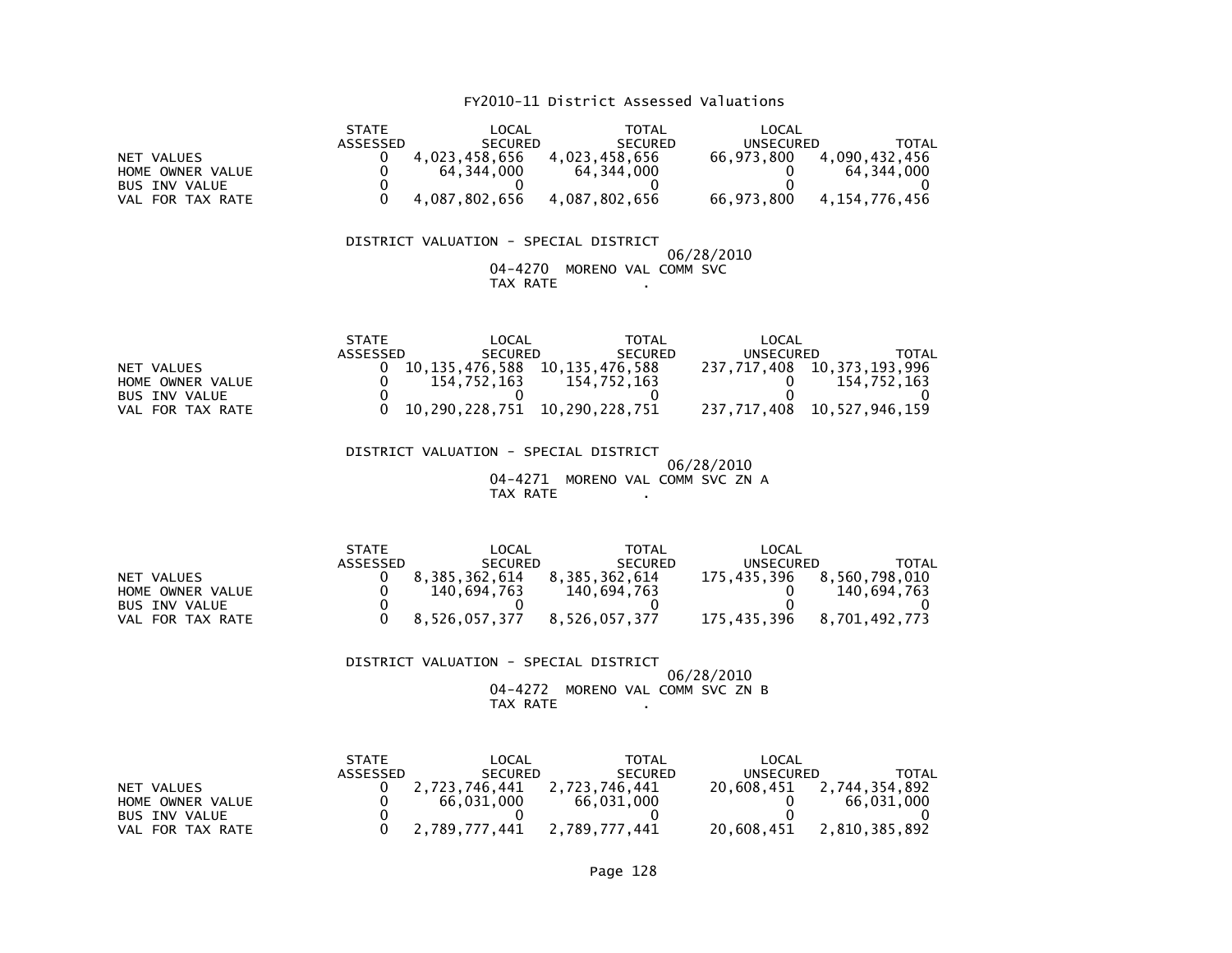FY2010-11 District Assessed Valuations DISTRICT VALUATION - SPECIAL DISTRICT 06/28/2010 04-4273 MORENO VALL COMM SVC ZN CTAX RATE .

 STATE LOCAL TOTAL LOCAL ASSESSED SECURED SECURED UNSECURED TOTAL237, 717, 408 10, 348, 775, 857 NET VALUES<br>
HOME OWNER VALUE<br>
10,111,058,335,070<br>
153,335,070<br>
153,335,070<br>
153,335,070  $0 \t153,335,070$  $\begin{array}{ccc} 0 & 153,335,070 & 153,335,070 & 0 \ 0 & 0 & 0 & 0 \end{array}$  $\overline{\mathbf{0}}$ BUS INV VALUE VAL FOR TAX RATE 0 10,264,393,519 10,264,393,519 237,717,408 10,502,110,927

 DISTRICT VALUATION - SPECIAL DISTRICT 06/28/2010 04-4274 MORENO VAL COMM SVC ZN DTAX RATE .

|                      | <b>STATE</b> | LOCAL          | <b>TOTAL</b>                  | LOCAL       |                            |
|----------------------|--------------|----------------|-------------------------------|-------------|----------------------------|
|                      | ASSESSED     | <b>SECURED</b> | <b>SECURED</b>                | UNSECURED   | TOTAL                      |
| NET VALUES           |              | 10.111.058.449 | 10.111.058.449                | 237,717,408 | 10,348,775,857             |
| HOME OWNER VALUE     |              | 153.335.070    | 153.335.070                   |             | 153.335.070                |
| <b>BUS INV VALUE</b> |              |                |                               |             |                            |
| VAL FOR TAX RATE     |              |                | 10.264.393.519 10.264.393.519 |             | 237,717,408 10,502,110,927 |

DISTRICT VALUATION - SPECIAL DISTRICT

#### 06/28/2010 04-4275 MORENO VAL COMM SVC ZN ETAX RATE .

|                      | <b>STATE</b> | LOCAL          | TOTAL                         | LOCAL       |                            |
|----------------------|--------------|----------------|-------------------------------|-------------|----------------------------|
|                      | ASSESSED     | <b>SECURED</b> | <b>SECURED</b>                | UNSECURED   | TOTAL                      |
| NET VALUES           |              | 10.111.058.449 | 10.111.058.449                | 237,717,408 | 10,348,775,857             |
| HOME OWNER VALUE     |              | 153.335.070    | 153.335.070                   |             | 153,335,070                |
| <b>BUS INV VALUE</b> |              |                |                               |             |                            |
| VAL FOR TAX RATE     |              |                | 10,264,393,519 10,264,393,519 |             | 237,717,408 10,502,110,927 |

 DISTRICT VALUATION - SPECIAL DISTRICT 06/28/2010 04-4300 TEMECULA COM SVSTAX RATE .

| $\sim$ $\sim$ $\sim$ $\sim$ $\sim$<br>$\mathbf{v}$<br><b>AIL</b> | LOCAL                            | <b>TOTAL</b>               | LOCAL            |       |
|------------------------------------------------------------------|----------------------------------|----------------------------|------------------|-------|
| $-0.00000$<br>ゝゝヒレ<br>_____                                      | <b>CURED</b><br>'⊤د<br>◝<br>____ | SECURED                    | <b>UNSECURED</b> | TOTAL |
|                                                                  |                                  | 12 Q<br>Page<br>ᅩᅩ<br>____ |                  |       |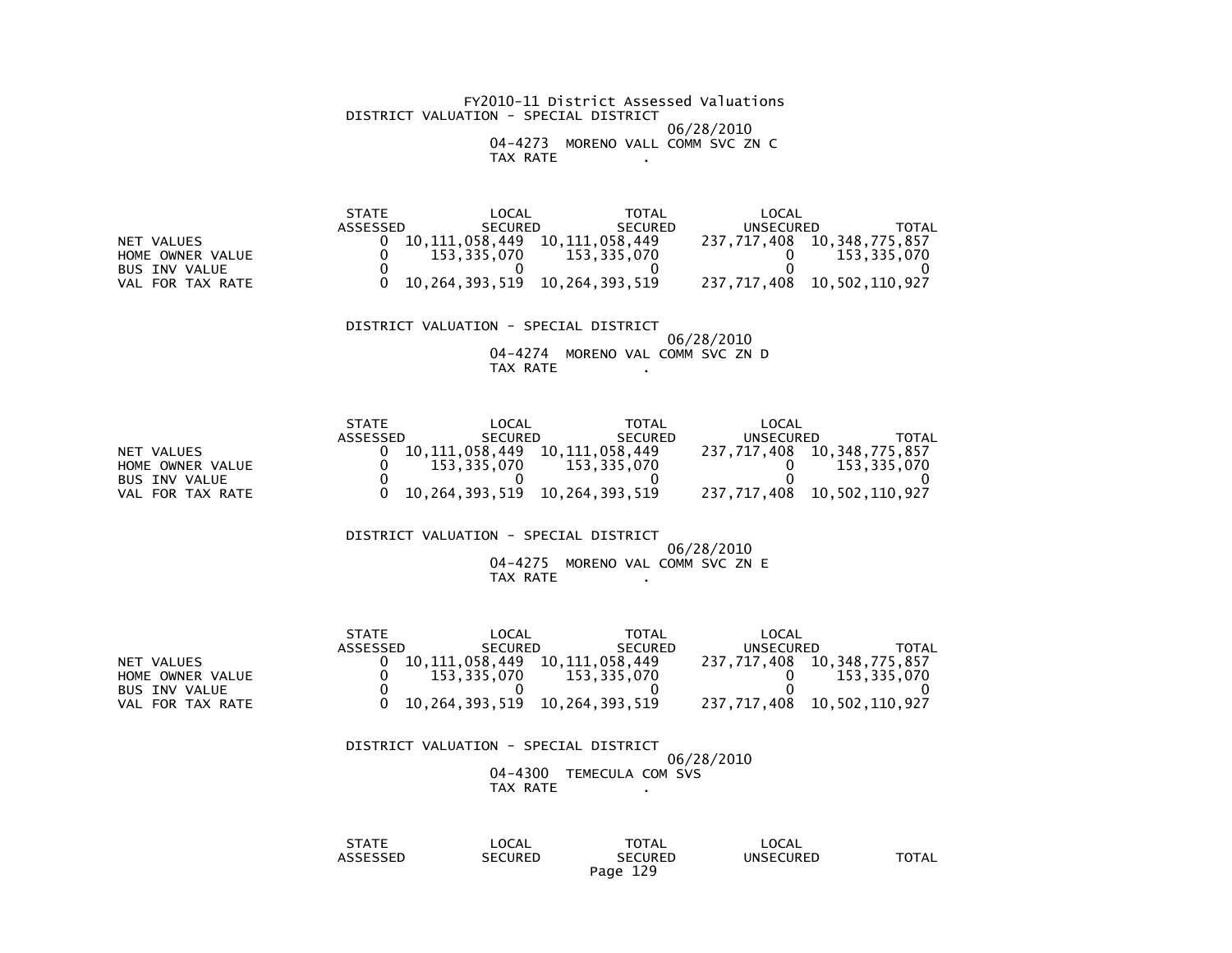|                  |                                 | FY2010-11 District Assessed Valuations |                            |
|------------------|---------------------------------|----------------------------------------|----------------------------|
| NET VALUES       | 10,949,768,365 10,949,768,365   |                                        | 722,754,650 11,672,523,015 |
| HOME OWNER VALUE | 115,943,800                     | 115,943,800                            | 115.943.800                |
| BUS INV VALUE    |                                 |                                        |                            |
| VAL FOR TAX RATE | 0 11,065,712,165 11,065,712,165 |                                        | 722,754,650 11,788,466,815 |

## DISTRICT VALUATION - SPECIAL DISTRICT

## 06/28/201004-4301 TEMECULA ZONE A

## TAX RATE .

|                      | <b>STATE</b> | LOCAL          | TOTAL          | LOCAL            |               |
|----------------------|--------------|----------------|----------------|------------------|---------------|
|                      | ASSESSED     | <b>SECURED</b> | <b>SECURED</b> | <b>UNSECURED</b> | TOTAL         |
| NET VALUES           |              | 3,710,784,274  | 3.710.784.274  | 54.785.144       | 3,765,569,418 |
| HOME OWNER VALUE     |              | 54.098.800     | 54,098,800     |                  | 54,098,800    |
| <b>BUS INV VALUE</b> |              |                |                |                  |               |
| FOR TAX RATE<br>VAL  |              | 3,764,883,074  | 3.764.883.074  | 54,785,144       | 3,819,668,218 |

## DISTRICT VALUATION - SPECIAL DISTRICT

 06/28/2010 04-4302 TEMECULA ZONE BTAX RATE .

|                      | <b>STATE</b> | LOCAL          | TOTAL          | LOCAL      |              |
|----------------------|--------------|----------------|----------------|------------|--------------|
|                      | ASSESSED     | <b>SECURED</b> | <b>SECURED</b> | UNSECURED  | <b>TOTAL</b> |
| NET VALUES           |              | 631.414.421    | 631.414.421    | 10.007.685 | 641,422,106  |
| HOME OWNER VALUE     |              | 9.184.000      | 9,184,000      |            | 9.184.000    |
| <b>BUS INV VALUE</b> |              |                |                |            |              |
| FOR TAX RATE<br>VAL  |              | 640,598,421    | 640,598,421    | 10,007,685 | 650,606,106  |

 DISTRICT VALUATION - SPECIAL DISTRICT 06/28/2010 04-4325 COACHELLA FIRE PROTECTIONTAX RATE .

|                      | <b>STATE</b> | LOCAL          | <b>TOTAL</b>   | LOCAL      |               |
|----------------------|--------------|----------------|----------------|------------|---------------|
|                      | ASSESSED     | <b>SECURED</b> | <b>SECURED</b> | UNSECURED  | TOTAL         |
| NET VALUES           |              | 1,394,946,342  | 1,394,946,342  | 63.313.041 | 1,458,259,383 |
| HOME OWNER VALUE     |              | 20.670.659     | 20.670.659     |            | 20.670.659    |
| <b>BUS INV VALUE</b> |              |                |                |            |               |
| FOR TAX RATE<br>VAL  |              | 1,415,617,001  | 1,415,617,001  | 63.313.041 | 1,478,930,042 |

DISTRICT VALUATION - SPECIAL DISTRICT

 06/28/2010 04-4331 IDYLLWILD FIRE PROTECTIONPage 130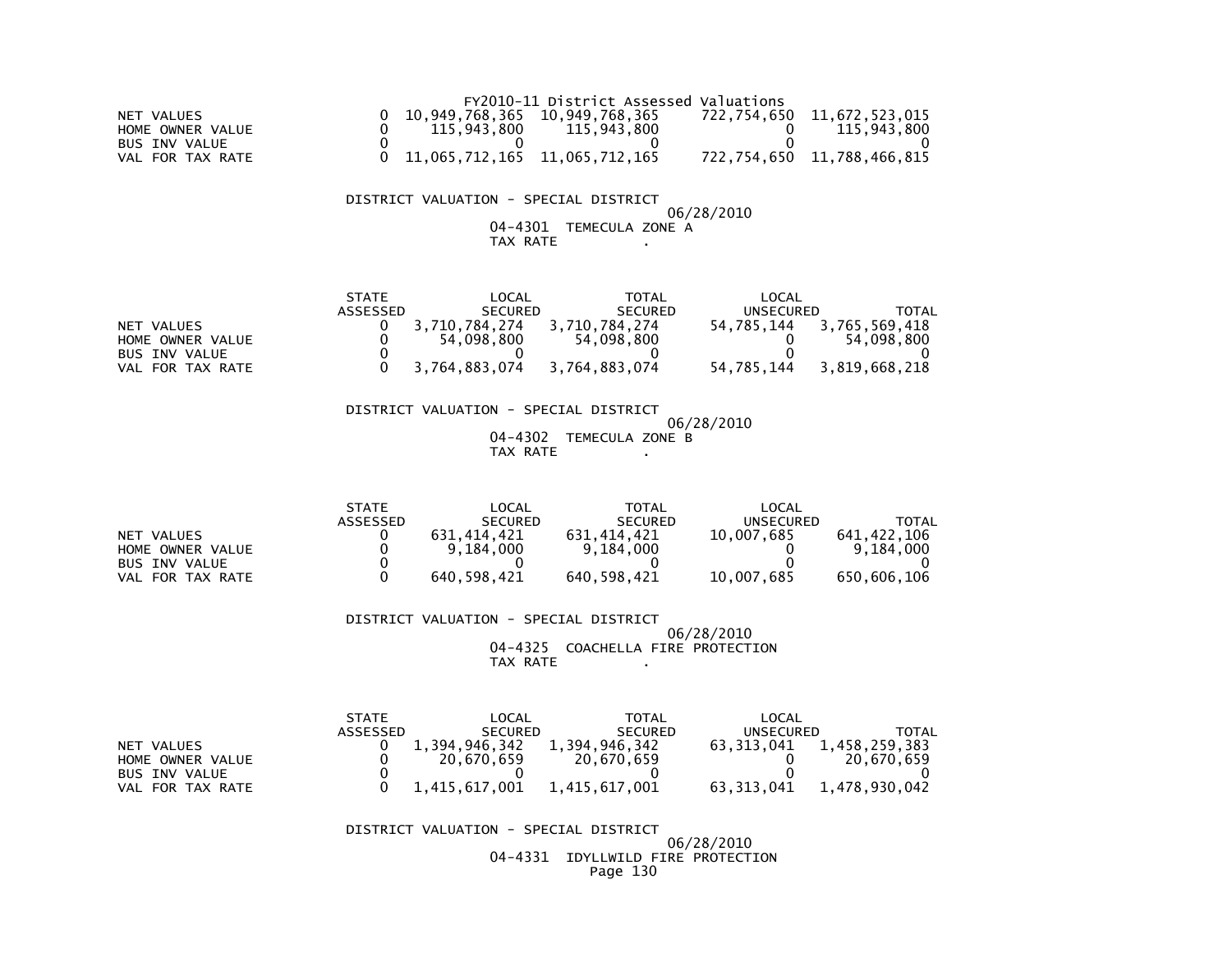#### FY2010-11 District Assessed Valuations TAX RATE .

 STATE LOCAL TOTAL LOCAL ASSESSED SECURED SECURED UNSECURED TOTAL562, 572, 053 NET VALUES<br>
HOME OWNER VALUE  $\begin{array}{cccc} 0 & 557,357,267 & 557,357,267 & 5,214,786 \\ 0 & 4,694,200 & 4,694,200 & 0 \end{array}$  $4,694,200$  HOME OWNER VALUE 0 4,694,200 4,694,200 0 4,694,200 $\overline{\mathbf{0}}$  BUS INV VALUE 0 0 0 0 0VAL FOR TAX RATE 0 562,051,467 562,051,467 5,214,786 567,266,253

 DISTRICT VALUATION - SPECIAL DISTRICT 06/28/2010 04-4341 MURRIETA FIRE PROT DIST - CITYTAX RATE .

|                      | <b>STATE</b> | LOCAL          | <b>TOTAL</b>   | LOCAL            |               |
|----------------------|--------------|----------------|----------------|------------------|---------------|
|                      | ASSESSED     | <b>SECURED</b> | <b>SECURED</b> | <b>UNSECURED</b> | TOTAL         |
| NET VALUES           |              | 9.470.968.176  | 9.470.968.176  | 231,703,374      | 9,702,671,550 |
| HOME OWNER VALUE     |              | 118.100.427    | 118,100,427    |                  | 118,100,427   |
| <b>BUS INV VALUE</b> |              |                |                |                  |               |
| FOR TAX RATE<br>VAL  |              | 9,589,068,603  | 9,589,068,603  | 231,703,374      | 9,820,771,977 |

 DISTRICT VALUATION - SPECIAL DISTRICT 06/28/2010 04-4343 MURRIETA FIRE POR CO FIRE- CITYTAX RATE .

|                     | <b>STATE</b> | LOCAL          | <b>TOTAL</b>   | LOCAL       |              |
|---------------------|--------------|----------------|----------------|-------------|--------------|
|                     | ASSESSED     | <b>SECURED</b> | <b>SECURED</b> | UNSECURED   | ΤΟΤΑΙ        |
| NET VALUES          |              | 396.777.624    | 396.777.624    | 215,209,494 | ,611,987,118 |
| HOME OWNER VALUE    |              | 89.285.627     | 89.285.627     |             | 89.285.627   |
| BUS INV VALUE       |              |                |                |             |              |
| FOR TAX RATE<br>VAL |              | .486,063,251   | .486.063.251   | 215,209,494 | 701.272.745  |

#### DISTRICT VALUATION - SPECIAL DISTRICT06/28/2010

 04-4345 MENIFEE FIRE PROTECTIONTAX RATE .

|                      | <b>STATE</b> | LOCAL          | TOTAL          | LOCAL      |               |
|----------------------|--------------|----------------|----------------|------------|---------------|
|                      | ASSESSED     | <b>SECURED</b> | <b>SECURED</b> | UNSECURED  | TOTAL         |
| NET VALUES           |              | 5.654.765.944  | 5.654.765.944  | 98.872.824 | 5,753,638,768 |
| HOME OWNER VALUE     |              | 108.347.316    | 108,347,316    |            | 108,347,316   |
| <b>BUS INV VALUE</b> |              |                |                |            |               |
|                      |              |                | Page 131       |            |               |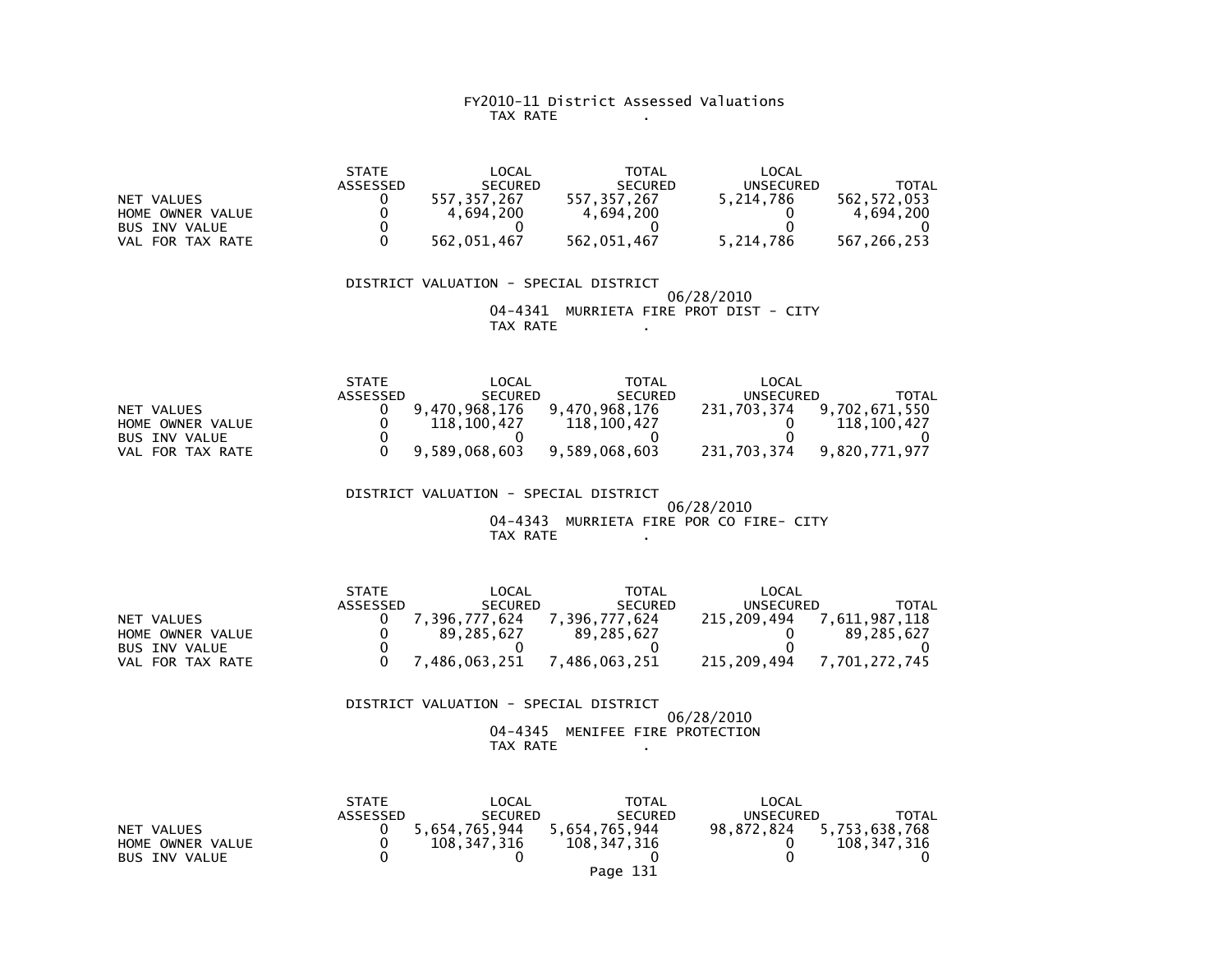DISTRICT VALUATION - SPECIAL DISTRICT 06/28/2010 04-4347 WILDOMAR FIRE PROTECTIONTAX RATE .

|                      | <b>STATE</b> | LOCAL          | TOTAL          | LOCAL      |               |
|----------------------|--------------|----------------|----------------|------------|---------------|
|                      | ASSESSED     | <b>SECURED</b> | <b>SECURED</b> | UNSECURED  | TOTAL         |
| NET VALUES           |              | 2,227,197,125  | 2,227,197,125  | 52.915.180 | 2,280,112,305 |
| HOME OWNER VALUE     |              | 36,900,207     | 36,900,207     |            | 36,900,207    |
| <b>BUS INV VALUE</b> |              |                |                |            |               |
| VAL FOR TAX RATE     |              | 2.264.097.332  | 2.264.097.332  | 52.915.180 | 2.317.012.512 |

#### DISTRICT VALUATION - SPECIAL DISTRICT

 06/28/2010 04-4358 CANYON LAKE FIRE PROTECTTAX RATE .

|                      | <b>STATE</b> | LOCAL          | <b>TOTAL</b>   | LOCAL            |            |
|----------------------|--------------|----------------|----------------|------------------|------------|
|                      | ASSESSED     | <b>SECURED</b> | <b>SECURED</b> | <b>UNSECURED</b> | TOTAL      |
| NET VALUES           |              |                |                | 15,455,864       | 15,455,864 |
| HOME OWNER VALUE     |              |                |                |                  |            |
| <b>BUS INV VALUE</b> |              |                |                |                  |            |
| VAL FOR TAX RATE     |              |                |                | 15.455.864       | 15,455,864 |

 DISTRICT VALUATION - SPECIAL DISTRICT 06/28/2010 04-4365 DESERT HOSPITALTAX RATE .

|                     | STATF    | LOCAL          | TOTAL          | _OCAL                        |             |
|---------------------|----------|----------------|----------------|------------------------------|-------------|
|                     | ASSESSED | <b>SECURED</b> | <b>SECURED</b> | <b>UNSECURED</b>             | TOTAL       |
| NET VALUES          |          | 30.081.627.065 | 30.081.627.065 | 1,298,080,691 31,379,707,756 |             |
| HOME OWNER VALUE    |          | 243.767.669    | 243.767.669    |                              | 243.767.669 |
| BUS INV VALUE       |          |                |                |                              |             |
| FOR TAX RATE<br>VAL |          | 30,325,394,734 | 30,325,394,734 | 1,298,080,691 31,623,475,425 |             |

#### DISTRICT VALUATION - SPECIAL DISTRICT

 06/28/2010 04-4371 VALLEY HEALTH SYSTEM HOSP DISTTAX RATE .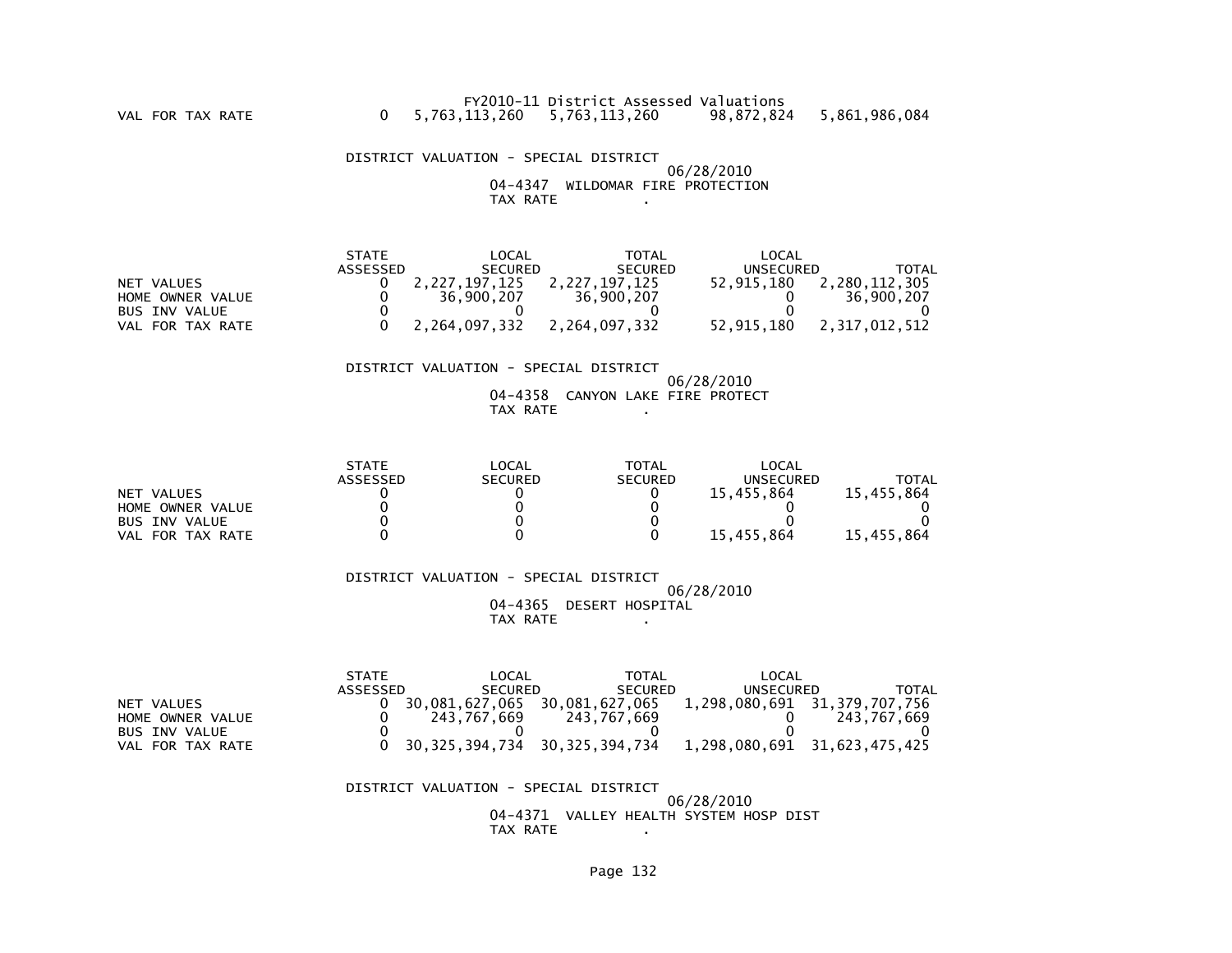## FY2010-11 District Assessed Valuations

|                                                 | <b>STATE</b>    | LOCAL                               | TOTAL          | LOCAL       |                |  |  |  |
|-------------------------------------------------|-----------------|-------------------------------------|----------------|-------------|----------------|--|--|--|
|                                                 | <b>ASSESSED</b> | <b>SECURED</b>                      | <b>SECURED</b> | UNSECURED   | TOTAL          |  |  |  |
| NET VALUES                                      |                 | 22.854.312.264                      | 22,854,312,264 | 560,327,408 | 23,414,639,672 |  |  |  |
| HOME OWNER VALUE                                |                 | 397,423,255                         | 397,423,255    |             | 397,423,255    |  |  |  |
| BUS INV VALUE                                   |                 |                                     |                |             |                |  |  |  |
| VAL FOR TAX RATE                                |                 | 23, 251, 735, 519 23, 251, 735, 519 |                | 560.327.408 | 23,812,062,927 |  |  |  |
|                                                 |                 |                                     |                |             |                |  |  |  |
|                                                 |                 |                                     |                |             |                |  |  |  |
| DISTRICT VALUATION – SPECIAL<br><b>DISTRICT</b> |                 |                                     |                |             |                |  |  |  |

 DISTRICT VALUATION - SPECIAL DISTRICT 06/28/2010 04-4381 PALO VERDE VALLEY HOSPITALTAX RATE .

|                     | <b>STATE</b> | LOCAL          | <b>TOTAL</b>   | LOCAL      |               |
|---------------------|--------------|----------------|----------------|------------|---------------|
|                     | ASSESSED     | <b>SECURED</b> | <b>SECURED</b> | UNSECURED  | TOTAL         |
| NET VALUES          |              | 989,300,744    | 989, 300, 744  | 42.653.944 | 1,031,954,688 |
| HOME OWNER VALUE    |              | 14.193.197     | 14.193.197     |            | 14.193.197    |
| BUS INV VALUE       |              |                |                |            |               |
| FOR TAX RATE<br>VAL |              | 1,003,493,941  | 1,003,493,941  | 42,653,944 | 1,046,147,885 |

 DISTRICT VALUATION - SPECIAL DISTRICT 06/28/2010 04-4391 SAN GORGONIO PASS MEM HOSPITALTAX RATE .

|                      | <b>STATE</b> | LOCAL          | <b>TOTAL</b>   | LOCAL       |               |
|----------------------|--------------|----------------|----------------|-------------|---------------|
|                      | ASSESSED     | <b>SECURED</b> | <b>SECURED</b> | UNSECURED   | TOTAL         |
| NET VALUES           |              | 5.463.800.323  | 5.463.800.323  | 464.603.568 | 5.928.403.891 |
| HOME OWNER VALUE     |              | 103.336.410    | 103.336.410    |             | 103.336.410   |
| <b>BUS INV VALUE</b> |              |                |                |             |               |
| VAL FOR TAX RATE     |              | 5,567,136,733  | 5.567.136.733  | 464.603.568 | 6.031.740.301 |

 DISTRICT VALUATION - SPECIAL DISTRICT 06/28/2010 04-4392 SAN GORGONIO SERIES BOND ATAX RATE .

|                      | <b>STATE</b> | LOCAL          | <b>TOTAL</b>   | LOCAL       |               |
|----------------------|--------------|----------------|----------------|-------------|---------------|
|                      | ASSESSED     | <b>SECURED</b> | <b>SECURED</b> | UNSECURED   | TOTAL         |
| NET VALUES           |              | 5.463.800.323  | 5.463.800.323  | 464.603.568 | 5.928.403.891 |
| HOME OWNER VALUE     |              | 103.336.410    | 103.336.410    |             | 103.336.410   |
| <b>BUS INV VALUE</b> |              |                |                |             |               |
| FOR TAX RATE<br>VAL  |              | 5,567,136,733  | 5,567,136,733  | 464,603,568 | 6,031,740,301 |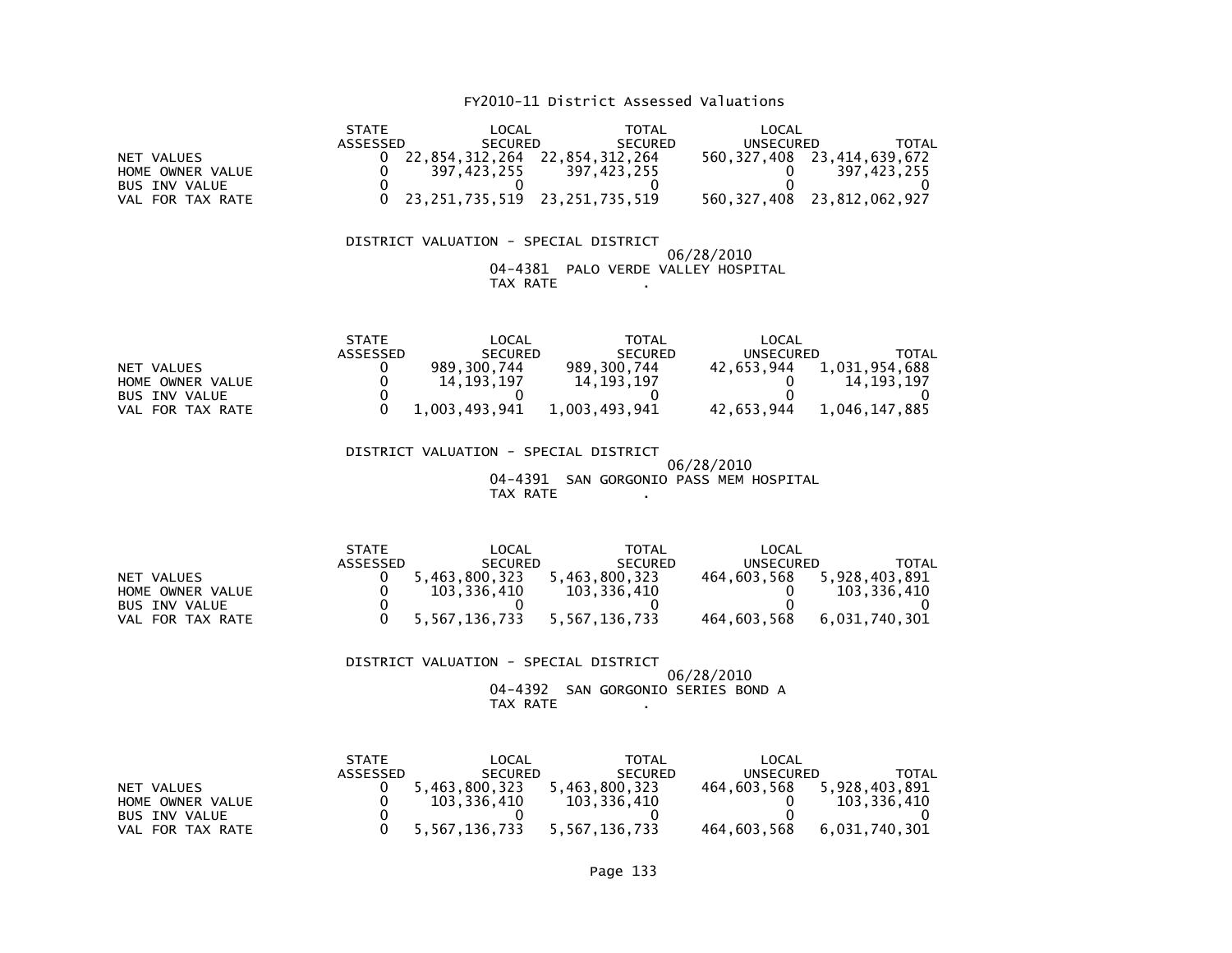#### FY2010-11 District Assessed Valuations DISTRICT VALUATION - SPECIAL DISTRICT 06/28/2010 04-4455 BANNING LIBRARY DISTRICTTAX RATE .

|                      | <b>STATE</b> | OCAL:         | TOTAL          | ' OCAL      |               |
|----------------------|--------------|---------------|----------------|-------------|---------------|
|                      | ASSESSED     | SECURED       | <b>SECURED</b> | UNSECURED   | TOTAL         |
| VALUES<br><b>NET</b> |              | 1.390.714.431 | 1.390.714.431  | 377.131.014 | 1,767,845,445 |
| HOME OWNER VALUE     |              | 25.504.064    | 25.504.064     |             | 25,504,064    |
| <b>BUS INV VALUE</b> |              |               |                |             |               |
| FOR TAX RATE<br>VAL  |              | 1,416,218,495 | 1,416,218,495  | 377,131,014 | 1,793,349,509 |

 DISTRICT VALUATION - SPECIAL DISTRICT06/28/2010

> 04-4461 BEAUMONT LIBRARY TAX RATE .

|                      | <b>STATE</b> | LOCAL          | <b>TOTAL</b>   | LOCAL      |               |
|----------------------|--------------|----------------|----------------|------------|---------------|
|                      | ASSESSED     | <b>SECURED</b> | <b>SECURED</b> | UNSECURED  | TOTAL         |
| NET VALUES           |              | 3,995,627,956  | 3,995,627,956  | 86.543.338 | ,082,171,294  |
| HOME OWNER VALUE     |              | 77.439.797     | .439.797       |            | 77.439.797    |
| <b>BUS INV VALUE</b> |              |                |                |            |               |
| FOR TAX RATE<br>VAL  |              | 4,073,067,753  | 4,073,067,753  | 86,543,338 | 4,159,611,091 |

DISTRICT VALUATION - SPECIAL DISTRICT

#### 06/28/2010 04-4485 PALO VERDE VALLEY LIBRARYTAX RATE .

|                      | <b>STATE</b> | LOCAL          | TOTAL          | LOCAL      |               |
|----------------------|--------------|----------------|----------------|------------|---------------|
|                      | ASSESSED     | <b>SECURED</b> | <b>SECURED</b> | UNSECURED  | TOTAL         |
| NET VALUES           |              | 989.300.744    | 989.300.744    | 42.653.944 | 1.031.954.688 |
| HOME OWNER VALUE     |              | 14.193.197     | 14.193.197     |            | 14.193.197    |
| <b>BUS INV VALUE</b> |              |                |                |            |               |
| VAL FOR TAX RATE     |              | 1.003.493.941  | 1.003.493.941  | 42.653.944 | 1.046.147.885 |

## DISTRICT VALUATION - SPECIAL DISTRICT

 06/28/201004-4555 CV MOSQ & VECTOR CONTROL TAX RATE .

| <b>STATE</b>             | LOCAL                              | TOTAL             | LOCAL            |              |
|--------------------------|------------------------------------|-------------------|------------------|--------------|
| $\cdots$<br>SSEL<br>____ | <b>CURED</b><br>SΕ<br>↖⊏┗<br>_____ | <b>SECURED</b>    | <b>UNSECURED</b> | <b>TOTAL</b> |
|                          |                                    | 134<br>Page<br>-- |                  |              |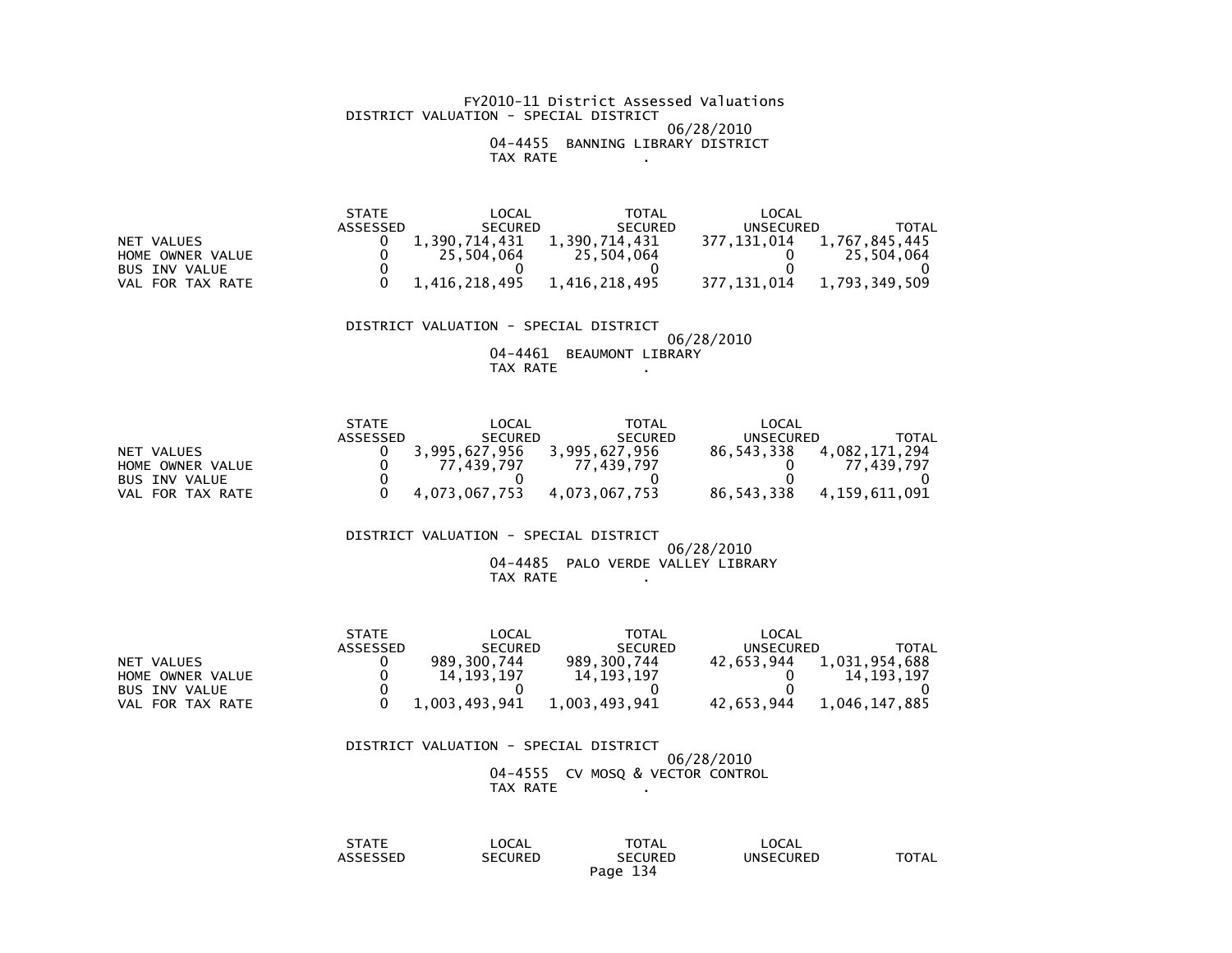|                      |             | FY2010-11 District Assessed Valuations                                             |             |
|----------------------|-------------|------------------------------------------------------------------------------------|-------------|
| NET VALUES           |             | $0$ 61,665,659,944 61,665,659,944 1,883,923,961 63,549,583,905                     |             |
| HOME OWNER VALUE     | 465.158.803 | 465.158.803                                                                        | 465,158,803 |
| <b>BUS INV VALUE</b> |             |                                                                                    |             |
| VAL FOR TAX RATE     |             | $0\quad 62,130,818,747\quad 62,130,818,747\quad 1,883,923,961\quad 64,014,742,708$ |             |

## DISTRICT VALUATION - SPECIAL DISTRICT

# 06/28/201004-4571 N.W. MOSQUITO & VECTOR CONT DIST TAX RATE .

|                      | <b>STATE</b> | LOCAL          | <b>TOTAL</b>   | LOCAL                        |                |
|----------------------|--------------|----------------|----------------|------------------------------|----------------|
|                      | ASSESSED     | <b>SECURED</b> | <b>SECURED</b> | UNSECURED                    | TOTAL          |
| NET VALUES           |              | 45.542.866.330 | 45.542.866.330 | 2,268,520,238 47,811,386,568 |                |
| HOME OWNER VALUE     |              | 522.065.406    | 522.065.406    |                              | 522.065.406    |
| <b>BUS INV VALUE</b> |              |                |                |                              |                |
| FOR TAX RATE<br>VAL  |              | 46,064,931,736 | 46,064,931,736 | 2,268,520,238                | 48,333,451,974 |

 DISTRICT VALUATION - SPECIAL DISTRICT 06/28/2010 04-4606 BEAUMONT CHERRY VAL REC & PARKTAX RATE .

|                      | <b>STATE</b> | LOCAL          | TOTAL          | LOCAL      |               |
|----------------------|--------------|----------------|----------------|------------|---------------|
|                      | ASSESSED     | <b>SECURED</b> | <b>SECURED</b> | UNSECURED  | TOTAL         |
| NET VALUES           |              | 3,222,398,898  | 3,222,398,898  | 74.712.592 | 3,297,111,490 |
| HOME OWNER VALUE     |              | 53.369.913     | 53,369,913     |            | 53.369.913    |
| <b>BUS INV VALUE</b> |              |                |                |            |               |
| FOR TAX RATE<br>VAL  |              | 3,275,768,811  | 3,275,768,811  | 74,712,592 | 3,350,481,403 |

 DISTRICT VALUATION - SPECIAL DISTRICT 06/28/2010 04-4611 COACHELLA VALLEY REC AND PARKTAX RATE .

|                      | <b>STATE</b> | LOCAL          | TOTAL          | LOCAL       |                                 |
|----------------------|--------------|----------------|----------------|-------------|---------------------------------|
|                      | ASSESSED     | <b>SECURED</b> | <b>SECURED</b> | UNSECURED   | TOTAL                           |
| NET VALUES           |              | 40.284.416.689 | 40.284.416.689 |             | 953, 531, 114 41, 237, 947, 803 |
| HOME OWNER VALUE     |              | 283.277.275    | 283.277.275    |             | 283.277.275                     |
| <b>BUS INV VALUE</b> |              |                |                |             |                                 |
| FOR TAX RATE<br>VAL. |              | 40,567,693,964 | 40,567,693,964 | 953,531,114 | 41,521,225,078                  |

DISTRICT VALUATION - SPECIAL DISTRICT

 06/28/2010 04-4621 JURUPA AREA REC & PARKPage 135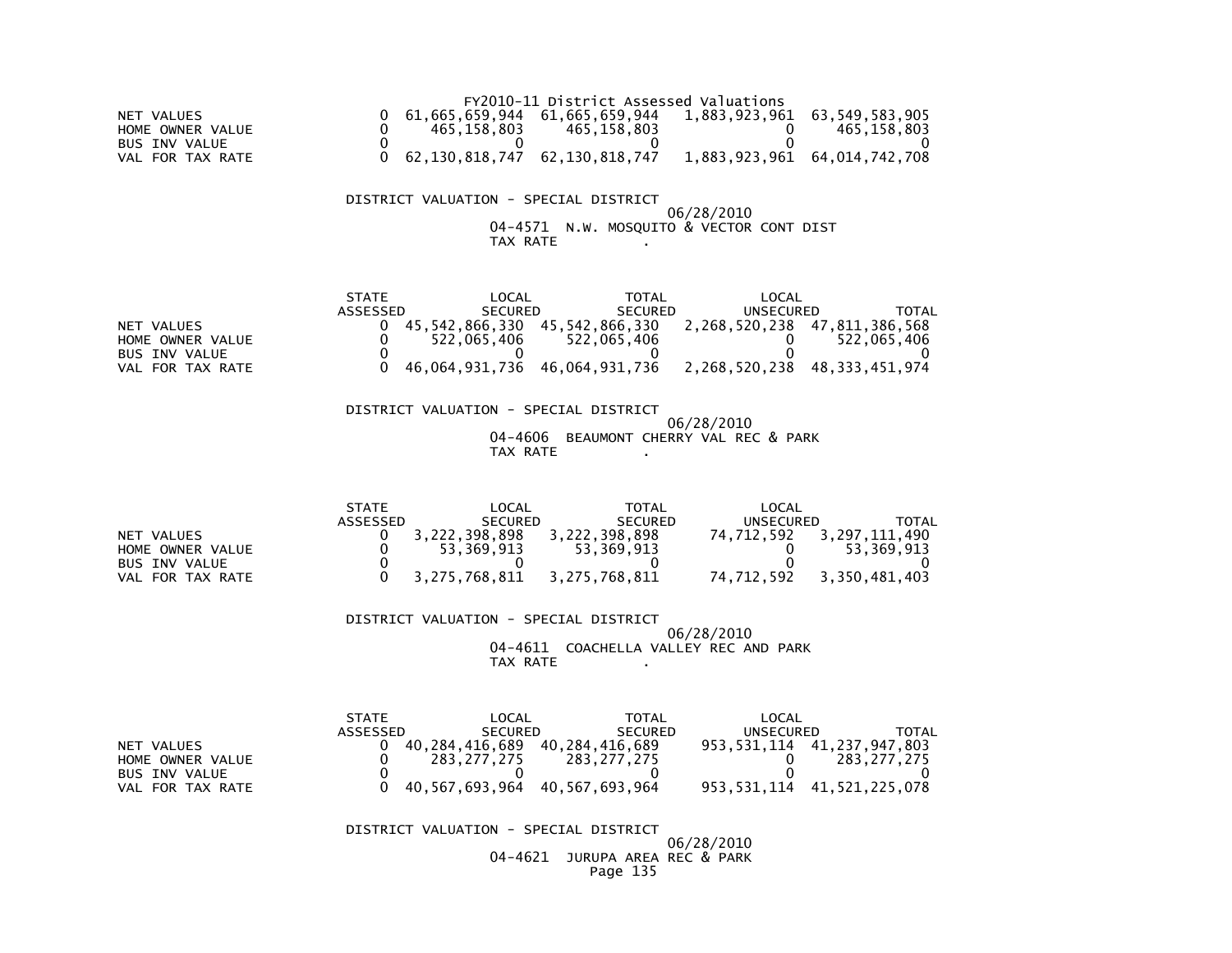#### FY2010-11 District Assessed Valuations TAX RATE .

 STATE LOCAL TOTAL LOCAL ASSESSED SECURED SECURED UNSECURED TOTAL505, 347, 718 8, 132, 492, 743 NET VALUES 0 7,627,145,025 7,627,145,025 7,627,145,025 5005<br>HOME OWNER VALUE 0 83.951,103 83.951,103  $\begin{array}{cccc} 0 & 83,951,103 \end{array}$  HOME OWNER VALUE 0 83,951,103 83,951,103 0 83,951,103 $\overline{\mathbf{0}}$ BUS INV VALUE 505, 347, 718 8, 216, 443, 846 VAL FOR TAX RATE 0 7,711,096,128 7,711,096,128

#### DISTRICT VALUATION - SPECIAL DISTRICT 06/28/2010 04-4631 COUNTY ORTEGA TRAIL REC & PKTAX RATE .

|                      | <b>STATE</b> | _OCAL          | TOTAL          | LOCAL      |               |
|----------------------|--------------|----------------|----------------|------------|---------------|
|                      | ASSESSED     | <b>SECURED</b> | <b>SECURED</b> | UNSECURED  | TOTAL         |
| NET VALUES           |              | 1.581.181.164  | 1,581,181,164  | 14.285.025 | 1,595,466,189 |
| HOME OWNER VALUE     |              | 27.847.531     | 27.847.531     |            | 27.847.531    |
| <b>BUS INV VALUE</b> |              |                |                |            |               |
| FOR TAX RATE<br>VAL  |              | 1,609,028,695  | 1,609,028,695  | 14,285,025 | 1,623,313,720 |

 DISTRICT VALUATION - SPECIAL DISTRICT 06/28/2010 04-4646 VALLEY WIDE REC & PARKTAX RATE .

|                  | <b>STATE</b> | LOCAL                         | <b>TOTAL</b>   | LOCAL     |                            |
|------------------|--------------|-------------------------------|----------------|-----------|----------------------------|
|                  | ASSESSED     | <b>SECURED</b>                | <b>SECURED</b> | UNSECURED | TOTAL                      |
| NET VALUES       |              | 13.717.228.843 13.717.228.843 |                |           | 422.084.313 14.139.313.156 |
| HOME OWNER VALUE |              | 255.456.663                   | 255.456.663    |           | 255,456,663                |
| BUS INV VALUE    |              |                               |                |           |                            |
| VAL FOR TAX RATE |              | 13,972,685,506 13,972,685,506 |                |           | 422,084,313 14,394,769,819 |

#### DISTRICT VALUATION - SPECIAL DISTRICT 06/28/2010 04-4661 COACHELLA SANITARYTAX RATE .

|                      | <b>STATE</b>    | LOCAL          | TOTAL          | LOCAL            |             |
|----------------------|-----------------|----------------|----------------|------------------|-------------|
|                      | <b>ASSESSED</b> | <b>SECURED</b> | <b>SECURED</b> | <b>UNSECURED</b> | TOTAL       |
| NET VALUES           |                 | 853,510,407    | 853,510,407    | 45.277.258       | 898,787,665 |
| HOME OWNER VALUE     |                 | 13,570,564     | 13,570,564     |                  | 13.570.564  |
| <b>BUS INV VALUE</b> |                 |                |                |                  |             |
|                      |                 |                | Page 136       |                  |             |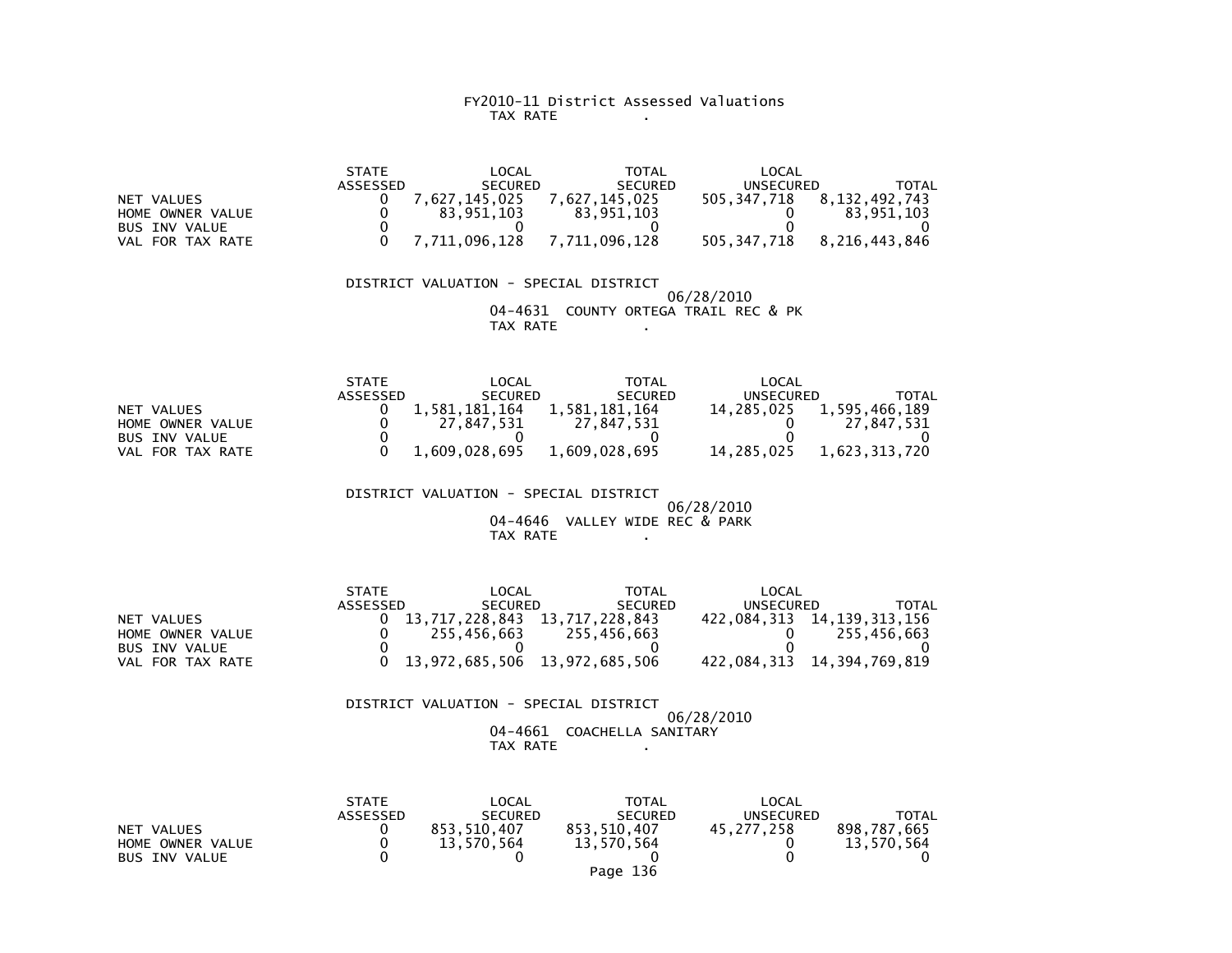DISTRICT VALUATION - SPECIAL DISTRICT 06/28/2010 04-4671 HOME GARDENS SANITARYTAX RATE .

|                      | <b>STATE</b> | LOCAL          | TOTAL          | LOCAL       |             |
|----------------------|--------------|----------------|----------------|-------------|-------------|
|                      | ASSESSED     | <b>SECURED</b> | <b>SECURED</b> | UNSECURED   | TOTAL       |
| NET VALUES           |              | 367.068.280    | 367,068,280    | 117,849,731 | 484.918.011 |
| HOME OWNER VALUE     |              | 6.500.340      | 6,500,340      |             | 6.500.340   |
| <b>BUS INV VALUE</b> |              |                |                |             |             |
| VAL FOR TAX RATE     |              | 373.568.620    | 373,568,620    | 117,849,731 | 491.418.351 |

## DISTRICT VALUATION - SPECIAL DISTRICT

 06/28/2010 04-4673 HOME GARDENS SANITARY ANXTAX RATE .

|                      | <b>STATE</b> | LOCAL          | <b>TOTAL</b>   | LOCAL            |             |
|----------------------|--------------|----------------|----------------|------------------|-------------|
|                      | ASSESSED     | <b>SECURED</b> | <b>SECURED</b> | <b>UNSECURED</b> | TOTAL       |
| NET VALUES           |              | 85,030,326     | 85.030.326     | 20.700.737       | 105.731.063 |
| HOME OWNER VALUE     |              |                |                |                  |             |
| <b>BUS INV VALUE</b> |              |                |                |                  |             |
| FOR TAX RATE<br>VAL  |              | 85.030.326     | 85.030.326     | 20,700,737       | 105.731.063 |

 DISTRICT VALUATION - SPECIAL DISTRICT 06/28/2010 04-4681 VALLEY SANITARYTAX RATE .

|                      | <b>STATE</b> | LOCAL          | <b>TOTAL</b>   | LOCAL         |                  |
|----------------------|--------------|----------------|----------------|---------------|------------------|
|                      | ASSESSED     | <b>SECURED</b> | <b>SECURED</b> | UNSECURED     | TOTAL            |
| NET VALUES           |              | 5.168.000.842  | 5,168,000,842  | 142.145.447   | 5.310.146.289    |
| HOME OWNER VALUE     |              | 60.978.532     | 60.978.532     |               | 60.978.532       |
| <b>BUS INV VALUE</b> |              |                |                |               |                  |
| FOR TAX RATE<br>VAL  |              | 5,228,979,374  | 5,228,979,374  | 142, 145, 447 | 5, 371, 124, 821 |

 DISTRICT VALUATION - SPECIAL DISTRICT06/28/2010

 04-4811 CABAZON COUNTY WATERTAX RATE .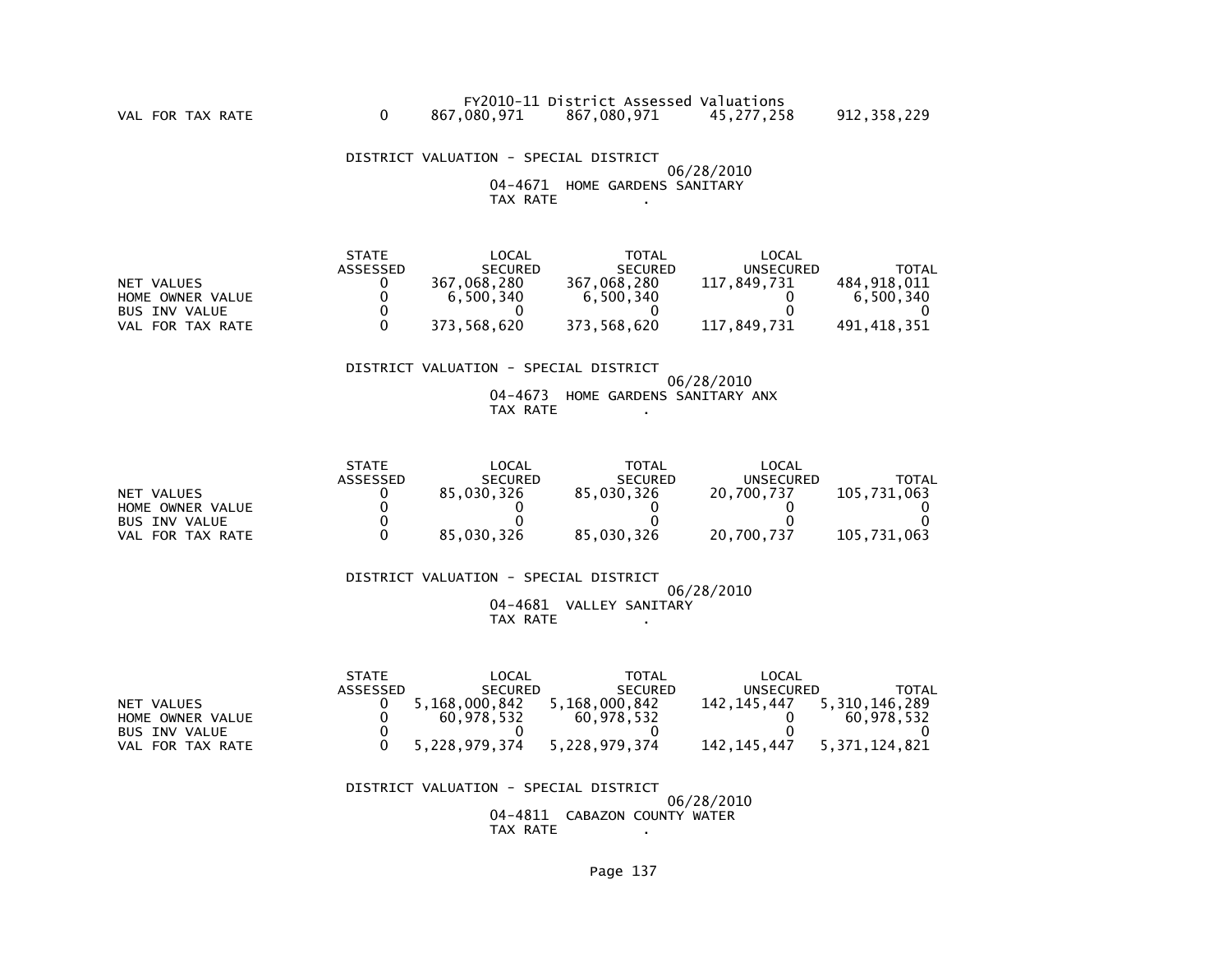## FY2010-11 District Assessed Valuations

|                      | <b>STATE</b> | LOCAL          | TOTAL          | LOCAL            |             |
|----------------------|--------------|----------------|----------------|------------------|-------------|
|                      | ASSESSED     | <b>SECURED</b> | <b>SECURED</b> | <b>UNSECURED</b> | TOTAL       |
| NET VALUES           |              | 306.628.852    | 306.628.852    | 44.170.972       | 350.799.824 |
| HOME OWNER VALUE     |              | 1,931,632      | 1,931,632      |                  | 1,931,632   |
| <b>BUS INV VALUE</b> |              |                |                |                  |             |
| FOR TAX RATE<br>VAL  |              | 308,560,484    | 308,560,484    | 44,170,972       | 352,731,456 |

#### DISTRICT VALUATION - SPECIAL DISTRICT 06/28/2010 04-4812 CABAZON CO WTR IMP 1TAX RATE .

|                       | <b>STATE</b> | _OCAL          | TOTAL          | LOCAL            |            |
|-----------------------|--------------|----------------|----------------|------------------|------------|
|                       | ASSESSED     | <b>SECURED</b> | <b>SECURED</b> | <b>UNSECURED</b> | TOTAL      |
| NET VALUES            |              | 41.995.026     | 41,995,026     | 236.937          | 42,231,963 |
| HOME OWNER VALUE      |              | 1.038.265      | 1,038,265      |                  | 1.038.265  |
| <b>BUS INV VALUE</b>  |              |                |                |                  |            |
| . FOR TAX RATE<br>VAL |              | 43.033.291     | 43.033.291     | 236.937          | 43.270.228 |

 DISTRICT VALUATION - SPECIAL DISTRICT 06/28/2010 04-4820 CVWD IMP DIST 15TAX RATE ....

|                      | <b>STATE</b>    | LOCAL          | <b>TOTAL</b>   | LOCAL     |         |
|----------------------|-----------------|----------------|----------------|-----------|---------|
|                      | <b>ASSESSED</b> | <b>SECURED</b> | <b>SECURED</b> | UNSECURED | TOTAL   |
| NET VALUES           |                 | 661.674        | 661.674        |           | 661.674 |
| HOME OWNER VALUE     |                 |                |                |           |         |
| <b>BUS INV VALUE</b> |                 |                |                |           |         |
| FOR TAX RATE<br>VAL  |                 | 661.674        | 661.674        |           | 661.674 |

#### DISTRICT VALUATION - SPECIAL DISTRICT 06/28/2010 04-4821 COACHELLA VALLEY WATER DISTRICTTAX RATE .

|                  | <b>STATE</b> | LOCAL          | TOTAL                                                      | LOCAL     |                              |
|------------------|--------------|----------------|------------------------------------------------------------|-----------|------------------------------|
|                  | ASSESSED     | <b>SECURED</b> | <b>SECURED</b>                                             | UNSECURED | TOTAL                        |
| NET VALUES       |              | 50.529.032.297 | 50.529.032.297                                             |           | 1.165.616.368 51.694.648.665 |
| HOME OWNER VALUE |              | 350.589.645    | 350.589.645                                                |           | 350.589.645                  |
| BUS INV VALUE    |              |                |                                                            |           |                              |
| VAL FOR TAX RATE |              |                | 50,879,621,942 50,879,621,942 1,165,616,368 52,045,238,310 |           |                              |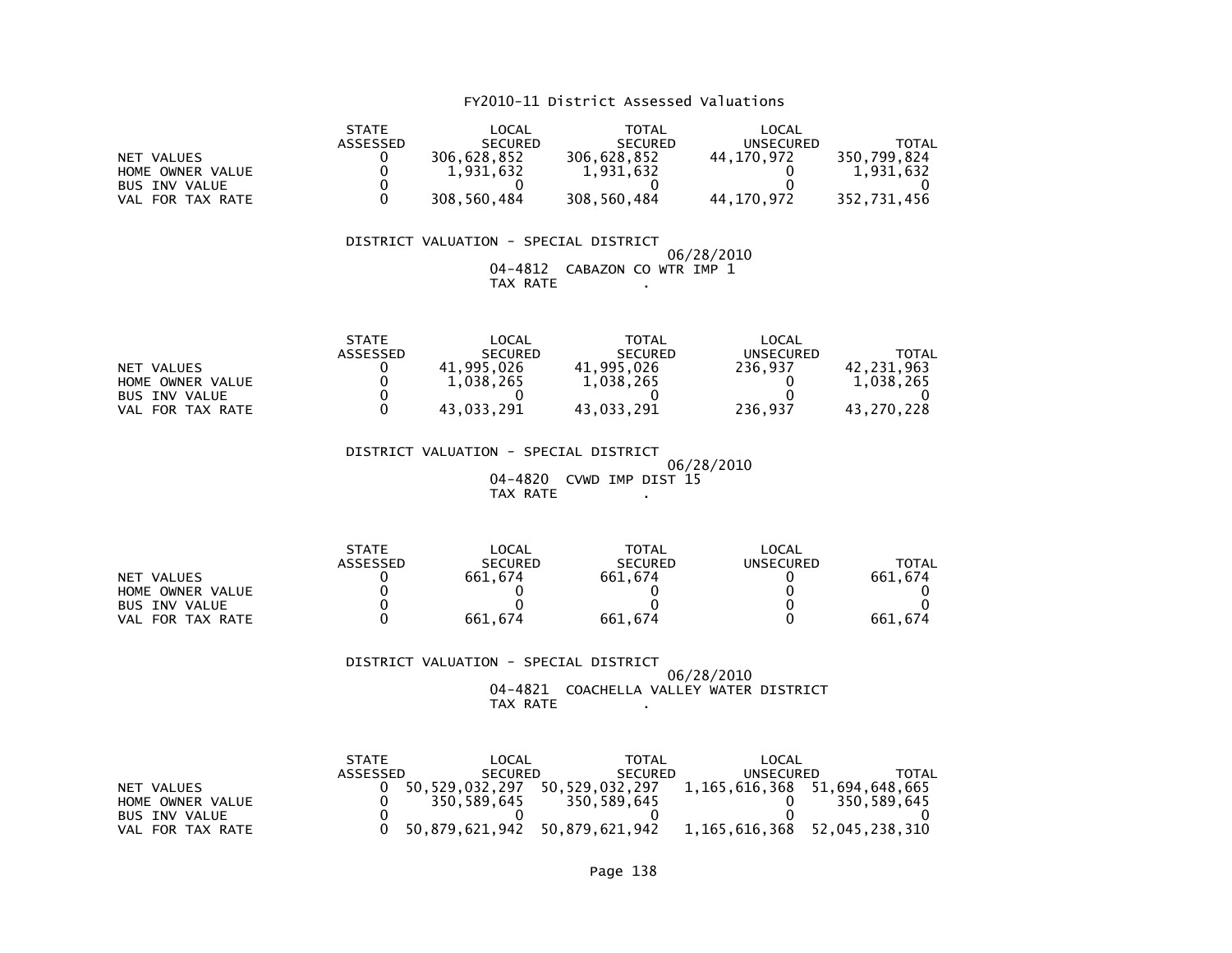#### FY2010-11 District Assessed Valuations DISTRICT VALUATION - SPECIAL DISTRICT 06/28/2010 04-4822 COACHELLA VAL WATER PSEUDOTAX RATE .

 STATE LOCAL TOTAL LOCAL**UNSECURED**  ASSESSED SECURED SECURED UNSECURED TOTAL179,563 NET VALUES<br>
HOME OWNER VALUE  $\begin{array}{cccc} 0 & 0 & 0 & 179,563 & 179,563 \\ 0 & 0 & 25,306 & 25,306 & 0 \end{array}$ 25,306 HOME OWNER VALUE 0 25,306 25,306 0 25,306 $\overline{\mathbf{0}}$ BUS INV VALUE 204,869 VAL FOR TAX RATE 0 204,869 204,869 0 204,869

DISTRICT VALUATION - SPECIAL DISTRICT

 06/28/201004-4830 CVWD IMP DIST 55

TAX RATE .

|                      | <b>STATE</b> | LOCAL          | TOTAL          | LOCAL       |               |
|----------------------|--------------|----------------|----------------|-------------|---------------|
|                      | ASSESSED     | <b>SECURED</b> | <b>SECURED</b> | UNSECURED   | TOTAL         |
| NET VALUES           |              | 8,867,252,721  | 8.867.252.721  | 122.805.782 | 8,990,058,503 |
| HOME OWNER VALUE     |              | 38,066,000     | 38,066,000     |             | 38,066,000    |
| <b>BUS INV VALUE</b> |              |                |                |             |               |
| VAL FOR TAX RATE     |              | 8.905.318.721  | 8.905.318.721  | 122.805.782 | 9.028.124.503 |

DISTRICT VALUATION - SPECIAL DISTRICT

 06/28/2010 04-4833 CVWD IMP DIST 53TAX RATE .

|                      | <b>STATE</b> | LOCAL          | TOTAL          | LOCAL       |               |
|----------------------|--------------|----------------|----------------|-------------|---------------|
|                      | ASSESSED     | <b>SECURED</b> | <b>SECURED</b> | UNSECURED   | TOTAL         |
| NET VALUES           |              | 9.677.278.683  | 9.677.278.683  | 192.849.972 | 9.870.128.655 |
| HOME OWNER VALUE     |              | 74.582.200     | 74.582.200     |             | 74.582.200    |
| <b>BUS INV VALUE</b> |              |                |                |             |               |
| VAL FOR TAX RATE     |              | 9.751.860.883  | 9,751,860,883  | 192.849.972 | 9.944.710.855 |

 DISTRICT VALUATION - SPECIAL DISTRICT 06/28/2010 04-4834 CVWD IMP DIST 54TAX RATE .

 STATE LOCAL TOTAL LOCALUNSECURED ASSESSED SECURED SECURED UNSECURED TOTALPage 139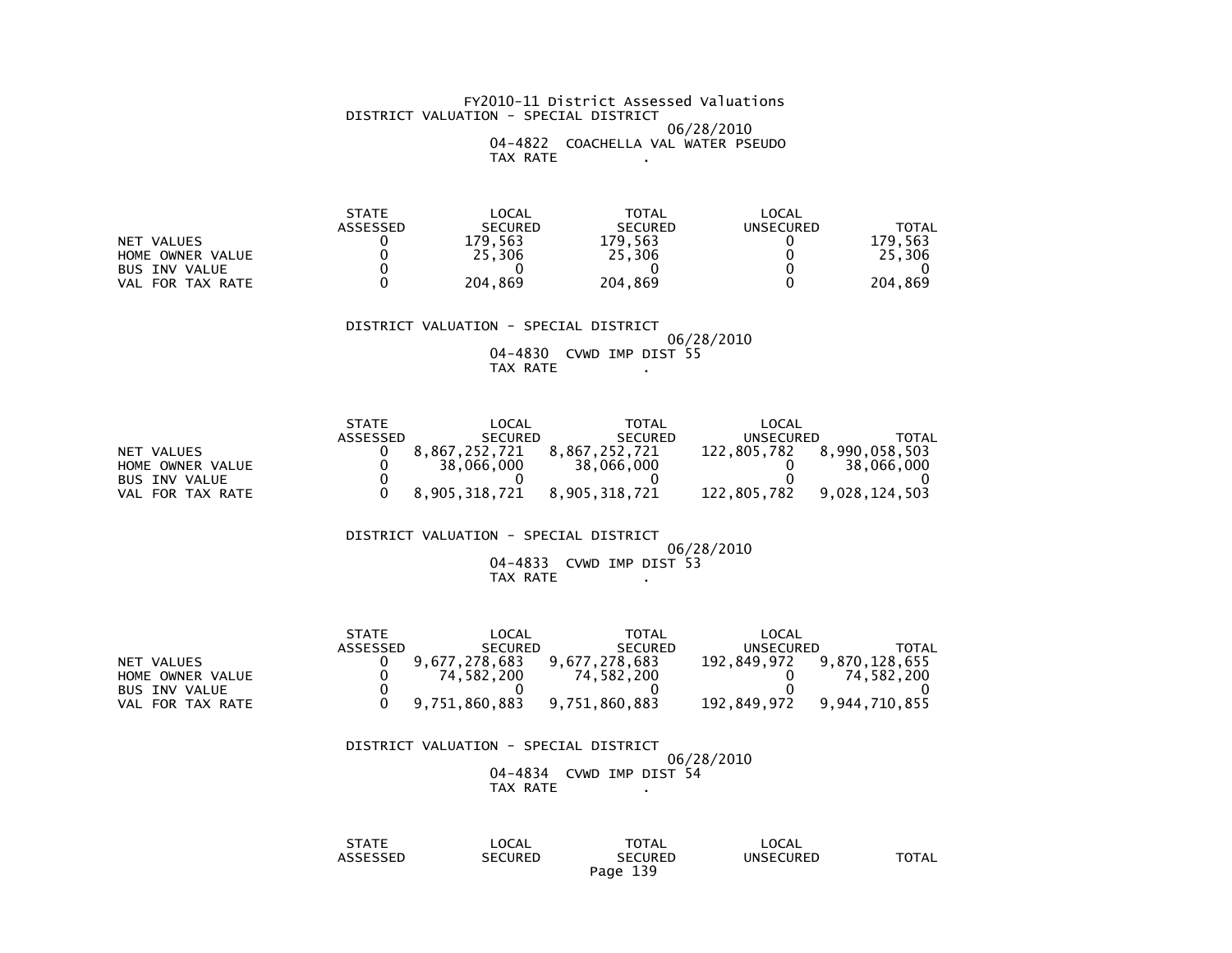|                  |               | FY2010-11 District Assessed Valuations |             |               |
|------------------|---------------|----------------------------------------|-------------|---------------|
| NET VALUES       | 6.786.721.544 | 6.786.721.544                          | 212.869.333 | 6.999.590.877 |
| HOME OWNER VALUE | 30.912.000    | 30.912.000                             |             | 30.912.000    |
| BUS INV VALUE    |               |                                        |             |               |
| VAL FOR TAX RATE | 6,817,633,544 | 6,817,633,544                          | 212,869,333 | 7,030,502,877 |

## DISTRICT VALUATION - SPECIAL DISTRICT

 06/28/201004-4836 CVWD IMP DIST 6

## $TAX RATE$  .

|                      | <b>STATE</b> | LOCAL          | TOTAL          | LOCAL            |               |
|----------------------|--------------|----------------|----------------|------------------|---------------|
|                      | ASSESSED     | <b>SECURED</b> | <b>SECURED</b> | <b>UNSECURED</b> | TOTAL         |
| NET VALUES           |              | 1,059,530,905  | 1,059,530,905  | .660.440         | 1,067,191,345 |
| HOME OWNER VALUE     |              | 2.637.600      | 2.637.600      |                  | 2.637.600     |
| <b>BUS INV VALUE</b> |              |                |                |                  |               |
| VAL FOR TAX RATE     |              | 1,062,168,505  | 1.062.168.505  | .660.440         | 1,069,828,945 |

#### DISTRICT VALUATION - SPECIAL DISTRICT06/28/2010

 04-4837 CVWD IMP DIST 7TAX RATE .

|                      | <b>STATE</b> | LOCAL          | TOTAL          | LOCAL     |              |
|----------------------|--------------|----------------|----------------|-----------|--------------|
|                      | ASSESSED     | <b>SECURED</b> | <b>SECURED</b> | UNSECURED | <b>TOTAL</b> |
| NET VALUES           |              | 399.455.559    | 399,455,559    | 6.675.690 | 406.131.249  |
| HOME OWNER VALUE     |              | 2,535,400      | 2,535,400      |           | 2,535,400    |
| <b>BUS INV VALUE</b> |              |                |                |           |              |
| FOR TAX RATE<br>VAL  |              | 401.990.959    | 401,990,959    | 6,675,690 | 408,666,649  |

#### DISTRICT VALUATION - SPECIAL DISTRICT06/28/2010

 04-4838 CVWD IMP DIST 8TAX RATE .

|                      | <b>STATE</b> | LOCAL          | <b>TOTAL</b>   | LOCAL     |             |
|----------------------|--------------|----------------|----------------|-----------|-------------|
|                      | ASSESSED     | <b>SECURED</b> | <b>SECURED</b> | UNSECURED | TOTAL       |
| NET VALUES           |              | 211,931,674    | 211,931,674    | 261.271   | 212.192.945 |
| HOME OWNER VALUE     |              | 2.860.200      | 2.860.200      |           | 2.860.200   |
| <b>BUS INV VALUE</b> |              |                |                |           |             |
| FOR TAX RATE<br>VAL  |              | 214.791.874    | 214.791.874    | 261.271   | 215,053,145 |

#### DISTRICT VALUATION - SPECIAL DISTRICT

 06/28/2010 04-4839 CVWD IMP DIST 9Page 140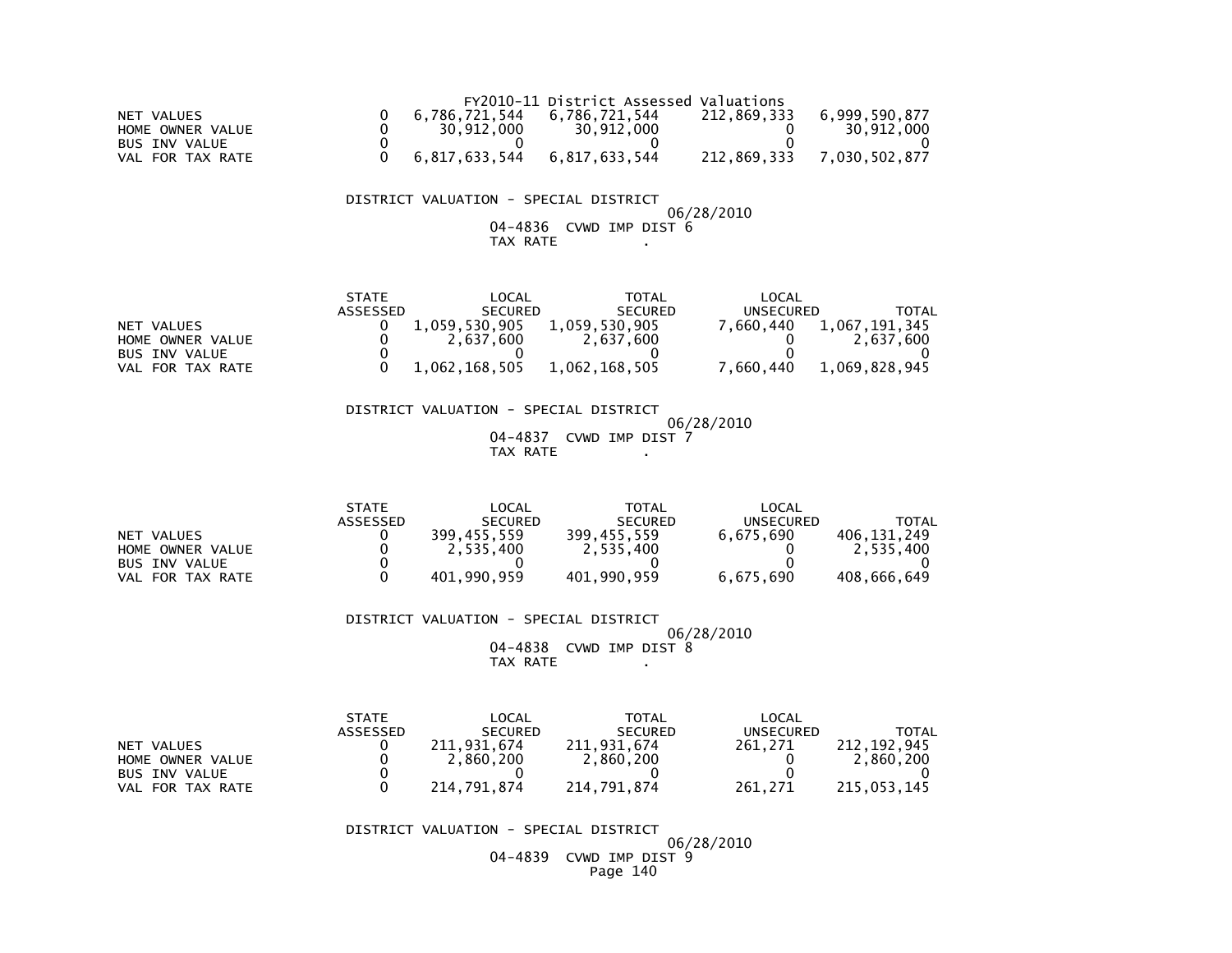## FY2010-11 District Assessed Valuations TAX RATE .

|                      | <b>STATE</b>    | LOCAL          | <b>TOTAL</b>   | LOCAL     |             |
|----------------------|-----------------|----------------|----------------|-----------|-------------|
|                      | <b>ASSESSED</b> | <b>SECURED</b> | <b>SECURED</b> | UNSECURED | TOTAL       |
| NET VALUES           |                 | 149.850.146    | 149.850.146    | 2.910.323 | 152.760.469 |
| HOME OWNER VALUE     |                 | 3.372.600      | 3.372.600      |           | 3.372.600   |
| <b>BUS INV VALUE</b> |                 |                |                |           |             |
| VAL FOR TAX RATE     |                 | 153.222.746    | 153.222.746    | 2.910.323 | 156.133.069 |

 DISTRICT VALUATION - SPECIAL DISTRICT 06/28/2010 04-4840 CVWD IMP DIST 57TAX RATE .

|                      | <b>STATE</b> | LOCAL          | <b>TOTAL</b>   | LOCAL      |             |
|----------------------|--------------|----------------|----------------|------------|-------------|
|                      | ASSESSED     | <b>SECURED</b> | <b>SECURED</b> | UNSECURED  | TOTAL       |
| NET VALUES           |              | 309.431.349    | 309,431,349    | 17.118.634 | 326,549,983 |
| HOME OWNER VALUE     |              | 1,321,600      | 1,321,600      |            | 1.321.600   |
| <b>BUS INV VALUE</b> |              |                |                |            |             |
| FOR TAX RATE<br>VAL  |              | 310,752,949    | 310,752,949    | 17.118.634 | 327,871,583 |

 DISTRICT VALUATION - SPECIAL DISTRICT $06/28/2010$  04-4841 CVWD IMP DIST 10TAX RATE .

|                      | <b>STATE</b> | LOCAL          | <b>TOTAL</b>   | LOCAL            |            |
|----------------------|--------------|----------------|----------------|------------------|------------|
|                      | ASSESSED     | <b>SECURED</b> | <b>SECURED</b> | <b>UNSECURED</b> | TOTAL      |
| NET VALUES           |              | 63.939.199     | 63.939.199     | 12.386           | 63.951.585 |
| HOME OWNER VALUE     |              | 1.167.713      | 1, 167, 713    |                  | 1.167.713  |
| <b>BUS INV VALUE</b> |              |                |                |                  |            |
| FOR TAX RATE<br>VAL  |              | 65,106,912     | 65.106.912     | 12,386           | 65.119.298 |

 DISTRICT VALUATION - SPECIAL DISTRICT 06/28/2010 04-4842 CVWD IMP DIST 17TAX RATE .

|                      | <b>STATE</b> | LOCAL          | <b>TOTAL</b>   | <b>LOCAL</b>     |              |
|----------------------|--------------|----------------|----------------|------------------|--------------|
|                      | ASSESSED     | <b>SECURED</b> | <b>SECURED</b> | <b>UNSECURED</b> | <b>TOTAL</b> |
| NET VALUES           |              | 3.970.727      | 3.970.727      | 5,000            | 3.975.727    |
| HOME OWNER VALUE     |              | 49,000         | 49,000         |                  | 49,000       |
| <b>BUS INV VALUE</b> |              |                |                |                  |              |
|                      |              |                | Page 141       |                  |              |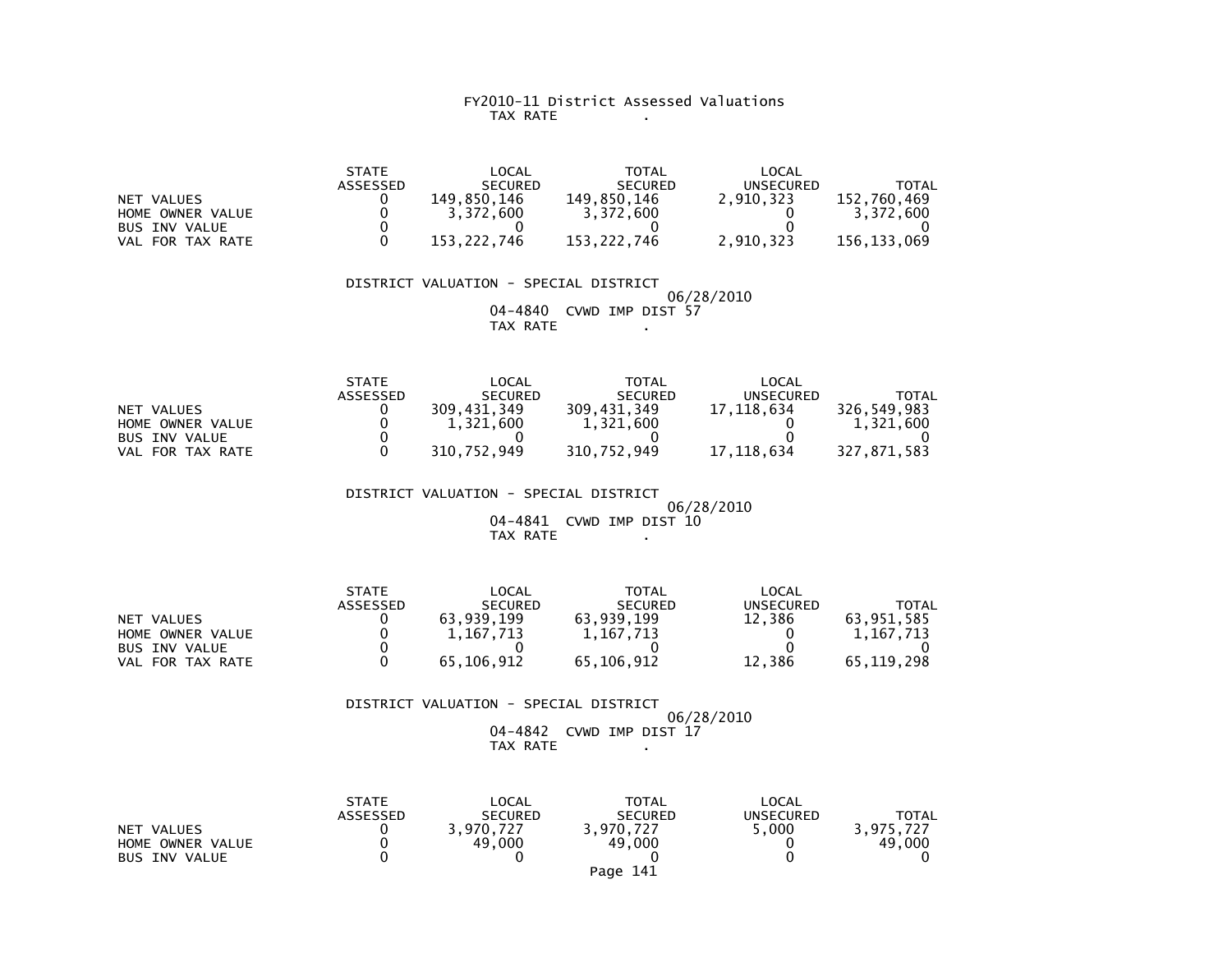DISTRICT VALUATION - SPECIAL DISTRICT 06/28/2010 04-4844 CVWD IMP DIST 13TAX RATE .

VAL FOR TAX RATE

|                      | <b>STATE</b> | LOCAL          | TOTAL          | LOCAL     |              |
|----------------------|--------------|----------------|----------------|-----------|--------------|
|                      | ASSESSED     | <b>SECURED</b> | <b>SECURED</b> | UNSECURED | <b>TOTAL</b> |
| NET VALUES           |              | 10.618.089     | 10.618.089     |           | 10.618.089   |
| HOME OWNER VALUE     |              | 168,000        | 168,000        |           | 168,000      |
| <b>BUS INV VALUE</b> |              |                |                |           |              |
| FOR TAX RATE<br>VAL  |              | 10.786.089     | 10,786,089     |           | 10,786,089   |

#### DISTRICT VALUATION - SPECIAL DISTRICT

 06/28/2010 04-4845 CVWD IMP DIST 16TAX RATE .

|                      | <b>STATE</b> | LOCAL          | <b>TOTAL</b>      | LOCAL         |               |
|----------------------|--------------|----------------|-------------------|---------------|---------------|
|                      | ASSESSED     | <b>SECURED</b> | <b>SECURED</b>    | UNSECURED     | TOTAL         |
| NET VALUES           |              | .941.443.491   | 941.<br>. 443.491 | 181.145.317   | 8,122,588,808 |
| HOME OWNER VALUE     |              | 48,371,400     | 48.371.400        |               | 48.371.400    |
| <b>BUS INV VALUE</b> |              |                |                   |               |               |
| FOR TAX RATE<br>VAL. |              | ,989,814,891   | ,989,814,891      | 181, 145, 317 | 8,170,960,208 |

 DISTRICT VALUATION - SPECIAL DISTRICT 06/28/2010 04-4846 CVWD IMP DIST 70TAX RATE .

 STATE LOCAL TOTAL LOCAL ASSESSED SECURED SECURED UNSECURED TOTAL142, 777, 121 7, 661, 804, 679 NET VALUES 0 7,519,027,558 7,519,027,558 142,777,121 7,661,804,679 $0 \t 51,030,000$  HOME OWNER VALUE 0 51,030,000 51,030,000 0 51,030,000 $\overline{0}$ BUS INV VALUE  $\begin{array}{ccccccc} 0 & 0 & 0 & 0 & 0 \end{array}$ VAL FOR TAX RATE 0 7,570,057,558 7,570,057,558 142,777,121 7,712,834,679

> DISTRICT VALUATION - SPECIAL DISTRICT 06/28/2010 04-4847 CVWD IMP DIST 80TAX RATE .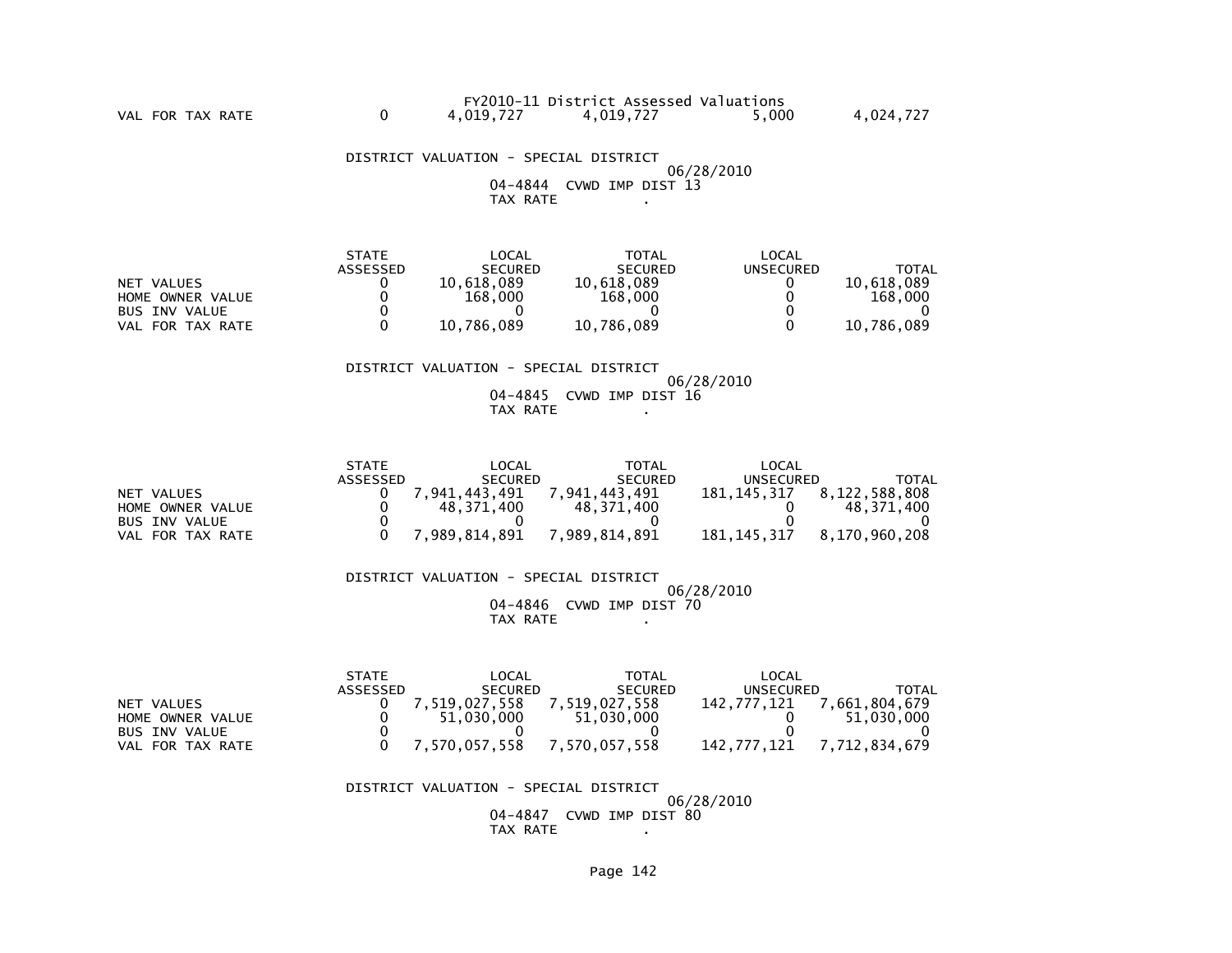## FY2010-11 District Assessed Valuations

|                      | <b>STATE</b> | LOCAL          | TOTAL                         | LOCAL     |                            |
|----------------------|--------------|----------------|-------------------------------|-----------|----------------------------|
|                      | ASSESSED     | <b>SECURED</b> | <b>SECURED</b>                | UNSECURED | TOTAL                      |
| NET VALUES           |              | 15,835,695,704 | 15.835.695.704                |           | 375,633,958 16,211,329,662 |
| HOME OWNER VALUE     |              | 108.606.715    | 108,606,715                   |           | 108,606,715                |
| <b>BUS INV VALUE</b> |              |                |                               |           |                            |
| VAL FOR TAX RATE     |              |                | 15.944.302.419 15.944.302.419 |           | 375,633,958 16,319,936,377 |

#### DISTRICT VALUATION - SPECIAL DISTRICT $06/28/2010$  04-4849 CVWD IMP DIST 50TAX RATE .

|                      | <b>STATE</b> | _OCAL          | TOTAL          | LOCAL            |            |
|----------------------|--------------|----------------|----------------|------------------|------------|
|                      | ASSESSED     | <b>SECURED</b> | <b>SECURED</b> | <b>UNSECURED</b> | TOTAL      |
| NET VALUES           |              | 11,523,090     | 11,523,090     | 122.070          | 11,645,160 |
| HOME OWNER VALUE     |              | 84.000         | 84.000         |                  | 84,000     |
| <b>BUS INV VALUE</b> |              |                |                |                  |            |
| FOR TAX RATE<br>VAL  |              | 11,607,090     | 11,607,090     | 122.070          | 11,729,160 |

 DISTRICT VALUATION - SPECIAL DISTRICT 06/28/2010 04-4850 MISSION SPRINGS WATER IMP 101TAX RATE .

|                      | <b>STATE</b>    | LOCAL          | <b>TOTAL</b>   | LOCAL     |             |
|----------------------|-----------------|----------------|----------------|-----------|-------------|
|                      | <b>ASSESSED</b> | <b>SECURED</b> | <b>SECURED</b> | UNSECURED | TOTAL       |
| NET VALUES           |                 | 603.445.294    | 603.445.294    | 8.441.332 | 611.886.626 |
| HOME OWNER VALUE     |                 | 11,695,600     | 11,695,600     |           | 11,695,600  |
| <b>BUS INV VALUE</b> |                 |                |                |           |             |
| FOR TAX RATE<br>VAL  |                 | 615, 140, 894  | 615,140,894    | 8,441,332 | 623,582,226 |

 DISTRICT VALUATION - SPECIAL DISTRICT 06/28/2010 04-4851 MISSION SPRINGS WATER DISTRICTTAX RATE .

|                      | <b>STATE</b> | LOCAL          | <b>TOTAL</b>   | LOCAL       |               |
|----------------------|--------------|----------------|----------------|-------------|---------------|
|                      | ASSESSED     | <b>SECURED</b> | <b>SECURED</b> | UNSECURED   | TOTAL         |
| VALUES<br><b>NET</b> |              | 1.851.412.496  | L.851.412.496  | 295.828.036 | 2.147.240.532 |
| HOME OWNER VALUE     |              | 32.856.145     | 32.856.145     |             | 32.856.145    |
| <b>BUS INV VALUE</b> |              |                |                |             |               |
| FOR TAX RATE<br>VAL  |              | 1,884,268,641  | 1,884,268,641  | 295.828.036 | 2,180,096,677 |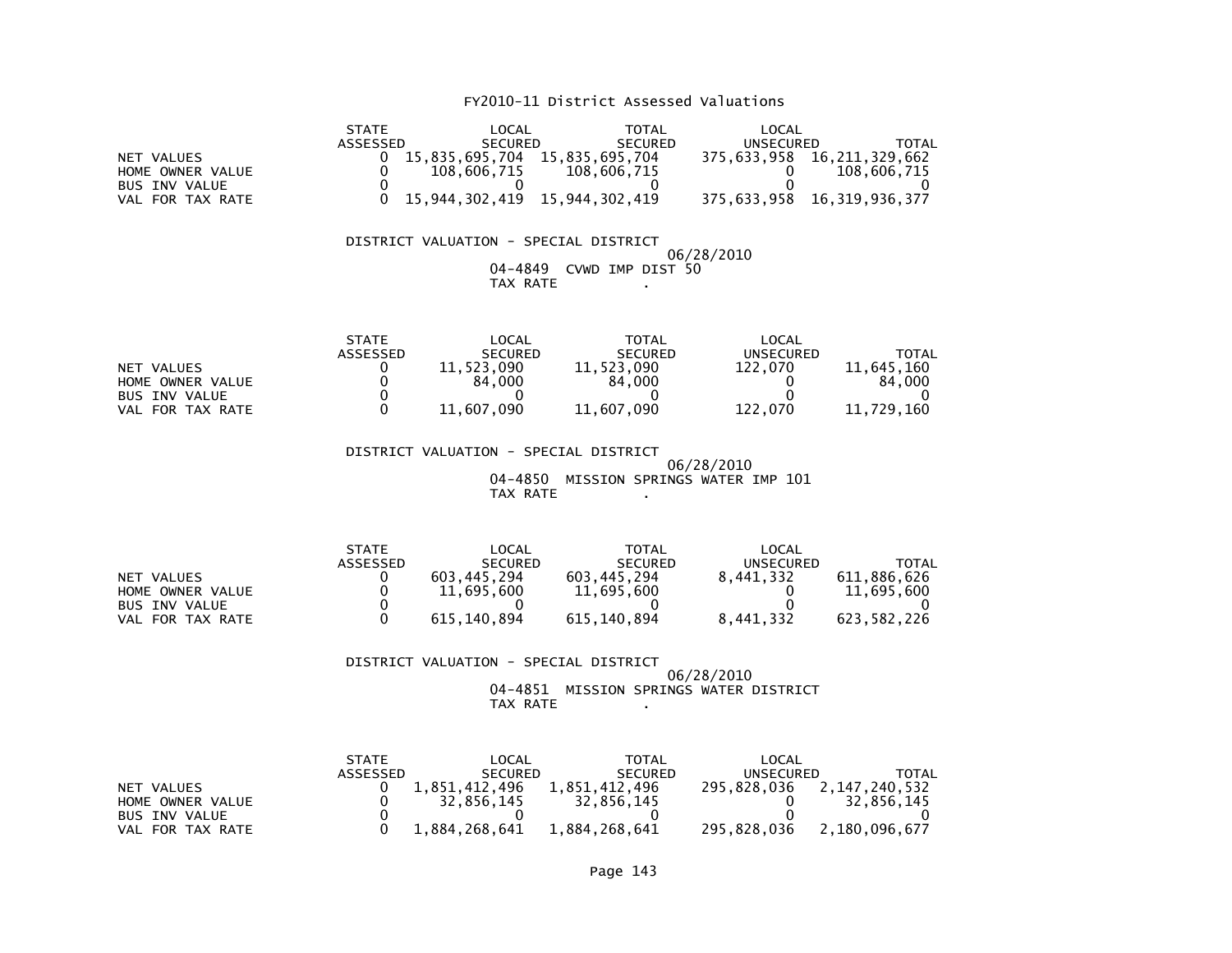#### FY2010-11 District Assessed Valuations DISTRICT VALUATION - SPECIAL DISTRICT 06/28/2010 04-4852 MISSION SPRINGS IMP ATAX RATE .

|                      | <b>STATE</b> | _OCAL          | <b>TOTAL</b>   | LOCAL     |              |
|----------------------|--------------|----------------|----------------|-----------|--------------|
|                      | ASSESSED     | <b>SECURED</b> | <b>SECURED</b> | UNSECURED | <b>TOTAL</b> |
| VALUES<br>NET        |              | 12,059,586     | 12,059,586     | 2,798,891 | 14.858.477   |
| HOME OWNER VALUE     |              |                |                |           |              |
| <b>BUS INV VALUE</b> |              |                |                |           |              |
| FOR TAX RATE<br>VAL  |              | 12,059,586     | 12,059,586     | 2,798,891 | 14.858.477   |

 DISTRICT VALUATION - SPECIAL DISTRICT 06/28/2010 04-4853 MISSION SPRINGS IMP BTAX RATE .

|                      | <b>STATE</b> | LOCAL          | <b>TOTAL</b>   | LOCAL      |             |
|----------------------|--------------|----------------|----------------|------------|-------------|
|                      | ASSESSED     | <b>SECURED</b> | <b>SECURED</b> | UNSECURED  | TOTAL       |
| NET VALUES           |              | 155.080.054    | 155,080,054    | 33,386,355 | 188.466.409 |
| HOME OWNER VALUE     |              | 413,000        | 413,000        |            | 413.000     |
| <b>BUS INV VALUE</b> |              |                |                |            |             |
| FOR TAX RATE<br>VAL  |              | 155.493.054    | 155.493.054    | 33,386,355 | 188,879,409 |

DISTRICT VALUATION - SPECIAL DISTRICT

#### 06/28/2010 04-4854 MISSION SPRINGS IMP CTAX RATE .

|                      | <b>STATE</b> | LOCAL          | TOTAL          | LOCAL      |              |
|----------------------|--------------|----------------|----------------|------------|--------------|
|                      | ASSESSED     | <b>SECURED</b> | <b>SECURED</b> | UNSECURED  | <b>TOTAL</b> |
| NET VALUES           |              | 880.865        | 880.865        | 36.981.322 | 37.862.187   |
| HOME OWNER VALUE     |              |                |                |            |              |
| <b>BUS INV VALUE</b> |              |                |                |            |              |
| FOR TAX RATE<br>VAL  |              | 880.865        | 880.865        | 36.981.322 | 37.862.187   |

## DISTRICT VALUATION - SPECIAL DISTRICT

 06/28/2010 04-4855 MISSION SPRINGS IMP 1TAX RATE .

| STATE                         | LOCAL          | TOTAL       | LOCAL            |              |
|-------------------------------|----------------|-------------|------------------|--------------|
| $\cdot$ occasion<br>SSEL<br>. | <b>SECURED</b> | SECURED     | <b>UNSECURED</b> | <b>TOTAL</b> |
|                               |                | 144<br>Paqe |                  |              |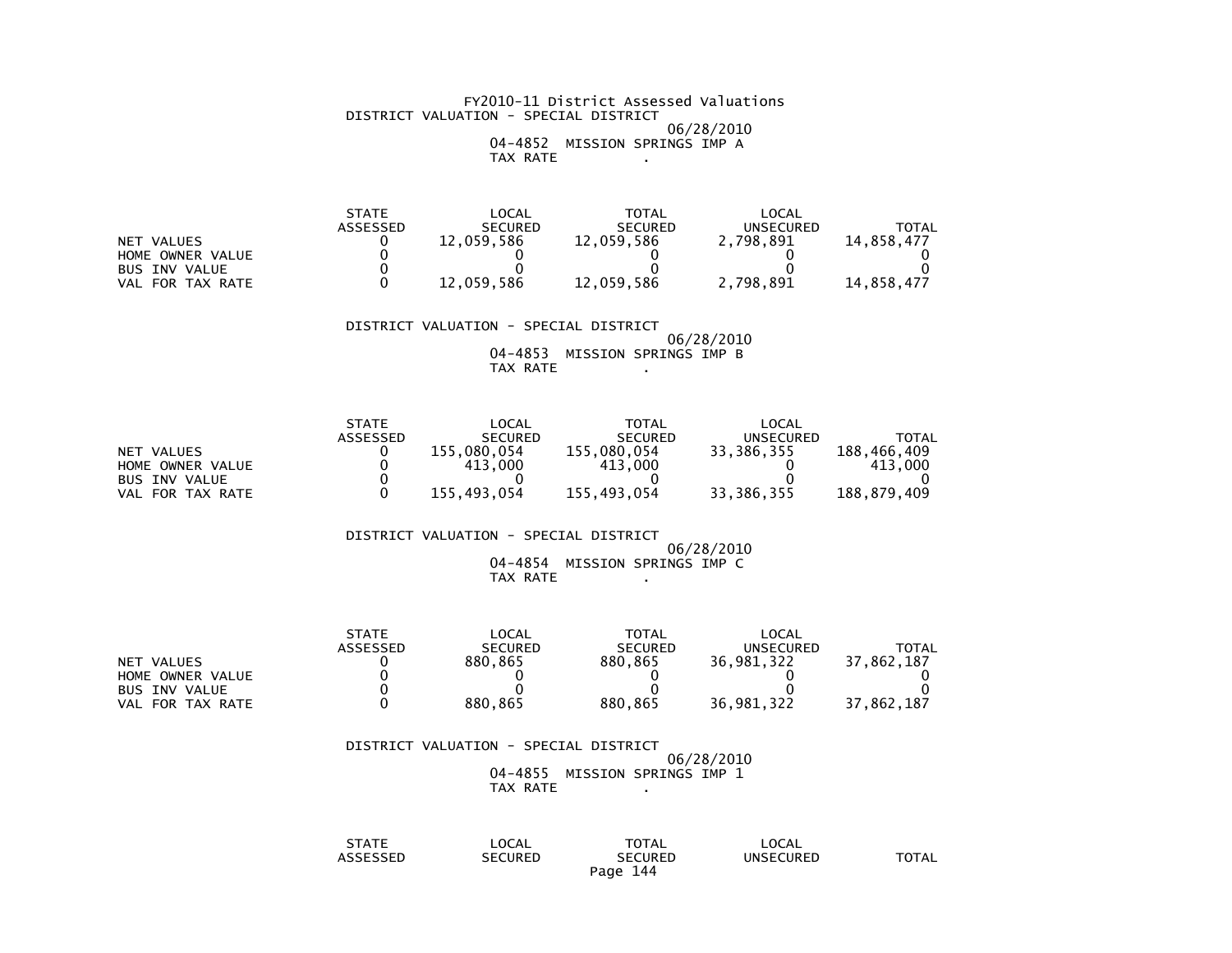|                     |             | FY2010-11 District Assessed Valuations |           |             |
|---------------------|-------------|----------------------------------------|-----------|-------------|
| NET VALUES          | 615.381.744 | 615.381.744                            | 5.541.601 | 620,923,345 |
| HOME OWNER VALUE    | 14.054.453  | 14.054.453                             |           | 14.054.453  |
| BUS INV VALUE       |             |                                        |           |             |
| FOR TAX RATE<br>VAL | 629,436,197 | 629,436,197                            | 5,541,601 | 634,977,798 |

#### 06/28/2010 04-4856 MISSION SPRINGS IMP 2TAX RATE .

|                      | <b>STATE</b> | LOCAL          | TOTAL          | LOCAL            |              |
|----------------------|--------------|----------------|----------------|------------------|--------------|
|                      | ASSESSED     | <b>SECURED</b> | <b>SECURED</b> | <b>UNSECURED</b> | <b>TOTAL</b> |
| NET VALUES           |              | 3,534,623      | 3,534,623      | 8,962,459        | . 497.082    |
| HOME OWNER VALUE     |              | 35,000         | 35,000         |                  | 35,000       |
| <b>BUS INV VALUE</b> |              |                |                |                  |              |
| FOR TAX RATE<br>VAL  |              | 3,569,623      | 3,569,623      | 8,962,459        | 12,532,082   |

# DISTRICT VALUATION - SPECIAL DISTRICT

#### 06/28/2010 04-4861 EAST BLYTHE COUNTY WATERTAX RATE .

|                      | <b>STATE</b> | _OCAL          | TOTAL          | LOCAL            |            |
|----------------------|--------------|----------------|----------------|------------------|------------|
|                      | ASSESSED     | <b>SECURED</b> | <b>SECURED</b> | <b>UNSECURED</b> | TOTAL      |
| NET VALUES           |              | 33.336.745     | 33.336.745     | 652.154          | 33.988.899 |
| HOME OWNER VALUE     |              | 630,000        | 630,000        |                  | 630,000    |
| <b>BUS INV VALUE</b> |              |                |                |                  |            |
| FOR TAX RATE<br>VAL  |              | 33,966,745     | 33,966,745     | 652,154          | 34,618,899 |

#### DISTRICT VALUATION - SPECIAL DISTRICT 06/28/2010 04-4866 MISSION SPRINGS IMP GTAX RATE .

 STATE LOCAL TOTAL LOCAL ASSESSED SECURED SECURED UNSECURED TOTAL11,845,673 1,165,500,771 NET VALUES 0 1,153,655,098 1,153,655,098 25,179,006 HOME OWNER VALUE 0 25,179,006 25,179,006 0 25,179,006 $\overline{0}$  BUS INV VALUE 0 0 0 0 011,845,673 1,190,679,777 VAL FOR TAX RATE 0 1,178,834,104 1,178,834,104

#### DISTRICT VALUATION - SPECIAL DISTRICT

#### 06/28/2010 04-4867 MISSION SPRINGS IMP EPage 145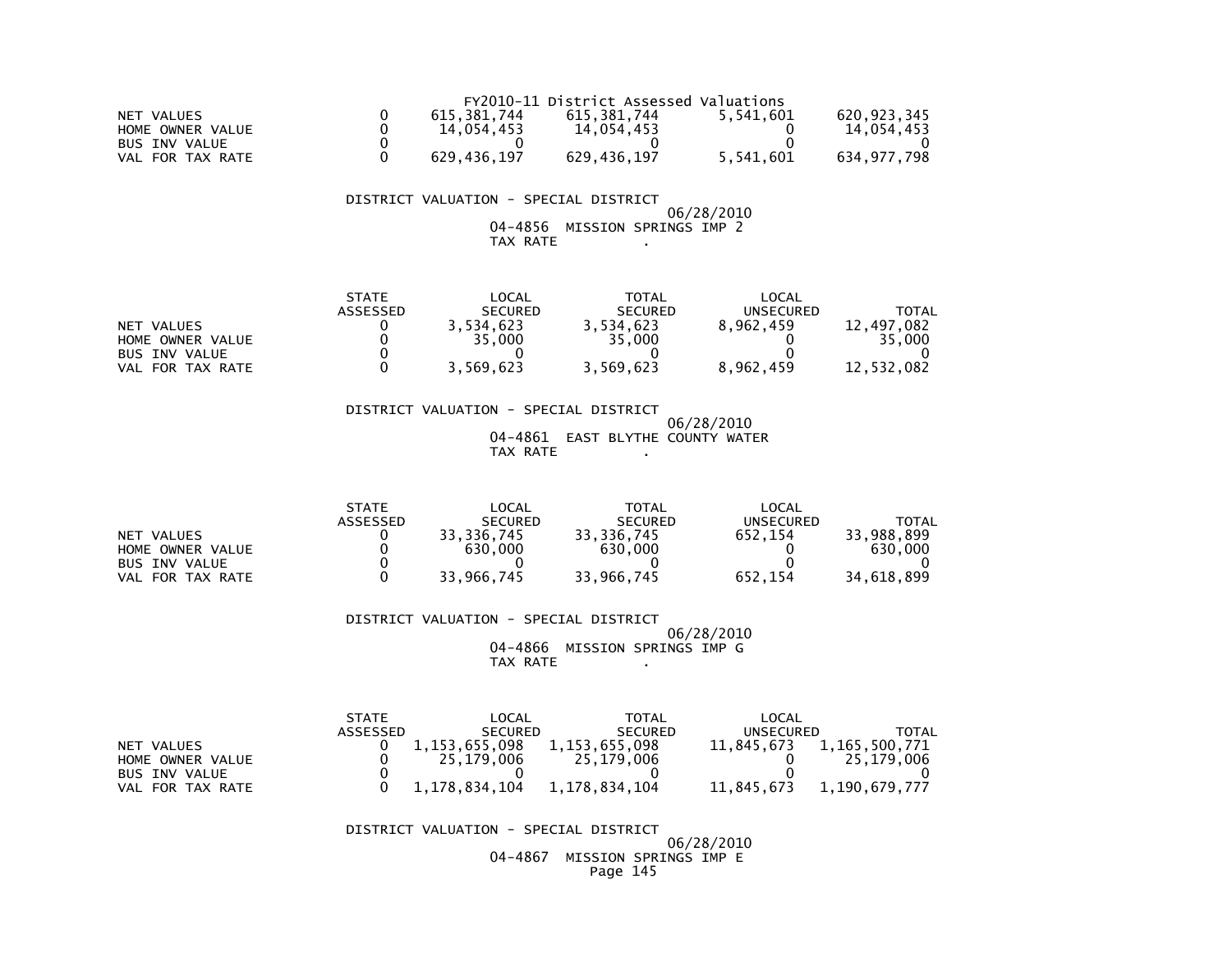#### FY2010-11 District Assessed Valuations TAX RATE .

|                      | <b>STATE</b> | LOCAL          | <b>TOTAL</b>   | LOCAL            |            |
|----------------------|--------------|----------------|----------------|------------------|------------|
|                      | ASSESSED     | <b>SECURED</b> | <b>SECURED</b> | <b>UNSECURED</b> | TOTAL      |
| VALUES<br><b>NET</b> |              | 506.271        | 41.506.271     | 18.257           | 41.524.528 |
| HOME OWNER VALUE     |              | 964.600        | 964,600        |                  | 964.600    |
| <b>BUS INV VALUE</b> |              |                |                |                  |            |
| FOR TAX RATE<br>VAL  |              | 42.470.871     | 42.470.871     | 18.257           | 42.489.128 |

 DISTRICT VALUATION - SPECIAL DISTRICT 06/28/2010 04-4868 MISSION SPRINGS IMP FTAX RATE .

|                      | <b>STATE</b> | LOCAL          | TOTAL          | LOCAL      |             |
|----------------------|--------------|----------------|----------------|------------|-------------|
|                      | ASSESSED     | <b>SECURED</b> | <b>SECURED</b> | UNSECURED  | TOTAL       |
| NET VALUES           |              | 128.872.460    | 128.872.460    | 40.460.028 | 169.332.488 |
| HOME OWNER VALUE     |              | 1,949,556      | 1,949,556      |            | 1.949.556   |
| <b>BUS INV VALUE</b> |              |                |                |            |             |
| FOR TAX RATE<br>VAL  |              | 130,822,016    | 130,822,016    | 40,460,028 | 171,282,044 |

 DISTRICT VALUATION - SPECIAL DISTRICT $06/28/2010$ 04-4869 MISSION SPRINGS IMP S

TAX RATE .

|                      | <b>STATE</b> | LOCAL            | <b>TOTAL</b>   | LOCAL      |               |
|----------------------|--------------|------------------|----------------|------------|---------------|
|                      | ASSESSED     | <b>SECURED</b>   | <b>SECURED</b> | UNSECURED  | TOTAL         |
| NET VALUES           |              | 1, 112, 091, 825 | 1,112,091,825  | 28.146.734 | 1,140,238,559 |
| HOME OWNER VALUE     |              | 22.709.400       | 22.709.400     |            | 22.709.400    |
| <b>BUS INV VALUE</b> |              |                  |                |            |               |
| FOR TAX RATE<br>VAL  |              | 1.134.801.225    | 1,134,801,225  | 28.146.734 | 1.162.947.959 |

 DISTRICT VALUATION - SPECIAL DISTRICT 06/28/201004-4871 IDYLLWILD COUNTY WATER

TAX RATE .

|                                                        | <b>STATE</b><br>ASSESSED | LOCAL<br><b>SECURED</b>  | TOTAL<br><b>SECURED</b>  | LOCAL<br><b>UNSECURED</b> | TOTAL                    |
|--------------------------------------------------------|--------------------------|--------------------------|--------------------------|---------------------------|--------------------------|
| NET VALUES<br>HOME OWNER VALUE<br><b>BUS INV VALUE</b> |                          | 324,065,082<br>2,888,200 | 324,065,082<br>2,888,200 | 5.195.441                 | 329.260.523<br>2,888,200 |
|                                                        |                          |                          | Page 146                 |                           |                          |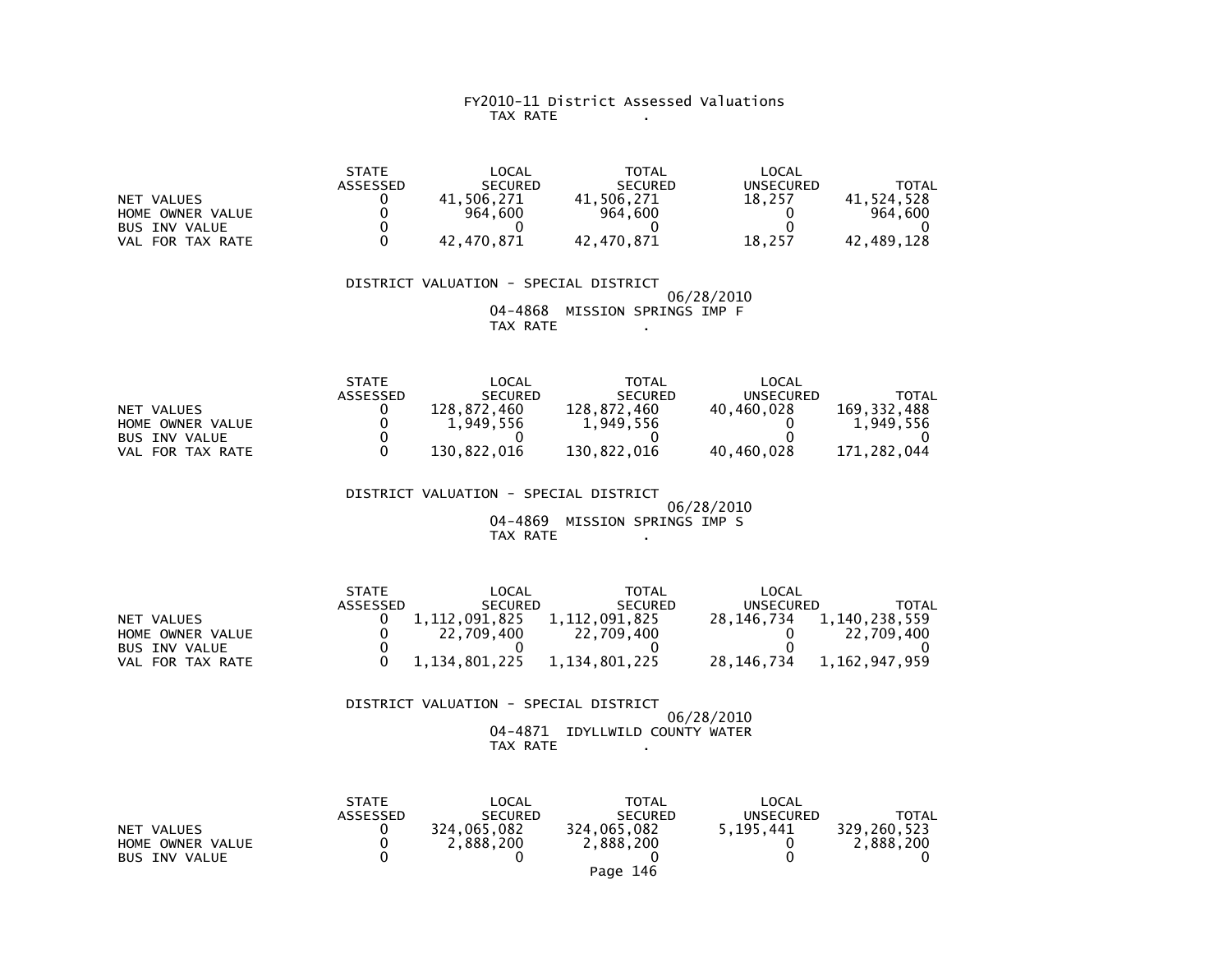#### DISTRICT VALUATION - SPECIAL DISTRICT 06/28/2010 04-4872 IDYLLWILD COUNTY WATER IMP 1TAX RATE .

|                      | <b>STATE</b> | $\mathsf{LOCAL}$ | TOTAL          | LOCAL     |             |
|----------------------|--------------|------------------|----------------|-----------|-------------|
|                      | ASSESSED     | <b>SECURED</b>   | <b>SECURED</b> | UNSECURED | TOTAL       |
| NET VALUES           |              | 129.037.235      | 129.037.235    | 4.472.734 | 133,509,969 |
| HOME OWNER VALUE     |              | 1,055,600        | 1,055,600      |           | 1,055,600   |
| <b>BUS INV VALUE</b> |              |                  |                |           |             |
| VAL FOR TAX RATE     |              | 130.092.835      | 130.092.835    | 4.472.734 | 134.565.569 |

#### DISTRICT VALUATION - SPECIAL DISTRICT

 06/28/2010 04-4875 HOME GARDENS CO WATERTAX RATE .

|                      | <b>STATE</b> | _OCAL          | TOTAL          | LOCAL            |             |
|----------------------|--------------|----------------|----------------|------------------|-------------|
|                      | ASSESSED     | <b>SECURED</b> | <b>SECURED</b> | <b>UNSECURED</b> | TOTAL       |
| NET VALUES           |              | 97,071,858     | 97,071,858     | 1.322.675        | 98.394.533  |
| HOME OWNER VALUE     |              | 2.370.200      | 2,370,200      |                  | 2.370.200   |
| <b>BUS INV VALUE</b> |              |                |                |                  |             |
| FOR TAX RATE<br>VAL  |              | 99,442,058     | 99,442,058     | 1,322,675        | 100,764,733 |

 DISTRICT VALUATION - SPECIAL DISTRICT 06/28/2010 04-4882 CHIRIACO SUMMIT COUNTY WATERTAX RATE .

|                      | <b>STATE</b> | $\mathsf{LOCAL}$ | <b>TOTAL</b>   | LOCAL     |           |
|----------------------|--------------|------------------|----------------|-----------|-----------|
|                      | ASSESSED     | <b>SECURED</b>   | <b>SECURED</b> | UNSECURED | TOTAL     |
| NET VALUES           |              | 3,341,657        | 3,341,657      | 130,116   | 3.471.773 |
| HOME OWNER VALUE     |              |                  |                |           |           |
| <b>BUS INV VALUE</b> |              |                  |                |           |           |
| FOR TAX RATE<br>VAL  |              | 3,341,657        | 3,341,657      | 130,116   | 3,471,773 |

 DISTRICT VALUATION - SPECIAL DISTRICT 06/28/2010 04-4889 CVWD WTR ASMT #65TAX RATE .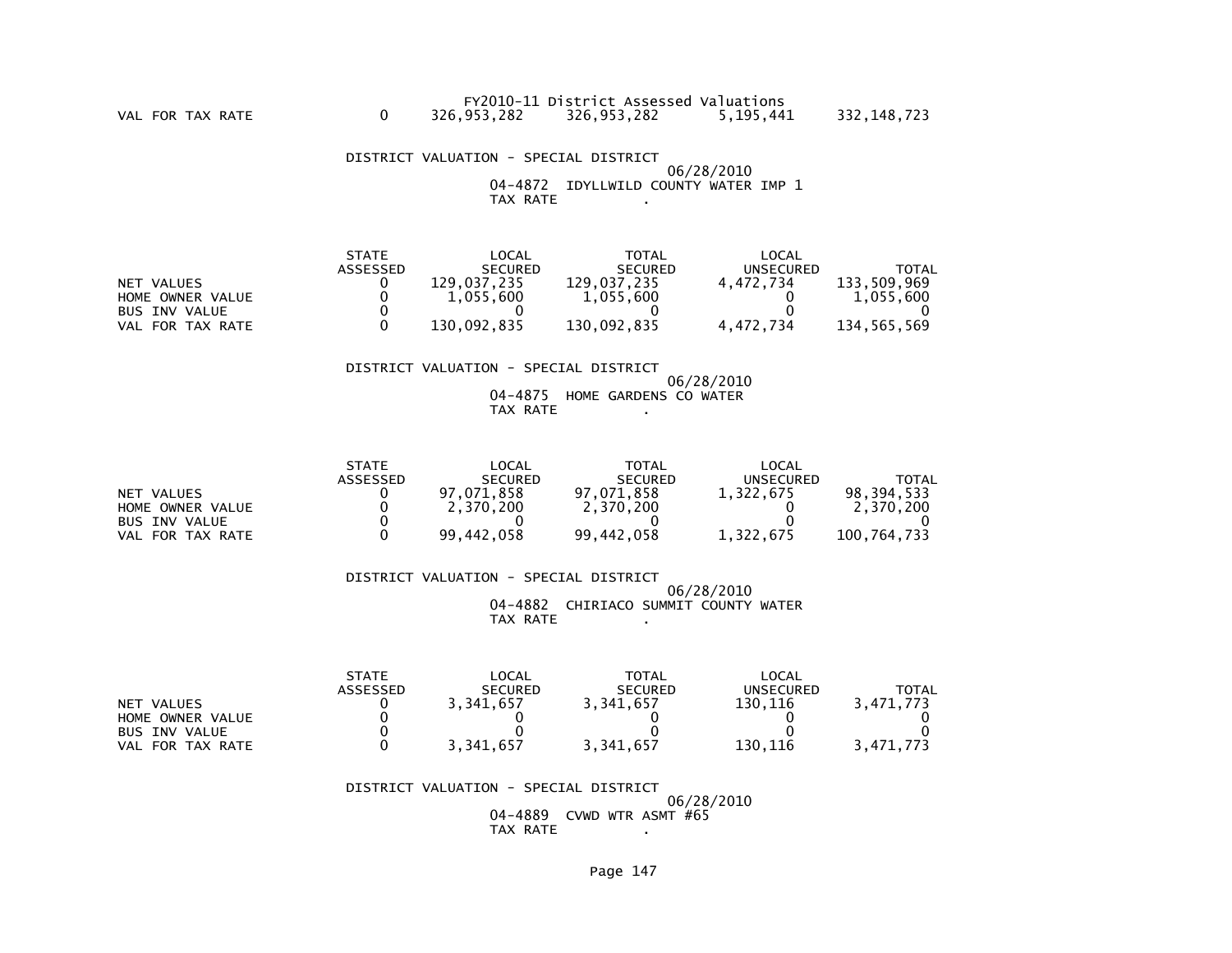|                      | <b>STATE</b> | LOCAL          | <b>TOTAL</b>   | LOCAL            |            |
|----------------------|--------------|----------------|----------------|------------------|------------|
|                      | ASSESSED     | <b>SECURED</b> | <b>SECURED</b> | <b>UNSECURED</b> | TOTAL      |
| NET VALUES           |              | 68,210,408     | 68,210,408     | 12, 143, 562     | 80.353.970 |
| HOME OWNER VALUE     |              |                |                |                  |            |
| <b>BUS INV VALUE</b> |              |                |                |                  |            |
| FOR TAX RATE<br>VAL  |              | 68,210,408     | 68,210,408     | 12, 143, 562     | 80,353,970 |

#### DISTRICT VALUATION - SPECIAL DISTRICT 06/28/2010 04-4891 PINE COVE COUNTY WATERTAX RATE .

|                      | <b>STATE</b>    | LOCAL          | TOTAL          | LOCAL     |             |
|----------------------|-----------------|----------------|----------------|-----------|-------------|
|                      | <b>ASSESSED</b> | <b>SECURED</b> | <b>SECURED</b> | UNSECURED | TOTAL       |
| NET VALUES           |                 | 187.718.201    | 187.718.201    | 307.558   | 188.025.759 |
| HOME OWNER VALUE     |                 | 1.633.564      | 1,633,564      |           | 1.633.564   |
| <b>BUS INV VALUE</b> |                 |                |                |           |             |
| VAL FOR TAX RATE     |                 | 189.351.765    | 189,351,765    | 307.558   | 189.659.323 |

 DISTRICT VALUATION - SPECIAL DISTRICT 06/28/2010 04-4892 PINYON PINES COUNTY WATERTAX RATE .

|                      | <b>STATE</b> | LOCAL          | <b>TOTAL</b>   | LOCAL            |            |
|----------------------|--------------|----------------|----------------|------------------|------------|
|                      | ASSESSED     | <b>SECURED</b> | <b>SECURED</b> | <b>UNSECURED</b> | TOTAL      |
| NET VALUES           |              | 9.915.409      | 9.915.409      |                  | 9.915.409  |
| HOME OWNER VALUE     |              | 280.000        | 280,000        |                  | 280,000    |
| <b>BUS INV VALUE</b> |              |                |                |                  |            |
| FOR TAX RATE<br>VAL  |              | 10.195.409     | 10, 195, 409   |                  | 10,195,409 |

 DISTRICT VALUATION - SPECIAL DISTRICT 06/28/2010 04-4893 WEST VALLEY WATERTAX RATE .

|                      | <b>STATE</b>    | LOCAL          | TOTAL          | LOCAL      |             |
|----------------------|-----------------|----------------|----------------|------------|-------------|
|                      | <b>ASSESSED</b> | <b>SECURED</b> | <b>SECURED</b> | UNSECURED  | TOTAL       |
| NET VALUES           |                 | 102.343.436    | 102, 343, 436  | 20.516.217 | 122,859,653 |
| HOME OWNER VALUE     |                 | 462,000        | 462,000        |            | 462,000     |
| <b>BUS INV VALUE</b> |                 |                |                |            |             |
| FOR TAX RATE<br>VAL  |                 | 102,805,436    | 102,805,436    | 20,516,217 | 123,321,653 |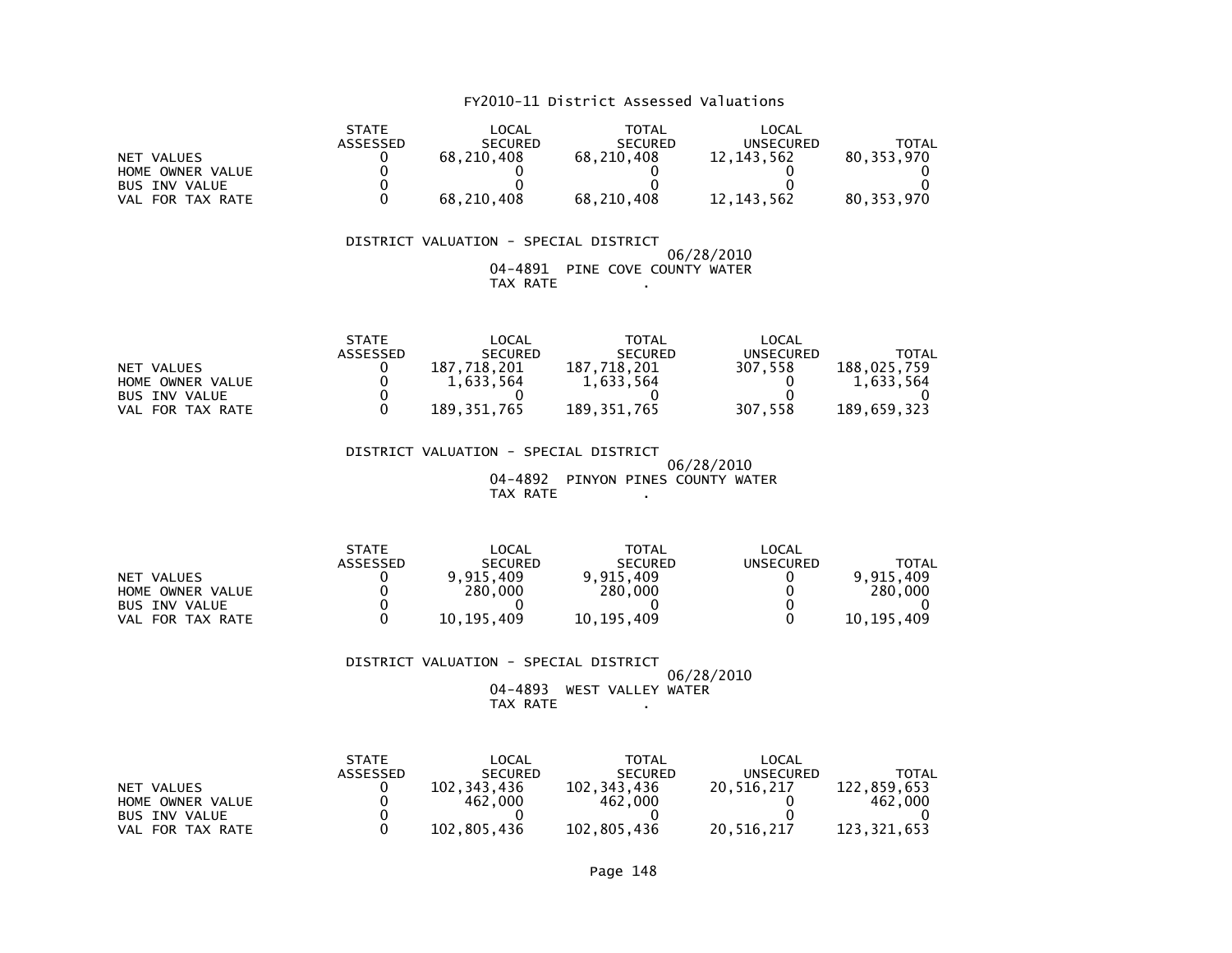#### FY2010-11 District Assessed Valuations DISTRICT VALUATION - SPECIAL DISTRICT 06/28/2010 04-4896 YUCAIPA VALLEY COUNTY WATERTAX RATE .

|                      | STATE    | _OCAL          | TOTAL          | LOCAL            |             |
|----------------------|----------|----------------|----------------|------------------|-------------|
|                      | ASSESSED | <b>SECURED</b> | <b>SECURED</b> | <b>UNSECURED</b> | TOTAL       |
| NET VALUES           |          | 569,503,395    | 569.503.395    | 9.814.299        | 579.317.694 |
| HOME OWNER VALUE     |          | 9.769.891      | 9,769,891      |                  | 9,769,891   |
| <b>BUS INV VALUE</b> |          |                |                |                  |             |
| FOR TAX RATE<br>VAL  |          | 579,273,286    | 579,273,286    | 9,814,299        | 589,087,585 |

 DISTRICT VALUATION - SPECIAL DISTRICT 06/28/2010 04-4897 YUCAIPA VALLEY CO WTR IMP #1TAX RATE .

|                  | <b>STATE</b> | LOCAL          | <b>TOTAL</b>   | LOCAL     |             |
|------------------|--------------|----------------|----------------|-----------|-------------|
|                  | ASSESSED     | <b>SECURED</b> | <b>SECURED</b> | UNSECURED | TOTAL       |
| NET VALUES       |              | 180.383.612    | 180, 383, 612  | 5,236,248 | 185.619.860 |
| HOME OWNER VALUE |              | 3,256,628      | 3,256,628      |           | 3,256,628   |
| BUS INV VALUE    |              |                |                |           |             |
| VAL FOR TAX RATE |              | 183.640.240    | 183.640.240    | 5,236,248 | 188.876.488 |

DISTRICT VALUATION - SPECIAL DISTRICT

#### $06/28/2010$  04-4898 YUCAIPA VAL CO WTR IMP 2TAX RATE .

|                      | <b>STATE</b> | LOCAL          | TOTAL          | LOCAL     |                 |
|----------------------|--------------|----------------|----------------|-----------|-----------------|
|                      | ASSESSED     | <b>SECURED</b> | <b>SECURED</b> | UNSECURED | TOTAL           |
| NET VALUES           |              | 111.296.147    | 111.296.147    | 389.254   | .685.401<br>111 |
| HOME OWNER VALUE     |              | 1.246.000      | 1,246,000      |           | 1,246,000       |
| <b>BUS INV VALUE</b> |              |                |                |           |                 |
| VAL FOR TAX RATE     |              | 112.542.147    | 112.542.147    | 389.254   | 112.931.401     |

# DISTRICT VALUATION - SPECIAL DISTRICT 06/28/201004-4904 JURUPA COMM SERV IMP 2 DEBT SERV TAX RATE .

| STATE    | LOCAL          | <b>TOTAL</b>   | LOCAL            |       |
|----------|----------------|----------------|------------------|-------|
| ASSESSED | <b>SECURED</b> | <b>SECURED</b> | <b>UNSECURED</b> | TOTAL |
|          |                | 149<br>Page    |                  |       |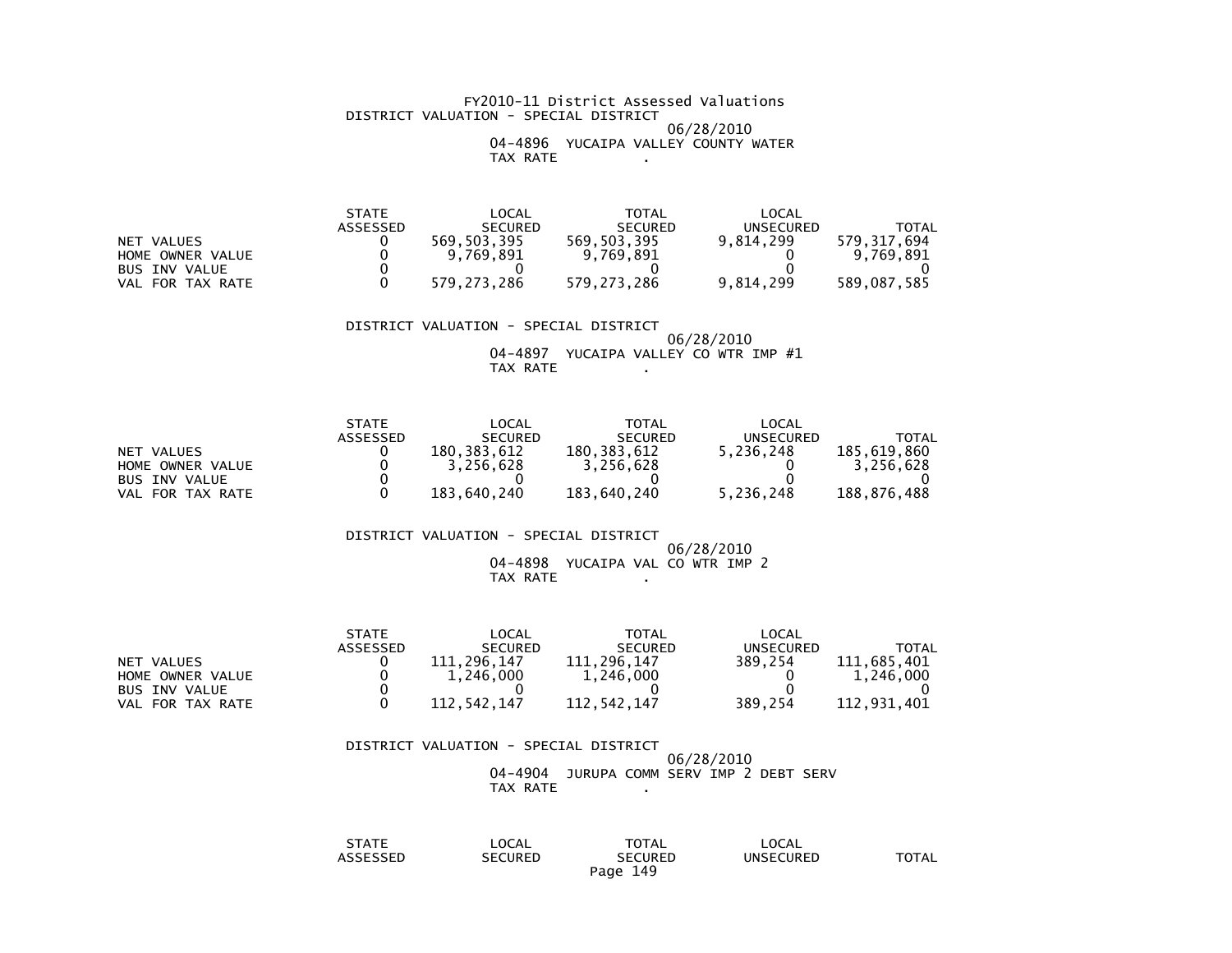|                      |             | FY2010-11 District Assessed Valuations |            |             |
|----------------------|-------------|----------------------------------------|------------|-------------|
| NET VALUES           | 917.608.362 | 917.608.362                            | 35.566.963 | 953.175.325 |
| HOME OWNER VALUE     | 7.159.600   | 7.159.600                              |            | 7.159.600   |
| <b>BUS INV VALUE</b> |             |                                        |            |             |
| VAL FOR TAX RATE     | 924,767,962 | 924,767,962                            | 35,566,963 | 960,334,925 |

#### 06/28/2010 04-4907 LA SIERRA COMM SERV DEBT SERVICETAX RATE .

|                      | <b>STATE</b> | LOCAL          | TOTAL          | LOCAL            |               |
|----------------------|--------------|----------------|----------------|------------------|---------------|
|                      | ASSESSED     | <b>SECURED</b> | <b>SECURED</b> | <b>UNSECURED</b> | TOTAL         |
| NET VALUES           |              | 969.447.374    | 969.447.374    | 41.293.915       | 1,010,741,289 |
| HOME OWNER VALUE     |              | 18.232.200     | 18,232,200     |                  | 18.232.200    |
| <b>BUS INV VALUE</b> |              |                |                |                  |               |
| FOR TAX RATE<br>VAL  |              | 987.679.574    | 987,679,574    | 41.293.915       | 1,028,973,489 |

#### DISTRICT VALUATION - SPECIAL DISTRICT 06/28/2010 04-4913 NORCO COMM SERVICE DEBT SERVICETAX RATE .

|                      | <b>STATE</b> | LOCAL          | TOTAL          | LOCAL      |               |
|----------------------|--------------|----------------|----------------|------------|---------------|
|                      | ASSESSED     | <b>SECURED</b> | <b>SECURED</b> | UNSECURED  | <b>TOTAL</b>  |
| NET VALUES           |              | 2.527.836.541  | 2.527.836.541  | 69.902.073 | 2,597,738,614 |
| HOME OWNER VALUE     |              | 33.691.000     | 33.691.000     |            | 33,691,000    |
| <b>BUS INV VALUE</b> |              |                |                |            |               |
| VAL FOR TAX RATE     |              | 2.561.527.541  | 2.561.527.541  | 69.902.073 | 2.631.429.614 |

#### DISTRICT VALUATION - SPECIAL DISTRICT 06/28/2010 04-4917 RUBIDOUX COMM SERV DEBT SERVICETAX RATE .

|                      | <b>STATE</b> | LOCAL          | <b>TOTAL</b>     | LOCAL            |               |
|----------------------|--------------|----------------|------------------|------------------|---------------|
|                      | ASSESSED     | <b>SECURED</b> | <b>SECURED</b>   | <b>UNSECURED</b> | TOTAL         |
| NET VALUES           |              | . 148.357.486  | 1, 148, 357, 486 | 63.263.697       | 1,211,621,183 |
| HOME OWNER VALUE     |              | 19.987.882     | 19.987.882       |                  | 19.987.882    |
| <b>BUS INV VALUE</b> |              |                |                  |                  |               |
| FOR TAX RATE<br>VAL  |              | 1,168,345,368  | 1,168,345,368    | 63.263.697       | 1,231,609,065 |

#### DISTRICT VALUATION - SPECIAL DISTRICT

#### 06/28/2010 04-4972 IDYLLWILD CO W IMP 1 D SVPage 150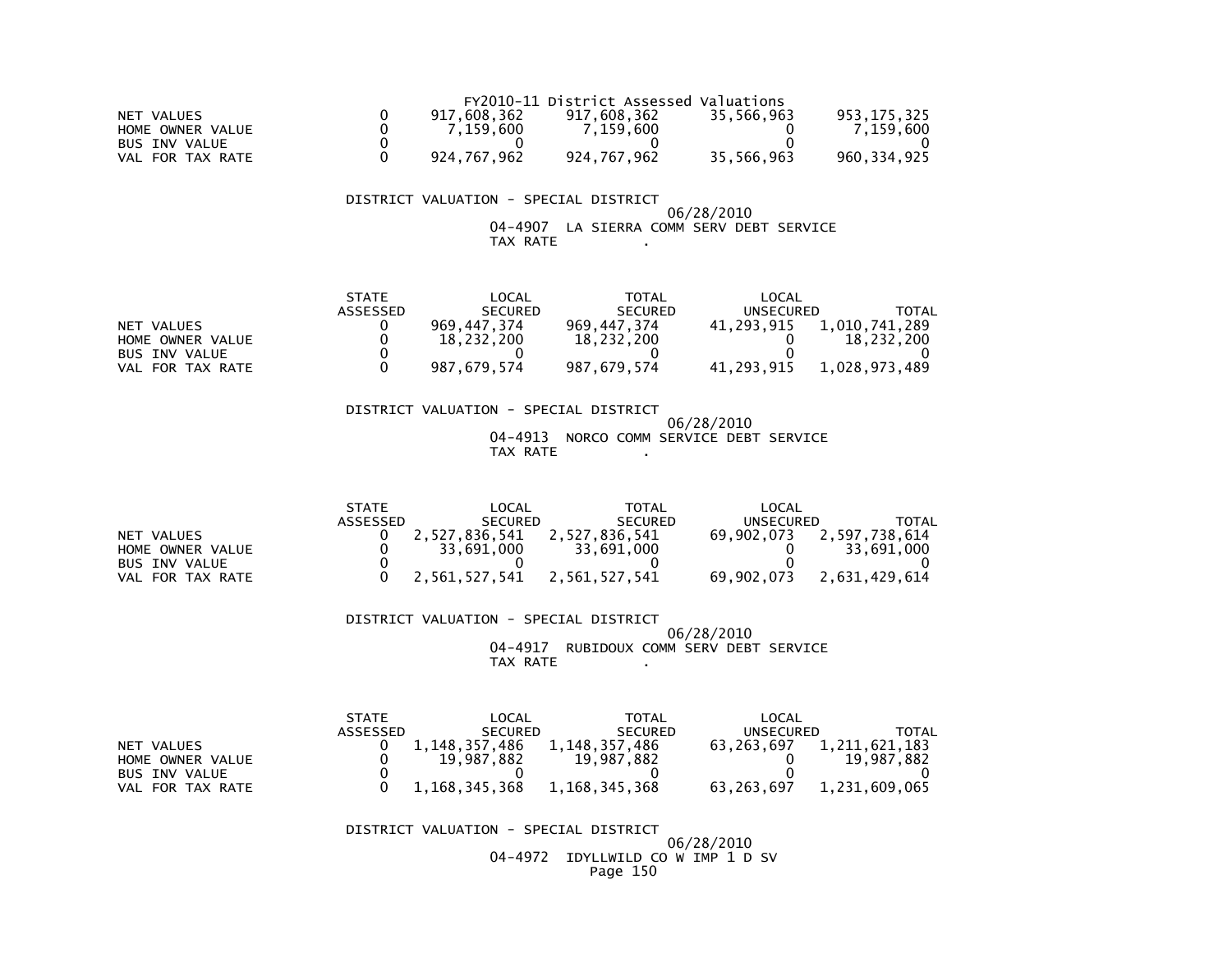#### FY2010-11 District Assessed Valuations TAX RATE .

|                  | <b>STATE</b>    | LOCAL          | <b>TOTAL</b>   | LOCAL     |             |
|------------------|-----------------|----------------|----------------|-----------|-------------|
|                  | <b>ASSESSED</b> | <b>SECURED</b> | <b>SECURED</b> | UNSECURED | TOTAL       |
| NET VALUES       |                 | 134.895.961    | 134.895.961    | 4.441.384 | 139.337.345 |
| HOME OWNER VALUE |                 | 1.307.600      | 1,307,600      |           | 1.307.600   |
| BUS INV VALUE    |                 |                |                |           |             |
| VAL FOR TAX RATE |                 | 136.203.561    | 136.203.561    | 4,441,384 | 140,644,945 |

 DISTRICT VALUATION - SPECIAL DISTRICT 06/28/2010 04-5121 DESERT WATER AGENCYTAX RATE .

|                      | <b>STATE</b> | LOCAL            | TOTAL          | LOCAL       |               |
|----------------------|--------------|------------------|----------------|-------------|---------------|
|                      | ASSESSED     | <b>SECURED</b>   | <b>SECURED</b> | UNSECURED   | TOTAL         |
| NET VALUES           |              | 9.092.437.883    | 9,092,437,883  | 556.113.579 | 9,648,551,462 |
| HOME OWNER VALUE     |              | .710.800         | 71,710,800     |             | 71,710,800    |
| <b>BUS INV VALUE</b> |              |                  |                |             |               |
| FOR TAX RATE<br>VAL  |              | 9, 164, 148, 683 | 9,164,148,683  | 556,113,579 | 9,720,262,262 |

DISTRICT VALUATION - SPECIAL DISTRICT

 06/28/2010 04-5122 DESERT WATER AGENCY PSEUDOTAX RATE .

|                      | <b>STATE</b> | LOCAL          | TOTAL          | LOCAL     |        |
|----------------------|--------------|----------------|----------------|-----------|--------|
|                      | ASSESSED     | <b>SECURED</b> | <b>SECURED</b> | UNSECURED | TOTAL  |
| NET VALUES           |              | 52.591         | 52,591         |           | 52.591 |
| HOME OWNER VALUE     |              | 21,000         | 21,000         |           | 21,000 |
| <b>BUS INV VALUE</b> |              |                |                |           |        |
| FOR TAX RATE<br>VAL  |              | 73,591         | 73,591         |           | 73,591 |

 DISTRICT VALUATION - SPECIAL DISTRICT 06/28/2010 04-5130 DESERT WATER 1ST FRINGE PSEUDOTAX RATE .

|                      | <b>STATE</b>    | LOCAL          | <b>TOTAL</b>   | LOCAL     |              |
|----------------------|-----------------|----------------|----------------|-----------|--------------|
|                      | <b>ASSESSED</b> | <b>SECURED</b> | <b>SECURED</b> | UNSECURED | <b>TOTAL</b> |
| NET VALUES           |                 | 16.216         | 16.216         |           | 16.216       |
| HOME OWNER VALUE     |                 | 11,852         | 11,852         |           | 11,852       |
| <b>BUS INV VALUE</b> |                 |                |                |           |              |
|                      |                 |                | Page 151       |           |              |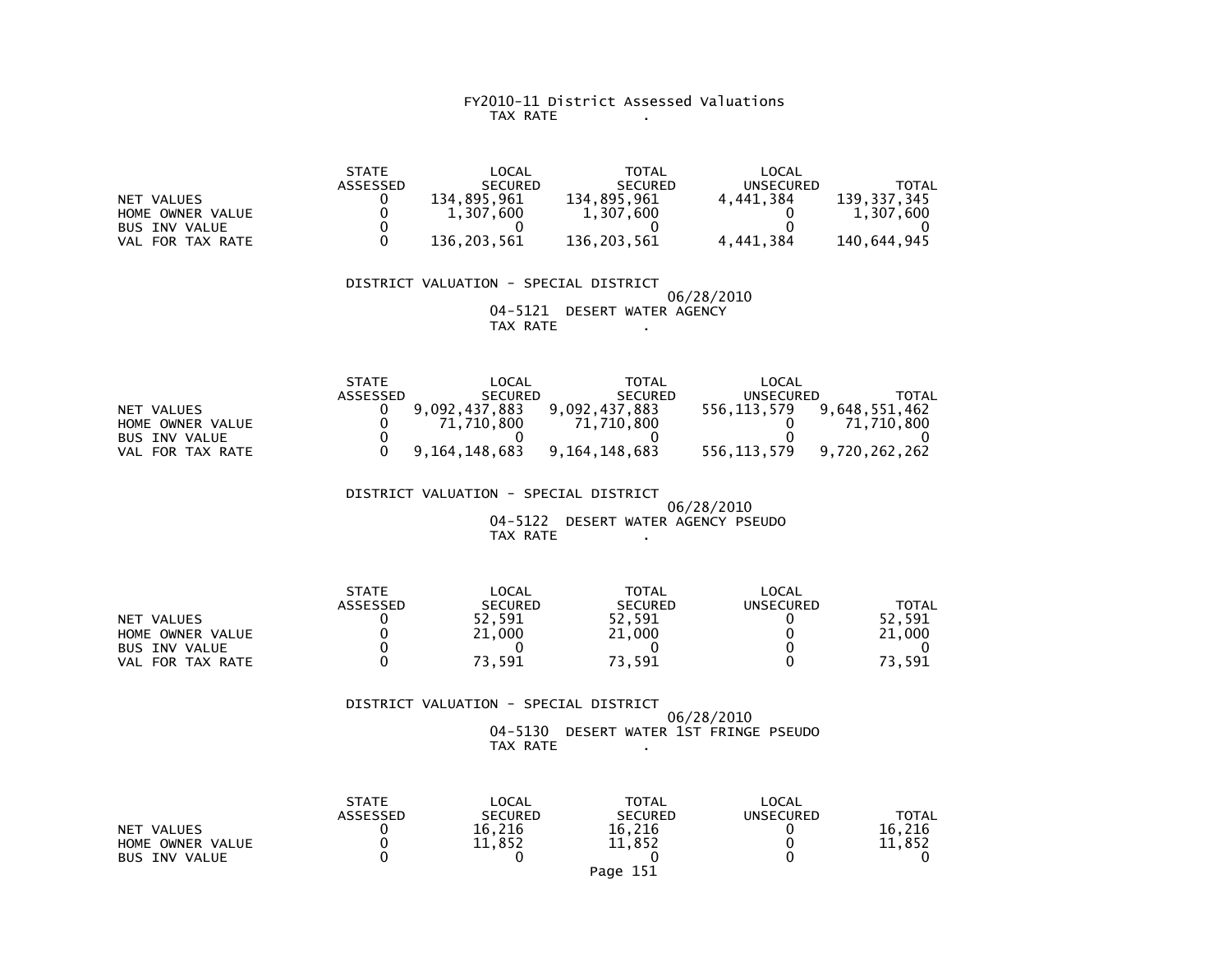DISTRICT VALUATION - SPECIAL DISTRICT 06/28/2010 04-5131 DESERT WATER AGENCY 1ST FRINGETAX RATE .

|                      | <b>STATE</b> | LOCAL          | TOTAL          | LOCAL      |               |
|----------------------|--------------|----------------|----------------|------------|---------------|
|                      | ASSESSED     | <b>SECURED</b> | <b>SECURED</b> | UNSECURED  | TOTAL         |
| NET VALUES           |              | 1.240.266.070  | 1.240.266.070  | 61.642.552 | 1.301.908.622 |
| HOME OWNER VALUE     |              | 23.870.183     | 23.870.183     |            | 23.870.183    |
| <b>BUS INV VALUE</b> |              |                |                |            |               |
| VAL FOR TAX RATE     |              | 1.264.136.253  | 1.264.136.253  | 61.642.552 | 1,325,778,805 |

#### DISTRICT VALUATION - SPECIAL DISTRICT

#### 06/28/2010 04-5132 DESERT WATER AGENCY 2ND FRINGETAX RATE .

|                      | <b>STATE</b> | _OCAL          | <b>TOTAL</b>   | LOCAL            |              |
|----------------------|--------------|----------------|----------------|------------------|--------------|
|                      | ASSESSED     | <b>SECURED</b> | <b>SECURED</b> | <b>UNSECURED</b> | <b>TOTAL</b> |
| VALUES<br><b>NET</b> |              | 2,145,518      | 2,145,518      | 8.676.660        | 10,822,178   |
| HOME OWNER VALUE     |              | .000           | .000           |                  | .000         |
| <b>BUS INV VALUE</b> |              |                |                |                  |              |
| VAL<br>FOR TAX RATE  |              | 2,152,518      | 2,152,518      | 8,676,660        | 10,829,178   |

 DISTRICT VALUATION - SPECIAL DISTRICT 06/28/2010 04-5133 DESERT WATER AGENCY 3RD FRINGETAX RATE .

|                      | <b>STATE</b>    | LOCAL          | TOTAL          | $\mathsf{LOCAL}$ |             |
|----------------------|-----------------|----------------|----------------|------------------|-------------|
|                      | <b>ASSESSED</b> | <b>SECURED</b> | <b>SECURED</b> | UNSECURED        | TOTAL       |
| NET VALUES           |                 | 221.359.337    | 221.359.337    | 18.785           | 221.378.122 |
| HOME OWNER VALUE     |                 | 1.106.000      | 1,106,000      |                  | 1,106,000   |
| <b>BUS INV VALUE</b> |                 |                |                |                  |             |
| FOR TAX RATE<br>VAL  |                 | 222.465.337    | 222.465.337    | 18.785           | 222.484.122 |

#### DISTRICT VALUATION - SPECIAL DISTRICT 06/28/201004-5134 DESERT WATER AGENCY 4TH FRINGE

TAX RATE .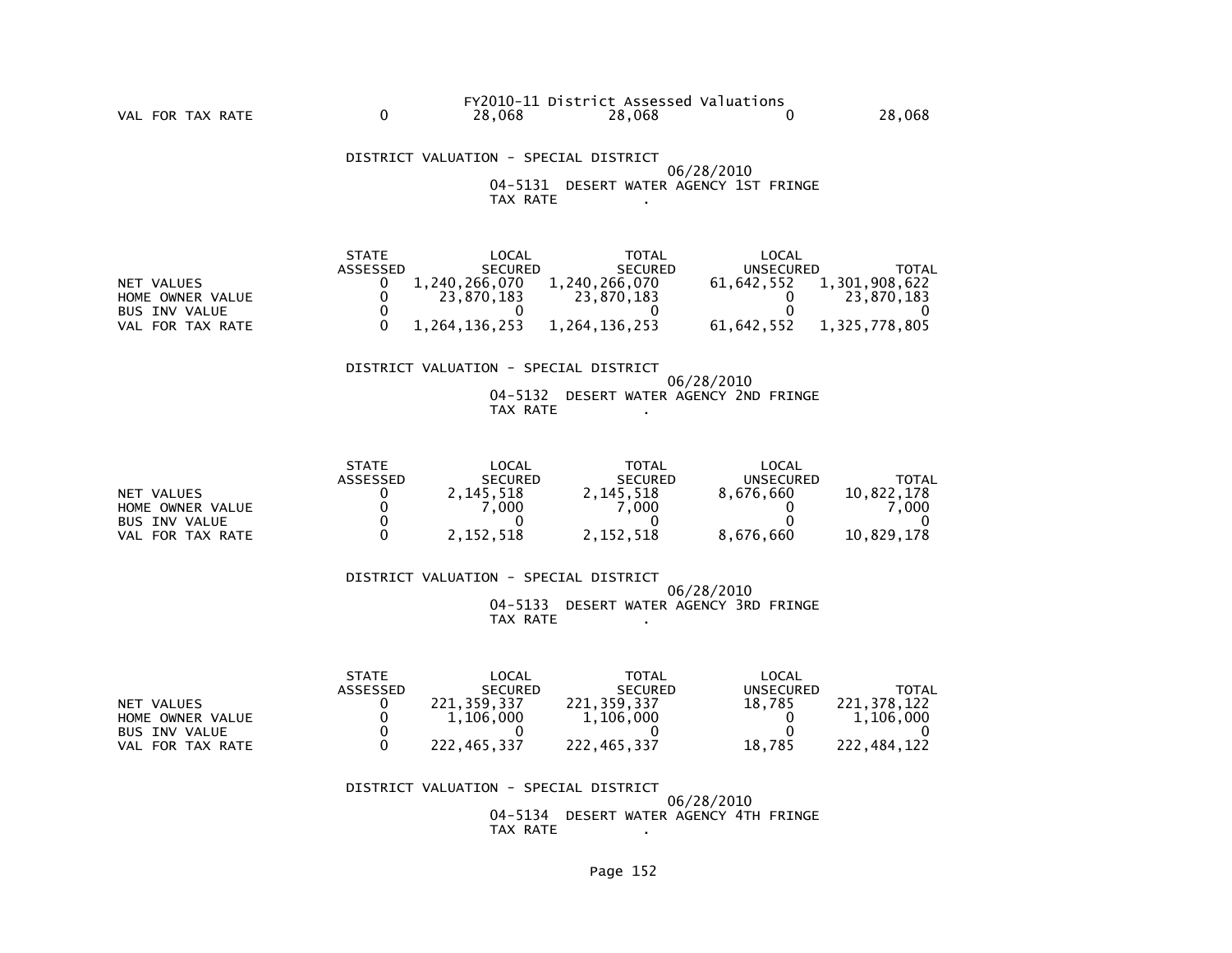|                      | <b>STATE</b> | LOCAL          | <b>TOTAL</b>   | LOCAL     |            |
|----------------------|--------------|----------------|----------------|-----------|------------|
|                      | ASSESSED     | <b>SECURED</b> | <b>SECURED</b> | UNSECURED | TOTAL      |
| NET VALUES           |              | 20.274.245     | 20.274.245     |           | 20.274.245 |
| HOME OWNER VALUE     |              | 217,000        | 217,000        |           | 217,000    |
| <b>BUS INV VALUE</b> |              |                |                |           |            |
| FOR TAX RATE<br>VAL  |              | 20,491,245     | 20,491,245     |           | 20,491,245 |

#### DISTRICT VALUATION - SPECIAL DISTRICT 06/28/2010 04-5135 DESERT WATER AGENCY 5TH FRINGETAX RATE .

|                      | <b>STATE</b> | $\mathsf{LOCAL}$ | TOTAL          | LOCAL            |             |
|----------------------|--------------|------------------|----------------|------------------|-------------|
|                      | ASSESSED     | <b>SECURED</b>   | <b>SECURED</b> | <b>UNSECURED</b> | TOTAL       |
| NET VALUES           |              | 205.036.350      | 205.036.350    | 3.200.720        | 208.237.070 |
| HOME OWNER VALUE     |              | 4.552.800        | 4.552.800      |                  | 4.552.800   |
| <b>BUS INV VALUE</b> |              |                  |                |                  |             |
| FOR TAX RATE<br>VAL  |              | 209,589,150      | 209,589,150    | 3,200,720        | 212,789,870 |

 DISTRICT VALUATION - SPECIAL DISTRICT 06/28/2010 04-5136 DESERT WATER AGENCY 6TH FRINGETAX RATE .

|                      | <b>STATE</b> | LOCAL          | <b>TOTAL</b>   | LOCAL       |             |
|----------------------|--------------|----------------|----------------|-------------|-------------|
|                      | ASSESSED     | <b>SECURED</b> | <b>SECURED</b> | UNSECURED   | TOTAL       |
| NET VALUES           |              | 152.346.435    | 152.346.435    | 148.735.622 | 301.082.057 |
| HOME OWNER VALUE     |              | 434,000        | 434,000        |             | 434.000     |
| <b>BUS INV VALUE</b> |              |                |                |             |             |
| VAL FOR TAX RATE     |              | 152.780.435    | 152.780.435    | 148.735.622 | 301.516.057 |

 DISTRICT VALUATION - SPECIAL DISTRICT 06/28/2010 04-5137 DESERT WATER AGENCY 7TH FRINGETAX RATE .

|                      | <b>STATE</b>    | LOCAL          | <b>TOTAL</b>   | LOCAL     |            |
|----------------------|-----------------|----------------|----------------|-----------|------------|
|                      | <b>ASSESSED</b> | <b>SECURED</b> | <b>SECURED</b> | UNSECURED | ΤΟΤΑΙ      |
| NET VALUES           |                 | 10.899.152     | 10.899.152     |           | 10,899,152 |
| HOME OWNER VALUE     |                 | 84.000         | 84.000         |           | 84.000     |
| <b>BUS INV VALUE</b> |                 |                |                |           |            |
| FOR TAX RATE<br>VAL  |                 | 10.983.152     | 10.983.152     |           | 10.983.152 |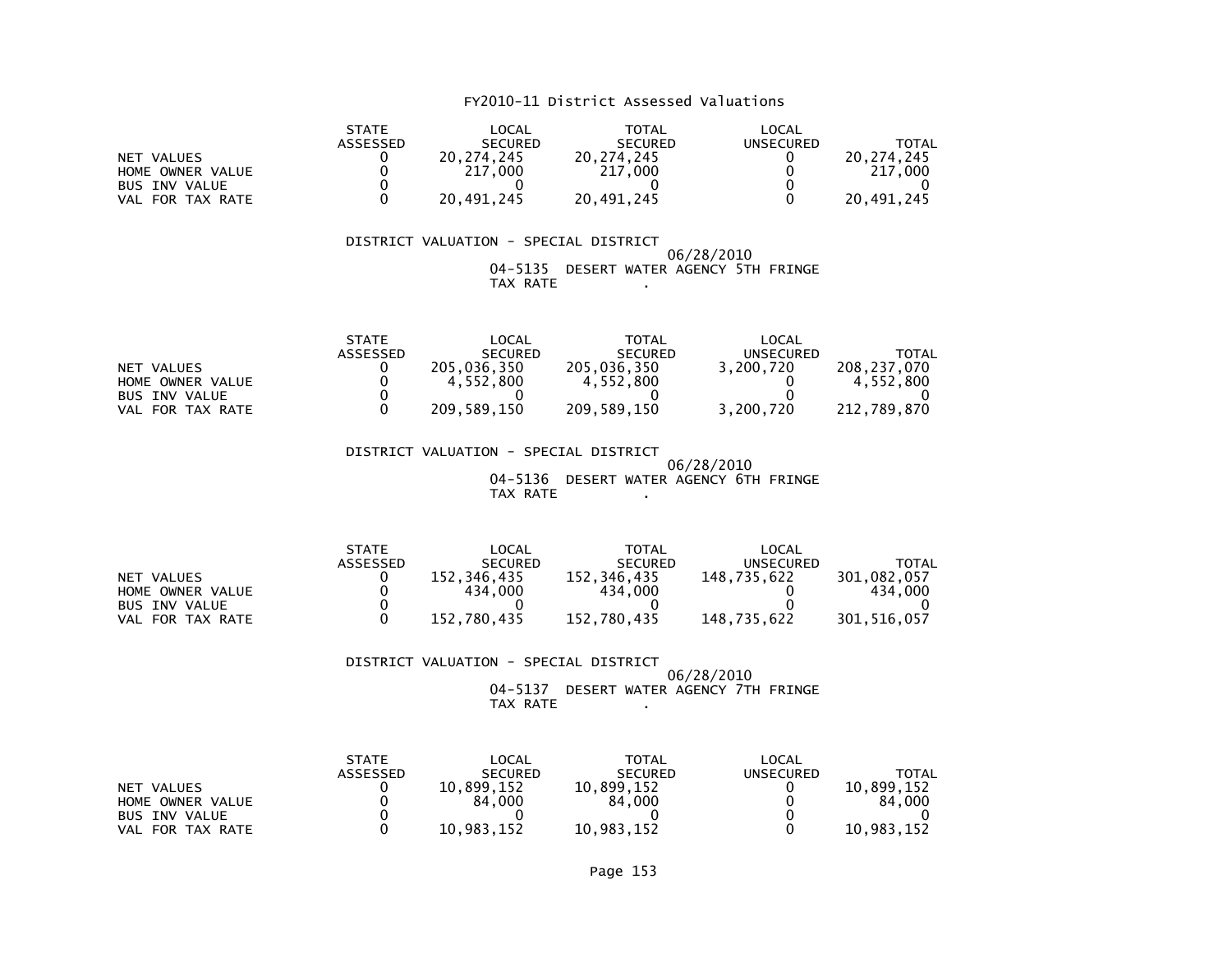#### FY2010-11 District Assessed Valuations DISTRICT VALUATION - SPECIAL DISTRICT 06/28/2010 04-5139 DESERT WATER AGENCY 9TH FRINGETAX RATE .

|                      | <b>STATE</b> | LOCAL          | <b>TOTAL</b>   | LOCAL     |         |
|----------------------|--------------|----------------|----------------|-----------|---------|
|                      | ASSESSED     | <b>SECURED</b> | <b>SECURED</b> | UNSECURED | TOTAL   |
| NET VALUES           |              | 536.034        | 536.034        |           | 536.034 |
| HOME OWNER VALUE     |              |                |                |           |         |
| <b>BUS INV VALUE</b> |              |                |                |           |         |
| FOR TAX RATE<br>VAL  |              | 536.034        | 536.034        |           | 536.034 |

#### DISTRICT VALUATION - SPECIAL DISTRICT 06/28/2010 04-5141 DESERT WATER AGENCY 10TH FRINGETAX RATE .

|                      | <b>STATE</b> | LOCAL            | <b>TOTAL</b>   | LOCAL            |             |
|----------------------|--------------|------------------|----------------|------------------|-------------|
|                      | ASSESSED     | <b>SECURED</b>   | <b>SECURED</b> | <b>UNSECURED</b> | TOTAL       |
| NET VALUES           |              | .487.403<br>237. | 237,487,403    | 5,765,367        | 243.252.770 |
| HOME OWNER VALUE     |              | 1.859.956        | 1,859,956      |                  | 1.859.956   |
| <b>BUS INV VALUE</b> |              |                  |                |                  |             |
| FOR TAX RATE<br>VAL. |              | 239.347.359      | 239,347,359    | 5,765,367        | 245.112.726 |

#### DISTRICT VALUATION - SPECIAL DISTRICT

# 06/28/201004-5171 SAN GORGONIO PASS WTR AG DEBT SV TAX RATE .

| $\overline{\phantom{0}}$ |                 |                |                |               |               |
|--------------------------|-----------------|----------------|----------------|---------------|---------------|
|                          | <b>STATE</b>    | LOCAL          | TOTAL          | LOCAL         |               |
|                          | <b>ASSESSED</b> | <b>SECURED</b> | <b>SECURED</b> | UNSECURED     | TOTAL         |
| NET VALUES               |                 | 5,869,777,776  | 5,869,777,776  | 371,162,463   | 6,240,940,239 |
| HOME OWNER VALUE         |                 | 106,540,693    | 106,540,693    |               | 106.540.693   |
| <b>BUS INV VALUE</b>     |                 |                |                |               |               |
| VAL FOR TAX RATE         |                 | 5,976,318,469  | 5,976,318,469  | 371, 162, 463 | 6,347,480,932 |

# DISTRICT VALUATION - SPECIAL DISTRICT06/28/2010

# 04-5172 SAN GORGONIO GP MH (MOBILE HOME) TAX RATE .

| STATE    | LOCAL          | <b>TOTAL</b>   | LOCAL            |       |
|----------|----------------|----------------|------------------|-------|
| ASSESSED | <b>SECURED</b> | <b>SECURED</b> | <b>UNSECURED</b> | TOTAL |
|          | Page           | 154            |                  |       |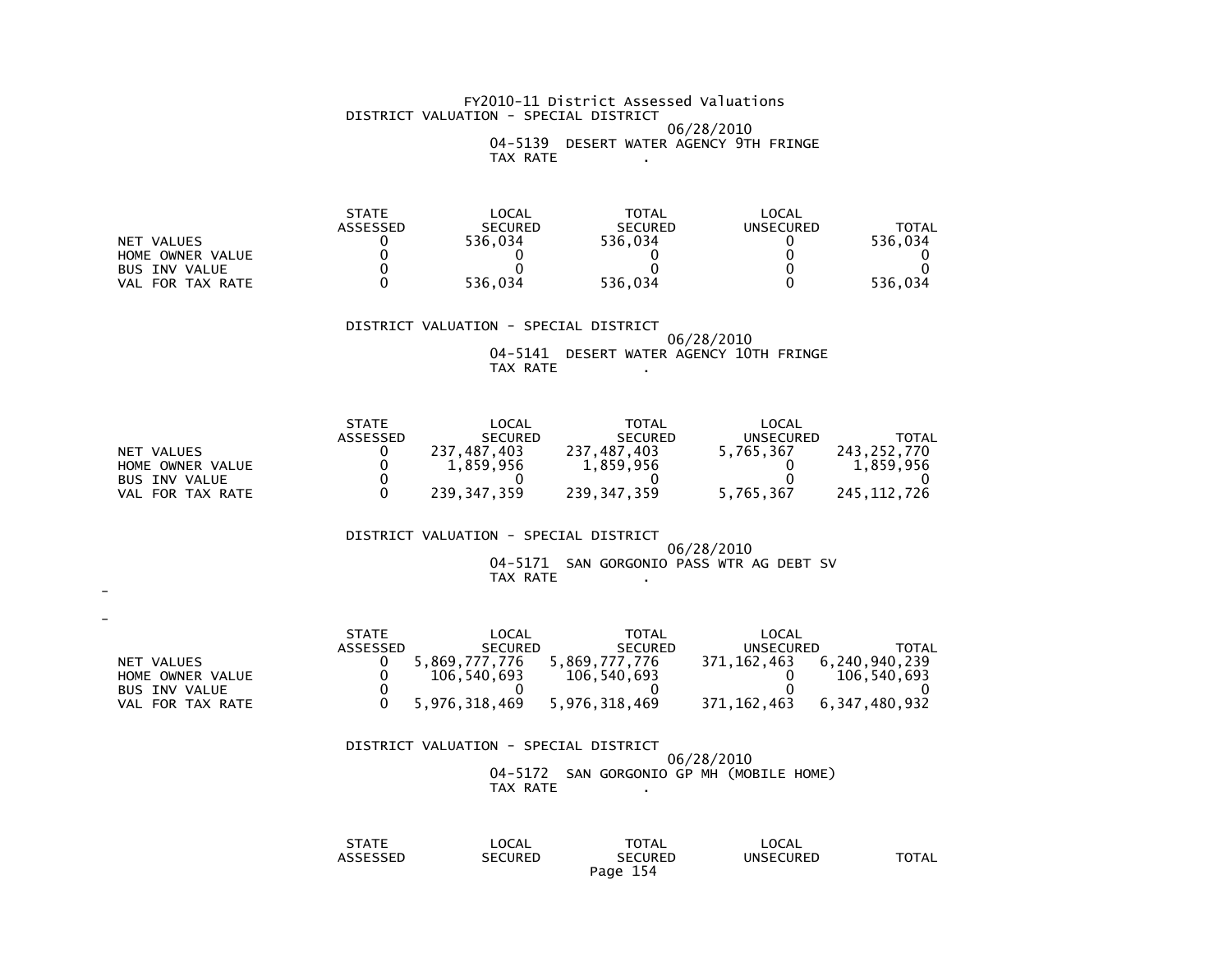|                      |           | FY2010-11 District Assessed Valuations |           |
|----------------------|-----------|----------------------------------------|-----------|
| NET VALUES           | 2.956.105 | 2.956.105                              | 2,956,105 |
| HOME OWNER VALUE     | 651.599   | 651.599                                | 651.599   |
| <b>BUS INV VALUE</b> |           |                                        |           |
| FOR TAX RATE<br>VAL  | 3,607,704 | 3,607,704                              | 3.607.704 |

#### 04-5301 METRO WATER EAST 1301999TAX RATE .

|                      | <b>STATE</b> | LOCAL          | <b>TOTAL</b>   | LOCAL            |                              |
|----------------------|--------------|----------------|----------------|------------------|------------------------------|
|                      | ASSESSED     | <b>SECURED</b> | <b>SECURED</b> | <b>UNSECURED</b> | TOTAL                        |
| NET VALUES           |              | 50.995.052.343 | 50.995.052.343 |                  | 1,683,088,029 52,678,140,372 |
| HOME OWNER VALUE     |              | 743.103.521    | 743.103.521    |                  | 743.103.521                  |
| <b>BUS INV VALUE</b> |              |                |                |                  |                              |
| FOR TAX RATE<br>VAL. |              | 51,738,155,864 | 51,738,155,864 | 1,683,088,029    | 53,421,243,893               |

 DISTRICT VALUATION - SPECIAL DISTRICT 06/28/2010 04-5302 EASTERN MUN WTR DIST U-13 PSEUDOTAX RATE .

|                            | <b>STATE</b> | <b>LOCAL</b>   | TOTAL          | LOCAL            |       |
|----------------------------|--------------|----------------|----------------|------------------|-------|
|                            | ASSESSED     | <b>SECURED</b> | <b>SECURED</b> | <b>UNSECURED</b> | TOTAL |
| NET VALUES                 |              | . 500          | .500           |                  | 500   |
| HOME OWNER VALUE           |              |                |                |                  |       |
| <b>BUS INV VALUE</b>       |              |                |                |                  |       |
| FOR TAX RATE<br><b>VAL</b> |              | 500            | 500            |                  | 500   |

 DISTRICT VALUATION - SPECIAL DISTRICT 06/28/2010 04-5333 M W D EAST 21ST FR 1301021TAX RATE .

|                      | <b>STATE</b> | LOCAL          | <b>TOTAL</b>   | LOCAL     |             |
|----------------------|--------------|----------------|----------------|-----------|-------------|
|                      | ASSESSED     | <b>SECURED</b> | <b>SECURED</b> | UNSECURED | TOTAL       |
| NET VALUES           |              | 729<br>99.134  | 99.134.729     | 129.725   | 99.264.454  |
| HOME OWNER VALUE     |              | 763.000        | 763.000        |           | 763.000     |
| <b>BUS INV VALUE</b> |              |                |                |           |             |
| FOR TAX RATE<br>VAL  |              | 99,897,729     | 99,897,729     | 129,725   | 100.027.454 |

DISTRICT VALUATION - SPECIAL DISTRICT

 06/28/2010 04-5334 MWD EAST 22ND FRINGE AREAPage 155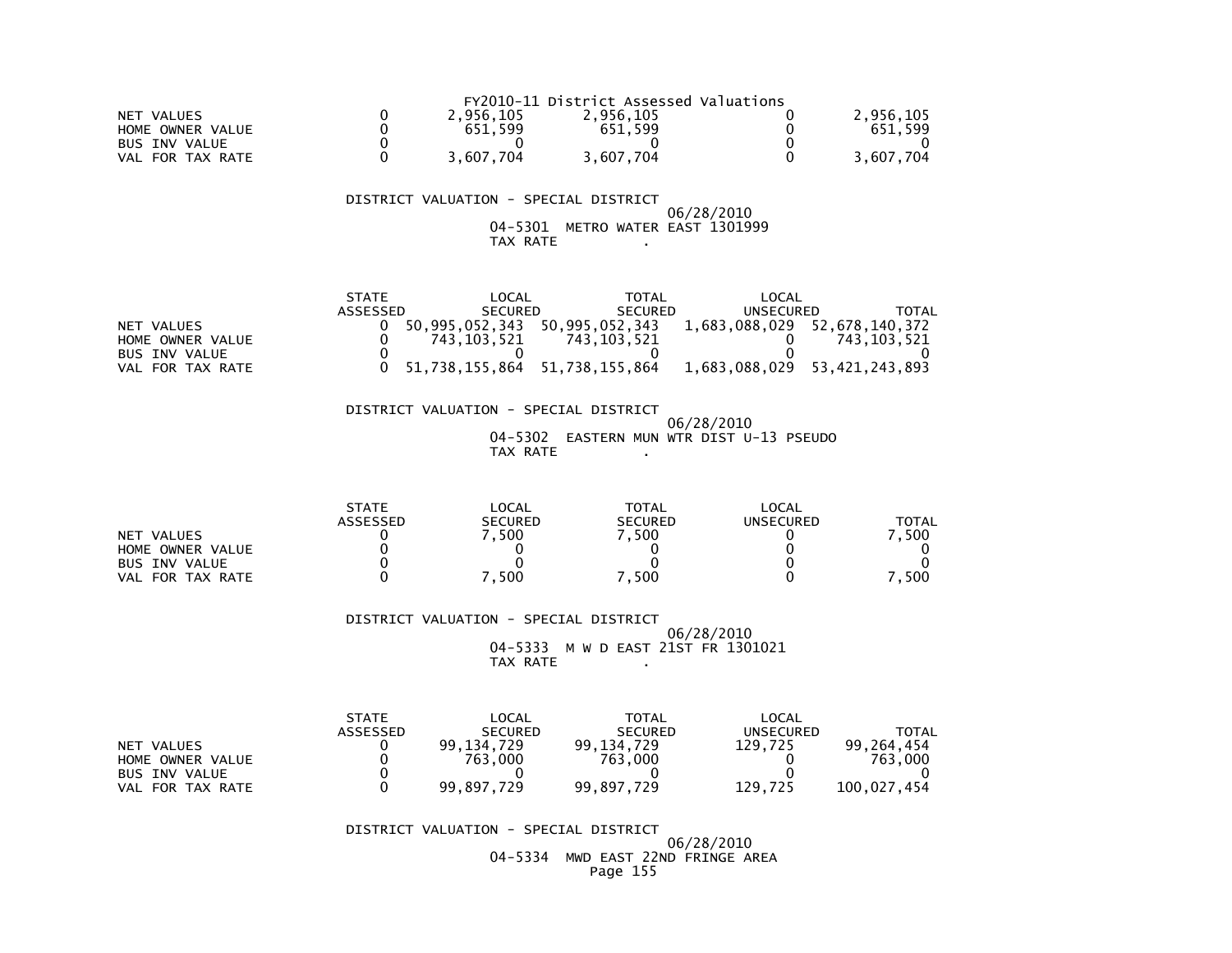#### FY2010-11 District Assessed Valuations TAX RATE .

|                      | <b>STATE</b>    | LOCAL          | TOTAL          | LOCAL            |           |
|----------------------|-----------------|----------------|----------------|------------------|-----------|
|                      | <b>ASSESSED</b> | <b>SECURED</b> | <b>SECURED</b> | <b>UNSECURED</b> | TOTAL     |
| NET VALUES           |                 | 1.704.193      | 1,704,193      | 73,941           | 1.778.134 |
| HOME OWNER VALUE     |                 |                |                |                  |           |
| <b>BUS INV VALUE</b> |                 |                |                |                  |           |
| FOR TAX RATE<br>VAL  |                 | 1,704,193      | 1,704,193      | 73,941           | 1.778.134 |

 DISTRICT VALUATION - SPECIAL DISTRICT 06/28/2010 04-5336 M W D EAST 24TH FR 1301024TAX RATE .

|                      | <b>STATE</b>    | LOCAL          | <b>TOTAL</b>   | LOCAL       |             |
|----------------------|-----------------|----------------|----------------|-------------|-------------|
|                      | <b>ASSESSED</b> | <b>SECURED</b> | <b>SECURED</b> | UNSECURED   | TOTAL       |
| NET VALUES           |                 | 447.578.591    | 447.578.591    | 183.734.467 | 631,313,058 |
| HOME OWNER VALUE     |                 | 6.300.000      | 6.300.000      |             | 6.300.000   |
| <b>BUS INV VALUE</b> |                 |                |                |             |             |
| FOR TAX RATE<br>VAL  |                 | 453,878,591    | 453,878,591    | 183,734,467 | 637,613,058 |

 DISTRICT VALUATION - SPECIAL DISTRICT 06/28/2010 04-5351 METRO WATER WEST 1302999TAX RATE .

STATE LOCAL TOTAL LOCAL

|                  | ASSESSED | <b>SECURED</b> | <b>SECURED</b>                                               | UNSECURED | TOTAL                        |
|------------------|----------|----------------|--------------------------------------------------------------|-----------|------------------------------|
| NET VALUES       |          | 70.580.034.899 | 70.580.034.899                                               |           | 3,426,144,368 74,006,179,267 |
| HOME OWNER VALUE |          | 822.377.840    | 822.377.840                                                  |           | 822.377.840                  |
| BUS INV VALUE    |          |                |                                                              |           |                              |
| VAL FOR TAX RATE |          |                | 0 71,402,412,739 71,402,412,739 3,426,144,368 74,828,557,107 |           |                              |

 DISTRICT VALUATION - SPECIAL DISTRICT 06/28/2010 04-5372 M W D WEST 11TH FR 1302011TAX RATE .

|                      | <b>STATE</b>    | LOCAL          | TOTAL          | LOCAL            |              |
|----------------------|-----------------|----------------|----------------|------------------|--------------|
|                      | <b>ASSESSED</b> | <b>SECURED</b> | <b>SECURED</b> | <b>UNSECURED</b> | <b>TOTAL</b> |
| VALUES<br><b>NET</b> |                 | .951.192       | 22.951.192     |                  | 22.951.192   |
| HOME OWNER VALUE     |                 | 144.200        | 144.200        |                  | 144.200      |
| <b>BUS INV VALUE</b> |                 |                |                |                  |              |
|                      |                 |                | Page 156       |                  |              |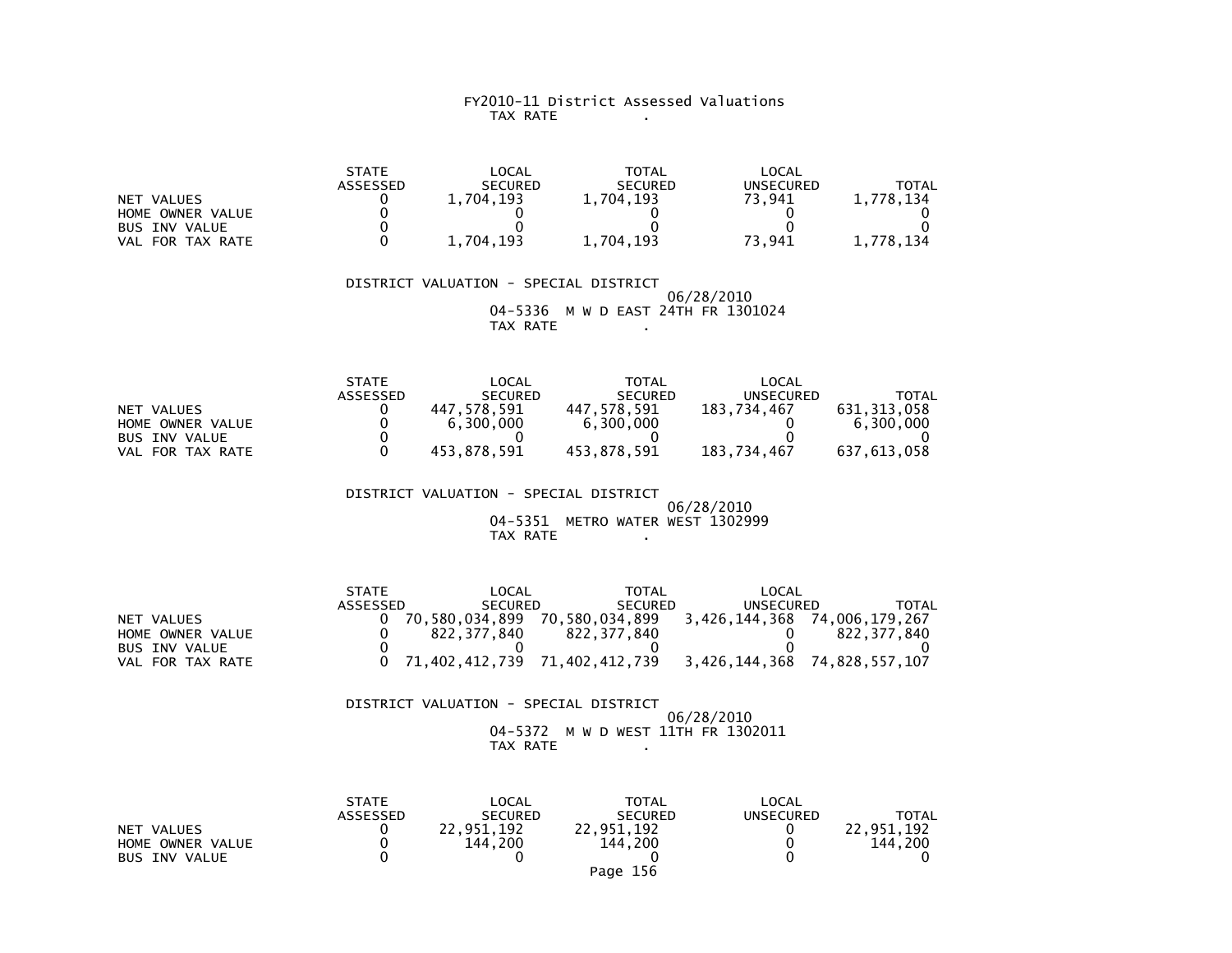|            | FY2010-11 District Assessed Valuations |            |
|------------|----------------------------------------|------------|
|            |                                        |            |
| 23,095,392 | 23,095,392                             | 23,095,392 |
|            |                                        |            |

VAL FOR TAX RATE

 DISTRICT VALUATION - SPECIAL DISTRICT06/28/2010

 04-5375 M W D WEST 14TH FR 1302013TAX RATE .

|                      | <b>STATE</b> | LOCAL          | <b>TOTAL</b>   | LOCAL      |            |
|----------------------|--------------|----------------|----------------|------------|------------|
|                      | ASSESSED     | <b>SECURED</b> | <b>SECURED</b> | UNSECURED  | TOTAL      |
| NET VALUES           |              |                |                | 65.822.435 | 65.822.435 |
| HOME OWNER VALUE     |              |                |                |            |            |
| <b>BUS INV VALUE</b> |              |                |                |            |            |
| FOR TAX RATE<br>VAL  |              |                |                | 65.822.435 | 65.822.435 |

#### DISTRICT VALUATION - SPECIAL DISTRICT

 06/28/2010 04-5401 EASTERN MUNICIPAL WATERTAX RATE .

|                      | <b>STATE</b> | LOCAL          | TOTAL          | LOCAL            |                |
|----------------------|--------------|----------------|----------------|------------------|----------------|
|                      | ASSESSED     | <b>SECURED</b> | <b>SECURED</b> | <b>UNSECURED</b> | TOTAL          |
| NET VALUES           |              | 51.045.686.425 | 51,045,686,425 | 1,844,639,401    | 52,890,325,826 |
| HOME OWNER VALUE     |              | 757.508.052    | 757.508.052    |                  | 757.508.052    |
| <b>BUS INV VALUE</b> |              |                |                |                  |                |
| FOR TAX RATE<br>VAL  |              | 51.803.194.477 | 51,803,194,477 | 1,844,639,401    | 53,647,833,878 |

 DISTRICT VALUATION - SPECIAL DISTRICT 06/28/2010 04-5403 EASTERN MUN WTR IMP DIST U-17TAX RATE .

|                      | <b>STATE</b> | _OCAL          | TOTAL          | LOCAL            |             |
|----------------------|--------------|----------------|----------------|------------------|-------------|
|                      | ASSESSED     | <b>SECURED</b> | <b>SECURED</b> | <b>UNSECURED</b> | TOTAL       |
| NET VALUES           |              | 569.180.274    | 569.180.274    | 56,260,393       | 625.440.667 |
| HOME OWNER VALUE     |              | 10.074.400     | 10.074.400     |                  | 10.074.400  |
| <b>BUS INV VALUE</b> |              |                |                |                  |             |
| VAL FOR TAX RATE     |              | 579.254.674    | 579.254.674    | 56.260.393       | 635.515.067 |

 DISTRICT VALUATION - SPECIAL DISTRICT06/28/2010

 04-5405 EASTERN MUN WTR IMP DIST U-16TAX RATE .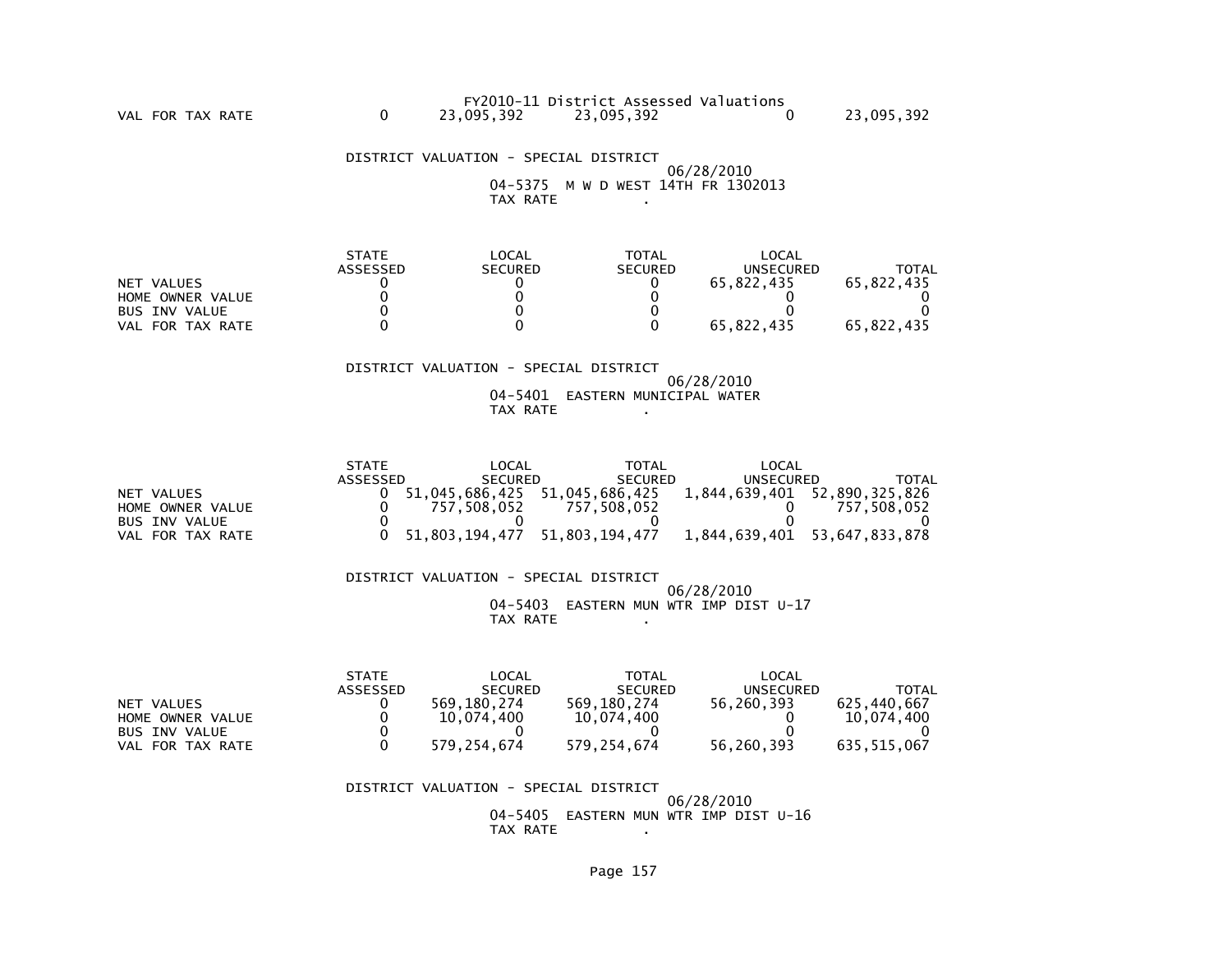|                      | <b>STATE</b> | LOCAL          | <b>TOTAL</b>   | LOCAL      |             |
|----------------------|--------------|----------------|----------------|------------|-------------|
|                      | ASSESSED     | <b>SECURED</b> | <b>SECURED</b> | UNSECURED  | TOTAL       |
| NET VALUES           |              | 239,176,510    | 239,176,510    | 25.568.242 | 264.744.752 |
| HOME OWNER VALUE     |              | 705.600        | 705.600        |            | 705.600     |
| <b>BUS INV VALUE</b> |              |                |                |            |             |
| FOR TAX RATE<br>VAL  |              | 239,882,110    | 239,882,110    | 25,568,242 | 265,450,352 |

#### DISTRICT VALUATION - SPECIAL DISTRICT 06/28/2010 04-5407 EASTERN MUN WTR IMP DIST U-18TAX RATE .

|                      | <b>STATE</b>    | LOCAL          | TOTAL          | LOCAL      |             |
|----------------------|-----------------|----------------|----------------|------------|-------------|
|                      | <b>ASSESSED</b> | <b>SECURED</b> | <b>SECURED</b> | UNSECURED  | TOTAL       |
| NET VALUES           |                 | 532.711.861    | 532.711.861    | 52.417.597 | 585.129.458 |
| HOME OWNER VALUE     |                 | 10.074.400     | 10.074.400     |            | 10.074.400  |
| <b>BUS INV VALUE</b> |                 |                |                |            |             |
| VAL FOR TAX RATE     |                 | 542.786.261    | 542.786.261    | 52.417.597 | 595.203.858 |

 DISTRICT VALUATION - SPECIAL DISTRICT 06/28/2010 04-5408 EMWD DETACHMENT #2TAX RATE .

|                      | <b>STATE</b> | LOCAL          | TOTAL          | LOCAL            |           |
|----------------------|--------------|----------------|----------------|------------------|-----------|
|                      | ASSESSED     | <b>SECURED</b> | <b>SECURED</b> | <b>UNSECURED</b> | TOTAL     |
| NET VALUES           |              | 3,703,105      | 3,703,105      | 27.210           | 3,730,315 |
| HOME OWNER VALUE     |              | .000           | 77,000         |                  | 77.000    |
| <b>BUS INV VALUE</b> |              |                |                |                  |           |
| FOR TAX RATE<br>VAL  |              | 3,780,105      | 3,780,105      | 27.210           | 3,807,315 |

DISTRICT VALUATION - SPECIAL DISTRICT

 06/28/2010 04-5449 EMWD IMP U-8 BLOTAX RATE .

|                      | <b>STATE</b> | LOCAL          | <b>TOTAL</b>   | LOCAL     |            |
|----------------------|--------------|----------------|----------------|-----------|------------|
|                      | ASSESSED     | <b>SECURED</b> | <b>SECURED</b> | UNSECURED | ΤΟΤΑΙ      |
| NET VALUES           |              | 18.851.316     | 18.851.316     | 80,000    | 18,931,316 |
| HOME OWNER VALUE     |              | 21,000         | 21,000         |           | 21,000     |
| <b>BUS INV VALUE</b> |              |                |                |           |            |
| FOR TAX RATE<br>VAL  |              | 18.872.316     | 18,872,316     | 80,000    | 18,952,316 |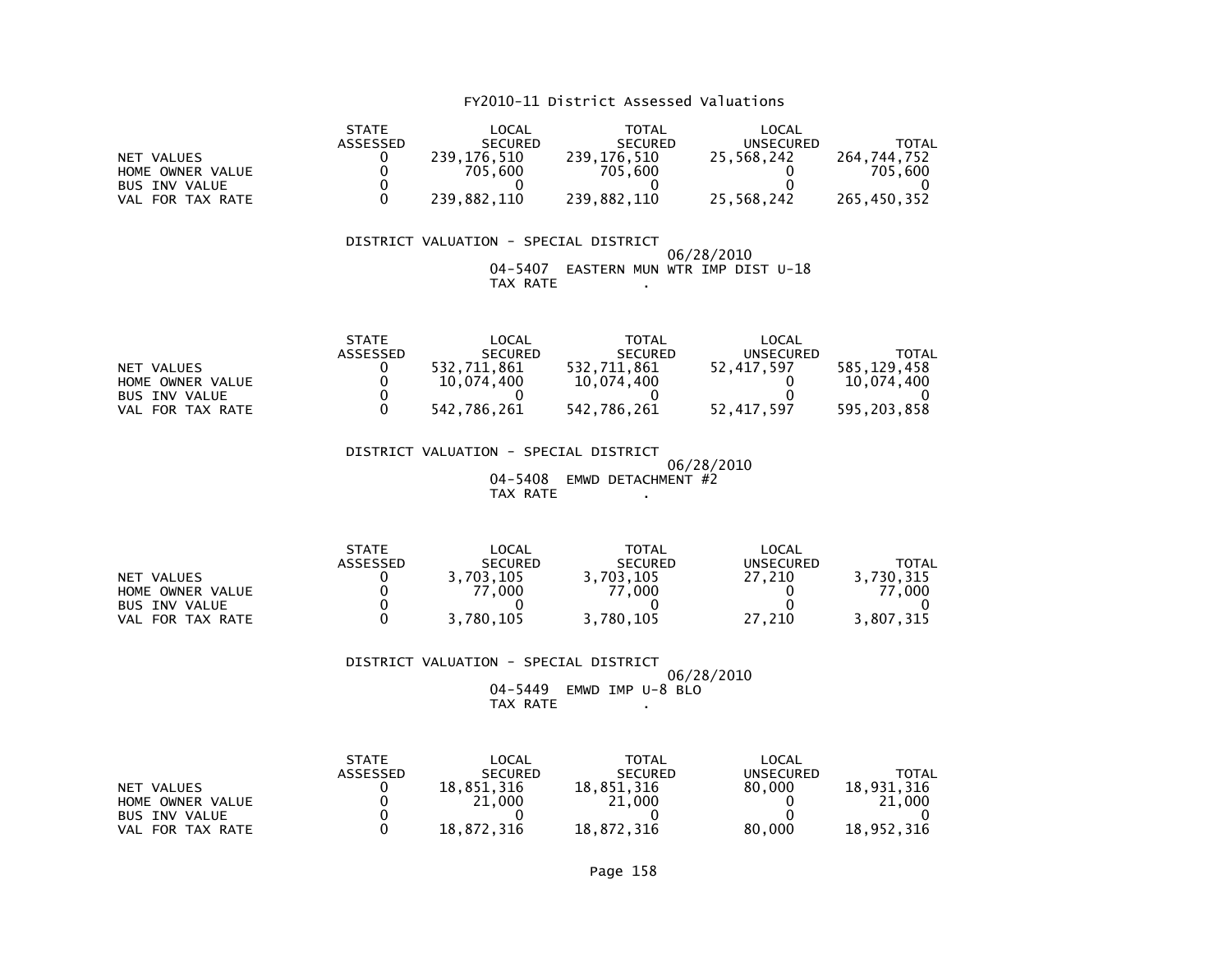#### FY2010-11 District Assessed Valuations DISTRICT VALUATION - SPECIAL DISTRICT 06/28/2010 04-5451 EASTERN MUN WATER IMP DIST 1TAX RATE .

|                      | STATE    | _OCAL          | TOTAL          | LOCAL            |             |
|----------------------|----------|----------------|----------------|------------------|-------------|
|                      | ASSESSED | <b>SECURED</b> | <b>SECURED</b> | <b>UNSECURED</b> | TOTAL       |
| NET VALUES           |          | 683.104.973    | 683.104.973    | 6.462.254        | 689,567,227 |
| HOME OWNER VALUE     |          | 21,385,000     | 21,385,000     |                  | 21.385.000  |
| <b>BUS INV VALUE</b> |          |                |                |                  |             |
| FOR TAX RATE<br>VAL  |          | 704,489,973    | 704,489,973    | 6,462,254        | 710,952,227 |

 DISTRICT VALUATION - SPECIAL DISTRICT 06/28/201004-5452 EASTERN MUN WATER IMP DIST 2

TAX RATE .

|                      | <b>STATE</b> | LOCAL          | <b>TOTAL</b>   | LOCAL     |             |
|----------------------|--------------|----------------|----------------|-----------|-------------|
|                      | ASSESSED     | <b>SECURED</b> | <b>SECURED</b> | UNSECURED | TOTAL       |
| NET VALUES           |              | 204.261.686    | 204, 261, 686  | 1.514.720 | 205.776.406 |
| HOME OWNER VALUE     |              | 6.319.400      | 6.319.400      |           | 6.319.400   |
| <b>BUS INV VALUE</b> |              |                |                |           |             |
| VAL FOR TAX RATE     |              | 210.581.086    | 210.581.086    | 1.514.720 | 212,095,806 |

DISTRICT VALUATION - SPECIAL DISTRICT

#### 06/28/2010 04-5453 EASTERN MUN WATER IMP DIST 3TAX RATE .

|                      | <b>STATE</b> | LOCAL          | TOTAL          | LOCAL      |               |
|----------------------|--------------|----------------|----------------|------------|---------------|
|                      | ASSESSED     | <b>SECURED</b> | <b>SECURED</b> | UNSECURED  | TOTAL         |
| NET VALUES           |              | 5,555,370,326  | 5,555,370,326  | 86.183.963 | 5,641,554,289 |
| HOME OWNER VALUE     |              | 94.260.030     | 94.260.030     |            | 94,260,030    |
| <b>BUS INV VALUE</b> |              |                |                |            |               |
| FOR TAX RATE<br>VAL  |              | 5,649,630,356  | 5.649.630.356  | 86,183,963 | 5,735,814,319 |

#### DISTRICT VALUATION - SPECIAL DISTRICT 06/28/2010 04-5454 EASTERN MUN WATER IMP DIST 4TAX RATE .

|            | STATE<br>ASSESSED | LOCAL<br>SECURED | <b>TOTAL</b><br><b>SECURED</b> | LOCAL<br>UNSECURED | <b>TOTAL</b> |
|------------|-------------------|------------------|--------------------------------|--------------------|--------------|
| NET VALUES |                   | 22.266.979       | 22,266,979                     | 967.785            | 23, 234, 764 |
|            |                   |                  | Page 159                       |                    |              |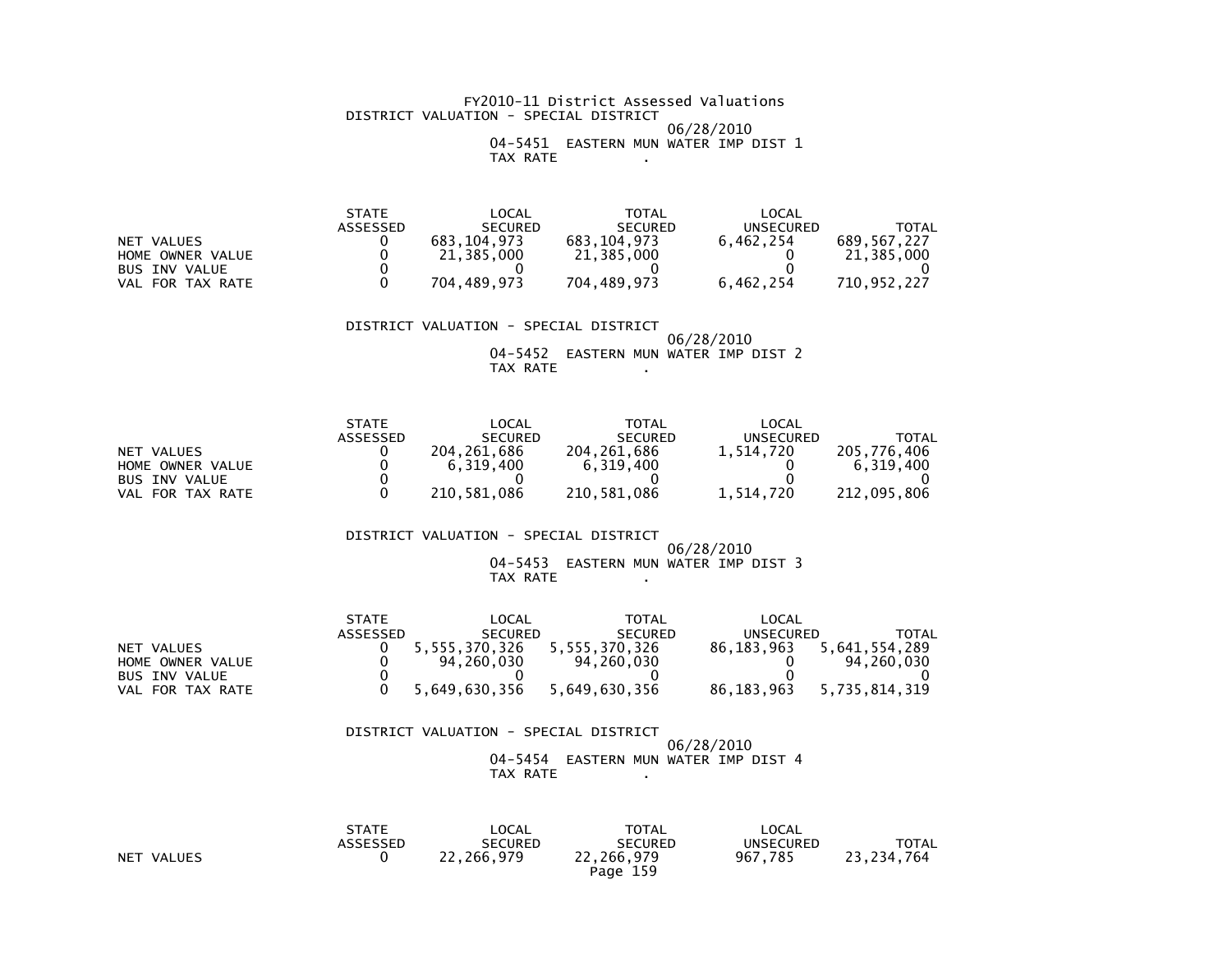|                      |            | FY2010-11 District Assessed Valuations |         |            |
|----------------------|------------|----------------------------------------|---------|------------|
| HOME OWNER VALUE     | 329,000    | 329,000                                |         | 329,000    |
| <b>BUS INV VALUE</b> |            |                                        |         |            |
| VAL FOR TAX RATE     | 22.595.979 | 22.595.979                             | 967.785 | 23.563.764 |

 DISTRICT VALUATION - SPECIAL DISTRICT 06/28/2010 04-5455 EASTERN MUN WATER IMP DIST 5TAX RATE .

|                      | <b>STATE</b> | LOCAL          | <b>TOTAL</b>   | LOCAL     |           |
|----------------------|--------------|----------------|----------------|-----------|-----------|
|                      | ASSESSED     | <b>SECURED</b> | <b>SECURED</b> | UNSECURED | TOTAL     |
| NET VALUES           |              | 8.585.112      | 8,585,112      | 50.929    | 8,636,041 |
| HOME OWNER VALUE     |              |                |                |           |           |
| <b>BUS INV VALUE</b> |              |                |                |           |           |
| VAL FOR TAX RATE     |              | 8.585.112      | 8.585.112      | 50.929    | 8,636,041 |

 DISTRICT VALUATION - SPECIAL DISTRICT 06/28/2010 04-5456 EASTERN MUN WATER IMP DIST 6TAX RATE .

|                      | <b>STATE</b> | LOCAL          | TOTAL          | $\mathsf{LOCAL}$ |              |
|----------------------|--------------|----------------|----------------|------------------|--------------|
|                      | ASSESSED     | <b>SECURED</b> | <b>SECURED</b> | UNSECURED        | <b>TOTAL</b> |
| NET VALUES           |              | 6.165.350      | 6.165.350      |                  | 6.165.350    |
| HOME OWNER VALUE     |              | 28,000         | 28,000         |                  | 28,000       |
| <b>BUS INV VALUE</b> |              |                |                |                  |              |
| FOR TAX RATE<br>VAL  |              | 6,193,350      | 6,193,350      |                  | 6,193,350    |

 DISTRICT VALUATION - SPECIAL DISTRICT06/28/2010

 04-5457 EASTERN MUN WATER IMP DIST 7 $TAX RATE$ .

|                      | <b>STATE</b> | LOCAL          | <b>TOTAL</b>   | LOCAL     |            |
|----------------------|--------------|----------------|----------------|-----------|------------|
|                      | ASSESSED     | <b>SECURED</b> | <b>SECURED</b> | UNSECURED | TOTAL      |
| NET VALUES           |              | 72.831.285     | 72,831,285     | 4.948.406 | 77.779.691 |
| HOME OWNER VALUE     |              | 1.055.162      | 1.055.162      |           | 1.055.162  |
| <b>BUS INV VALUE</b> |              |                |                |           |            |
| VAL FOR TAX RATE     |              | 73.886.447     | 73.886.447     | 4.948.406 | 78.834.853 |

DISTRICT VALUATION - SPECIAL DISTRICT

 06/28/2010 04-5458 EASTERN MUN WATER IMP DIST 8TAX RATE .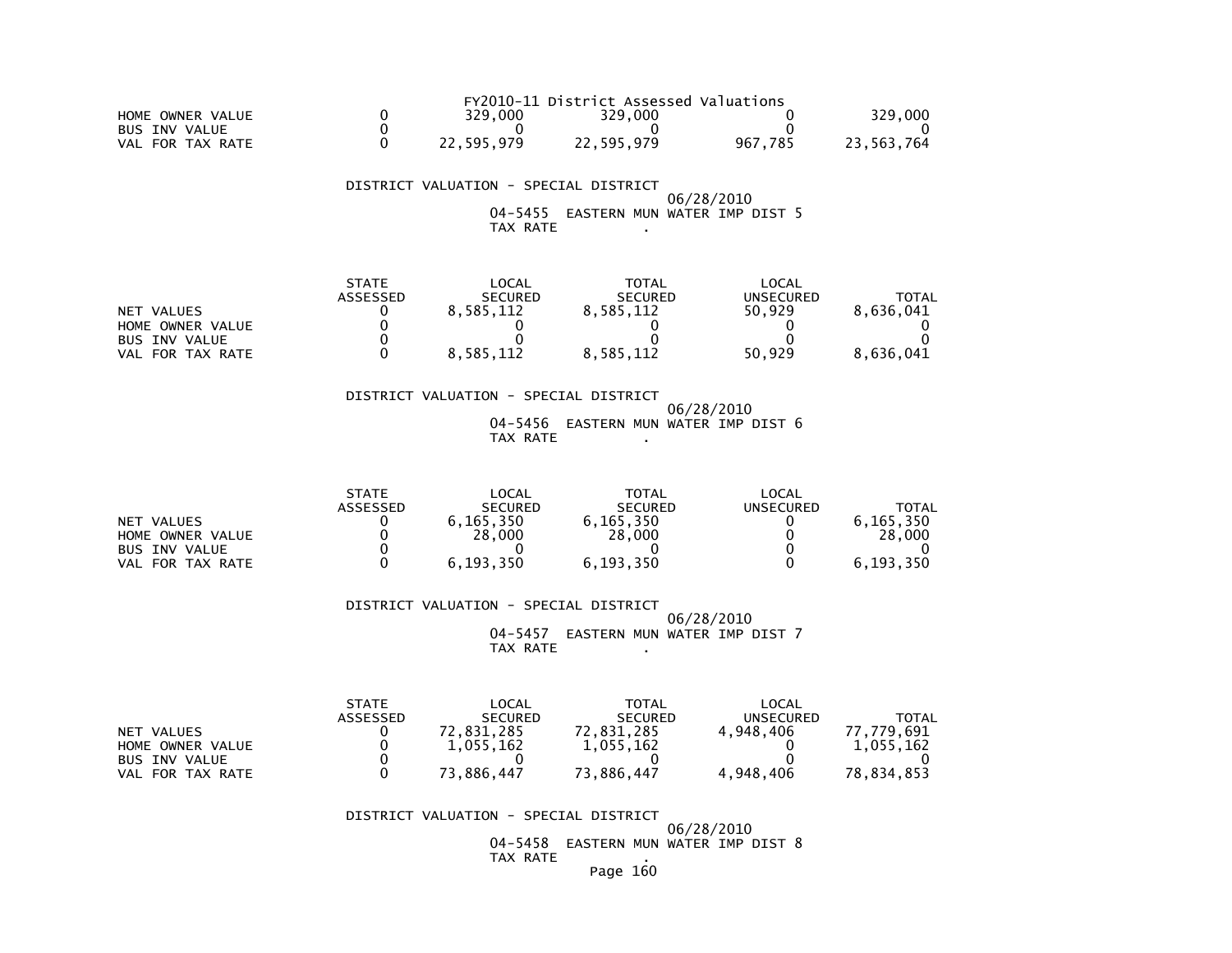| <b>NET VALUES</b><br>HOME OWNER VALUE<br><b>BUS INV VALUE</b><br>VAL FOR TAX RATE | <b>STATE</b><br>ASSESSED<br>0<br>0 | LOCAL<br><b>SECURED</b><br>281,844,820<br>6,610,307<br>288,455,127                                                                 | <b>TOTAL</b><br><b>SECURED</b><br>281,844,820<br>6,610,307<br>288,455,127                                  | LOCAL<br><b>UNSECURED</b><br>967,278<br>967,278                   | <b>TOTAL</b><br>282,812,098<br>6,610,307<br>289, 422, 405 |
|-----------------------------------------------------------------------------------|------------------------------------|------------------------------------------------------------------------------------------------------------------------------------|------------------------------------------------------------------------------------------------------------|-------------------------------------------------------------------|-----------------------------------------------------------|
|                                                                                   |                                    | DISTRICT VALUATION - SPECIAL DISTRICT<br>04-5459<br>TAX RATE                                                                       | EASTERN MUN WATER IMP DIST 9                                                                               | 06/28/2010                                                        |                                                           |
| <b>NET VALUES</b><br>HOME OWNER VALUE<br><b>BUS INV VALUE</b><br>VAL FOR TAX RATE | <b>STATE</b><br>ASSESSED<br>0      | LOCAL<br><b>SECURED</b><br>352,388,696<br>6,780,200<br>359,168,896<br>DISTRICT VALUATION - SPECIAL DISTRICT<br>04-5461<br>TAX RATE | <b>TOTAL</b><br><b>SECURED</b><br>352,388,696<br>6,780,200<br>359,168,896<br>EASTERN MUN WATER IMP DIST 10 | LOCAL<br><b>UNSECURED</b><br>1,794,757<br>1,794,757<br>06/28/2010 | <b>TOTAL</b><br>354, 183, 453<br>6,780,200<br>360,963,653 |

| <b>STATE</b> | LOCAL          | <b>TOTAL</b>   | LOCAL       |                  |
|--------------|----------------|----------------|-------------|------------------|
| ASSESSED     | <b>SECURED</b> | <b>SECURED</b> |             | TOTAL            |
|              | 1,816,517,585  | 1,816,517,585  | 156.347.094 | 1,972,864,679    |
|              | 14.376.600     | 14.376.600     |             | 14.376.600       |
|              |                |                |             |                  |
|              | 1.830.894.185  | 1.830.894.185  | 156.347.094 | 1.987.241.279    |
|              |                |                |             | <b>UNSECURED</b> |

# DISTRICT VALUATION - SPECIAL DISTRICT

# 06/28/2010 04-5462 EASTERN MUN WATER IMP DIST 11 TAX RATE .

|                                | <b>STATE</b><br><b>ASSESSED</b> | LOCAL<br><b>SECURED</b> | <b>TOTAL</b><br><b>SECURED</b> | LOCAL<br><b>UNSECURED</b> | TOTAL                 |
|--------------------------------|---------------------------------|-------------------------|--------------------------------|---------------------------|-----------------------|
| NET VALUES<br>HOME OWNER VALUE |                                 | 21,484,336<br>420.000   | 21.484.336<br>420,000          | 101.790                   | 21.586.126<br>420,000 |
| <b>BUS INV VALUE</b>           |                                 |                         |                                |                           |                       |
| VAL FOR TAX RATE               |                                 | 21,904,336              | 21,904,336<br>Page 161         | 101.790                   | 22,006,126            |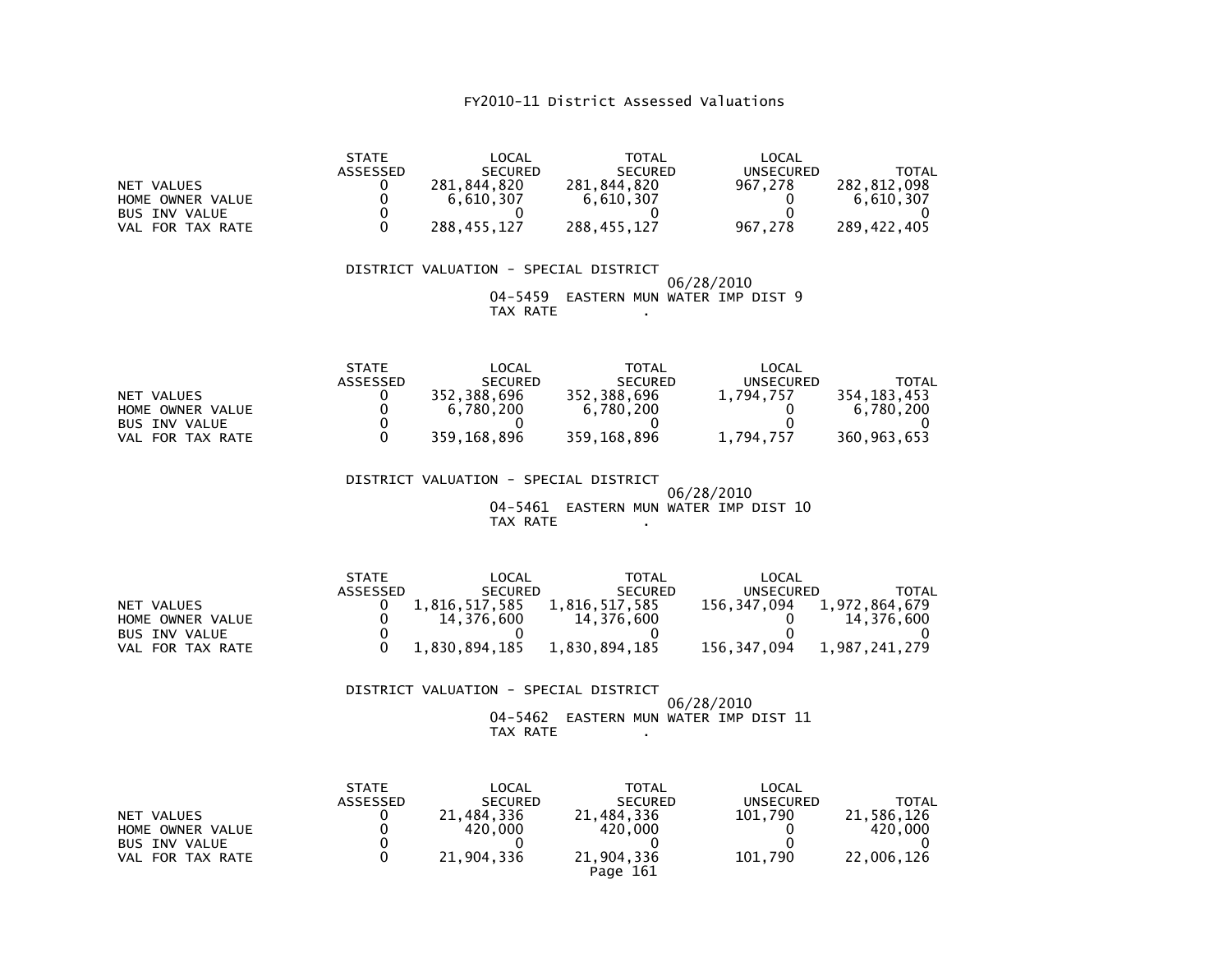#### DISTRICT VALUATION - SPECIAL DISTRICT 06/28/2010 04-5463 EASTERN MUN WATER IMP DIST 12TAX RATE .

|                      | <b>STATE</b>    | LOCAL          | <b>TOTAL</b>   | LOCAL            |            |
|----------------------|-----------------|----------------|----------------|------------------|------------|
|                      | <b>ASSESSED</b> | <b>SECURED</b> | <b>SECURED</b> | <b>UNSECURED</b> | TOTAL      |
| NET VALUES           |                 | 58.713.915     | 58.713.915     | 1,961,081        | 60.674.996 |
| HOME OWNER VALUE     |                 | 1,071,000      | 1,071,000      |                  | 1,071,000  |
| <b>BUS INV VALUE</b> |                 |                |                |                  |            |
| FOR TAX RATE<br>VAL. |                 | 59.784.915     | 59.784.915     | 1,961,081        | 61,745,996 |

#### DISTRICT VALUATION - SPECIAL DISTRICT 06/28/2010 04-5464 EASTERN MUN WATER IMP DIST 13TAX RATE .

|                      | <b>STATE</b> | LOCAL          | <b>TOTAL</b>                  | LOCAL            |                |
|----------------------|--------------|----------------|-------------------------------|------------------|----------------|
|                      | ASSESSED     | <b>SECURED</b> | <b>SECURED</b>                | <b>UNSECURED</b> | TOTAL          |
| NET VALUES           |              |                | 10.096.550.541 10.096.550.541 | 249,635,948      | 10,346,186,489 |
| HOME OWNER VALUE     |              | 159.354.391    | 159, 354, 391                 |                  | 159.354.391    |
| <b>BUS INV VALUE</b> |              |                |                               |                  |                |
| VAL FOR TAX RATE     |              |                | 10,255,904,932 10,255,904,932 | 249.635.948      | 10,505,540,880 |

#### DISTRICT VALUATION - SPECIAL DISTRICT 06/28/2010 04-5465 EASTERN MUN WATER IMP DIST 14TAX RATE .

|                       | <b>STATE</b>    | _OCAL          | TOTAL          | LOCAL            |             |
|-----------------------|-----------------|----------------|----------------|------------------|-------------|
|                       | <b>ASSESSED</b> | <b>SECURED</b> | <b>SECURED</b> | <b>UNSECURED</b> | TOTAL       |
| NET VALUES            |                 | 408.656.238    | 408.656.238    | 4.917.239        | 413.573.477 |
| HOME OWNER VALUE      |                 | 12.168.800     | 12,168,800     |                  | 12.168.800  |
| <b>BUS INV VALUE</b>  |                 |                |                |                  |             |
| . FOR TAX RATE<br>VAL |                 | 420.825.038    | 420.825.038    | 4.917.239        | 425.742.277 |

 DISTRICT VALUATION - SPECIAL DISTRICT 06/28/2010 04-5466 EASTERN MUN WATER IMP DIST 15TAX RATE .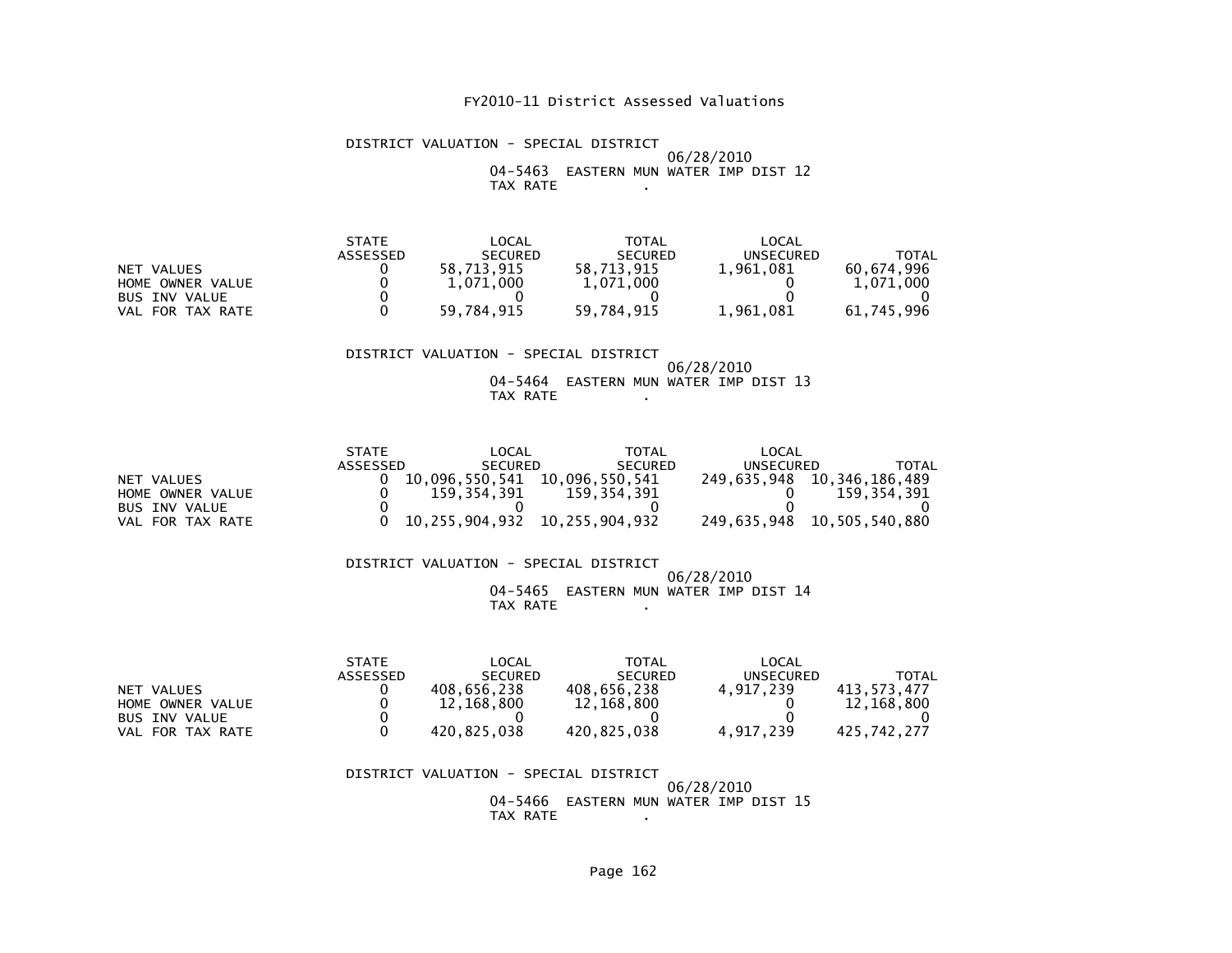|                      | FY2010-11 District Assessed Valuations |                |                |           |              |  |  |  |
|----------------------|----------------------------------------|----------------|----------------|-----------|--------------|--|--|--|
|                      | <b>STATE</b>                           | LOCAL          | TOTAL          | LOCAL     |              |  |  |  |
|                      | ASSESSED                               | <b>SECURED</b> | <b>SECURED</b> | UNSECURED | <b>TOTAL</b> |  |  |  |
| NET VALUES           |                                        | 22.266.979     | 22.266.979     | 967.785   | 23.234.764   |  |  |  |
| HOME OWNER VALUE     |                                        | 329,000        | 329,000        |           | 329,000      |  |  |  |
| <b>BUS INV VALUE</b> |                                        |                |                |           |              |  |  |  |
| VAL FOR TAX RATE     |                                        | 22,595,979     | 22,595,979     | 967.785   | 23,563,764   |  |  |  |

#### 06/28/2010 04-5467 EASTERN MUN WATER IMP DIST 16TAX RATE .

|                      | <b>STATE</b> | $\mathsf{LOCAL}$ | TOTAL          | LOCAL     |             |
|----------------------|--------------|------------------|----------------|-----------|-------------|
|                      | ASSESSED     | <b>SECURED</b>   | <b>SECURED</b> | UNSECURED | TOTAL       |
| NET VALUES           |              | 438.858.090      | 438.858.090    | 1.425.017 | 440.283.107 |
| HOME OWNER VALUE     |              | 9.061.444        | 9.061.444      |           | 9.061.444   |
| <b>BUS INV VALUE</b> |              |                  |                |           |             |
| VAL FOR TAX RATE     |              | 447.919.534      | 447.919.534    | 1.425.017 | 449.344.551 |

 DISTRICT VALUATION - SPECIAL DISTRICT 06/28/2010 04-5468 EASTERN MUN WTR IMP DIST 17TAX RATE ...

|                     | <b>STATE</b> | LOCAL          | <b>TOTAL</b>   | LOCAL       |               |
|---------------------|--------------|----------------|----------------|-------------|---------------|
|                     | ASSESSED     | <b>SECURED</b> | <b>SECURED</b> | UNSECURED   | TOTAL         |
| NET VALUES          |              | 6.984.779.128  | 6.984.779.128  | 282.637.313 | 7.267.416.441 |
| HOME OWNER VALUE    |              | 153,906,500    | 153.906.500    |             | 153.906.500   |
| BUS INV VALUE       |              |                |                |             |               |
| FOR TAX RATE<br>VAL |              | 7,138,685,628  | 7,138,685,628  | 282,637,313 | ,421,322,941  |

#### DISTRICT VALUATION - SPECIAL DISTRICT

#### 06/28/2010 04-5469 EASTERN MUN WATER IMP DIST 18TAX RATE .

|                            | <b>STATE</b>    | LOCAL          | TOTAL          | LOCAL     |            |
|----------------------------|-----------------|----------------|----------------|-----------|------------|
|                            | <b>ASSESSED</b> | <b>SECURED</b> | <b>SECURED</b> | UNSECURED | TOTAL      |
| NET VALUES                 |                 | 49.525.733     | 49.525.733     | 260.061   | 49.785.794 |
| HOME OWNER VALUE           |                 | 924,000        | 924,000        |           | 924,000    |
| <b>BUS INV VALUE</b>       |                 |                |                |           |            |
| FOR TAX RATE<br><b>VAL</b> |                 | 50,449,733     | 50,449,733     | 260,061   | 50,709,794 |

 DISTRICT VALUATION - SPECIAL DISTRICTPage 163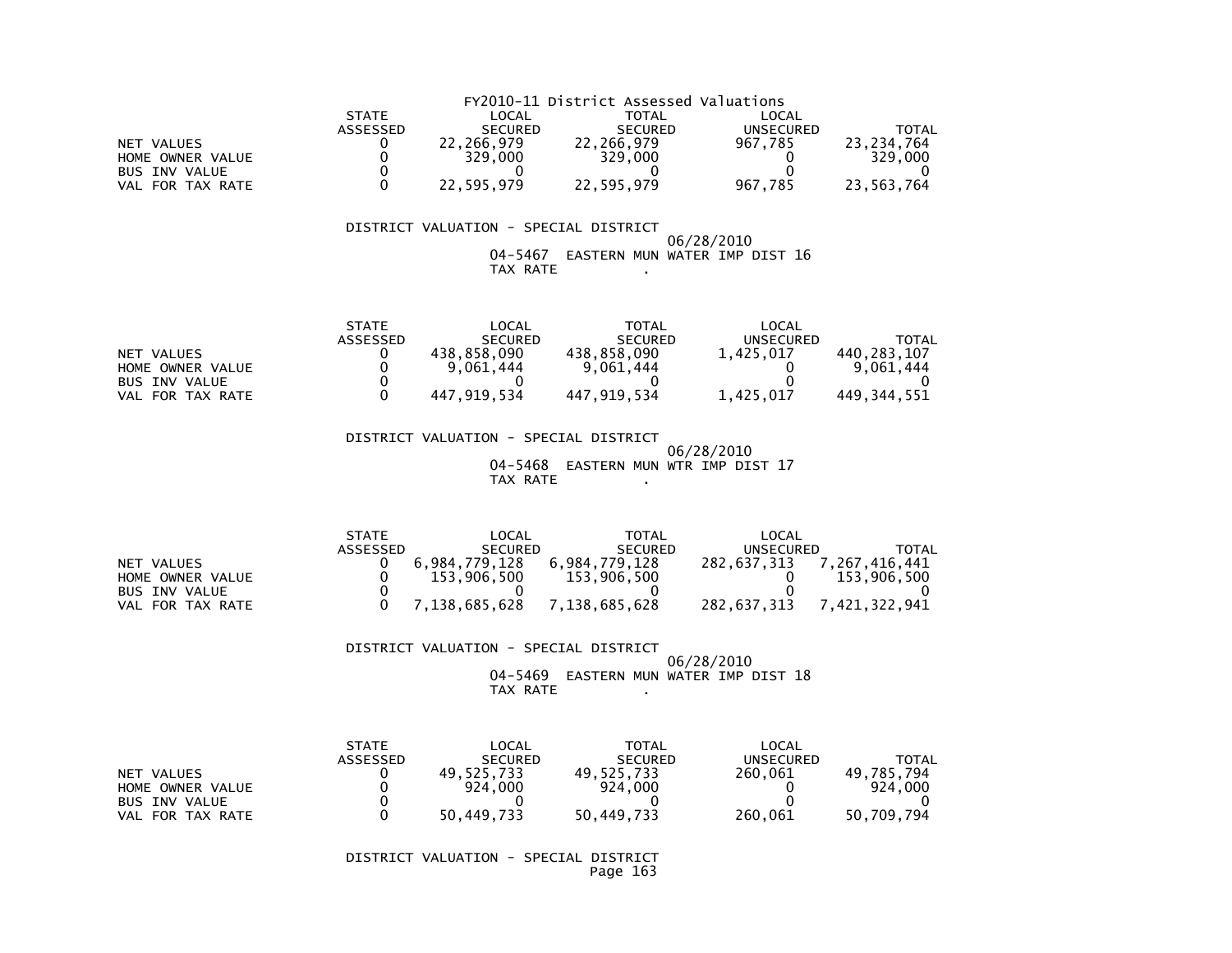FY2010-11 District Assessed Valuations 06/28/2010 04-5471 EASTERN MUN WTR IMP DIST 19TAX RATE .

|                      | <b>STATE</b> | LOCAL          | TOTAL          | LOCAL            |               |
|----------------------|--------------|----------------|----------------|------------------|---------------|
|                      | ASSESSED     | <b>SECURED</b> | <b>SECURED</b> | <b>UNSECURED</b> | TOTAL         |
| NET VALUES           |              | 2.988.864.898  | 2.988.864.898  | 48.620.416       | 3.037.485.314 |
| HOME OWNER VALUE     |              | 57.171.800     | 57.171.800     |                  | 57.171.800    |
| <b>BUS INV VALUE</b> |              |                |                |                  |               |
| FOR TAX RATE<br>VAL  |              | 3,046,036,698  | 3.046.036.698  | 48.620.416       | 3.094.657.114 |

 DISTRICT VALUATION - SPECIAL DISTRICT 06/28/2010 04-5472 EASTERN MUN WTR IMP DIST 20TAX RATE .

|                      | <b>STATE</b> | LOCAL          | <b>TOTAL</b>   | LOCAL     |             |
|----------------------|--------------|----------------|----------------|-----------|-------------|
|                      | ASSESSED     | <b>SECURED</b> | <b>SECURED</b> | UNSECURED | TOTAL       |
| NET VALUES           |              | 131.242.680    | 131,242,680    | 4.017.368 | 135.260.048 |
| HOME OWNER VALUE     |              | 2.167.200      | 2.167.200      |           | 2.167.200   |
| <b>BUS INV VALUE</b> |              |                |                |           |             |
| VAL FOR TAX RATE     |              | 133.409.880    | 133.409.880    | 4.017.368 | 137.427.248 |

 DISTRICT VALUATION - SPECIAL DISTRICT 06/28/201004-5473 EASTERN MUN WTR IMP DIST 21

TAX RATE .

|                      | <b>STATE</b> | LOCAL          | <b>TOTAL</b>   | LOCAL      |             |
|----------------------|--------------|----------------|----------------|------------|-------------|
|                      | ASSESSED     | <b>SECURED</b> | <b>SECURED</b> | UNSECURED  | TOTAL       |
| NET VALUES           |              | 873.241.892    | 873.241.892    | 15.949.104 | 889.190.996 |
| HOME OWNER VALUE     |              | 8.283.800      | 8.283.800      |            | 8.283.800   |
| <b>BUS INV VALUE</b> |              |                |                |            |             |
| FOR TAX RATE<br>VAL  |              | 881.525.692    | 881, 525, 692  | 15,949,104 | 897,474,796 |

| DISTRICT VALUATION - SPECIAL DISTRICT |  |            |  |
|---------------------------------------|--|------------|--|
|                                       |  | 06/28/2010 |  |
| 04-5474 EASTERN MUN WTR IMP DIST 22   |  |            |  |
| TAX RATE                              |  |            |  |

|            | <b>STATE</b> | LOCAL          | <b>TOTAL</b>              | LOCAL     |                          |
|------------|--------------|----------------|---------------------------|-----------|--------------------------|
|            | ASSESSED     | <b>SECURED</b> | <b>SECURED</b>            | UNSECURED | <b>TOTAL</b>             |
| NET VALUES |              | 2,887,745,835  | 2,887,745,835<br>Page 164 |           | 67,366,305 2,955,112,140 |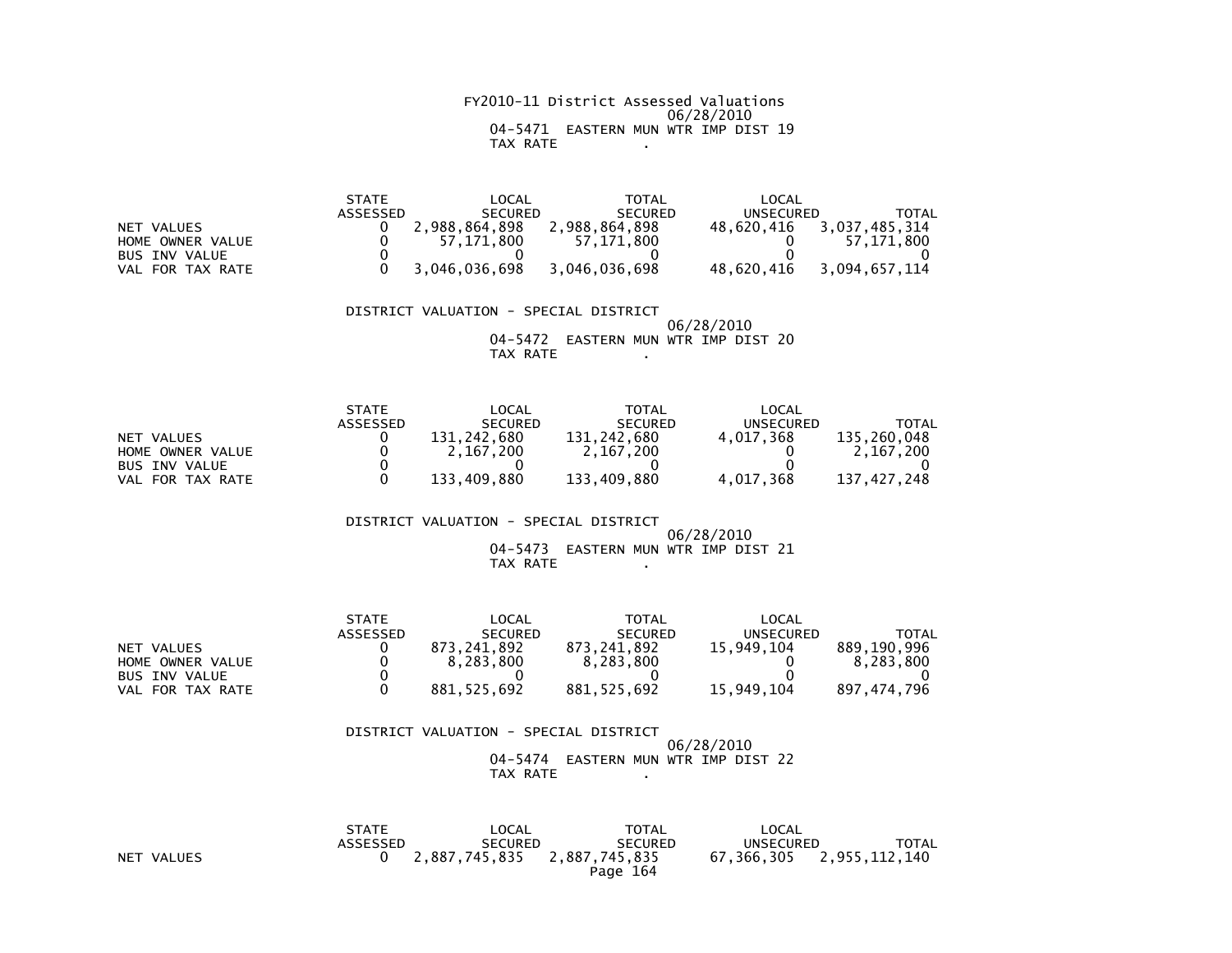|                      |               | FY2010-11 District Assessed Valuations |            |               |
|----------------------|---------------|----------------------------------------|------------|---------------|
| HOME OWNER VALUE     | 41.311.200    | 41.311.200                             |            | 41,311,200    |
| <b>BUS INV VALUE</b> |               |                                        |            |               |
| VAL FOR TAX RATE     | 2.929.057.035 | 2,929,057,035                          | 67.366.305 | 2,996,423,340 |

 DISTRICT VALUATION - SPECIAL DISTRICT 06/28/2010 04-5475 EASTERN MUN WTR IMP DIST 23TAX RATE .

|                  | <b>STATE</b> | LOCAL          | <b>TOTAL</b>   | LOCAL      |               |
|------------------|--------------|----------------|----------------|------------|---------------|
|                  | ASSESSED     | <b>SECURED</b> | <b>SECURED</b> | UNSECURED  | TOTAL         |
| NET VALUES       |              | 2.931.358.639  | 2.931.358.639  | 67.390.909 | 2.998.749.548 |
| HOME OWNER VALUE |              | 42.312.200     | 42.312.200     |            | 42.312.200    |
| BUS INV VALUE    |              |                |                |            |               |
| VAL FOR TAX RATE |              | 2,973,670,839  | 2.973.670.839  | 67.390.909 | 3,041,061,748 |

 DISTRICT VALUATION - SPECIAL DISTRICT 06/28/2010 04-5476 EMWD IMP DST U-22TAX RATE .

|                      | <b>STATE</b> | LOCAL          | TOTAL          | LOCAL      |               |
|----------------------|--------------|----------------|----------------|------------|---------------|
|                      | ASSESSED     | <b>SECURED</b> | <b>SECURED</b> | UNSECURED  | TOTAL         |
| NET VALUES           |              | 1.960.894.409  | 1.960.894.409  | 28.910.785 | 1,989,805,194 |
| HOME OWNER VALUE     |              | 27.652.800     | 27.652.800     |            | 27.652.800    |
| <b>BUS INV VALUE</b> |              |                |                |            |               |
| VAL FOR TAX RATE     |              | 1.988.547.209  | 1,988,547,209  | 28,910,785 | 2,017,457,994 |

 DISTRICT VALUATION - SPECIAL DISTRICT 06/28/2010 04-5477 EASTERN MUN WTR IMP DIST U-15TAX RATE .

 STATE LOCAL TOTAL LOCAL**UNSECURED**  ASSESSED SECURED SECURED UNSECURED TOTAL171,402,254 NET VALUES 0 170,943,406 170,943,406 458,848 171,402,254 $8,212,400$ HOME OWNER VALUE  $\Omega$  BUS INV VALUE 0 0 0 0 0VAL FOR TAX RATE 0 179,155,806 179,155,806 458,848 179,614,654

DISTRICT VALUATION - SPECIAL DISTRICT

06/28/2010

 04-5478 EMWD U-25TAX RATE .

Page 165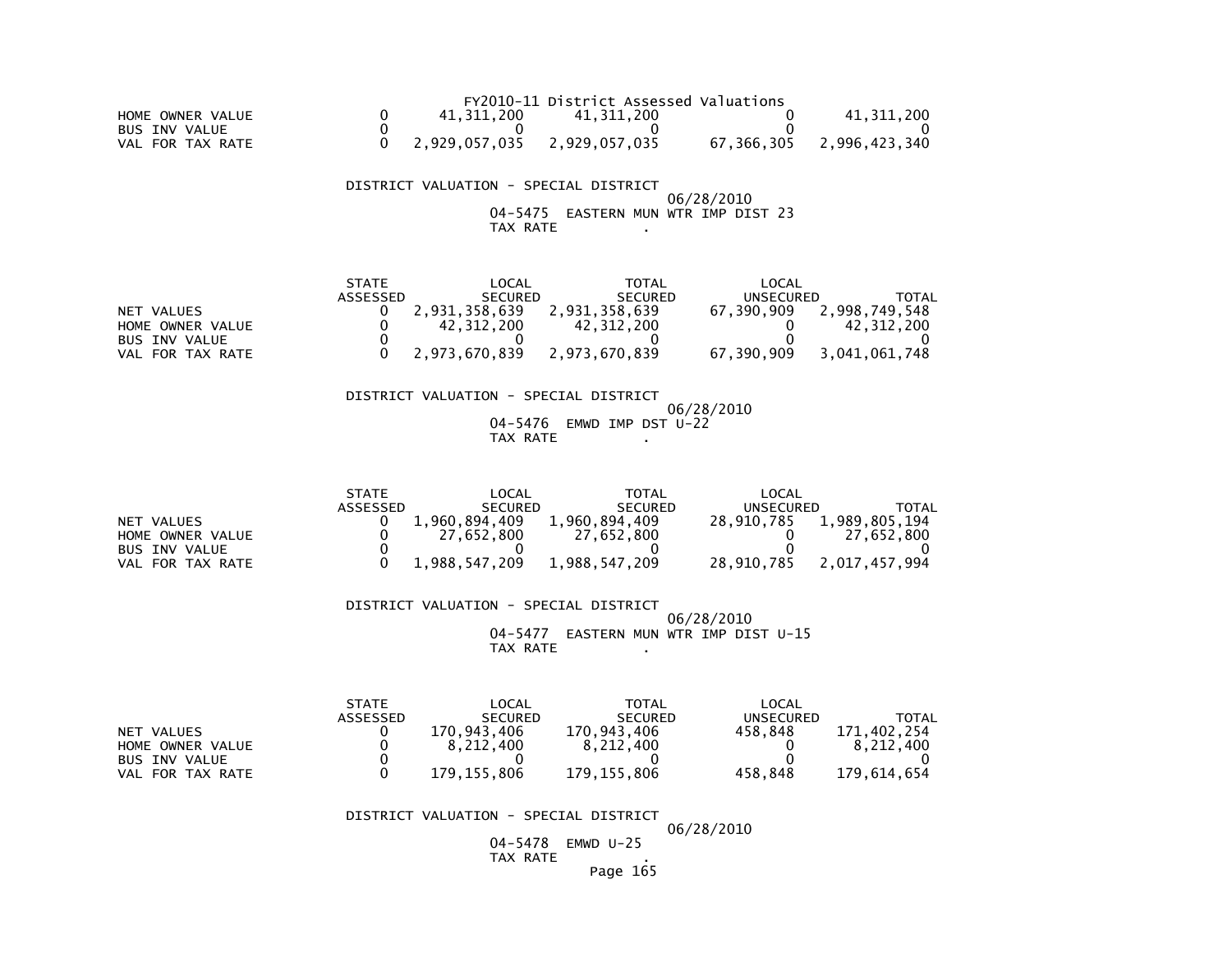| NET VALUES<br>HOME OWNER VALUE<br><b>BUS INV VALUE</b><br>VAL FOR TAX RATE        | <b>STATE</b><br>LOCAL<br><b>TOTAL</b><br>LOCAL<br><b>ASSESSED</b><br><b>SECURED</b><br><b>SECURED</b><br><b>UNSECURED</b><br><b>TOTAL</b><br>1,218,603,907<br>1,218,603,907<br>58,454,590<br>0<br>1,277,058,497<br>$\Omega$<br>14,753,200<br>14,753,200<br>14,753,200<br>0<br>$\mathbf 0$<br>$\mathbf{0}$<br>0<br>0<br>0<br>$\mathbf{0}$<br>1,233,357,107<br>1,233,357,107<br>58,454,590<br>1,291,811,697       |  |  |  |  |  |  |
|-----------------------------------------------------------------------------------|-----------------------------------------------------------------------------------------------------------------------------------------------------------------------------------------------------------------------------------------------------------------------------------------------------------------------------------------------------------------------------------------------------------------|--|--|--|--|--|--|
|                                                                                   | DISTRICT VALUATION - SPECIAL DISTRICT<br>06/28/2010<br>EASTERN MUN WTR DIST U-4 PSEUDO<br>04-5479<br>TAX RATE                                                                                                                                                                                                                                                                                                   |  |  |  |  |  |  |
| <b>NET VALUES</b><br>HOME OWNER VALUE<br><b>BUS INV VALUE</b><br>VAL FOR TAX RATE | <b>STATE</b><br>LOCAL<br>TOTAL<br>LOCAL<br>ASSESSED<br><b>SECURED</b><br><b>SECURED</b><br><b>UNSECURED</b><br><b>TOTAL</b><br>2,649,003<br>0<br>2,649,003<br>0<br>2,649,003<br>$\Omega$<br>$\Omega$<br>602,000<br>602,000<br>602,000<br>$\mathbf 0$<br>0<br>0<br>0<br>0<br>$\Omega$<br>$\Omega$<br>3,251,003<br>3,251,003<br>3,251,003                                                                         |  |  |  |  |  |  |
|                                                                                   | DISTRICT VALUATION - SPECIAL DISTRICT<br>06/28/2010<br>04-5480<br>EMWD $U-26$<br>TAX RATE                                                                                                                                                                                                                                                                                                                       |  |  |  |  |  |  |
| NET VALUES<br>HOME OWNER VALUE<br><b>BUS INV VALUE</b><br>VAL FOR TAX RATE        | <b>STATE</b><br>LOCAL<br>TOTAL<br>LOCAL<br><b>ASSESSED</b><br><b>SECURED</b><br><b>SECURED</b><br><b>UNSECURED</b><br><b>TOTAL</b><br>1,434,004,274<br>62,720,076<br>1,434,004,274<br>1,496,724,350<br>0<br>$\mathbf 0$<br>18,596,200<br>18,596,200<br>18,596,200<br>0<br>$\mathbf 0$<br>$\Omega$<br>$\Omega$<br>0<br>$\Omega$<br>$\mathbf{0}$<br>1,452,600,474<br>1,452,600,474<br>62,720,076<br>1,515,320,550 |  |  |  |  |  |  |
|                                                                                   | DISTRICT VALUATION - SPECIAL DISTRICT<br>06/28/2010<br>04–5481<br>EASTERN MUN WATER IMP DIST A<br>TAX RATE                                                                                                                                                                                                                                                                                                      |  |  |  |  |  |  |
| NET VALUES<br>HOME OWNER VALUE<br><b>BUS INV VALUE</b><br>VAL FOR TAX RATE        | <b>STATE</b><br>LOCAL<br><b>TOTAL</b><br>LOCAL<br>ASSESSED<br><b>SECURED</b><br><b>SECURED</b><br><b>UNSECURED</b><br><b>TOTAL</b><br>10, 197, 545, 445<br>10, 197, 545, 445<br>257,726,204<br>10, 455, 271, 649<br>0<br>0<br>160,599,453<br>160,599,453<br>160,599,453<br>0<br>0<br>$\Omega$<br>0<br>0<br>0<br>$\Omega$<br>10, 358, 144, 898<br>10, 358, 144, 898<br>257,726,204<br>10,615,871,102<br>Page 166 |  |  |  |  |  |  |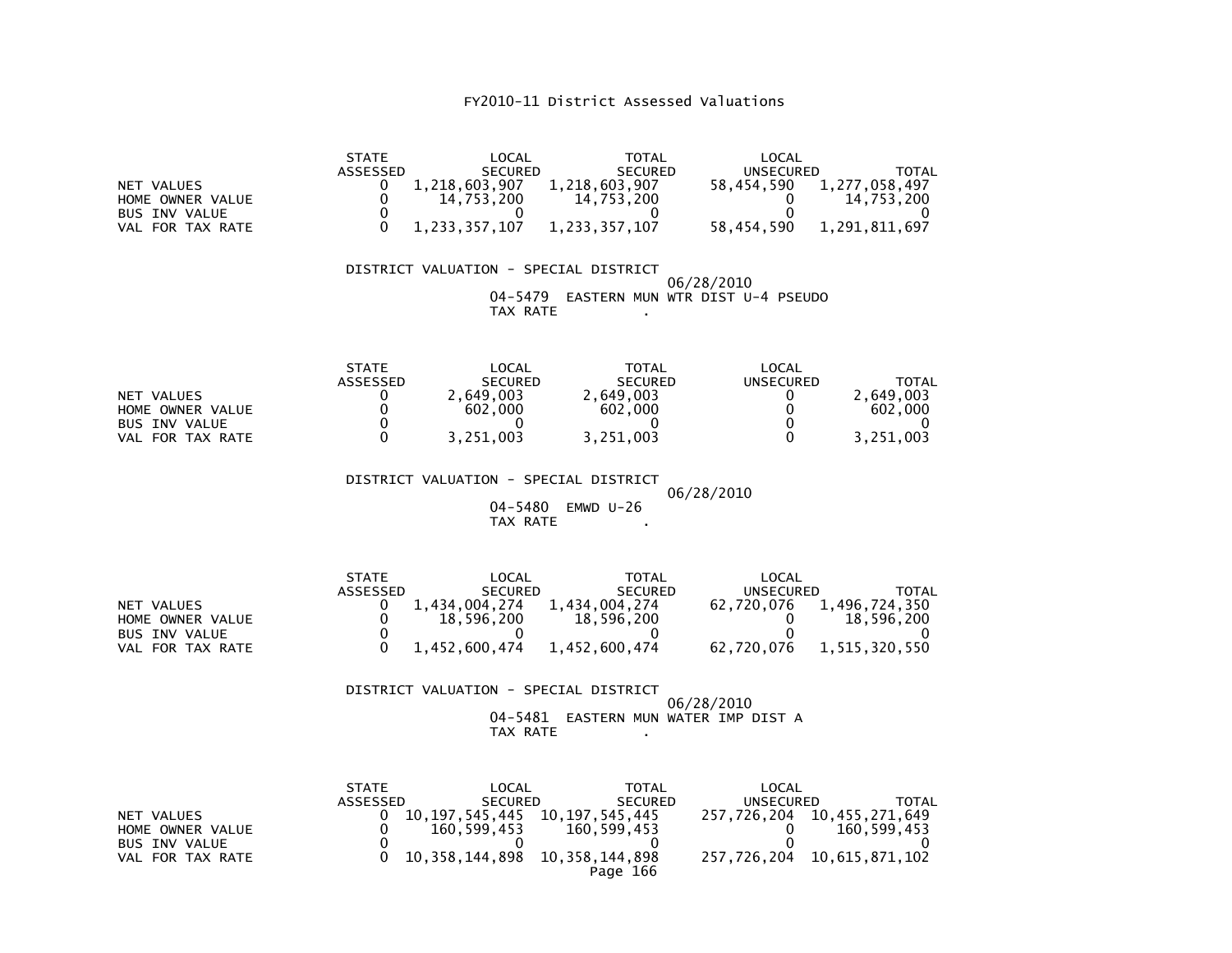#### DISTRICT VALUATION - SPECIAL DISTRICT 06/28/2010 04-5482 EASTERN MUN WATER IMP DIST BTAX RATE .

|                      | <b>STATE</b> | LOCAL          | <b>TOTAL</b>                  | LOCAL            |                            |
|----------------------|--------------|----------------|-------------------------------|------------------|----------------------------|
|                      | ASSESSED     | <b>SECURED</b> | <b>SECURED</b>                | <b>UNSECURED</b> | TOTAL                      |
| NET VALUES           |              | 12.768.327.863 | 12,768,327,863                | 672.482.557      | 13,440,810,420             |
| HOME OWNER VALUE     |              | 138.290.600    | 138,290,600                   |                  | 138,290,600                |
| <b>BUS INV VALUE</b> |              |                |                               |                  |                            |
| VAL FOR TAX RATE     |              |                | 12,906,618,463 12,906,618,463 |                  | 672,482,557 13,579,101,020 |

#### DISTRICT VALUATION - SPECIAL DISTRICT 06/28/2010 04-5483 EASTERN MUN WATER IMP DIST CTAX RATE .

|                      | <b>STATE</b> | LOCAL          | <b>TOTAL</b>   | LOCAL      |               |
|----------------------|--------------|----------------|----------------|------------|---------------|
|                      | ASSESSED     | <b>SECURED</b> | <b>SECURED</b> | UNSECURED  | TOTAL         |
| NET VALUES           |              | 2.887.800.473  | 2.887.800.473  | 67.366.305 | 2.955.166.778 |
| HOME OWNER VALUE     |              | 41,311,200     | 41.311.200     |            | 41.311.200    |
| <b>BUS INV VALUE</b> |              |                |                |            |               |
| VAL FOR TAX RATE     |              | 2,929,111,673  | 2.929.111.673  | 67.366.305 | 2.996.477.978 |

#### DISTRICT VALUATION - SPECIAL DISTRICT 06/28/2010 04-5484 EASTERN MUN WTR IMP DIST U-13TAX RATE .

|                      | <b>STATE</b> | LOCAL          | <b>TOTAL</b>   | LOCAL      |               |
|----------------------|--------------|----------------|----------------|------------|---------------|
|                      | ASSESSED     | <b>SECURED</b> | <b>SECURED</b> | UNSECURED  | TOTAL         |
| NET VALUES           |              | 3.448.867.771  | 3.448.867.771  | 82.418.729 | 3,531,286,500 |
| HOME OWNER VALUE     |              | 54.035.800     | 54.035.800     |            | 54.035.800    |
| <b>BUS INV VALUE</b> |              |                |                |            |               |
| FOR TAX RATE<br>VAL  |              | 3,502,903,571  | 3,502,903,571  | 82.418.729 | 3,585,322,300 |

 DISTRICT VALUATION - SPECIAL DISTRICT 06/28/201004-5485 EASTERN MUN WTR IMP DIST 24

TAX RATE .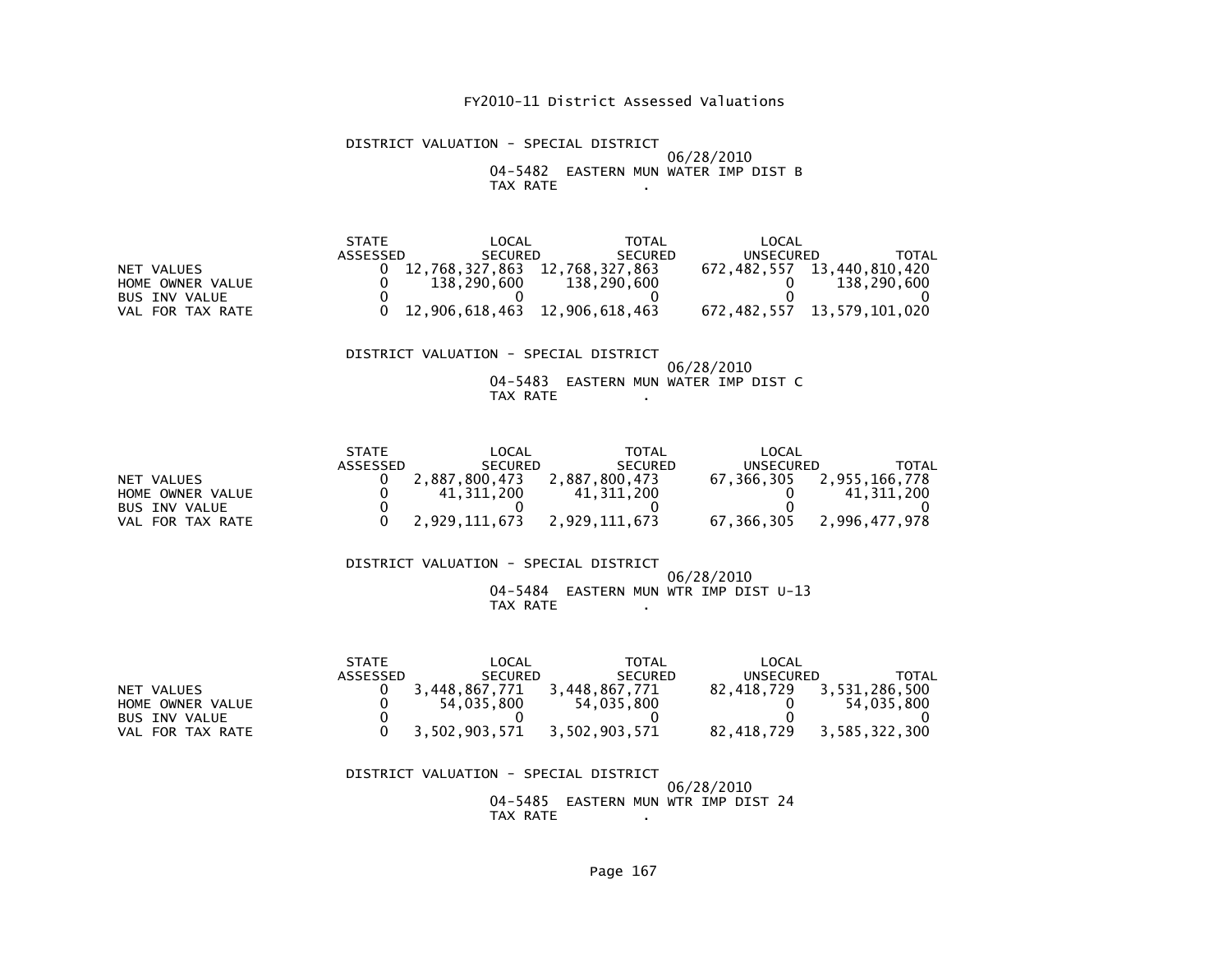|                      |              |                | FY2010-11 District Assessed Valuations |            |               |
|----------------------|--------------|----------------|----------------------------------------|------------|---------------|
|                      | <b>STATE</b> | LOCAL          | TOTAL                                  | LOCAL      |               |
|                      | ASSESSED     | <b>SECURED</b> | <b>SECURED</b>                         | UNSECURED  | TOTAL         |
| NET VALUES           |              | 2,089,299,099  | 2,089,299,099                          | 46.735.742 | 2,136,034,841 |
| HOME OWNER VALUE     |              | 42.584.378     | 42.584.378                             |            | 42.584.378    |
| <b>BUS INV VALUE</b> |              |                |                                        |            |               |
| VAL FOR TAX RATE     |              | 2.131.883.477  | 2,131,883,477                          | 46.735.742 | 2,178,619,219 |

#### 06/28/2010 04-5486 EASTERN MUN WTR IMP DIST U-11TAX RATE .

| <b>STATE</b> | _OCAL          | TOTAL          | LOCAL            |             |
|--------------|----------------|----------------|------------------|-------------|
| ASSESSED     | <b>SECURED</b> | <b>SECURED</b> | <b>UNSECURED</b> | TOTAL       |
|              | 104.920.611    | 104.920.611    | 55.623           | 104.976.234 |
|              | 789,600        | 789.600        |                  | 789.600     |
|              |                |                |                  |             |
|              | 105.710.211    | 105.710.211    | 55.623           | 105.765.834 |
|              |                |                |                  |             |

 DISTRICT VALUATION - SPECIAL DISTRICT 06/28/2010 04-5487 EASTERN MUN WTR IMP DIST U-12TAX RATE .

|                      | <b>STATE</b>    | LOCAL          | <b>TOTAL</b>   | LOCAL     |             |
|----------------------|-----------------|----------------|----------------|-----------|-------------|
|                      | <b>ASSESSED</b> | <b>SECURED</b> | <b>SECURED</b> | UNSECURED | TOTAL       |
| NET VALUES           |                 | 154.207.470    | 154.207.470    | 1.168.930 | 155,376,400 |
| HOME OWNER VALUE     |                 | 3.163.972      | 3.163.972      |           | 3.163.972   |
| <b>BUS INV VALUE</b> |                 |                |                |           |             |
| VAL FOR TAX RATE     |                 | 157.371.442    | 157.371.442    | 1,168,930 | 158.540.372 |

#### DISTRICT VALUATION - SPECIAL DISTRICT

#### 06/28/2010 04-5488 EASTERN MUN WTR IMP DIST U-9TAX RATE .

|                     | <b>STATE</b><br><b>ASSESSED</b> | LOCAL<br><b>SECURED</b> | <b>TOTAL</b><br><b>SECURED</b> | LOCAL<br>UNSECURED | TOTAL       |
|---------------------|---------------------------------|-------------------------|--------------------------------|--------------------|-------------|
| NET VALUES          |                                 | 399.565.432             | 399,565,432                    | 234.901            | 399.800.333 |
| HOME OWNER VALUE    |                                 | 10,045,000              | 10,045,000                     |                    | 10.045.000  |
| BUS INV VALUE       |                                 |                         |                                |                    |             |
| FOR TAX RATE<br>VAL |                                 | 409,610,432             | 409,610,432                    | 234.901            | 409,845,333 |

 DISTRICT VALUATION - SPECIAL DISTRICTPage 168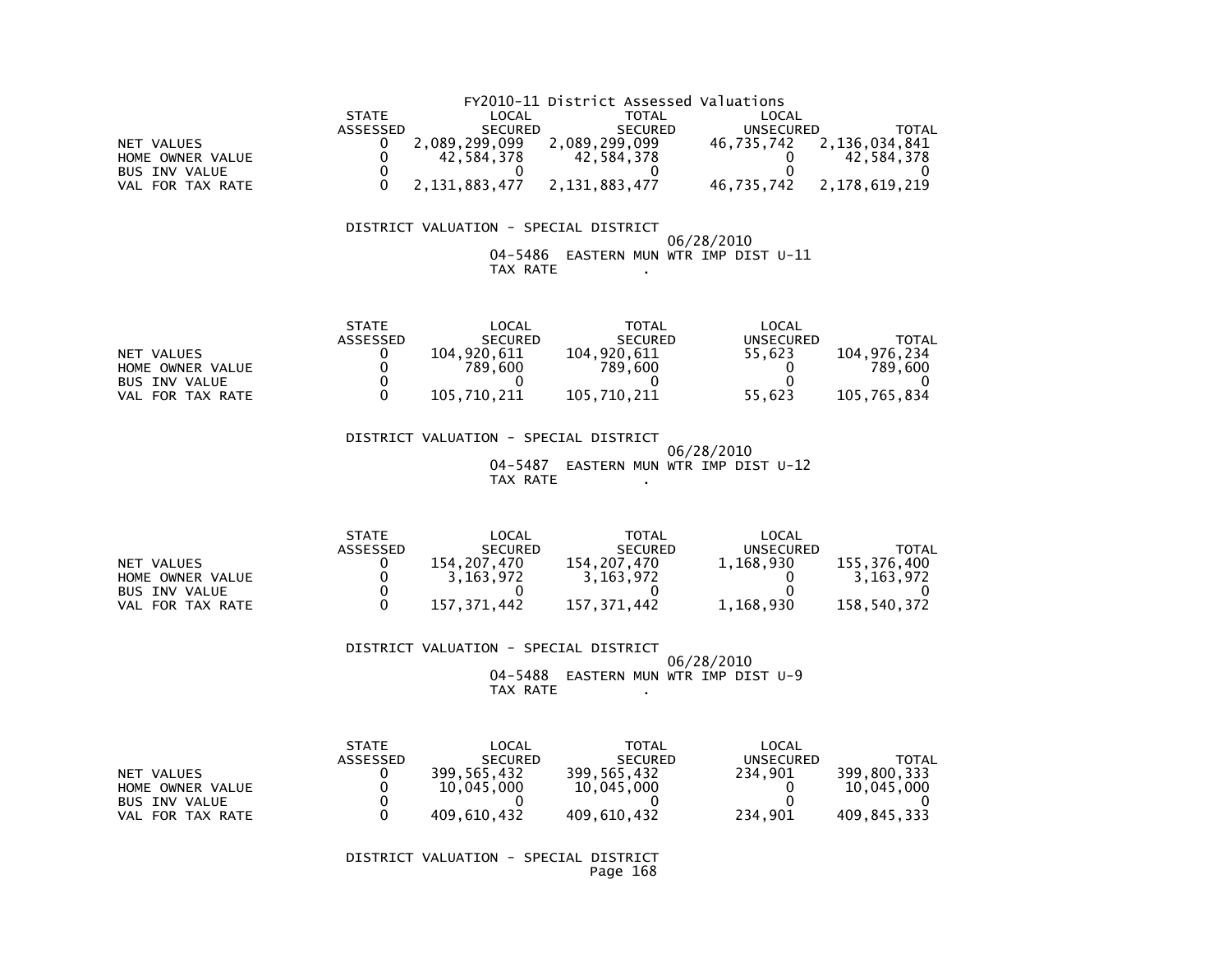#### FY2010-11 District Assessed Valuations 06/28/2010 04-5489 EASTERN MUN WTR IMP DIST U-10TAX RATE .

|                      | <b>STATE</b> | LOCAL          | TOTAL          | LOCAL     |              |
|----------------------|--------------|----------------|----------------|-----------|--------------|
|                      | ASSESSED     | <b>SECURED</b> | <b>SECURED</b> | UNSECURED | <b>TOTAL</b> |
| NET VALUES           |              | 89.771.189     | 89.771.189     | 802.164   | 90.573.353   |
| HOME OWNER VALUE     |              | 1,603,000      | 1,603,000      |           | 1,603,000    |
| <b>BUS INV VALUE</b> |              |                |                |           |              |
| FOR TAX RATE<br>VAL  |              | 91.374.189     | 91.374.189     | 802.164   | 92.176.353   |

 DISTRICT VALUATION - SPECIAL DISTRICT06/28/2010

 04-5490 EMWD IMP B BLOTAX RATE .

|                      | <b>STATE</b> | LOCAL          | TOTAL          | LOCAL     |            |
|----------------------|--------------|----------------|----------------|-----------|------------|
|                      | ASSESSED     | <b>SECURED</b> | <b>SECURED</b> | UNSECURED | TOTAL      |
| NET VALUES           |              | 18.851.316     | 18.851.316     | 80,000    | 18.931.316 |
| HOME OWNER VALUE     |              | 21,000         | 21,000         |           | 21,000     |
| <b>BUS INV VALUE</b> |              |                |                |           |            |
| FOR TAX RATE<br>VAL  |              | 18.872.316     | 18.872.316     | 80,000    | 18.952.316 |

 DISTRICT VALUATION - SPECIAL DISTRICT 06/28/2010 04-5491 EASTERN MUN WTR IMP DIST U-1TAX RATE .

 STATE LOCAL TOTAL LOCAL**UNSECURED**  ASSESSED SECURED SECURED UNSECURED TOTAL $45,033,610$  3, 300, 527, 338 NET VALUES 0 3,255,493,728 3,255,493,728 45,033,610 3,300,527,338 $0 \t 78,272,600$  HOME OWNER VALUE 0 78,272,600 78,272,600 0 78,272,600 $\overline{0}$ BUS INV VALUE  $\begin{array}{ccc} 0 & 0 & 0 & 0 \end{array}$ 45,033,610 3,378,799,938 VAL FOR TAX RATE 0 3,333,766,328 3,333,766,328

| DISTRICT VALUATION - SPECIAL DISTRICT |                                      |  |            |  |  |
|---------------------------------------|--------------------------------------|--|------------|--|--|
|                                       |                                      |  | 06/28/2010 |  |  |
|                                       | 04-5492 EASTERN MUN WTR IMP DIST U-2 |  |            |  |  |
|                                       | TAX RATE                             |  |            |  |  |

|                      | <b>STATE</b> | LOCAL          | <b>TOTAL</b>   | LOCAL            |              |
|----------------------|--------------|----------------|----------------|------------------|--------------|
|                      | ASSESSED     | <b>SECURED</b> | <b>SECURED</b> | <b>UNSECURED</b> | <b>TOTAL</b> |
| <b>NET</b><br>VALUES |              | 510.274.712    | 510,274,712    | 15.372.776       | 525.647.488  |
|                      |              |                | Page 169       |                  |              |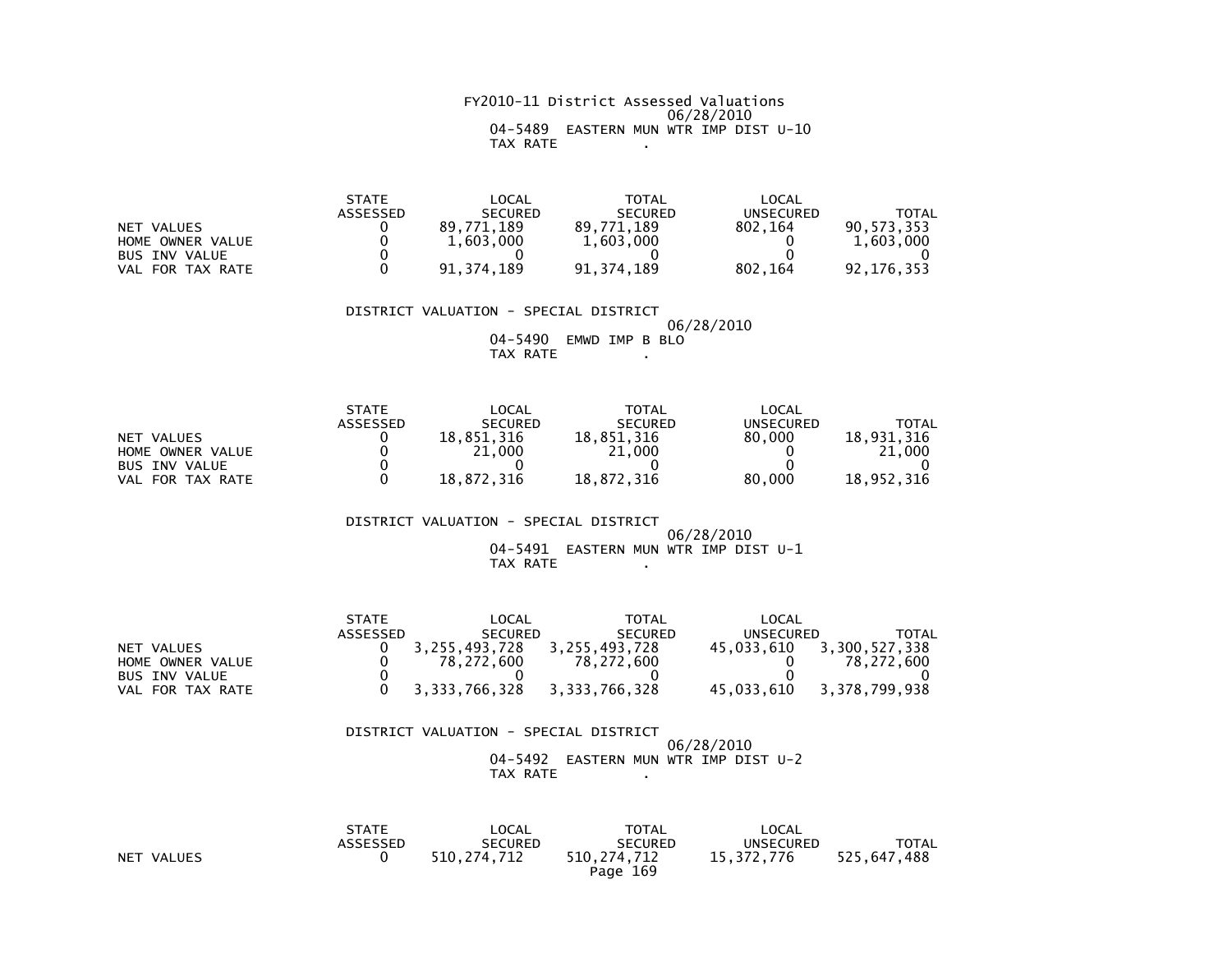|                      |             | FY2010-11 District Assessed Valuations |            |             |
|----------------------|-------------|----------------------------------------|------------|-------------|
| HOME OWNER VALUE     | 19.933.200  | 19.933.200                             |            | 19,933,200  |
| <b>BUS INV VALUE</b> |             |                                        |            |             |
| VAL FOR TAX RATE     | 530.207.912 | 530.207.912                            | 15.372.776 | 545.580.688 |

 DISTRICT VALUATION - SPECIAL DISTRICT 06/28/2010 04-5493 EASTERN MUN WATER IMP DIST U-3TAX RATE .

|                      | <b>STATE</b> | LOCAL          | TOTAL          | LOCAL            |               |
|----------------------|--------------|----------------|----------------|------------------|---------------|
|                      | ASSESSED     | <b>SECURED</b> | <b>SECURED</b> | <b>UNSECURED</b> | TOTAL         |
| NET VALUES           |              | 1.087.211.419  | 1.087.211.419  | 3.807.142        | 1,091,018,561 |
| HOME OWNER VALUE     |              | 21,390,600     | 21,390,600     |                  | 21,390,600    |
| <b>BUS INV VALUE</b> |              |                |                |                  |               |
| VAL FOR TAX RATE     |              | 1.108.602.019  | 1.108.602.019  | 3.807.142        | 1.112.409.161 |

 DISTRICT VALUATION - SPECIAL DISTRICT 06/28/2010 04-5494 EASTERN MUN WTR IMP DIST U-4TAX RATE .

|                       | <b>STATE</b>    | _OCAL             | TOTAL          | LOCAL            |              |
|-----------------------|-----------------|-------------------|----------------|------------------|--------------|
|                       | <b>ASSESSED</b> | <b>SECURED</b>    | <b>SECURED</b> | <b>UNSECURED</b> | <b>TOTAL</b> |
| NET VALUES            |                 | 122.219.051       | 122.219.051    | 1.482.561        | 123.701.612  |
| HOME OWNER VALUE      |                 | 4.781.000         | 4.781.000      |                  | 4.781.000    |
| <b>BUS INV VALUE</b>  |                 |                   |                |                  |              |
| . FOR TAX RATE<br>VAL |                 | .000.051<br>-127. | 127.000.051    | 1.482.561        | 128.482.612  |

DISTRICT VALUATION - SPECIAL DISTRICT

 06/28/2010 04-5495 EASTERN MUN WATER IMP DIST U-5TAX RATE .

|                      | <b>STATE</b>    | LOCAL          | <b>TOTAL</b>   | LOCAL     |            |
|----------------------|-----------------|----------------|----------------|-----------|------------|
|                      | <b>ASSESSED</b> | <b>SECURED</b> | <b>SECURED</b> | UNSECURED | TOTAL      |
| NET VALUES           |                 | 28.441.248     | 28.441.248     | 917.489   | 29.358.737 |
| HOME OWNER VALUE     |                 | 126,000        | 126.000        |           | 126,000    |
| <b>BUS INV VALUE</b> |                 |                |                |           |            |
| VAL FOR TAX RATE     |                 | 28.567.248     | 28,567,248     | 917.489   | 29.484.737 |

DISTRICT VALUATION - SPECIAL DISTRICT

 06/28/2010 04-5496 EASTERN MUN WTR IMP DIST U-6TAX RATE .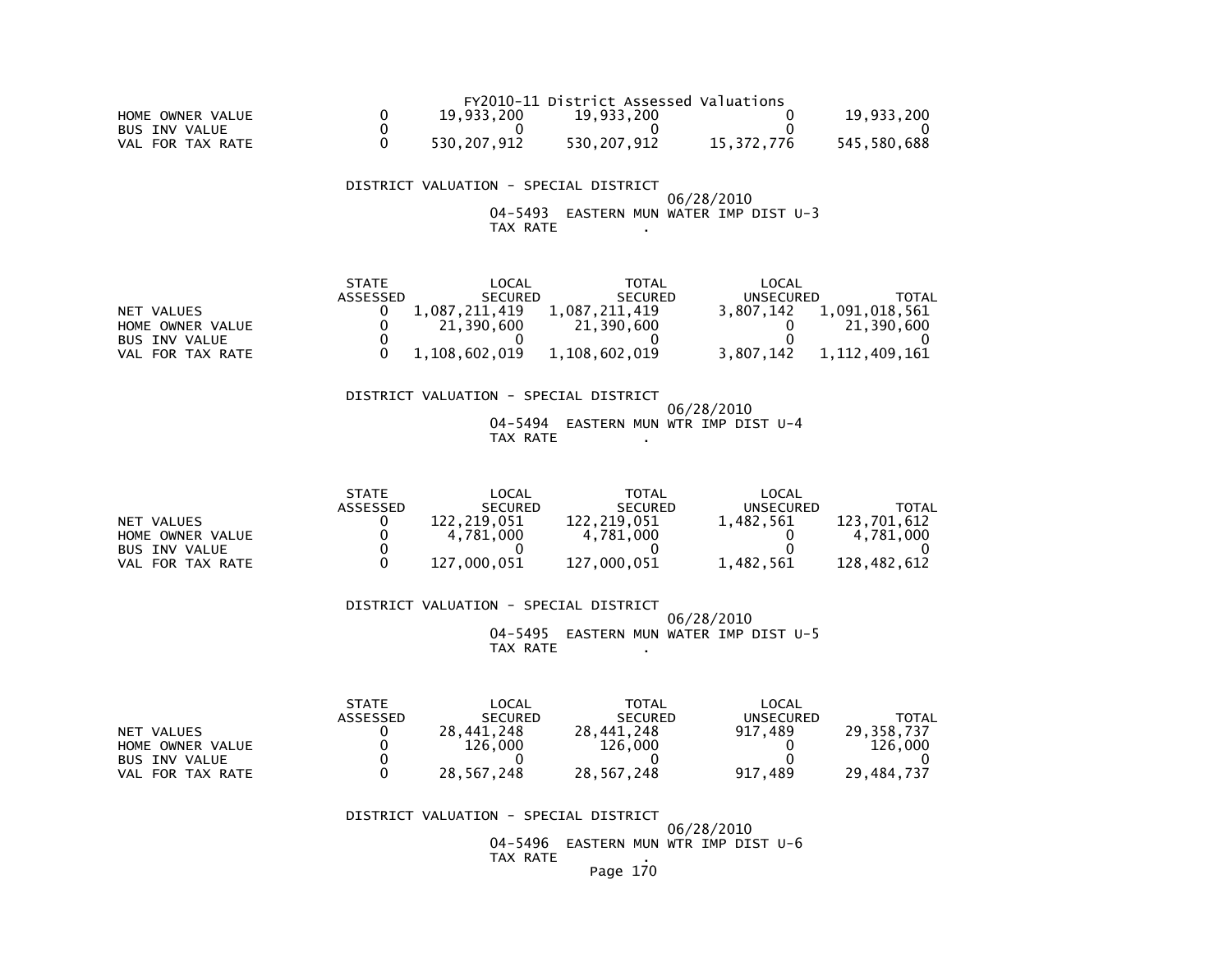| <b>NET VALUES</b><br>HOME OWNER VALUE<br><b>BUS INV VALUE</b><br>VAL FOR TAX RATE | <b>STATE</b><br>ASSESSED<br>0<br>0<br>0<br>0               | <b>LOCAL</b><br><b>SECURED</b><br>294,948,355<br>6,379,800<br>301, 328, 155          | <b>TOTAL</b><br><b>SECURED</b><br>294,948,355<br>6,379,800<br>301, 328, 155       | <b>LOCAL</b><br><b>UNSECURED</b><br>954,970<br>0<br>954,970         | <b>TOTAL</b><br>295, 903, 325<br>6,379,800<br>302, 283, 125 |
|-----------------------------------------------------------------------------------|------------------------------------------------------------|--------------------------------------------------------------------------------------|-----------------------------------------------------------------------------------|---------------------------------------------------------------------|-------------------------------------------------------------|
|                                                                                   |                                                            | DISTRICT VALUATION - SPECIAL DISTRICT<br>$04 - 5497$<br>TAX RATE                     | EASTERN MUN WTR IMP DIST U-7                                                      | 06/28/2010                                                          |                                                             |
| <b>NET VALUES</b><br>HOME OWNER VALUE<br><b>BUS INV VALUE</b><br>VAL FOR TAX RATE | <b>STATE</b><br><b>ASSESSED</b><br>0<br>0<br>$\Omega$<br>0 | <b>LOCAL</b><br><b>SECURED</b><br>53,230,364<br>866,600<br>0<br>54,096,964           | <b>TOTAL</b><br><b>SECURED</b><br>53,230,364<br>866,600<br>0<br>54,096,964        | LOCAL<br><b>UNSECURED</b><br>381,978<br>0<br>381,978                | <b>TOTAL</b><br>53,612,342<br>866,600<br>54,478,942         |
|                                                                                   |                                                            | DISTRICT VALUATION - SPECIAL DISTRICT<br>04-5498<br>TAX RATE                         | EASTERN MUN WTR IMP DIST U-8                                                      | 06/28/2010                                                          |                                                             |
| <b>NET VALUES</b><br>HOME OWNER VALUE<br><b>BUS INV VALUE</b><br>VAL FOR TAX RATE | <b>STATE</b><br>ASSESSED<br>0<br>0<br>0<br>0               | <b>LOCAL</b><br><b>SECURED</b><br>12,100,071,485<br>130,991,000<br>12, 231, 062, 485 | <b>TOTAL</b><br><b>SECURED</b><br>12,100,071,485<br>130,991,000<br>12,231,062,485 | <b>LOCAL</b><br><b>UNSECURED</b><br>705,908,022<br>0<br>705,908,022 | TOTAL<br>12,805,979,507<br>130,991,000<br>12,936,970,507    |

# DISTRICT VALUATION - SPECIAL DISTRICT06/28/2010 04-5499 EASTERN MUN WTR IMP DIST 25

# TAX RATE .

|                                                        | <b>STATE</b><br><b>ASSESSED</b> | LOCAL<br><b>SECURED</b> | TOTAL<br><b>SECURED</b> | LOCAL<br><b>UNSECURED</b> | TOTAL                  |
|--------------------------------------------------------|---------------------------------|-------------------------|-------------------------|---------------------------|------------------------|
| NET VALUES<br>HOME OWNER VALUE<br><b>BUS INV VALUE</b> |                                 | 124.514.188<br>196.000  | 124.514.188<br>196,000  | 7.463.405                 | 131,977,593<br>196.000 |
| VAL FOR TAX RATE                                       |                                 | 124.710.188             | 124.710.188<br>Page 171 | 7.463.405                 | 132.173.593            |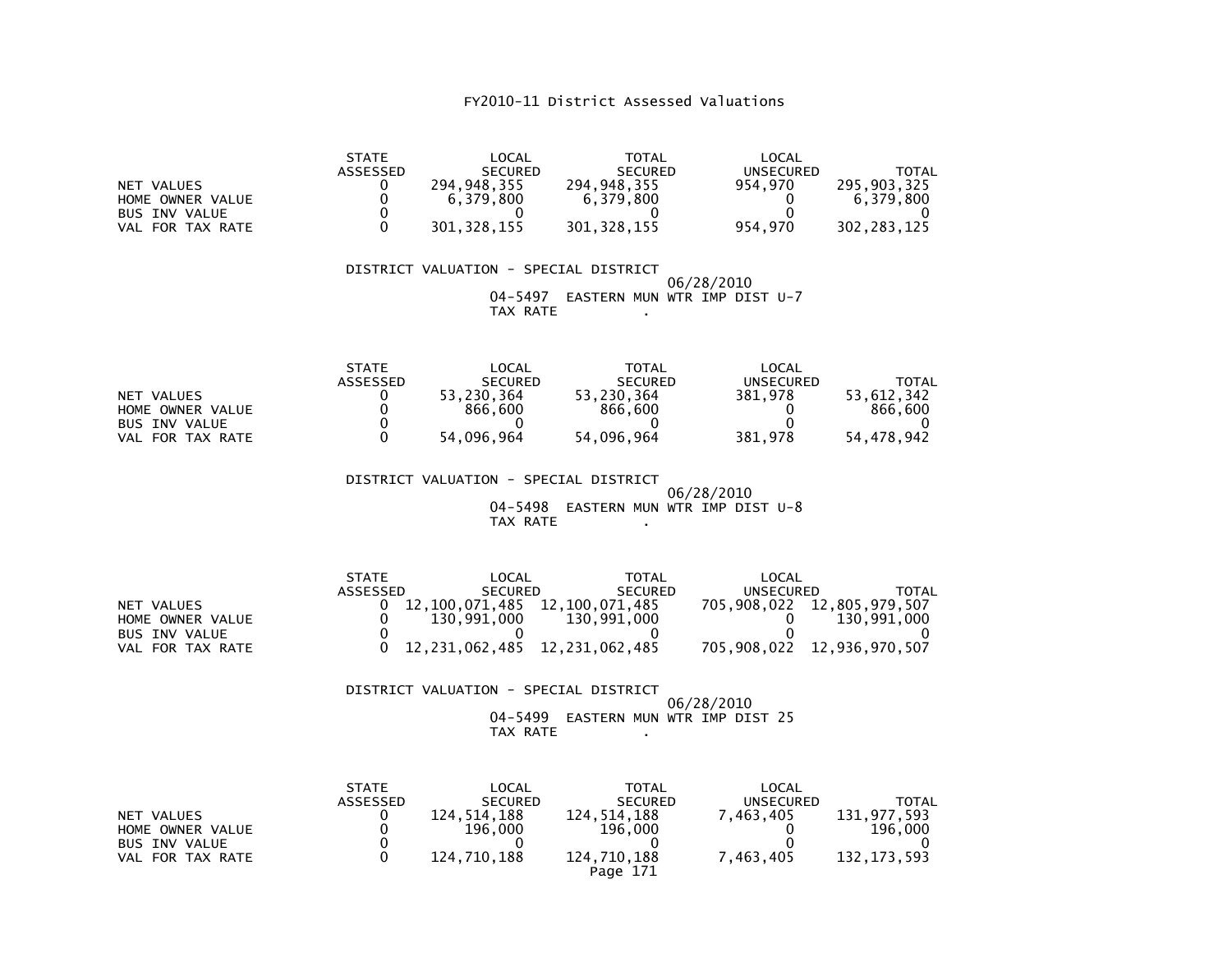#### DISTRICT VALUATION - SPECIAL DISTRICT 06/28/2010 04-5501 ELSINORE VALLEY MUNICIPAL WATERTAX RATE .

| <b>STATE</b> | $\mathsf{LOCAL}$ | TOTAL          | LOCAL         |                            |
|--------------|------------------|----------------|---------------|----------------------------|
| ASSESSED     | <b>SECURED</b>   | <b>SECURED</b> |               | TOTAL                      |
|              | 9.828.726.411    | 9.828.726.411  | 246,780,913   | 10,075,507,324             |
|              | 143.893.216      | 143.893.216    |               | 143.893.216                |
|              |                  |                |               |                            |
|              | 9.972.619.627    |                |               | 246.780.913 10.219.400.540 |
|              |                  |                | 9.972.619.627 | UNSECURED                  |

#### DISTRICT VALUATION - SPECIAL DISTRICT 06/28/2010 04-5502 EASTERN MUN WTR IMP DIST U-14TAX RATE .

|                  | <b>STATE</b>    | LOCAL          | TOTAL          | LOCAL            |            |
|------------------|-----------------|----------------|----------------|------------------|------------|
|                  | <b>ASSESSED</b> | <b>SECURED</b> | <b>SECURED</b> | <b>UNSECURED</b> | TOTAL      |
| NET VALUES       |                 | 33.340.021     | 33,340,021     | 2.538.276        | 35.878.297 |
| HOME OWNER VALUE |                 | 1.453.287      | 1,453,287      |                  | 1.453.287  |
| BUS INV VALUE    |                 |                |                |                  |            |
| VAL FOR TAX RATE |                 | 34,793,308     | 34,793,308     | 2.538.276        | 37.331.584 |

#### DISTRICT VALUATION - SPECIAL DISTRICT 06/28/2010 04-5551 ELSINORE VAL MUN WTR IMP DIST 1TAX RATE .

|                      | <b>STATE</b> | LOCAL          | TOTAL          | LOCAL       |               |
|----------------------|--------------|----------------|----------------|-------------|---------------|
|                      | ASSESSED     | <b>SECURED</b> | <b>SECURED</b> | UNSECURED   | <b>TOTAL</b>  |
| NET VALUES           |              | 4.286.328.689  | 4.286.328.689  | 124.075.050 | 4,410,403,739 |
| HOME OWNER VALUE     |              | 62.577.016     | 62.577.016     |             | 62.577.016    |
| <b>BUS INV VALUE</b> |              |                |                |             |               |
| VAL FOR TAX RATE     |              | 4.348.905.705  | 4.348.905.705  | 124.075.050 | 4.472.980.755 |

 DISTRICT VALUATION - SPECIAL DISTRICT 06/28/2010 04-5597 ELSINORE VLY CFD NO 2002-1TAX RATE .

Page 172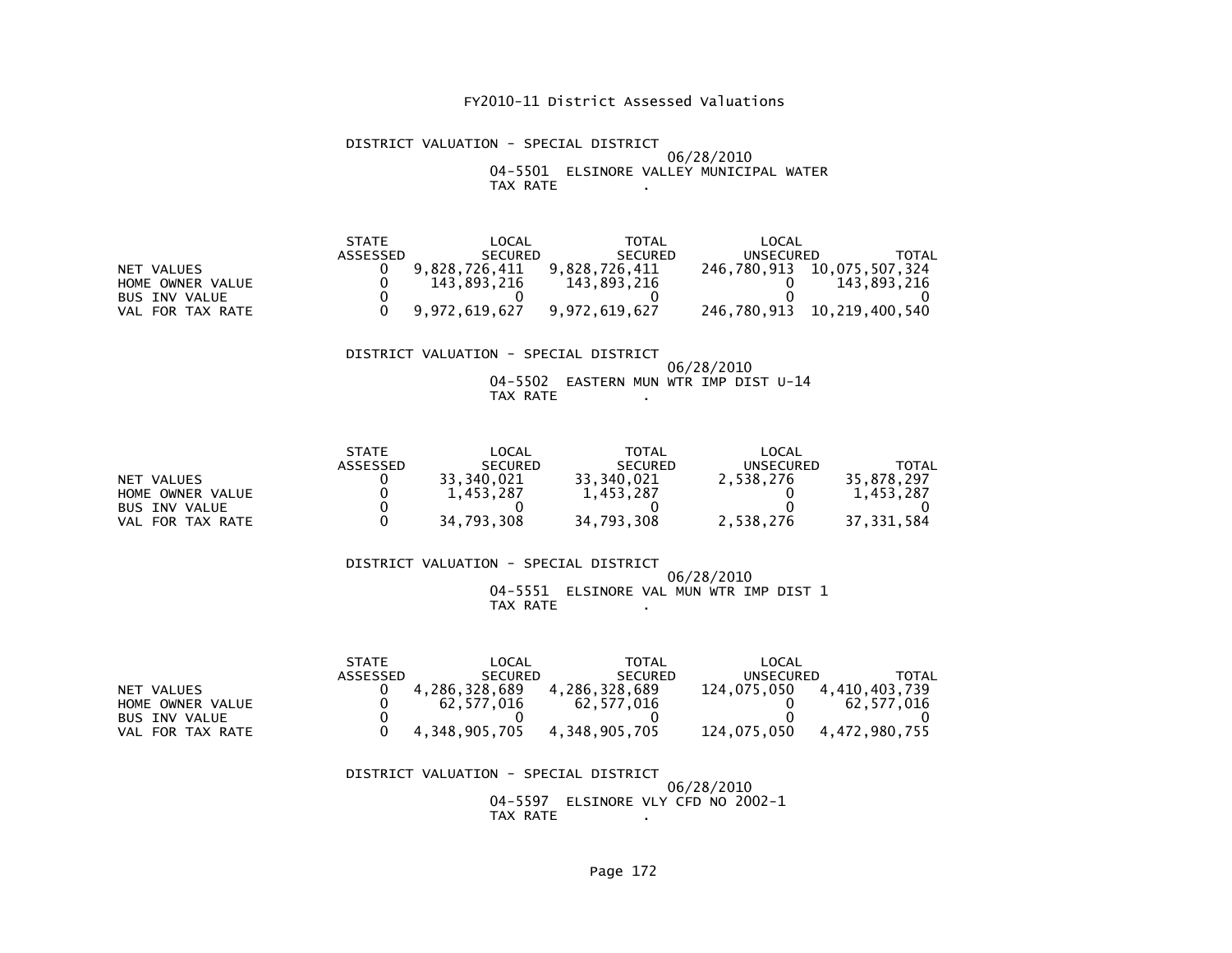|                      | FY2010-11 District Assessed Valuations |                |                |                  |            |  |  |
|----------------------|----------------------------------------|----------------|----------------|------------------|------------|--|--|
|                      | <b>STATE</b>                           | LOCAL          | TOTAL          | LOCAL            |            |  |  |
|                      | <b>ASSESSED</b>                        | <b>SECURED</b> | <b>SECURED</b> | <b>UNSECURED</b> | TOTAL      |  |  |
| NET VALUES           |                                        | 21,656,305     | 21,656,305     | 8.214            | 21,664,519 |  |  |
| HOME OWNER VALUE     |                                        | 326.200        | 326,200        |                  | 326.200    |  |  |
| <b>BUS INV VALUE</b> |                                        |                |                |                  |            |  |  |
| VAL FOR TAX RATE     |                                        | 21,982,505     | 21,982,505     | 8.214            | 21,990,719 |  |  |

#### $06/28/2010$  04-5601 LAKE HEMET MUNICIPAL WATERTAX RATE .

|                      | <b>STATE</b> | LOCAL          | TOTAL          | LOCAL            |               |
|----------------------|--------------|----------------|----------------|------------------|---------------|
|                      | ASSESSED     | <b>SECURED</b> | <b>SECURED</b> | <b>UNSECURED</b> | TOTAL         |
| NET VALUES           |              | 2.256.477.171  | 2.256.477.171  | 33.826.232       | 2.290.303.403 |
| HOME OWNER VALUE     |              | 55.653.479     | 55.653.479     |                  | 55.653.479    |
| <b>BUS INV VALUE</b> |              |                |                |                  |               |
| VAL FOR TAX RATE     |              | 2,312,130,650  | 2,312,130,650  | 33.826.232       | 2,345,956,882 |

 DISTRICT VALUATION - SPECIAL DISTRICT 06/28/2010 04-5602 LAKE HEMET MUNICIPAL WATER IMP 1TAX RATE .

|                      | <b>STATE</b> | LOCAL          | <b>TOTAL</b>    | LOCAL     |            |
|----------------------|--------------|----------------|-----------------|-----------|------------|
|                      | ASSESSED     | <b>SECURED</b> | <b>SECURED</b>  | UNSECURED | TOTAL      |
| VALUES<br>NET        |              | 45.487.278     | .487.278<br>45. | 69.061    | 45.556.339 |
| HOME OWNER VALUE     |              | 686,000        | 686.000         |           | 686,000    |
| <b>BUS INV VALUE</b> |              |                |                 |           |            |
| FOR TAX RATE<br>VAL  |              | 46.173.278     | 46, 173, 278    | 69,061    | 46,242,339 |

#### DISTRICT VALUATION - SPECIAL DISTRICT

 $06/28/2010$  04-5604 LAKE HEMET MUN WATER IMP ATAX RATE .

|                      | <b>STATE</b>    | LOCAL          | TOTAL          | LOCAL            |             |
|----------------------|-----------------|----------------|----------------|------------------|-------------|
|                      | <b>ASSESSED</b> | <b>SECURED</b> | <b>SECURED</b> | <b>UNSECURED</b> | TOTAL       |
| NET VALUES           |                 | 104.616.354    | 104.616.354    | 55.623           | 104.671.977 |
| HOME OWNER VALUE     |                 | 789.600        | 789.600        |                  | 789.600     |
| <b>BUS INV VALUE</b> |                 |                |                |                  |             |
| FOR TAX RATE<br>VAL. |                 | 105,405,954    | 105,405,954    | 55,623           | 105,461,577 |

 DISTRICT VALUATION - SPECIAL DISTRICTPage 173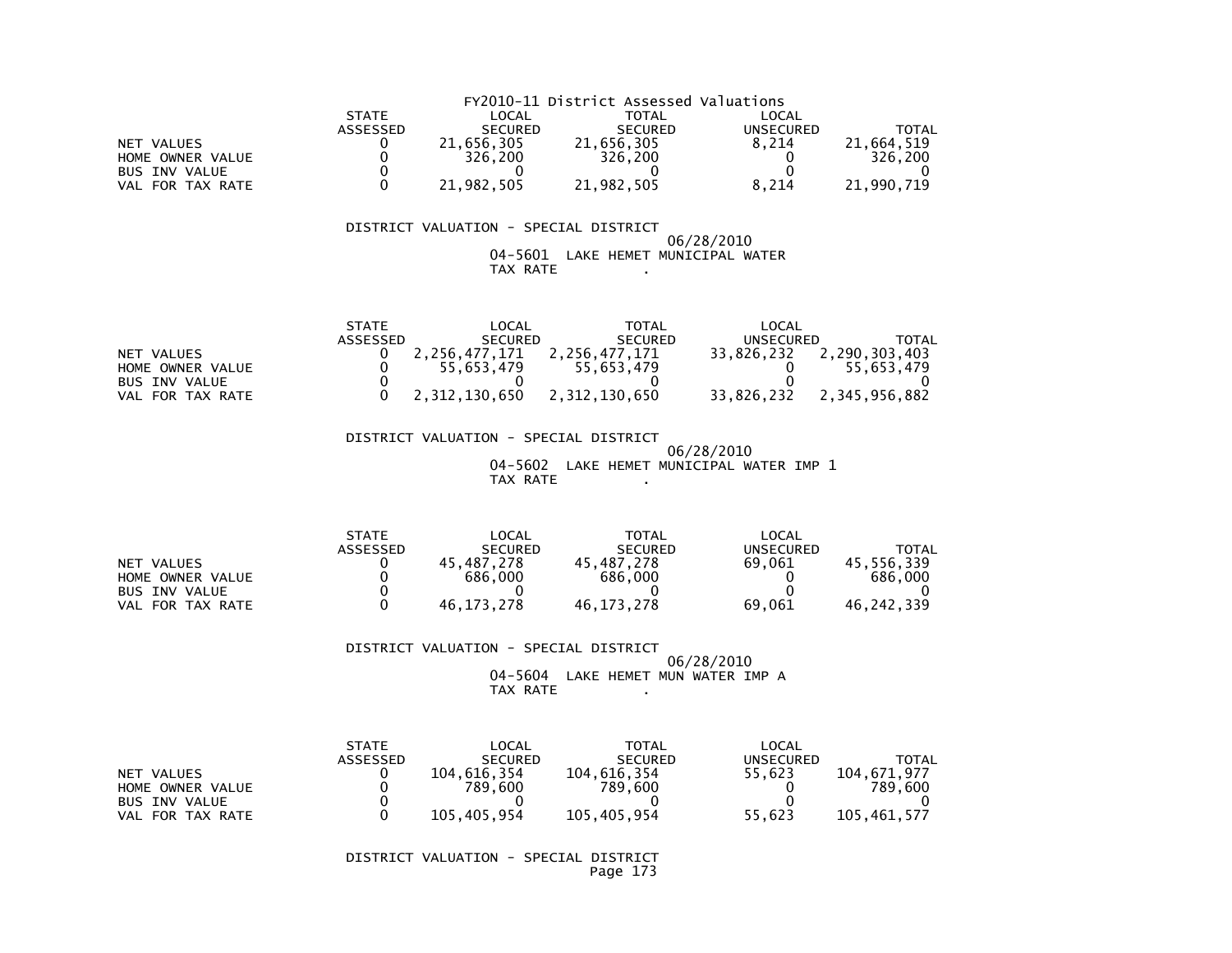#### FY2010-11 District Assessed Valuations 06/28/2010 04-5609 LAKE HEMET MUN WATER IMP U-1TAX RATE .

|                      | <b>STATE</b> | LOCAL          | TOTAL          | $\mathsf{LOCAL}$ |              |
|----------------------|--------------|----------------|----------------|------------------|--------------|
|                      | ASSESSED     | <b>SECURED</b> | <b>SECURED</b> | UNSECURED        | <b>TOTAL</b> |
| NET VALUES           |              | 104.616.354    | 104.616.354    | 55.623           | 104.671.977  |
| HOME OWNER VALUE     |              | 789.600        | 789,600        |                  | 789,600      |
| <b>BUS INV VALUE</b> |              |                |                |                  |              |
| VAL FOR TAX RATE     |              | 105.405.954    | 105.405.954    | 55.623           | 105.461.577  |

#### DISTRICT VALUATION - SPECIAL DISTRICT

#### 06/28/2010 04-5611 LAKE HEMET MUNICIPAL WTR IMP U-2TAX RATE .

|                      | <b>STATE</b> | LOCAL          | TOTAL          | LOCAL     |              |
|----------------------|--------------|----------------|----------------|-----------|--------------|
|                      | ASSESSED     | <b>SECURED</b> | <b>SECURED</b> | UNSECURED | <b>TOTAL</b> |
| NET VALUES           |              | 189.607.741    | 189.607.741    | 196.942   | 189,804,683  |
| HOME OWNER VALUE     |              | 7.443.800      | 7.443.800      |           | 443.800. `   |
| <b>BUS INV VALUE</b> |              |                |                |           |              |
| VAL FOR TAX RATE     |              | 197.051.541    | 197.051.541    | 196,942   | 197.248.483  |

#### DISTRICT VALUATION - SPECIAL DISTRICT 06/28/201004-5651 SAN BERNARDINO V MUN WTR DEBT SV

#### TAX RATE .

|                            | <b>STATE</b> | LOCAL          | <b>TOTAL</b>   | LOCAL            |            |
|----------------------------|--------------|----------------|----------------|------------------|------------|
|                            | ASSESSED     | <b>SECURED</b> | <b>SECURED</b> | <b>UNSECURED</b> | TOTAL      |
| VALUES<br>NET              |              | 68.834.917     | 68.834.917     | 48.640           | 68.883.557 |
| HOME OWNER VALUE           |              | 1,036,000      | 1,036,000      |                  | 1,036,000  |
| <b>BUS INV VALUE</b>       |              |                |                |                  |            |
| FOR TAX RATE<br><b>VAL</b> |              | 69.870.917     | 69,870,917     | 48.640           | 69,919,557 |

#### DISTRICT VALUATION - SPECIAL DISTRICT 06/28/2010 04-5701 WESTERN MUNICIPAL WATERTAX RATE .

 STATE LOCAL TOTAL LOCAL ASSESSED SECURED SECURED UNSECURED TOTAL NET VALUES 0 61,820,578,704 61,820,578,704 3,286,536,702 65,107,115,406Page 174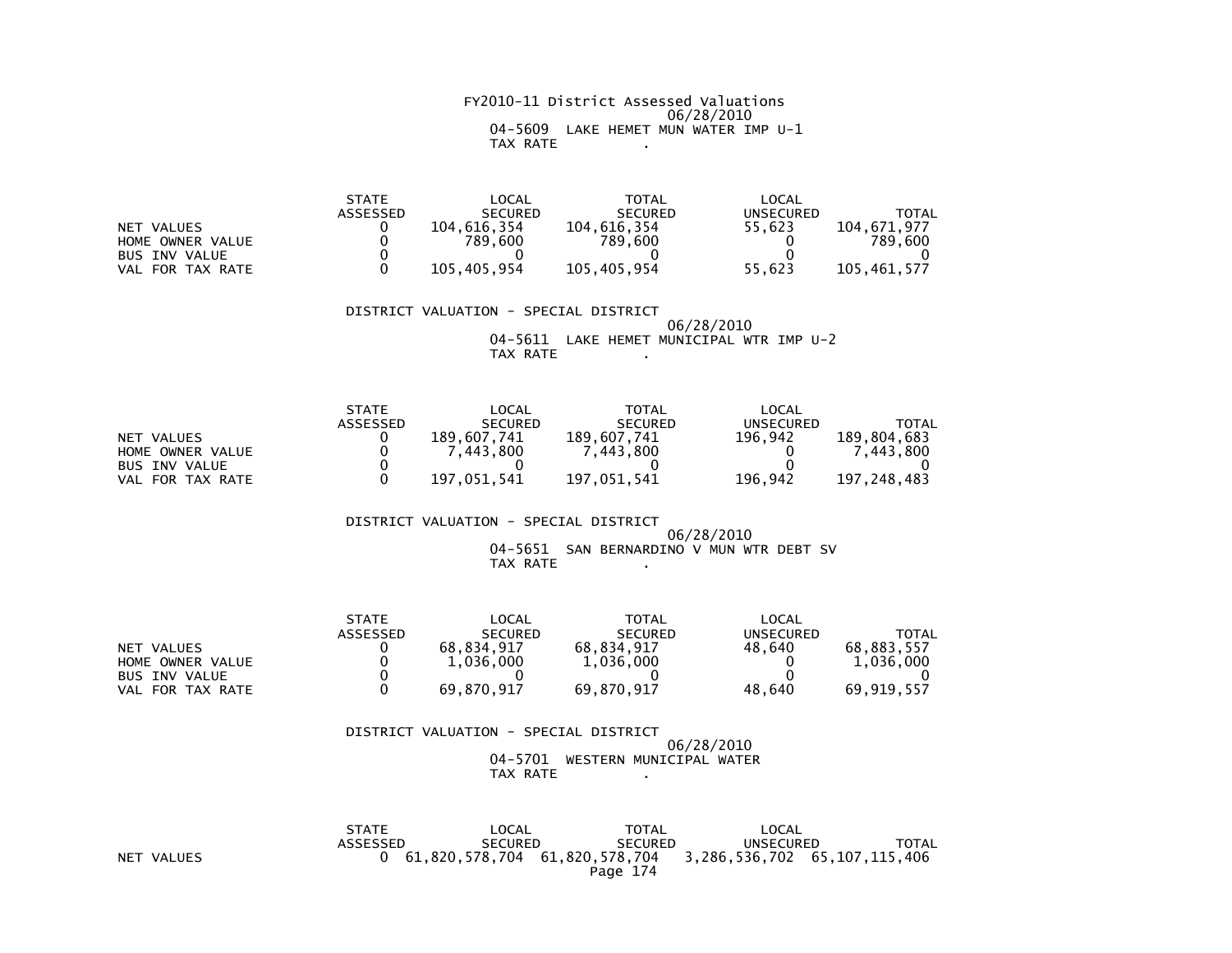|                  |             | FY2010-11 District Assessed Valuations                       |             |
|------------------|-------------|--------------------------------------------------------------|-------------|
| HOME OWNER VALUE | 736.662.141 | 736.662.141                                                  | 736.662.141 |
| BUS INV VALUE    |             |                                                              |             |
| VAL FOR TAX RATE |             | 0 62,557,240,845 62,557,240,845 3,286,536,702 65,843,777,547 |             |

 06/28/2010 04-5710 WMWD 2ND EXCLUSION AREATAX RATE .

|                      | <b>STATE</b>    | LOCAL          | <b>TOTAL</b>   | LOCAL     |           |
|----------------------|-----------------|----------------|----------------|-----------|-----------|
|                      | <b>ASSESSED</b> | <b>SECURED</b> | <b>SECURED</b> | UNSECURED | TOTAL     |
| NET VALUES           |                 | 3.841.623      | 3.841.623      | 27.823    | 3.869.446 |
| HOME OWNER VALUE     |                 | 84.000         | 84,000         |           | 84.000    |
| <b>BUS INV VALUE</b> |                 |                |                |           |           |
| VAL FOR TAX RATE     |                 | 3,925,623      | 3.925.623      | 27.823    | 3.953.446 |

#### DISTRICT VALUATION - SPECIAL DISTRICT 06/28/2010 04-5711 WESTERN MUN WATER 1ST FRINGETAX RATE .

|                      | <b>STATE</b> | LOCAL          | TOTAL          | LOCAL      |                  |
|----------------------|--------------|----------------|----------------|------------|------------------|
|                      | ASSESSED     | <b>SECURED</b> | <b>SECURED</b> | UNSECURED  | TOTAL            |
| NET VALUES           |              | 4.062.128.655  | 4,062,128,655  | 76.449.787 | 4, 138, 578, 442 |
| HOME OWNER VALUE     |              | 48.470.525     | 48.470.525     |            | 48.470.525       |
| <b>BUS INV VALUE</b> |              |                |                |            |                  |
| VAL FOR TAX RATE     |              | 4.110.599.180  | 4.110.599.180  | 76.449.787 | 4.187.048.967    |

DISTRICT VALUATION - SPECIAL DISTRICT

 06/28/2010 04-5712 WESTERN MUN WATER 2ND FRINGETAX RATE .

|                      | <b>STATE</b>    | LOCAL          | <b>TOTAL</b>   | LOCAL     |            |
|----------------------|-----------------|----------------|----------------|-----------|------------|
|                      | <b>ASSESSED</b> | <b>SECURED</b> | <b>SECURED</b> | UNSECURED | TOTAL      |
| NET VALUES           |                 | 65,819,033     | 65.819.033     | 1,015,523 | 66.834.556 |
| HOME OWNER VALUE     |                 | 679,000        | 679,000        |           | 679.000    |
| <b>BUS INV VALUE</b> |                 |                |                |           |            |
| FOR TAX RATE<br>VAL  |                 | 66.498.033     | 66.498.033     | 1.015.523 | 67.513.556 |

DISTRICT VALUATION - SPECIAL DISTRICT

 06/28/2010 04-5713 WESTERN MUN WATER 3RD FRINGETAX RATE .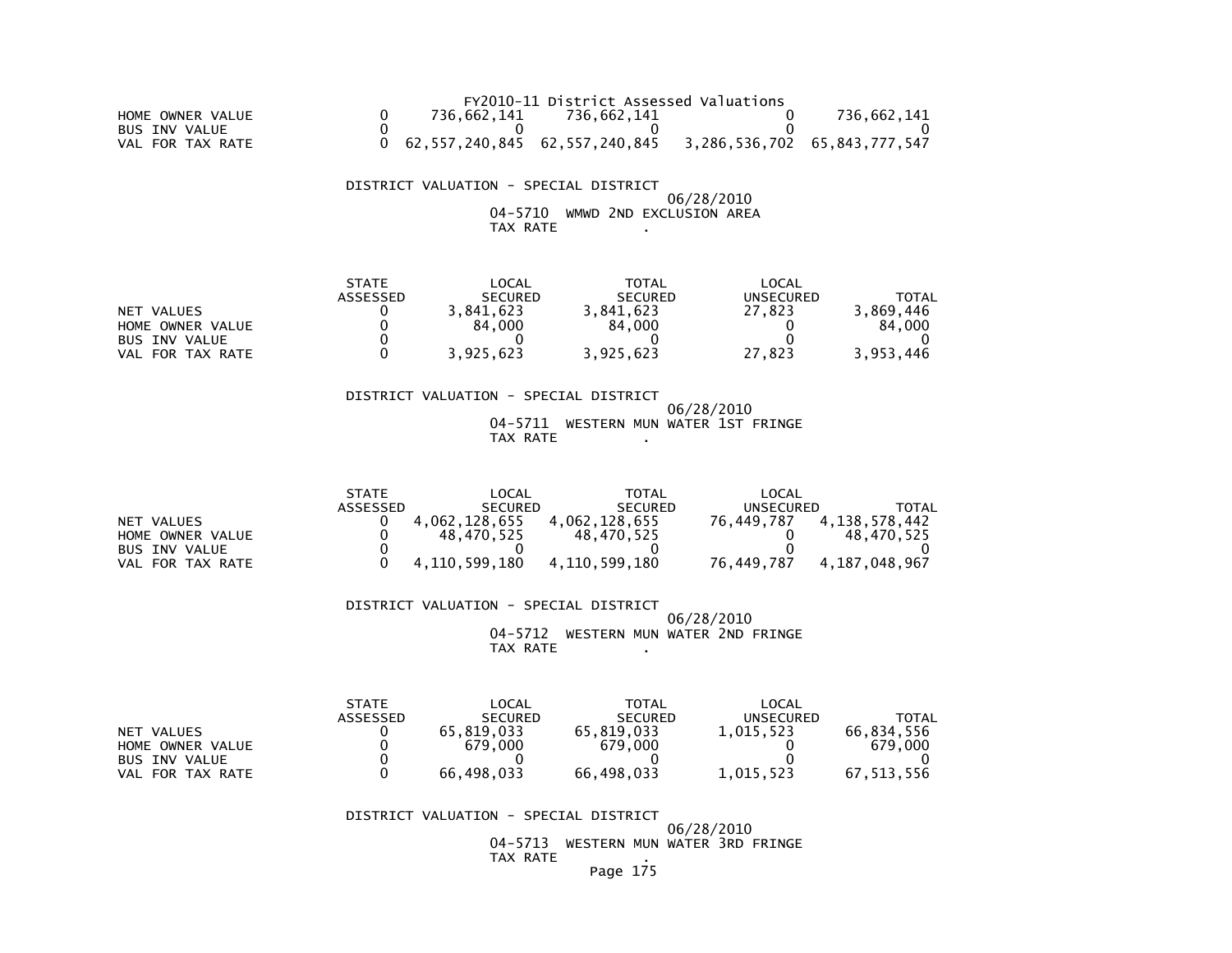| NET VALUES<br>HOME OWNER VALUE<br><b>BUS INV VALUE</b><br>VAL FOR TAX RATE | <b>STATE</b><br>ASSESSED<br>0<br>0 | LOCAL<br><b>SECURED</b><br>581,610,976<br>7,288,400<br>588,899,376 | <b>TOTAL</b><br><b>SECURED</b><br>581,610,976<br>7,288,400<br>588,899,376 | LOCAL<br><b>UNSECURED</b><br>4,248,874<br>4,248,874 | <b>TOTAL</b><br>585,859,850<br>7,288,400<br>593, 148, 250 |
|----------------------------------------------------------------------------|------------------------------------|--------------------------------------------------------------------|---------------------------------------------------------------------------|-----------------------------------------------------|-----------------------------------------------------------|
|                                                                            |                                    | DISTRICT VALUATION - SPECIAL DISTRICT<br>04-5715<br>TAX RATE       | WESTERN MUN WATER 5TH FRINGE                                              | 06/28/2010                                          |                                                           |
| NET VALUES<br>HOME OWNER VALUE<br><b>BUS INV VALUE</b><br>VAL FOR TAX RATE | <b>STATE</b><br>ASSESSED           | LOCAL<br><b>SECURED</b><br>44,512,902<br>497,000<br>45,009,902     | <b>TOTAL</b><br><b>SECURED</b><br>44,512,902<br>497,000<br>45,009,902     | LOCAL<br><b>UNSECURED</b><br>51,939<br>51,939       | <b>TOTAL</b><br>44,564,841<br>497,000<br>45,061,841       |
|                                                                            |                                    | DISTRICT VALUATION - SPECIAL DISTRICT<br>04-5716<br>TAX RATE       | WESTERN MUN WATER 6TH FRINGE                                              | 06/28/2010                                          |                                                           |

|                      | <b>STATE</b> | LOCAL          | <b>TOTAL</b>   | LOCAL     |             |
|----------------------|--------------|----------------|----------------|-----------|-------------|
|                      | ASSESSED     | <b>SECURED</b> | <b>SECURED</b> | UNSECURED | TOTAL       |
| NET VALUES           |              | 297.533.975    | 297,533,975    | 1,487,743 | 299.021.718 |
| HOME OWNER VALUE     |              | 7.325.207      | 7.325.207      |           | 7.325.207   |
| <b>BUS INV VALUE</b> |              |                |                |           |             |
| VAL FOR TAX RATE     |              | 304.859.182    | 304,859,182    | 1,487,743 | 306,346,925 |

# DISTRICT VALUATION - SPECIAL DISTRICT06/28/2010 04-5717 WESTERN MUN WATER 7TH FRINGE

# TAX RATE .

| NET VALUES<br>HOME OWNER VALUE<br><b>BUS INV VALUE</b><br>VAL FOR TAX RATE | <b>STATE</b><br><b>ASSESSED</b> | LOCAL<br><b>SECURED</b><br>78.633<br>78.633 | <b>TOTAL</b><br><b>SECURED</b><br>78.633<br>78.633 | LOCAL<br><b>UNSECURED</b> | TOTAL<br>78.633<br>78,633 |
|----------------------------------------------------------------------------|---------------------------------|---------------------------------------------|----------------------------------------------------|---------------------------|---------------------------|
|                                                                            |                                 |                                             | Page 176                                           |                           |                           |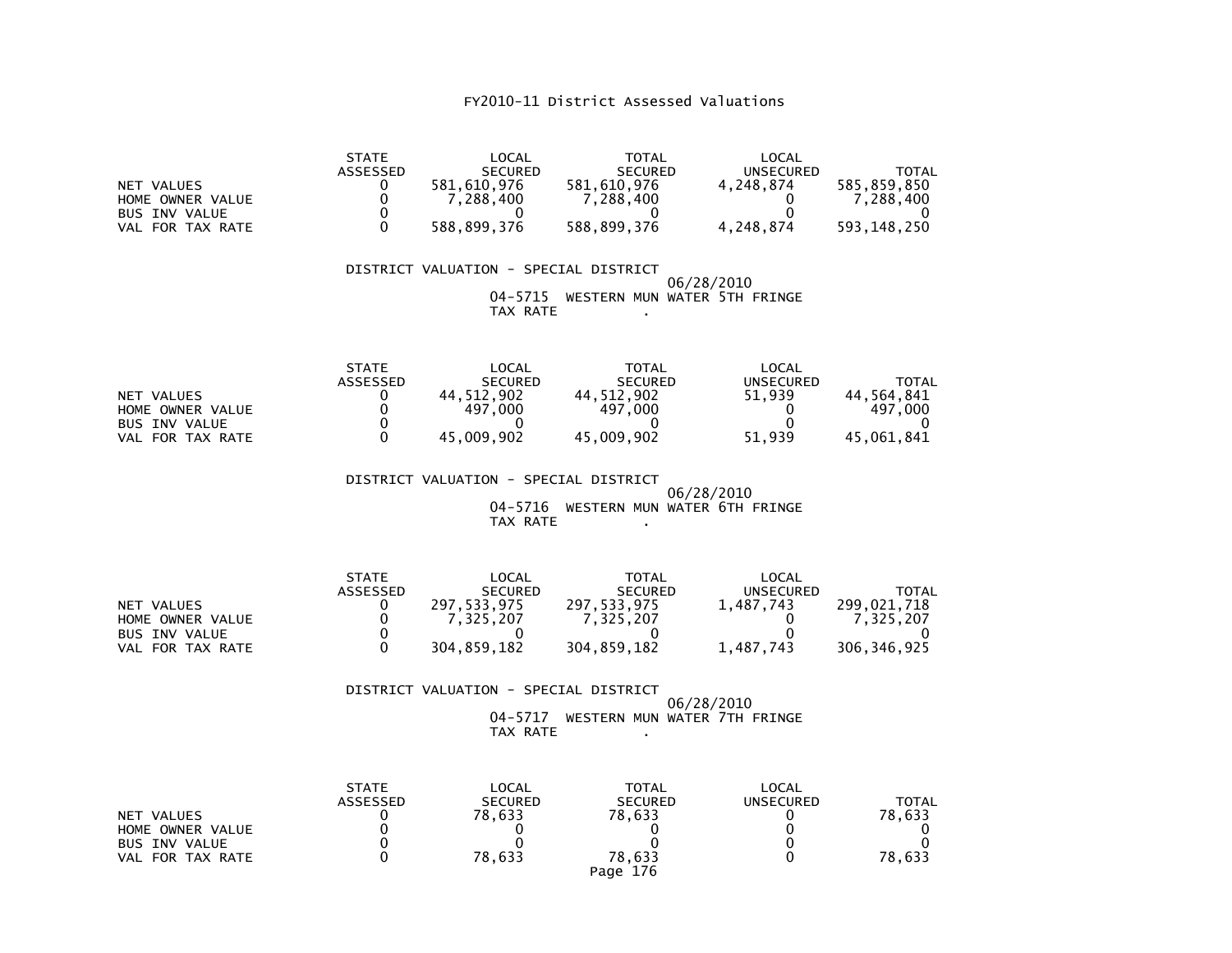#### DISTRICT VALUATION - SPECIAL DISTRICT 06/28/2010 04-5718 WESTERN MUN WATER 8TH FRINGETAX RATE .

| <b>STATE</b> | _OCAL          | TOTAL          | LOCAL     |            |
|--------------|----------------|----------------|-----------|------------|
| ASSESSED     | <b>SECURED</b> | <b>SECURED</b> | UNSECURED | TOTAL      |
|              | 10.244.764     | 10.244.764     | 60.223    | 10.304.987 |
|              | 203,000        | 203.000        |           | 203,000    |
|              |                |                |           |            |
|              | 10.447.764     | 10,447,764     | 60,223    | 10.507.987 |
|              |                |                |           |            |

#### DISTRICT VALUATION - SPECIAL DISTRICT 06/28/2010 04-5719 WESTERN MUN WATER 9TH FRINGETAX RATE .

|                      | <b>STATE</b> | LOCAL          | TOTAL          | LOCAL     |               |
|----------------------|--------------|----------------|----------------|-----------|---------------|
|                      | ASSESSED     | <b>SECURED</b> | <b>SECURED</b> | UNSECURED | TOTAL         |
| NET VALUES           |              | 2.347.176.475  | 2,347,176,475  | 4.814.126 | 2,351,990,601 |
| HOME OWNER VALUE     |              | 16,080,400     | 16,080,400     |           | 16,080,400    |
| <b>BUS INV VALUE</b> |              |                |                |           |               |
| VAL FOR TAX RATE     |              | 2,363,256,875  | 2.363.256.875  | 4.814.126 | 2,368,071,001 |

#### DISTRICT VALUATION - SPECIAL DISTRICT 06/28/2010 04-5721 WESTERN MUN WATER 10TH FRINGETAX RATE .

|                      | <b>STATE</b>    | $\mathsf{LOCAL}$ | TOTAL          | LOCAL      |             |
|----------------------|-----------------|------------------|----------------|------------|-------------|
|                      | <b>ASSESSED</b> | <b>SECURED</b>   | <b>SECURED</b> | UNSECURED  | TOTAL       |
| NET VALUES           |                 | 392.529.921      | 392.529.921    | 62.667.276 | 455.197.197 |
| HOME OWNER VALUE     |                 |                  |                |            |             |
| <b>BUS INV VALUE</b> |                 |                  |                |            |             |
| VAL FOR TAX RATE     |                 | 392.529.921      | 392.529.921    | 62.667.276 | 455.197.197 |

#### DISTRICT VALUATION - SPECIAL DISTRICT 06/28/2010 04-5722 WESTERN MUN WATER 11TH FRINGETAX RATE .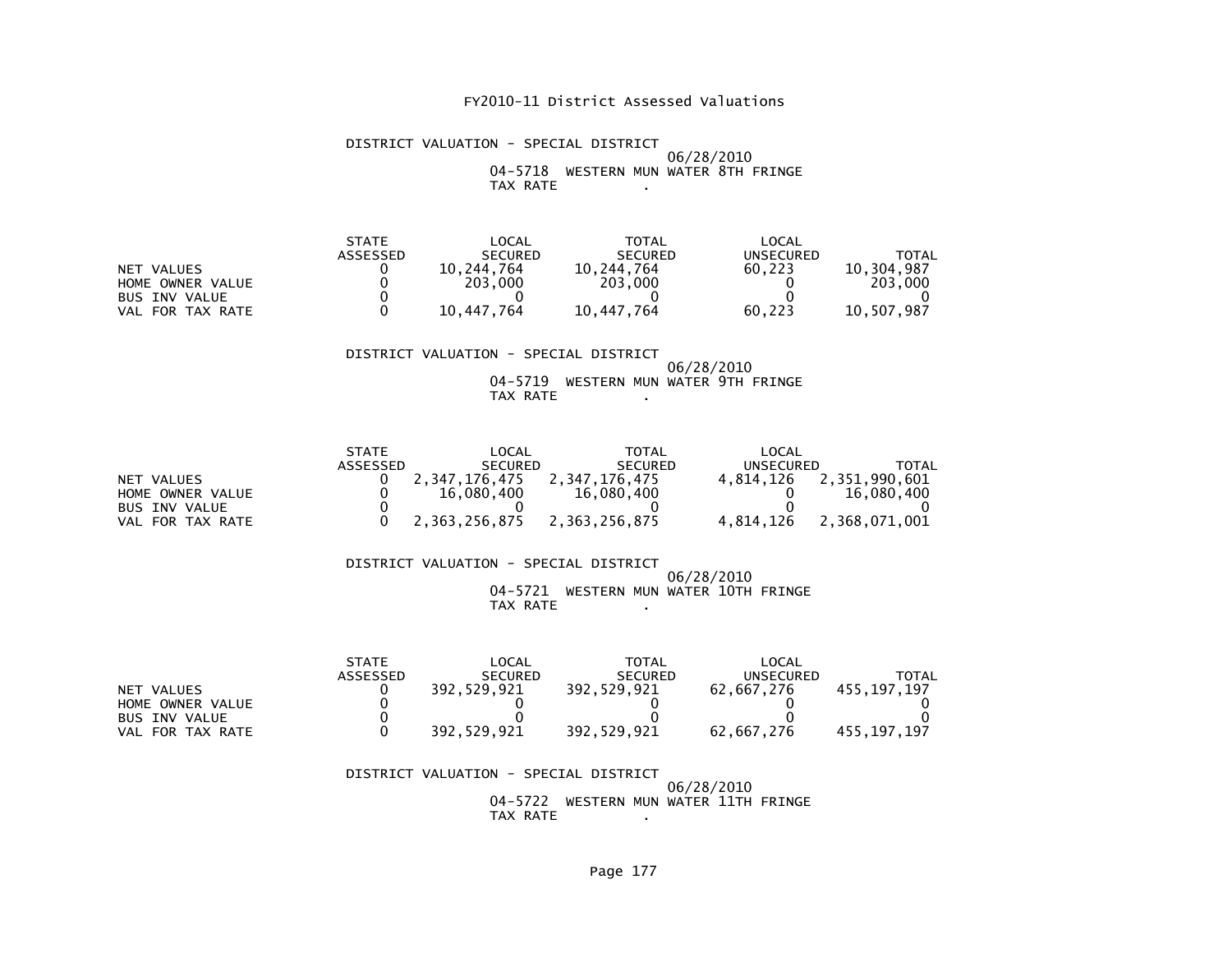|                      | FY2010-11 District Assessed Valuations |                |                |           |            |  |  |
|----------------------|----------------------------------------|----------------|----------------|-----------|------------|--|--|
|                      | <b>STATE</b>                           | LOCAL          | TOTAL          | LOCAL     |            |  |  |
|                      | <b>ASSESSED</b>                        | <b>SECURED</b> | <b>SECURED</b> | UNSECURED | TOTAL      |  |  |
| NET VALUES           |                                        | 22.951.192     | 22.951.192     |           | 22.951.192 |  |  |
| HOME OWNER VALUE     |                                        | 144.200        | 144.200        |           | 144.200    |  |  |
| <b>BUS INV VALUE</b> |                                        |                |                |           |            |  |  |
| VAL FOR TAX RATE     |                                        | 23,095,392     | 23,095,392     |           | 23,095,392 |  |  |

#### 06/28/2010 04-5723 WESTERN MUN WATER 12TH FRINGETAX RATE .

|                      | <b>STATE</b> | _OCAL          | TOTAL          | LOCAL            |           |
|----------------------|--------------|----------------|----------------|------------------|-----------|
|                      | ASSESSED     | <b>SECURED</b> | <b>SECURED</b> | <b>UNSECURED</b> | TOTAL     |
| NET VALUES           |              | 703.105        | 3.703.105      | 27.210           | 3.730.315 |
| HOME OWNER VALUE     |              | .000           | 77.000         |                  | .000      |
| <b>BUS INV VALUE</b> |              |                |                |                  |           |
| FOR TAX RATE<br>VAL  |              | 3,780,105      | 3,780,105      | 27,210           | 3.807.315 |

 DISTRICT VALUATION - SPECIAL DISTRICT 06/28/2010 04-5724 WESTERN MUN WATER 13TH FRINGETAX RATE

|                      | <b>STATE</b>    | LOCAL          | <b>TOTAL</b>   | LOCAL     |            |
|----------------------|-----------------|----------------|----------------|-----------|------------|
|                      | <b>ASSESSED</b> | <b>SECURED</b> | <b>SECURED</b> | UNSECURED | ΤΟΤΑΙ      |
| NET VALUES           |                 | 045.761        | 87.045.761     | 153.809   | 87.199.570 |
| HOME OWNER VALUE     |                 | 810,600        | 810,600        |           | 810.600    |
| <b>BUS INV VALUE</b> |                 |                |                |           |            |
| FOR TAX RATE<br>VAL  |                 | 87,856,361     | 87,856,361     | 153,809   | 88,010,170 |

#### DISTRICT VALUATION - SPECIAL DISTRICT

 06/28/2010 04-5725 WESTERN MUN WATER 14TH FRINGETAX RATE .

|                            | <b>STATE</b>    | LOCAL          | <b>TOTAL</b>   | LOCAL      |             |
|----------------------------|-----------------|----------------|----------------|------------|-------------|
|                            | <b>ASSESSED</b> | <b>SECURED</b> | <b>SECURED</b> | UNSECURED  | TOTAL       |
| NET VALUES                 |                 | 367,790,558    | 367,790,558    | 65.822.435 | 433.612.993 |
| HOME OWNER VALUE           |                 | .000           | .000           |            | .000        |
| <b>BUS INV VALUE</b>       |                 |                |                |            |             |
| FOR TAX RATE<br><b>VAL</b> |                 | 367,797,558    | 367,797,558    | 65,822,435 | 433,619,993 |

 DISTRICT VALUATION - SPECIAL DISTRICTPage 178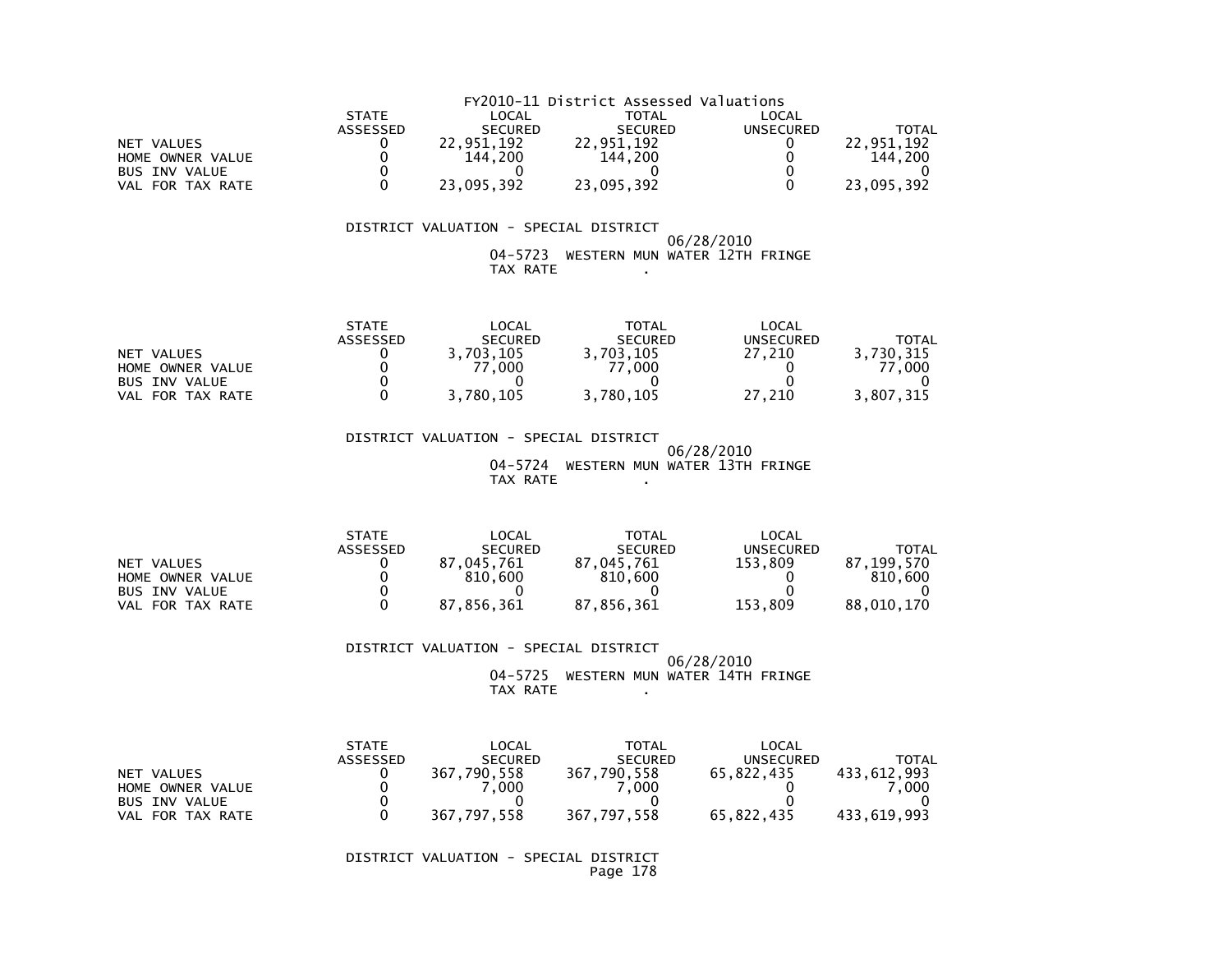#### FY2010-11 District Assessed Valuations 06/28/2010 04-5727 WESTERN MUN WATER 16TH FRINGETAX RATE .

|                      | <b>STATE</b> | $\mathsf{LOCAL}$ | <b>TOTAL</b>   | LOCAL     |             |
|----------------------|--------------|------------------|----------------|-----------|-------------|
|                      | ASSESSED     | <b>SECURED</b>   | <b>SECURED</b> | UNSECURED | TOTAL       |
| NET VALUES           |              | 785.866.070      | 785.866.070    | 9,638,823 | 795.504.893 |
| HOME OWNER VALUE     |              | 14,302,400       | 14,302,400     |           | 14,302,400  |
| <b>BUS INV VALUE</b> |              |                  |                |           |             |
| VAL FOR TAX RATE     |              | 800.168.470      | 800.168.470    | 9,638,823 | 809.807.293 |

#### DISTRICT VALUATION - SPECIAL DISTRICT

#### 06/28/2010 04-5728 WESTERN MUN WATER 17TH FRINGETAX RATE .

|                      | <b>STATE</b>    | LOCAL          | <b>TOTAL</b>   | LOCAL            |             |
|----------------------|-----------------|----------------|----------------|------------------|-------------|
|                      | <b>ASSESSED</b> | <b>SECURED</b> | <b>SECURED</b> | <b>UNSECURED</b> | TOTAL       |
| NET VALUES           |                 | 673.694.046    | 673.694.046    | 15.281.783       | 688.975.829 |
| HOME OWNER VALUE     |                 | 11,309,200     | 11,309,200     |                  | 11,309,200  |
| <b>BUS INV VALUE</b> |                 |                |                |                  |             |
| VAL FOR TAX RATE     |                 | 685,003,246    | 685,003,246    | 15.281.783       | 700.285.029 |

# DISTRICT VALUATION - SPECIAL DISTRICT

#### 06/28/2010 04-5729 WESTERN MUN WATER-18TH FRTAX RATE .

|                            | <b>STATE</b> | LOCAL          | TOTAL          | LOCAL            |            |
|----------------------------|--------------|----------------|----------------|------------------|------------|
|                            | ASSESSED     | <b>SECURED</b> | <b>SECURED</b> | <b>UNSECURED</b> | TOTAL      |
| VALUES<br>NET              |              | 36.928.237     | 36,928,237     | 40.147           | 36.968.384 |
| HOME OWNER VALUE           |              | 266,000        | 266,000        |                  | 266,000    |
| <b>BUS INV VALUE</b>       |              |                |                |                  |            |
| FOR TAX RATE<br><b>VAL</b> |              | ,194,237<br>37 | 37, 194, 237   | 40,147           | 37,234,384 |

#### DISTRICT VALUATION - SPECIAL DISTRICT 06/28/2010 04-5730 WESTERN MUNI WTR 23RD FRTAX RATE .

|            | STATE<br>ASSESSED | LOCAL<br><b>SECURED</b> | <b>TOTAL</b><br><b>SECURED</b> | LOCAL<br>UNSECURED | <b>TOTAL</b> |
|------------|-------------------|-------------------------|--------------------------------|--------------------|--------------|
| NET VALUES |                   | 97,860,971              | 97,860,971                     | 150.361            | 98,011,332   |
|            |                   |                         | Page 179                       |                    |              |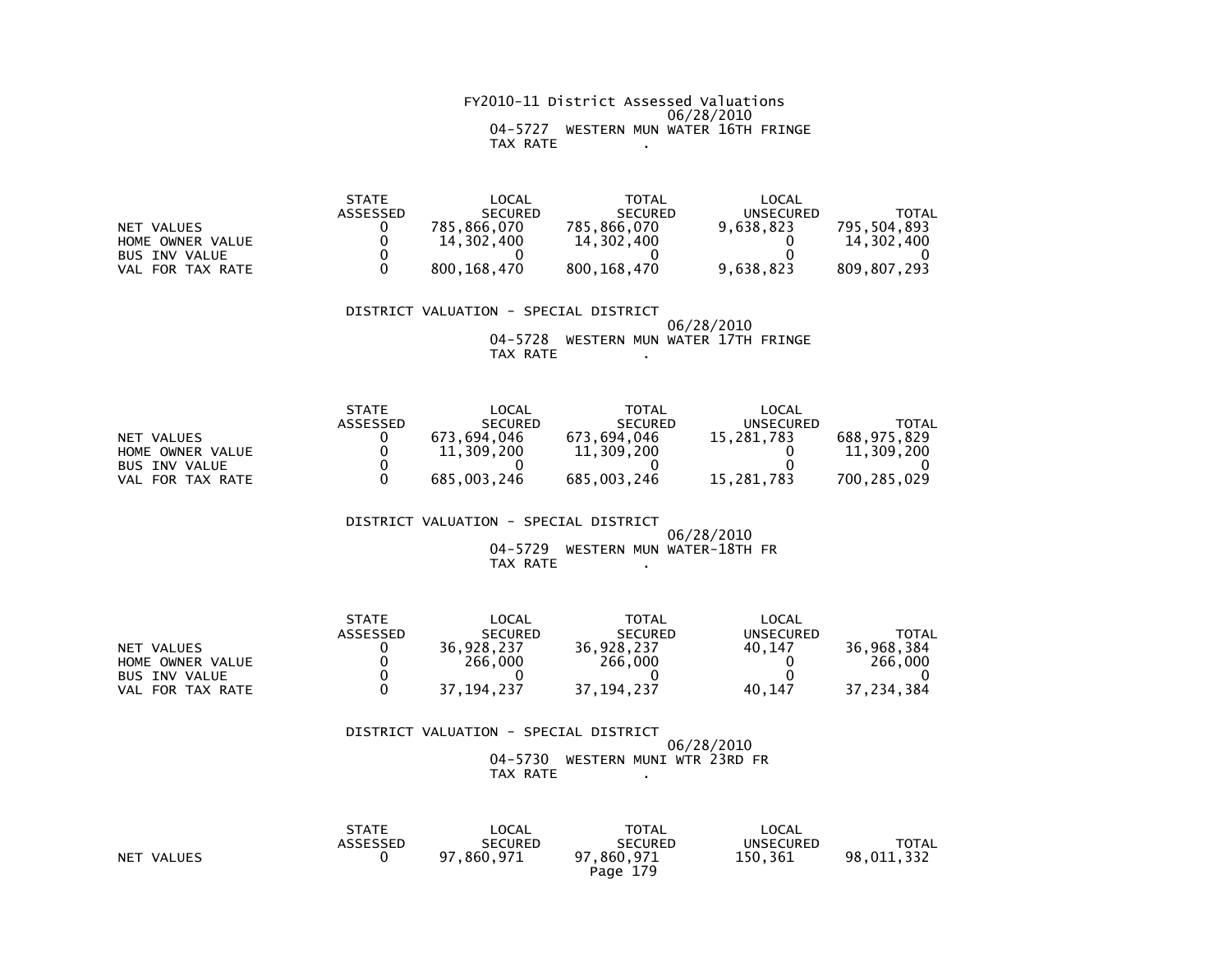|                  |            | FY2010-11 District Assessed Valuations |         |             |
|------------------|------------|----------------------------------------|---------|-------------|
| HOME OWNER VALUE | 2.014.600  | 2.014.600                              |         | 2.014.600   |
| BUS INV VALUE    |            |                                        |         |             |
| VAL FOR TAX RATE | 99.875.571 | 99.875.571                             | 150.361 | 100.025.932 |

 06/28/2010 04-5731 WESTERN MUN WTR 20TH FRINGETAX RATE .

|                  | <b>STATE</b> | LOCAL          | <b>TOTAL</b>   | LOCAL     |            |
|------------------|--------------|----------------|----------------|-----------|------------|
|                  | ASSESSED     | <b>SECURED</b> | <b>SECURED</b> | UNSECURED | TOTAL      |
| NET VALUES       |              | 57,025,096     | 57,025,096     | 191.629   | 57.216.725 |
| HOME OWNER VALUE |              | 1,141,000      | 1.141.000      |           | 1.141.000  |
| BUS INV VALUE    |              |                |                |           |            |
| VAL FOR TAX RATE |              | 58.166.096     | 58,166,096     | 191.629   | 58.357.725 |

#### DISTRICT VALUATION - SPECIAL DISTRICT 06/28/2010 04-5733 WEST MUNI WTR 24TH FRTAX RATE .

|                       | <b>STATE</b>    | LOCAL          | <b>TOTAL</b>   | LOCAL     |              |
|-----------------------|-----------------|----------------|----------------|-----------|--------------|
|                       | <b>ASSESSED</b> | <b>SECURED</b> | <b>SECURED</b> | UNSECURED | <b>TOTAL</b> |
| NET VALUES            |                 | 29.430         | 29.430         |           | 29,430       |
| HOME OWNER VALUE      |                 |                |                |           |              |
| <b>BUS INV VALUE</b>  |                 |                |                |           |              |
| . FOR TAX RATE<br>VAL |                 | 29.430         | 29,430         |           | 29,430       |

#### DISTRICT VALUATION - SPECIAL DISTRICT

 06/28/201004-5737 WMWD 25TH FR

TAX RATE .

|                      | <b>STATE</b> | LOCAL          | <b>TOTAL</b>   | LOCAL     |            |
|----------------------|--------------|----------------|----------------|-----------|------------|
|                      | ASSESSED     | <b>SECURED</b> | <b>SECURED</b> | UNSECURED | TOTAL      |
| NET VALUES           |              | 21,893,356     | 21.893.356     | 47.591    | 21.940.947 |
| HOME OWNER VALUE     |              | .000<br>427    | 427<br>.000    |           | 427,000    |
| <b>BUS INV VALUE</b> |              |                |                |           |            |
| FOR TAX RATE<br>VAL  |              | 22.320.356     | 22,320,356     | 47.591    | 22.367.947 |

#### DISTRICT VALUATION - SPECIAL DISTRICT

06/28/2010

 04-5738 WMWD 26TH FR TAX RATE .Page 180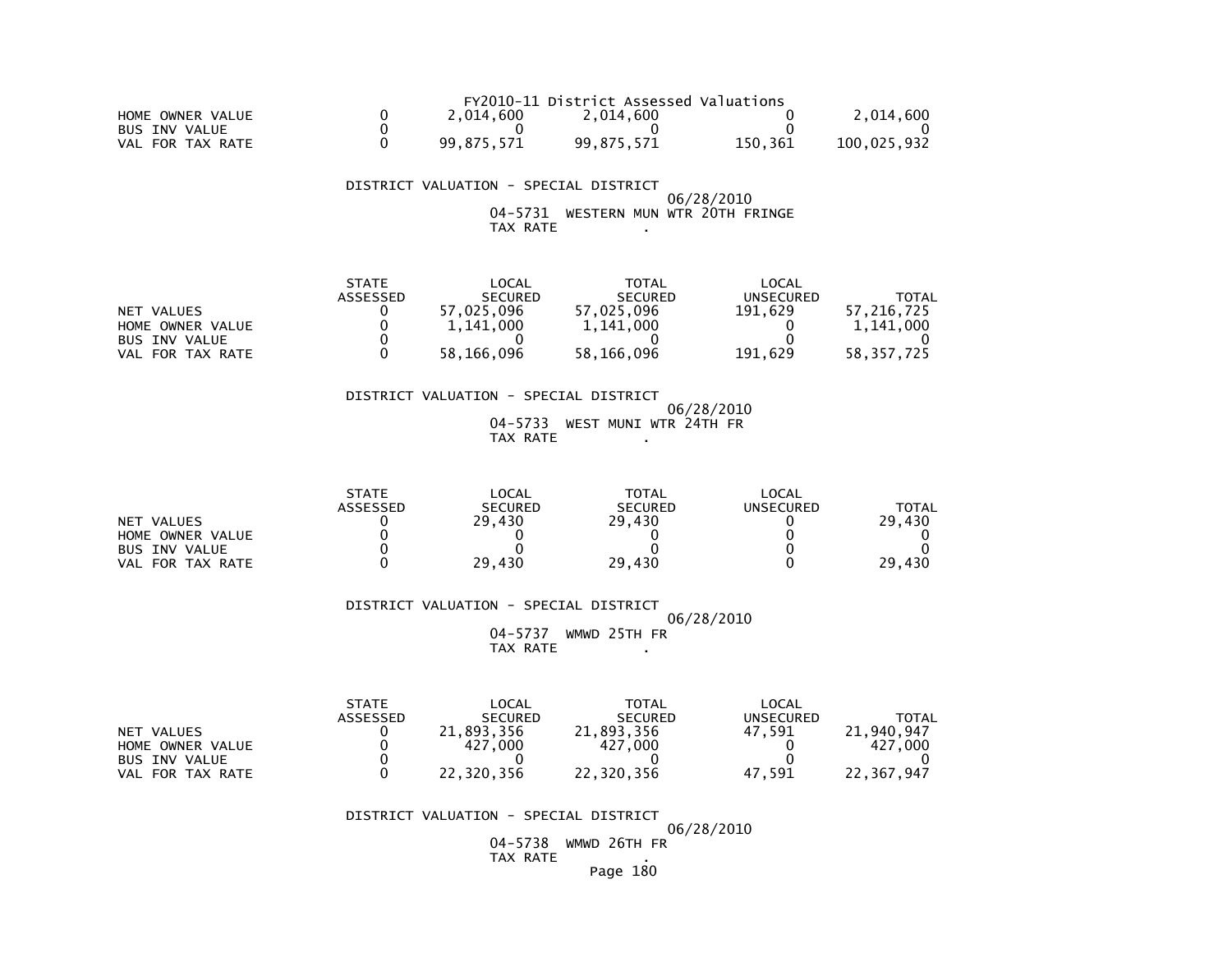|                      | <b>STATE</b> | LOCAL          | <b>TOTAL</b>   | LOCAL     |              |
|----------------------|--------------|----------------|----------------|-----------|--------------|
|                      | ASSESSED     | <b>SECURED</b> | <b>SECURED</b> | UNSECURED | <b>TOTAL</b> |
| NET VALUES           |              | 35.255.980     | 35,255,980     | 111.216   | 35.367.196   |
| HOME OWNER VALUE     |              | 777.000        | 777.000        |           | 777,000      |
| <b>BUS INV VALUE</b> |              |                |                |           |              |
| VAL FOR TAX RATE     |              | 36.032.980     | 36,032,980     | 111.216   | 36.144.196   |

#### DISTRICT VALUATION - SPECIAL DISTRICT 06/28/2010 04-5740 WMWD 27TH FRTAX RATE .

|                      | <b>STATE</b> | LOCAL          | TOTAL          | LOCAL     |             |
|----------------------|--------------|----------------|----------------|-----------|-------------|
|                      | ASSESSED     | <b>SECURED</b> | <b>SECURED</b> | UNSECURED | TOTAL       |
| NET VALUES           |              | 416.805.201    | 416.805.201    | 5,343,031 | 422.148.232 |
| HOME OWNER VALUE     |              | 5.202.400      | 5,202,400      |           | 5.202.400   |
| <b>BUS INV VALUE</b> |              |                |                |           |             |
| VAL FOR TAX RATE     |              | 422.007.601    | 422.007.601    | 5.343.031 | 427.350.632 |

DISTRICT VALUATION - SPECIAL DISTRICT

 06/28/2010 04-5741 WMWD 28TH FRTAX RATE .

|                  | <b>STATE</b>    | LOCAL          | <b>TOTAL</b>   | LOCAL     |             |
|------------------|-----------------|----------------|----------------|-----------|-------------|
|                  | <b>ASSESSED</b> | <b>SECURED</b> | <b>SECURED</b> | UNSECURED | TOTAL       |
| NET VALUES       |                 | 138.259.701    | 138,259,701    | 70.207    | 138.329.908 |
| HOME OWNER VALUE |                 | 1,988,000      | 1,988,000      |           | 1,988,000   |
| BUS INV VALUE    |                 |                |                |           |             |
| VAL FOR TAX RATE |                 | 140.247.701    | 140.247.701    | 70.207    | 140.317.908 |

# DISTRICT VALUATION - SPECIAL DISTRICT

#### 06/28/2010 04-5743 WMWD 30TH FRTAX RATE .

|                                | <b>STATE</b><br><b>ASSESSED</b> | LOCAL<br><b>SECURED</b> | TOTAL<br><b>SECURED</b> | LOCAL<br>UNSECURED | TOTAL                 |
|--------------------------------|---------------------------------|-------------------------|-------------------------|--------------------|-----------------------|
| NET VALUES<br>HOME OWNER VALUE |                                 | 13.190.896<br>350,000   | 13.190.896<br>350,000   | 21,078             | 13.211.974<br>350,000 |
| <b>BUS INV VALUE</b>           |                                 |                         |                         |                    |                       |
| VAL FOR TAX RATE               |                                 | 13.540.896              | 13,540,896<br>Page 181  | 21.078             | 13,561,974            |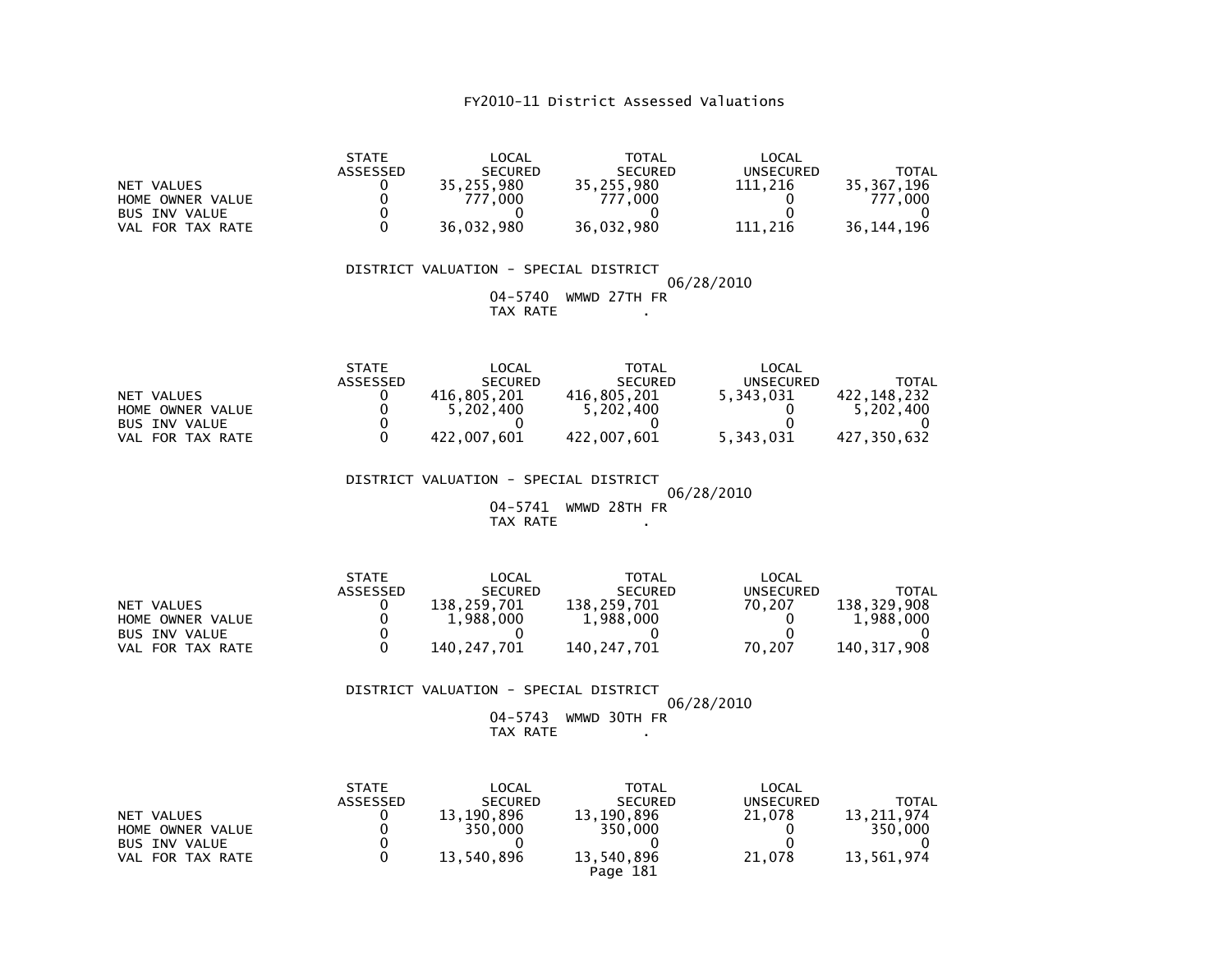DISTRICT VALUATION - SPECIAL DISTRICT 06/28/2010 04-5746 WMWD 33RD FRTAX RATE .

| <b>STATE</b> | LOCAL          | TOTAL          | LOCAL     |              |
|--------------|----------------|----------------|-----------|--------------|
| ASSESSED     | <b>SECURED</b> | <b>SECURED</b> | UNSECURED | <b>TOTAL</b> |
|              | 4,213,354      | 4.213.354      |           | 4.213.354    |
|              |                |                |           |              |
|              |                |                |           |              |
|              | 4.213.354      | 4,213,354      |           | 4.213.354    |
|              |                |                |           |              |

#### DISTRICT VALUATION - SPECIAL DISTRICT 06/28/2010 04-5747 WESTERN MUNI WATER - 34TH FRINGETAX RATE .

|                      | <b>STATE</b> | $\mathsf{LOCAL}$ | TOTAL          | LOCAL     |           |
|----------------------|--------------|------------------|----------------|-----------|-----------|
|                      | ASSESSED     | <b>SECURED</b>   | <b>SECURED</b> | UNSECURED | TOTAL     |
| NET VALUES           |              | 4,135,553        | 4, 135, 553    | 131.806   | . 267.359 |
| HOME OWNER VALUE     |              | 49,000           | 49,000         |           | 49,000    |
| <b>BUS INV VALUE</b> |              |                  |                |           |           |
| FOR TAX RATE<br>VAL  |              | 4.184.553        | 4, 184, 553    | 131.806   | 4.316.359 |

#### DISTRICT VALUATION - SPECIAL DISTRICT 06/28/2010 04-5751 WESTERN MUN WATER IMP DIST 1TAX RATE .

|                      | <b>STATE</b> | LOCAL          | TOTAL          | LOCAL        |               |
|----------------------|--------------|----------------|----------------|--------------|---------------|
|                      | ASSESSED     | <b>SECURED</b> | <b>SECURED</b> | UNSECURED    | TOTAL         |
| NET VALUES           |              | 2.693.891.152  | 2.693.891.152  | 24.167.164   | 2,718,058,316 |
| HOME OWNER VALUE     |              | 34.878.200     | 34.878.200     |              | 34.878.200    |
| <b>BUS INV VALUE</b> |              |                |                |              |               |
| FOR TAX RATE<br>VAL  |              | 2,728,769,352  | 2,728,769,352  | 24, 167, 164 | 2,752,936,516 |

 DISTRICT VALUATION - SPECIAL DISTRICT 06/28/201004-5752 WESTERN MUN WATER IMP DIST 2

TAX RATE .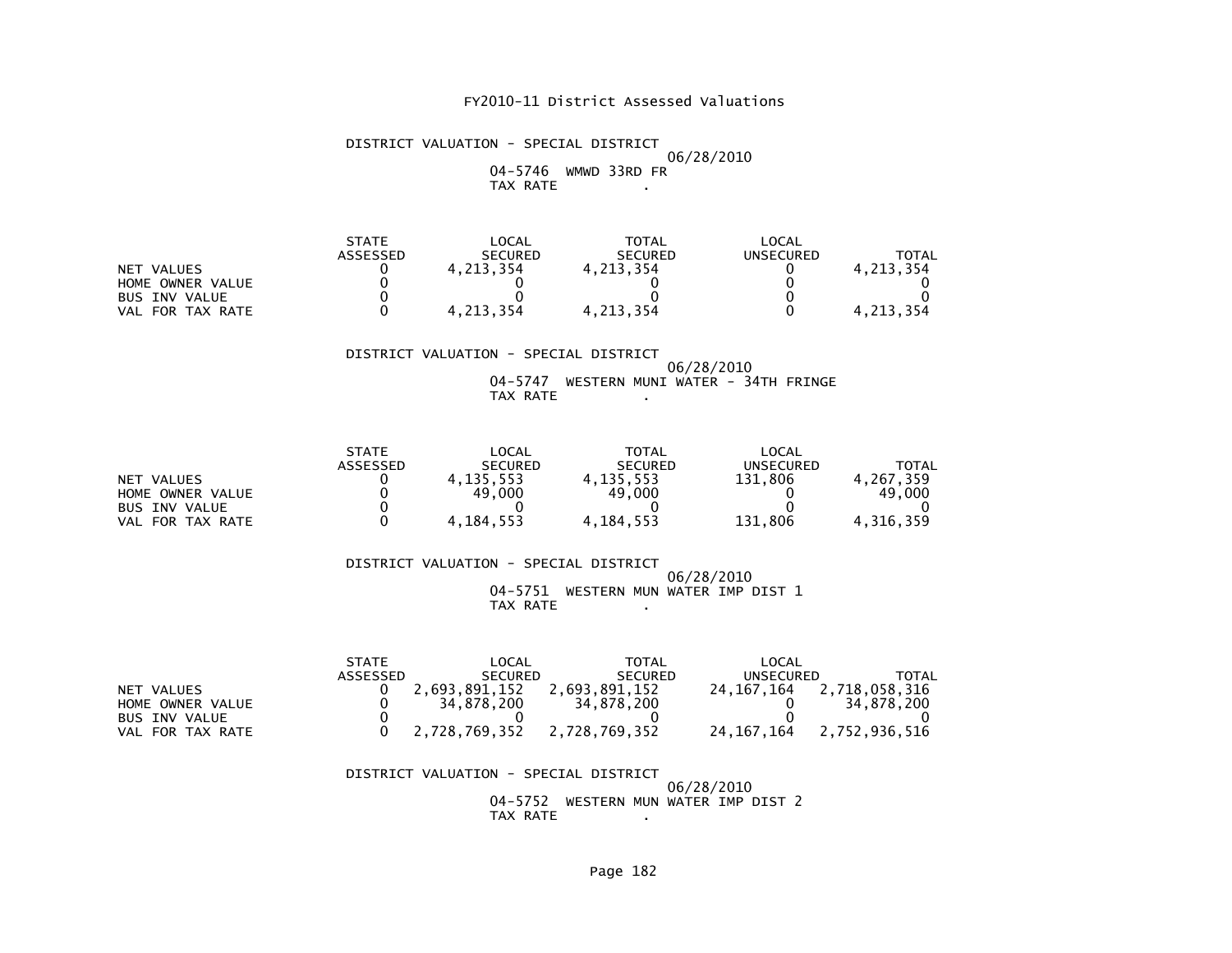|                      |              |                | FY2010-11 District Assessed Valuations |           |               |
|----------------------|--------------|----------------|----------------------------------------|-----------|---------------|
|                      | <b>STATE</b> | LOCAL          | <b>TOTAL</b>                           | LOCAL     |               |
|                      | ASSESSED     | <b>SECURED</b> | <b>SECURED</b>                         | UNSECURED | <b>TOTAL</b>  |
| NET VALUES           |              | 256,297,840    | 256,297,840                            | 779.037   | 257.076.877   |
| HOME OWNER VALUE     |              | 3.266.200      | 3,266,200                              |           | 3.266.200     |
| <b>BUS INV VALUE</b> |              |                |                                        |           |               |
| VAL FOR TAX RATE     |              | 259,564,040    | 259,564,040                            | 779.037   | 260, 343, 077 |

#### 06/28/2010 04-5753 WESTERN MUN WATER IMP DIST 3TAX RATE .

|                      | <b>STATE</b> | LOCAL          | TOTAL          | LOCAL            |               |
|----------------------|--------------|----------------|----------------|------------------|---------------|
|                      | ASSESSED     | <b>SECURED</b> | <b>SECURED</b> | <b>UNSECURED</b> | TOTAL         |
| NET VALUES           |              | 2.719.824.951  | 2.719.824.951  | 149.321.648      | 2.869.146.599 |
| HOME OWNER VALUE     |              | 29.575.000     | 29.575.000     |                  | 29.575.000    |
| <b>BUS INV VALUE</b> |              |                |                |                  |               |
| VAL FOR TAX RATE     |              | 2.749.399.951  | 2.749.399.951  | 149.321.648      | 2.898.721.599 |

#### DISTRICT VALUATION - SPECIAL DISTRICT 06/28/2010 04-5754 WESTERN MUN WATER IMP DIST 4TAX RATE .

|                      | <b>STATE</b> | LOCAL          | TOTAL          | LOCAL     |             |
|----------------------|--------------|----------------|----------------|-----------|-------------|
|                      | ASSESSED     | <b>SECURED</b> | <b>SECURED</b> | UNSECURED | TOTAL       |
| NET VALUES           |              | 325.604.557    | 325.604.557    | 4.021.930 | 329.626.487 |
| HOME OWNER VALUE     |              | 4.085.200      | 4.085.200      |           | 4.085.200   |
| <b>BUS INV VALUE</b> |              |                |                |           |             |
| FOR TAX RATE<br>VAL  |              | 329,689,757    | 329,689,757    | 4,021,930 | 333,711,687 |

#### DISTRICT VALUATION - SPECIAL DISTRICT

#### 06/28/2010 04-5755 WESTERN MUN WTR IMP #1-BLOTAX RATE .

|                      | <b>STATE</b><br><b>ASSESSED</b> | LOCAL<br><b>SECURED</b> | <b>TOTAL</b><br><b>SECURED</b> | LOCAL<br>UNSECURED | ΤΟΤΑΙ     |
|----------------------|---------------------------------|-------------------------|--------------------------------|--------------------|-----------|
| NET VALUES           |                                 | ,739,192                | 1,739,192                      |                    | 1,739,192 |
| HOME OWNER VALUE     |                                 |                         |                                |                    |           |
| <b>BUS INV VALUE</b> |                                 |                         |                                |                    |           |
| FOR TAX RATE<br>VAL. |                                 | 739.<br>. 192           | ,739,192                       |                    | 1,739,192 |

 DISTRICT VALUATION - SPECIAL DISTRICTPage 183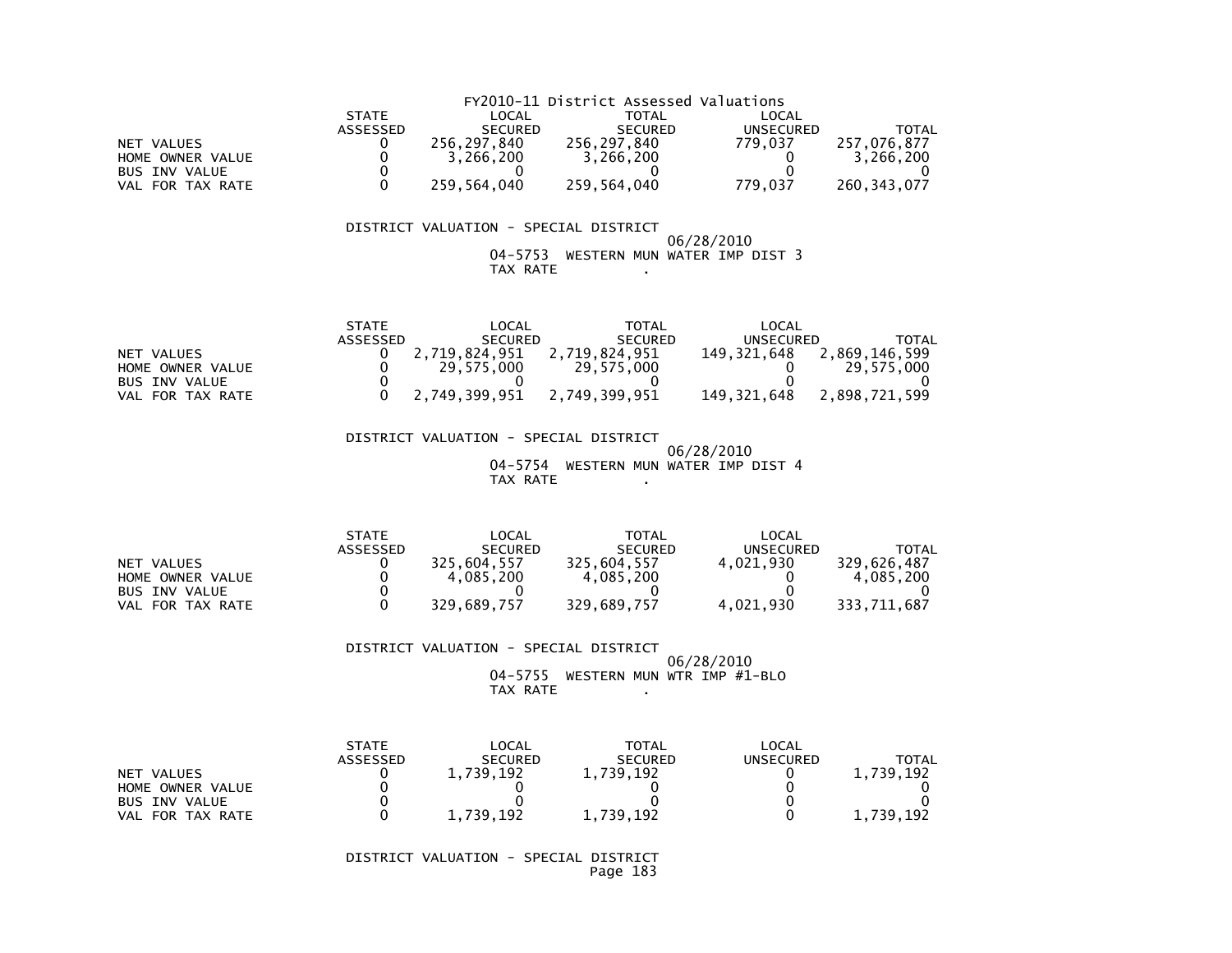#### FY2010-11 District Assessed Valuations 06/28/2010 04-5756 WMWD IMP 2 1ST FRTAX RATE .

|                      | <b>STATE</b> | $\mathsf{LOCAL}$ | TOTAL          | LOCAL     |              |
|----------------------|--------------|------------------|----------------|-----------|--------------|
|                      | ASSESSED     | <b>SECURED</b>   | <b>SECURED</b> | UNSECURED | <b>TOTAL</b> |
| NET VALUES           |              | 2.006.444        | 2.006.444      |           | 2.006.444    |
| HOME OWNER VALUE     |              |                  |                |           |              |
| <b>BUS INV VALUE</b> |              |                  |                |           |              |
| VAL FOR TAX RATE     |              | 2.006.444        | 2,006,444      |           | 2,006,444    |

#### DISTRICT VALUATION - SPECIAL DISTRICT 06/28/2010 04-5781 WESTERN MUN WATER IMP DIST ATAX RATE .

|                      | <b>STATE</b> | LOCAL          | TOTAL          | LOCAL     |            |
|----------------------|--------------|----------------|----------------|-----------|------------|
|                      | ASSESSED     | <b>SECURED</b> | <b>SECURED</b> | UNSECURED | TOTAL      |
| NET VALUES           |              | 262.749        | 17.262.749     | 1,026,802 | 18.289.551 |
| HOME OWNER VALUE     |              | 70.000         | 70.000         |           | 70.000     |
| <b>BUS INV VALUE</b> |              |                |                |           |            |
| FOR TAX RATE<br>VAL  |              | 17.332.749     | 17.332.749     | 1.026.802 | 18,359,551 |

#### DISTRICT VALUATION - SPECIAL DISTRICT 06/28/2010 04-5782 WESTERN MUN WATER IMP DIST BTAX RATE .

|                      | <b>STATE</b> | LOCAL          | <b>TOTAL</b>   | LOCAL     |            |
|----------------------|--------------|----------------|----------------|-----------|------------|
|                      | ASSESSED     | <b>SECURED</b> | <b>SECURED</b> | UNSECURED | TOTAL      |
| NET VALUES           |              | 83,813,670     | 83.813.670     | 458.115   | 84.271.785 |
| HOME OWNER VALUE     |              | 1.191.314      | 1.191.314      |           | 1,191,314  |
| <b>BUS INV VALUE</b> |              |                |                |           |            |
| FOR TAX RATE<br>VAL  |              | 85,004,984     | 85,004,984     | 458.115   | 85,463,099 |

#### DISTRICT VALUATION - SPECIAL DISTRICT 06/28/2010 04-5785 WESTERN IMP DST FTAX RATE .

|                      | <b>STATE</b> | LOCAL          | <b>TOTAL</b>   | LOCAL            |             |
|----------------------|--------------|----------------|----------------|------------------|-------------|
|                      | ASSESSED     | <b>SECURED</b> | <b>SECURED</b> | <b>UNSECURED</b> | TOTAL       |
| <b>NET</b><br>VALUES |              | 420.972.817    | 420,972,817    | 401.585          | 421,374,402 |
|                      |              |                | Page 184       |                  |             |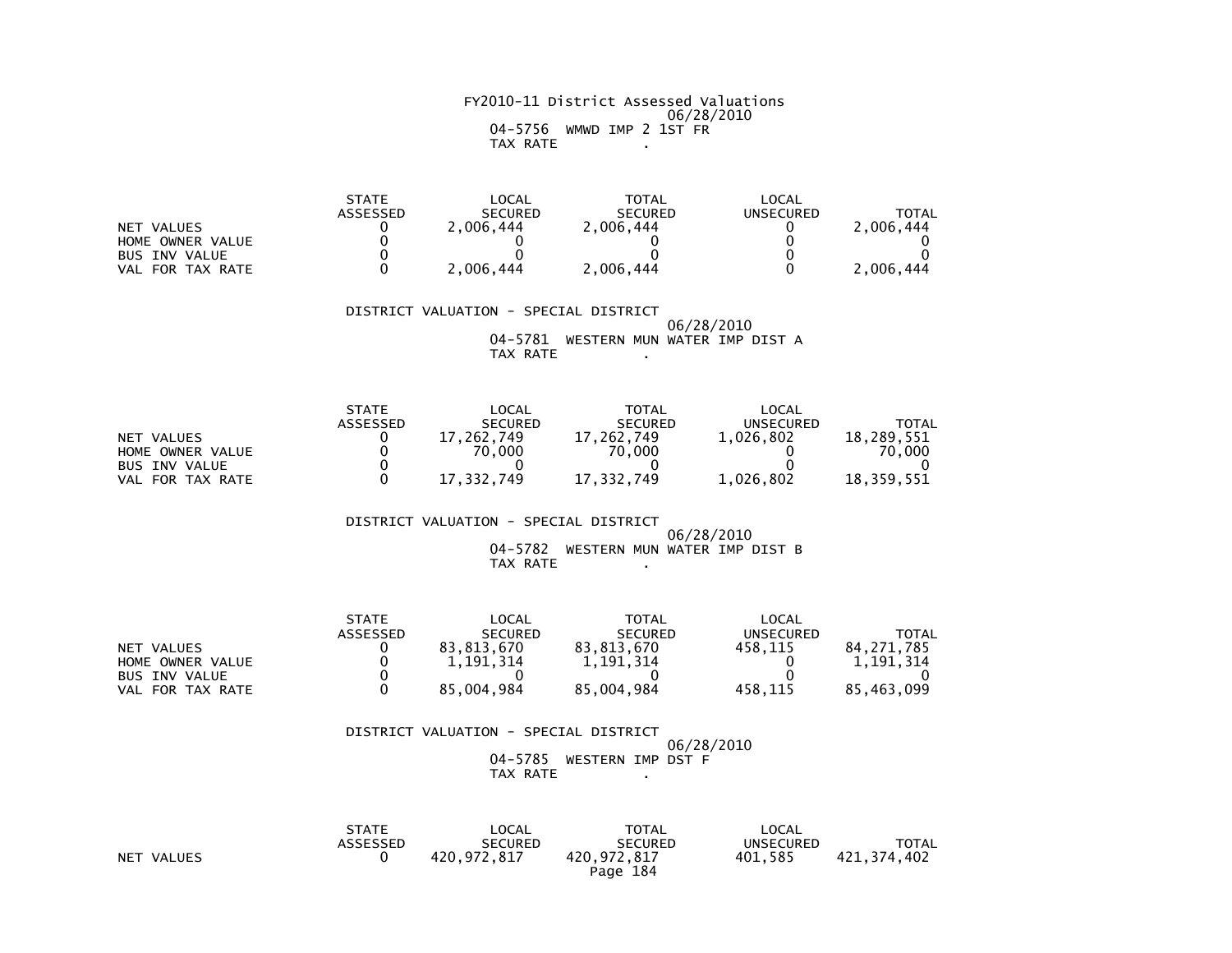|                     |             | FY2010-11 District Assessed Valuations |         |             |
|---------------------|-------------|----------------------------------------|---------|-------------|
| HOME OWNER VALUE    | 4.937.800   | 4.937.800                              |         | 4.937.800   |
| BUS INV VALUE       |             |                                        |         |             |
| FOR TAX RATE<br>VAL | 425.910.617 | 425.910.617                            | 401.585 | 426.312.202 |

 04-5786 WESTERN IMP DST GTAX RATE .

|                      | <b>STATE</b>    | LOCAL          | <b>TOTAL</b>   | LOCAL     |            |
|----------------------|-----------------|----------------|----------------|-----------|------------|
|                      | <b>ASSESSED</b> | <b>SECURED</b> | <b>SECURED</b> | UNSECURED | ΤΟΤΑΙ      |
| NET VALUES           |                 | 11,642,371     | 11,642,371     | 3,946,369 | 15.588.740 |
| HOME OWNER VALUE     |                 |                |                |           |            |
| BUS INV VALUE        |                 |                |                |           |            |
| FOR TAX RATE<br>VAL. |                 | 11,642,371     | 11,642,371     | 3,946,369 | 15,588,740 |

#### DISTRICT VALUATION - SPECIAL DISTRICT 06/28/2010 04-5787 WMWD IMP U-2 2ND FRTAX RATE .

|                       | <b>STATE</b> | LOCAL          | TOTAL          | LOCAL     |            |
|-----------------------|--------------|----------------|----------------|-----------|------------|
|                       | ASSESSED     | <b>SECURED</b> | <b>SECURED</b> | UNSECURED | TOTAL      |
| NET VALUES            |              | 10.244.764     | 10.244.764     | 60.223    | 10.304.987 |
| HOME OWNER VALUE      |              | 203,000        | 203,000        |           | 203,000    |
| <b>BUS INV VALUE</b>  |              |                |                |           |            |
| . FOR TAX RATE<br>VAL |              | 10.447.764     | 10.447.764     | 60.223    | 10.507.987 |

DISTRICT VALUATION - SPECIAL DISTRICT

 06/28/2010 04-5788 WMWD IMP U-2 3RD FRTAX RATE .

|                            | <b>STATE</b> | LOCAL          | <b>TOTAL</b>   | LOCAL            |            |
|----------------------------|--------------|----------------|----------------|------------------|------------|
|                            | ASSESSED     | <b>SECURED</b> | <b>SECURED</b> | <b>UNSECURED</b> | TOTAL      |
| NET VALUES                 |              | 86.593.694     | 86,593,694     | 153.809          | 86.747.503 |
| HOME OWNER VALUE           |              | 845.600        | 845.600        |                  | 845.600    |
| <b>BUS INV VALUE</b>       |              |                |                |                  |            |
| FOR TAX RATE<br><b>VAL</b> |              | 87.439.294     | 87,439,294     | 153,809          | 87.593.103 |

DISTRICT VALUATION - SPECIAL DISTRICT

06/28/2010

 04-5789 WMWD IMP U-3 1ST FRTAX RATE .

Page 185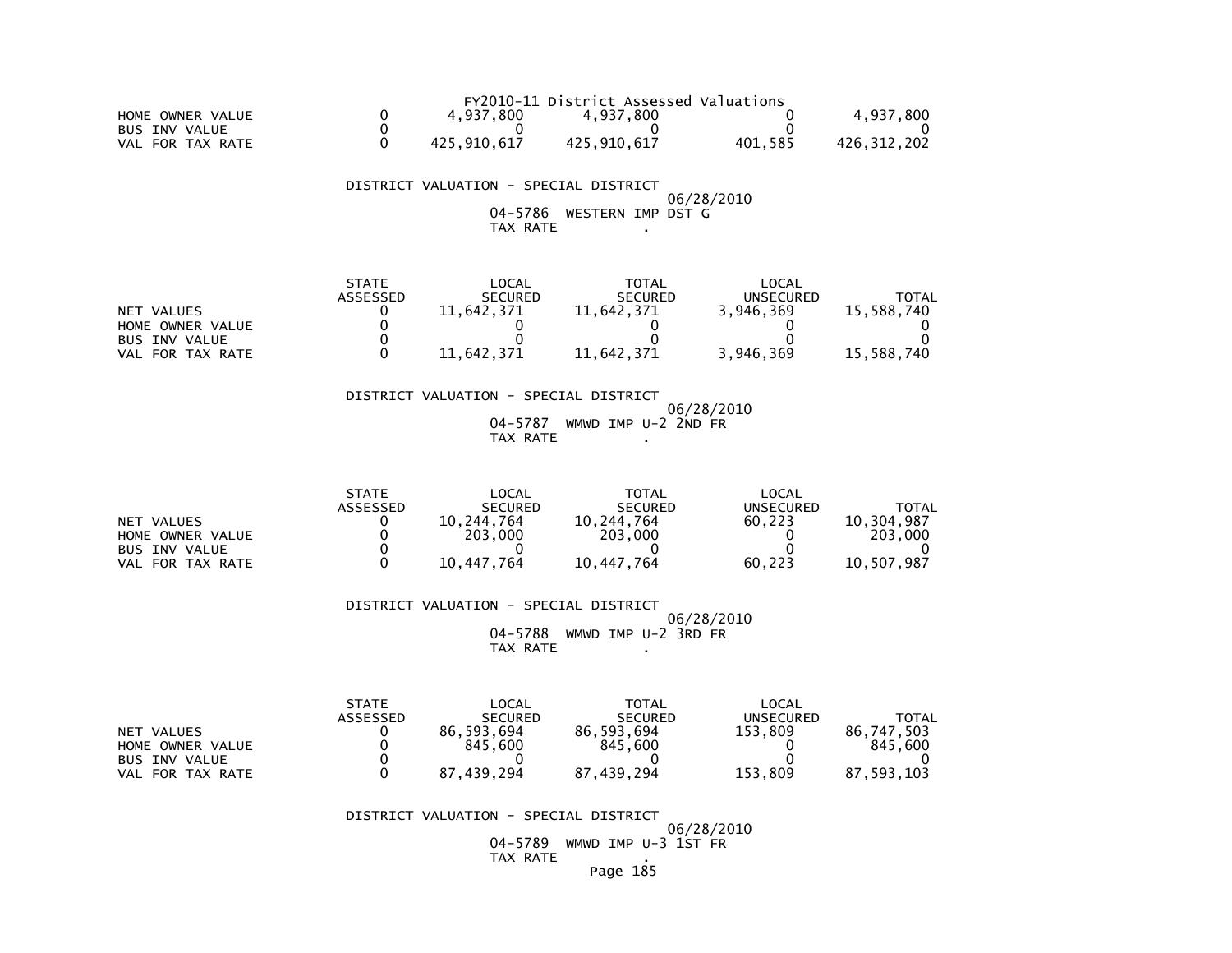| NET VALUES<br>HOME OWNER VALUE<br><b>BUS INV VALUE</b><br>VAL FOR TAX RATE        | <b>STATE</b><br><b>ASSESSED</b><br>0<br>0<br>0<br>0        | <b>LOCAL</b><br><b>SECURED</b><br>2,128,313<br>14,000<br>0<br>2, 142, 313 | <b>TOTAL</b><br><b>SECURED</b><br>2,128,313<br>14,000<br>0<br>2, 142, 313   | <b>LOCAL</b><br><b>UNSECURED</b><br>0<br>0<br>0<br>$\Omega$    | <b>TOTAL</b><br>2,128,313<br>14,000<br>2, 142, 313   |
|-----------------------------------------------------------------------------------|------------------------------------------------------------|---------------------------------------------------------------------------|-----------------------------------------------------------------------------|----------------------------------------------------------------|------------------------------------------------------|
|                                                                                   |                                                            | DISTRICT VALUATION - SPECIAL DISTRICT<br>04-5790<br><b>TAX RATE</b>       | WMWD IMP U-3 8TH FR                                                         | 06/28/2010                                                     |                                                      |
| <b>NET VALUES</b><br>HOME OWNER VALUE<br><b>BUS INV VALUE</b><br>VAL FOR TAX RATE | <b>STATE</b><br><b>ASSESSED</b><br>0<br>0<br>0<br>0        | LOCAL<br><b>SECURED</b><br>160,779<br>7,000<br>0<br>167,779               | <b>TOTAL</b><br><b>SECURED</b><br>160,779<br>7,000<br>0<br>167,779          | LOCAL<br><b>UNSECURED</b><br>0<br>0<br>0<br>$\Omega$           | <b>TOTAL</b><br>160,779<br>7,000<br>167,779          |
|                                                                                   |                                                            | DISTRICT VALUATION - SPECIAL DISTRICT<br>04-5791<br>TAX RATE              | WESTERN MUN WATER IMP DIST U-1                                              | 06/28/2010                                                     |                                                      |
| <b>NET VALUES</b><br>HOME OWNER VALUE<br><b>BUS INV VALUE</b><br>VAL FOR TAX RATE | <b>STATE</b><br><b>ASSESSED</b><br>0<br>0<br>0<br>$\Omega$ | LOCAL<br><b>SECURED</b><br>17, 373, 176<br>49,000<br>0<br>17,422,176      | <b>TOTAL</b><br><b>SECURED</b><br>17, 373, 176<br>49,000<br>0<br>17,422,176 | <b>LOCAL</b><br><b>UNSECURED</b><br>42,747<br>0<br>0<br>42,747 | <b>TOTAL</b><br>17, 415, 923<br>49,000<br>17,464,923 |

# DISTRICT VALUATION - SPECIAL DISTRICT06/28/2010 04-5792 WESTERN MUN WATER IMP DIST U-2 TAX RATE .

|                                                                            | <b>STATE</b><br>ASSESSED | LOCAL<br><b>SECURED</b>                      | <b>TOTAL</b><br><b>SECURED</b>                           | LOCAL<br>UNSECURED       | TOTAL                                        |
|----------------------------------------------------------------------------|--------------------------|----------------------------------------------|----------------------------------------------------------|--------------------------|----------------------------------------------|
| NET VALUES<br>HOME OWNER VALUE<br><b>BUS INV VALUE</b><br>VAL FOR TAX RATE |                          | 1,637,570,639<br>23.972.200<br>1,661,542,839 | 1,637,570,639<br>23,972,200<br>1,661,542,839<br>Page 186 | 11,308,815<br>11,308,815 | 1,648,879,454<br>23.972.200<br>1,672,851,654 |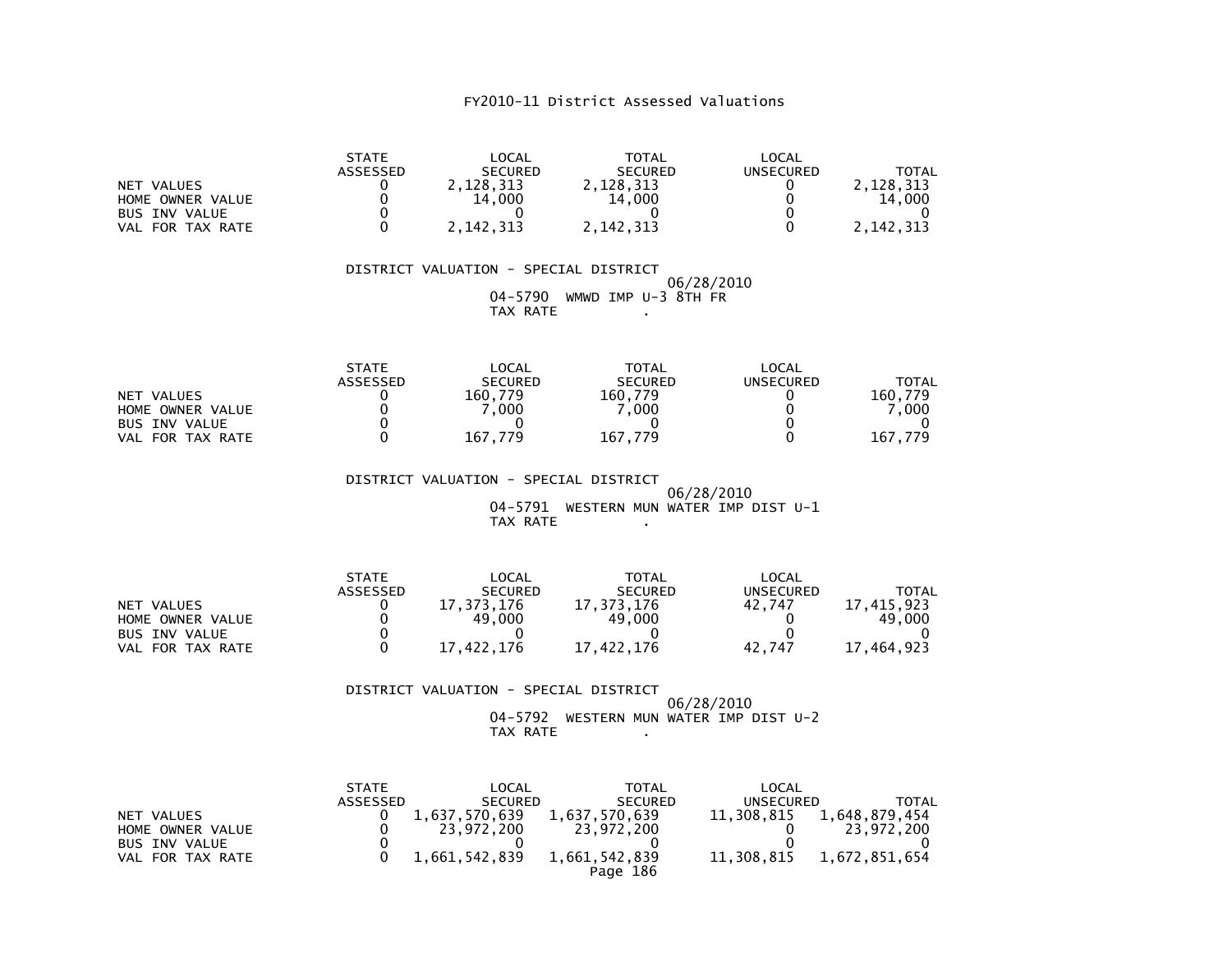#### DISTRICT VALUATION - SPECIAL DISTRICT 06/28/2010 04-5793 WESTERN MUN WATER IMP DIST U-3TAX RATE .

| <b>STATE</b>    | _OCAL          | TOTAL          | LOCAL            |             |
|-----------------|----------------|----------------|------------------|-------------|
| <b>ASSESSED</b> | <b>SECURED</b> | <b>SECURED</b> | <b>UNSECURED</b> | TOTAL       |
|                 | 120.803.569    | 120,803,569    | 308.582          | 121.112.151 |
|                 | 1.568.000      | 1,568,000      |                  | 1.568.000   |
|                 |                |                |                  |             |
|                 | 122.371.569    | 122.371.569    | 308.582          | 122.680.151 |
|                 |                |                |                  |             |

#### DISTRICT VALUATION - SPECIAL DISTRICT 06/28/2010 04-5794 WESTERN MUN WATER IMP DIST CTAX RATE .

|                      | <b>STATE</b> | _OCAL          | <b>TOTAL</b>   | LOCAL     |             |
|----------------------|--------------|----------------|----------------|-----------|-------------|
|                      | ASSESSED     | <b>SECURED</b> | <b>SECURED</b> | UNSECURED | TOTAL       |
| NET VALUES           |              | 744.091.794    | 744.091.794    | 1.058.480 | 745.150.274 |
| HOME OWNER VALUE     |              | 9,441,600      | 9,441,600      |           | 9,441,600   |
| <b>BUS INV VALUE</b> |              |                |                |           |             |
| FOR TAX RATE<br>VAL  |              | 753,533,394    | 753,533,394    | 1,058,480 | 754,591,874 |

#### DISTRICT VALUATION - SPECIAL DISTRICT 06/28/2010 04-5824 CVWD IMP DIST 18TAX RATE .

|                      | <b>STATE</b>    | LOCAL          | TOTAL          | LOCAL     |            |
|----------------------|-----------------|----------------|----------------|-----------|------------|
|                      | <b>ASSESSED</b> | <b>SECURED</b> | <b>SECURED</b> | UNSECURED | TOTAL      |
| NET VALUES           |                 | 36.847.128     | 36.847.128     | 15.570    | 36.862.698 |
| HOME OWNER VALUE     |                 | 1.013.781      | 1,013,781      |           | 1.013.781  |
| <b>BUS INV VALUE</b> |                 |                |                |           |            |
| VAL FOR TAX RATE     |                 | 37.860.909     | 37,860,909     | 15.570    | 37.876.479 |

 DISTRICT VALUATION - SPECIAL DISTRICT 06/28/2010 04-5825 CVWD SERVICE AREA 42TAX RATE .

| <b>STATE</b> | LOCAL | <b>TOTAL</b> | LOCAL |
|--------------|-------|--------------|-------|
|              |       |              | ___   |
|              |       | Page 187     |       |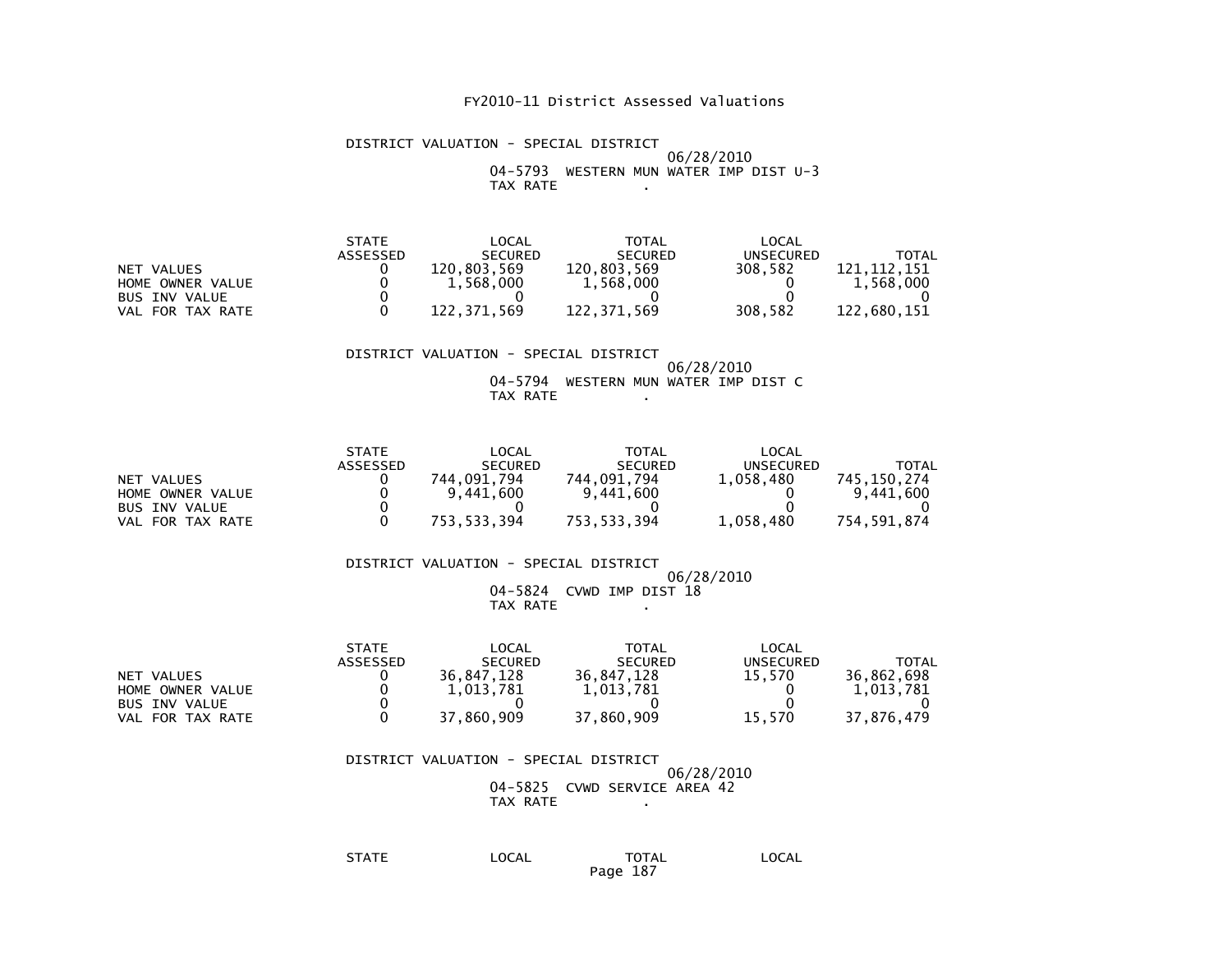|                      | FY2010-11 District Assessed Valuations |                |                |           |            |  |
|----------------------|----------------------------------------|----------------|----------------|-----------|------------|--|
|                      | ASSESSED                               | <b>SECURED</b> | <b>SECURED</b> | UNSECURED | TOTAL      |  |
| NET VALUES           |                                        | 33.158.764     | 33.158.764     | 23.450    | 33.182.214 |  |
| HOME OWNER VALUE     |                                        | 1.337.000      | 1.337.000      |           | 1.337.000  |  |
| <b>BUS INV VALUE</b> |                                        |                |                |           |            |  |
| VAL FOR TAX RATE     |                                        | 34.495.764     | 34.495.764     | 23.450    | 34.519.214 |  |

#### $06/28/2010$  04-5838 CVWD IMP DIST 19TAX RATE .

|                      | <b>STATE</b>    | LOCAL          | TOTAL          | LOCAL            |              |
|----------------------|-----------------|----------------|----------------|------------------|--------------|
|                      | <b>ASSESSED</b> | <b>SECURED</b> | <b>SECURED</b> | <b>UNSECURED</b> | <b>TOTAL</b> |
| NET VALUES           |                 | 3,315,033      | 3,315,033      | 9.370            | 3.324.403    |
| HOME OWNER VALUE     |                 | 63,000         | 63,000         |                  | 63,000       |
| <b>BUS INV VALUE</b> |                 |                |                |                  |              |
| FOR TAX RATE<br>VAL  |                 | 3,378,033      | 3,378,033      | 9.370            | 3.387.403    |

 DISTRICT VALUATION - SPECIAL DISTRICT 06/28/2010 04-5858 CVWD IMP DIST 58TAX RATE ...

|                      | <b>STATE</b> | LOCAL          | TOTAL          | LOCAL            |               |
|----------------------|--------------|----------------|----------------|------------------|---------------|
|                      | ASSESSED     | <b>SECURED</b> | <b>SECURED</b> | <b>UNSECURED</b> | TOTAL         |
| NET VALUES           |              | 5,759,858,699  | 5.759.858.699  | 85.262.345       | 5.845.121.044 |
| HOME OWNER VALUE     |              | 45.323.600     | 45.323.600     |                  | 45.323.600    |
| <b>BUS INV VALUE</b> |              |                |                |                  |               |
| VAL FOR TAX RATE     |              | 5,805,182,299  | 5.805.182.299  | 85.262.345       | 5.890.444.644 |

#### DISTRICT VALUATION - SPECIAL DISTRICT $06/28/2010$  04-5859 CVWD IMP DIST 81TAX RATE ...

|                      | <b>STATE</b> | LOCAL            | <b>TOTAL</b>   | LOCAL        |               |
|----------------------|--------------|------------------|----------------|--------------|---------------|
|                      | ASSESSED     | <b>SECURED</b>   | <b>SECURED</b> | UNSECURED    | TOTAL         |
| NET VALUES           |              | 5,238,536,661    | 5,238,536,661  | 84.106.577   | 5,322,643,238 |
| HOME OWNER VALUE     |              | 42.565.600       | 42,565,600     |              | 42.565.600    |
| <b>BUS INV VALUE</b> |              |                  |                |              |               |
| FOR TAX RATE<br>VAL. |              | 5, 281, 102, 261 | 5,281,102,261  | 84, 106, 577 | 5,365,208,838 |

DISTRICT VALUATION - SPECIAL DISTRICT

06/28/2010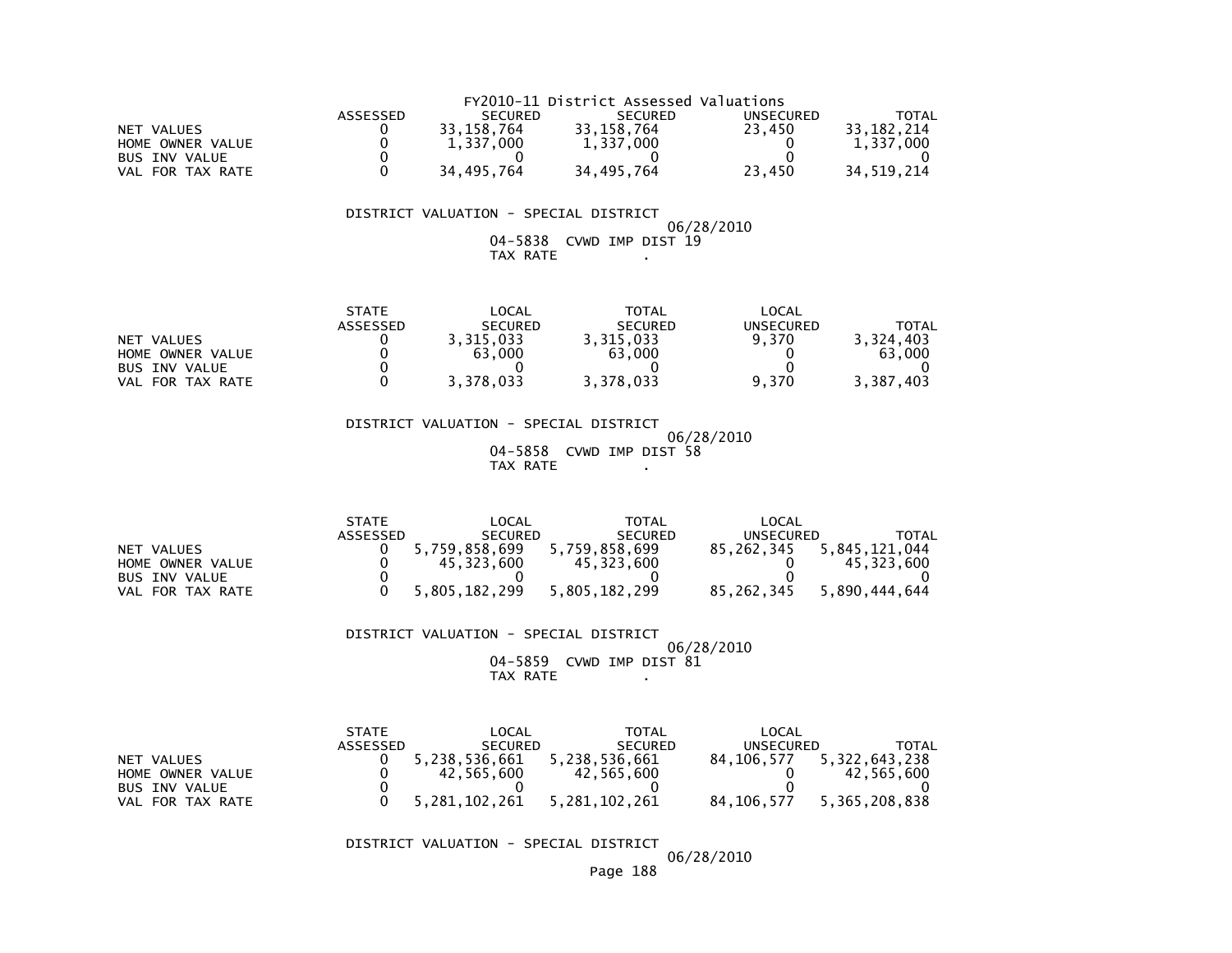FY2010-11 District Assessed Valuations 04-5925 EMWD IMP DIST U-19TAX RATE .

|                      | <b>STATE</b> | LOCAL          | <b>TOTAL</b>   | LOCAL            |             |
|----------------------|--------------|----------------|----------------|------------------|-------------|
|                      | ASSESSED     | <b>SECURED</b> | <b>SECURED</b> | <b>UNSECURED</b> | TOTAL       |
| NET VALUES           |              | 360.583.997    | 360.583.997    | 5.528.701        | 366.112.698 |
| HOME OWNER VALUE     |              | 8.414.000      | 8.414.000      |                  | 8.414.000   |
| <b>BUS INV VALUE</b> |              |                |                |                  |             |
| FOR TAX RATE<br>VAL  |              | 368,997,997    | 368,997,997    | 5,528,701        | 374.526.698 |

# DISTRICT VALUATION - SPECIAL DISTRICT 06/28/2010 04-5926 EMWD IMP DIST U-20TAX RATE .

|                      | <b>STATE</b> | LOCAL          | TOTAL          | LOCAL     |             |
|----------------------|--------------|----------------|----------------|-----------|-------------|
|                      | ASSESSED     | <b>SECURED</b> | <b>SECURED</b> | UNSECURED | TOTAL       |
| NET VALUES           |              | 352.798.847    | 352.798.847    | 4,180,567 | 356.979.414 |
| HOME OWNER VALUE     |              | 8.428.000      | 8.428.000      |           | 8.428.000   |
| <b>BUS INV VALUE</b> |              |                |                |           |             |
| FOR TAX RATE<br>VAL  |              | 361.226.847    | 361.226.847    | 4,180,567 | 365.407.414 |

 DISTRICT VALUATION - SPECIAL DISTRICT $06/28/2010$  04-5927 EMWD IMP DIST U-21 $TAX RATE$   $\overline{1}$   $\overline{1}$   $\overline{1}$   $\overline{1}$   $\overline{1}$   $\overline{1}$   $\overline{1}$   $\overline{1}$   $\overline{1}$   $\overline{1}$   $\overline{1}$   $\overline{1}$   $\overline{1}$   $\overline{1}$   $\overline{1}$   $\overline{1}$   $\overline{1}$   $\overline{1}$   $\overline{1}$   $\overline{1}$   $\overline{1}$   $\overline{1}$   $\overline{1}$   $\overline{1}$ 

|                      | <b>STATE</b> | LOCAL          | <b>TOTAL</b>   | LOCAL     |            |
|----------------------|--------------|----------------|----------------|-----------|------------|
|                      | ASSESSED     | <b>SECURED</b> | <b>SECURED</b> | UNSECURED | TOTAL      |
| NET VALUES           |              | 46.074.887     | 46.074.887     | 137.292   | 46.212.179 |
| HOME OWNER VALUE     |              | 1,439,200      | 1,439,200      |           | 1,439,200  |
| <b>BUS INV VALUE</b> |              |                |                |           |            |
| VAL FOR TAX RATE     |              | 47.514.087     | 47.514.087     | 137,292   | 47.651.379 |

| DISTRICT VALUATION - SPECIAL DISTRICT |
|---------------------------------------|
| 06/28/2010                            |
| EMWD IMP DIST U-23<br>04–5944         |
| TAX RATE                              |

|                  | <b>STATE</b>    | LOCAL          | <b>TOTAL</b>   | LOCAL                         |              |
|------------------|-----------------|----------------|----------------|-------------------------------|--------------|
|                  | <b>ASSESSED</b> | <b>SECURED</b> | <b>SECURED</b> | UNSECURED                     | <b>TOTAL</b> |
| NET VALUES       |                 | 1,455,112,674  | 1,455,112,674  | 66, 314, 931 1, 521, 427, 605 |              |
| HOME OWNER VALUE |                 | 19,020,400     | 19,020,400     |                               | 19,020,400   |
|                  |                 |                | Page 189       |                               |              |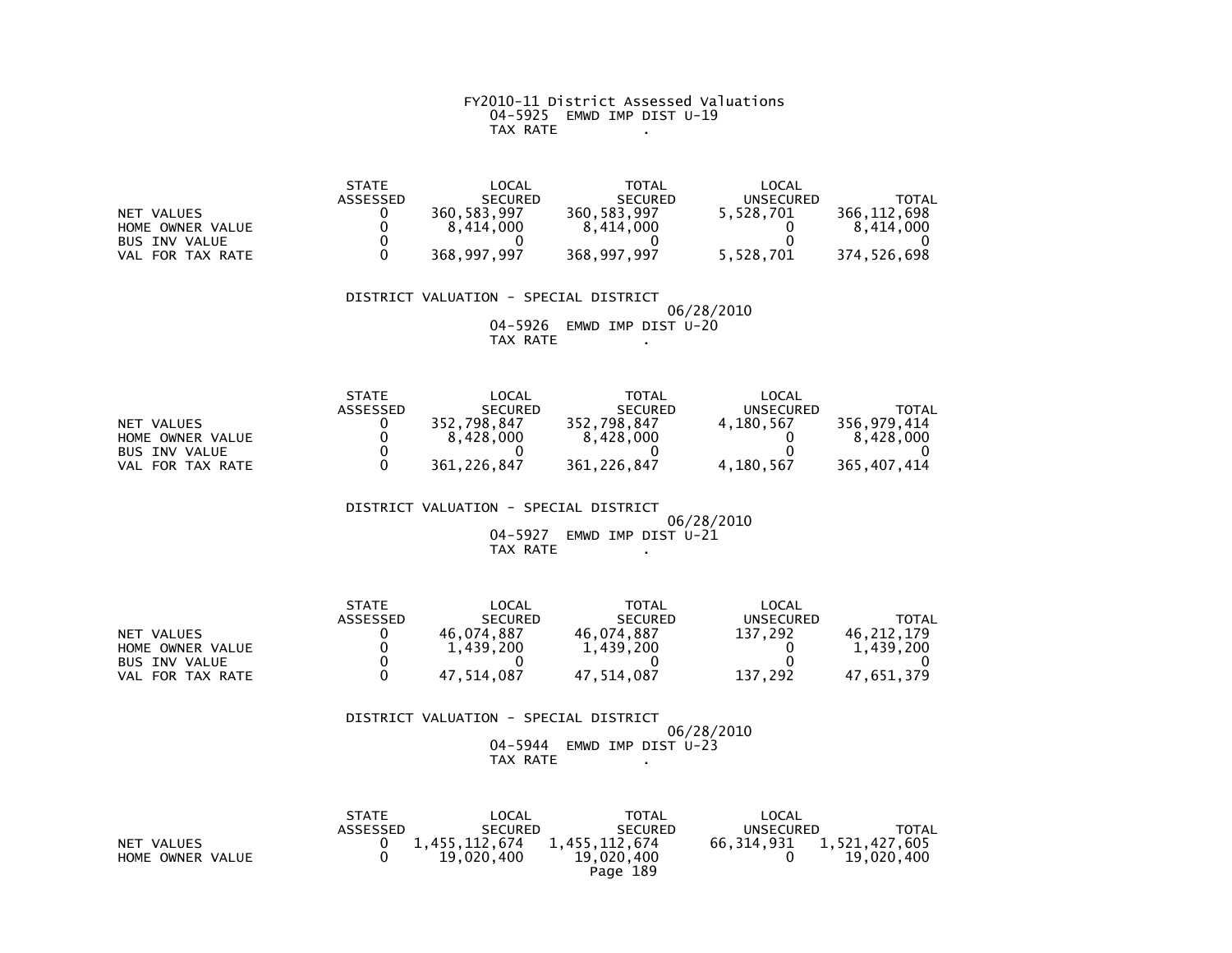|                  |                                 | FY2010-11 District Assessed Valuations |                          |
|------------------|---------------------------------|----------------------------------------|--------------------------|
| BUS INV VALUE    |                                 |                                        |                          |
| VAL FOR TAX RATE | $0$ 1,474,133,074 1,474,133,074 |                                        | 66,314,931 1,540,448,005 |

 DISTRICT VALUATION - SPECIAL DISTRICT 06/28/2010 04-5945 EMWD IMP DIST U-24TAX RATE .

|                      | <b>STATE</b> | LOCAL          | <b>TOTAL</b>   | LOCAL      |               |
|----------------------|--------------|----------------|----------------|------------|---------------|
|                      | ASSESSED     | <b>SECURED</b> | <b>SECURED</b> | UNSECURED  | TOTAL         |
| NET VALUES           |              | 1.455.112.674  | 1,455,112,674  | 66.314.931 | 1,521,427,605 |
| HOME OWNER VALUE     |              | 19,020,400     | 19,020,400     |            | 19,020,400    |
| <b>BUS INV VALUE</b> |              |                |                |            |               |
| VAL FOR TAX RATE     |              | 1.474.133.074  | 1.474.133.074  | 66.314.931 | 1,540,448,005 |

#### DISTRICT VALUATION - SPECIAL DISTRICT

 06/28/2010 04-5946 EMWD IMP DIST U-27TAX RATE .

|                      | <b>STATE</b> | LOCAL          | TOTAL          | LOCAL      |               |
|----------------------|--------------|----------------|----------------|------------|---------------|
|                      | ASSESSED     | <b>SECURED</b> | <b>SECURED</b> | UNSECURED  | TOTAL         |
| NET VALUES           |              | 1.365.144.376  | 1.365.144.376  | 74.076.535 | 1,439,220,911 |
| HOME OWNER VALUE     |              | 8.611.400      | 8.611.400      |            | 8.611.400     |
| <b>BUS INV VALUE</b> |              |                |                |            |               |
| VAL FOR TAX RATE     |              | 1.373.755.776  | 1,373,755,776  | 74.076.535 | 1.447.832.311 |

 DISTRICT VALUATION - SPECIAL DISTRICT 06/28/201004-5947 EMWD IMP DIST U-28

TAX RATE .

|                      | <b>STATE</b>    | ∟OCAL          | TOTAL          | LOCAL            |               |
|----------------------|-----------------|----------------|----------------|------------------|---------------|
|                      | <b>ASSESSED</b> | <b>SECURED</b> | <b>SECURED</b> | <b>UNSECURED</b> | TOTAL         |
| NET VALUES           |                 | 1,152,965,790  | 1,152,965,790  | 73.978.082       | 1,226,943,872 |
| HOME OWNER VALUE     |                 | 5,002,200      | 5,002,200      |                  | 5.002.200     |
| <b>BUS INV VALUE</b> |                 |                |                |                  |               |
| VAL FOR TAX RATE     |                 | 1,157,967,990  | 1,157,967,990  | 73.978.082       | 1.231.946.072 |

#### DISTRICT VALUATION - SPECIAL DISTRICT

 06/28/2010 04-5948 EMWD IMP #U-29TAX RATE ....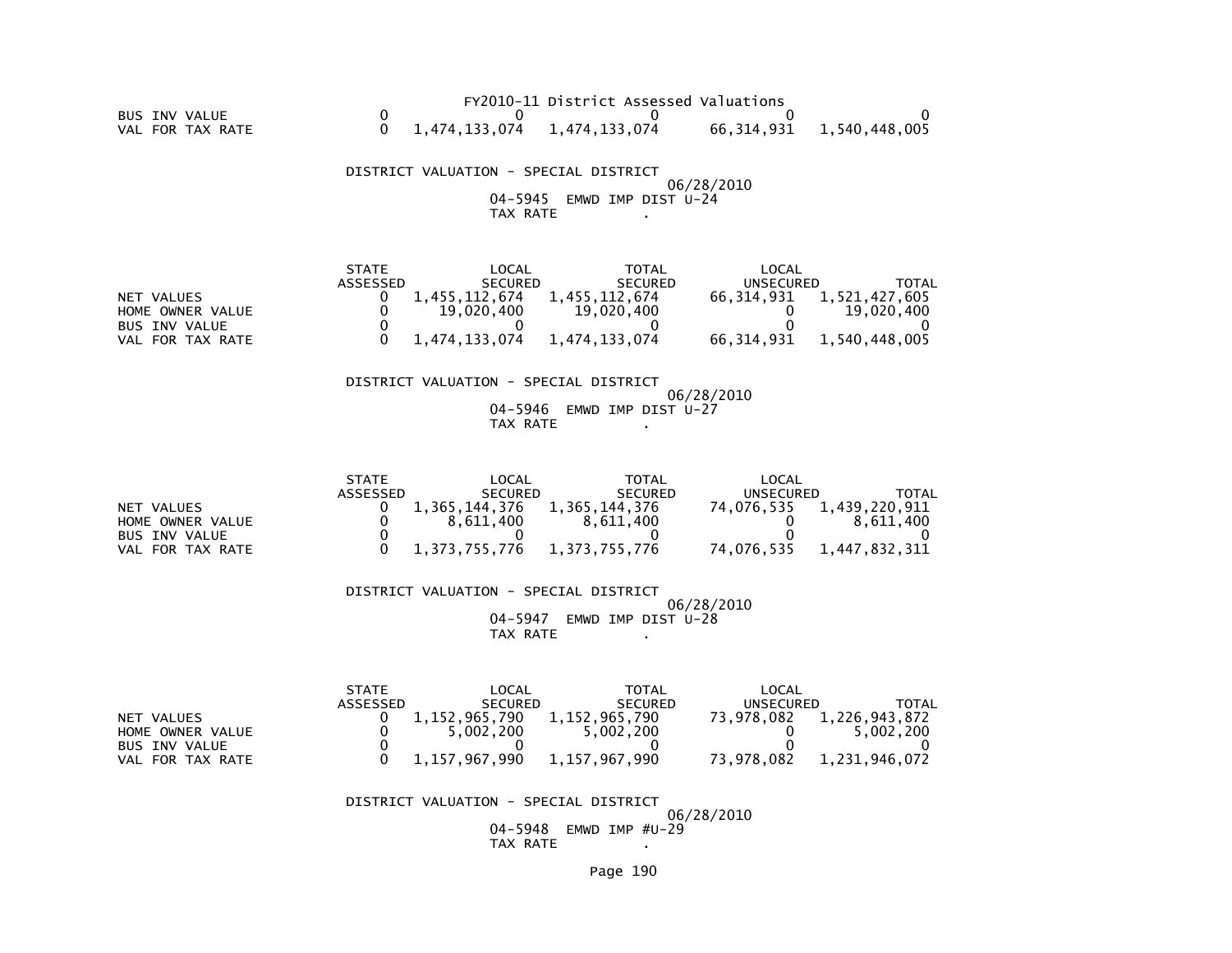|                      | <b>STATE</b>    | LOCAL          | TOTAL          | LOCAL            |             |
|----------------------|-----------------|----------------|----------------|------------------|-------------|
|                      | <b>ASSESSED</b> | <b>SECURED</b> | <b>SECURED</b> | <b>UNSECURED</b> | TOTAL       |
| NET VALUES           |                 | 654.443.365    | 654.443.365    | 5.350.050        | 659.793.415 |
| HOME OWNER VALUE     |                 | 8.023.400      | 8,023,400      |                  | 8.023.400   |
| <b>BUS INV VALUE</b> |                 |                |                |                  |             |
| VAL FOR TAX RATE     |                 | 662.466.765    | 662, 466, 765  | 5,350,050        | 667.816.815 |

#### DISTRICT VALUATION - SPECIAL DISTRICT 06/28/2010 04-5949 EMWD IMP #U-30TAX RATE .

|                      | <b>STATE</b>    | LOCAL          | TOTAL          | $\mathsf{LOCAL}$ |             |
|----------------------|-----------------|----------------|----------------|------------------|-------------|
|                      | <b>ASSESSED</b> | <b>SECURED</b> | <b>SECURED</b> | UNSECURED        | TOTAL       |
| NET VALUES           |                 | 657.669.565    | 657.669.565    | 5.422.320        | 663.091.885 |
| HOME OWNER VALUE     |                 | .800.800       | 7.800.800      |                  | .800.800    |
| <b>BUS INV VALUE</b> |                 |                |                |                  |             |
| VAL FOR TAX RATE     |                 | 665.470.365    | 665.470.365    | 5.422.320        | 670.892.685 |

 DISTRICT VALUATION - SPECIAL DISTRICT 06/28/2010 04-5950 EMWD IMP U-31TAX RATE .

|                      | <b>STATE</b>    | LOCAL          | <b>TOTAL</b>   | LOCAL      |             |
|----------------------|-----------------|----------------|----------------|------------|-------------|
|                      | <b>ASSESSED</b> | <b>SECURED</b> | <b>SECURED</b> | UNSECURED  | TOTAL       |
| NET VALUES           |                 | 719.547.926    | 719.547.926    | 14.751.875 | 734.299.801 |
| HOME OWNER VALUE     |                 | 10.505.600     | 10.505.600     |            | 10.505.600  |
| <b>BUS INV VALUE</b> |                 |                |                |            |             |
| VAL FOR TAX RATE     |                 | 730.053.526    | 730.053.526    | 14.751.875 | 744.805.401 |

 DISTRICT VALUATION - SPECIAL DISTRICT06/28/2010

 04-5951 EMWD IMP U-32 $TAX RATE$ 

|                      | <b>STATE</b> | LOCAL          | TOTAL          | LOCAL            |             |
|----------------------|--------------|----------------|----------------|------------------|-------------|
|                      | ASSESSED     | <b>SECURED</b> | <b>SECURED</b> | <b>UNSECURED</b> | TOTAL       |
| NET VALUES           |              | 739.362.577    | 739,362,577    | 14.939.625       | 754.302.202 |
| HOME OWNER VALUE     |              | 10,505,600     | 10,505,600     |                  | 10.505.600  |
| <b>BUS INV VALUE</b> |              |                |                |                  |             |
| VAL FOR TAX RATE     |              | 749.868.177    | 749.868.177    | 14.939.625       | 764.807.802 |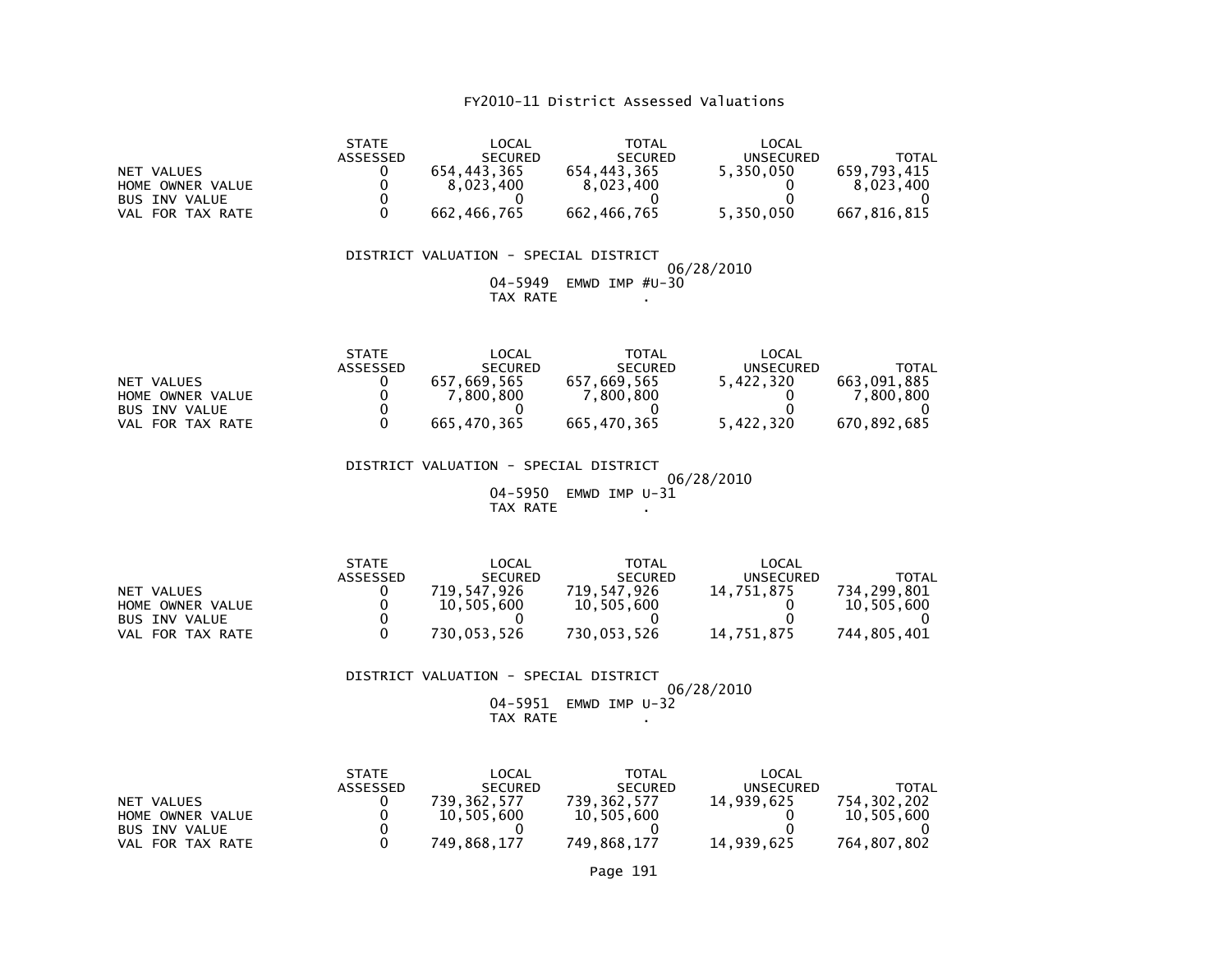DISTRICT VALUATION - SPECIAL DISTRICT 06/28/2010 04-5952 EMWD IMP U-33TAX RATE .

|                      | <b>STATE</b>    | LOCAL          | <b>TOTAL</b>   | LOCAL     |         |
|----------------------|-----------------|----------------|----------------|-----------|---------|
|                      | <b>ASSESSED</b> | <b>SECURED</b> | <b>SECURED</b> | UNSECURED | TOTAL   |
| NET VALUES           |                 | 115.000        | 115.000        |           | 115,000 |
| HOME OWNER VALUE     |                 |                |                |           |         |
| <b>BUS INV VALUE</b> |                 |                |                |           |         |
| FOR TAX RATE<br>VAL  |                 | 115.000        | 115.000        |           | 115,000 |

#### DISTRICT VALUATION - SPECIAL DISTRICT $06/28/2010$ 04-5953 EMWD IMP U-34

TAX RATE .

|                      | <b>STATE</b>    | <b>LOCAL</b>   | TOTAL          | LOCAL            |         |
|----------------------|-----------------|----------------|----------------|------------------|---------|
|                      | <b>ASSESSED</b> | <b>SECURED</b> | <b>SECURED</b> | <b>UNSECURED</b> | TOTAL   |
| NET VALUES           |                 | 115.000        | 115.000        |                  | 115,000 |
| HOME OWNER VALUE     |                 |                |                |                  |         |
| <b>BUS INV VALUE</b> |                 |                |                |                  |         |
| VAL FOR TAX RATE     |                 | 115.000        | 115.000        |                  | 115,000 |

#### DISTRICT VALUATION - SPECIAL DISTRICT 06/28/2010 04-5954 EMWD IMP U-35TAX RATE .

|                      | <b>STATE</b> | LOCAL          | TOTAL          | LOCAL      |               |
|----------------------|--------------|----------------|----------------|------------|---------------|
|                      | ASSESSED     | <b>SECURED</b> | <b>SECURED</b> | UNSECURED  | <b>TOTAL</b>  |
| NET VALUES           |              | 2.106.516.394  | 2,106,516,394  | 29.219.958 | 2,135,736,352 |
| HOME OWNER VALUE     |              | 24.326.400     | 24,326,400     |            | 24.326.400    |
| <b>BUS INV VALUE</b> |              |                |                |            |               |
| VAL FOR TAX RATE     |              | 2.130.842.794  | 2.130.842.794  | 29.219.958 | 2,160,062,752 |

 DISTRICT VALUATION - SPECIAL DISTRICT $06/28/2010$  04-5955 EMWD IMP U-36TAX RATE .

 STATE LOCAL TOTAL LOCALPage 192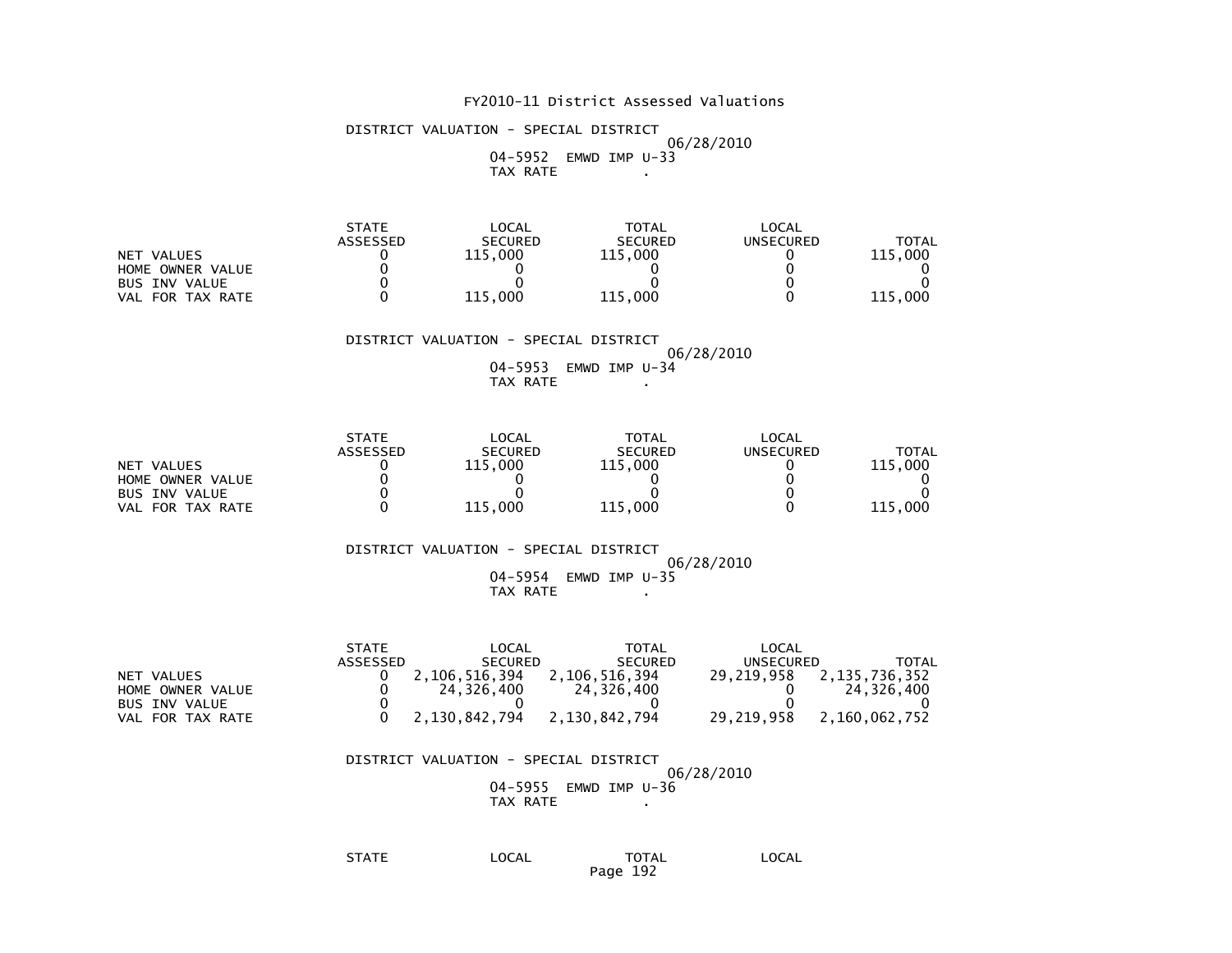|                      |          |                             | FY2010-11 District Assessed Valuations |            |               |
|----------------------|----------|-----------------------------|----------------------------------------|------------|---------------|
|                      | ASSESSED | <b>SECURED</b>              | <b>SECURED</b>                         | UNSECURED  | TOTAL         |
| NET VALUES           |          | 2,106,516,394 2,106,516,394 |                                        | 29.219.958 | 2,135,736,352 |
| HOME OWNER VALUE     |          | 24.326.400                  | 24.326.400                             |            | 24.326.400    |
| <b>BUS INV VALUE</b> |          |                             |                                        |            |               |
| VAL FOR TAX RATE     |          | 2.130.842.794               | 2,130,842,794                          | 29.219.958 | 2.160.062.752 |

#### 06/28/2010 28-2105 CITY BEAUMONT MUNICIPAL LIGHTINGTAX RATE .

|                      | <b>STATE</b>    | LOCAL          | TOTAL          | LOCAL     |               |
|----------------------|-----------------|----------------|----------------|-----------|---------------|
|                      | <b>ASSESSED</b> | <b>SECURED</b> | <b>SECURED</b> | UNSECURED | <b>TOTAL</b>  |
| NET VALUES           |                 | 235.183.348    | 235.183.348    | 2.163     | 235.185.511   |
| HOME OWNER VALUE     |                 |                |                |           |               |
| <b>BUS INV VALUE</b> |                 |                |                |           |               |
| VAL FOR TAX RATE     |                 | 235.183.348    | 235, 183, 348  | 2.163     | 235, 185, 511 |

 DISTRICT VALUATION - SPECIAL DISTRICT 06/28/2010 28-2702 RIVERSIDE PARKING DIST 1TAX RATE .

|                      | <b>STATE</b> | LOCAL          | <b>TOTAL</b>   | LOCAL            |            |
|----------------------|--------------|----------------|----------------|------------------|------------|
|                      | ASSESSED     | <b>SECURED</b> | <b>SECURED</b> | <b>UNSECURED</b> | TOTAL      |
| NET VALUES           |              | 35.684.870     | 35.684.870     | 566              | 35,685,436 |
| HOME OWNER VALUE     |              |                |                |                  |            |
| <b>BUS INV VALUE</b> |              |                |                |                  |            |
| FOR TAX RATE<br>VAL  |              | 35.684.870     | 35.684.870     | 566              | 35,685,436 |

#### DISTRICT VALUATION - SPECIAL DISTRICT 06/28/2010 28-2805 CITY OF SAN JACINTO LIGHTINGTAX RATE .

|                      | <b>STATE</b> | LOCAL          | <b>TOTAL</b>   | LOCAL     |             |
|----------------------|--------------|----------------|----------------|-----------|-------------|
|                      | ASSESSED     | <b>SECURED</b> | <b>SECURED</b> | UNSECURED | TOTAL       |
| NET VALUES           |              | 101.075.590    | 101,075,590    |           | 101.075.590 |
| HOME OWNER VALUE     |              |                |                |           |             |
| <b>BUS INV VALUE</b> |              |                |                |           |             |
| FOR TAX RATE<br>VAL  |              | 101,075,590    | 101,075,590    |           | 101,075,590 |

DISTRICT VALUATION - SPECIAL DISTRICT

06/28/2010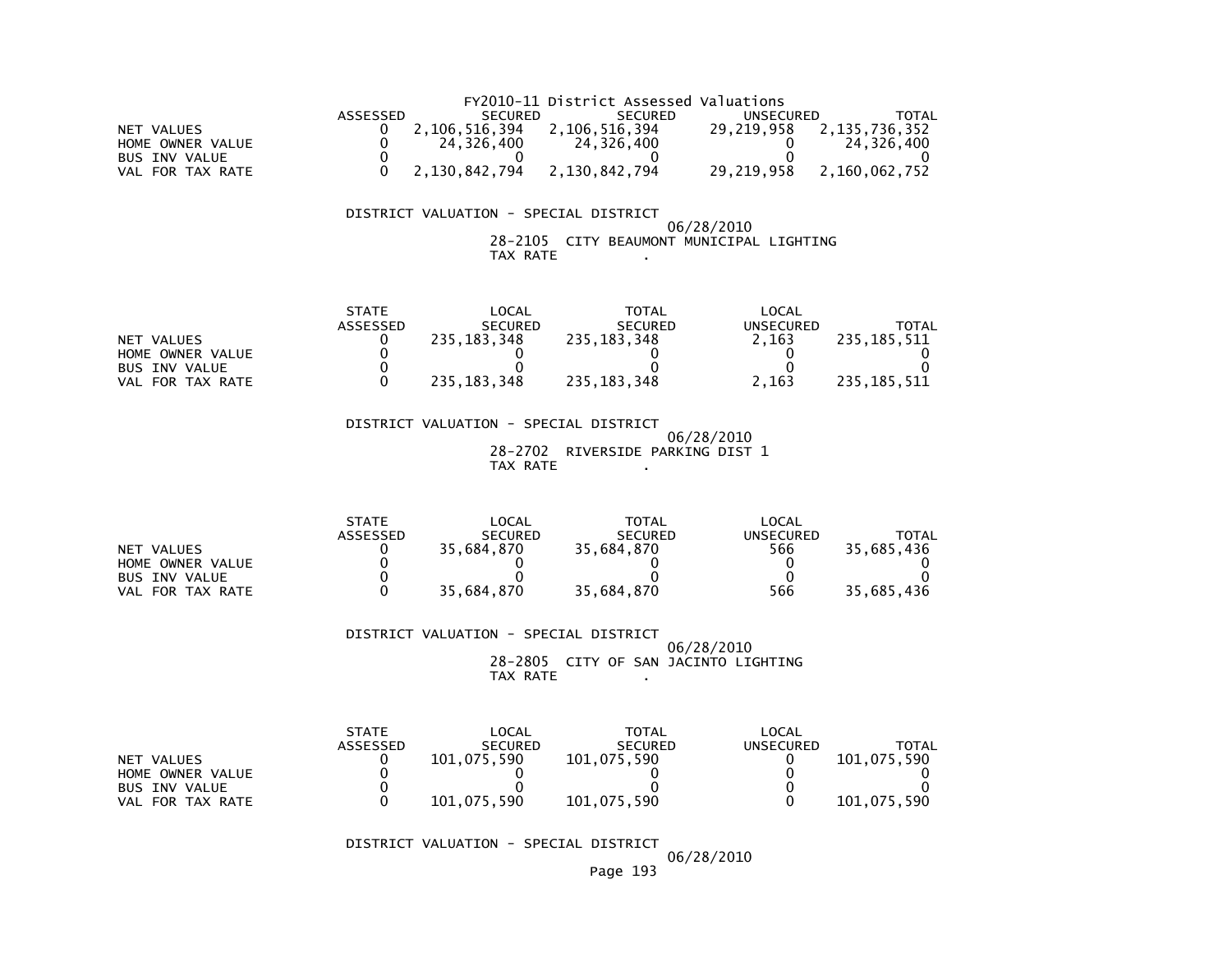# FY2010-11 District Assessed Valuations 28-4705 COACHELLA VALLEY RESOURCE CONSERTAX RATE .

|                      | <b>STATE</b> | LOCAL                         | <b>TOTAL</b>   | LOCAL     |                        |
|----------------------|--------------|-------------------------------|----------------|-----------|------------------------|
|                      | ASSESSED     | <b>SECURED</b>                | <b>SECURED</b> | UNSECURED | TOTAL                  |
| NET VALUES           |              | 15,926,556,625 15,926,556,625 |                |           | 688,087 15,927,244,712 |
| HOME OWNER VALUE     |              |                               |                |           |                        |
| <b>BUS INV VALUE</b> |              |                               |                |           |                        |
| FOR TAX RATE<br>VAL. |              | 15,926,556,625 15,926,556,625 |                | 688.087   | 15,927,244,712         |

#### DISTRICT VALUATION - SPECIAL DISTRICT 06/28/2010 28-4711 ELS MURRIETA ANZA RESOURCE CONSTAX RATE .

|                      | <b>STATE</b> | LOCAL                         | TOTAL          | LOCAL     |                        |
|----------------------|--------------|-------------------------------|----------------|-----------|------------------------|
|                      | ASSESSED     | <b>SECURED</b>                | <b>SECURED</b> | UNSECURED | TOTAL                  |
| NET VALUES           |              | 10,932,445,537 10,932,445,537 |                |           | 142,806 10,932,588,343 |
| HOME OWNER VALUE     |              |                               |                |           |                        |
| <b>BUS INV VALUE</b> |              |                               |                |           |                        |
| VAL FOR TAX RATE     |              | 10.932.445.537 10.932.445.537 |                |           | 142,806 10,932,588,343 |

#### DISTRICT VALUATION - SPECIAL DISTRICT 06/28/2010 28-4736 RIVERSIDE CORONA RESOURCE CONSERTAX RATE .

|                  | <b>STATE</b> | LOCAL                         | <b>TOTAL</b>   | LOCAL     |                        |
|------------------|--------------|-------------------------------|----------------|-----------|------------------------|
|                  | ASSESSED     | <b>SECURED</b>                | <b>SECURED</b> | UNSECURED | TOTAL                  |
| NET VALUES       |              | 12,634,615,940 12,634,615,940 |                |           | 941,722 12,635,557,662 |
| HOME OWNER VALUE |              |                               |                |           |                        |
| BUS INV VALUE    |              |                               |                |           |                        |
| VAL FOR TAX RATE |              | 12,634,615,940 12,634,615,940 |                |           | 941,722 12,635,557,662 |

|  | TAX RATE | DISTRICT VALUATION - SPECIAL DISTRICT | 06/28/2010<br>28-4743 SAN JACINTO BASIN RESOURCE CONS |
|--|----------|---------------------------------------|-------------------------------------------------------|

|                  | <b>STATE</b> | $\mathsf{LOCAL}$                | TOTAL          | LOCAL                 |              |
|------------------|--------------|---------------------------------|----------------|-----------------------|--------------|
|                  | ASSESSED     | <b>SECURED</b>                  | <b>SECURED</b> | UNSECURED             | <b>TOTAL</b> |
| NET VALUES       |              | 0 12,781,624,180 12,781,624,180 |                | 43,508 12,781,667,688 |              |
| HOME OWNER VALUE |              |                                 |                |                       |              |
|                  |              |                                 | Page 194       |                       |              |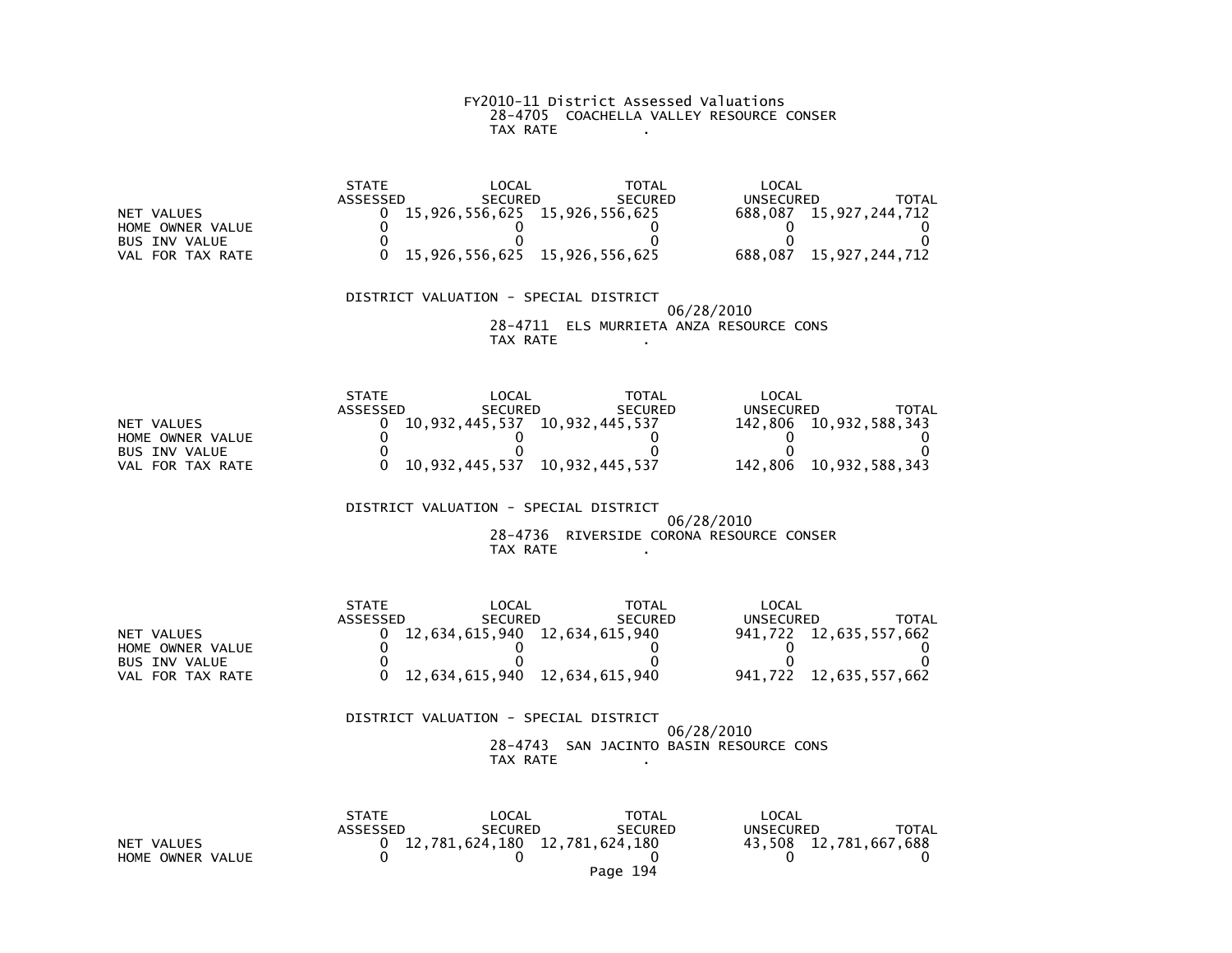FY2010-11 District Assessed Valuations BUS INV VALUE 0 0 0 0 0VAL FOR TAX RATE 0 12,781,624,180 12,781,624,180 43,508 12,781,667,688

 DISTRICT VALUATION - SPECIAL DISTRICT 06/28/2010 28-4748 INLAND EMPIRE JT(33,36)RES.TAX RATE .

|                  | <b>STATE</b> | LOCAL          | TOTAL          | LOCAL     |               |
|------------------|--------------|----------------|----------------|-----------|---------------|
|                  | ASSESSED     | <b>SECURED</b> | <b>SECURED</b> | UNSECURED | TOTAL         |
| NET VALUES       |              | 5,749,078,103  | 5,749,078,103  | 119.098   | 5,749,197,201 |
| HOME OWNER VALUE |              |                |                |           |               |
| BUS INV VALUE    |              |                |                |           |               |
| VAL FOR TAX RATE |              | 5,749,078,103  | 5.749.078.103  | 119,098   | 5.749.197.201 |

#### DISTRICT VALUATION - SPECIAL DISTRICT

#### 06/28/2010 28-4831 CVWD IMP DIST 1 DEBT SVTAX RATE .

|                  | <b>STATE</b> | LOCAL          | TOTAL          | LOCAL     |               |
|------------------|--------------|----------------|----------------|-----------|---------------|
|                  | ASSESSED     | <b>SECURED</b> | <b>SECURED</b> | UNSECURED | <b>TOTAL</b>  |
| NET VALUES       |              | 7,520,995,193  | 7.520.995.193  | 64.939    | 7,521,060,132 |
| HOME OWNER VALUE |              |                |                |           |               |
| BUS INV VALUE    |              |                |                |           |               |
| VAL FOR TAX RATE |              | 7.520.995.193  | 7.520.995.193  | 64.939    | .521.060.132  |

 DISTRICT VALUATION - SPECIAL DISTRICT 06/28/2010 28-4897 YUCAIPA VAL CO WTR IMP 1 DEBT SVTAX RATE .

|                      | <b>STATE</b>    | LOCAL          | <b>TOTAL</b>   | LOCAL     |              |
|----------------------|-----------------|----------------|----------------|-----------|--------------|
|                      | <b>ASSESSED</b> | <b>SECURED</b> | <b>SECURED</b> | UNSECURED | <b>TOTAL</b> |
| NET VALUES           |                 | 63.573.164     | 63.573.164     |           | 63.573.164   |
| HOME OWNER VALUE     |                 |                |                |           |              |
| <b>BUS INV VALUE</b> |                 |                |                |           |              |
| FOR TAX RATE<br>VAL  |                 | 63.573.164     | 63.573.164     |           | 63.573.164   |

#### DISTRICT VALUATION - SPECIAL DISTRICT

 06/28/2010 28-5231 ELSINORE WATERTAX RATE .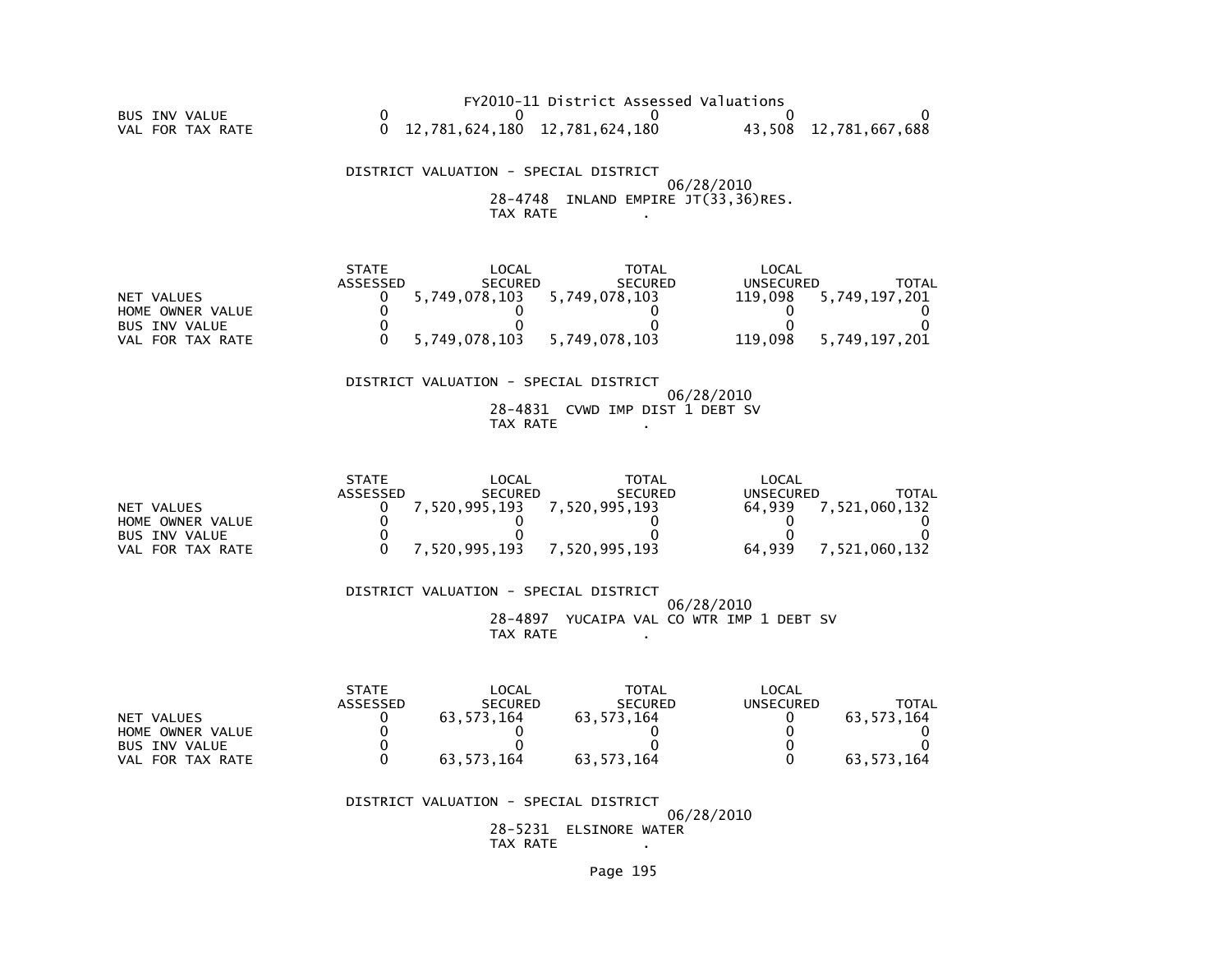| NET VALUES<br>HOME OWNER VALUE<br><b>BUS INV VALUE</b><br>VAL FOR TAX RATE | <b>STATE</b><br>ASSESSED<br>0<br>0<br>0<br>0 | <b>LOCAL</b><br><b>SECURED</b><br>121,495,138<br>0<br>121,495,138 | <b>TOTAL</b><br><b>SECURED</b><br>121,495,138<br>121,495,138         | <b>LOCAL</b><br><b>UNSECURED</b><br>728<br>0<br>0<br>728 | <b>TOTAL</b><br>121,495,866<br>0<br>O<br>121,495,866 |
|----------------------------------------------------------------------------|----------------------------------------------|-------------------------------------------------------------------|----------------------------------------------------------------------|----------------------------------------------------------|------------------------------------------------------|
|                                                                            |                                              | DISTRICT VALUATION - SPECIAL DISTRICT                             |                                                                      | 06/28/2010                                               |                                                      |
|                                                                            |                                              | TAX RATE                                                          | 28-5251 FERN VALLEY WATER                                            |                                                          |                                                      |
| NET VALUES<br>HOME OWNER VALUE<br><b>BUS INV VALUE</b><br>VAL FOR TAX RATE | <b>STATE</b><br>ASSESSED<br>0<br>0<br>0<br>0 | LOCAL<br><b>SECURED</b><br>80,968,582<br>0<br>0<br>80,968,582     | <b>TOTAL</b><br><b>SECURED</b><br>80,968,582<br>0<br>0<br>80,968,582 | LOCAL<br><b>UNSECURED</b><br>0<br>0<br>0<br>0            | <b>TOTAL</b><br>80,968,582<br>0<br>80,968,582        |
|                                                                            |                                              |                                                                   |                                                                      |                                                          |                                                      |
|                                                                            |                                              | DISTRICT VALUATION - SPECIAL DISTRICT<br>TAX RATE                 | 28-5255 HIGH VALLEY WATER                                            | 06/28/2010                                               |                                                      |
| NET VALUES<br>HOME OWNER VALUE<br><b>BUS INV VALUE</b><br>VAL FOR TAX RATE | <b>STATE</b><br>ASSESSED<br>0<br>0<br>0<br>0 | LOCAL<br><b>SECURED</b><br>20, 106, 278<br>0<br>0<br>20, 106, 278 | <b>TOTAL</b><br><b>SECURED</b><br>20, 106, 278<br>0<br>20, 106, 278  | LOCAL<br><b>UNSECURED</b><br>0<br>0<br>0<br>0            | <b>TOTAL</b><br>20,106,278<br>0<br>20, 106, 278      |
|                                                                            |                                              | DISTRICT VALUATION - SPECIAL DISTRICT<br>20 F25                   |                                                                      | 06/28/2010                                               |                                                      |

 28-5256 HIGH VALLEY WATER DEBT SERVICETAX RATE .

| NET VALUES<br>HOME OWNER VALUE<br><b>BUS INV VALUE</b><br>VAL FOR TAX RATE | <b>STATE</b><br><b>ASSESSED</b> | LOCAL<br><b>SECURED</b><br>6,091,137<br>6,091,137 | <b>TOTAL</b><br><b>SECURED</b><br>6,091,137<br>6,091,137 | LOCAL<br><b>UNSECURED</b> | TOTAL<br>6,091,137<br>6,091,137 |
|----------------------------------------------------------------------------|---------------------------------|---------------------------------------------------|----------------------------------------------------------|---------------------------|---------------------------------|
|                                                                            |                                 |                                                   | Page 196                                                 |                           |                                 |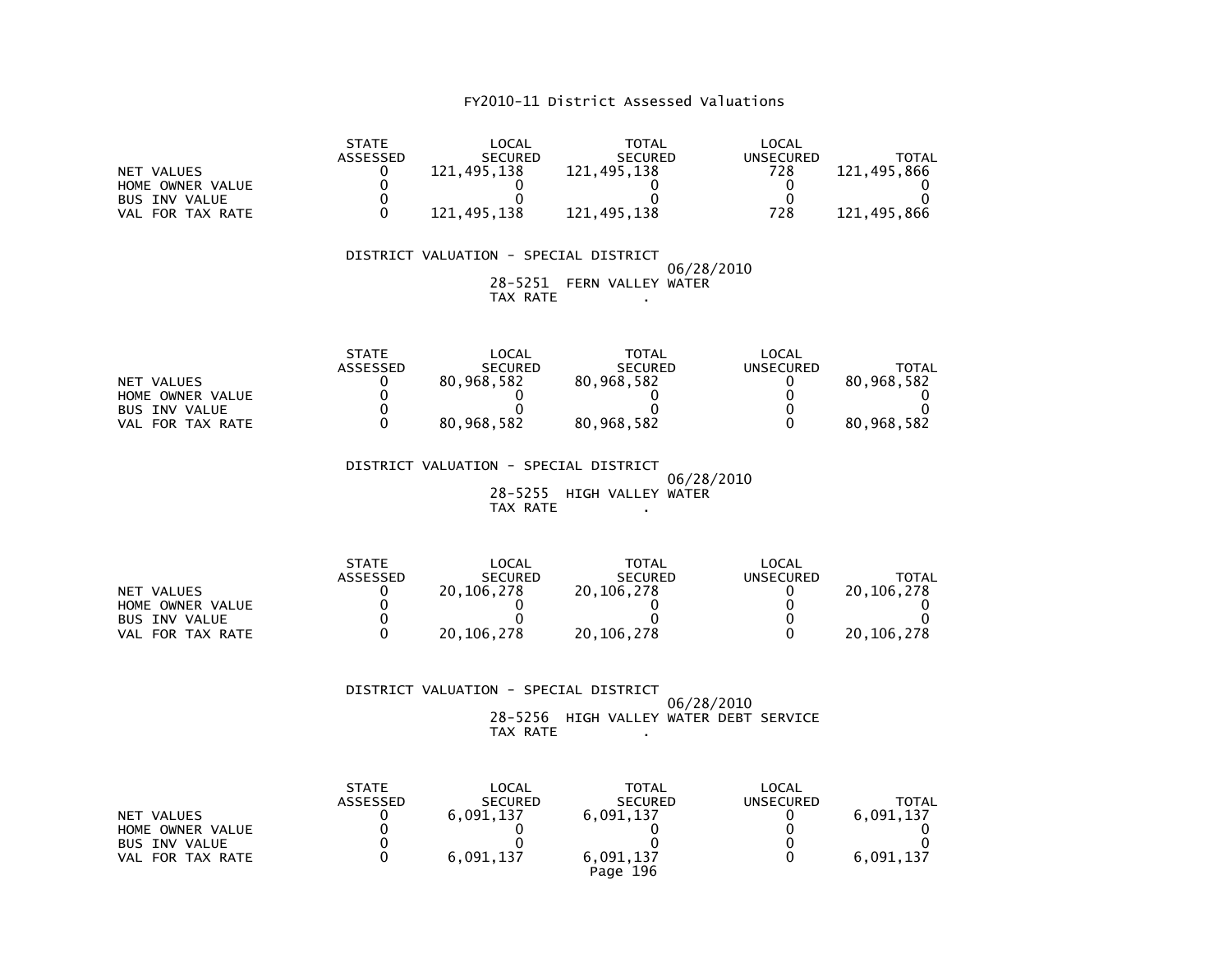#### DISTRICT VALUATION - SPECIAL DISTRICT 06/28/2010 28-5257 HIGH VAL WATER IMP NO 1 DEBT SVTAX RATE .

|                      | <b>STATE</b> | _OCAL          | TOTAL          | LOCAL            |           |
|----------------------|--------------|----------------|----------------|------------------|-----------|
|                      | ASSESSED     | <b>SECURED</b> | <b>SECURED</b> | <b>UNSECURED</b> | TOTAL     |
| NET VALUES           |              | 5.026.238      | 5,026,238      |                  | 5.026.238 |
| HOME OWNER VALUE     |              |                |                |                  |           |
| <b>BUS INV VALUE</b> |              |                |                |                  |           |
| VAL FOR TAX RATE     |              | 5.026.238      | 5,026,238      |                  | 5,026,238 |

#### DISTRICT VALUATION - SPECIAL DISTRICT 06/28/2010 28-5260 LEE LAKE WATERTAX RATE .

|                      | <b>STATE</b> | _OCAL          | <b>TOTAL</b>   | LOCAL     |             |
|----------------------|--------------|----------------|----------------|-----------|-------------|
|                      | ASSESSED     | <b>SECURED</b> | <b>SECURED</b> | UNSECURED | TOTAL       |
| NET VALUES           |              | 614.856.444    | 614.856.444    | 650.427   | 615.506.871 |
| HOME OWNER VALUE     |              |                |                |           |             |
| <b>BUS INV VALUE</b> |              |                |                |           |             |
| FOR TAX RATE<br>VAL  |              | 614.856.444    | 614,856,444    | 650.427   | 615,506,871 |

#### DISTRICT VALUATION - SPECIAL DISTRICT 06/28/2010 28-5261 LEE LAKE WATER IMP1 ANXTAX RATE .

|                            | <b>STATE</b> | _OCAL          | <b>TOTAL</b>   | LOCAL     |              |
|----------------------------|--------------|----------------|----------------|-----------|--------------|
|                            | ASSESSED     | <b>SECURED</b> | <b>SECURED</b> | UNSECURED | TOTAL        |
| NET VALUES                 |              | 13, 182, 138   | 13, 182, 138   |           | 13, 182, 138 |
| HOME OWNER VALUE           |              |                |                |           |              |
| <b>BUS INV VALUE</b>       |              |                |                |           |              |
| FOR TAX RATE<br><b>VAL</b> |              | 13, 182, 138   | 13, 182, 138   |           | 13, 182, 138 |

#### DISTRICT VALUATION - SPECIAL DISTRICT 06/28/2010 28-5262 LEE LAKE WTR IMP 2TAX RATE .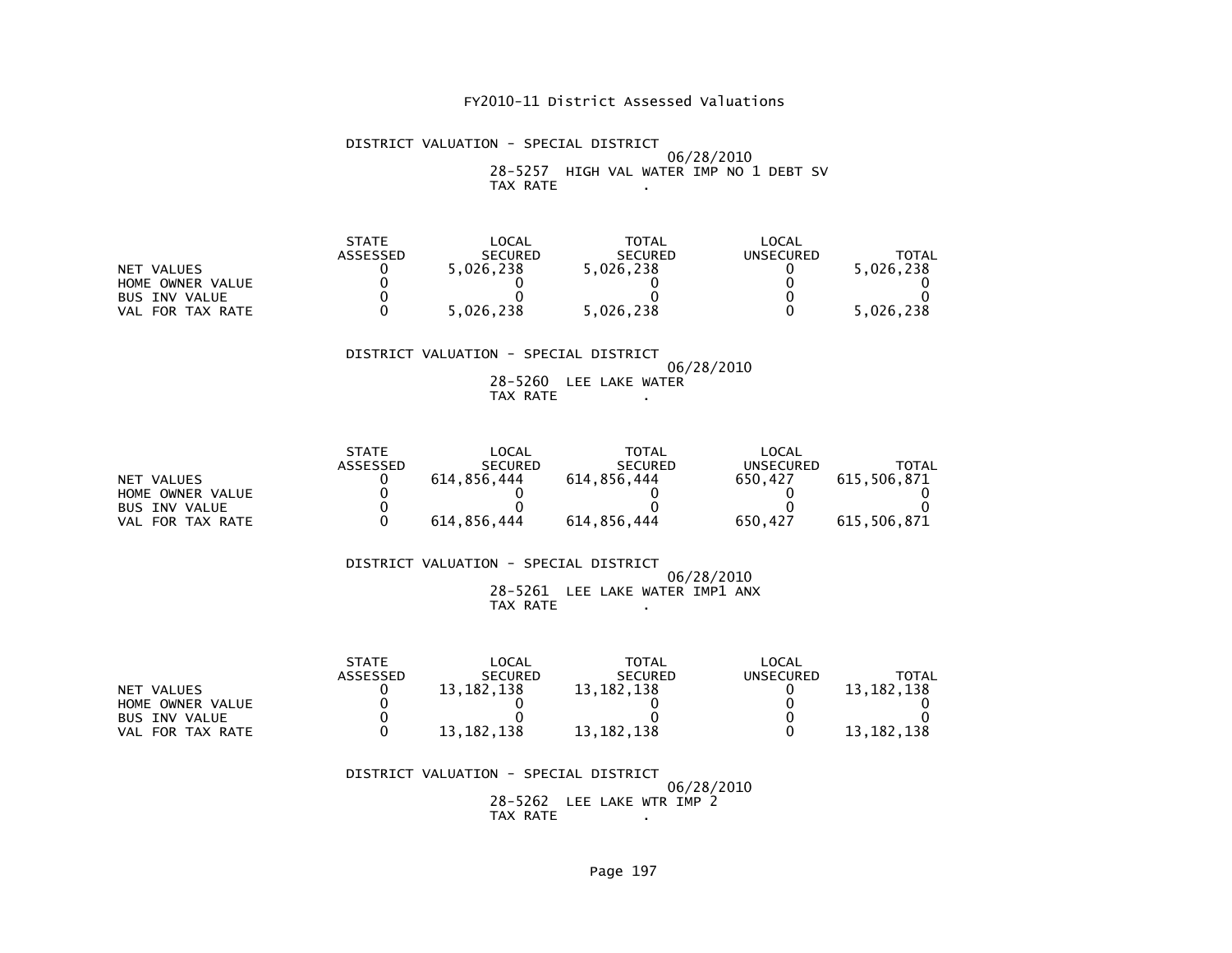|                      | FY2010-11 District Assessed Valuations |                |                |                  |            |  |  |
|----------------------|----------------------------------------|----------------|----------------|------------------|------------|--|--|
|                      | <b>STATE</b>                           | LOCAL          | TOTAL          | LOCAL            |            |  |  |
|                      | <b>ASSESSED</b>                        | <b>SECURED</b> | <b>SECURED</b> | <b>UNSECURED</b> | TOTAL      |  |  |
| NET VALUES           |                                        | 22.802.031     | 22.802.031     |                  | 22.802.031 |  |  |
| HOME OWNER VALUE     |                                        |                |                |                  |            |  |  |
| <b>BUS INV VALUE</b> |                                        |                |                |                  |            |  |  |
| VAL FOR TAX RATE     |                                        | 22.802.031     | 22.802.031     |                  | 22,802,031 |  |  |

#### $06/28/2010$  28-5270 RANCHO CALIF JT WATERTAX RATE .

|                      | <b>STATE</b>    | $\mathsf{LOCAL}$                  | TOTAL          | LOCAL            |               |
|----------------------|-----------------|-----------------------------------|----------------|------------------|---------------|
|                      | <b>ASSESSED</b> | <b>SECURED</b>                    | <b>SECURED</b> | <b>UNSECURED</b> | TOTAL         |
| NET VALUES           |                 | 5, 189, 727, 647 5, 189, 727, 647 |                | 96.664           | 5,189,824,311 |
| HOME OWNER VALUE     |                 |                                   |                |                  |               |
| <b>BUS INV VALUE</b> |                 |                                   |                |                  |               |
| VAL FOR TAX RATE     |                 | 5.189.727.647                     | 5.189.727.647  | 96.664           | 5,189,824,311 |

 DISTRICT VALUATION - SPECIAL DISTRICT 06/28/2010 28-5273 RANCHO CA WTR ASMNT #2TAX RATE

|                      | <b>STATE</b> | LOCAL          | <b>TOTAL</b>   | LOCAL     |             |
|----------------------|--------------|----------------|----------------|-----------|-------------|
|                      | ASSESSED     | <b>SECURED</b> | <b>SECURED</b> | UNSECURED | TOTAL       |
| NET VALUES           |              | 196.851.690    | 196.851.690    |           | 196.851.690 |
| HOME OWNER VALUE     |              |                |                |           |             |
| <b>BUS INV VALUE</b> |              |                |                |           |             |
| VAL FOR TAX RATE     |              | 196.851.690    | 196.851.690    |           | 196.851.690 |

DISTRICT VALUATION - SPECIAL DISTRICT

 $06/28/2010$  $28-5274$  RANCHO CA WTR ASMNT  $\#1$ TAX RATE .

|                      | <b>STATE</b><br>ASSESSED | LOCAL<br><b>SECURED</b> | <b>TOTAL</b><br><b>SECURED</b> | LOCAL<br>UNSECURED | TOTAL      |
|----------------------|--------------------------|-------------------------|--------------------------------|--------------------|------------|
|                      |                          |                         |                                |                    |            |
| NET VALUES           |                          | 38.644.078              | 38.644.078                     |                    | 38.644.078 |
| HOME OWNER VALUE     |                          |                         |                                |                    |            |
| <b>BUS INV VALUE</b> |                          |                         |                                |                    |            |
| VAL FOR TAX RATE     |                          | 38.644.078              | 38.644.078                     |                    | 38,644,078 |

 DISTRICT VALUATION - SPECIAL DISTRICTPage 198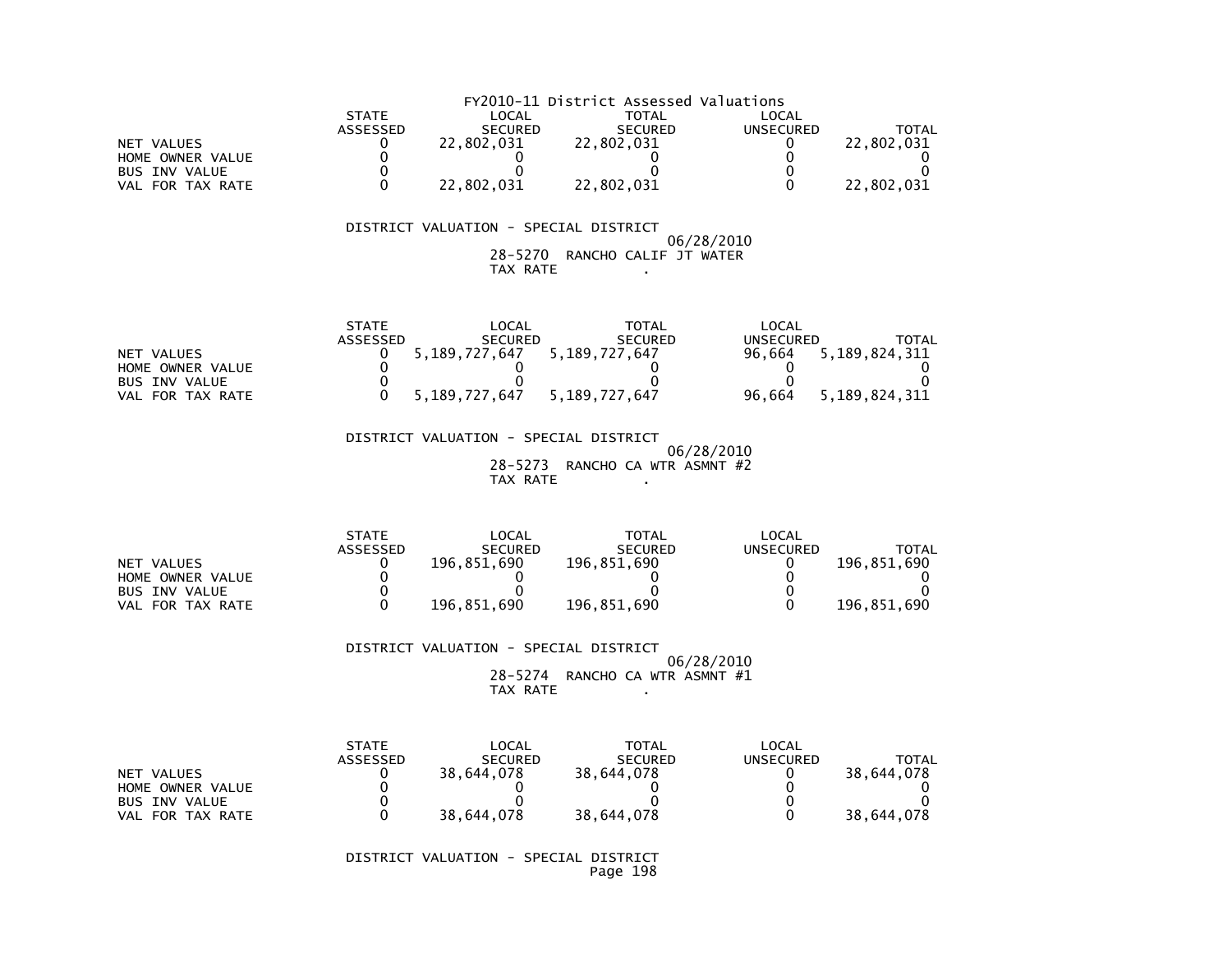# FY2010-11 District Assessed Valuations 06/28/2010 28-5275 RANCHO CAL WTR R DIV DEBT SVTAX RATE .

|                      | <b>STATE</b> | _OCAL          | TOTAL          | LOCAL     |               |
|----------------------|--------------|----------------|----------------|-----------|---------------|
|                      | ASSESSED     | <b>SECURED</b> | <b>SECURED</b> | UNSECURED | TOTAL         |
| NET VALUES           |              | 3.897.654.156  | 3,897,654,156  | 96.664    | 3,897,750,820 |
| HOME OWNER VALUE     |              |                |                |           |               |
| <b>BUS INV VALUE</b> |              |                |                |           |               |
| FOR TAX RATE<br>VAL  |              | 3,897,654,156  | 3,897,654,156  | 96.664    | 3,897,750,820 |

 DISTRICT VALUATION - SPECIAL DISTRICT 06/28/2010 28-5285 CVWD SALTON SEA ANXTAX RATE .

|                      | <b>STATE</b> | LOCAL          | TOTAL          | LOCAL            |           |
|----------------------|--------------|----------------|----------------|------------------|-----------|
|                      | ASSESSED     | <b>SECURED</b> | <b>SECURED</b> | <b>UNSECURED</b> | TOTAL     |
| NET VALUES           |              | 8.366.511      | 8.366.511      |                  | 8.366.511 |
| HOME OWNER VALUE     |              |                |                |                  |           |
| <b>BUS INV VALUE</b> |              |                |                |                  |           |
| FOR TAX RATE<br>VAL  |              | 8.366.511      | 8,366,511      |                  | 8.366.511 |

 DISTRICT VALUATION - SPECIAL DISTRICT 06/28/2010 28-5291 RANCHO CAL WTR SAN R DIV DEBT SVTAX RATE .

|                      | <b>STATE</b> | LOCAL          | TOTAL          | LOCAL     |               |
|----------------------|--------------|----------------|----------------|-----------|---------------|
|                      | ASSESSED     | <b>SECURED</b> | <b>SECURED</b> | UNSECURED | TOTAL         |
| NET VALUES           |              | 1,402,978,966  | 1,402,978,966  |           | 1,402,978,966 |
| HOME OWNER VALUE     |              |                |                |           |               |
| <b>BUS INV VALUE</b> |              |                |                |           |               |
| FOR TAX RATE<br>VAL  |              | 1,402,978,966  | 1,402,978,966  |           | 1,402,978,966 |

| DISTRICT VALUATION - SPECIAL DISTRICT |          |                                   |
|---------------------------------------|----------|-----------------------------------|
|                                       |          | 06/28/2010                        |
|                                       |          | 28-5292 RCWD-SANTA ROSA ID2-SEWER |
|                                       | TAX RATE |                                   |

|            | <b>STATE</b><br><b>ASSESSED</b> | LOCAL<br><b>SECURED</b> | <b>TOTAL</b><br><b>SECURED</b> | LOCAL<br><b>UNSECURED</b> | <b>TOTAL</b> |
|------------|---------------------------------|-------------------------|--------------------------------|---------------------------|--------------|
| NET VALUES |                                 | 334.754.888             | 334,754,888                    |                           | 334.754.888  |
|            |                                 |                         | Page 199                       |                           |              |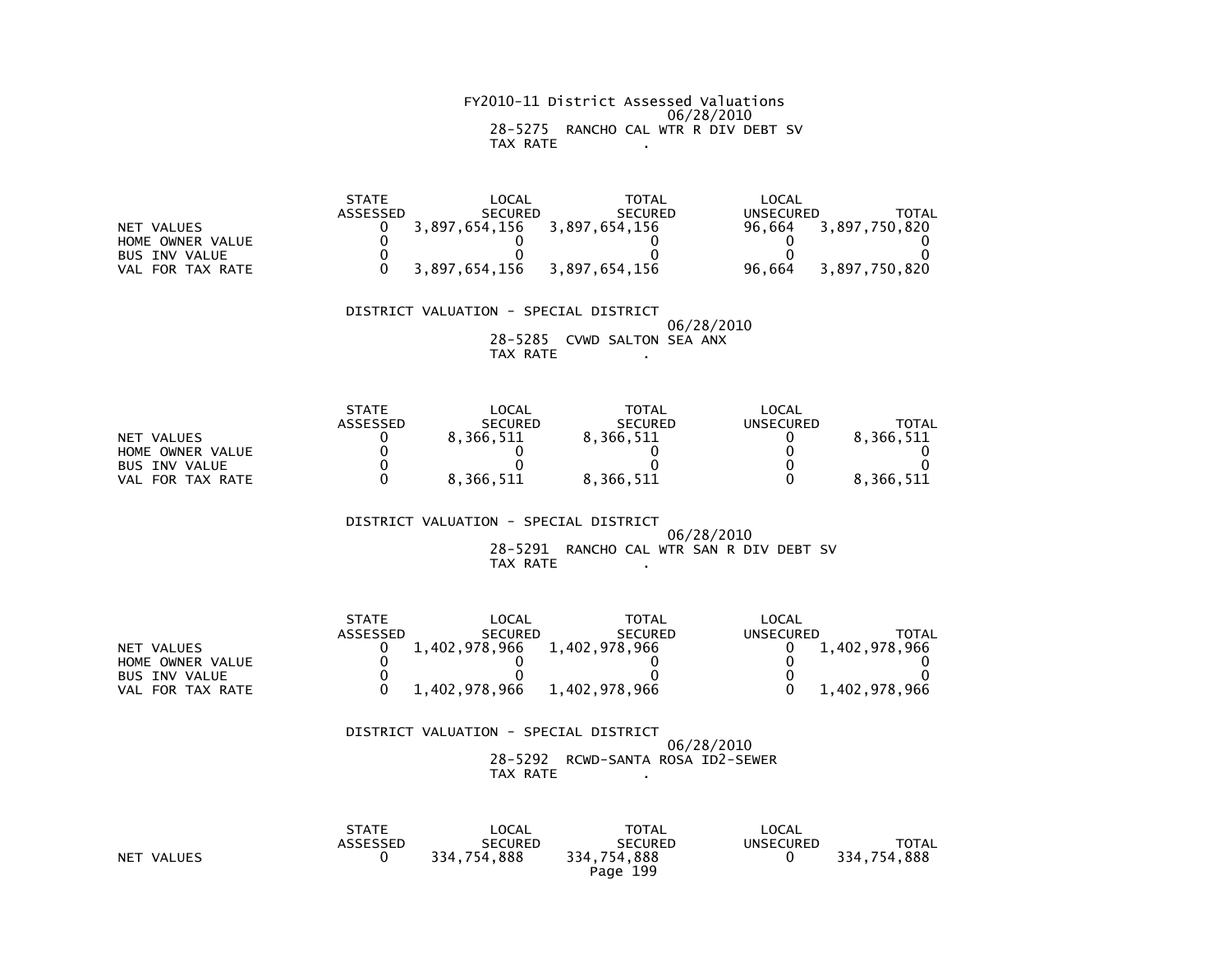|                      |             | FY2010-11 District Assessed Valuations |             |
|----------------------|-------------|----------------------------------------|-------------|
| HOME OWNER VALUE     |             |                                        |             |
| <b>BUS INV VALUE</b> |             |                                        |             |
| VAL FOR TAX RATE     | 334.754.888 | 334.754.888                            | 334.754.888 |

#### DISTRICT VALUATION - SPECIAL DISTRICT 06/28/2010 28-5293 RCW D-SANTA ROSA ID2-WATERTAX RATE .

|                      | <b>STATE</b>    | LOCAL          | TOTAL          | LOCAL     |           |
|----------------------|-----------------|----------------|----------------|-----------|-----------|
|                      | <b>ASSESSED</b> | <b>SECURED</b> | <b>SECURED</b> | UNSECURED | ΤΟΤΑΙ     |
| NET VALUES           |                 | 8.406.752      | 8.406.752      |           | 8.406.752 |
| HOME OWNER VALUE     |                 |                |                |           |           |
| <b>BUS INV VALUE</b> |                 |                |                |           |           |
| FOR TAX RATE<br>VAL  |                 | 8,406,752      | 8,406,752      |           | 8.406.752 |

#### DISTRICT VALUATION - SPECIAL DISTRICT 06/28/2010 28-5294 RANCHO CA WATER IMP NO. 1TAX RATE .

|                      | <b>STATE</b> | LOCAL          | TOTAL          | LOCAL     |              |
|----------------------|--------------|----------------|----------------|-----------|--------------|
|                      | ASSESSED     | <b>SECURED</b> | <b>SECURED</b> | UNSECURED | <b>TOTAL</b> |
| NET VALUES           |              | 21.513.672     | 21,513,672     |           | 21.513.672   |
| HOME OWNER VALUE     |              |                |                |           |              |
| <b>BUS INV VALUE</b> |              |                |                |           |              |
| FOR TAX RATE<br>VAL  |              | 21.513.672     | 21,513,672     |           | 21.513.672   |

#### DISTRICT VALUATION - SPECIAL DISTRICT

 06/28/2010 38-2446 INDIAN WELLS FIRE ACCESS MAINT 1TAX RATE .

|                      | <b>STATE</b>    | LOCAL          | <b>TOTAL</b>   | LOCAL     |             |
|----------------------|-----------------|----------------|----------------|-----------|-------------|
|                      | <b>ASSESSED</b> | <b>SECURED</b> | <b>SECURED</b> | UNSECURED | TOTAL       |
| NET VALUES           |                 | 588.853.841    | 588,853,841    |           | 588.853.841 |
| HOME OWNER VALUE     |                 |                |                |           |             |
| <b>BUS INV VALUE</b> |                 |                |                |           |             |
| VAL FOR TAX RATE     |                 | 588.853.841    | 588,853,841    |           | 588,853,841 |

#### DISTRICT VALUATION - SPECIAL DISTRICT

 06/28/201038-2447 INDIAN WELLS FIRE ACCESS MAIN 2

# TAX RATE .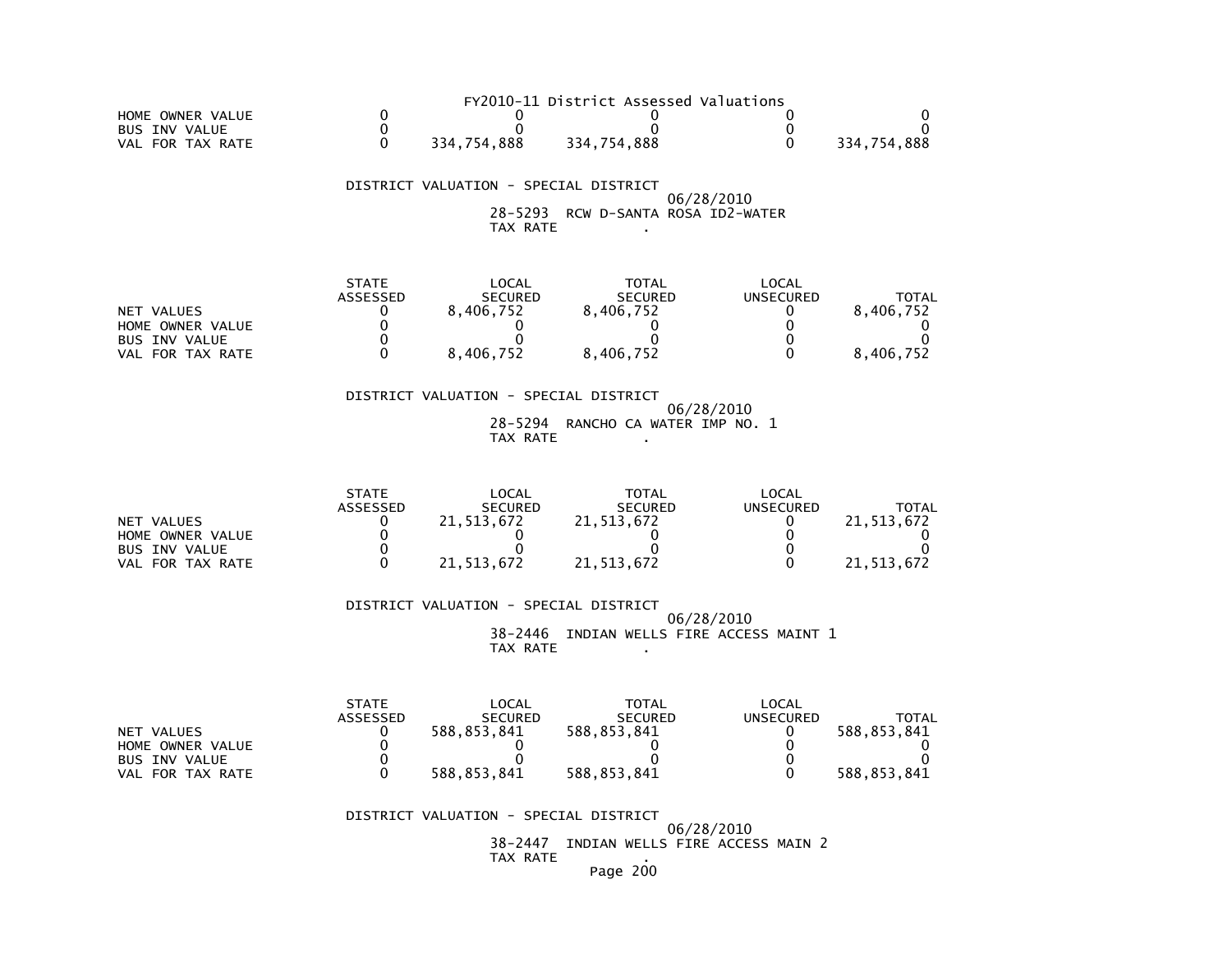| NET VALUES<br>HOME OWNER VALUE<br>BUS INV VALUE<br>VAL FOR TAX RATE        | <b>STATE</b><br>ASSESSED<br>0<br>$\mathbf 0$<br>$\mathbf 0$<br>$\mathbf{0}$            | LOCAL<br>SECURED<br>357,626,133<br>0<br>$\Omega$<br>357,626,133   | TOTAL<br>SECURED<br>357,626,133<br>0<br>$\mathbf{0}$<br>357,626,133               | LOCAL<br><b>UNSECURED</b><br>0<br>$\pmb{0}$<br>$\pmb{0}$<br>$\mathbf{0}$            | <b>TOTAL</b><br>357,626,133<br>0<br>$\mathbf{0}$<br>357,626,133          |
|----------------------------------------------------------------------------|----------------------------------------------------------------------------------------|-------------------------------------------------------------------|-----------------------------------------------------------------------------------|-------------------------------------------------------------------------------------|--------------------------------------------------------------------------|
|                                                                            |                                                                                        | DISTRICT VALUATION - SPECIAL DISTRICT<br>TAX RATE                 | 38-2455 INDIO CITY PARKING DST 1                                                  | 06/28/2010                                                                          |                                                                          |
| NET VALUES<br>HOME OWNER VALUE<br>BUS INV VALUE<br>VAL FOR TAX RATE        | STATE<br>ASSESSED<br>$\mathbf{0}$<br>$\mathbf 0$<br>$\mathbf 0$<br>$\Omega$            | LOCAL<br>SECURED<br>13,388,066<br>0<br>$\Omega$<br>13,388,066     | TOTAL<br>SECURED<br>13,388,066<br>$\Omega$<br>$\mathbf{0}$<br>13,388,066 148,335  | LOCAL<br>UNSECURED<br>148,335<br>$\Omega$<br>$\mathbf{0}$                           | TOTAL<br>13,536,401<br>$\mathbf{0}$<br>$\mathbf{0}$<br>13,536,401        |
|                                                                            |                                                                                        | DISTRICT VALUATION - SPECIAL DISTRICT<br>TAX RATE                 | 38-2608 PALM SPRGS PARKWY MAINT DIST 1                                            | 06/28/2010                                                                          |                                                                          |
| NET VALUES<br>HOME OWNER VALUE<br><b>BUS INV VALUE</b><br>VAL FOR TAX RATE | <b>STATE</b><br>ASSESSED<br>0<br>$\mathbf 0$<br>$\mathbf{0}$<br>$\Omega$               | LOCAL<br>SECURED<br>8,042,835<br>0<br>0<br>8,042,835              | TOTAL<br><b>SECURED</b><br>اSECUR<br>8,042,835<br>0<br>$\Omega$<br>8,042,835      | LOCAL<br><b>UNSECURED</b><br>$\mathbf{0}$<br>$\mathbf 0$<br>$\mathbf 0$<br>$\Omega$ | TOTAL<br>8,042,835<br>$\overline{0}$<br>0<br>8,042,835                   |
|                                                                            |                                                                                        | DISTRICT VALUATION - SPECIAL DISTRICT<br>TAX RATE                 | 38-2609 PALM SPRGS PARKWY MAINT DIST 2                                            | 06/28/2010                                                                          |                                                                          |
| NET VALUES<br>HOME OWNER VALUE<br><b>BUS INV VALUE</b><br>VAL FOR TAX RATE | <b>STATE</b><br>ASSESSED<br>$\mathbf{0}$<br>$\mathbf 0$<br>$\mathbf 0$<br>$\mathbf{0}$ | LOCAL<br>SECURED<br>15, 141, 851<br>0<br>$\Omega$<br>15, 141, 851 | TOTAL<br>SECURED<br>15, 141, 851<br>0<br>$\mathbf{0}$<br>15, 141, 851<br>Page 201 | LOCAL<br><b>UNSECURED</b><br>$\mathbf{0}$<br>$\pmb{0}$<br>$\pmb{0}$<br>$\mathbf{0}$ | <b>TOTAL</b><br>15, 141, 851<br>$\mathbf{0}$<br>$\Omega$<br>15, 141, 851 |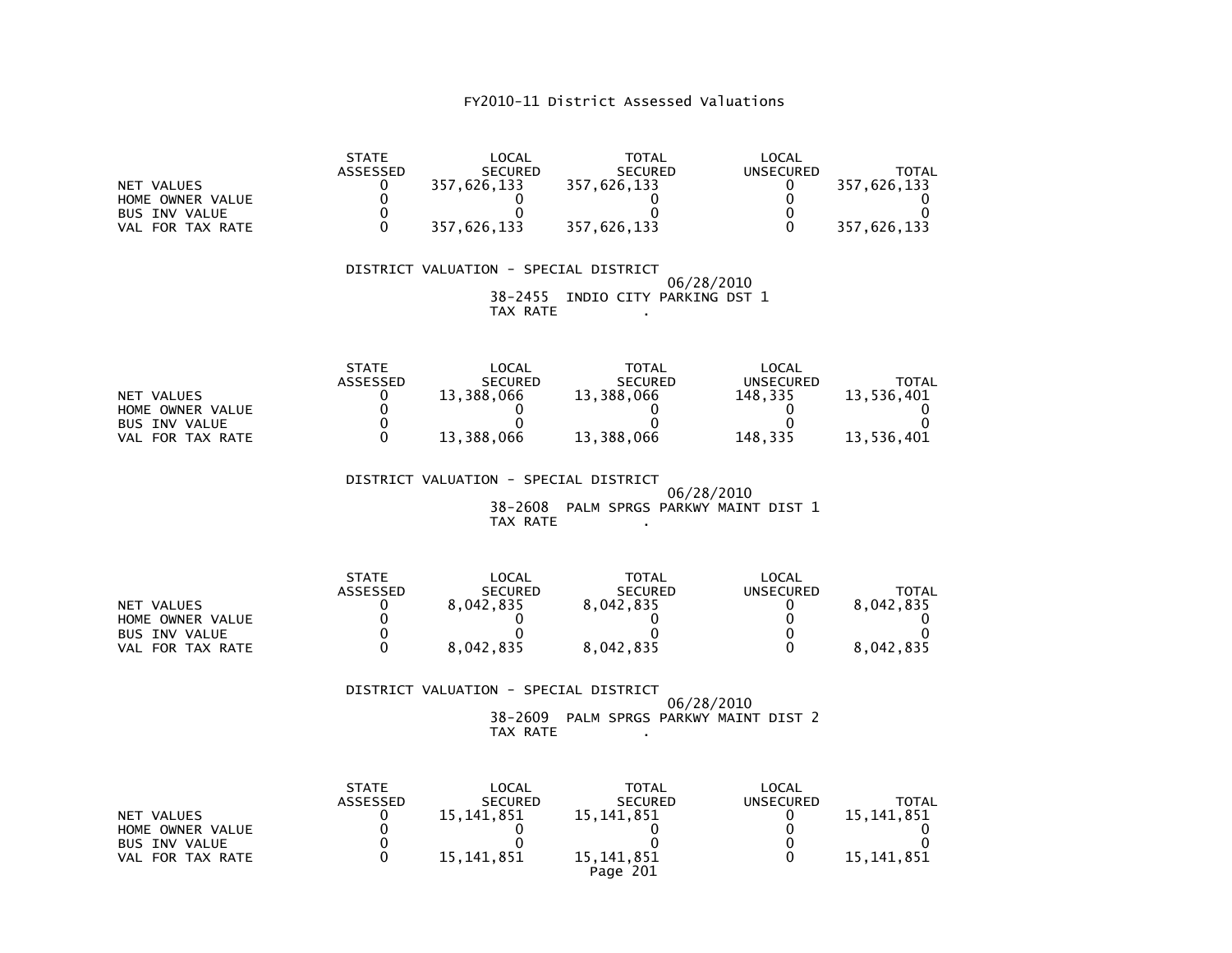#### DISTRICT VALUATION - SPECIAL DISTRICT 06/28/2010 38-2655 CITY OF PERRIS LIGHTINGTAX RATE .

|                      | <b>STATE</b> | LOCAL          | TOTAL          | LOCAL      |               |
|----------------------|--------------|----------------|----------------|------------|---------------|
|                      | ASSESSED     | <b>SECURED</b> | <b>SECURED</b> | UNSECURED  | TOTAL         |
| NET VALUES           |              | 1,311,830,906  | 1,311,830,906  | 24.942.975 | 1,336,773,881 |
| HOME OWNER VALUE     |              |                |                |            |               |
| <b>BUS INV VALUE</b> |              |                |                |            |               |
| VAL FOR TAX RATE     |              | 1.311.830.906  | 1,311,830,906  | 24.942.975 | 1.336.773.881 |

#### DISTRICT VALUATION - SPECIAL DISTRICT 06/28/2010 38-2708 LOVING HOMES PARK/PARKWAY MAINTTAX RATE .

|                      | <b>STATE</b> | _OCAL          | <b>TOTAL</b>   | LOCAL     |            |
|----------------------|--------------|----------------|----------------|-----------|------------|
|                      | ASSESSED     | <b>SECURED</b> | <b>SECURED</b> | UNSECURED | TOTAL      |
| NET VALUES           |              | 19,000.191     | 19,000,191     |           | 19,000.191 |
| HOME OWNER VALUE     |              |                |                |           |            |
| <b>BUS INV VALUE</b> |              |                |                |           |            |
| FOR TAX RATE<br>VAL  |              | 19,000.191     | 19,000,191     |           | 19,000.191 |

#### DISTRICT VALUATION - SPECIAL DISTRICT 06/28/2010 38-2709 CANYON CREST PARK/PARKWAY MAINTTAX RATE .

|                      | <b>STATE</b>    | _OCAL          | TOTAL          | LOCAL            |              |
|----------------------|-----------------|----------------|----------------|------------------|--------------|
|                      | <b>ASSESSED</b> | <b>SECURED</b> | <b>SECURED</b> | <b>UNSECURED</b> | <b>TOTAL</b> |
| NET VALUES           |                 | 14.618.594     | 14.618.594     | 3.794            | 14.622.388   |
| HOME OWNER VALUE     |                 |                |                |                  |              |
| <b>BUS INV VALUE</b> |                 |                |                |                  |              |
| FOR TAX RATE<br>VAL  |                 | 14.618.594     | 14.618.594     | 3.794            | 14.622.388   |

#### DISTRICT VALUATION - SPECIAL DISTRICT 06/28/2010 38-2712 RIVERSIDE PARKING DIST 2TAX RATE .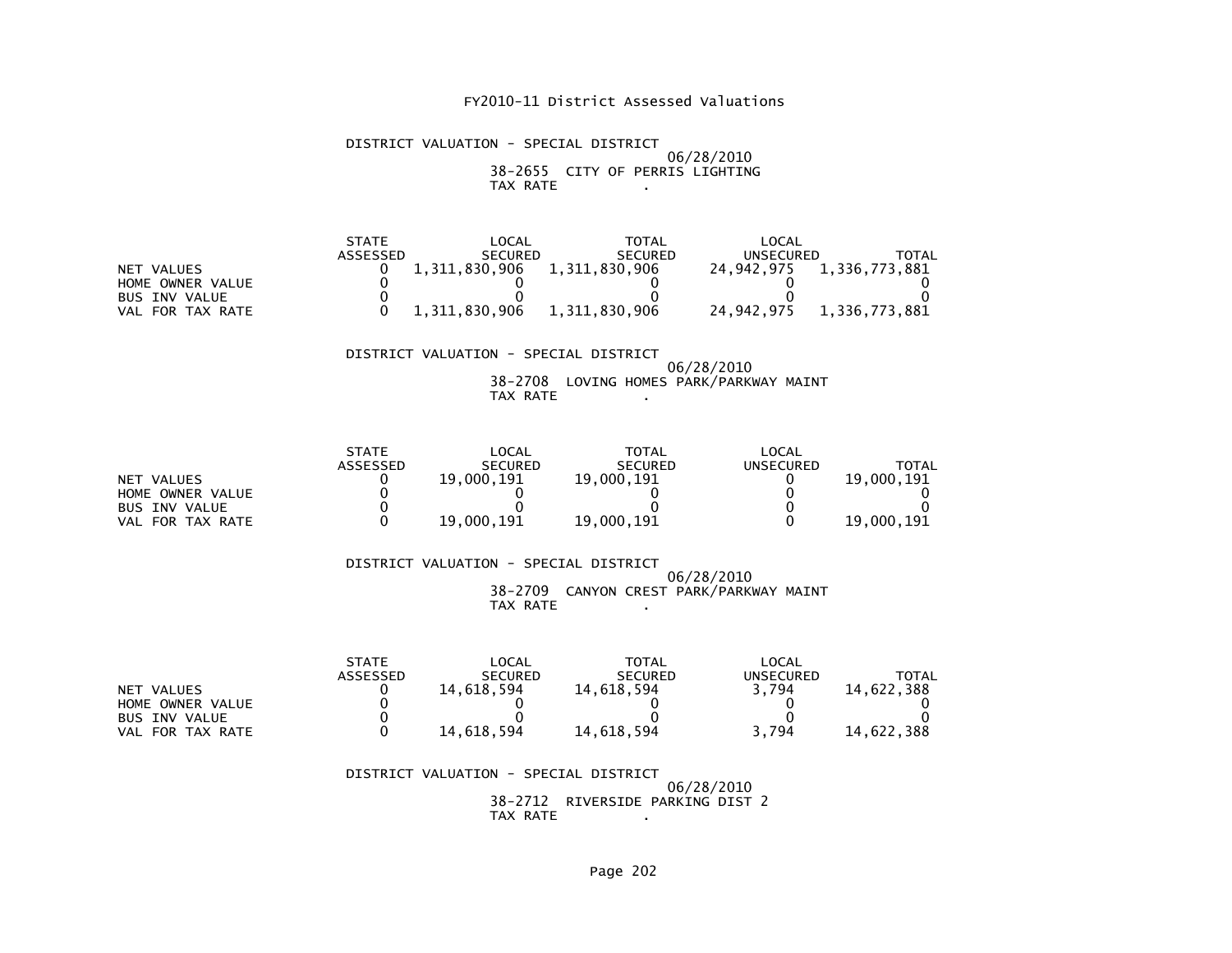|                      | FY2010-11 District Assessed Valuations |                |                |                  |           |  |  |  |
|----------------------|----------------------------------------|----------------|----------------|------------------|-----------|--|--|--|
|                      | <b>STATE</b>                           | LOCAL          | <b>TOTAL</b>   | LOCAL            |           |  |  |  |
|                      | ASSESSED                               | <b>SECURED</b> | <b>SECURED</b> | <b>UNSECURED</b> | TOTAL     |  |  |  |
| NET VALUES           |                                        | 9.009.042      | 9,009,042      | 275.863          | 9.284.905 |  |  |  |
| HOME OWNER VALUE     |                                        |                |                |                  |           |  |  |  |
| <b>BUS INV VALUE</b> |                                        |                |                |                  |           |  |  |  |
| VAL FOR TAX RATE     |                                        | 9,009,042      | 9,009,042      | 275,863          | 9,284,905 |  |  |  |

#### 06/28/2010 38-2805 CITY OF SAN JACINTO LIGHTINGTAX RATE .

|                      | <b>STATE</b>    | _OCAL          | TOTAL          | LOCAL            |               |
|----------------------|-----------------|----------------|----------------|------------------|---------------|
|                      | <b>ASSESSED</b> | <b>SECURED</b> | <b>SECURED</b> | <b>UNSECURED</b> | TOTAL         |
| NET VALUES           |                 | 277.789.127    | 277.789.127    | 19.768.851       | 297.557.978   |
| HOME OWNER VALUE     |                 |                |                |                  |               |
| <b>BUS INV VALUE</b> |                 |                |                |                  |               |
| FOR TAX RATE<br>VAL  |                 | 277.789.127    | 277.789.127    | 19,768,851       | 297, 557, 978 |

 DISTRICT VALUATION - SPECIAL DISTRICT 06/28/2010 38-4301 ALVORD DRAINAGETAX RATE .

|                      | <b>STATE</b>    | LOCAL          | <b>TOTAL</b>   | LOCAL     |               |
|----------------------|-----------------|----------------|----------------|-----------|---------------|
|                      | <b>ASSESSED</b> | <b>SECURED</b> | <b>SECURED</b> | UNSECURED | TOTAL         |
| NET VALUES           |                 | 516.516.244    | 516,516,244    | 35.963    | 516.552.207   |
| HOME OWNER VALUE     |                 |                |                |           |               |
| <b>BUS INV VALUE</b> |                 |                |                |           |               |
| FOR TAX RATE<br>VAL  |                 | 516, 516, 244  | 516,516,244    | 35,963    | 516, 552, 207 |

 DISTRICT VALUATION - SPECIAL DISTRICT 06/28/2010 38-4822 CVWD STORM WTR UNITTAX RATE .

|                      | <b>STATE</b> | LOCAL                         | <b>TOTAL</b>   | LOCAL       |                            |
|----------------------|--------------|-------------------------------|----------------|-------------|----------------------------|
|                      | ASSESSED     | <b>SECURED</b>                | <b>SECURED</b> | UNSECURED   | TOTAL                      |
| NET VALUES           |              | 48,075,290,822 48,075,290,822 |                |             | 419,815,870 48,495,106,692 |
| HOME OWNER VALUE     |              |                               |                |             |                            |
| BUS INV VALUE        |              |                               |                |             |                            |
| VAL.<br>FOR TAX RATE |              | 48,075,290,822                | 48,075,290,822 | 419,815,870 | 48,495,106,692             |

 DISTRICT VALUATION - SPECIAL DISTRICTPage 203